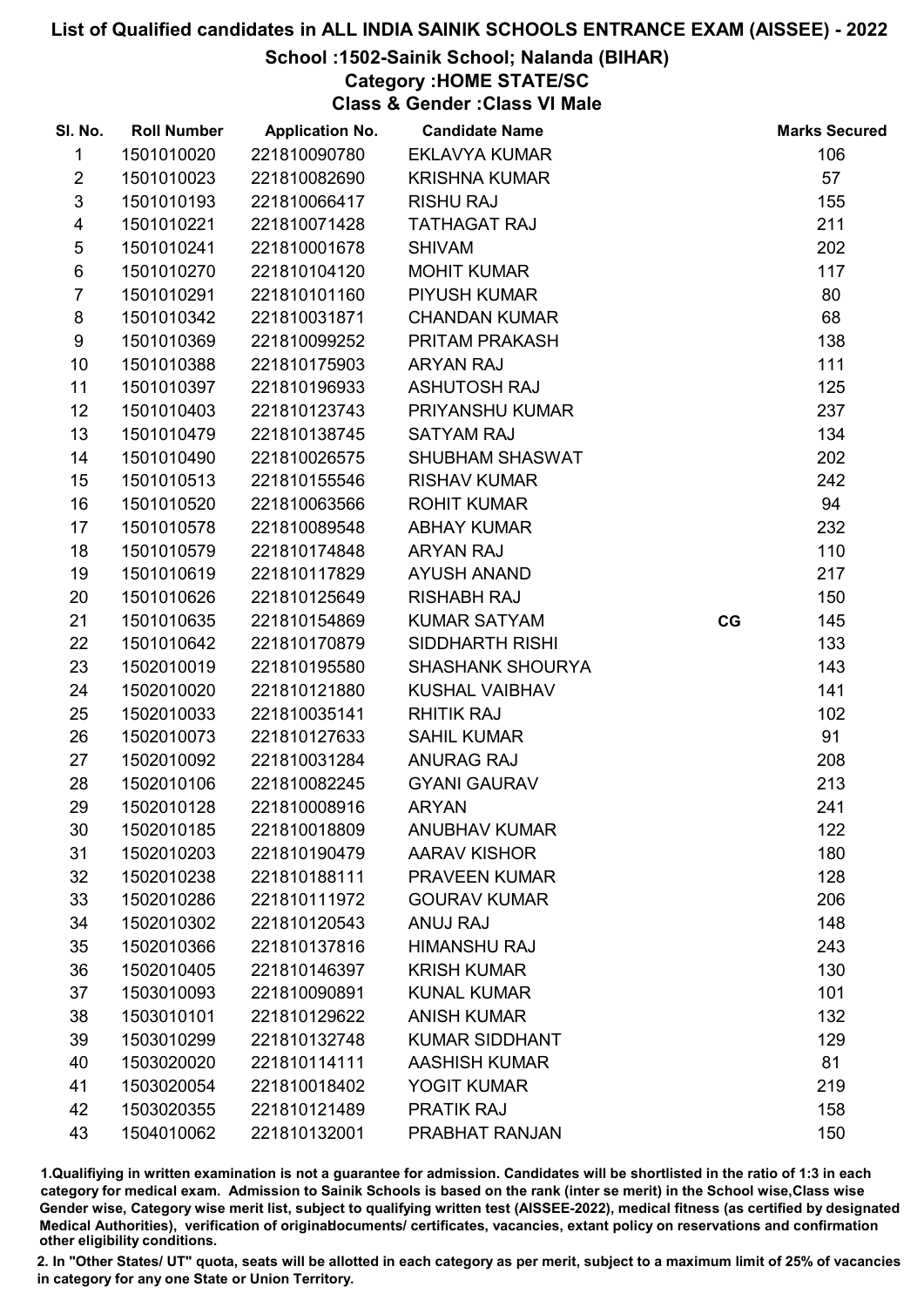## School :1502-Sainik School; Nalanda (BIHAR)

# Category :HOME STATE/SC

Class & Gender :Class VI Male

| SI. No. | <b>Roll Number</b> | <b>Application No.</b> | <b>Candidate Name</b>          | <b>Marks Secured</b> |
|---------|--------------------|------------------------|--------------------------------|----------------------|
| 44      | 1504010074         | 221810050571           | <b>PRINCE KUMAR</b>            | 115                  |
| 45      | 1504010089         | 221810182432           | <b>SHRESTH VERMAN</b>          | 208                  |
| 46      | 1504010090         | 221810097342           | <b>MUKUND KUMAR</b>            | 254                  |
| 47      | 1504010129         | 221810151854           | <b>HARSH WARDHAN</b>           | 165                  |
| 48      | 1504010137         | 221810091874           | YASHWANT RAJ                   | 37                   |
| 49      | 1504010141         | 221810189984           | <b>KUNAL KUMAR RAM</b>         | 114                  |
| 50      | 1504010146         | 221810081905           | <b>KANHAIYA KUMAR</b>          | 76                   |
| 51      | 1504010179         | 221810083666           | <b>KAUSHAL KUMAR</b>           | 244                  |
| 52      | 1504010180         | 221810182766           | <b>ISHANT KUMAR TANTI</b>      | 138                  |
| 53      | 1504010202         | 221810074057           | <b>ANISH RAJ</b>               | 109                  |
| 54      | 1504010221         | 221810032638           | <b>RAKESH KUMAR</b>            | 206                  |
| 55      | 1504010225         | 221810001458           | ADITYA RANJAN                  | 201                  |
| 56      | 1504020014         | 221810077222           | <b>DURGESH PRASAD</b>          | 118                  |
| 57      | 1504020025         | 221810029252           | <b>VISHWAJEET PRIYA</b>        | 213                  |
| 58      | 1504020062         | 221810023353           | <b>KUNDAN KUMAR</b>            | 134                  |
| 59      | 1504020171         | 221810170047           | <b>SUDHANSHU KUMAR</b>         | 224                  |
| 60      | 1505010004         | 221810067200           | <b>ASHUTOSH KUMAR</b>          | 115                  |
| 61      | 1505010165         | 221810129843           | <b>AMARJEET BHARTI</b>         | 220                  |
| 62      | 1505010220         | 221810035364           | KAUSHAL KISHORE                | 179                  |
| 63      | 1505010224         | 221810096774           | <b>HARSH RAJ</b>               | 125                  |
| 64      | 1505010239         | 221810106405           | <b>ABHAY KUMAR</b>             | 201                  |
| 65      | 1505010254         | 221810042335           | <b>HIMANSHU KUMAR</b>          | 121                  |
| 66      | 1505010283         | 221810103306           | <b>SIDDHARTH KUMAR</b>         | 182                  |
| 67      | 1505010312         | 221810035986           | <b>BADAL KUMAR</b>             | 124                  |
| 68      | 1505010360         | 221810100977           | <b>GOLU KUMAR</b>              | 91                   |
| 69      | 1505010386         | 221810075448           | <b>AYUSH RAJ</b>               | 83                   |
| 70      | 1505010425         | 221810185649           | <b>ISHANT SAGAR</b>            | 236                  |
| 71      | 1505010426         | 221810107749           | <b>TARUN KUMAR</b>             | 101                  |
| 72      | 1505010427         | 221810047949           | <b>ADITYA RAJ</b>              | 164                  |
| 73      | 1505010465         | 221810140610           | <b>AMIT KUMAR</b>              | 254                  |
| 74      | 1505010482         | 221810194550           | <b>BHASKAR KUMAR CHAUDHARI</b> | 137                  |
| 75      | 1505010509         | 221810121590           | <b>HANS RAJ</b>                | 97                   |
| 76      | 1505010534         | 221810007211           | <b>RISHAV KUMAR</b>            | 174                  |
| 77      | 1505010544         | 221810154721           | <b>SURAJ KUMAR</b>             | 211                  |
| 78      | 1505010550         | 221810102831           | <b>SAGAR KUMAR</b>             | 112                  |
| 79      | 1505010562         | 221810106161           | <b>AYUSH KUMAR</b>             | 98                   |
| 80      | 1505010564         | 221810148361           | <b>MANISH KUMAR</b>            | 155                  |
| 81      | 1505010577         | 221810168871           | <b>DEV KUMAR</b>               | 254                  |
| 82      | 1505010580         | 221810196281           | <b>RAVI KUMAR</b>              | 162                  |
| 83      | 1505010614         | 221810146032           | <b>SHIVA KUMAR MANJHI</b>      | 257                  |
| 84      | 1505010625         | 221810139142           | <b>BITTU KUMAR</b>             | 210                  |
| 85      | 1505010627         | 221810166442           | <b>MANISH KUMAR</b>            | 196                  |
| 86      | 1505010664         | 221810183792           | <b>GAURAV KUMAR</b>            | 90                   |

1.Qualifiying in written examination is not a guarantee for admission. Candidates will be shortlisted in the ratio of 1:3 in each category for medical exam. Admission to Sainik Schools is based on the rank (inter se merit) in the School wise,Class wise Gender wise, Category wise merit list, subject to qualifying written test (AISSEE-2022), medical fitness (as certified by designated Medical Authorities), verification of originablocuments/ certificates, vacancies, extant policy on reservations and confirmation other eligibility conditions.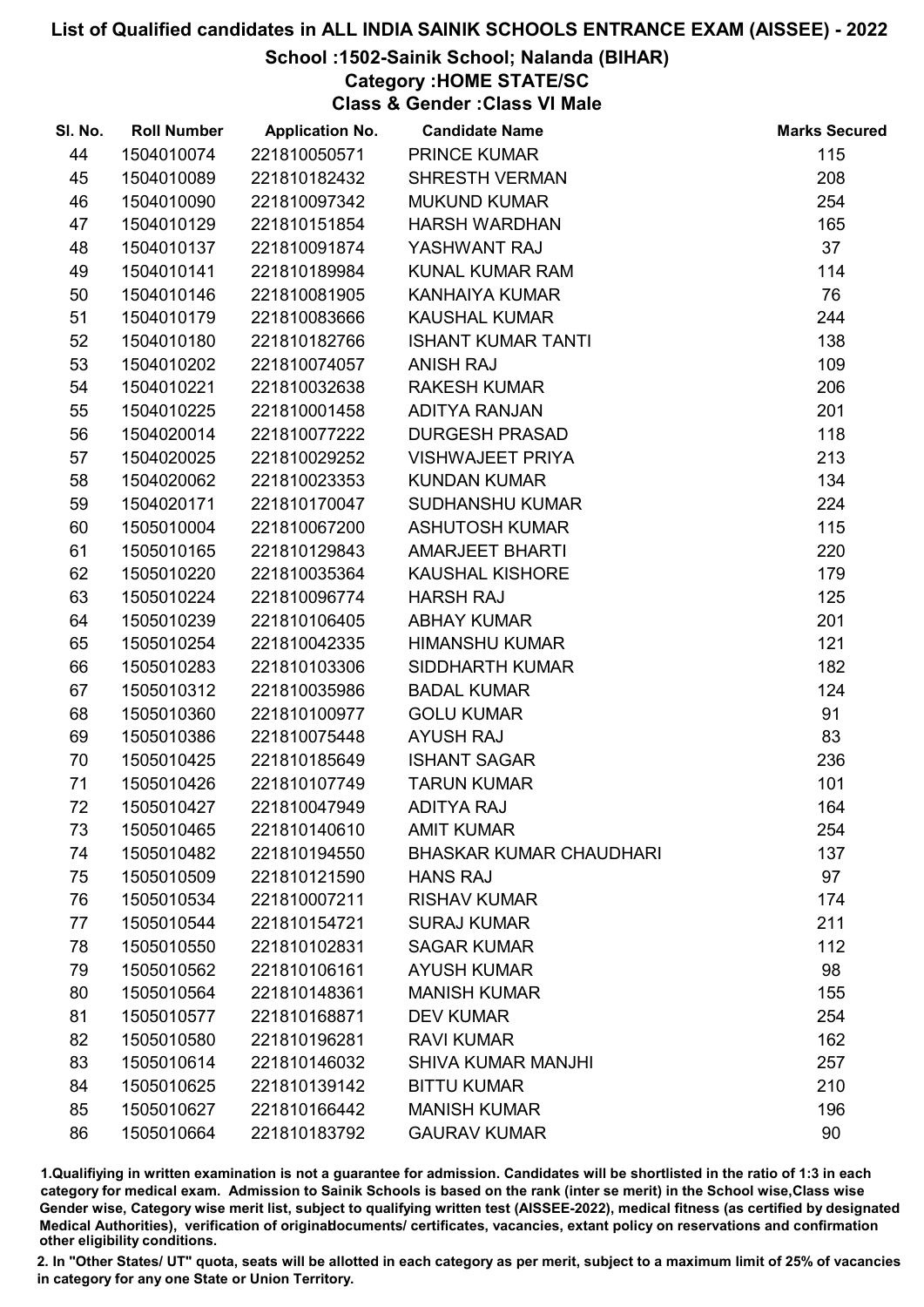## School :1502-Sainik School; Nalanda (BIHAR)

# Category :HOME STATE/SC

Class & Gender :Class VI Male

| SI. No. | <b>Roll Number</b> | <b>Application No.</b> | <b>Candidate Name</b>  | <b>Marks Secured</b> |
|---------|--------------------|------------------------|------------------------|----------------------|
| 87      | 1505010671         | 221810149113           | <b>ABHIJEET RAJ</b>    | 234                  |
| 88      | 1505010675         | 221810113123           | <b>AYUSH RAJ</b>       | 179                  |
| 89      | 1505010694         | 221810166353           | <b>AYUSH RAJ</b>       | 128                  |
| 90      | 1505010703         | 221810130963           | YUVRAJ KUMAR           | 134                  |
| 91      | 1505010719         | 221810095004           | <b>RAJNISH KUMAR</b>   | 128                  |
| 92      | 1505010764         | 221810147154           | <b>SUDHANSHU SAGAR</b> | 104                  |
| 93      | 1505010782         | 221810068384           | <b>AYUSH KUMAR</b>     | 113                  |
| 94      | 1505010785         | 221810124294           | <b>HALDHAR KUMAR</b>   | 173                  |
| 95      | 1505010787         | 221810142494           | AMARDEEP KUMAR         | 174                  |
| 96      | 1505010797         | 221810176905           | <b>ADARSH RAJ</b>      | 81                   |
| 97      | 1505010805         | 221810149025           | <b>ANISH KUMAR</b>     | 125                  |
| 98      | 1505010857         | 221810008506           | <b>SAGAR KUMAR</b>     | 162                  |
| 99      | 1505010867         | 221810179526           | <b>ROCKY KUMAR</b>     | 105                  |
| 100     | 1505010868         | 221810102926           | <b>DIWAKAR KUMAR</b>   | 105                  |
| 101     | 1505010874         | 221810110156           | <b>SANJEEV RANJAN</b>  | 218                  |
| 102     | 1505010908         | 221810145107           | <b>VISHVJEET KUMAR</b> | 79                   |
| 103     | 1505010917         | 221810105417           | <b>SAURAV RAJ</b>      | 200                  |
| 104     | 1505010938         | 221810025347           | <b>KRISHNA KANT</b>    | 168                  |
| 105     | 1505011023         | 221810133468           | <b>ADARSH KUMAR</b>    | 234                  |
| 106     | 1505011076         | 221810127139           | <b>MANISH KUMAR</b>    | 190                  |
| 107     | 1506010015         | 221810008430           | <b>AMAN KUMAR</b>      | 217                  |
| 108     | 1506020353         | 221810031989           | <b>NITISH KUMAR</b>    | 145                  |
| 109     | 1507010193         | 221810169727           | <b>SHANTANU KUMAR</b>  | 59                   |
| 110     | 1507010212         | 221810034797           | <b>SACHIN KUMAR</b>    | 55                   |
| 111     | 1507010309         | 221810083792           | <b>ADARSH RAJ</b>      | 89                   |
| 112     | 1507010327         | 221810039204           | <b>AYUSH RANJAN</b>    | 229                  |
| 113     | 1508010024         | 221810163980           | SIDDHARTH KUNAL        | 155                  |
| 114     | 1508010264         | 221810045889           | <b>SURYANSH</b>        | 176                  |
| 115     | 1508010355         | 221810007781           | <b>ADITYA PRAKASH</b>  | 261                  |
| 116     | 1508010422         | 221810141413           | <b>SUSHIL KUMAR</b>    | 174                  |
| 117     | 1508010539         | 221810080475           | <b>HIMANSHU RAJ</b>    | 154                  |
| 118     | 1508010576         | 221810108646           | <b>AATISH CHANDRA</b>  | 205                  |
| 119     | 1508010659         | 221810167928           | <b>SUDHANSHU KUMAR</b> | 243                  |
| 120     | 1508010692         | 221810065398           | <b>SHASHANK KUMAR</b>  | 251                  |
| 121     | 1509010030         | 221810151470           | <b>ADARSH KUMAR</b>    | 117                  |
| 122     | 1509010043         | 221810105690           | <b>SHUBHAM KUMAR</b>   | 247                  |
| 123     | 1509010066         | 221810027561           | <b>SHASHANK GAUTAM</b> | 137                  |
| 124     | 1509010078         | 221810105481           | <b>AMAN RAJ</b>        | 196                  |
| 125     | 1509010109         | 221810143152           | <b>NITISH KUMAR</b>    | 172                  |
| 126     | 1509010160         | 221810080314           | PRIYANSHU RAJ          | 141                  |
| 127     | 1509020110         | 221810034980           | <b>DHEERAJ KUMAR</b>   | 193                  |
| 128     | 1509020226         | 221810067471           | <b>PREM KUMAR</b>      | 104                  |
| 129     | 1509020308         | 221810105415           | <b>MADHAV KUMAR</b>    | 114                  |

1.Qualifiying in written examination is not a guarantee for admission. Candidates will be shortlisted in the ratio of 1:3 in each category for medical exam. Admission to Sainik Schools is based on the rank (inter se merit) in the School wise,Class wise Gender wise, Category wise merit list, subject to qualifying written test (AISSEE-2022), medical fitness (as certified by designated Medical Authorities), verification of originablocuments/ certificates, vacancies, extant policy on reservations and confirmation other eligibility conditions.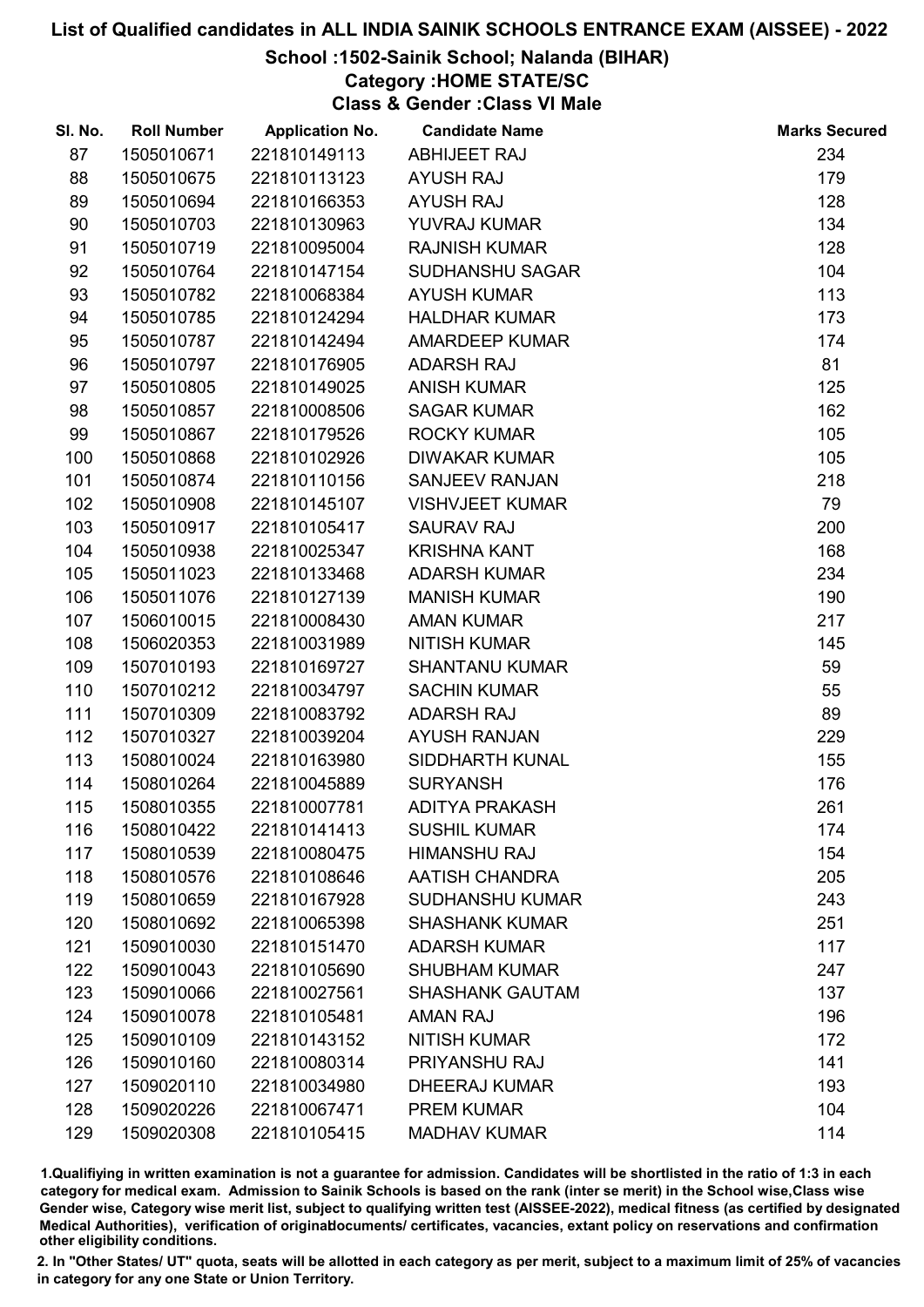## School :1502-Sainik School; Nalanda (BIHAR)

# Category :HOME STATE/SC

Class & Gender :Class VI Male

| SI. No. | <b>Roll Number</b> | <b>Application No.</b> | <b>Candidate Name</b>      | <b>Marks Secured</b> |
|---------|--------------------|------------------------|----------------------------|----------------------|
| 130     | 1509020319         | 221810151635           | <b>SUSHANT KUMAR</b>       | 130                  |
| 131     | 1509020339         | 221810008995           | <b>SOMESH PRASAD</b>       | 145                  |
| 132     | 1509020395         | 221810106847           | <b>AYUSH RAJ</b>           | 117                  |
| 133     | 1509020416         | 221810151808           | <b>RAUNAK KUMAR</b>        | 250                  |
| 134     | 1509020437         | 221810107168           | <b>RITU RAJ</b>            | 114                  |
| 135     | 1509030060         | 221810020762           | ADWITIYA BHASHKAR          | 141                  |
| 136     | 1509030288         | 221810075244           | <b>SUMIT KUMAR</b>         | 102                  |
| 137     | 1509030301         | 221810173154           | <b>SHIVAM KUMAR</b>        | 178                  |
| 138     | 1509030313         | 221810195264           | <b>RUBAL ANAND</b>         | 239                  |
| 139     | 1509030316         | 221810044464           | <b>SAHIL KUMAR</b>         | 85                   |
| 140     | 1509030357         | 221810079205           | ABHUDAY RAJ                | 114                  |
| 141     | 1509030391         | 221810032335           | <b>ANKUSH RAJ</b>          | 137                  |
| 142     | 1509030437         | 221810078475           | OM PRAKASH KUMAR           | 114                  |
| 143     | 1509040123         | 221810102707           | SATYAM KUMAR SUMAN         | 126                  |
| 144     | 1509040265         | 221810051528           | <b>RISHI RAJ</b>           | 202                  |
| 145     | 1509040357         | 221810026509           | <b>AYUSH VAIBHAV</b>       | 139                  |
| 146     | 1510010005         | 221810127010           | <b>ABHISHEK KUMAR</b>      | 116                  |
| 147     | 1510010017         | 221810090430           | <b>MONU KUMAR</b>          | 114                  |
| 148     | 1510010033         | 221810175360           | PRINCE KUMAR               | 136                  |
| 149     | 1510010045         | 221810044580           | <b>RAUNAK RANJAN</b>       | 138                  |
| 150     | 1510010090         | 221810112661           | ADITYA RAJ CHAUDHARY       | 116                  |
| 151     | 1510010159         | 221810149992           | <b>SHISHUPAL KUMAR</b>     | 158                  |
| 152     | 1510010184         | 221810163063           | <b>UDIT KUMAR</b>          | 106                  |
| 153     | 1510010199         | 221810140893           | <b>VISHAL RAJ</b>          | 121                  |
| 154     | 1510010263         | 221810020205           | SAHIL KUMAR PASWAN         | 129                  |
| 155     | 1510010282         | 221810030235           | <b>RUPESH KUMAR</b>        | 165                  |
| 156     | 1510010290         | 221810116345           | AMAN KUMAR RAJAK           | 249                  |
| 157     | 1510020003         | 221810172600           | <b>SAGAR KUMAR</b>         | 221                  |
| 158     | 1510020017         | 221810066910           | <b>SONU KUMAR</b>          | 145                  |
| 159     | 1510020071         | 221810101031           | <b>ROHIT KUMAR</b>         | 197                  |
| 160     | 1510020100         | 221810095481           | <b>HIMANSHU KUMAR</b>      | 63                   |
| 161     | 1510020108         | 221810071491           | <b>SUMIT RANJAN</b>        | 89                   |
| 162     | 1510020137         | 221810109452           | <b>ADITYA RAJ</b>          | 246                  |
| 163     | 1510020145         | 221810152562           | <b>ABHISHEK KUMAR</b>      | 206                  |
| 164     | 1510020175         | 221810165275           | YASH RAJ VARDHAN           | 161                  |
| 165     | 1510020219         | 221810121066           | <b>VIRAT RAJ</b>           | 151                  |
| 166     | 1510020220         | 221810176166           | <b>NIRAJ KUMAR</b>         | 107                  |
| 167     | 1510020249         | 221810020357           | <b>SAMEER KUMAR PASWAN</b> | 113                  |
| 168     | 1510020304         | 221810081058           | <b>SATYAM SAXIENA</b>      | 195                  |
| 169     | 1510020306         | 221810139258           | <b>ABHISHEK KUMAR</b>      | 203                  |
| 170     | 1510020322         | 221810012488           | <b>SAHIL</b>               | 215                  |
| 171     | 1510020346         | 221810026929           | <b>AMAN RAJ</b>            | 192                  |
| 172     | 1510020364         | 221810084379           | <b>RISHU RAJ</b>           | 124                  |

1.Qualifiying in written examination is not a guarantee for admission. Candidates will be shortlisted in the ratio of 1:3 in each category for medical exam. Admission to Sainik Schools is based on the rank (inter se merit) in the School wise,Class wise Gender wise, Category wise merit list, subject to qualifying written test (AISSEE-2022), medical fitness (as certified by designated Medical Authorities), verification of originablocuments/ certificates, vacancies, extant policy on reservations and confirmation other eligibility conditions.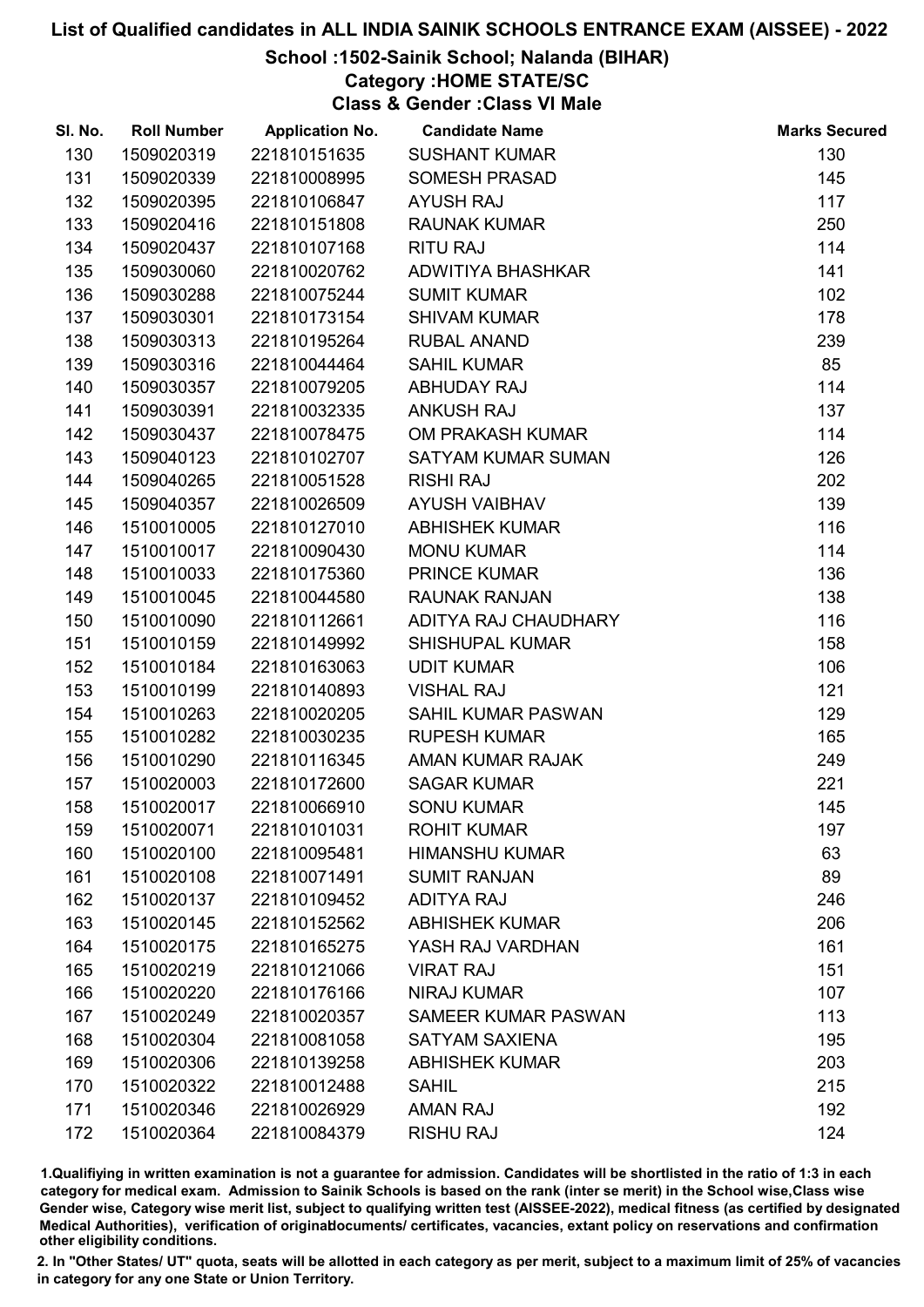## School :1502-Sainik School; Nalanda (BIHAR)

# Category :HOME STATE/SC

Class & Gender :Class VI Male

| SI. No. | <b>Roll Number</b> | <b>Application No.</b> | <b>Candidate Name</b>     | <b>Marks Secured</b> |
|---------|--------------------|------------------------|---------------------------|----------------------|
| 173     | 1510030009         | 221810035423           | <b>ABHISHEK RAJ</b>       | 206                  |
| 174     | 1510030093         | 221810032594           | <b>SUNNY KUMAR</b>        | 44                   |
| 175     | 1510030104         | 221810014315           | <b>ABHAY RANJAN</b>       | 159                  |
| 176     | 1510030214         | 221810089027           | <b>PRIYANSHU KUMAR</b>    | 153                  |
| 177     | 1510030237         | 221810106067           | <b>PUNISH KUMAR</b>       | 120                  |
| 178     | 1510030273         | 221810083638           | <b>ARYAN RAJ</b>          | 157                  |
| 179     | 1510030349         | 221810115679           | <b>ADITYA RAJ</b>         | 207                  |
| 180     | 1511020030         | 221810105620           | <b>AYUSH KUMAR</b>        | 150                  |
| 181     | 1511020045         | 221810130340           | <b>CHANDAN KUMAR</b>      | 82                   |
| 182     | 1511020061         | 221810165360           | <b>ASHWANI KUMAR</b>      | 165                  |
| 183     | 1511020121         | 221810171901           | <b>ANKUSH KUMAR</b>       | 162                  |
| 184     | 1511020194         | 221810138771           | <b>PRIYANSHU KUMAR</b>    | 174                  |
| 185     | 1511020218         | 221810160102           | <b>RAUSHAN KUMAR</b>      | 175                  |
| 186     | 1511020245         | 221810071222           | PRAKASH KAUSHAL           | 185                  |
| 187     | 1511020251         | 221810088822           | <b>ROHIT KUMAR</b>        | 231                  |
| 188     | 1511020280         | 221810053562           | <b>PAWAN KUMAR</b>        | 72                   |
| 189     | 1511020346         | 221810181323           | <b>VIKASH KUMAR</b>       | 169                  |
| 190     | 1511020347         | 221810042323           | PIYUSH KUMAR              | 90                   |
| 191     | 1511020351         | 221810112523           | <b>NISHANT KUMAR</b>      | 92                   |
| 192     | 1511020394         | 221810084053           | <b>KUVAL ABHI</b>         | 100                  |
| 193     | 1511020400         | 221810063353           | <b>AYUSH KUMAR</b>        | 113                  |
| 194     | 1511020406         | 221810132753           | <b>ARVIND KUMAR</b>       | 202                  |
| 195     | 1511020407         | 221810024853           | <b>ARYAN RAJ</b>          | 80                   |
| 196     | 1511020424         | 221810192963           | <b>SARVJEET KUMAR</b>     | 127                  |
| 197     | 1511020497         | 221810155034           | <b>VIVEK KUMAR</b>        | 151                  |
| 198     | 1511020507         | 221810097834           | <b>ADITYA KUMAR</b>       | 97                   |
| 199     | 1511020523         | 221810085054           | <b>ATUL ANAND</b>         | 235                  |
| 200     | 1511020540         | 221810154954           | <b>ANAND KUMAR</b>        | 69                   |
| 201     | 1511020541         | 221810118954           | <b>ANAND PRAKASH</b>      | 234                  |
| 202     | 1511030024         | 221810042194           | <b>MIHIR KUMAR</b>        | 102                  |
| 203     | 1511030027         | 221810192594           | <b>ANKIT KUMAR</b>        | 203                  |
| 204     | 1511030135         | 221810171775           | <b>AKSHITA RAJ</b>        | 96                   |
| 205     | 1511030138         | 221810112875           | <b>AAYUSH KUMAR</b>       | 85                   |
| 206     | 1511030147         | 221810055685           | <b>PRASHANT KUMAR</b>     | 155                  |
| 207     | 1511030162         | 221810019206           | <b>SAURABH KUMAR</b>      | 77                   |
| 208     | 1511030224         | 221810119756           | <b>ABHAY PRATAP RAJAK</b> | 178                  |
| 209     | 1511030231         | 221810070366           | <b>KARTIK KUMAR</b>       | 179                  |
| 210     | 1511030244         | 221810084476           | <b>RITESH PASWAN</b>      | 131                  |
| 211     | 1511030258         | 221810197086           | <b>ARYAN KUMAR</b>        | 143                  |
| 212     | 1511030275         | 221810150196           | <b>ADITYA KUMAR</b>       | 103                  |
| 213     | 1511030296         | 221810086807           | ARYAN KUMAR NIRALA        | 260                  |
| 214     | 1511030297         | 221810078807           | <b>SONU KUMAR</b>         | 209                  |
| 215     | 1511030298         | 221810071907           | <b>ANKIT RAJ</b>          | 199                  |

1.Qualifiying in written examination is not a guarantee for admission. Candidates will be shortlisted in the ratio of 1:3 in each category for medical exam. Admission to Sainik Schools is based on the rank (inter se merit) in the School wise,Class wise Gender wise, Category wise merit list, subject to qualifying written test (AISSEE-2022), medical fitness (as certified by designated Medical Authorities), verification of originablocuments/ certificates, vacancies, extant policy on reservations and confirmation other eligibility conditions.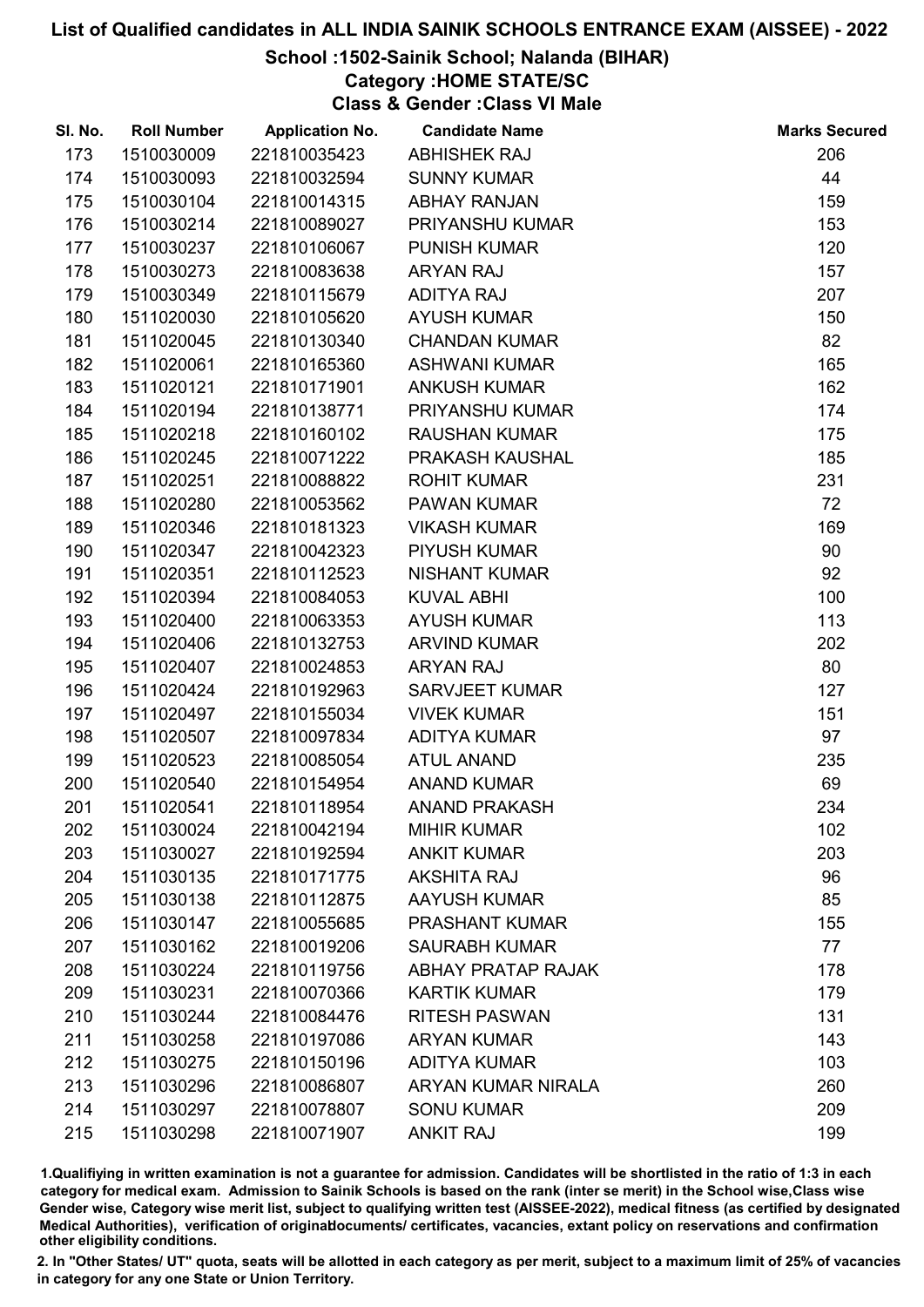## School :1502-Sainik School; Nalanda (BIHAR)

# Category :HOME STATE/SC

Class & Gender :Class VI Male

| SI. No. | <b>Roll Number</b> | <b>Application No.</b> | <b>Candidate Name</b>    | <b>Marks Secured</b> |
|---------|--------------------|------------------------|--------------------------|----------------------|
| 216     | 1511030307         | 221810130717           | <b>ESHU KUMAR</b>        | 198                  |
| 217     | 1511030335         | 221810022057           | <b>VISHNU KUMAR</b>      | 129                  |
| 218     | 1511030359         | 221810157667           | <b>ALOK KUMAR</b>        | 103                  |
| 219     | 1511030365         | 221810119967           | <b>SUMIT KUMAR</b>       | 140                  |
| 220     | 1511030453         | 221810115838           | <b>VIVEK KUMAR</b>       | 187                  |
| 221     | 1511030467         | 221810089848           | <b>AASHISH RAJ</b>       | 47                   |
| 222     | 1511040017         | 221810041010           | <b>RISHAV RAJ</b>        | 195                  |
| 223     | 1511040048         | 221810169420           | RAVIKANT RANJAN          | 166                  |
| 224     | 1511040134         | 221810092680           | <b>ABHIRAJ KUMAR</b>     | 146                  |
| 225     | 1511040177         | 221810186211           | <b>ADARSH KUMAR</b>      | 155                  |
| 226     | 1511040183         | 221810151811           | <b>MANIKANT SHANKAR</b>  | 119                  |
| 227     | 1511040199         | 221810171621           | <b>SUDHANSHU KUMAR</b>   | 126                  |
| 228     | 1511040273         | 221810130571           | <b>SURAJ LAV KISHORE</b> | 134                  |
| 229     | 1511040302         | 221810100391           | <b>KARTIK RAJ</b>        | 95                   |
| 230     | 1511040321         | 221810028702           | SAURYANSH KUMAR BHARTI   | 215                  |
| 231     | 1511040329         | 221810153168           | <b>AMAN KUMAR</b>        | 75                   |
| 232     | 1511040343         | 221810154088           | <b>SAURABH SAGAR</b>     | 233                  |
| 233     | 1511040369         | 221810155798           | <b>ADITYA RAJ</b>        | 134                  |
| 234     | 1511040393         | 221810192719           | <b>SUMIT KUMAR</b>       | 119                  |
| 235     | 1511040395         | 221810102919           | <b>ABHISHEK SAGAR</b>    | 98                   |
| 236     | 1511040398         | 221810163429           | <b>VISHWESH KUMAR</b>    | 136                  |
| 237     | 1511050013         | 221810078712           | <b>HIMANSHU KUMAR</b>    | 178                  |
| 238     | 1511050049         | 221810176942           | <b>KSHITIZ KUMAR</b>     | 153                  |
| 239     | 1511050089         | 221810004472           | <b>SUDHANSHU KUMAR</b>   | 187                  |
| 240     | 1511050118         | 221810039292           | <b>SHIVAM KUMAR</b>      | 141                  |
| 241     | 1511050124         | 221810007792           | <b>SHIVANG KASHYAP</b>   | 191                  |
| 242     | 1511050160         | 221810117613           | <b>AYUSH KUMAR</b>       | 127                  |
| 243     | 1511050163         | 221810125713           | <b>ADITYA RAJ</b>        | 117                  |
| 244     | 1511050216         | 221810150363           | <b>ADITYA KUMAR</b>      | 150                  |
| 245     | 1511050307         | 221810114414           | <b>VISHAL KUMAR</b>      | 176                  |
| 246     | 1511050311         | 221810006514           | <b>HARSHIT KUMAR</b>     | 233                  |
| 247     | 1511050313         | 221810045614           | <b>AARAV</b>             | 184                  |
| 248     | 1511050314         | 221810145614           | <b>SANYAM KUMAR</b>      | 119                  |
| 249     | 1511050404         | 221810024774           | <b>ATULYA RAJ</b>        | 66                   |
| 250     | 1511050421         | 221810138684           | <b>ASLOK KUMAR</b>       | 135                  |
| 251     | 1511050461         | 221810163415           | <b>RAVI KUMAR</b>        | 164                  |
| 252     | 1511050465         | 221810098615           | <b>ATHARV NAMAN</b>      | 184                  |
| 253     | 1511060089         | 221810030095           | <b>CHAITNYA RAJ</b>      | 188                  |
| 254     | 1511060112         | 221810100906           | <b>ANUP CHAUDHARI</b>    | 241                  |
| 255     | 1511060232         | 221810141886           | SHUDHANSU VAIBHAV        | 122                  |
| 256     | 1511060247         | 221810134696           | <b>SAMAR KUMAR</b>       | 111                  |
| 257     | 1511060311         | 221810124437           | <b>SOURYA SOURABH</b>    | 134                  |
| 258     | 1511060428         | 221810110697           | SANCHIT PRAKASH          | 208                  |

1.Qualifiying in written examination is not a guarantee for admission. Candidates will be shortlisted in the ratio of 1:3 in each category for medical exam. Admission to Sainik Schools is based on the rank (inter se merit) in the School wise,Class wise Gender wise, Category wise merit list, subject to qualifying written test (AISSEE-2022), medical fitness (as certified by designated Medical Authorities), verification of originablocuments/ certificates, vacancies, extant policy on reservations and confirmation other eligibility conditions.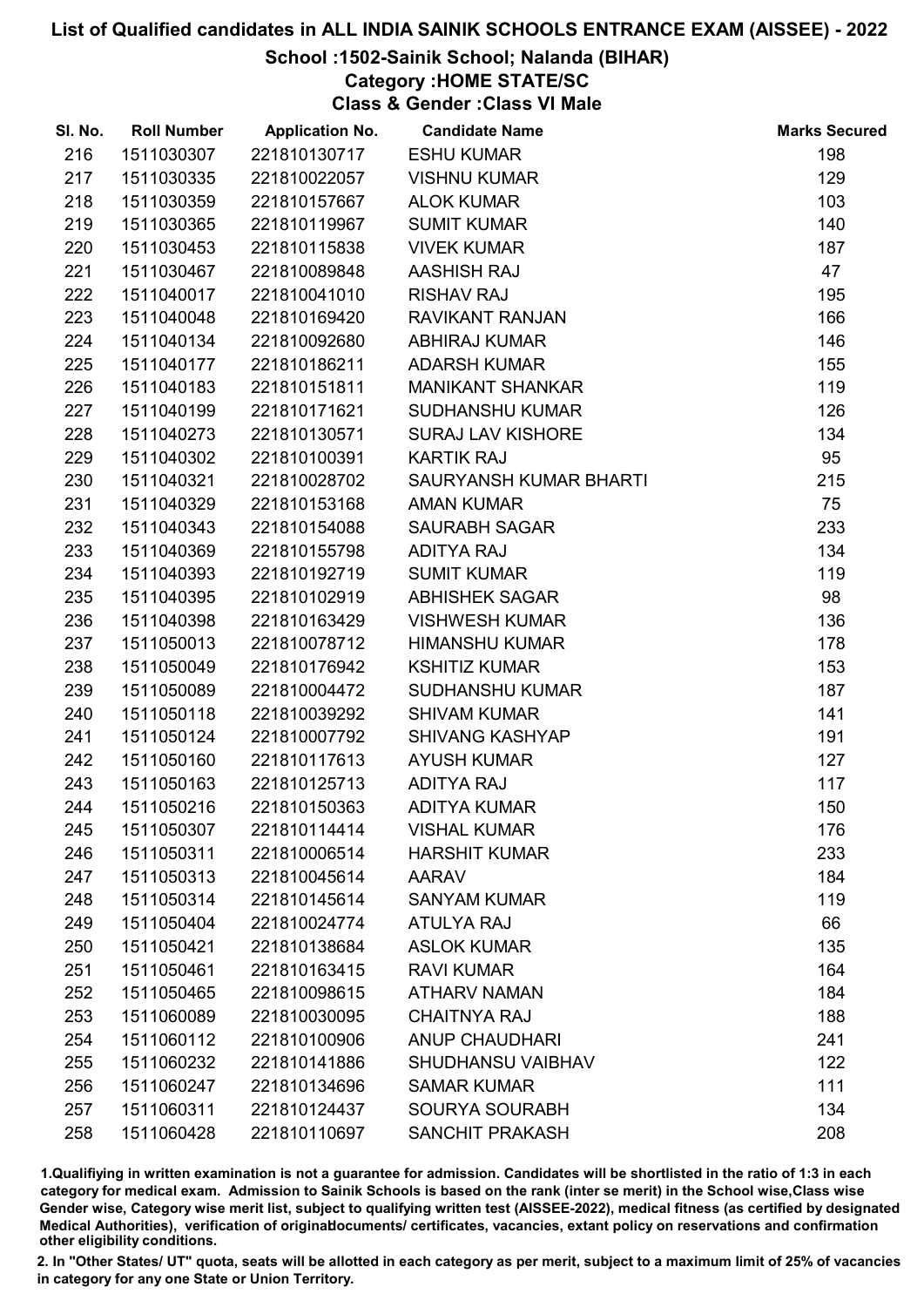## School :1502-Sainik School; Nalanda (BIHAR)

# Category :HOME STATE/SC

Class & Gender :Class VI Male

| SI. No. | <b>Roll Number</b> | <b>Application No.</b> | <b>Candidate Name</b>     | <b>Marks Secured</b> |
|---------|--------------------|------------------------|---------------------------|----------------------|
| 259     | 1511060446         | 221810177118           | SHUBHAM NARAYAN CHAUDHARY | 166                  |
| 260     | 1511060468         | 221810004918           | PRATEEK ANAND             | 230                  |
| 261     | 1511070051         | 221810060858           | <b>SHIVAM KUMAR</b>       | 220                  |
| 262     | 1511070066         | 221810010768           | <b>UTTAM KUMAR</b>        | 114                  |
| 263     | 1511070171         | 221810015149           | <b>AKASH KUMAR</b>        | 158                  |
| 264     | 1511070205         | 221810109269           | <b>ANKIT SHEKHAR</b>      | 105                  |
| 265     | 1511070235         | 221810021289           | <b>HARSH VARDHAN</b>      | 207                  |
| 266     | 1511070252         | 221810067599           | <b>SHEKHAR BHUSHAN</b>    | 162                  |
| 267     | 1512010019         | 221810017260           | <b>ABHINAV KUMAR</b>      | 173                  |
| 268     | 1512010021         | 221810182660           | <b>ARIHANT KUMAR</b>      | 214                  |
| 269     | 1512010028         | 221810189200           | PRATYUSH SUNDRAM          | 176                  |
| 270     | 1512010032         | 221810104110           | <b>VISHAL ANAND</b>       | 179                  |
| 271     | 1512010059         | 221810065911           | <b>PRAVEEN KUMAR</b>      | 256                  |
| 272     | 1512010101         | 221810131842           | <b>ASHWINI KUMAR</b>      | 194                  |
| 273     | 1512010109         | 221810157372           | <b>PRINSH KUMAR</b>       | 117                  |
| 274     | 1512010115         | 221810026403           | <b>RAVI CHANDAN</b>       | 238                  |
| 275     | 1512010139         | 221810151163           | <b>AMAN ARYAN</b>         | 230                  |
| 276     | 1512010141         | 221810078463           | <b>RISHABH SHARMA</b>     | 252                  |
| 277     | 1512010153         | 221810064104           | <b>SUMIRAN KUMAR</b>      | 90                   |
| 278     | 1512010155         | 221810076314           | <b>LUCKY RAJ</b>          | 120                  |
| 279     | 1512010165         | 221810181734           | <b>VIVEK KUMAR SAWAN</b>  | 186                  |
| 280     | 1512010243         | 221810027976           | <b>ABHIGYAN KUMAR</b>     | 159                  |
| 281     | 1512010268         | 221810008647           | <b>VISHAL KUMAR</b>       | 163                  |
| 282     | 1512010270         | 221810101057           | JANARDAN KUMAR ROY        | 109                  |
| 283     | 1512010282         | 221810029777           | <b>HIMANSHU KUMAR</b>     | 158                  |
| 284     | 1512010298         | 221810108148           | AAYUSH ANAND              | 130                  |
| 285     | 1512010321         | 221810129609           | <b>GOLU KUMAR</b>         | 90                   |
| 286     | 1512010324         | 221810121019           | <b>BHANU KUMAR</b>        | 180                  |
| 287     | 1512010340         | 221810058999           | <b>SURAJ KUMAR BOSAK</b>  | 194                  |
| 288     | 1512020012         | 221810064041           | <b>GAURAV RAJ</b>         | 165                  |
| 289     | 1512020028         | 221810094702           | <b>ISHAN RAJ</b>          | 124                  |
| 290     | 1512020104         | 221810093025           | <b>AYUSH ANAND</b>        | 162                  |
| 291     | 1512020176         | 221810105277           | <b>ARJUN KUMAR</b>        | 83                   |
| 292     | 1512020182         | 221810173597           | <b>SHOURYA SAMAR</b>      | 253                  |
| 293     | 1513010029         | 221810024550           | <b>SRIJAN KUMAR</b>       | 182                  |
| 294     | 1513010042         | 221810120790           | <b>AYUSH KUMAR</b>        | 105                  |
| 295     | 1513010103         | 221810165032           | <b>ANKIT KUMAR</b>        | 109                  |
| 296     | 1513010183         | 221810082863           | <b>SHAHIL RAJ</b>         | 157                  |
| 297     | 1513010264         | 221810134955           | <b>AYUSH KUMAR</b>        | 233                  |
| 298     | 1513020003         | 221810110320           | <b>KISLAY KUMAR</b>       | 154                  |
| 299     | 1513020065         | 221810097824           | <b>ANSH KUMAR</b>         | 101                  |
| 300     | 1513020154         | 221810089639           | <b>ANKIT KUMAR</b>        | 239                  |
| 301     | 1513020157         | 221810150479           | <b>ABHAY KUMAR</b>        | 121                  |

1.Qualifiying in written examination is not a guarantee for admission. Candidates will be shortlisted in the ratio of 1:3 in each category for medical exam. Admission to Sainik Schools is based on the rank (inter se merit) in the School wise,Class wise Gender wise, Category wise merit list, subject to qualifying written test (AISSEE-2022), medical fitness (as certified by designated Medical Authorities), verification of originablocuments/ certificates, vacancies, extant policy on reservations and confirmation other eligibility conditions.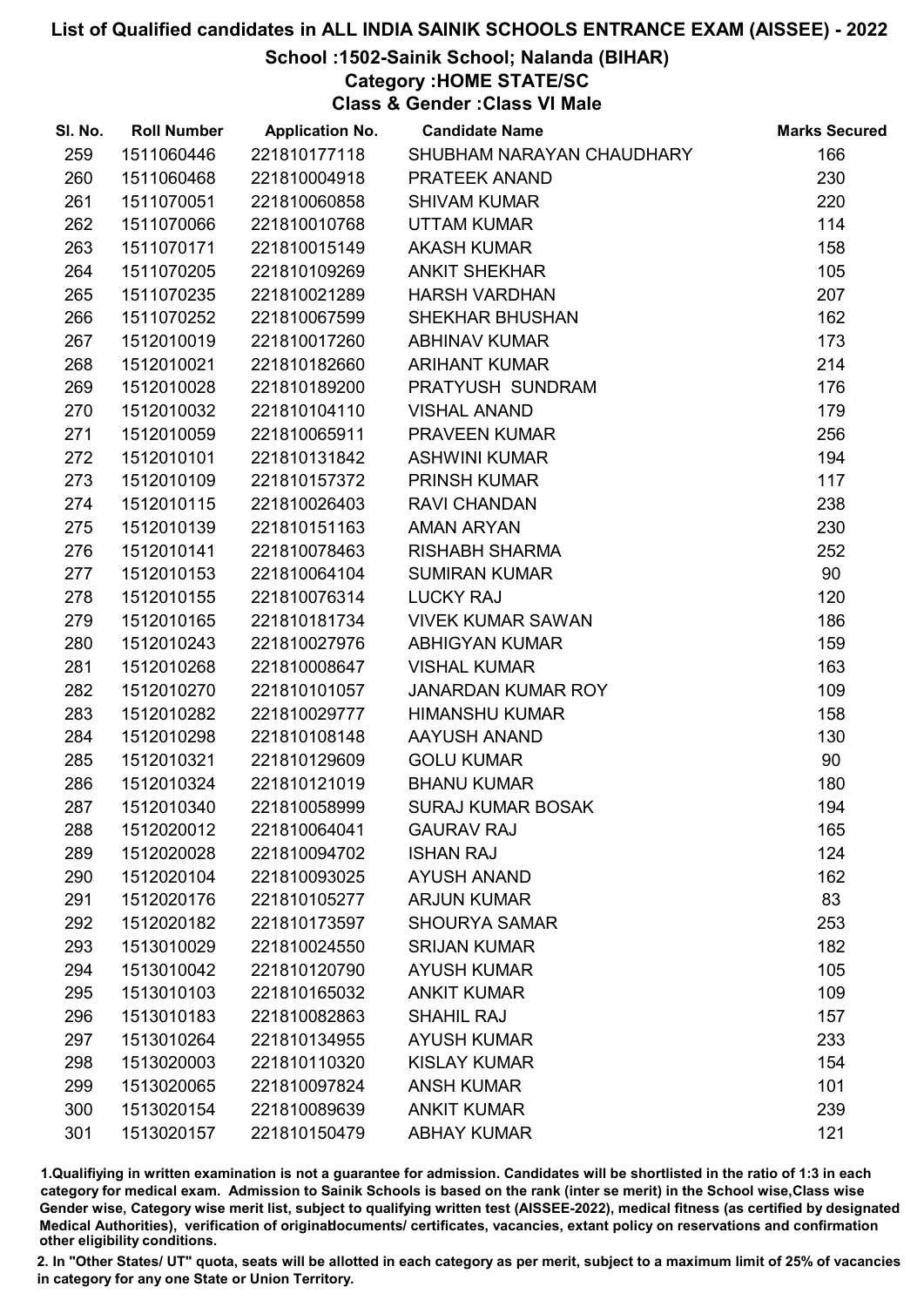## School :1502-Sainik School; Nalanda (BIHAR)

# Category :HOME STATE/SC

Class & Gender :Class VI Male

| SI. No. | <b>Roll Number</b> | <b>Application No.</b> | <b>Candidate Name</b>   |           | <b>Marks Secured</b> |
|---------|--------------------|------------------------|-------------------------|-----------|----------------------|
| 302     | 1513020158         | 221810122579           | <b>AYUSH KUMAR</b>      |           | 160                  |
| 303     | 1513020280         | 221810100939           | <b>SANSKAR KUMAR</b>    |           | 165                  |
| 304     | 1702010181         | 221810169764           | <b>RAVI RAJAK</b>       |           | 74                   |
| 305     | 2001030662         | 221810167218           | <b>MURARI KUMAR DAS</b> |           | 130                  |
| 306     | 2001060996         | 221810048989           | <b>SHIVAM KUMAR</b>     |           | 126                  |
| 307     | 2201020302         | 221810092396           | AYUSH KUMAR LAKSHY      |           | 255                  |
| 308     | 2301020554         | 221810012867           | <b>ANIKET AZAD</b>      |           | 114                  |
| 309     | 2303040502         | 221810062469           | <b>SHUBHAM RAJ</b>      |           | 73                   |
| 310     | 2601010101         | 221810116601           | <b>ANKIT KUMAR</b>      |           | 127                  |
| 311     | 2606010134         | 221810113787           | <b>SUNNY KUMAR</b>      |           | 154                  |
| 312     | 2611010162         | 221810036277           | <b>RAVI SHANKAR</b>     |           | 241                  |
| 313     | 2612010142         | 221810112373           | <b>PRAKASH KUMAR</b>    |           | 133                  |
| 314     | 3201010237         | 221810024532           | DIVYANSHU KUMAR         | <b>AR</b> | 162                  |
| 315     | 3805010154         | 221810072875           | <b>ARYAN KUMAR</b>      |           | 98                   |
| 316     | 3904040885         | 221810162477           | <b>RITU RAJ</b>         |           | 132                  |
| 317     | 3906010472         | 221810013339           | <b>AMARJEET KUMAR</b>   |           | 209                  |
| 318     | 4401020190         | 221810034373           | <b>VIVEK KUMAR</b>      |           | 119                  |
| 319     | 4410030315         | 221810007438           | <b>VATSAL KUMAR</b>     |           | 112                  |
| 320     | 4412020090         | 221810086262           | <b>HARSH RAJ</b>        |           | 211                  |
| 321     | 4507010210         | 221810003734           | <b>OMITRA SHIKHAR</b>   |           | 143                  |
| 322     | 4507010499         | 221810075572           | <b>MAYANK CHOUDHARY</b> |           | 121                  |
| 323     | 4601010132         | 221810159846           | <b>SAHIL RANJAN</b>     |           | 125                  |
| 324     | 4602010199         | 221810093503           | ROHAN RAJAK             |           | 121                  |

1.Qualifiying in written examination is not a guarantee for admission. Candidates will be shortlisted in the ratio of 1:3 in each category for medical exam. Admission to Sainik Schools is based on the rank (inter se merit) in the School wise,Class wise Gender wise, Category wise merit list, subject to qualifying written test (AISSEE-2022), medical fitness (as certified by designated Medical Authorities), verification of originablocuments/ certificates, vacancies, extant policy on reservations and confirmation other eligibility conditions.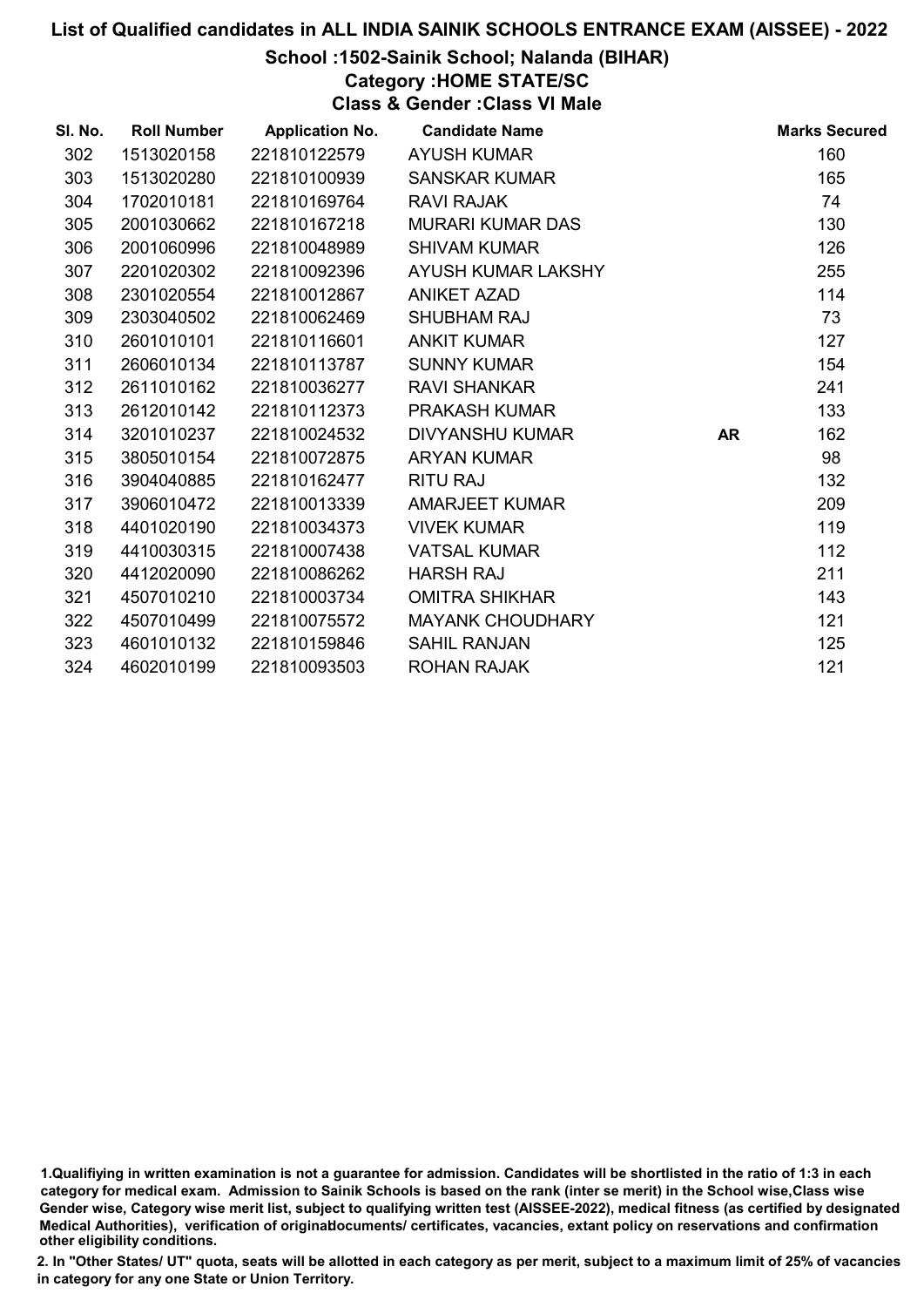### School :1502-Sainik School; Nalanda (BIHAR)

# Category :HOME STATE/ST

Class & Gender :Class VI Male

| SI. No. | <b>Roll Number</b> | <b>Application No.</b> | <b>Candidate Name</b>    |           | <b>Marks Secured</b> |
|---------|--------------------|------------------------|--------------------------|-----------|----------------------|
| 325     | 1502010168         | 221810172238           | <b>RAJ KUMAR</b>         |           | 224                  |
| 326     | 1502010311         | 221810142293           | <b>NITESH KUMAR</b>      |           | 142                  |
| 327     | 1502010336         | 221810143305           | <b>SHIVAM KUMAR</b>      |           | 110                  |
| 328     | 1502010391         | 221810124927           | <b>RITESH KUMAR</b>      |           | 106                  |
| 329     | 1505010767         | 221810167954           | PRAKASH SARSWATI         |           | 102                  |
| 330     | 1506010078         | 221810096261           | <b>AKASH SAH</b>         |           | 251                  |
| 331     | 1507010078         | 221810174682           | PIYUSH SHARMA            |           | 177                  |
| 332     | 1507010295         | 221810105512           | <b>SHUBH RAJ</b>         | <b>AR</b> | 73                   |
| 333     | 1507010385         | 221810056937           | <b>ANSHU KUMAR</b>       |           | 146                  |
| 334     | 1508010091         | 221810103213           | <b>ADITYA KUMAR</b>      |           | 149                  |
| 335     | 1508010399         | 221810011662           | <b>PRINCE KUMAR</b>      |           | 246                  |
| 336     | 1508010508         | 221810016105           | <b>AAYUSH KUMAR</b>      |           | 162                  |
| 337     | 1508010513         | 221810051905           | PRASHANT KUMAR           |           | 160                  |
| 338     | 1508010535         | 221810078365           | <b>JITENDRA KUMAR</b>    |           | 178                  |
| 339     | 1508010584         | 221810052476           | <b>ASHUTOSH KUMAR</b>    |           | 169                  |
| 340     | 1508010592         | 221810163696           | <b>TEJASWI RAJ</b>       |           | 243                  |
| 341     | 1509010040         | 221810116880           | <b>NEERAJ KUMAR</b>      |           | 98                   |
| 342     | 1509020228         | 221810001571           | <b>AATISH KUMAR</b>      |           | 154                  |
| 343     | 1509020271         | 221810190412           | <b>NAITIK RAJ</b>        |           | 112                  |
| 344     | 1509020288         | 221810122422           | <b>ARYAN SHARMA</b>      |           | 260                  |
| 345     | 1509020322         | 221810106345           | <b>ADITYA KUMAR</b>      |           | 244                  |
| 346     | 1509020358         | 221810142446           | <b>ROHIT KUMAR</b>       |           | 189                  |
| 347     | 1509020423         | 221810116538           | <b>NAVANIT KUMAR</b>     |           | 88                   |
| 348     | 1509020430         | 221810140058           | <b>AKASH KUMAR</b>       |           | 128                  |
| 349     | 1509040439         | 221810038579           | YASH RAJ SHARMA          |           | 230                  |
| 350     | 1510030084         | 221810086774           | <b>AMARJEET KUMAR</b>    |           | 231                  |
| 351     | 1510030141         | 221810123875           | <b>AYUSH KUMAR</b>       |           | 205                  |
| 352     | 1510030250         | 221810106397           | DEEPODIT TOPPO           |           | 81                   |
| 353     | 1511020243         | 221810133122           | <b>UMANG KUMAR</b>       |           | 211                  |
| 354     | 1511030366         | 221810022077           | <b>AMAN KUMAR GOND</b>   |           | 121                  |
| 355     | 1511050293         | 221810194804           | <b>UMANG PRAKASH</b>     |           | 74                   |
| 356     | 1511070229         | 221810026779           | <b>PRATYUSH AMRIT</b>    |           | 152                  |
| 357     | 1512010063         | 221810121031           | <b>ANURAG BHARTI</b>     |           | 157                  |
| 358     | 1512010072         | 221810106251           | <b>ABHINAV KUMAR</b>     |           | 180                  |
| 359     | 1512010089         | 221810182791           | <b>LALCHAND HANSDA</b>   |           | 151                  |
| 360     | 1512010112         | 221810119682           | <b>RAMESH MARANDI</b>    |           | 170                  |
| 361     | 1512010221         | 221810074006           | <b>SHRISH KUMAR</b>      |           | 227                  |
| 362     | 1512010232         | 221810196836           | <b>RAHUL KUMAR TUDU</b>  |           | 111                  |
| 363     | 1512010320         | 221810135509           | <b>JAY PRAKSH HANSDA</b> |           | 144                  |
| 364     | 1512020193         | 221810041138           | <b>ADITYA KUMAR</b>      |           | 183                  |
| 365     | 1513020138         | 221810077448           | <b>ARYAN KUMAR</b>       |           | 127                  |
| 366     | 2001060142         | 221810104307           | <b>AYUSH KUMAR</b>       |           | 91                   |
| 367     | 2605010054         | 221810046464           | <b>SUSHANT SHARMA</b>    |           | 147                  |

1.Qualifiying in written examination is not a guarantee for admission. Candidates will be shortlisted in the ratio of 1:3 in each category for medical exam. Admission to Sainik Schools is based on the rank (inter se merit) in the School wise,Class wise Gender wise, Category wise merit list, subject to qualifying written test (AISSEE-2022), medical fitness (as certified by designated Medical Authorities), verification of originablocuments/ certificates, vacancies, extant policy on reservations and confirmation other eligibility conditions.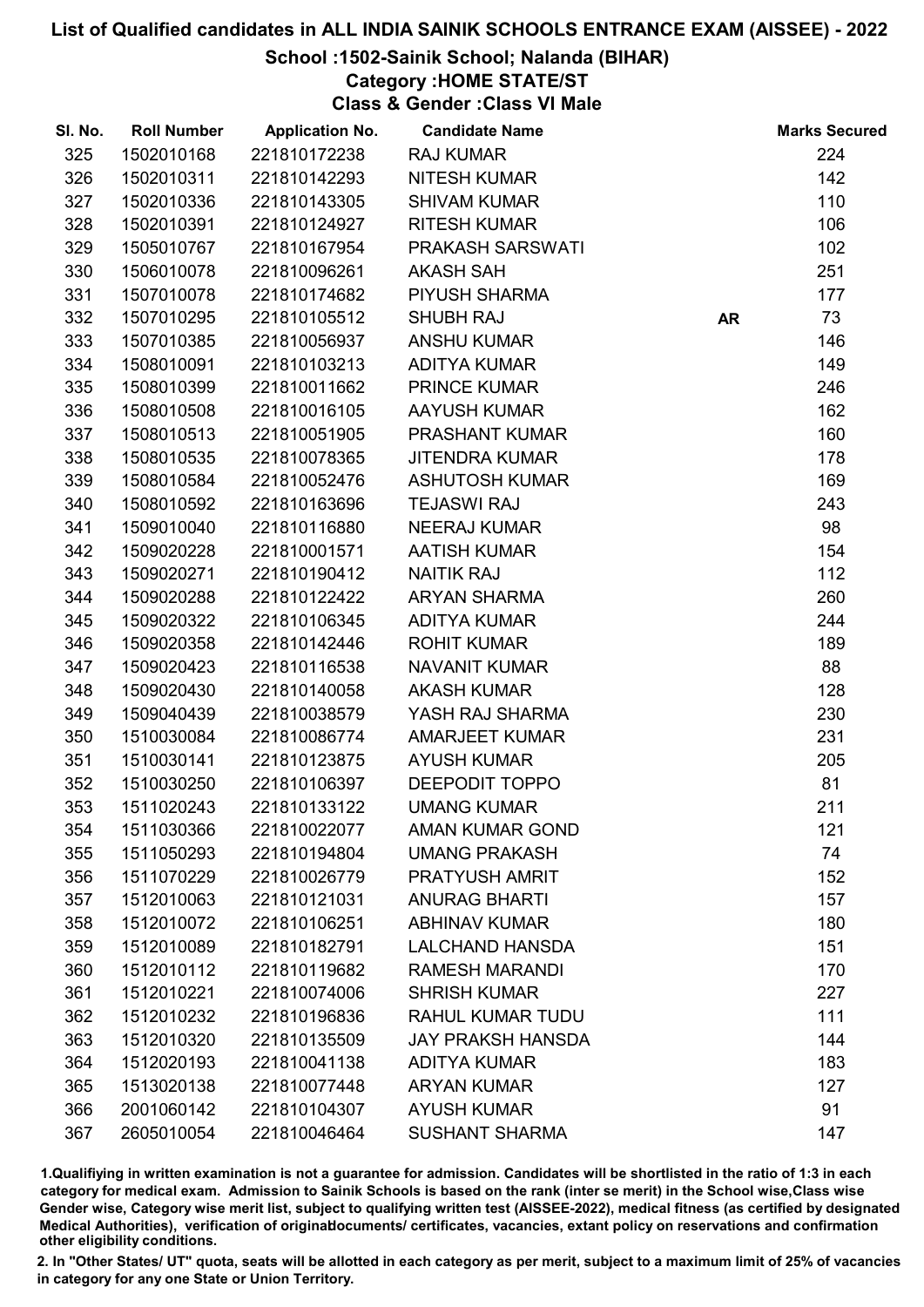## School :1502-Sainik School; Nalanda (BIHAR)

# Category :HOME STATE/ST

Class & Gender :Class VI Male

| SI. No. | <b>Roll Number</b> | <b>Application No.</b> | <b>Candidate Name</b> | <b>Marks Secured</b> |
|---------|--------------------|------------------------|-----------------------|----------------------|
| 368     | 2605010182         | 221810110406           | <b>VIKASH TUDDU</b>   | 100                  |

1.Qualifiying in written examination is not a guarantee for admission. Candidates will be shortlisted in the ratio of 1:3 in each category for medical exam. Admission to Sainik Schools is based on the rank (inter se merit) in the School wise,Class wise Gender wise, Category wise merit list, subject to qualifying written test (AISSEE-2022), medical fitness (as certified by designated Medical Authorities), verification of originablocuments/ certificates, vacancies, extant policy on reservations and confirmation other eligibility conditions.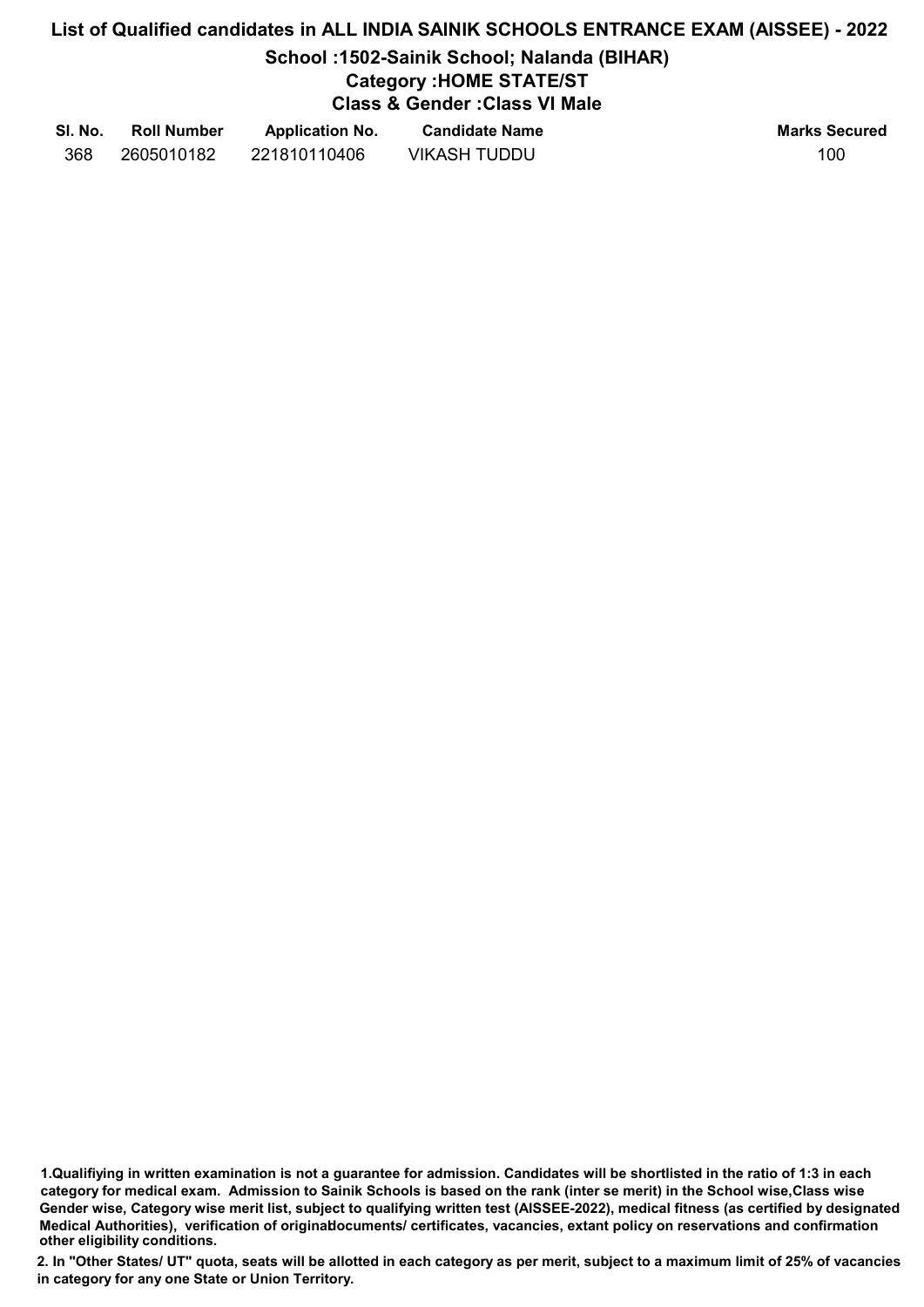## School :1502-Sainik School; Nalanda (BIHAR)

Category :HOME STATE/OBC

Class & Gender :Class VI Male

| SI. No. | <b>Roll Number</b> | <b>Application No.</b> | <b>Candidate Name</b>       |    | <b>Marks Secured</b> |
|---------|--------------------|------------------------|-----------------------------|----|----------------------|
| 369     | 1212030342         | 221810122225           | <b>AYUSH</b>                |    | 216                  |
| 370     | 1501010018         | 221810044760           | <b>AMIYA AKASH</b>          |    | 236                  |
| 371     | 1501010019         | 221810078380           | ADITYA RAJ ARYAN            |    | 203                  |
| 372     | 1501010031         | 221810163221           | <b>RISHAV RAJ</b>           |    | 259                  |
| 373     | 1501010033         | 221810197421           | <b>GURU SHARAN ARYA</b>     |    | 147                  |
| 374     | 1501010043         | 221810112151           | <b>ANSH RAJ</b>             |    | 167                  |
| 375     | 1501010054         | 221810141591           | <b>SUSHANT KUMAR</b>        |    | 193                  |
| 376     | 1501010078         | 221810102203           | <b>ABHISHEK BHASKAR</b>     |    | 180                  |
| 377     | 1501010093         | 221810139053           | ADITYA KAUSHAL MANDAL       |    | 170                  |
| 378     | 1501010098         | 221810100773           | <b>ADITYA BHASKAR</b>       |    | 235                  |
| 379     | 1501010104         | 221810172404           | <b>ASHU KUMAR</b>           |    | 226                  |
| 380     | 1501010113         | 221810186834           | <b>KRISHNADEV KUMAR</b>     |    | 144                  |
| 381     | 1501010128         | 221810065115           | <b>ARPIT RAJ</b>            |    | 209                  |
| 382     | 1501010151         | 221810035595           | <b>MRITYUNJAY KUMAR SAH</b> |    | 145                  |
| 383     | 1501010168         | 221810007256           | SARTHAK SATYAPRIY           |    | 248                  |
| 384     | 1501010171         | 221810093266           | <b>ALI SABA</b>             |    | 196                  |
| 385     | 1501010174         | 221810106766           | <b>MRIDUL SINGH</b>         |    | 130                  |
| 386     | 1501010206         | 221810025757           | <b>SHUBHAM PRAKASH</b>      |    | 161                  |
| 387     | 1501010220         | 221810059918           | SATYAPRAKASH ARYA           |    | 130                  |
| 388     | 1501010230         | 221810039158           | AAYUSH RAJ                  |    | 136                  |
| 389     | 1501010238         | 221810078868           | <b>UMANG PRAKASH</b>        | CG | 122                  |
| 390     | 1501010244         | 221810091898           | <b>GIRISH KUMAR</b>         |    | 207                  |
| 391     | 1501010245         | 221810022898           | <b>PREM KUMAR</b>           |    | 174                  |
| 392     | 1501010247         | 221810002019           | YOURAJ KUMAR                |    | 240                  |
| 393     | 1501010252         | 221810079049           | YUVRAJ ANAND                |    | 251                  |
| 394     | 1501010264         | 221810164700           | <b>NIKHIL ANAND</b>         |    | 225                  |
| 395     | 1501010266         | 221810153210           | MD. ARZOO ALAM              |    | 225                  |
| 396     | 1501010272         | 221810126220           | <b>HARSH PRASAD</b>         |    | 207                  |
| 397     | 1501010278         | 221810132530           | <b>AYUSH KUMAR</b>          |    | 202                  |
| 398     | 1501010281         | 221810124240           | <b>AMRIT ANAND</b>          |    | 170                  |
| 399     | 1501010288         | 221810170150           | <b>ADHIRAJ</b>              |    | 147                  |
| 400     | 1501010292         | 221810145360           | <b>PIYUSH KUMAR</b>         |    | 215                  |
| 401     | 1501010293         | 221810158660           | <b>DEEPAK KUMAR</b>         |    | 242                  |
| 402     | 1501010299         | 221810167180           | <b>ANKIT SUMAN</b>          |    | 235                  |
| 403     | 1501010303         | 221810124190           | SIDHARTH SATYAM             |    | 150                  |
| 404     | 1501010306         | 221810034690           | <b>AYUSH KUMAR</b>          |    | 125                  |
| 405     | 1501010312         | 221810109201           | <b>PRAHLAD KUMAR</b>        |    | 194                  |
| 406     | 1501010318         | 221810139221           | <b>RISHAV BARNAWAL</b>      |    | 170                  |
| 407     | 1501010327         | 221810065441           | <b>HARSH RAJ</b>            |    | 138                  |
| 408     | 1501010344         | 221810152281           | <b>VIVEK KUMAR</b>          |    | 177                  |
| 409     | 1501010346         | 221810133491           | <b>SANJAY KUMAR</b>         |    | 187                  |
| 410     | 1501010357         | 221810123812           | <b>PRABHAT SARSIJ</b>       |    | 276                  |
| 411     | 1501010361         | 221810159722           | <b>KESHAV ANAND</b>         |    | 172                  |

1.Qualifiying in written examination is not a guarantee for admission. Candidates will be shortlisted in the ratio of 1:3 in each category for medical exam. Admission to Sainik Schools is based on the rank (inter se merit) in the School wise,Class wise Gender wise, Category wise merit list, subject to qualifying written test (AISSEE-2022), medical fitness (as certified by designated Medical Authorities), verification of originablocuments/ certificates, vacancies, extant policy on reservations and confirmation other eligibility conditions.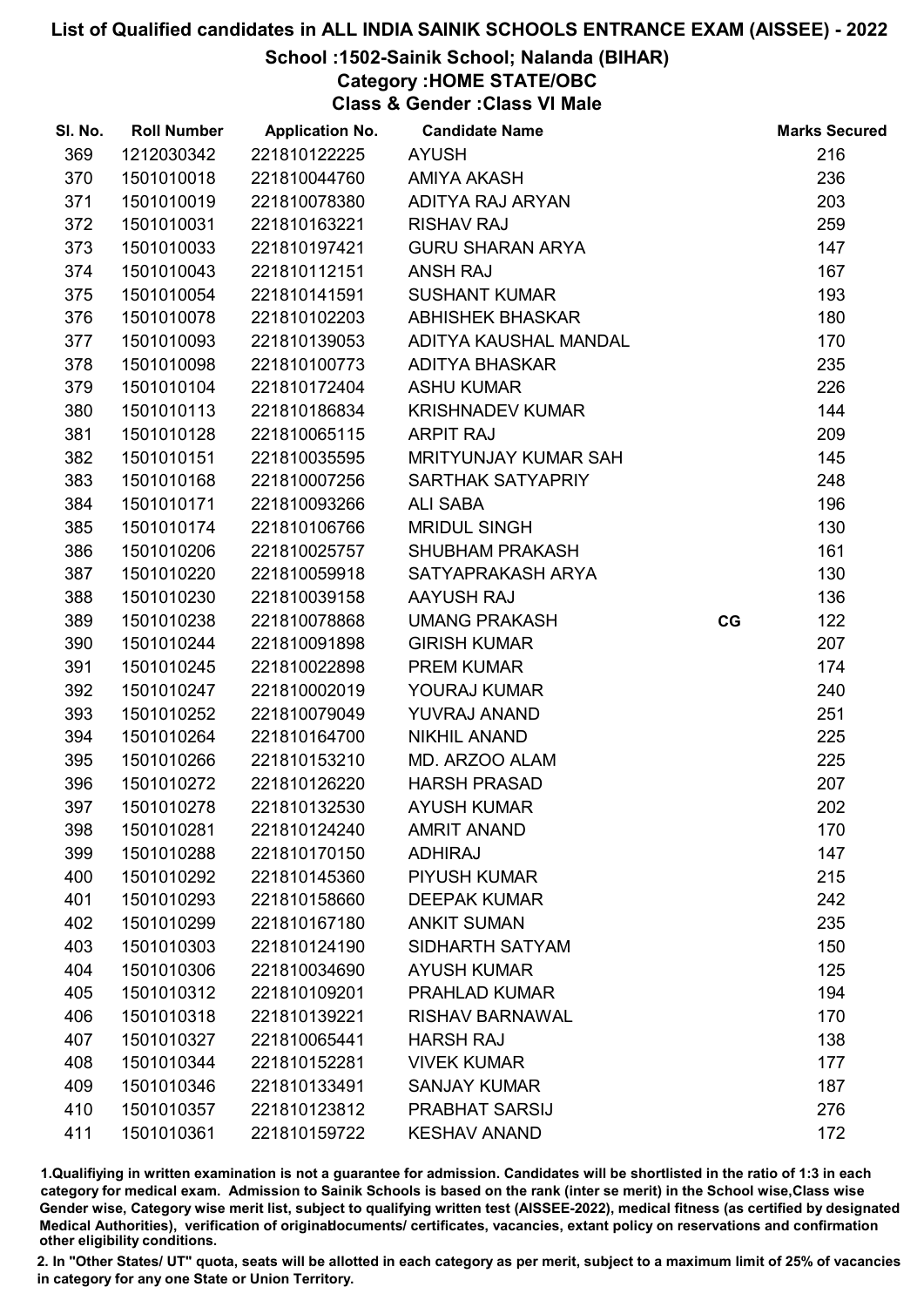## School :1502-Sainik School; Nalanda (BIHAR)

Category :HOME STATE/OBC

Class & Gender :Class VI Male

| SI. No. | <b>Roll Number</b> | <b>Application No.</b> | <b>Candidate Name</b>    | <b>Marks Secured</b> |
|---------|--------------------|------------------------|--------------------------|----------------------|
| 412     | 1501010364         | 221810037142           | <b>MD ARIF FAIZY</b>     | 134                  |
| 413     | 1501010367         | 221810144742           | <b>ANAND KAUSHAL</b>     | 259                  |
| 414     | 1501010371         | 221810106352           | <b>BINDESH KUMAR</b>     | 160                  |
| 415     | 1501010373         | 221810110852           | <b>ARYAN MAHTO</b>       | 148                  |
| 416     | 1501010376         | 221810036862           | <b>MD AADIL FAIZY</b>    | 204                  |
| 417     | 1501010419         | 221810030983           | <b>AMRIT ANAND</b>       | 186                  |
| 418     | 1501010421         | 221810068004           | AAYUSH RAJ               | 239                  |
| 419     | 1501010426         | 221810034214           | <b>DIVYANSHU DEV</b>     | 206                  |
| 420     | 1501010429         | 221810185714           | <b>SATYAM SHEKHAR</b>    | 241                  |
| 421     | 1501010434         | 221810154734           | <b>ABHISHEK KUMAR</b>    | 263                  |
| 422     | 1501010458         | 221810162884           | <b>KUNDAN KUMAR</b>      | 218                  |
| 423     | 1501010460         | 221810168894           | <b>ALOK KUMAR</b>        | 253                  |
| 424     | 1501010475         | 221810096345           | <b>KRISH RAJ</b>         | 184                  |
| 425     | 1501010476         | 221810169645           | <b>NITIN KUMAR</b>       | 257                  |
| 426     | 1501010488         | 221810179275           | <b>ABHINAV PRITAM</b>    | 171                  |
| 427     | 1501010497         | 221810100995           | <b>AVINAV KUMAR</b>      | 151                  |
| 428     | 1501010499         | 221810164006           | <b>SANATAN ANAND</b>     | 224                  |
| 429     | 1501010507         | 221810107136           | <b>CHIRAG FARNANDISH</b> | 242                  |
| 430     | 1501010512         | 221810169346           | <b>GOVIND KUMAR</b>      | 246                  |
| 431     | 1501010516         | 221810124946           | <b>NISHANT KUMAR</b>     | 138                  |
| 432     | 1501010529         | 221810048986           | ADITYA GUPTA             | 223                  |
| 433     | 1501010533         | 221810052796           | PRINCE PATEL             | 233                  |
| 434     | 1501010549         | 221810101147           | <b>RUPESH KUMAR</b>      | 201                  |
| 435     | 1501010560         | 221810049097           | SONAL SUPRABHAT          | 199                  |
| 436     | 1501010572         | 221810076638           | <b>RAVISH KUMAR</b>      | 129                  |
| 437     | 1501010575         | 221810165048           | SAUBHYAJEET KUMAR ANKIT  | 220                  |
| 438     | 1501010593         | 221810145178           | <b>SATYAM KUMAR</b>      | 180                  |
| 439     | 1501010609         | 221810035309           | <b>ABHINAV KUMAR</b>     | 256                  |
| 440     | 1501010613         | 221810143909           | <b>KESHAV KUMAR</b>      | 255                  |
| 441     | 1501010615         | 221810181319           | <b>SHIVRAJ</b>           | 150                  |
| 442     | 1501010625         | 221810152349           | <b>SHUBHAM KUMAR</b>     | 255                  |
| 443     | 1501010630         | 221810060369           | RISHAV RAJ RANJAN        | 143                  |
| 444     | 1502010004         | 221810075110           | <b>PRINCE RAJ</b>        | 170                  |
| 445     | 1502010013         | 221810082050           | <b>NISHIKANT KUMAR</b>   | 143                  |
| 446     | 1502010021         | 221810110490           | <b>VAIBHAV</b>           | 184                  |
| 447     | 1502010025         | 221810115790           | YASH RAJ                 | 196                  |
| 448     | 1502010034         | 221810033151           | NISHCHAYAM KUMAR         | 126                  |
| 449     | 1502010039         | 221810051471           | <b>ADITYA RAJ</b>        | 121                  |
| 450     | 1502010040         | 221810121081           | <b>ABHINAV ANAND</b>     | 171                  |
| 451     | 1502010049         | 221810088912           | <b>ADITYA ARYAN</b>      | 195                  |
| 452     | 1502010051         | 221810188432           | <b>ANMAY</b>             | 184                  |
| 453     | 1502010059         | 221810025182           | <b>ABHINAV KUMAR</b>     | 167                  |
| 454     | 1502010062         | 221810136982           | <b>ABHINAV KUMAR</b>     | 210                  |

1.Qualifiying in written examination is not a guarantee for admission. Candidates will be shortlisted in the ratio of 1:3 in each category for medical exam. Admission to Sainik Schools is based on the rank (inter se merit) in the School wise,Class wise Gender wise, Category wise merit list, subject to qualifying written test (AISSEE-2022), medical fitness (as certified by designated Medical Authorities), verification of originablocuments/ certificates, vacancies, extant policy on reservations and confirmation other eligibility conditions.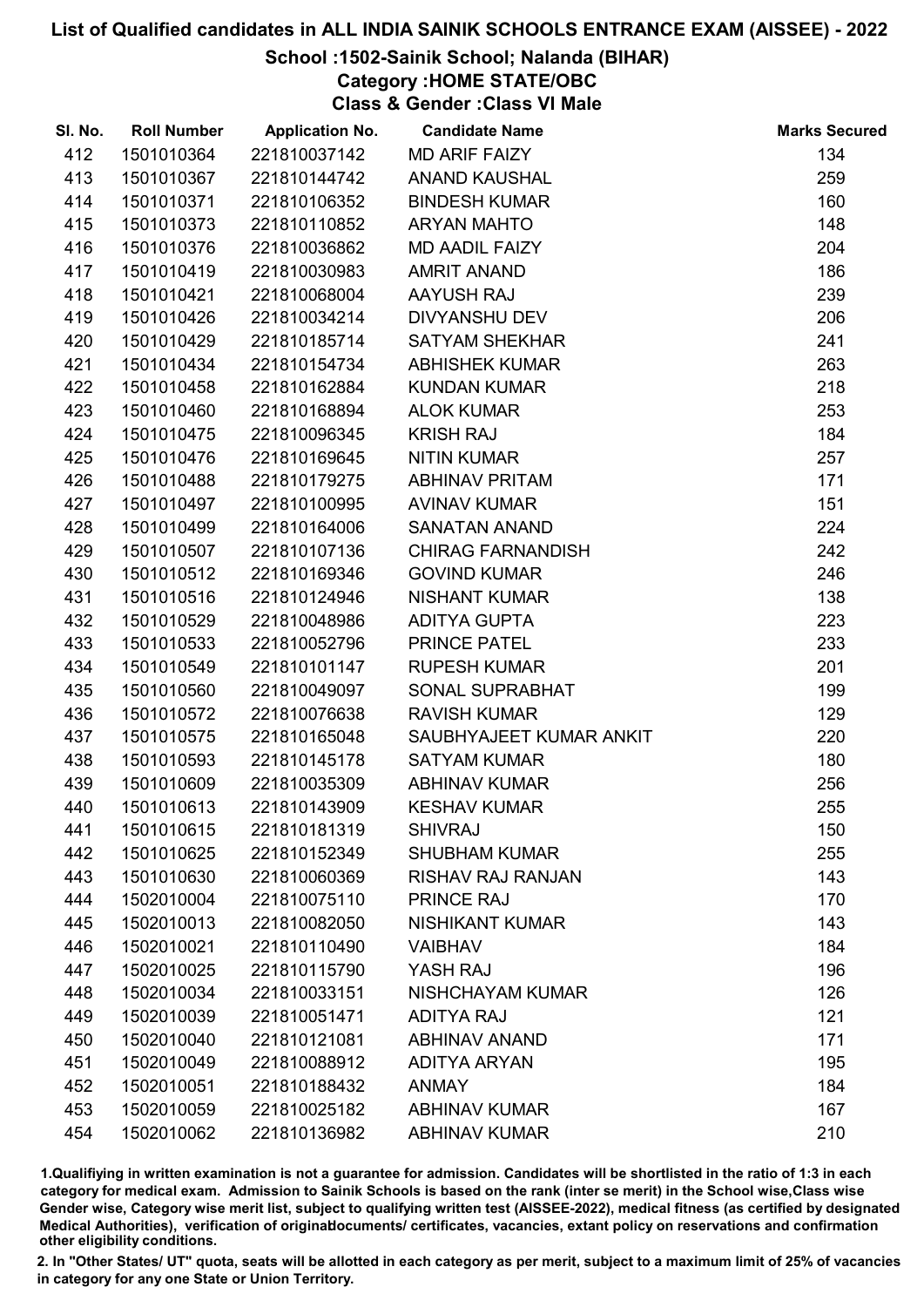## School :1502-Sainik School; Nalanda (BIHAR)

Category :HOME STATE/OBC

Class & Gender :Class VI Male

| SI. No. | <b>Roll Number</b> | <b>Application No.</b> | <b>Candidate Name</b>     | <b>Marks Secured</b> |
|---------|--------------------|------------------------|---------------------------|----------------------|
| 455     | 1502010076         | 221810072763           | <b>ARSH KUMAR</b>         | 219                  |
| 456     | 1502010082         | 221810095404           | <b>ARJUN RAJWEER</b>      | 222                  |
| 457     | 1502010084         | 221810090424           | <b>VISHAL KUMAR SINGH</b> | 153                  |
| 458     | 1502010085         | 221810067644           | <b>HARSH RAJ</b>          | 139                  |
| 459     | 1502010087         | 221810017064           | <b>AYUSH RAJ</b>          | 230                  |
| 460     | 1502010090         | 221810017674           | <b>HARSHIT RAJ</b>        | 230                  |
| 461     | 1502010093         | 221810037484           | YASH RAJ                  | 140                  |
| 462     | 1502010094         | 221810009584           | <b>ANISH KUMAR</b>        | 139                  |
| 463     | 1502010110         | 221810071945           | ANUBHAV ANAND             | 147                  |
| 464     | 1502010111         | 221810116255           | RUDRANSHU RAJ VERMA       | 236                  |
| 465     | 1502010119         | 221810006785           | <b>RAVISH KUMAR</b>       | 196                  |
| 466     | 1502010125         | 221810051216           | <b>ASMIT KESHARI</b>      | 241                  |
| 467     | 1502010127         | 221810042716           | PRIYANSHU KUMAR CHOURASIA | 160                  |
| 468     | 1502010129         | 221810144526           | <b>ADITYA KUMAR</b>       | 197                  |
| 469     | 1502010133         | 221810116066           | <b>ABHIRAJ</b>            | 140                  |
| 470     | 1502010144         | 221810109396           | <b>SAI SHAURYA</b>        | 191                  |
| 471     | 1502010151         | 221810127347           | <b>ARPIT RAJ</b>          | 146                  |
| 472     | 1502010160         | 221810197787           | <b>PRATHAM</b>            | 157                  |
| 473     | 1502010166         | 221810143928           | YASH RAJ                  | 175                  |
| 474     | 1502010169         | 221810095738           | <b>TEJAS VEER SINGH</b>   | 262                  |
| 475     | 1502010173         | 221810150158           | <b>ANUKALP GUPTA</b>      | 241                  |
| 476     | 1502010181         | 221810162888           | <b>ANKUSH KUMAR</b>       | 164                  |
| 477     | 1502010187         | 221810042219           | <b>SAKSHAM DEVRAJ</b>     | 151                  |
| 478     | 1502010196         | 221810152749           | <b>OM NARAYAN</b>         | 207                  |
| 479     | 1502010210         | 221810154410           | <b>SHUBHAM KUMAR</b>      | 227                  |
| 480     | 1502010217         | 221810195730           | <b>ANAND KUMAR</b>        | 139                  |
| 481     | 1502010218         | 221810108930           | MIHIR KUMAR KUSHWAHA      | 211                  |
| 482     | 1502010223         | 221810114650           | SHANICHANDRA SHARMA       | 210                  |
| 483     | 1502010225         | 221810043560           | <b>APOORV</b>             | 273                  |
| 484     | 1502010234         | 221810144890           | <b>HIMANSHU RAJ</b>       | 177                  |
| 485     | 1502010239         | 221810098111           | ABHIMANYU RAJ             | 256                  |
| 486     | 1502010241         | 221810095021           | <b>UJJWAL KUMAR</b>       | 248                  |
| 487     | 1502010244         | 221810156521           | <b>HARSH KUMAR</b>        | 124                  |
| 488     | 1502010245         | 221810169521           | <b>KESHAV KUMAR</b>       | 164                  |
| 489     | 1502010259         | 221810123461           | <b>ASMIT PATEL</b>        | 236                  |
| 490     | 1502010269         | 221810146402           | <b>NAITIK RAJ</b>         | 172                  |
| 491     | 1502010270         | 221810058612           | <b>UJJWAL KUMAR</b>       | 126                  |
| 492     | 1502010275         | 221810061032           | <b>VAIBHAV RAJ</b>        | 256                  |
| 493     | 1502010281         | 221810155042           | <b>ABHINAV KUMAR</b>      | 166                  |
| 494     | 1502010292         | 221810125992           | <b>ARYAN RAJ</b>          | 166                  |
| 495     | 1502010295         | 221810193923           | <b>SURAJ KUMAR</b>        | 157                  |
| 496     | 1502010299         | 221810140733           | <b>RAJAN KUMAR</b>        | 130                  |
| 497     | 1502010300         | 221810125143           | <b>VIMAL KUMAR</b>        | 190                  |

1.Qualifiying in written examination is not a guarantee for admission. Candidates will be shortlisted in the ratio of 1:3 in each category for medical exam. Admission to Sainik Schools is based on the rank (inter se merit) in the School wise,Class wise Gender wise, Category wise merit list, subject to qualifying written test (AISSEE-2022), medical fitness (as certified by designated Medical Authorities), verification of originablocuments/ certificates, vacancies, extant policy on reservations and confirmation other eligibility conditions.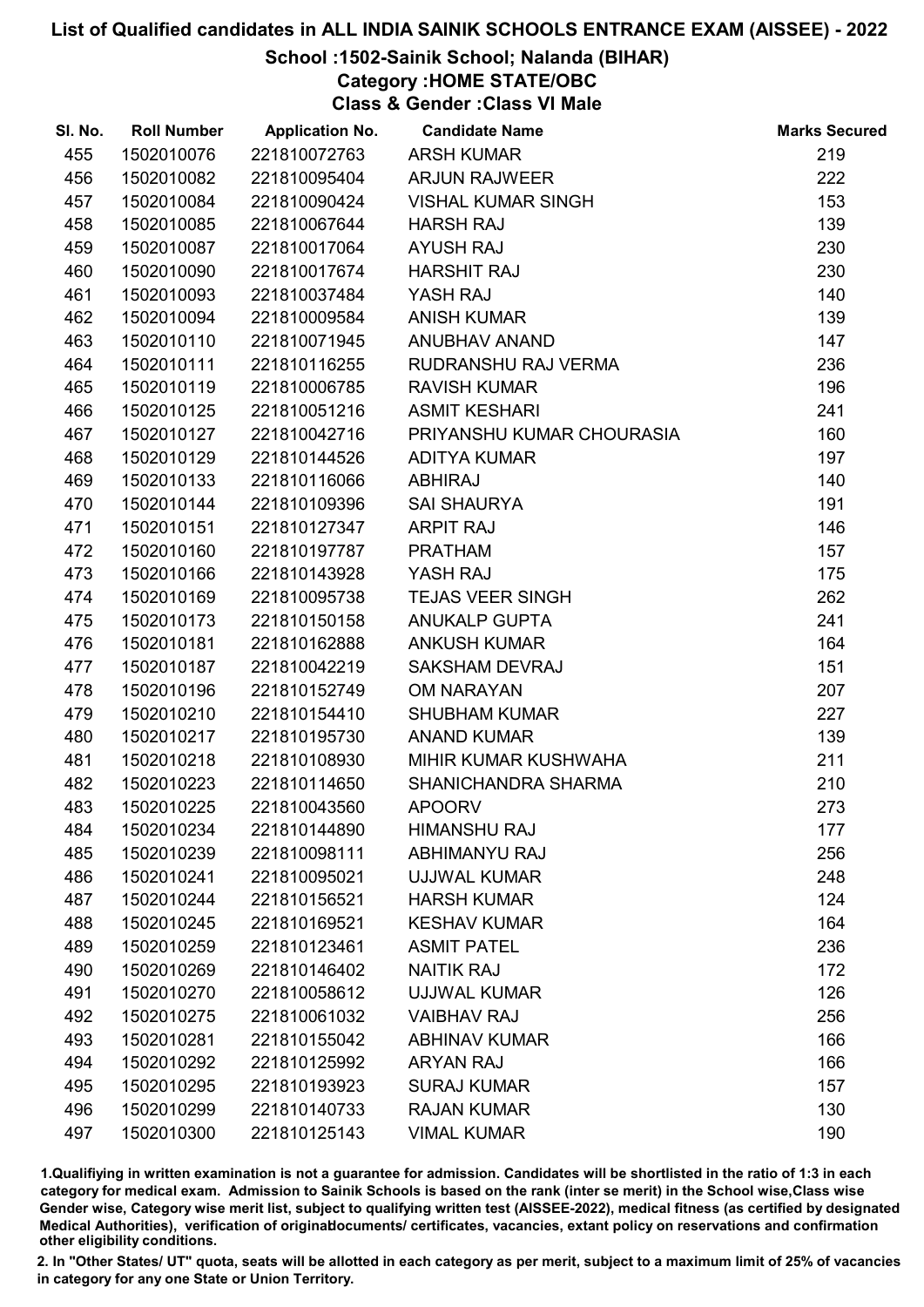## School :1502-Sainik School; Nalanda (BIHAR)

# Category :HOME STATE/OBC

Class & Gender :Class VI Male

| SI. No. | <b>Roll Number</b> | <b>Application No.</b> | <b>Candidate Name</b>     | <b>Marks Secured</b> |
|---------|--------------------|------------------------|---------------------------|----------------------|
| 498     | 1502010310         | 221810125093           | <b>MOHIT KUMAR</b>        | 159                  |
| 499     | 1502010313         | 221810135314           | DHANANJAY SUMANT          | 227                  |
| 500     | 1502010322         | 221810154944           | <b>HARSH</b>              | 257                  |
| 501     | 1502010325         | 221810034264           | ABHIGYAN KAPOOR           | 249                  |
| 502     | 1502010327         | 221810088864           | <b>PRINCE KUMAR</b>       | 213                  |
| 503     | 1502010331         | 221810114184           | <b>NITISH KUMAR</b>       | 221                  |
| 504     | 1502010334         | 221810133494           | <b>BABUL KUMAR</b>        | 225                  |
| 505     | 1502010342         | 221810151125           | PRINCE RAJ                | 221                  |
| 506     | 1502010346         | 221810073625           | ADITYA KUMAR              | 184                  |
| 507     | 1502010347         | 221810103825           | <b>SAURAV KUMAR</b>       | 136                  |
| 508     | 1502010362         | 221810039506           | <b>DIWANSHU KUMAR</b>     | 184                  |
| 509     | 1502010381         | 221810161096           | <b>MAYANK KUMAR</b>       | 231                  |
| 510     | 1502010386         | 221810130807           | <b>BITTU KESHRI</b>       | 156                  |
| 511     | 1502010394         | 221810193147           | MD MAHBOOB ALAM           | 132                  |
| 512     | 1502010395         | 221810099747           | <b>DIPESH KUMAR</b>       | 216                  |
| 513     | 1502010398         | 221810134077           | <b>ANUKUL RANJAN</b>      | 180                  |
| 514     | 1502010399         | 221810152577           | SUDHANSHU KUMAR SAJAN     | 256                  |
| 515     | 1502010410         | 221810155908           | <b>AADARSH KUMAR</b>      | 165                  |
| 516     | 1502010416         | 221810194438           | <b>AKSHAY RAJ</b>         | 235                  |
| 517     | 1502010422         | 221810096568           | <b>RAVI RAJ</b>           | 141                  |
| 518     | 1502010423         | 221810105968           | <b>ALOK ARYA</b>          | 198                  |
| 519     | 1502010426         | 221810043978           | <b>HARSH RAJ</b>          | 164                  |
| 520     | 1502010440         | 221810088939           | <b>SATYAM KUMAR</b>       | 175                  |
| 521     | 1502010449         | 221810006379           | <b>ANKIT KUMAR</b>        | 160                  |
| 522     | 1502010452         | 221810117289           | <b>RAVI KUMAR</b>         | 236                  |
| 523     | 1503010096         | 221810179502           | <b>BITTU KUMAR</b>        | 126                  |
| 524     | 1503010098         | 221810104322           | <b>ADARASH RAJ</b>        | 197                  |
| 525     | 1503010132         | 221810126253           | <b>AJIT KUMAR</b>         | 173                  |
| 526     | 1503010219         | 221810112306           | <b>DIPESH KUMAR SINHA</b> | 205                  |
| 527     | 1503010222         | 221810109906           | <b>MANJEET KUMAR</b>      | 227                  |
| 528     | 1503010238         | 221810069846           | <b>KSHITIJ RAJ</b>        | 200                  |
| 529     | 1503010261         | 221810110837           | <b>SANDEEP KUMAR</b>      | 168                  |
| 530     | 1503010295         | 221810158928           | <b>KANHAIYA KUMAR</b>     | 132                  |
| 531     | 1503010300         | 221810176748           | <b>LUCKY THAKUR</b>       | 166                  |
| 532     | 1503010304         | 221810157268           | <b>HIMASNHU KUMAR</b>     | 172                  |
| 533     | 1503010331         | 221810009729           | <b>AYUSH KUMAR YADAV</b>  | 223                  |
| 534     | 1503010332         | 221810155439           | <b>AMIT KUMAR</b>         | 206                  |
| 535     | 1503020128         | 221810055893           | <b>VISHAL KUMAR RAY</b>   | 240                  |
| 536     | 1503020212         | 221810054206           | <b>HIMANSHU RAJ</b>       | 143                  |
| 537     | 1503020295         | 221810126908           | <b>ANKIT KUMAR</b>        | 168                  |
| 538     | 1504010002         | 221810012010           | <b>AYUSH KUMAR</b>        | 252                  |
| 539     | 1504010005         | 221810033810           | <b>KARAN KUMAR</b>        | 129                  |
| 540     | 1504010012         | 221810162740           | <b>ABHIGYAN KUMAR</b>     | 178                  |

1.Qualifiying in written examination is not a guarantee for admission. Candidates will be shortlisted in the ratio of 1:3 in each category for medical exam. Admission to Sainik Schools is based on the rank (inter se merit) in the School wise,Class wise Gender wise, Category wise merit list, subject to qualifying written test (AISSEE-2022), medical fitness (as certified by designated Medical Authorities), verification of originablocuments/ certificates, vacancies, extant policy on reservations and confirmation other eligibility conditions.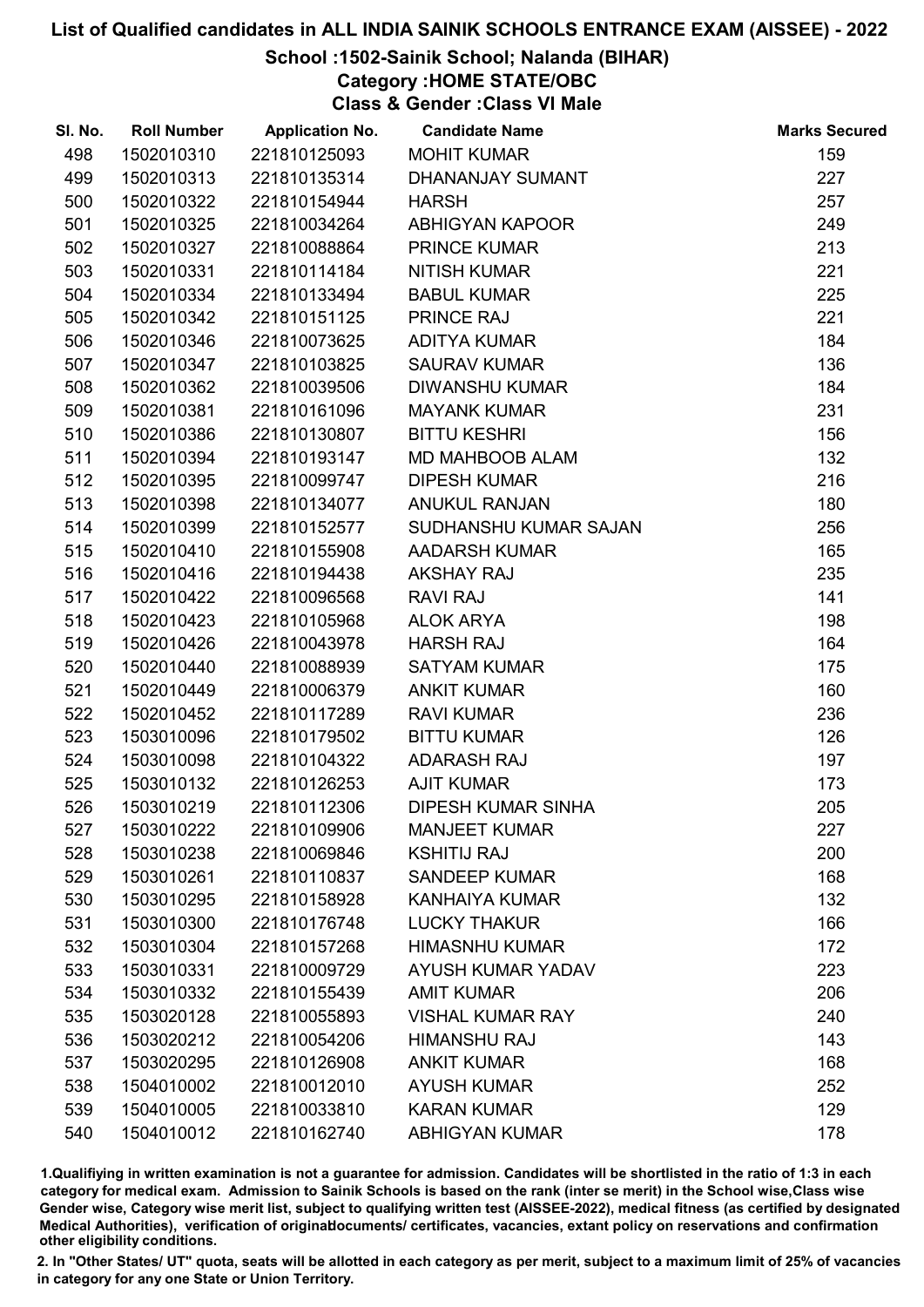# School :1502-Sainik School; Nalanda (BIHAR)

Category :HOME STATE/OBC

Class & Gender :Class VI Male

| SI. No. | <b>Roll Number</b> | <b>Application No.</b> | <b>Candidate Name</b>        | <b>Marks Secured</b> |
|---------|--------------------|------------------------|------------------------------|----------------------|
| 541     | 1504010022         | 221810067180           | <b>ASHISH KUMAR</b>          | 146                  |
| 542     | 1504010035         | 221810141561           | ARYAN KUMAR SINGH            | 234                  |
| 543     | 1504010036         | 221810045800           | <b>DURGESH ANAND</b>         | 220                  |
| 544     | 1504010037         | 221810035020           | <b>NEK NARAYAN</b>           | 212                  |
| 545     | 1504010048         | 221810002560           | <b>AYUSH KUMAR</b>           | 214                  |
| 546     | 1504010053         | 221810144970           | <b>SATYAM KUMAR</b>          | 148                  |
| 547     | 1504010057         | 221810151580           | <b>GAJENDRA KUMAR DINKAR</b> | 130                  |
| 548     | 1504010066         | 221810131531           | <b>RUPAK KUMAR</b>           | 189                  |
| 549     | 1504010079         | 221810014881           | <b>BHAVISHYA KUMAR</b>       | 208                  |
| 550     | 1504010081         | 221810013891           | <b>KRISHNA</b>               | 241                  |
| 551     | 1504010084         | 221810094612           | <b>MD NAFISH</b>             | 141                  |
| 552     | 1504010092         | 221810075162           | <b>SONU KUMAR</b>            | 160                  |
| 553     | 1504010096         | 221810131182           | PRIYANSHU KUMAR              | 174                  |
| 554     | 1504010103         | 221810120013           | ABHAY KUMAR CHAUDHARY        | 145                  |
| 555     | 1504010104         | 221810179113           | <b>KALPIT ANAND</b>          | 214                  |
| 556     | 1504010106         | 221810088723           | <b>GAUTAM KUMAR</b>          | 158                  |
| 557     | 1504010111         | 221810092253           | <b>AMITESH ARYAN</b>         | 183                  |
| 558     | 1504010113         | 221810005063           | <b>SATYAM KUMAR</b>          | 212                  |
| 559     | 1504010116         | 221810124873           | <b>RISHI DEV PRASAD</b>      | 141                  |
| 560     | 1504010117         | 221810163973           | <b>ABHIJEET KUMAR</b>        | 149                  |
| 561     | 1504010123         | 221810136914           | <b>AMAN KUMAR</b>            | 139                  |
| 562     | 1504010133         | 221810148964           | <b>SHUBHAM RAJ</b>           | 227                  |
| 563     | 1504010158         | 221810035765           | <b>BIJAY KUMAR</b>           | 143                  |
| 564     | 1504010163         | 221810144985           | <b>DIVYANSHU SUMAN</b>       | 218                  |
| 565     | 1504010168         | 221810123126           | <b>RITURAJ</b>               | 211                  |
| 566     | 1504010172         | 221810193446           | <b>NAVIN KUMAR</b>           | 198                  |
| 567     | 1504010173         | 221810142356           | <b>ASHISH KUMAR</b>          | 247                  |
| 568     | 1504010181         | 221810139966           | MD. RAHMAN                   | 128                  |
| 569     | 1504010183         | 221810153996           | <b>ANKUSH KUMAR</b>          | 138                  |
| 570     | 1504010187         | 221810141607           | <b>MANASH RAJ</b>            | 238                  |
| 571     | 1504010195         | 221810013937           | <b>RAHUL KUMAR YADAV</b>     | 164                  |
| 572     | 1504010197         | 221810016347           | PIYUSH KUMAR RANJAN          | 179                  |
| 573     | 1504010205         | 221810184377           | <b>BRAJESH KUMAR YADAV</b>   | 124                  |
| 574     | 1504010207         | 221810042787           | <b>ARYAN KUMAR SAHANI</b>    | 122                  |
| 575     | 1504010209         | 221810127008           | <b>SHIVANSHU RAJ</b>         | 193                  |
| 576     | 1504010210         | 221810010808           | <b>VIJAY PRAKASH</b>         | 244                  |
| 577     | 1504010216         | 221810192918           | <b>SHIVAM SAURAV</b>         | 255                  |
| 578     | 1504010220         | 221810030438           | <b>CHANDAN KUMAR</b>         | 133                  |
| 579     | 1504010222         | 221810176638           | <b>KRISHNA KUMAR</b>         | 219                  |
| 580     | 1504010228         | 221810081958           | <b>AWINASH KUMAR</b>         | 240                  |
| 581     | 1504010235         | 221810173709           | <b>HIMANSHU KUMAR SUMAN</b>  | 253                  |
| 582     | 1504010238         | 221810093219           | <b>ABHINAV RAJ</b>           | 121                  |
| 583     | 1504010240         | 221810095229           | <b>ANAND RAJ</b>             | 244                  |

1.Qualifiying in written examination is not a guarantee for admission. Candidates will be shortlisted in the ratio of 1:3 in each category for medical exam. Admission to Sainik Schools is based on the rank (inter se merit) in the School wise,Class wise Gender wise, Category wise merit list, subject to qualifying written test (AISSEE-2022), medical fitness (as certified by designated Medical Authorities), verification of originablocuments/ certificates, vacancies, extant policy on reservations and confirmation other eligibility conditions.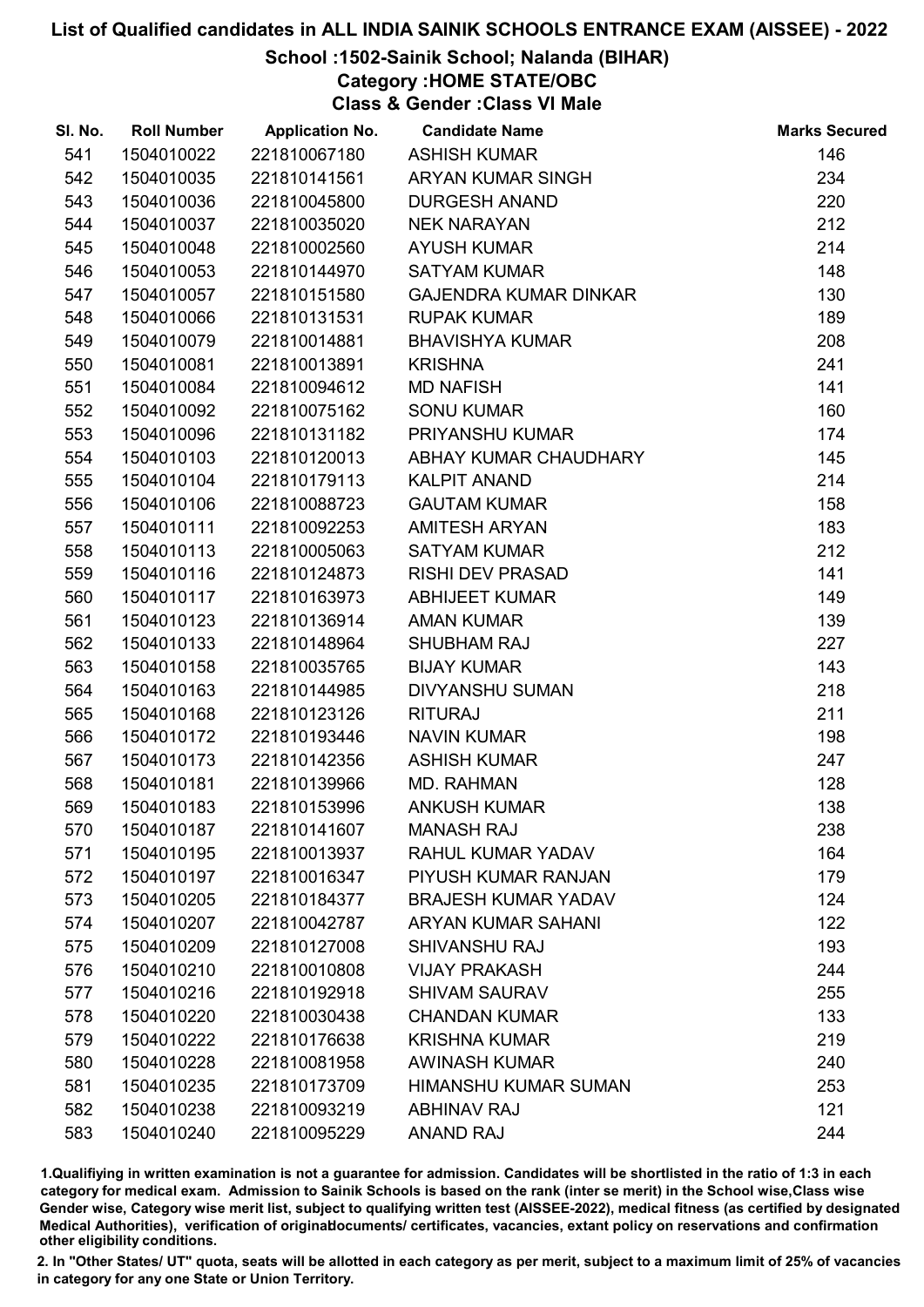# School :1502-Sainik School; Nalanda (BIHAR)

Category :HOME STATE/OBC

Class & Gender :Class VI Male

| SI. No. | <b>Roll Number</b> | <b>Application No.</b> | <b>Candidate Name</b>      | <b>Marks Secured</b> |
|---------|--------------------|------------------------|----------------------------|----------------------|
| 584     | 1504020017         | 221810163622           | <b>SPARSH RANJAN</b>       | 178                  |
| 585     | 1504020021         | 221810032242           | <b>AMRIT RAJ</b>           | 208                  |
| 586     | 1504020023         | 221810003052           | PRANAV PRIYADARSHI         | 145                  |
| 587     | 1504020027         | 221810148262           | ANUJ RAJ                   | 132                  |
| 588     | 1504020034         | 221810013092           | <b>NABEEL HASNAIN</b>      | 255                  |
| 589     | 1504020039         | 221810024013           | SHREYANSH RAJ              | 205                  |
| 590     | 1504020043         | 221810028713           | <b>RAVI RANJAN KUMAR</b>   | 148                  |
| 591     | 1504020061         | 221810085253           | <b>KRISH KUMAR</b>         | 130                  |
| 592     | 1504020071         | 221810109793           | <b>ARYAN ANSEL</b>         | 170                  |
| 593     | 1504020073         | 221810146304           | <b>ARAV</b>                | 179                  |
| 594     | 1504020083         | 221810013234           | ANUJ KUMAR DIWAKAR         | 226                  |
| 595     | 1504020096         | 221810029384           | NITYANAND AZAD             | 257                  |
| 596     | 1504020099         | 221810093894           | <b>SAWAN ANAND</b>         | 246                  |
| 597     | 1504020103         | 221810157905           | <b>AKASH KUMAR</b>         | 216                  |
| 598     | 1504020122         | 221810163475           | PRIYANSHU KUMAR            | 202                  |
| 599     | 1504020130         | 221810137606           | PRABHAT KUMAR              | 224                  |
| 600     | 1504020137         | 221810001446           | PRATYUSH RAJAN             | 178                  |
| 601     | 1504020144         | 221810084756           | <b>HARSH RAJ</b>           | 250                  |
| 602     | 1504020145         | 221810006166           | <b>MD SHAHID IMAM</b>      | 148                  |
| 603     | 1504020150         | 221810163966           | <b>GAURAV KUMAR PURBEY</b> | 243                  |
| 604     | 1504020160         | 221810159807           | <b>MADHAV KUMAR</b>        | 121                  |
| 605     | 1504020163         | 221810057217           | <b>RITU RAJ</b>            | 208                  |
| 606     | 1504020177         | 221810025257           | ROUNAK KUMAR ROY           | 229                  |
| 607     | 1504020193         | 221810117838           | <b>ANKIT KUMAR</b>         | 160                  |
| 608     | 1504020201         | 221810007358           | <b>RISHAV KUMAR</b>        | 214                  |
| 609     | 1504020208         | 221810022678           | ADITYA KUMAR SAHU          | 123                  |
| 610     | 1504020210         | 221810137288           | SHREYANSH SUMAN            | 174                  |
| 611     | 1504020213         | 221810083098           | <b>AMIT KUMAR</b>          | 135                  |
| 612     | 1504020225         | 221810097359           | <b>ANSHUMAN KUMAR</b>      | 227                  |
| 613     | 1504020231         | 221810055379           | <b>ABHIJEET</b>            | 207                  |
| 614     | 1504020235         | 221810117089           | <b>ADITYA SINGH</b>        | 250                  |
| 615     | 1504020237         | 221810048489           | <b>ESHWAR PRASAD</b>       | 152                  |
| 616     | 1504020238         | 221810114789           | <b>SHIVAM KUMAR</b>        | 135                  |
| 617     | 1504020239         | 221810148789           | <b>MAYANK RAJ</b>          | 174                  |
| 618     | 1505010017         | 221810000720           | <b>RAJ SINGH</b>           | 181                  |
| 619     | 1505010022         | 221810014640           | <b>ARYAN RAJ</b>           | 162                  |
| 620     | 1505010041         | 221810105680           | <b>MOHIT KUMAR</b>         | 229                  |
| 621     | 1505010046         | 221810147390           | <b>KRISHNARAJ</b>          | 169                  |
| 622     | 1505010050         | 221810051901           | <b>HARSH RAJ</b>           | 155                  |
| 623     | 1505010061         | 221810123731           | <b>RITESH KUMAR</b>        | 171                  |
| 624     | 1505010065         | 221810006041           | <b>SHIVAM KUMAR</b>        | 123                  |
| 625     | 1505010125         | 221810119952           | SIDDHANT ROY               | 150                  |
| 626     | 1505010130         | 221810156072           | <b>PUSHPKANT KUMAR</b>     | 184                  |

1.Qualifiying in written examination is not a guarantee for admission. Candidates will be shortlisted in the ratio of 1:3 in each category for medical exam. Admission to Sainik Schools is based on the rank (inter se merit) in the School wise,Class wise Gender wise, Category wise merit list, subject to qualifying written test (AISSEE-2022), medical fitness (as certified by designated Medical Authorities), verification of originablocuments/ certificates, vacancies, extant policy on reservations and confirmation other eligibility conditions.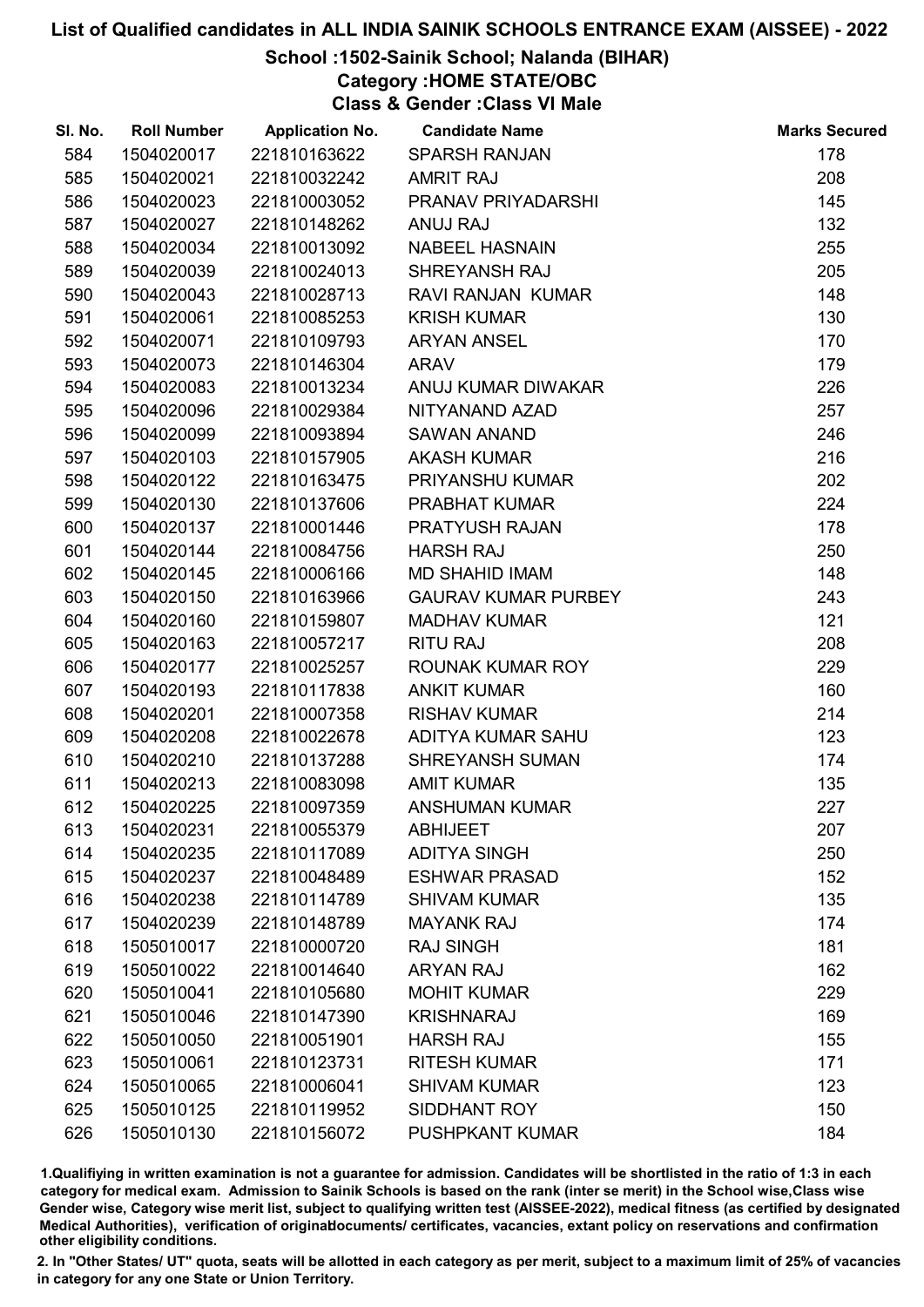## School :1502-Sainik School; Nalanda (BIHAR)

Category :HOME STATE/OBC

Class & Gender :Class VI Male

| SI. No. | <b>Roll Number</b> | <b>Application No.</b> | <b>Candidate Name</b>      | <b>Marks Secured</b> |
|---------|--------------------|------------------------|----------------------------|----------------------|
| 627     | 1505010142         | 221810105392           | SATYANSHU BHASKAR          | 215                  |
| 628     | 1505010152         | 221810121423           | <b>ANUBHAV VERMA</b>       | 172                  |
| 629     | 1505010153         | 221810123623           | <b>ALOK KUMAR</b>          | 215                  |
| 630     | 1505010163         | 221810003643           | <b>PRINCE KUMAR</b>        | 207                  |
| 631     | 1505010181         | 221810164873           | <b>DEVA ASHISH</b>         | 142                  |
| 632     | 1505010195         | 221810091314           | <b>MOHIT KUMAR</b>         | 238                  |
| 633     | 1505010205         | 221810081234           | <b>MANISH KUMAR</b>        | 205                  |
| 634     | 1505010216         | 221810153054           | <b>TANMAY RAJ</b>          | 225                  |
| 635     | 1505010217         | 221810054754           | <b>GIRISH RAJ</b>          | 196                  |
| 636     | 1505010219         | 221810022954           | <b>VAIBHAV VINAYAK</b>     | 207                  |
| 637     | 1505010249         | 221810072615           | <b>DEV RAJ</b>             | 181                  |
| 638     | 1505010250         | 221810033025           | YEESHU RAJ                 | 200                  |
| 639     | 1505010252         | 221810128925           | <b>RANGILA KUMAR</b>       | 224                  |
| 640     | 1505010271         | 221810065265           | <b>RAUNAK KUMAR</b>        | 122                  |
| 641     | 1505010282         | 221810000306           | <b>SRIJAY SHARMA</b>       | 211                  |
| 642     | 1505010285         | 221810057806           | PIYUSH KUMAR SINGH         | 155                  |
| 643     | 1505010293         | 221810089336           | <b>ADARSH VERMA</b>        | 234                  |
| 644     | 1505010296         | 221810059256           | YOGESH KUMAR               | 193                  |
| 645     | 1505010305         | 221810116766           | <b>NISHANT KUMAR</b>       | 163                  |
| 646     | 1505010308         | 221810100676           | <b>HIMANSHU KUMAR</b>      | 152                  |
| 647     | 1505010320         | 221810118307           | <b>SAWAN PRAKASH</b>       | 131                  |
| 648     | 1505010325         | 221810097117           | <b>ROCKEY KUMAR</b>        | 204                  |
| 649     | 1505010340         | 221810029147           | <b>HARSH RAJ</b>           | 205                  |
| 650     | 1505010357         | 221810006777           | <b>RAJEEV KUMAR</b>        | 146                  |
| 651     | 1505010376         | 221810179718           | <b>HARSH RAJ</b>           | 160                  |
| 652     | 1505010385         | 221810013938           | <b>VICKY KUMAR</b>         | 171                  |
| 653     | 1505010389         | 221810049948           | <b>SAURAV KUMAR</b>        | 155                  |
| 654     | 1505010402         | 221810096888           | <b>HARSH RAJ</b>           | 152                  |
| 655     | 1505010405         | 221810110898           | <b>SATYAM KUMAR</b>        | 231                  |
| 656     | 1505010413         | 221810116509           | <b>SHANTANU VERMA</b>      | 216                  |
| 657     | 1505010417         | 221810067919           | <b>SUSHANT KUMAR GUPTA</b> | 240                  |
| 658     | 1505010423         | 221810146939           | <b>SATYAM RAJ</b>          | 155                  |
| 659     | 1505010432         | 221810177069           | <b>KRISHNAKANT</b>         | 169                  |
| 660     | 1505010447         | 221810117099           | <b>SURAJ KUMAR</b>         | 170                  |
| 661     | 1505010467         | 221810070910           | <b>SHIVPRASANAN LAL</b>    | 185                  |
| 662     | 1505010474         | 221810138140           | <b>SUMIT KUMAR</b>         | 262                  |
| 663     | 1505010475         | 221810167440           | <b>OMPRAKASH</b>           | 222                  |
| 664     | 1505010487         | 221810170950           | <b>PRITAM RAJ</b>          | 152                  |
| 665     | 1505010493         | 221810094360           | <b>RAHUL KUMAR</b>         | 201                  |
| 666     | 1505010495         | 221810157660           | <b>PRITAM KUMAR</b>        | 169                  |
| 667     | 1505010500         | 221810008470           | <b>SATYAM KUMAR</b>        | 188                  |
| 668     | 1505010502         | 221810161870           | <b>SUKESH KUMAR</b>        | 143                  |
| 669     | 1505010503         | 221810121970           | <b>NAVIN PATEL</b>         | 222                  |

1.Qualifiying in written examination is not a guarantee for admission. Candidates will be shortlisted in the ratio of 1:3 in each category for medical exam. Admission to Sainik Schools is based on the rank (inter se merit) in the School wise,Class wise Gender wise, Category wise merit list, subject to qualifying written test (AISSEE-2022), medical fitness (as certified by designated Medical Authorities), verification of originablocuments/ certificates, vacancies, extant policy on reservations and confirmation other eligibility conditions.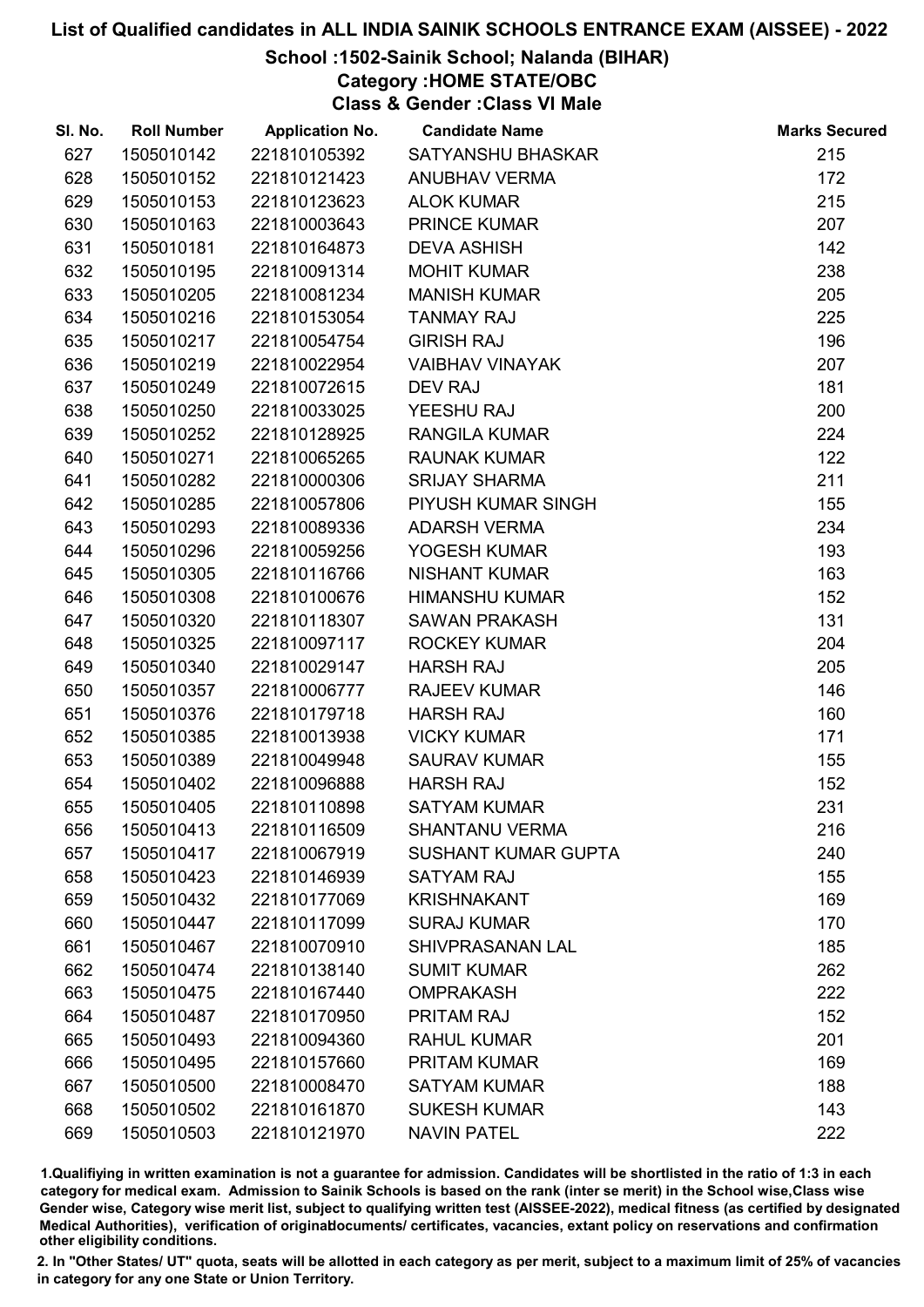## School :1502-Sainik School; Nalanda (BIHAR)

Category :HOME STATE/OBC

Class & Gender :Class VI Male

| SI. No. | <b>Roll Number</b> | <b>Application No.</b> | <b>Candidate Name</b>     |    | <b>Marks Secured</b> |
|---------|--------------------|------------------------|---------------------------|----|----------------------|
| 670     | 1505010512         | 221810031790           | <b>AMIT KUMAR</b>         |    | 269                  |
| 671     | 1505010520         | 221810166101           | <b>NISHANT KUMAR</b>      |    | 180                  |
| 672     | 1505010523         | 221810047301           | <b>ABHAY RAJ</b>          |    | 163                  |
| 673     | 1505010524         | 221810139301           | <b>MD FAIZAN AHMAD</b>    |    | 265                  |
| 674     | 1505010536         | 221810011511           | <b>ABHIJEET KUMAR</b>     |    | 133                  |
| 675     | 1505010542         | 221810034621           | PRINCE KUMAR SHARMA       |    | 271                  |
| 676     | 1505010549         | 221810012631           | <b>ABHIRAJ</b>            |    | 169                  |
| 677     | 1505010566         | 221810070661           | <b>RAJDEEP KUMAR</b>      |    | 245                  |
| 678     | 1505010568         | 221810020171           | <b>SAURAV RAJ</b>         |    | 143                  |
| 679     | 1505010573         | 221810064671           | <b>HIMANSHU KUMAR</b>     |    | 163                  |
| 680     | 1505010582         | 221810126481           | <b>ROHIT KUMAR</b>        |    | 139                  |
| 681     | 1505010587         | 221810176491           | <b>SONU KUMAR</b>         |    | 183                  |
| 682     | 1505010615         | 221810142232           | <b>DEEPAK KUMAR</b>       |    | 142                  |
| 683     | 1505010620         | 221810066532           | <b>ARNAV RAJ</b>          |    | 201                  |
| 684     | 1505010626         | 221810082342           | <b>SAMARTH KUMAR</b>      |    | 133                  |
| 685     | 1505010630         | 221810096052           | <b>VISHAL RAJ</b>         |    | 173                  |
| 686     | 1505010638         | 221810162462           | <b>SACHIN KUMAR</b>       |    | 150                  |
| 687     | 1505010642         | 221810103662           | <b>HIMANSHU KUMAR</b>     |    | 265                  |
| 688     | 1505010650         | 221810008572           | <b>RISHU RAJ</b>          |    | 176                  |
| 689     | 1505010655         | 221810123582           | <b>KIYAN RAJ</b>          |    | 144                  |
| 690     | 1505010658         | 221810106882           | <b>RISHU KUMAR</b>        |    | 262                  |
| 691     | 1505010686         | 221810116733           | <b>SUBHAM KUMAR</b>       |    | 140                  |
| 692     | 1505010687         | 221810141043           | <b>HARSHIT RAJ</b>        |    | 230                  |
| 693     | 1505010691         | 221810034543           | <b>HIMANSHU KUMAR</b>     |    | 266                  |
| 694     | 1505010692         | 221810125743           | SHIVANSHU RAJ             |    | 247                  |
| 695     | 1505010698         | 221810091563           | <b>RITIK RAJ</b>          |    | 274                  |
| 696     | 1505010699         | 221810167663           | <b>RAUSHAN KUMAR</b>      |    | 176                  |
| 697     | 1505010705         | 221810146873           | <b>NIKHIL RAJ</b>         |    | 131                  |
| 698     | 1505010713         | 221810072493           | <b>ANISH KUMAR</b>        | CG | 154                  |
| 699     | 1505010729         | 221810192014           | YUDHISHTHIR KUMAR         |    | 217                  |
| 700     | 1505010738         | 221810084024           | <b>MOHIT SINGH</b>        |    | 149                  |
| 701     | 1505010739         | 221810106024           | PRATEEK RANJAN            |    | 251                  |
| 702     | 1505010746         | 221810106524           | <b>RAUSHAN RAJ</b>        |    | 197                  |
| 703     | 1505010751         | 221810048034           | <b>KUNAL PRASAD SINGH</b> |    | 250                  |
| 704     | 1505010755         | 221810191734           | <b>RABISH RAJ</b>         |    | 227                  |
| 705     | 1505010763         | 221810112054           | <b>NITISH KUMAR</b>       |    | 184                  |
| 706     | 1505010765         | 221810136554           | <b>KUNAL KUMAR</b>        |    | 148                  |
| 707     | 1505010773         | 221810141374           | <b>RAGHUVANSH MANI</b>    |    | 196                  |
| 708     | 1505010780         | 221810098184           | <b>KRISHNA AVINASH</b>    |    | 195                  |
| 709     | 1505010789         | 221810149694           | PRIYANSHU KUMAR           |    | 133                  |
| 710     | 1505010795         | 221810122805           | <b>ARYAN KUMAR</b>        |    | 196                  |
| 711     | 1505010801         | 221810043415           | <b>SHUBHAM KUMAR</b>      |    | 273                  |
| 712     | 1505010802         | 221810069415           | <b>SHIVAM KUMAR</b>       |    | 187                  |

1.Qualifiying in written examination is not a guarantee for admission. Candidates will be shortlisted in the ratio of 1:3 in each category for medical exam. Admission to Sainik Schools is based on the rank (inter se merit) in the School wise,Class wise Gender wise, Category wise merit list, subject to qualifying written test (AISSEE-2022), medical fitness (as certified by designated Medical Authorities), verification of originablocuments/ certificates, vacancies, extant policy on reservations and confirmation other eligibility conditions.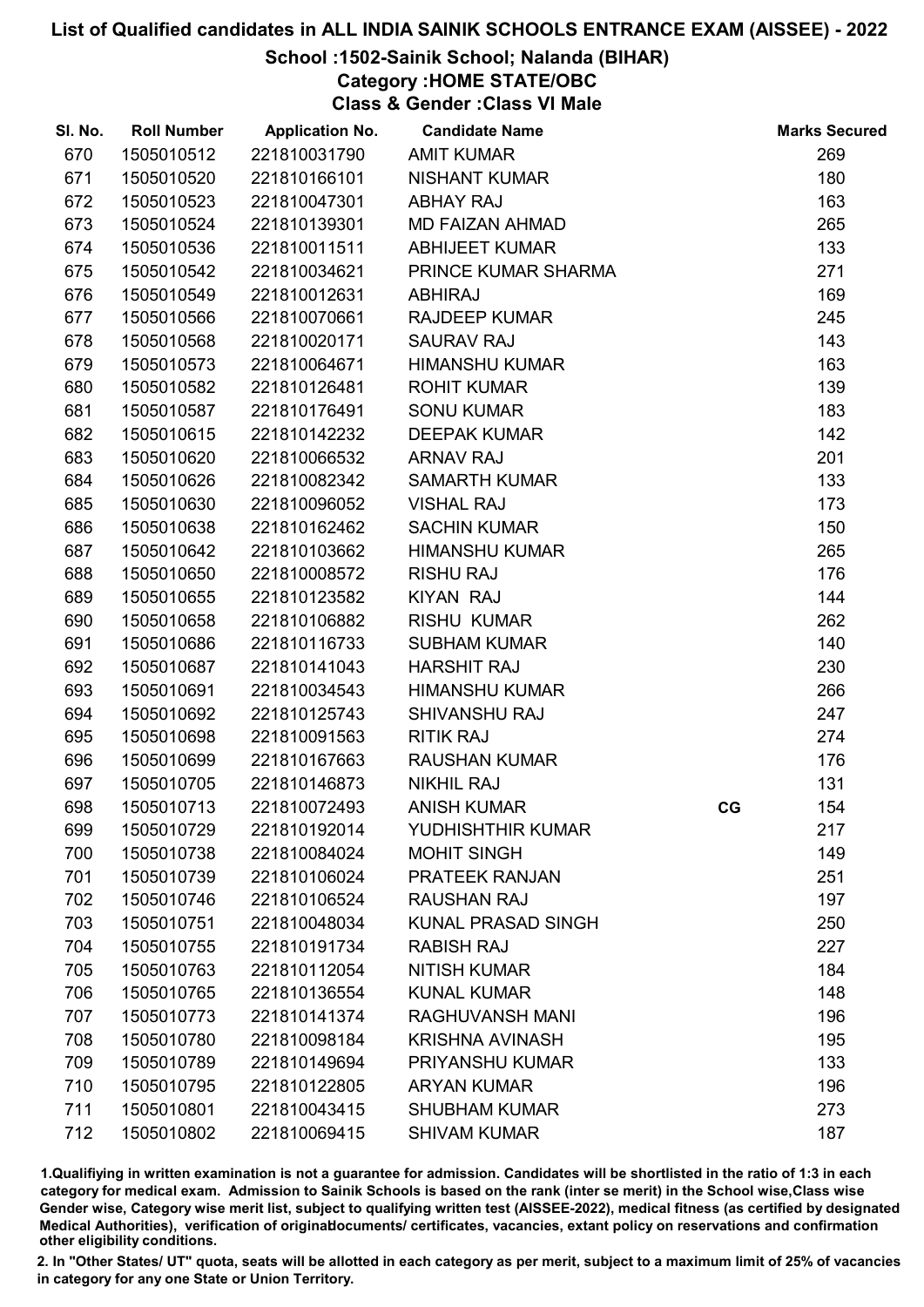# School :1502-Sainik School; Nalanda (BIHAR)

Category :HOME STATE/OBC

Class & Gender :Class VI Male

| SI. No. | <b>Roll Number</b> | <b>Application No.</b> | <b>Candidate Name</b>   | <b>Marks Secured</b> |
|---------|--------------------|------------------------|-------------------------|----------------------|
| 713     | 1505010803         | 221810035715           | <b>SHAHANSHAH KUMAR</b> | 269                  |
| 714     | 1505010806         | 221810187125           | <b>RAVI KUMAR</b>       | 184                  |
| 715     | 1505010808         | 221810175625           | <b>SANJIT KUMAR</b>     | 192                  |
| 716     | 1505010811         | 221810024925           | <b>PIYUSH RAJ</b>       | 185                  |
| 717     | 1505010824         | 221810121255           | <b>DINESH KUMAR</b>     | 257                  |
| 718     | 1505010827         | 221810152355           | <b>UJJWAL ROY</b>       | 188                  |
| 719     | 1505010832         | 221810196955           | <b>PRINCE KUMAR</b>     | 156                  |
| 720     | 1505010836         | 221810193465           | <b>VISHAL KUMAR</b>     | 240                  |
| 721     | 1505010839         | 221810028865           | <b>MOHAN DAYAL</b>      | 203                  |
| 722     | 1505010858         | 221810079706           | <b>HARSH KUMAR</b>      | 185                  |
| 723     | 1505010859         | 221810177906           | <b>ANKU KUMAR</b>       | 208                  |
| 724     | 1505010861         | 221810047416           | <b>AYUSH ANAND</b>      | 193                  |
| 725     | 1505010875         | 221810069556           | <b>PRINCE KUMAR</b>     | 203                  |
| 726     | 1505010887         | 221810065376           | <b>UJJWAL KUMAR</b>     | 159                  |
| 727     | 1505010897         | 221810077686           | <b>ANKIT RAJ</b>        | 220                  |
| 728     | 1505010903         | 221810023696           | SAURABH KUMAR KUSHWAHA  | 217                  |
| 729     | 1505010906         | 221810030896           | <b>RANJAN KUMAR</b>     | 257                  |
| 730     | 1505010916         | 221810151417           | <b>RISHAV KUMAR</b>     | 140                  |
| 731     | 1505010922         | 221810135917           | <b>SHIVAM KUMAR</b>     | 169                  |
| 732     | 1505010925         | 221810043427           | <b>RITIK RAUSHAN</b>    | 194                  |
| 733     | 1505010932         | 221810056137           | <b>SHASHWAT SINGH</b>   | 244                  |
| 734     | 1505010933         | 221810098137           | <b>SUMIT RAJ</b>        | 195                  |
| 735     | 1505010934         | 221810150437           | <b>SANDEEP KUMAR</b>    | 186                  |
| 736     | 1505010939         | 221810156347           | <b>HARERAM KUMAR</b>    | 213                  |
| 737     | 1505010942         | 221810100057           | <b>AMAN KISHOR</b>      | 152                  |
| 738     | 1505010955         | 221810160567           | <b>LAVKUSH KUMAR</b>    | 177                  |
| 739     | 1505010966         | 221810038587           | <b>KESHAV KISLAY</b>    | 235                  |
| 740     | 1505010969         | 221810127097           | <b>BRAJESH KUMAR</b>    | 126                  |
| 741     | 1505010971         | 221810166497           | <b>AYUSH RAJ</b>        | 140                  |
| 742     | 1505010972         | 221810179497           | <b>SANSKAR KUMAR</b>    | 123                  |
| 743     | 1505010974         | 221810160797           | <b>PRINCE KUMAR</b>     | 157                  |
| 744     | 1505010979         | 221810189997           | <b>MANISH KUMAR</b>     | 196                  |
| 745     | 1505010981         | 221810122108           | <b>SATYAM SIDDHU</b>    | 181                  |
| 746     | 1505010982         | 221810093108           | <b>SAHIL KUMAR</b>      | 242                  |
| 747     | 1505010983         | 221810050208           | <b>ANKIT RAJ</b>        | 264                  |
| 748     | 1505010999         | 221810079228           | <b>AYUSH SHARMA</b>     | 208                  |
| 749     | 1505011000         | 221810053528           | <b>ADARSH KUMAR</b>     | 191                  |
| 750     | 1505011008         | 221810021438           | <b>HARSH RAJ</b>        | 231                  |
| 751     | 1505011013         | 221810058348           | <b>SHIVAM SIDDHU</b>    | 215                  |
| 752     | 1505011017         | 221810158858           | <b>NAYAN KUMAR</b>      | 147                  |
| 753     | 1505011018         | 221810151958           | <b>VISHAL KUMAR</b>     | 248                  |
| 754     | 1505011022         | 221810008368           | <b>JAYPRAKASH KUMAR</b> | 253                  |
| 755     | 1505011024         | 221810174468           | PRINCE KUMAR SUHAG      | 221                  |

1.Qualifiying in written examination is not a guarantee for admission. Candidates will be shortlisted in the ratio of 1:3 in each category for medical exam. Admission to Sainik Schools is based on the rank (inter se merit) in the School wise,Class wise Gender wise, Category wise merit list, subject to qualifying written test (AISSEE-2022), medical fitness (as certified by designated Medical Authorities), verification of originablocuments/ certificates, vacancies, extant policy on reservations and confirmation other eligibility conditions.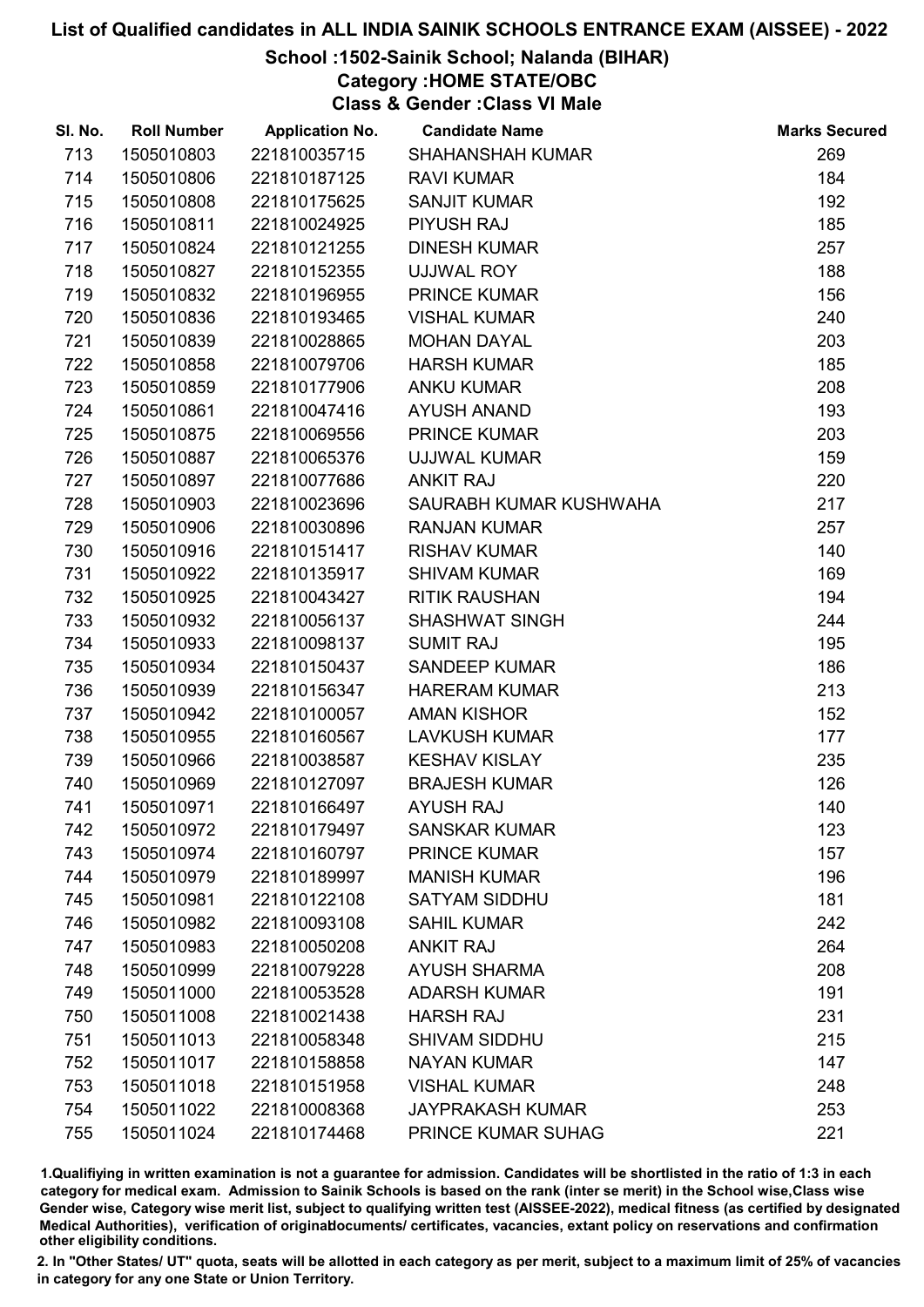# School :1502-Sainik School; Nalanda (BIHAR)

Category :HOME STATE/OBC

Class & Gender :Class VI Male

| SI. No. | <b>Roll Number</b> | <b>Application No.</b> | <b>Candidate Name</b>      | <b>Marks Secured</b> |
|---------|--------------------|------------------------|----------------------------|----------------------|
| 756     | 1505011028         | 221810069868           | <b>RAJA BABU</b>           | 166                  |
| 757     | 1505011031         | 221810065478           | <b>PAWAN KUMAR</b>         | 154                  |
| 758     | 1505011044         | 221810170988           | <b>ASHISH KUMAR</b>        | 174                  |
| 759     | 1505011047         | 221810178698           | <b>SHIVAM KUMAR</b>        | 166                  |
| 760     | 1505011049         | 221810190898           | <b>AYUSH KUMAR</b>         | 125                  |
| 761     | 1505011052         | 221810140209           | <b>RAUNAK LAL</b>          | 248                  |
| 762     | 1505011054         | 221810062209           | <b>UTKARSH KUMAR</b>       | 228                  |
| 763     | 1505011055         | 221810036209           | <b>ALOK KUMAR</b>          | 264                  |
| 764     | 1505011063         | 221810048119           | <b>VISHAL KUMAR</b>        | 254                  |
| 765     | 1505011069         | 221810084429           | ADTYARAJ HARS              | 146                  |
| 766     | 1505011072         | 221810080829           | <b>ALOK KUMAR</b>          | 183                  |
| 767     | 1505011073         | 221810123929           | <b>RAVI RAJ</b>            | 233                  |
| 768     | 1505011082         | 221810000449           | <b>BALIRAM KUMAR</b>       | 145                  |
| 769     | 1505011090         | 221810047969           | <b>RISHI RAJ</b>           | 259                  |
| 770     | 1505011092         | 221810194079           | <b>AKASH RAJ</b>           | 193                  |
| 771     | 1506010044         | 221810165790           | <b>VIJAY KUMAR</b>         | 247                  |
| 772     | 1506010062         | 221810087631           | <b>DIVYANSHU KUMAR</b>     | 185                  |
| 773     | 1506010109         | 221810087852           | ARYAN KUMAR GUPTA          | 270                  |
| 774     | 1506010160         | 221810132163           | <b>AMRIT KUMAR</b>         | 168                  |
| 775     | 1506010243         | 221810183215           | AMODH KUMAR SINGH          | 193                  |
| 776     | 1506010338         | 221810139496           | <b>DEVENDRA KUMAR</b>      | 186                  |
| 777     | 1506020065         | 221810109982           | PRABHAKAR PATEL            | 203                  |
| 778     | 1506020113         | 221810062505           | <b>AMOGH THAKUR</b>        | 217                  |
| 779     | 1507010037         | 221810119931           | <b>ANIMESH KUMAR</b>       | 150                  |
| 780     | 1507010049         | 221810171991           | <b>RAJVEER JAIN</b>        | 224                  |
| 781     | 1507010063         | 221810165842           | SHESHNAG RAJ               | 248                  |
| 782     | 1507010074         | 221810012872           | <b>DIVYANSHU RAJ</b>       | 205                  |
| 783     | 1507010080         | 221810148292           | <b>ADARSH RAJ</b>          | 191                  |
| 784     | 1507010090         | 221810095823           | <b>UTKARSH SINGH</b>       | 255                  |
| 785     | 1507010092         | 221810130833           | <b>NISHI KANT KUMAR</b>    | 133                  |
| 786     | 1507010140         | 221810085615           | ADITYA RANJAN CHOUDHARY    | 185                  |
| 787     | 1507010163         | 221810152626           | <b>SANSKAR KUMAR</b>       | 168                  |
| 788     | 1507010165         | 221810170736           | <b>SUNNY KUMAR</b>         | 165                  |
| 789     | 1507010192         | 221810069717           | <b>SARTHAK THAKUR</b>      | 212                  |
| 790     | 1507010195         | 221810120237           | <b>DIVYANSHU KUMAR</b>     | 181                  |
| 791     | 1507010207         | 221810082687           | <b>ARPIT RAJ</b>           | 193                  |
| 792     | 1507010214         | 221810190308           | <b>SAHIL KUMAR</b>         | 173                  |
| 793     | 1507010220         | 221810109228           | <b>ASHUTOSH RAJ SAJJAN</b> | 135                  |
| 794     | 1507010269         | 221810010840           | <b>RUSTAM KUMAR</b>        | 191                  |
| 795     | 1507010274         | 221810102660           | <b>SRIRAJ SUMAN</b>        | 246                  |
| 796     | 1507010340         | 221810104274           | <b>SHRESTH BHASKAR</b>     | 207                  |
| 797     | 1507010354         | 221810166435           | <b>HARSHRAJ</b>            | 171                  |
| 798     | 1507010363         | 221810004485           | <b>ASHWINI ANAND</b>       | 146                  |

1.Qualifiying in written examination is not a guarantee for admission. Candidates will be shortlisted in the ratio of 1:3 in each category for medical exam. Admission to Sainik Schools is based on the rank (inter se merit) in the School wise,Class wise Gender wise, Category wise merit list, subject to qualifying written test (AISSEE-2022), medical fitness (as certified by designated Medical Authorities), verification of originablocuments/ certificates, vacancies, extant policy on reservations and confirmation other eligibility conditions.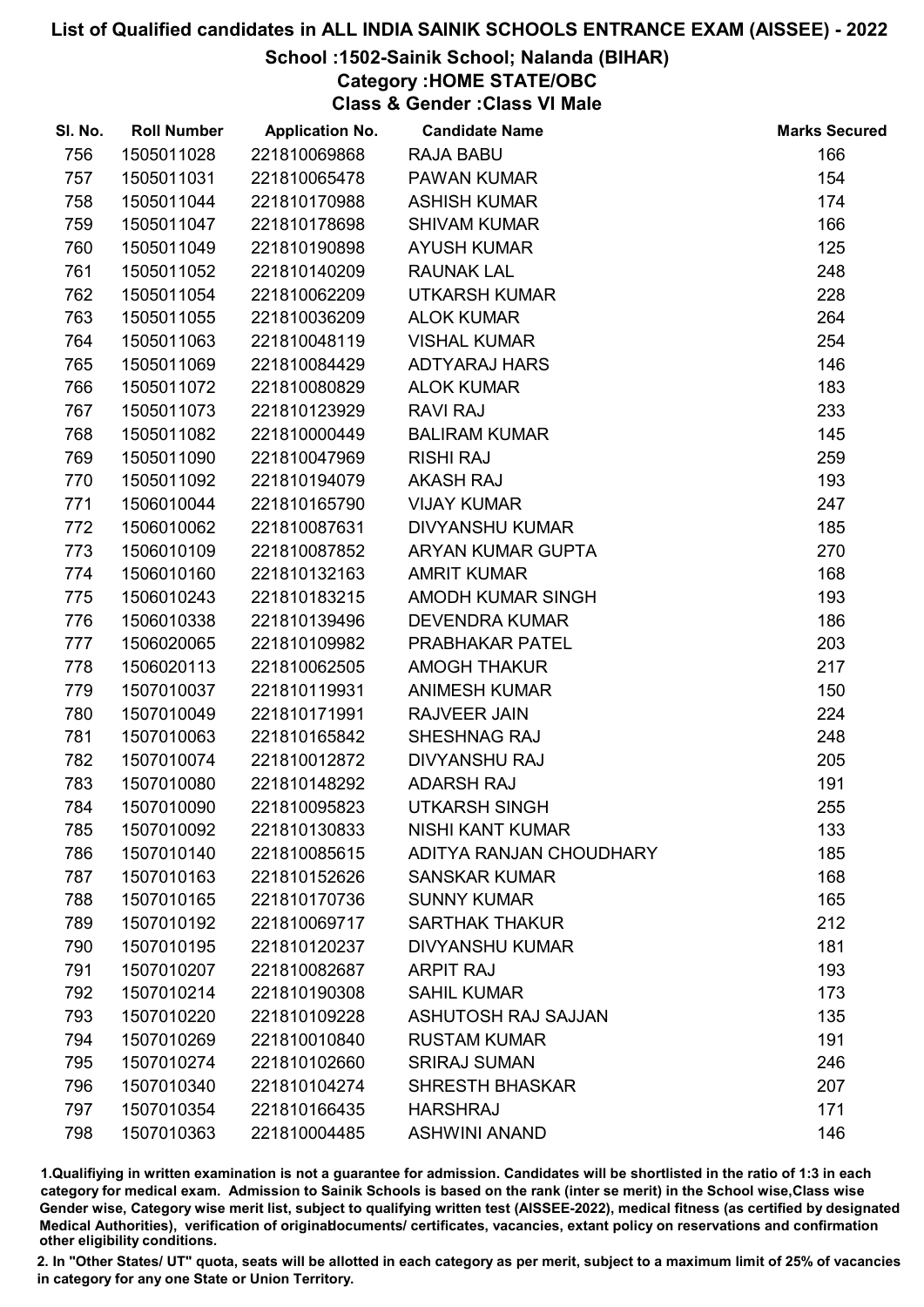## School :1502-Sainik School; Nalanda (BIHAR)

Category :HOME STATE/OBC

Class & Gender :Class VI Male

| SI. No. | <b>Roll Number</b> | <b>Application No.</b> | <b>Candidate Name</b>     | <b>Marks Secured</b> |
|---------|--------------------|------------------------|---------------------------|----------------------|
| 799     | 1507010391         | 221810104667           | <b>ANKIT RAJ</b>          | 128                  |
| 800     | 1507010400         | 221810190028           | <b>VISHWAJEET KUMAR</b>   | 146                  |
| 801     | 1507010410         | 221810155858           | <b>HARSH RAJ</b>          | 143                  |
| 802     | 1507010417         | 221810099609           | <b>AYUSH KUMAR</b>        | 164                  |
| 803     | 1507010423         | 221810164059           | <b>ARYAN KUMAR</b>        | 172                  |
| 804     | 1508010004         | 221810124700           | <b>ADITYA KUMAR</b>       | 141                  |
| 805     | 1508010005         | 221810170010           | <b>MUKUL KUMAR</b>        | 157                  |
| 806     | 1508010017         | 221810093660           | <b>PRASHANT KUMAR</b>     | 141                  |
| 807     | 1508010018         | 221810168760           | SHUBHAM KUMAR PRASAD      | 129                  |
| 808     | 1508010031         | 221810063701           | <b>PRINCE KUMAR</b>       | 239                  |
| 809     | 1508010032         | 221810118801           | PRITHU RAJ                | 180                  |
| 810     | 1508010050         | 221810110091           | <b>MAYANK</b>             | 246                  |
| 811     | 1508010063         | 221810168022           | <b>SUMANT KUMAR</b>       | 251                  |
| 812     | 1508010090         | 221810139113           | <b>ANKIT KUMAR</b>        | 153                  |
| 813     | 1508010112         | 221810082193           | <b>UTKARSH RAJ</b>        | 238                  |
| 814     | 1508010120         | 221810178144           | <b>DIVYANSHU ARYA</b>     | 150                  |
| 815     | 1508010125         | 221810174874           | <b>NAITIK RAJ</b>         | 191                  |
| 816     | 1508010193         | 221810093817           | HARSHVARDHAN RAJ          | 206                  |
| 817     | 1508010209         | 221810018087           | <b>DIPANSHU RAJ</b>       | 221                  |
| 818     | 1508010246         | 221810045509           | PRIYANSHU KUMAR           | 153                  |
| 819     | 1508010248         | 221810114519           | <b>ABHISHEK KUMAR</b>     | 173                  |
| 820     | 1508010300         | 221810183160           | <b>KUNDAN KUMAR</b>       | 233                  |
| 821     | 1508010325         | 221810163601           | <b>ANSH KUMAR</b>         | 245                  |
| 822     | 1508010426         | 221810106223           | <b>SURAJ KUMAR</b>        | 254                  |
| 823     | 1508010495         | 221810031274           | <b>SUMIT KUMAR</b>        | 225                  |
| 824     | 1508010498         | 221810135974           | <b>KUMAR RAJAT</b>        | 162                  |
| 825     | 1508010514         | 221810121215           | <b>ABHINAV RAY</b>        | 200                  |
| 826     | 1508010516         | 221810058315           | <b>ANAND YADAV</b>        | 135                  |
| 827     | 1508010526         | 221810115245           | <b>SUSHANT KUMAR</b>      | 254                  |
| 828     | 1508010540         | 221810073575           | <b>ADITYA PRAKASH</b>     | 122                  |
| 829     | 1508010545         | 221810106785           | <b>ABHISHEK KUMAR</b>     | 191                  |
| 830     | 1508010573         | 221810066346           | <b>SAKET KUMAR SURAJ</b>  | 147                  |
| 831     | 1508010582         | 221810127366           | <b>ATUL KUMAR</b>         | 200                  |
| 832     | 1508010588         | 221810146976           | <b>LALAN KUMAR</b>        | 130                  |
| 833     | 1508010612         | 221810053237           | <b>NIGAM KUMAR</b>        | 133                  |
| 834     | 1508010653         | 221810010818           | <b>ASHISH RANJAN</b>      | 250                  |
| 835     | 1508010674         | 221810065658           | <b>ABHISHEK KUMAR</b>     | 169                  |
| 836     | 1508010711         | 221810104849           | <b>ANANT RAJ</b>          | 203                  |
| 837     | 1508010730         | 221810066889           | <b>NITISH KUMAR</b>       | 228                  |
| 838     | 1509010013         | 221810106830           | <b>MD SADDAM MANSOORI</b> | 219                  |
| 839     | 1509010017         | 221810080340           | <b>CHANDRAKETU KUMAR</b>  | 148                  |
| 840     | 1509010018         | 221810080640           | <b>GAURAV KUMAR</b>       | 198                  |
| 841     | 1509010025         | 221810118950           | ABHISHEK KUMAR SINGH      | 146                  |

1.Qualifiying in written examination is not a guarantee for admission. Candidates will be shortlisted in the ratio of 1:3 in each category for medical exam. Admission to Sainik Schools is based on the rank (inter se merit) in the School wise,Class wise Gender wise, Category wise merit list, subject to qualifying written test (AISSEE-2022), medical fitness (as certified by designated Medical Authorities), verification of originablocuments/ certificates, vacancies, extant policy on reservations and confirmation other eligibility conditions.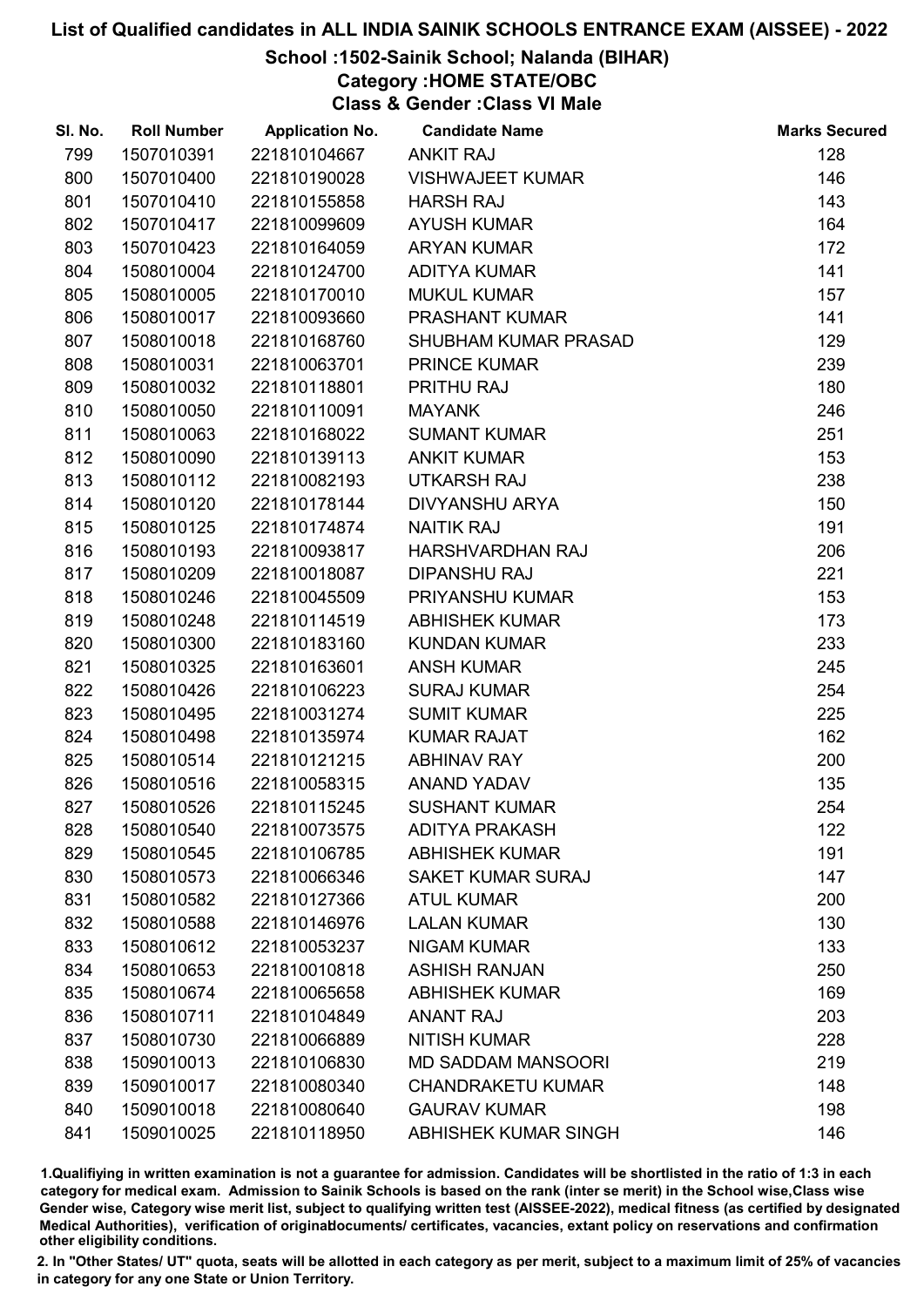# School :1502-Sainik School; Nalanda (BIHAR)

Category :HOME STATE/OBC

Class & Gender :Class VI Male

| SI. No. | <b>Roll Number</b> | <b>Application No.</b> | <b>Candidate Name</b>   | <b>Marks Secured</b> |
|---------|--------------------|------------------------|-------------------------|----------------------|
| 842     | 1509010053         | 221810138331           | <b>AYUSH KUMAR</b>      | 127                  |
| 843     | 1509010092         | 221810049412           | <b>ABHIJEET</b>         | 193                  |
| 844     | 1509010114         | 221810148962           | <b>RAKSHIT RAJ</b>      | 237                  |
| 845     | 1509010124         | 221810152123           | <b>GAUTAM KUMAR</b>     | 235                  |
| 846     | 1509010139         | 221810101253           | <b>RAJ KUMAR</b>        | 200                  |
| 847     | 1509020001         | 221810019300           | <b>ANUKALP ABHI</b>     | 170                  |
| 848     | 1509020007         | 221810052700           | <b>MANISH KUMAR</b>     | 160                  |
| 849     | 1509020009         | 221810153900           | <b>SATYAM KUMAR</b>     | 197                  |
| 850     | 1509020010         | 221810106900           | <b>HARSHIT KUMAR</b>    | 241                  |
| 851     | 1509020018         | 221810188410           | <b>KUMAR GAURAV</b>     | 223                  |
| 852     | 1509020020         | 221810141810           | PRIYANSHU RAJ           | 170                  |
| 853     | 1509020099         | 221810195280           | <b>ADITYA RAJ</b>       | 199                  |
| 854     | 1509020107         | 221810110780           | <b>DIVYA SAMRAT</b>     | 184                  |
| 855     | 1509020133         | 221810037501           | <b>DEV KASHYAP</b>      | 121                  |
| 856     | 1509020145         | 221810196211           | <b>VIVEK KUMAR</b>      | 134                  |
| 857     | 1509020272         | 221810061412           | <b>SHAURYA KUMAR</b>    | 194                  |
| 858     | 1509020292         | 221810106554           | <b>ADARSH KUMAR</b>     | 250                  |
| 859     | 1509020300         | 221810151294           | <b>ROHIT KUMAR</b>      | 122                  |
| 860     | 1509020306         | 221810036015           | <b>KRINCE KUMAR</b>     | 146                  |
| 861     | 1509020321         | 221810167245           | ASHWARYA ANAND          | 241                  |
| 862     | 1509020324         | 221810092765           | SHUBHAM PRATAP          | 246                  |
| 863     | 1509020327         | 221810036175           | AASUTOSH SUMAN          | 217                  |
| 864     | 1509020329         | 221810171375           | AISHWARYA ANAND         | 232                  |
| 865     | 1509020344         | 221810141716           | <b>AMAN KUMAR</b>       | 209                  |
| 866     | 1509020347         | 221810166626           | <b>SATYAM KUMAR</b>     | 224                  |
| 867     | 1509020354         | 221810140936           | <b>SAGAR KUMAR</b>      | 126                  |
| 868     | 1509020359         | 221810153546           | <b>SUNNY KUMAR</b>      | 165                  |
| 869     | 1509020388         | 221810049927           | <b>PRINCE KUMAR</b>     | 129                  |
| 870     | 1509020411         | 221810030797           | <b>ANANYA VAIBHAV</b>   | 144                  |
| 871     | 1509020427         | 221810127848           | <b>AYUSH RAJ</b>        | 225                  |
| 872     | 1509020429         | 221810151948           | <b>ADITYA KUMAR</b>     | 143                  |
| 873     | 1509020432         | 221810116158           | <b>HIMANSHU KUMAR</b>   | 169                  |
| 874     | 1509020441         | 221810176778           | <b>PRINCE RAJ</b>       | 213                  |
| 875     | 1509020442         | 221810177778           | <b>SANDESH KUMAR</b>    | 223                  |
| 876     | 1509020462         | 221810077459           | <b>KESHAV KUMAR</b>     | 176                  |
| 877     | 1509020478         | 221810043899           | <b>NIKHIL KUMAR</b>     | 178                  |
| 878     | 1509030008         | 221810136132           | <b>AKARSH RAJ</b>       | 200                  |
| 879     | 1509030013         | 221810049432           | <b>PRAVEEN KUMAR</b>    | 246                  |
| 880     | 1509030032         | 221810039152           | <b>TANMAY PARTH</b>     | 232                  |
| 881     | 1509030047         | 221810115952           | <b>RISHAV CHAUDHARY</b> | 122                  |
| 882     | 1509030049         | 221810159952           | <b>MANISH KUMAR</b>     | 200                  |
| 883     | 1509030055         | 221810173562           | YASH KUMAR SINGH        | 253                  |
| 884     | 1509030063         | 221810056072           | <b>SUMIT KUMAR</b>      | 236                  |

1.Qualifiying in written examination is not a guarantee for admission. Candidates will be shortlisted in the ratio of 1:3 in each category for medical exam. Admission to Sainik Schools is based on the rank (inter se merit) in the School wise,Class wise Gender wise, Category wise merit list, subject to qualifying written test (AISSEE-2022), medical fitness (as certified by designated Medical Authorities), verification of originablocuments/ certificates, vacancies, extant policy on reservations and confirmation other eligibility conditions.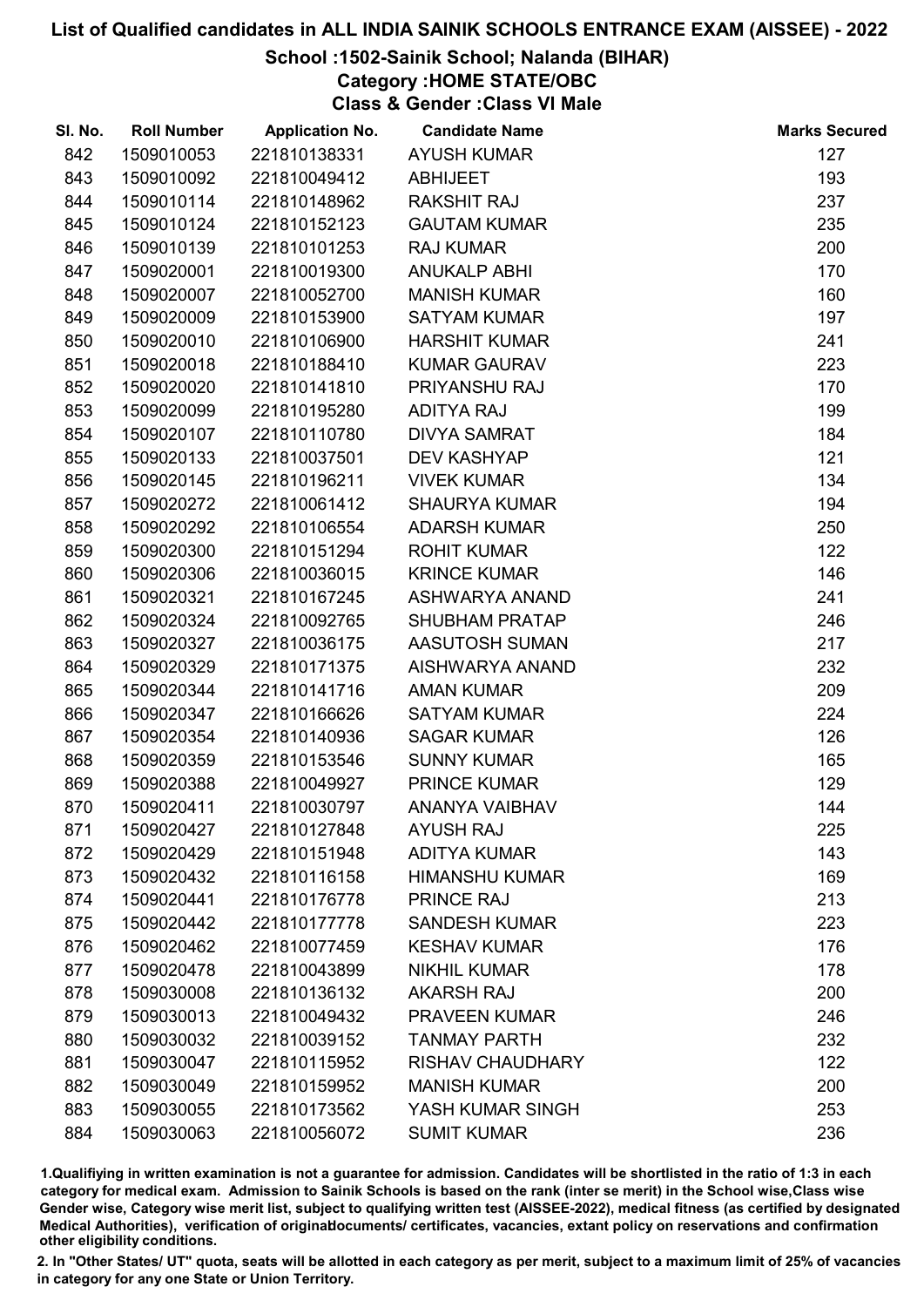## School :1502-Sainik School; Nalanda (BIHAR)

Category :HOME STATE/OBC

Class & Gender :Class VI Male

| SI. No. | <b>Roll Number</b> | <b>Application No.</b> | <b>Candidate Name</b>     | <b>Marks Secured</b> |
|---------|--------------------|------------------------|---------------------------|----------------------|
| 885     | 1509030067         | 221810038272           | <b>PRINCE KUMAR</b>       | 160                  |
| 886     | 1509030070         | 221810175472           | <b>NIKHIL RAJ</b>         | 147                  |
| 887     | 1509030072         | 221810032672           | <b>ADITYA RAJ</b>         | 198                  |
| 888     | 1509030079         | 221810121082           | <b>ADITYA RAJ</b>         | 254                  |
| 889     | 1509030101         | 221810090292           | <b>AYUSH KUMAR</b>        | 245                  |
| 890     | 1509030118         | 221810142203           | <b>AKSHAT KISHORE</b>     | 166                  |
| 891     | 1509030120         | 221810049203           | YASH DEV                  | 192                  |
| 892     | 1509030123         | 221810118403           | <b>ARCHIT HISSARIA</b>    | 137                  |
| 893     | 1509030131         | 221810087013           | <b>SHUBHAM KUMAR</b>      | 257                  |
| 894     | 1509030161         | 221810062233           | <b>AYUSH KUMAR</b>        | 143                  |
| 895     | 1509030166         | 221810103733           | <b>BHAVESH SINHA</b>      | 197                  |
| 896     | 1509030184         | 221810050153           | <b>VASHISTH CHOUDHARY</b> | 158                  |
| 897     | 1509030255         | 221810013904           | <b>KSHITIJ RAJ</b>        | 173                  |
| 898     | 1509030283         | 221810052834           | <b>DIVYANSHU KUMAR</b>    | 197                  |
| 899     | 1509030308         | 221810103854           | <b>DEEPAK SHARMA</b>      | 124                  |
| 900     | 1509030341         | 221810010194           | ABHINAV KUMAR SHARMA      | 147                  |
| 901     | 1509030400         | 221810047245           | <b>ANKUR KUMAR</b>        | 233                  |
| 902     | 1509030410         | 221810027355           | <b>ASHISH JAISWAL</b>     | 175                  |
| 903     | 1509030420         | 221810098165           | <b>ADITYA PRAKASH</b>     | 168                  |
| 904     | 1509030460         | 221810107895           | RAJABABU KUMAR            | 170                  |
| 905     | 1509040009         | 221810175616           | <b>GOPAL KUMAR</b>        | 247                  |
| 906     | 1509040014         | 221810196026           | <b>PRINCE KUMAR</b>       | 234                  |
| 907     | 1509040056         | 221810064956           | <b>HIMANSHU RAJ</b>       | 141                  |
| 908     | 1509040065         | 221810039566           | <b>RISHIKUL</b>           | 235                  |
| 909     | 1509040089         | 221810026186           | UJJAWAL RAJ               | 141                  |
| 910     | 1509040095         | 221810101686           | PRINCE RAJ                | 164                  |
| 911     | 1509040100         | 221810096886           | <b>ABHINAV RAJ</b>        | 131                  |
| 912     | 1509040104         | 221810102396           | <b>ROHIT RAJ</b>          | 134                  |
| 913     | 1509040112         | 221810114796           | <b>CHANDAN KUMAR</b>      | 200                  |
| 914     | 1509040133         | 221810096017           | <b>ASHUTOSH RAJ</b>       | 256                  |
| 915     | 1509040167         | 221810136537           | <b>VAIBHAV VERMA</b>      | 172                  |
| 916     | 1509040174         | 221810109547           | <b>AAKARSH</b>            | 263                  |
| 917     | 1509040185         | 221810044557           | <b>VIPLAV KUMAR</b>       | 223                  |
| 918     | 1509040186         | 221810037557           | <b>ASHIRWAD KUMAR</b>     | 140                  |
| 919     | 1509040194         | 221810099267           | PRIYANSHU KUMAR           | 188                  |
| 920     | 1509040213         | 221810047197           | <b>OM</b>                 | 139                  |
| 921     | 1509040236         | 221810039708           | <b>ANSH KUMAR</b>         | 234                  |
| 922     | 1509040241         | 221810073118           | <b>ADITYA AMAN</b>        | 251                  |
| 923     | 1509040245         | 221810018518           | <b>ANIKET RAJ</b>         | 148                  |
| 924     | 1509040254         | 221810124918           | <b>TEJASVI RAJ</b>        | 157                  |
| 925     | 1509040283         | 221810103548           | <b>SHAURYA RIPUNJYA</b>   | 264                  |
| 926     | 1509040308         | 221810167468           | <b>SUMAN KUMAR</b>        | 208                  |
| 927     | 1509040321         | 221810133378           | <b>UTSAB KUMAR</b>        | 175                  |

1.Qualifiying in written examination is not a guarantee for admission. Candidates will be shortlisted in the ratio of 1:3 in each category for medical exam. Admission to Sainik Schools is based on the rank (inter se merit) in the School wise,Class wise Gender wise, Category wise merit list, subject to qualifying written test (AISSEE-2022), medical fitness (as certified by designated Medical Authorities), verification of originablocuments/ certificates, vacancies, extant policy on reservations and confirmation other eligibility conditions.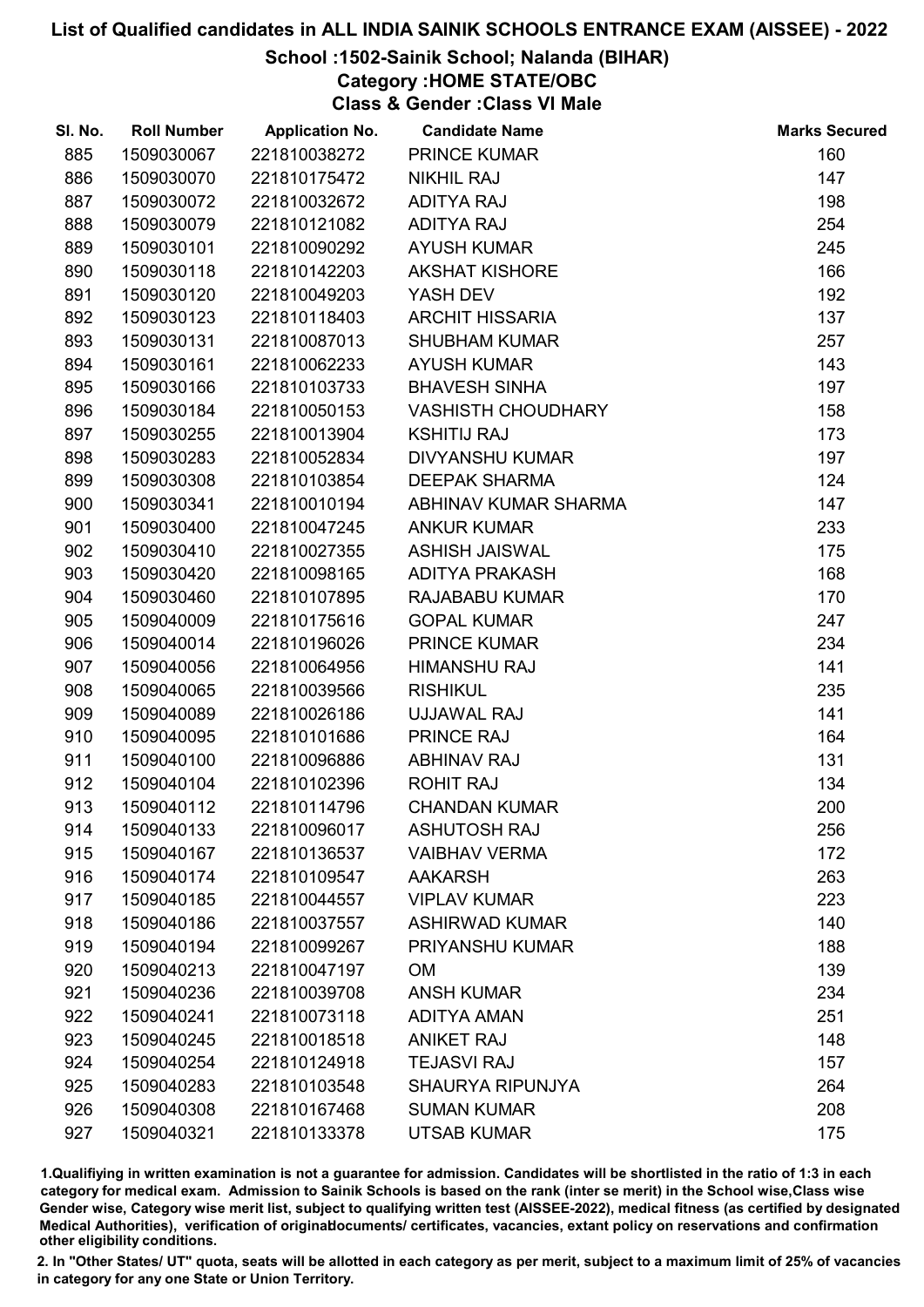# School :1502-Sainik School; Nalanda (BIHAR)

Category :HOME STATE/OBC

Class & Gender :Class VI Male

| SI. No. | <b>Roll Number</b> | <b>Application No.</b> | <b>Candidate Name</b>  | <b>Marks Secured</b> |
|---------|--------------------|------------------------|------------------------|----------------------|
| 928     | 1509040369         | 221810037719           | <b>VAIBHAV GUPTA</b>   | 143                  |
| 929     | 1509040373         | 221810160329           | PRATYUSH KUMAR         | 126                  |
| 930     | 1509040402         | 221810125549           | <b>ARUSH RAJ</b>       | 249                  |
| 931     | 1509040403         | 221810136549           | <b>RAUSHAN KUMAR</b>   | 192                  |
| 932     | 1509040460         | 221810085599           | PRIYANSHU KUMAR        | 205                  |
| 933     | 1510010002         | 221810138400           | <b>RAM NARAYAN</b>     | 225                  |
| 934     | 1510010003         | 221810022010           | <b>SUDHANSHU KUMAR</b> | 236                  |
| 935     | 1510010007         | 221810101110           | <b>SAMAR SUMAN</b>     | 251                  |
| 936     | 1510010008         | 221810138210           | <b>ROHIT KUMAR</b>     | 189                  |
| 937     | 1510010019         | 221810129730           | <b>KRISHNA RAJ</b>     | 176                  |
| 938     | 1510010020         | 221810003830           | <b>RISHU KUMAR</b>     | 146                  |
| 939     | 1510010023         | 221810084930           | NISHANT KUMAR NIRALA   | 182                  |
| 940     | 1510010041         | 221810176770           | <b>SUNNY KUMAR</b>     | 216                  |
| 941     | 1510010044         | 221810180180           | <b>VIVEK RAJ</b>       | 174                  |
| 942     | 1510010048         | 221810007980           | <b>ANUPAM SHARMA</b>   | 213                  |
| 943     | 1510010052         | 221810117201           | <b>VIKASH KUMAR</b>    | 205                  |
| 944     | 1510010053         | 221810022301           | <b>KARAN KUMAR</b>     | 210                  |
| 945     | 1510010058         | 221810126701           | <b>AMAN KUMAR</b>      | 179                  |
| 946     | 1510010062         | 221810022111           | <b>ANANT GIRI</b>      | 257                  |
| 947     | 1510010065         | 221810126021           | <b>AMAN KUMAR</b>      | 213                  |
| 948     | 1510010067         | 221810151321           | <b>SHIVAM RAJ</b>      | 172                  |
| 949     | 1510010068         | 221810009321           | <b>SHIVAM KUMAR</b>    | 219                  |
| 950     | 1510010074         | 221810139131           | <b>HIMANSHU RAJ</b>    | 181                  |
| 951     | 1510010079         | 221810171741           | <b>ADITYA RAJ</b>      | 205                  |
| 952     | 1510010080         | 221810103841           | <b>SURAJ KUMAR</b>     | 205                  |
| 953     | 1510010082         | 221810115051           | <b>SHUBHAM SAINI</b>   | 151                  |
| 954     | 1510010088         | 221810141061           | <b>RISHABH RAJ</b>     | 249                  |
| 955     | 1510010091         | 221810190761           | <b>SHIVAM KUMAR</b>    | 178                  |
| 956     | 1510010101         | 221810019981           | <b>GOLU BHARTI</b>     | 226                  |
| 957     | 1510010106         | 221810048502           | <b>AMAR KUMAR</b>      | 145                  |
| 958     | 1510010109         | 221810127012           | <b>GAUTAM KUMAR</b>    | 270                  |
| 959     | 1510010116         | 221810105622           | <b>ANIRUDDH GUPTA</b>  | 137                  |
| 960     | 1510010122         | 221810149232           | <b>PRINCE KUMAR</b>    | 166                  |
| 961     | 1510010124         | 221810111632           | <b>ROHIT KUMAR</b>     | 125                  |
| 962     | 1510010125         | 221810131732           | <b>RAKSHIT RAJ</b>     | 236                  |
| 963     | 1510010126         | 221810123732           | <b>KUMAR SHIVAM</b>    | 155                  |
| 964     | 1510010133         | 221810140552           | <b>SHIVAM KUMAR</b>    | 184                  |
| 965     | 1510010138         | 221810195262           | ADITYA KUMAR SINHA     | 170                  |
| 966     | 1510010144         | 221810009072           | <b>RAUNAK KUMAR</b>    | 217                  |
| 967     | 1510010147         | 221810127772           | <b>ASIF RAZA</b>       | 182                  |
| 968     | 1510010152         | 221810026882           | <b>MANISH KUMAR</b>    | 193                  |
| 969     | 1510010153         | 221810143982           | <b>AMAN KUMAR</b>      | 259                  |
| 970     | 1510010155         | 221810197392           | <b>SURAJ KUMAR</b>     | 254                  |

1.Qualifiying in written examination is not a guarantee for admission. Candidates will be shortlisted in the ratio of 1:3 in each category for medical exam. Admission to Sainik Schools is based on the rank (inter se merit) in the School wise,Class wise Gender wise, Category wise merit list, subject to qualifying written test (AISSEE-2022), medical fitness (as certified by designated Medical Authorities), verification of originablocuments/ certificates, vacancies, extant policy on reservations and confirmation other eligibility conditions.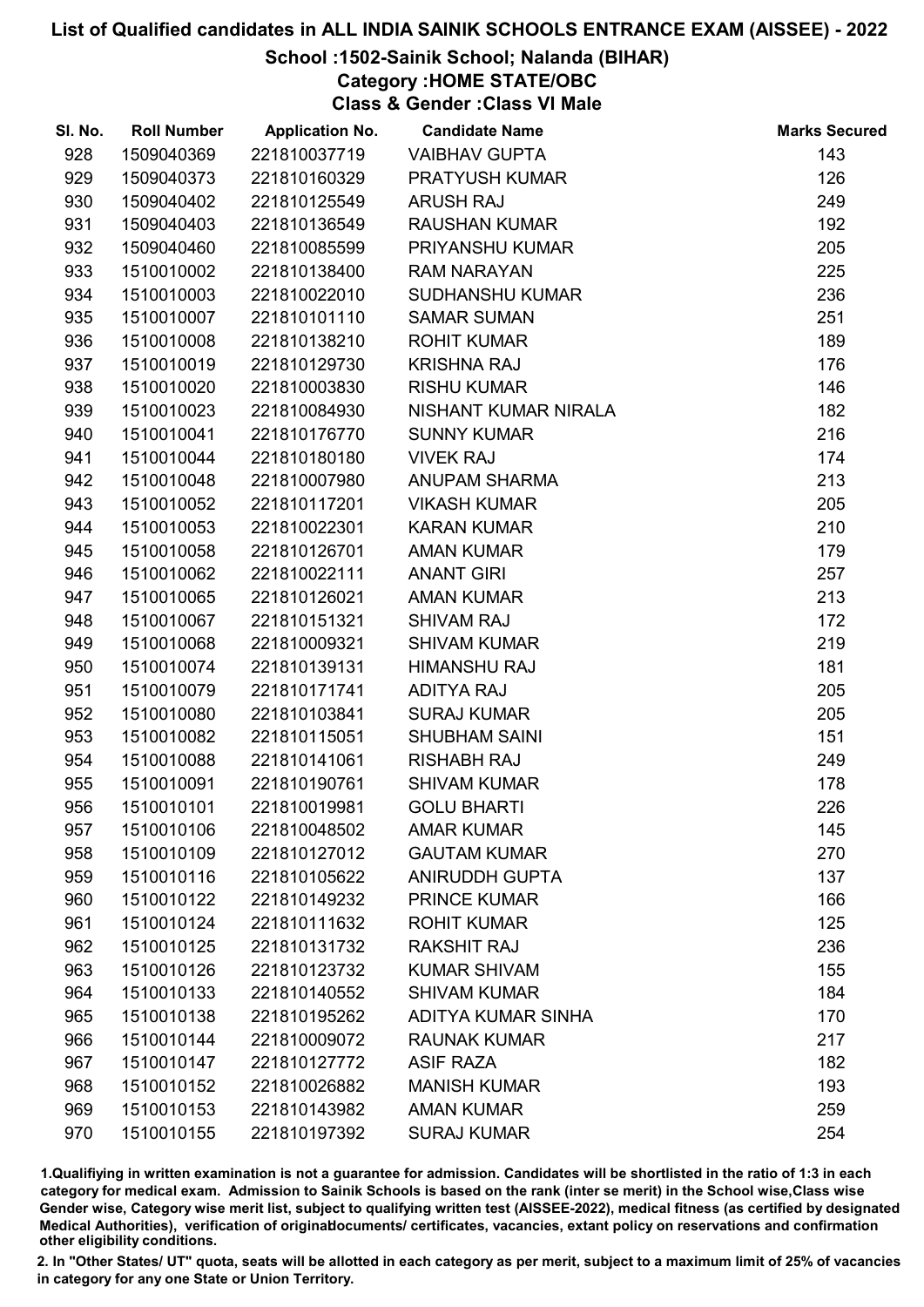## School :1502-Sainik School; Nalanda (BIHAR)

Category :HOME STATE/OBC

Class & Gender :Class VI Male

| SI. No. | <b>Roll Number</b> | <b>Application No.</b> | <b>Candidate Name</b>      |            | <b>Marks Secured</b> |
|---------|--------------------|------------------------|----------------------------|------------|----------------------|
| 971     | 1510010179         | 221810115043           | <b>HARSH KUMAR</b>         |            | 248                  |
| 972     | 1510010187         | 221810139863           | <b>CHAMCHAM PATEL</b>      |            | 159                  |
| 973     | 1510010195         | 221810143983           | <b>AMAN KUMAR</b>          |            | 263                  |
| 974     | 1510010202         | 221810177004           | <b>PRINCE KUMAR</b>        |            | 148                  |
| 975     | 1510010206         | 221810148604           | <b>KARAN RAJ</b>           |            | 275                  |
| 976     | 1510010212         | 221810062124           | <b>SUNNY KUMAR</b>         |            | 265                  |
| 977     | 1510010227         | 221810022834           | <b>SHUBHAM PATEL</b>       |            | 207                  |
| 978     | 1510010233         | 221810106054           | <b>SUMAN KUMAR</b>         |            | 222                  |
| 979     | 1510010238         | 221810150554           | RISHABH RAJ VERMA          |            | 220                  |
| 980     | 1510010250         | 221810023674           | <b>DEEPAK KUMAR</b>        |            | 199                  |
| 981     | 1510010251         | 221810026874           | <b>ARYAN JOSHI</b>         |            | 183                  |
| 982     | 1510010252         | 221810144084           | <b>REHAN AHMAD</b>         |            | 141                  |
| 983     | 1510010254         | 221810172784           | <b>SHIVAM PATEL</b>        |            | 214                  |
| 984     | 1510010256         | 221810031984           | <b>ADITYA KUMAR</b>        |            | 142                  |
| 985     | 1510010260         | 221810130994           | <b>AADARSH KUMAR</b>       |            | 161                  |
| 986     | 1510010266         | 221810025415           | <b>ABHISHEK KUMAR</b>      |            | 236                  |
| 987     | 1510010271         | 221810152815           | <b>ANIKET</b>              |            | 232                  |
| 988     | 1510010274         | 221810098915           | AYUSH RANJAN KUMAR         |            | 234                  |
| 989     | 1510010276         | 221810155725           | <b>RISHI ANAND</b>         |            | 208                  |
| 990     | 1510010277         | 221810055825           | <b>ADITYA RAJ</b>          |            | 125                  |
| 991     | 1510010280         | 221810197925           | <b>YESH PATEL</b>          |            | 237                  |
| 992     | 1510020001         | 221810100000           | ADITYA RANJAN              |            | 237                  |
| 993     | 1510020004         | 221810055600           | <b>RIKKI KUMAR</b>         |            | 190                  |
| 994     | 1510020012         | 221810156410           | <b>ADITYA RAJ</b>          |            | 196                  |
| 995     | 1510020014         | 221810009710           | <b>SHIVAM RAJ</b>          |            | 247                  |
| 996     | 1510020021         | 221810117220           | PRASHANT KUMAR             |            | 280                  |
| 997     | 1510020022         | 221810137220           | <b>ANSHU RAJ</b>           |            | 136                  |
| 998     | 1510020030         | 221810092140           | <b>SPARSH RAJ</b>          |            | 251                  |
| 999     | 1510020032         | 221810004540           | <b>RITURAJ KUMAR</b>       |            | 229                  |
| 1000    | 1510020036         | 221810068450           | PRIYANSHU KUMAR            |            | 263                  |
| 1001    | 1510020037         | 221810078650           | DHEERAJ KUMAR YADAV        |            | 205                  |
| 1002    | 1510020041         | 221810092260           | <b>SHIVAM RAJ</b>          |            | 272                  |
| 1003    | 1510020048         | 221810005080           | <b>HARDIK NAYAN</b>        |            | 259                  |
| 1004    | 1510020053         | 221810005980           | <b>ADITYA KUMAR</b>        |            | 257                  |
| 1005    | 1510020060         | 221810138111           | <b>PAWAN KUMAR</b>         |            | 203                  |
| 1006    | 1510020066         | 221810165421           | <b>SHOURYA KUMAR SINGH</b> |            | 126                  |
| 1007    | 1510020068         | 221810035721           | <b>ANURAG RAJ</b>          |            | 236                  |
| 1008    | 1510020070         | 221810062921           | <b>ARYAN SHREE</b>         |            | 236                  |
| 1009    | 1510020085         | 221810035641           | PUSHP RAJ JEET             |            | 163                  |
| 1010    | 1510020087         | 221810006051           | <b>TEJASWI ANAND</b>       |            | 202                  |
| 1011    | 1510020096         | 221810042661           | PRATIK RAJ VERMA           | <b>WOS</b> | 154                  |
| 1012    | 1510020099         | 221810129971           | <b>SACHIN KUMAR</b>        |            | 199                  |
| 1013    | 1510020105         | 221810073291           | <b>AYUSH KUMAR</b>         |            | 191                  |

1.Qualifiying in written examination is not a guarantee for admission. Candidates will be shortlisted in the ratio of 1:3 in each category for medical exam. Admission to Sainik Schools is based on the rank (inter se merit) in the School wise,Class wise Gender wise, Category wise merit list, subject to qualifying written test (AISSEE-2022), medical fitness (as certified by designated Medical Authorities), verification of originablocuments/ certificates, vacancies, extant policy on reservations and confirmation other eligibility conditions.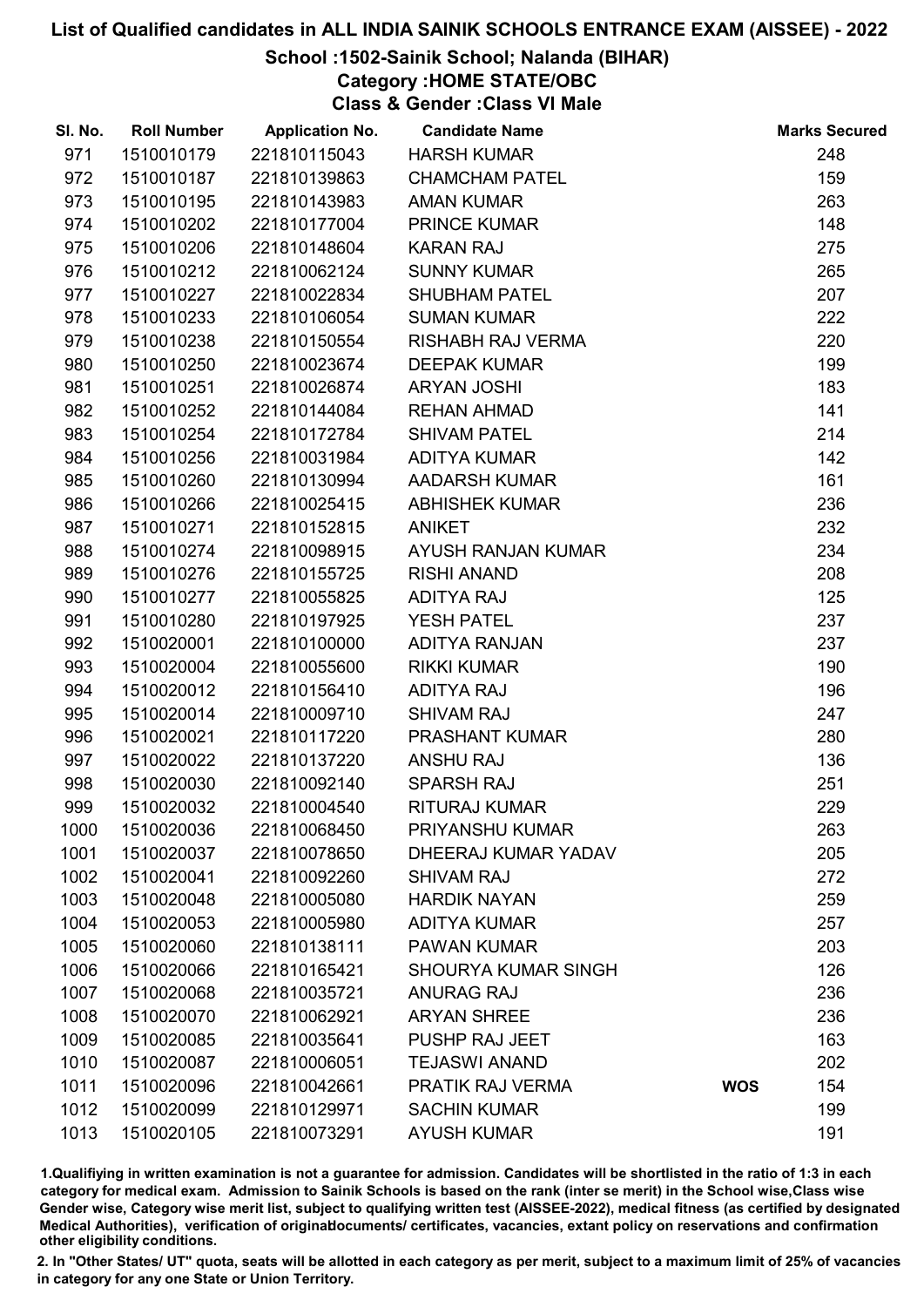# School :1502-Sainik School; Nalanda (BIHAR)

Category :HOME STATE/OBC

Class & Gender :Class VI Male

| SI. No. | <b>Roll Number</b> | <b>Application No.</b> | <b>Candidate Name</b>      | <b>Marks Secured</b> |
|---------|--------------------|------------------------|----------------------------|----------------------|
| 1014    | 1510020111         | 221810039891           | <b>MAYANK RAJ</b>          | 217                  |
| 1015    | 1510020116         | 221810010412           | <b>BASU MEHRA</b>          | 164                  |
| 1016    | 1510020127         | 221810016932           | <b>SAGAR RAJ</b>           | 263                  |
| 1017    | 1510020132         | 221810087842           | <b>JYOTI PRAKASH</b>       | 245                  |
| 1018    | 1510020136         | 221810149352           | <b>ANISH RAJ</b>           | 122                  |
| 1019    | 1510020146         | 221810025562           | <b>ATULYA KUMAR</b>        | 231                  |
| 1020    | 1510020148         | 221810105762           | UJJAWAL JYOTI              | 267                  |
| 1021    | 1510020153         | 221810156672           | <b>HARSH RAJ</b>           | 206                  |
| 1022    | 1510020159         | 221810012782           | <b>SHUBHAM KUMAR</b>       | 183                  |
| 1023    | 1510020180         | 221810110585           | <b>HARSHIT KUMAR HARSH</b> | 206                  |
| 1024    | 1510020181         | 221810068685           | <b>RISHABH KUMAR</b>       | 241                  |
| 1025    | 1510020209         | 221810149926           | <b>SUSHANT KUMAR</b>       | 258                  |
| 1026    | 1510020215         | 221810169446           | <b>ANAND KUMAR</b>         | 179                  |
| 1027    | 1510020218         | 221810174756           | <b>BRISHKETU</b>           | 196                  |
| 1028    | 1510020224         | 221810129966           | RACHIT RAJ PANDIT          | 157                  |
| 1029    | 1510020226         | 221810176186           | YASH RAJ                   | 211                  |
| 1030    | 1510020228         | 221810008586           | <b>KAUSHAL KISHOR</b>      | 152                  |
| 1031    | 1510020232         | 221810130196           | <b>KISHAN KUMAR</b>        | 249                  |
| 1032    | 1510020233         | 221810126196           | <b>KUNDAN KUMAR</b>        | 153                  |
| 1033    | 1510020237         | 221810126017           | <b>ARUN KUMAR</b>          | 290                  |
| 1034    | 1510020247         | 221810098947           | <b>ROHIT RAJ</b>           | 137                  |
| 1035    | 1510020248         | 221810024057           | <b>SATYAM RAJ</b>          | 149                  |
| 1036    | 1510020254         | 221810168167           | <b>SUJAL</b>               | 233                  |
| 1037    | 1510020260         | 221810139867           | <b>ADITYA SHANKAR</b>      | 157                  |
| 1038    | 1510020265         | 221810087277           | <b>RISHBH ANAND</b>        | 178                  |
| 1039    | 1510020267         | 221810104677           | <b>AMIT KUMAR</b>          | 223                  |
| 1040    | 1510020268         | 221810134287           | <b>DIVYA PRAKASH</b>       | 176                  |
| 1041    | 1510020271         | 221810083887           | <b>ADITYA RAJ</b>          | 191                  |
| 1042    | 1510020280         | 221810126018           | <b>PRABHAT KUMAR</b>       | 269                  |
| 1043    | 1510020283         | 221810195418           | <b>SUDHANSHU KUMAR</b>     | 123                  |
| 1044    | 1510020285         | 221810170818           | <b>BADAL KUMAR</b>         | 245                  |
| 1045    | 1510020290         | 221810113428           | <b>RATAN KUMAR</b>         | 212                  |
| 1046    | 1510020295         | 221810142638           | <b>ALOK KUMAR</b>          | 158                  |
| 1047    | 1510020299         | 221810124048           | PRANAV BARNWAL             | 226                  |
| 1048    | 1510020301         | 221810026848           | <b>AMAN VERMA</b>          | 194                  |
| 1049    | 1510020310         | 221810154658           | <b>SHIVAM KUMAR</b>        | 234                  |
| 1050    | 1510020311         | 221810100068           | <b>SHAHIL RAJ</b>          | 242                  |
| 1051    | 1510020316         | 221810134078           | <b>SARAT CHANDRA</b>       | 263                  |
| 1052    | 1510020317         | 221810121178           | <b>SAMEER KUMAR</b>        | 257                  |
| 1053    | 1510020321         | 221810141388           | <b>AKASH KUMAR</b>         | 180                  |
| 1054    | 1510020326         | 221810016898           | <b>PRATYUSH KUMAR</b>      | 168                  |
| 1055    | 1510020334         | 221810085019           | <b>SAKET KUMAR</b>         | 144                  |
| 1056    | 1510020335         | 221810068119           | PIYUSH RAJ                 | 246                  |

1.Qualifiying in written examination is not a guarantee for admission. Candidates will be shortlisted in the ratio of 1:3 in each category for medical exam. Admission to Sainik Schools is based on the rank (inter se merit) in the School wise,Class wise Gender wise, Category wise merit list, subject to qualifying written test (AISSEE-2022), medical fitness (as certified by designated Medical Authorities), verification of originablocuments/ certificates, vacancies, extant policy on reservations and confirmation other eligibility conditions.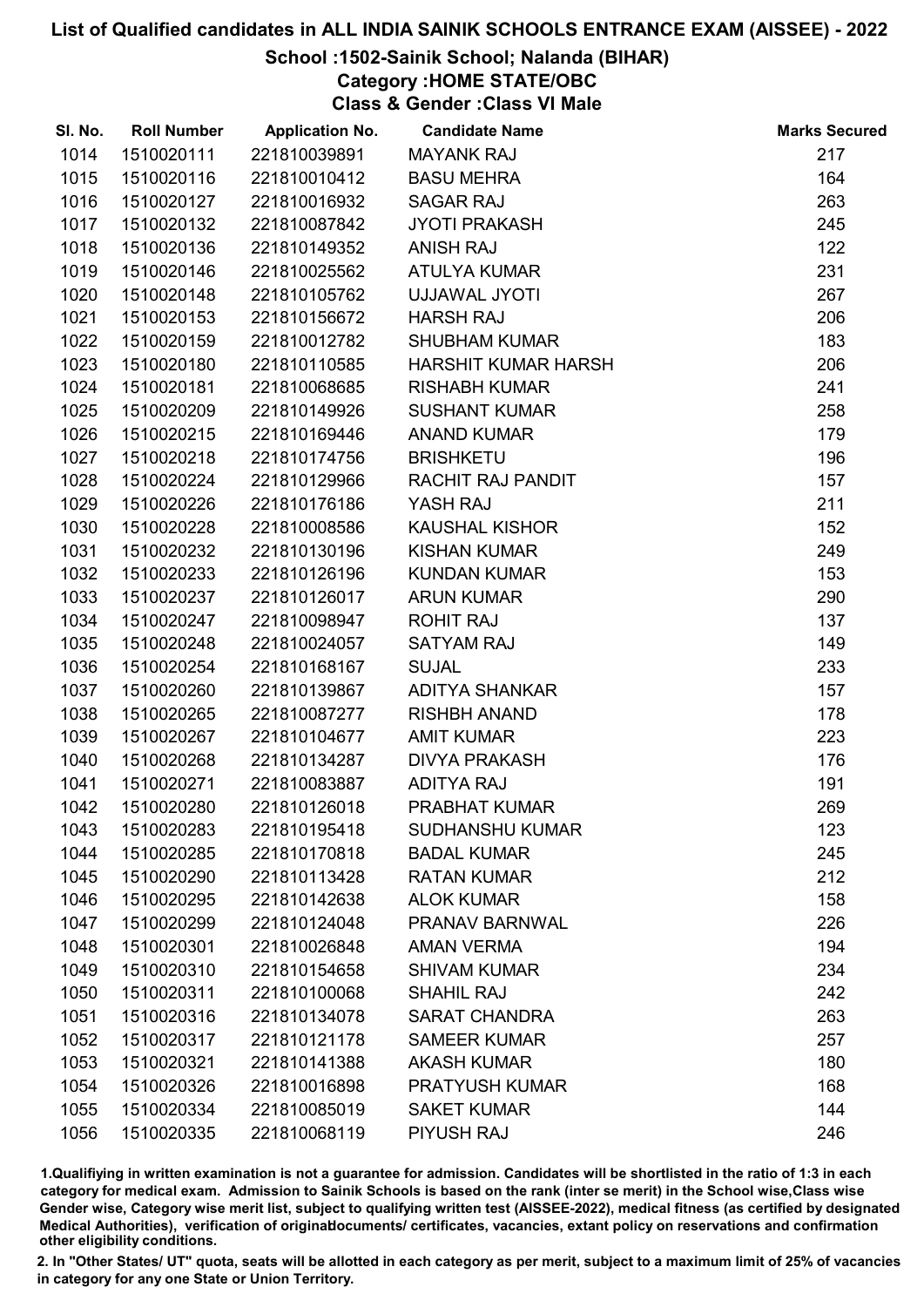# School :1502-Sainik School; Nalanda (BIHAR)

Category :HOME STATE/OBC

Class & Gender :Class VI Male

| SI. No. | <b>Roll Number</b> | <b>Application No.</b> | <b>Candidate Name</b>      | <b>Marks Secured</b> |
|---------|--------------------|------------------------|----------------------------|----------------------|
| 1057    | 1510020339         | 221810057919           | <b>PRASHANT KUMAR</b>      | 163                  |
| 1058    | 1510020343         | 221810101529           | <b>ADITYA KUMAR</b>        | 232                  |
| 1059    | 1510020347         | 221810125239           | <b>RAHUL KUMAR</b>         | 247                  |
| 1060    | 1510020349         | 221810071339           | <b>SHOURYA KUMAR SINHA</b> | 173                  |
| 1061    | 1510020354         | 221810011649           | <b>SAURAV KUMAR</b>        | 163                  |
| 1062    | 1510020355         | 221810142059           | <b>BABLU KUMAR</b>         | 216                  |
| 1063    | 1510020356         | 221810119059           | <b>NIKHIL RAJ</b>          | 178                  |
| 1064    | 1510020359         | 221810026859           | <b>SHIVAM RAJ</b>          | 163                  |
| 1065    | 1510020363         | 221810139669           | <b>SANJEET KUMAR</b>       | 182                  |
| 1066    | 1510020366         | 221810087579           | <b>SHIVAM KUMAR</b>        | 226                  |
| 1067    | 1510020371         | 221810037489           | <b>RAJSHEKHAR</b>          | 243                  |
| 1068    | 1510020372         | 221810153589           | AYUSH KUMAR BAIBHAV        | 209                  |
| 1069    | 1510020374         | 221810103689           | <b>ANIKET RAJ</b>          | 179                  |
| 1070    | 1510020376         | 221810125599           | <b>RITIK RAUSHAN</b>       | 257                  |
| 1071    | 1510030001         | 221810032892           | <b>ADITYA KUMAR</b>        | 208                  |
| 1072    | 1510030003         | 221810088103           | <b>ARYAN RAJ</b>           | 211                  |
| 1073    | 1510030004         | 221810004203           | <b>DILIP KUMAR</b>         | 142                  |
| 1074    | 1510030012         | 221810020133           | PIYUSH RAJ                 | 222                  |
| 1075    | 1510030027         | 221810018853           | <b>RAHUL KUMAR</b>         | 188                  |
| 1076    | 1510030033         | 221810046863           | <b>PRATIK KUMAR</b>        | 189                  |
| 1077    | 1510030045         | 221810108483           | <b>NIKUNJ KUMAR</b>        | 165                  |
| 1078    | 1510030048         | 221810012593           | <b>MEHUL KUMAR</b>         | 217                  |
| 1079    | 1510030051         | 221810126993           | <b>SATYA MUKUND</b>        | 134                  |
| 1080    | 1510030054         | 221810128204           | <b>SARVAN KUMAR</b>        | 161                  |
| 1081    | 1510030055         | 221810092604           | AMAN RAJ ANAND             | 197                  |
| 1082    | 1510030066         | 221810120234           | <b>CHIRAYU VERMA</b>       | 244                  |
| 1083    | 1510030067         | 221810160334           | <b>MONU KUMAR</b>          | 211                  |
| 1084    | 1510030068         | 221810052534           | <b>ANURAG SINGH</b>        | 239                  |
| 1085    | 1510030072         | 221810065344           | <b>HIMANSHU KUMAR</b>      | 257                  |
| 1086    | 1510030075         | 221810152554           | <b>ADARSH KUMAR SINHA</b>  | 209                  |
| 1087    | 1510030087         | 221810141384           | <b>AMRIT RAJ</b>           | 175                  |
| 1088    | 1510030090         | 221810052294           | ADITYA KUMAR CHANDRA       | 161                  |
| 1089    | 1510030095         | 221810087105           | <b>AKASH DEEP</b>          | 270                  |
| 1090    | 1510030102         | 221810132215           | <b>PIYUS RAJ</b>           | 267                  |
| 1091    | 1510030117         | 221810087335           | <b>ASHISH KUMAR</b>        | 262                  |
| 1092    | 1510030123         | 221810122945           | <b>ADITYA KUMAR</b>        | 123                  |
| 1093    | 1510030124         | 221810028355           | <b>ABHINAV KUMAR</b>       | 193                  |
| 1094    | 1510030133         | 221810086465           | <b>ADITYA KUMAR</b>        | 239                  |
| 1095    | 1510030144         | 221810084285           | <b>RAUNIT KUMAR</b>        | 162                  |
| 1096    | 1510030150         | 221810109985           | <b>RAJA KUMAR</b>          | 255                  |
| 1097    | 1510030154         | 221810032206           | <b>ANSHU KUMAR</b>         | 156                  |
| 1098    | 1510030158         | 221810001606           | <b>PRAGUN GUPTA</b>        | 178                  |
| 1099    | 1510030165         | 221810100816           | <b>ADARSH RANJAN</b>       | 242                  |

1.Qualifiying in written examination is not a guarantee for admission. Candidates will be shortlisted in the ratio of 1:3 in each category for medical exam. Admission to Sainik Schools is based on the rank (inter se merit) in the School wise,Class wise Gender wise, Category wise merit list, subject to qualifying written test (AISSEE-2022), medical fitness (as certified by designated Medical Authorities), verification of originablocuments/ certificates, vacancies, extant policy on reservations and confirmation other eligibility conditions.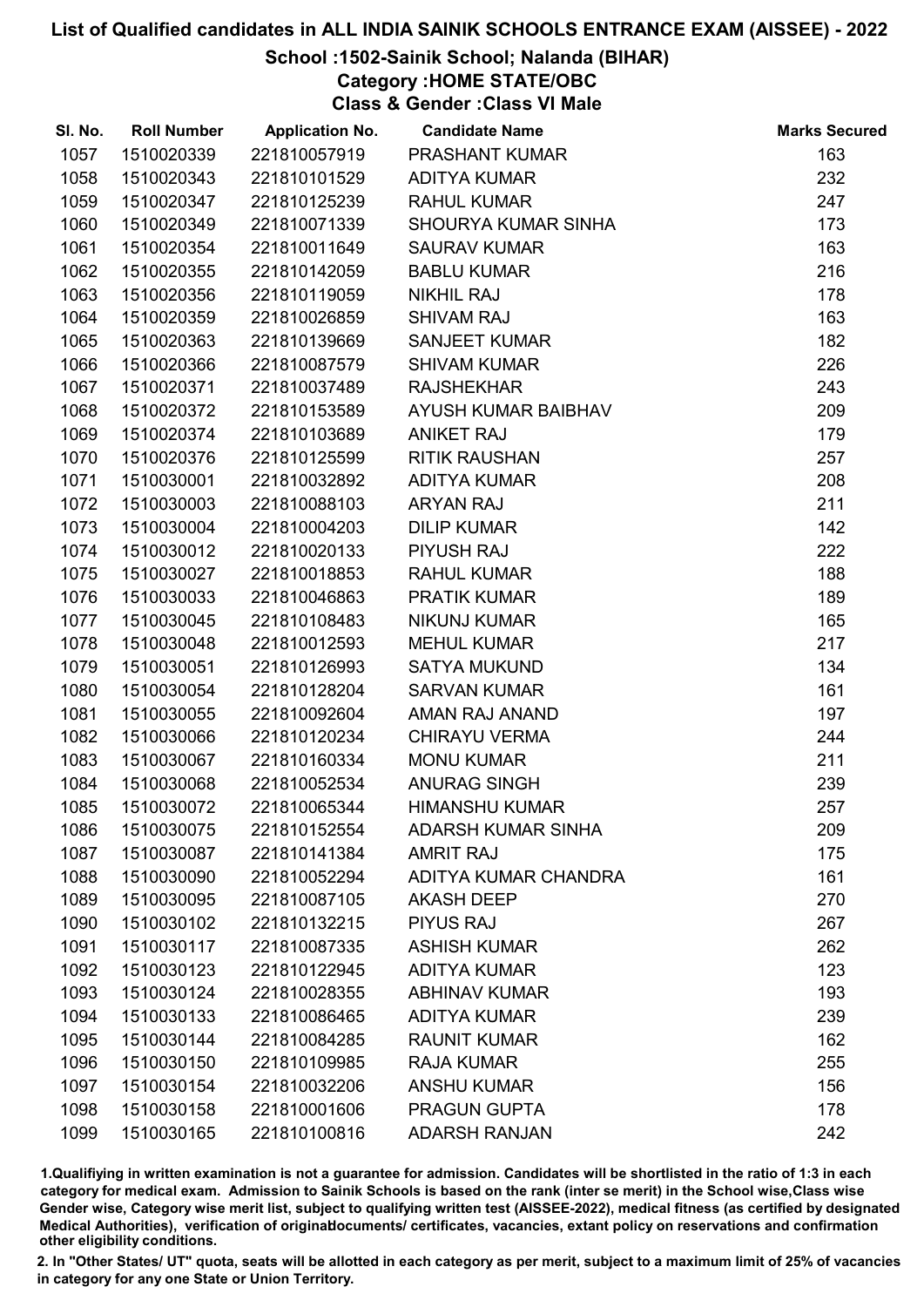# School :1502-Sainik School; Nalanda (BIHAR)

Category :HOME STATE/OBC

Class & Gender :Class VI Male

| SI. No. | <b>Roll Number</b> | <b>Application No.</b> | <b>Candidate Name</b>    | <b>Marks Secured</b> |
|---------|--------------------|------------------------|--------------------------|----------------------|
| 1100    | 1510030168         | 221810104626           | <b>ABHISHEK PATEL</b>    | 182                  |
| 1101    | 1510030178         | 221810064056           | <b>ALOK KUMAR</b>        | 136                  |
| 1102    | 1510030184         | 221810049956           | <b>SURAJ KUMAR</b>       | 263                  |
| 1103    | 1510030187         | 221810111266           | <b>SURAJ KUMAR</b>       | 212                  |
| 1104    | 1510030192         | 221810151076           | <b>HARSH KUMAR</b>       | 133                  |
| 1105    | 1510030196         | 221810081086           | UJJWAL KANT MANI         | 228                  |
| 1106    | 1510030197         | 221810062086           | <b>TANAY ARYA</b>        | 251                  |
| 1107    | 1510030202         | 221810177696           | <b>RAJVEER KUMAR</b>     | 142                  |
| 1108    | 1510030204         | 221810123896           | <b>DIVYANSHU PATEL</b>   | 249                  |
| 1109    | 1510030206         | 221810033007           | <b>HIMANSHU RAJ</b>      | 201                  |
| 1110    | 1510030209         | 221810154407           | <b>RANBIR KUMAR</b>      | 178                  |
| 1111    | 1510030212         | 221810116907           | <b>ANKIT RAJ</b>         | 273                  |
| 1112    | 1510030216         | 221810010127           | <b>VEDANT KUMAR</b>      | 198                  |
| 1113    | 1510030243         | 221810033577           | <b>ATIKANT KUMAR</b>     | 228                  |
| 1114    | 1510030253         | 221810088008           | <b>SHIWANSH KUMAR</b>    | 260                  |
| 1115    | 1510030255         | 221810006508           | <b>SUMAN KUMAR</b>       | 256                  |
| 1116    | 1510030276         | 221810151938           | <b>RISHI RAJ</b>         | 172                  |
| 1117    | 1510030287         | 221810124178           | <b>BADAL RAJ</b>         | 223                  |
| 1118    | 1510030291         | 221810010978           | <b>VIVEK SAGAR</b>       | 248                  |
| 1119    | 1510030292         | 221810080978           | <b>KESHAV RAJ</b>        | 181                  |
| 1120    | 1510030301         | 221810023398           | <b>RUDRAKSHA KUMAR</b>   | 225                  |
| 1121    | 1510030302         | 221810061498           | <b>RAJVEER SINGH</b>     | 184                  |
| 1122    | 1510030305         | 221810032309           | <b>UTKARSH RAJ</b>       | 197                  |
| 1123    | 1510030309         | 221810119409           | <b>SAHIL KUMAR</b>       | 268                  |
| 1124    | 1510030318         | 221810165919           | PRINCE RAJ               | 191                  |
| 1125    | 1510030330         | 221810124539           | NIMIT NIRANJAN           | 177                  |
| 1126    | 1510030339         | 221810015159           | ANSHUMAN VERMA           | 183                  |
| 1127    | 1510030340         | 221810099659           | <b>CHITRESH SINHA</b>    | 245                  |
| 1128    | 1510030353         | 221810031389           | <b>RAMHARSH PRASAD</b>   | 263                  |
| 1129    | 1510030354         | 221810106589           | <b>LABH KUMAR</b>        | 261                  |
| 1130    | 1510030355         | 221810099789           | <b>SURYADEV</b>          | 218                  |
| 1131    | 1511020019         | 221810152510           | <b>SUSHANT RAJ</b>       | 205                  |
| 1132    | 1511020028         | 221810115320           | <b>ANISH KUMAR YADAV</b> | 218                  |
| 1133    | 1511020029         | 221810047420           | <b>VICKY KUMAR</b>       | 215                  |
| 1134    | 1511020035         | 221810011130           | <b>RITU RAJ</b>          | 216                  |
| 1135    | 1511020040         | 221810106630           | ROHIT KUMAR YADAV        | 202                  |
| 1136    | 1511020051         | 221810149150           | <b>HARSH VARDHAN RAJ</b> | 150                  |
| 1137    | 1511020066         | 221810161560           | <b>AYUSH RANJAN</b>      | 239                  |
| 1138    | 1511020067         | 221810094560           | <b>SUMIT KUMAR</b>       | 225                  |
| 1139    | 1511020080         | 221810118270           | <b>AMAN KUMAR</b>        | 222                  |
| 1140    | 1511020125         | 221810153411           | <b>RAHUL KUMAR</b>       | 135                  |
| 1141    | 1511020145         | 221810179131           | <b>ANANT RAJ</b>         | 260                  |
| 1142    | 1511020156         | 221810146341           | <b>SURAJ KUMAR</b>       | 250                  |

1.Qualifiying in written examination is not a guarantee for admission. Candidates will be shortlisted in the ratio of 1:3 in each category for medical exam. Admission to Sainik Schools is based on the rank (inter se merit) in the School wise,Class wise Gender wise, Category wise merit list, subject to qualifying written test (AISSEE-2022), medical fitness (as certified by designated Medical Authorities), verification of originablocuments/ certificates, vacancies, extant policy on reservations and confirmation other eligibility conditions.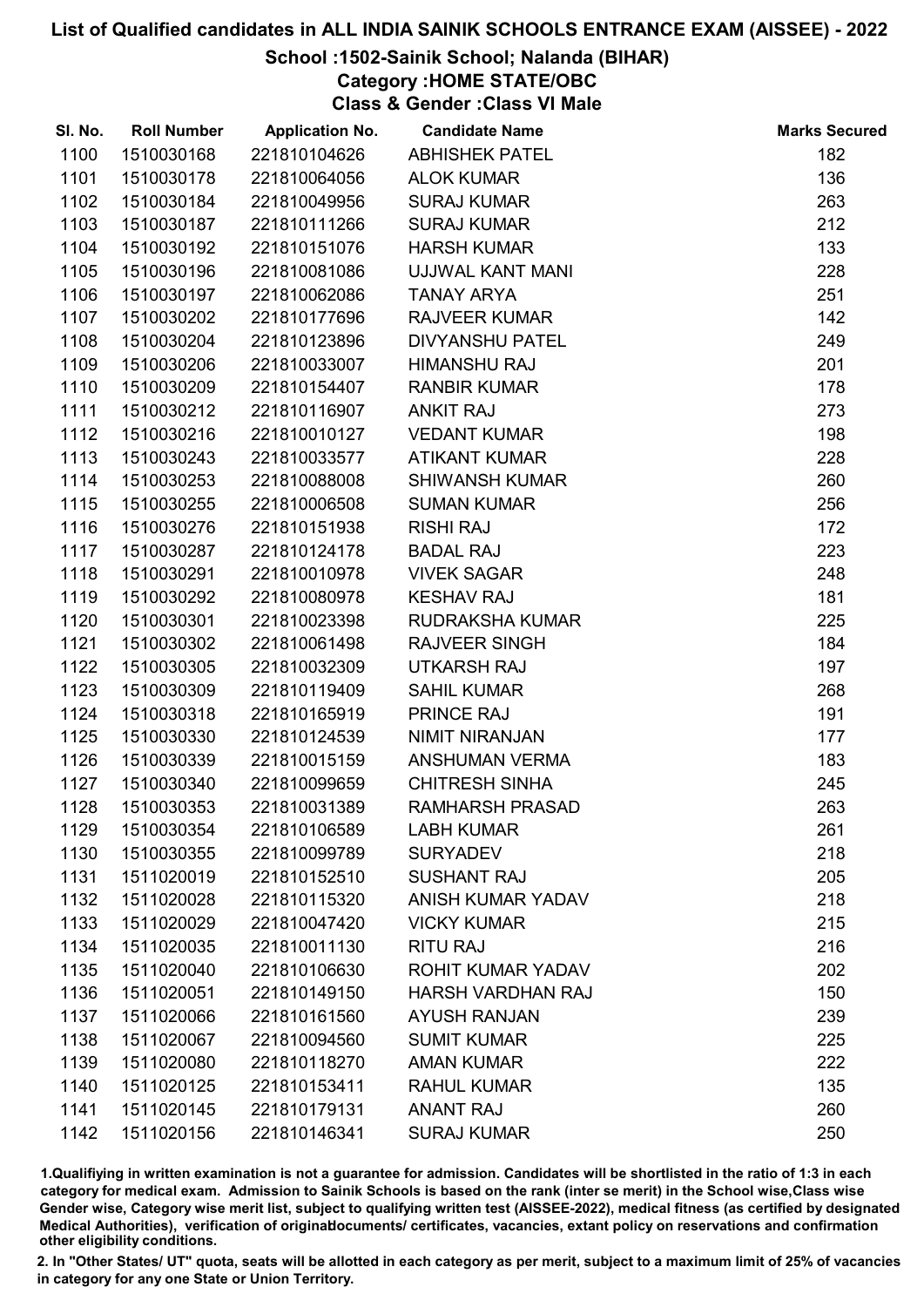# School :1502-Sainik School; Nalanda (BIHAR)

Category :HOME STATE/OBC

Class & Gender :Class VI Male

| SI. No. | <b>Roll Number</b> | <b>Application No.</b> | <b>Candidate Name</b>    | <b>Marks Secured</b> |
|---------|--------------------|------------------------|--------------------------|----------------------|
| 1143    | 1511020161         | 221810185641           | <b>AKASH KUMAR</b>       | 181                  |
| 1144    | 1511020170         | 221810000551           | <b>CHANDAN GUPTA</b>     | 214                  |
| 1145    | 1511020184         | 221810028071           | <b>ANKIT KUMAR SINGH</b> | 160                  |
| 1146    | 1511020190         | 221810022771           | PRIYANSHU KUMAR SINGH    | 233                  |
| 1147    | 1511020200         | 221810057281           | <b>MOHIT KUMAR</b>       | 241                  |
| 1148    | 1511020201         | 221810029281           | <b>ANSH RAJ</b>          | 227                  |
| 1149    | 1511020220         | 221810036202           | AMIT RAJ SAXENA          | 268                  |
| 1150    | 1511020224         | 221810155702           | <b>AYUSH KUMAR</b>       | 219                  |
| 1151    | 1511020237         | 221810036312           | <b>ROHIT RAJ</b>         | 262                  |
| 1152    | 1511020242         | 221810003022           | <b>ABHISHEK KUMAR</b>    | 128                  |
| 1153    | 1511020253         | 221810148032           | SIDHANT VERMA            | 191                  |
| 1154    | 1511020254         | 221810167132           | <b>RAM KUMAR</b>         | 227                  |
| 1155    | 1511020261         | 221810189932           | <b>SAHIL KUMAR</b>       | 197                  |
| 1156    | 1511020275         | 221810139952           | <b>SAGAR KUMAR</b>       | 240                  |
| 1157    | 1511020284         | 221810151762           | <b>NISHANT KUMAR</b>     | 260                  |
| 1158    | 1511020290         | 221810065372           | <b>SHIVAM RAJ SINGH</b>  | 147                  |
| 1159    | 1511020296         | 221810036082           | PURUSHOUTTAM KUMAR       | 277                  |
| 1160    | 1511020305         | 221810148582           | <b>SURYAMANI KUMAR</b>   | 177                  |
| 1161    | 1511020308         | 221810081682           | <b>SUMAN KUMAR</b>       | 243                  |
| 1162    | 1511020310         | 221810152782           | <b>HIMANSHU RANJAN</b>   | 203                  |
| 1163    | 1511020313         | 221810056982           | AASHUTOSH MADHUKAR       | 278                  |
| 1164    | 1511020325         | 221810064403           | <b>SHIVAM RAJ</b>        | 214                  |
| 1165    | 1511020328         | 221810038503           | <b>DHANRAJ KUMAR</b>     | 197                  |
| 1166    | 1511020340         | 221810074713           | <b>AYUSH KUMAR</b>       | 250                  |
| 1167    | 1511020341         | 221810087713           | <b>ABHISHEK RAJ</b>      | 201                  |
| 1168    | 1511020348         | 221810028323           | <b>SHIVENDU KUMAR</b>    | 220                  |
| 1169    | 1511020350         | 221810120523           | <b>SAURAV KUMAR</b>      | 152                  |
| 1170    | 1511020355         | 221810168723           | <b>SAURABH KUMAR</b>     | 209                  |
| 1171    | 1511020357         | 221810004823           | <b>AYUSH RAJ</b>         | 134                  |
| 1172    | 1511020366         | 221810071333           | <b>TRIDEV KUMAR</b>      | 192                  |
| 1173    | 1511020372         | 221810062833           | <b>AYUSH KUMAR</b>       | 260                  |
| 1174    | 1511020386         | 221810022543           | <b>PUSHP RAJ</b>         | 279                  |
| 1175    | 1511020391         | 221810087743           | <b>SUMIT SUMMER</b>      | 140                  |
| 1176    | 1511020414         | 221810190363           | <b>GAUTAM KUMAR</b>      | 234                  |
| 1177    | 1511020416         | 221810029363           | <b>ADITYA RANJAN</b>     | 265                  |
| 1178    | 1511020425         | 221810133963           | <b>ISHU RAJ</b>          | 185                  |
| 1179    | 1511020436         | 221810102673           | <b>SATBIR RAJ</b>        | 211                  |
| 1180    | 1511020448         | 221810098683           | <b>ABHAY KUMAR</b>       | 199                  |
| 1181    | 1511020451         | 221810191983           | <b>SUSHANT KUMAR</b>     | 228                  |
| 1182    | 1511020465         | 221810092004           | <b>DIVYANSHU KUMAR</b>   | 259                  |
| 1183    | 1511020467         | 221810165204           | <b>PRINCE KUMAR</b>      | 182                  |
| 1184    | 1511020471         | 221810151504           | <b>SATYAM RAJ</b>        | 167                  |
| 1185    | 1511020484         | 221810089514           | YASHVARDHAN SINGH        | 234                  |

1.Qualifiying in written examination is not a guarantee for admission. Candidates will be shortlisted in the ratio of 1:3 in each category for medical exam. Admission to Sainik Schools is based on the rank (inter se merit) in the School wise,Class wise Gender wise, Category wise merit list, subject to qualifying written test (AISSEE-2022), medical fitness (as certified by designated Medical Authorities), verification of originablocuments/ certificates, vacancies, extant policy on reservations and confirmation other eligibility conditions.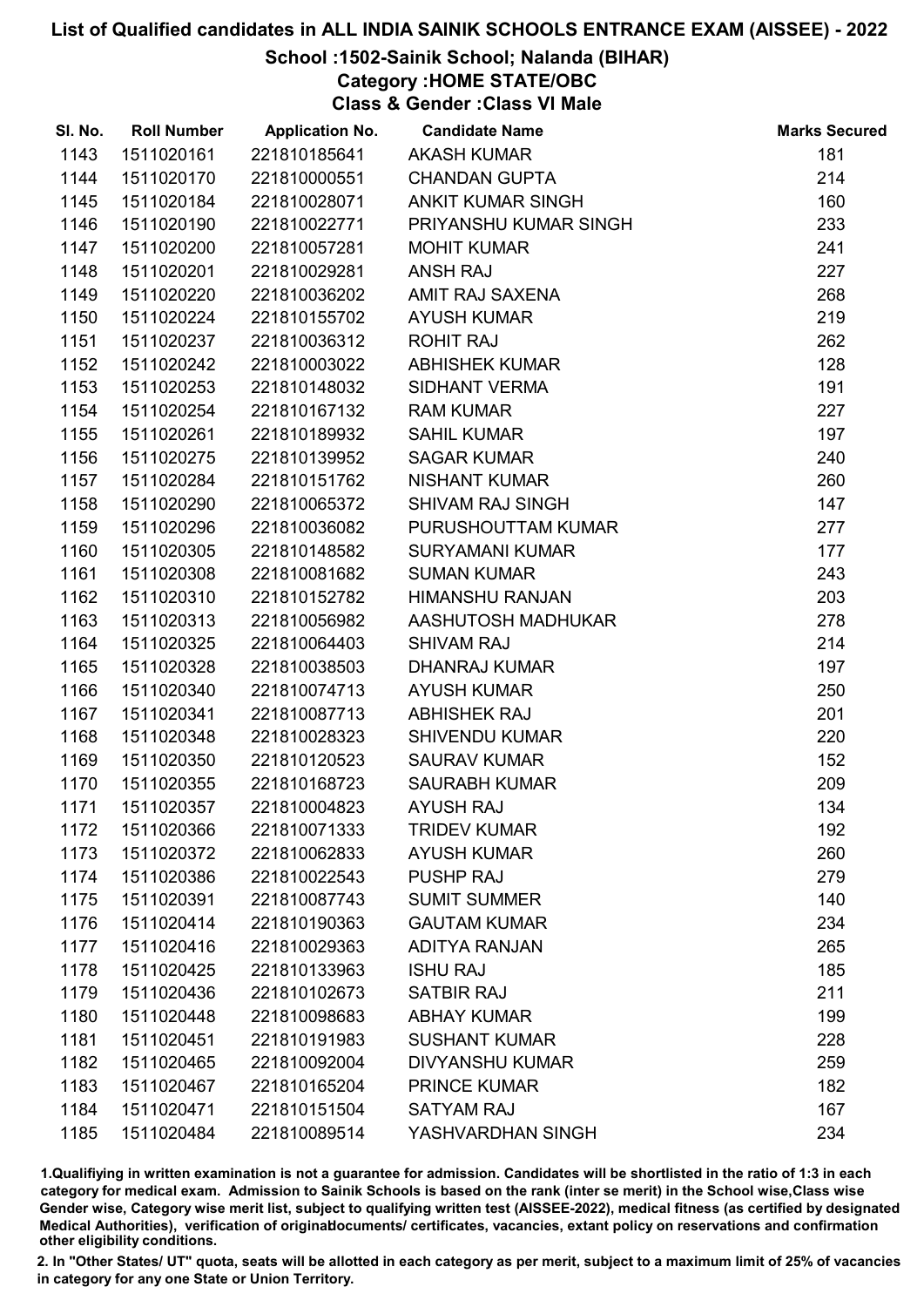## School :1502-Sainik School; Nalanda (BIHAR)

Category :HOME STATE/OBC

Class & Gender :Class VI Male

| SI. No. | <b>Roll Number</b> | <b>Application No.</b> | <b>Candidate Name</b>   | <b>Marks Secured</b> |
|---------|--------------------|------------------------|-------------------------|----------------------|
| 1186    | 1511020494         | 221810034624           | <b>NITISH KUMAR</b>     | 250                  |
| 1187    | 1511020499         | 221810008134           | <b>PAWAN KUMAR</b>      | 270                  |
| 1188    | 1511020500         | 221810152234           | YASH PRIYADARSHI        | 192                  |
| 1189    | 1511020501         | 221810033334           | <b>ADITYA RAJ</b>       | 166                  |
| 1190    | 1511020505         | 221810070734           | <b>HARSH RAJ</b>        | 220                  |
| 1191    | 1511020506         | 221810055834           | <b>KASHISH RAJ</b>      | 121                  |
| 1192    | 1511020530         | 221810026454           | <b>SUSHANT KUMAR</b>    | 214                  |
| 1193    | 1511020555         | 221810155174           | <b>NEERAJ KUMAR</b>     | 239                  |
| 1194    | 1511030001         | 221810029174           | <b>HARSH RAJ</b>        | 235                  |
| 1195    | 1511030009         | 221810072084           | <b>NAVNIT NIGAM</b>     | 220                  |
| 1196    | 1511030025         | 221810196194           | <b>DILKHUSH KUMAR</b>   | 205                  |
| 1197    | 1511030030         | 221810165994           | <b>ANIK RAJ</b>         | 208                  |
| 1198    | 1511030058         | 221810004225           | <b>SUNAY VISHWAS</b>    | 220                  |
| 1199    | 1511030062         | 221810103725           | <b>RIKIT RAJ</b>        | 214                  |
| 1200    | 1511030082         | 221810136545           | <b>SANTANU KUMAR</b>    | 156                  |
| 1201    | 1511030091         | 221810093945           | <b>AAKASH PATEL</b>     | 274                  |
| 1202    | 1511030095         | 221810023255           | <b>RISHU RAJ</b>        | 144                  |
| 1203    | 1511030102         | 221810090555           | <b>SAHIL RAJ</b>        | 233                  |
| 1204    | 1511030106         | 221810158065           | AMARDEEP RAJ            | 250                  |
| 1205    | 1511030108         | 221810171265           | <b>AKASH KUMAR</b>      | 136                  |
| 1206    | 1511030109         | 221810024265           | <b>AYUSH KUMAR</b>      | 250                  |
| 1207    | 1511030112         | 221810146365           | AADITYA KUMAR           | 187                  |
| 1208    | 1511030114         | 221810005465           | <b>RAUSHAN RAJ</b>      | 138                  |
| 1209    | 1511030120         | 221810029075           | <b>MANORANJAN PATEL</b> | 215                  |
| 1210    | 1511030158         | 221810175695           | <b>ANIKET KUMAR</b>     | 147                  |
| 1211    | 1511030161         | 221810113206           | PRASHANT KUMAR          | 236                  |
| 1212    | 1511030180         | 221810161816           | <b>PIYUSH RAJ</b>       | 130                  |
| 1213    | 1511030183         | 221810134026           | AYUSH RAJ SHARMA        | 258                  |
| 1214    | 1511030186         | 221810038126           | <b>SHANTANU KUMAR</b>   | 256                  |
| 1215    | 1511030193         | 221810145626           | <b>AMAN KUMAR</b>       | 181                  |
| 1216    | 1511030197         | 221810170926           | <b>AYUSH RAJ</b>        | 132                  |
| 1217    | 1511030200         | 221810132536           | <b>SHASHI RANJAN</b>    | 251                  |
| 1218    | 1511030204         | 221810061146           | <b>SAMARTH SINHA</b>    | 208                  |
| 1219    | 1511030205         | 221810062146           | <b>UTKARSH RAJ</b>      | 170                  |
| 1220    | 1511030206         | 221810089146           | <b>ANKIT RAJ</b>        | 183                  |
| 1221    | 1511030214         | 221810028946           | <b>AMARJEET KUMAR</b>   | 243                  |
| 1222    | 1511030216         | 221810114356           | <b>UTSAV KUMAR</b>      | 253                  |
| 1223    | 1511030220         | 221810112656           | <b>ARYAN KUMAR</b>      | 128                  |
| 1224    | 1511030225         | 221810010856           | <b>RISHU RAJ</b>        | 245                  |
| 1225    | 1511030230         | 221810146266           | <b>ARYAN KUMAR</b>      | 212                  |
| 1226    | 1511030235         | 221810146566           | <b>AYAN KUMAR</b>       | 146                  |
| 1227    | 1511030238         | 221810102966           | <b>HARSHIT KUMAR</b>    | 137                  |
| 1228    | 1511030243         | 221810071476           | <b>GAUTAM KUMAR</b>     | 232                  |

1.Qualifiying in written examination is not a guarantee for admission. Candidates will be shortlisted in the ratio of 1:3 in each category for medical exam. Admission to Sainik Schools is based on the rank (inter se merit) in the School wise,Class wise Gender wise, Category wise merit list, subject to qualifying written test (AISSEE-2022), medical fitness (as certified by designated Medical Authorities), verification of originablocuments/ certificates, vacancies, extant policy on reservations and confirmation other eligibility conditions.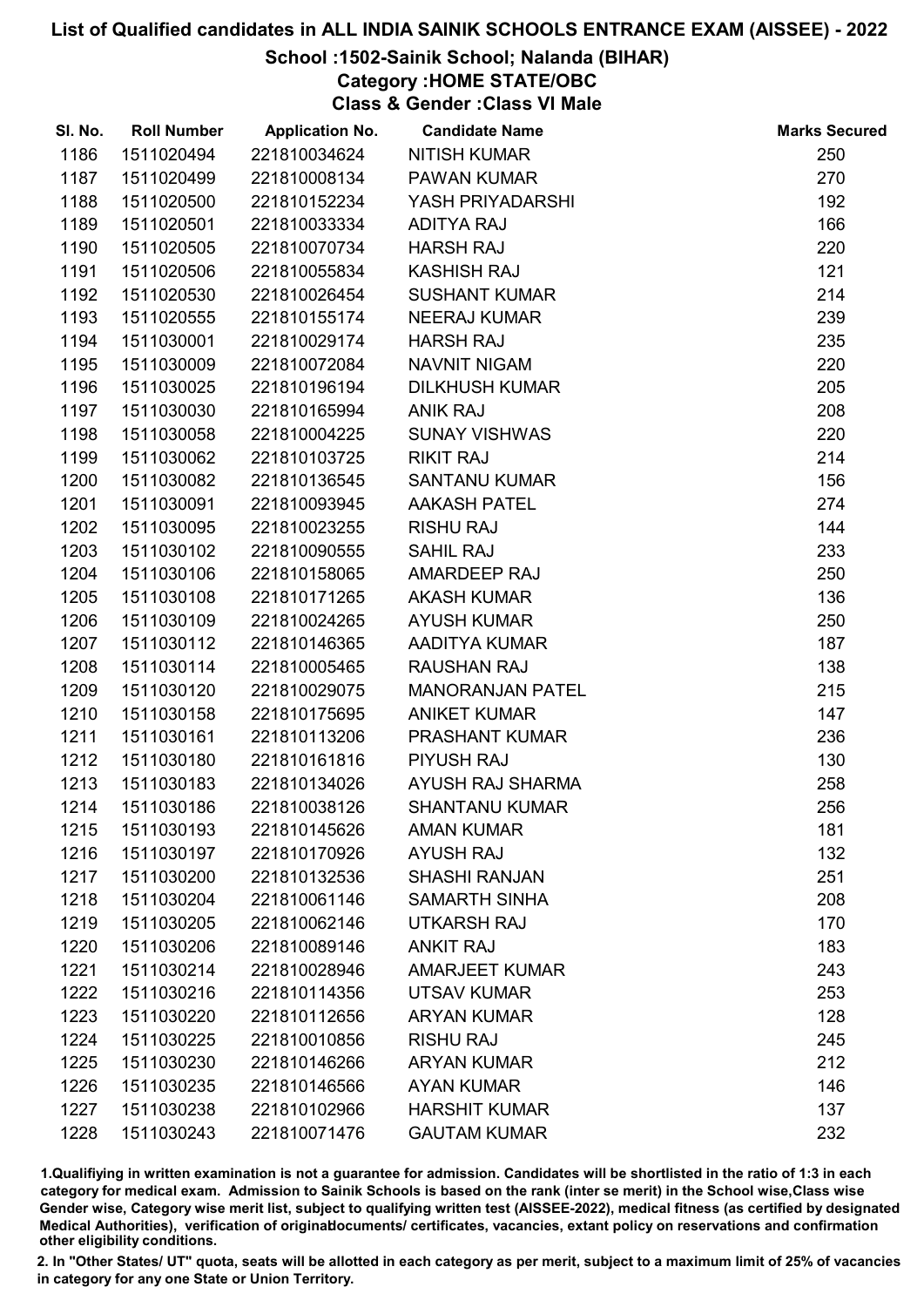# School :1502-Sainik School; Nalanda (BIHAR)

Category :HOME STATE/OBC

Class & Gender :Class VI Male

| SI. No. | <b>Roll Number</b> | <b>Application No.</b> | <b>Candidate Name</b>  | <b>Marks Secured</b> |
|---------|--------------------|------------------------|------------------------|----------------------|
| 1229    | 1511030249         | 221810079776           | <b>ASMIT KUMAR</b>     | 183                  |
| 1230    | 1511030253         | 221810110976           | <b>RAUNAK RAJ</b>      | 162                  |
| 1231    | 1511030256         | 221810192086           | <b>ROHAN KUMAR</b>     | 192                  |
| 1232    | 1511030269         | 221810063786           | <b>SAMEER KUMAR</b>    | 149                  |
| 1233    | 1511030282         | 221810152896           | <b>ANAND RAJ</b>       | 223                  |
| 1234    | 1511030301         | 221810057117           | <b>HARI OM JEE</b>     | 252                  |
| 1235    | 1511030319         | 221810071627           | <b>AMAN KUMAR</b>      | 162                  |
| 1236    | 1511030330         | 221810165937           | <b>ABHISHEK KUMAR</b>  | 223                  |
| 1237    | 1511030333         | 221810099847           | <b>ADARSH RANJAN</b>   | 274                  |
| 1238    | 1511030346         | 221810122857           | <b>SAKCHAM RAJ</b>     | 184                  |
| 1239    | 1511030347         | 221810150957           | <b>SUMIT KUMAR</b>     | 220                  |
| 1240    | 1511030358         | 221810063667           | <b>ASHOK BHARTI</b>    | 168                  |
| 1241    | 1511030363         | 221810033867           | <b>ADITYA RAJ</b>      | 145                  |
| 1242    | 1511030385         | 221810011887           | <b>MOHIT RAJ</b>       | 143                  |
| 1243    | 1511030387         | 221810136887           | <b>VIKASH KUMAR</b>    | 208                  |
| 1244    | 1511030402         | 221810154008           | <b>ANSHU KUMAR</b>     | 133                  |
| 1245    | 1511030415         | 221810112318           | <b>KUMAR ADITYA</b>    | 147                  |
| 1246    | 1511030423         | 221810048818           | <b>VIRAT RAJ</b>       | 130                  |
| 1247    | 1511030441         | 221810069928           | <b>PRINCE KUMAR</b>    | 125                  |
| 1248    | 1511030446         | 221810090238           | <b>ADITYA ANAND</b>    | 231                  |
| 1249    | 1511030457         | 221810070048           | <b>RAJ KUMAR</b>       | 182                  |
| 1250    | 1511030459         | 221810007048           | <b>VISHAL KUMAR</b>    | 178                  |
| 1251    | 1511030466         | 221810178548           | AJAY KUMAR YADAV       | 202                  |
| 1252    | 1511030471         | 221810071158           | <b>HIMANSHU RAJ</b>    | 217                  |
| 1253    | 1511030472         | 221810145158           | <b>ASMIT PATEL</b>     | 215                  |
| 1254    | 1511030475         | 221810063258           | PRABHAT KUMAR          | 147                  |
| 1255    | 1511040018         | 221810024010           | <b>DHARUN ANAND</b>    | 143                  |
| 1256    | 1511040019         | 221810119010           | <b>SHIVAM KUMAR</b>    | 206                  |
| 1257    | 1511040020         | 221810129010           | AAYUSH KRISHNA         | 168                  |
| 1258    | 1511040026         | 221810143310           | SHIVANSHU RAJ SHIVAM   | 246                  |
| 1259    | 1511040029         | 221810020610           | <b>VAIBHAV RAJ</b>     | 175                  |
| 1260    | 1511040037         | 221810055120           | <b>VIRAJ KUMAR</b>     | 131                  |
| 1261    | 1511040039         | 221810024220           | <b>SUDHANSHU KUMAR</b> | 266                  |
| 1262    | 1511040044         | 221810033320           | <b>VAIBHAV RAJ</b>     | 230                  |
| 1263    | 1511040065         | 221810033530           | <b>ADITYA NANDAN</b>   | 166                  |
| 1264    | 1511040070         | 221810057730           | <b>RISHU RAJ</b>       | 200                  |
| 1265    | 1511040092         | 221810097250           | <b>JAIDEO</b>          | 219                  |
| 1266    | 1511040098         | 221810021850           | <b>AYUSH KUMAR</b>     | 140                  |
| 1267    | 1511040116         | 221810140670           | <b>ABHIRAJ KUMAR</b>   | 149                  |
| 1268    | 1511040131         | 221810128380           | PRATYUSH RAJ           | 120                  |
| 1269    | 1511040166         | 221810178801           | <b>SAKSHAM ARC</b>     | 125                  |
| 1270    | 1511040179         | 221810042611           | <b>KUMAR ANSH</b>      | 195                  |
| 1271    | 1511040195         | 221810151421           | <b>DIVYANSH ARNAV</b>  | 144                  |

1.Qualifiying in written examination is not a guarantee for admission. Candidates will be shortlisted in the ratio of 1:3 in each category for medical exam. Admission to Sainik Schools is based on the rank (inter se merit) in the School wise,Class wise Gender wise, Category wise merit list, subject to qualifying written test (AISSEE-2022), medical fitness (as certified by designated Medical Authorities), verification of originablocuments/ certificates, vacancies, extant policy on reservations and confirmation other eligibility conditions.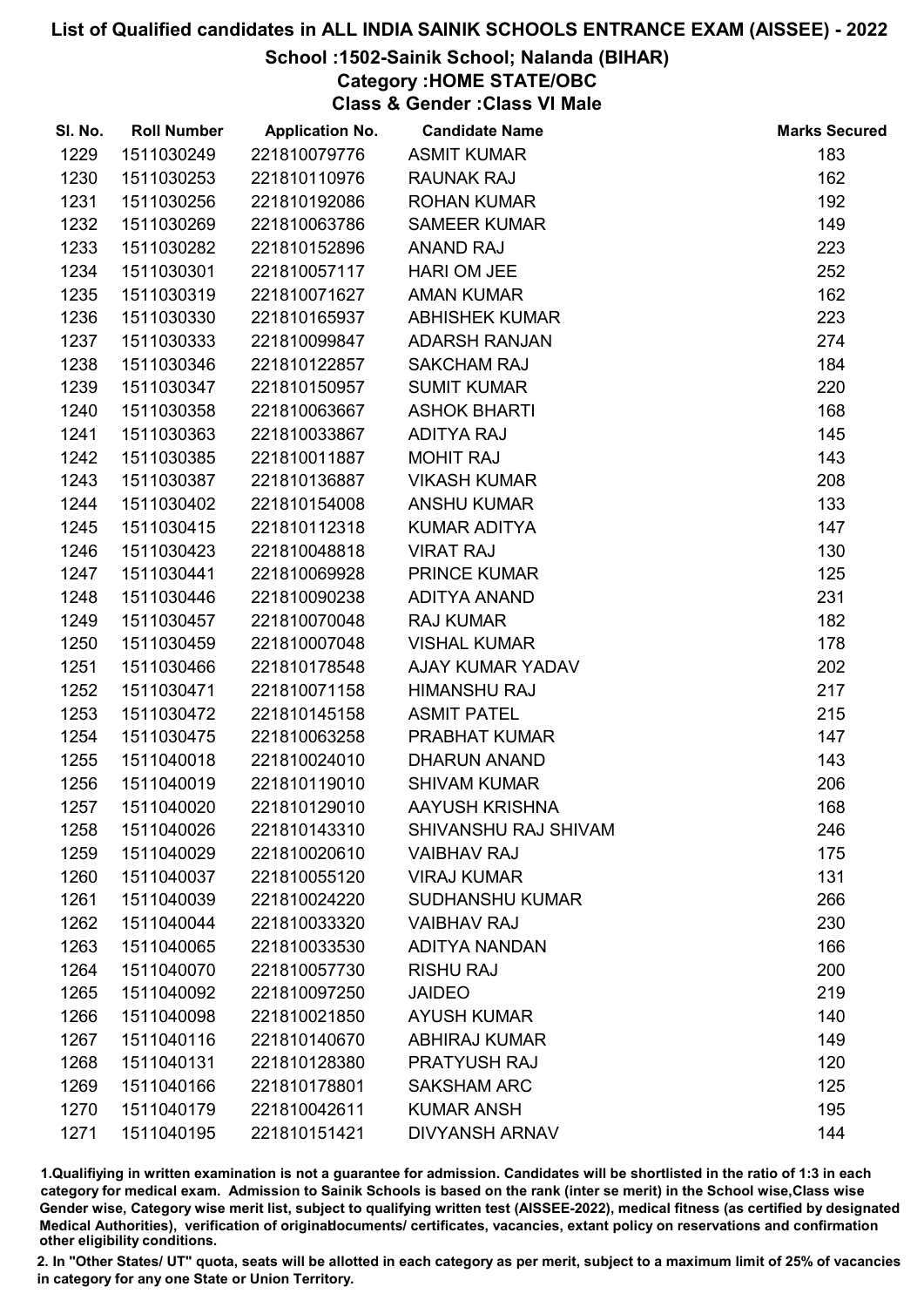## School :1502-Sainik School; Nalanda (BIHAR)

Category :HOME STATE/OBC

Class & Gender :Class VI Male

| SI. No. | <b>Roll Number</b> | <b>Application No.</b> | <b>Candidate Name</b>   | <b>Marks Secured</b> |
|---------|--------------------|------------------------|-------------------------|----------------------|
| 1272    | 1511040196         | 221810000521           | <b>RISHAV RAJ</b>       | 219                  |
| 1273    | 1511040226         | 221810008341           | <b>KUNAL KUMAR</b>      | 265                  |
| 1274    | 1511040237         | 221810028251           | <b>AMAN KUMAR</b>       | 159                  |
| 1275    | 1511040244         | 221810136651           | <b>RAVI KUMAR</b>       | 127                  |
| 1276    | 1511040250         | 221810005061           | <b>TEJASH SINGH</b>     | 247                  |
| 1277    | 1511040259         | 221810081761           | <b>AMRIT RAJ</b>        | 163                  |
| 1278    | 1511040260         | 221810110861           | <b>ADITYA RAJ</b>       | 141                  |
| 1279    | 1511040270         | 221810050371           | <b>ABHISHEK KUMAR</b>   | 238                  |
| 1280    | 1511040272         | 221810098471           | <b>HARIOM SINGH</b>     | 232                  |
| 1281    | 1511040278         | 221810178971           | <b>SACHIN TENDULKAR</b> | 144                  |
| 1282    | 1511040280         | 221810116081           | <b>SURAJ KUMAR</b>      | 144                  |
| 1283    | 1511040322         | 221810104858           | <b>ANURAG KUMAR</b>     | 254                  |
| 1284    | 1511040325         | 221810070958           | UTKRSH BHARDWAJ         | 173                  |
| 1285    | 1511040327         | 221810107068           | <b>BITTU KUMAR</b>      | 227                  |
| 1286    | 1511040328         | 221810033168           | <b>RUPESH KUMAR</b>     | 188                  |
| 1287    | 1511040335         | 221810059768           | SUDAMA KUMAR RAY        | 257                  |
| 1288    | 1511040357         | 221810147888           | <b>ANKIT SONI</b>       | 159                  |
| 1289    | 1511040375         | 221810048009           | <b>SAHIL RAJ</b>        | 211                  |
| 1290    | 1511040381         | 221810005509           | <b>ANSH RAJ</b>         | 199                  |
| 1291    | 1511040388         | 221810138909           | <b>AMAN KUMAR</b>       | 228                  |
| 1292    | 1511040400         | 221810098529           | <b>ABHIJEET KUMAR</b>   | 210                  |
| 1293    | 1511040405         | 221810012239           | <b>PRINCE KUMAR</b>     | 185                  |
| 1294    | 1511040408         | 221810097339           | <b>SHUBHAM KASHYAP</b>  | 188                  |
| 1295    | 1511040416         | 221810020739           | <b>NAITIK SAGAR</b>     | 221                  |
| 1296    | 1511040417         | 221810108739           | <b>ASHISH KUMAR</b>     | 196                  |
| 1297    | 1511040418         | 221810031939           | KANHAIYA KUMAR          | 272                  |
| 1298    | 1511040422         | 221810001449           | <b>AYUSH SAH</b>        | 161                  |
| 1299    | 1511040428         | 221810071749           | PIYUSH KUMAR            | 193                  |
| 1300    | 1511040431         | 221810094849           | <b>ANURAG KUMAR</b>     | 239                  |
| 1301    | 1511040456         | 221810100279           | <b>ASHUTOSH RAJ</b>     | 237                  |
| 1302    | 1511040457         | 221810163279           | <b>ARYAN KUMAR</b>      | 236                  |
| 1303    | 1511040458         | 221810028479           | <b>ISHAAN VARDHAN</b>   | 240                  |
| 1304    | 1511040466         | 221810050189           | <b>SUNNY KUMAR</b>      | 165                  |
| 1305    | 1511050004         | 221810027012           | <b>RITESH KUMAR</b>     | 219                  |
| 1306    | 1511050012         | 221810167612           | <b>SUSHANT RAJ</b>      | 193                  |
| 1307    | 1511050038         | 221810031732           | <b>VIKASH KUMAR</b>     | 221                  |
| 1308    | 1511050047         | 221810010842           | PRIYANSHU KUMAR         | 199                  |
| 1309    | 1511050050         | 221810178052           | <b>ADARSH RAJ</b>       | 145                  |
| 1310    | 1511050065         | 221810119652           | <b>ABHI RAJ</b>         | 249                  |
| 1311    | 1511050092         | 221810071972           | <b>ARYAN KUMAR</b>      | 235                  |
| 1312    | 1511050104         | 221810097582           | <b>ANKUR ARYA</b>       | 167                  |
| 1313    | 1511050108         | 221810109782           | <b>ANISH KUMAR</b>      | 263                  |
| 1314    | 1511050110         | 221810051882           | <b>ARNAV ANAND</b>      | 180                  |

1.Qualifiying in written examination is not a guarantee for admission. Candidates will be shortlisted in the ratio of 1:3 in each category for medical exam. Admission to Sainik Schools is based on the rank (inter se merit) in the School wise,Class wise Gender wise, Category wise merit list, subject to qualifying written test (AISSEE-2022), medical fitness (as certified by designated Medical Authorities), verification of originablocuments/ certificates, vacancies, extant policy on reservations and confirmation other eligibility conditions.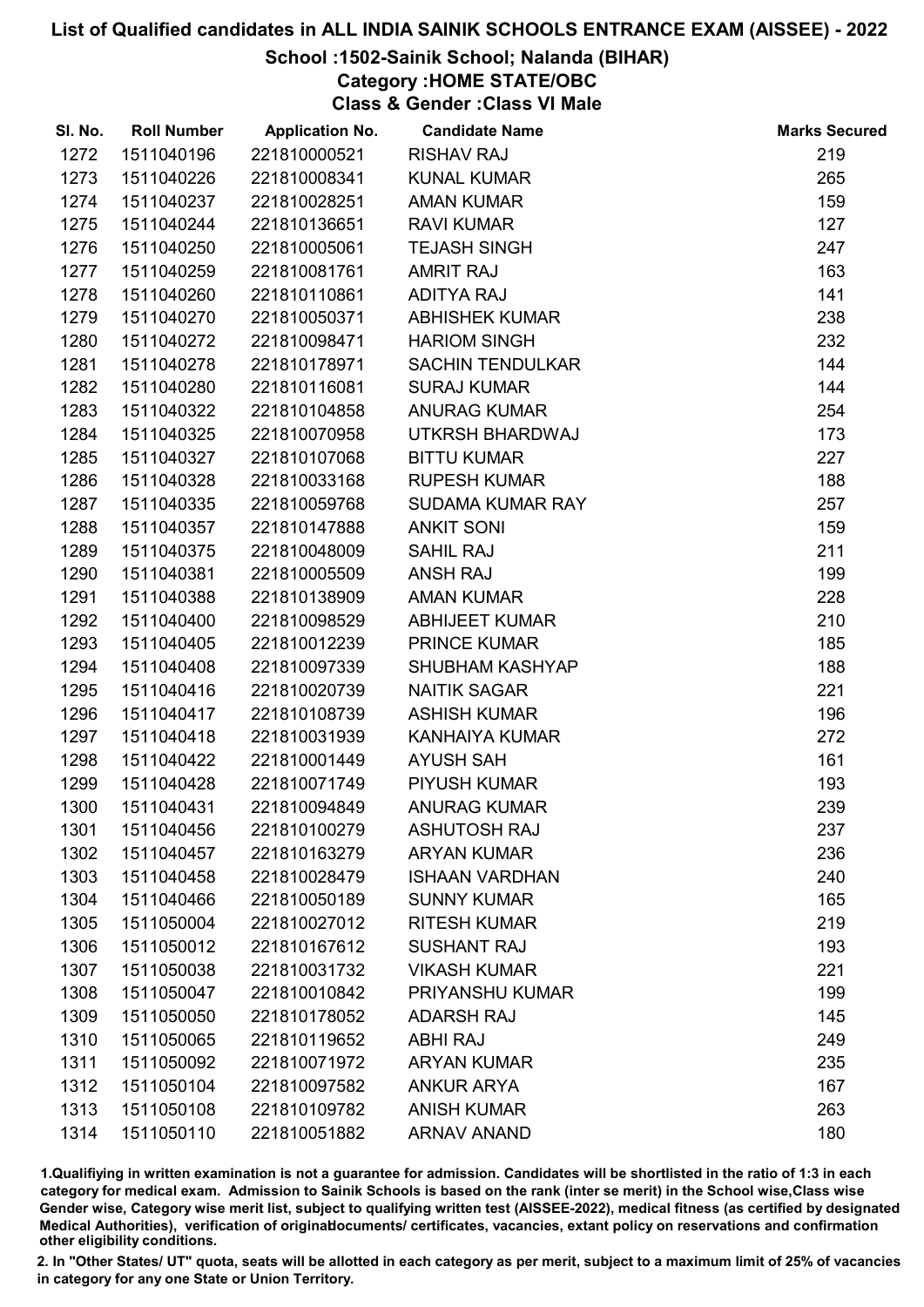# School :1502-Sainik School; Nalanda (BIHAR)

Category :HOME STATE/OBC

Class & Gender :Class VI Male

| SI. No. | <b>Roll Number</b> | <b>Application No.</b> | <b>Candidate Name</b>  | <b>Marks Secured</b> |
|---------|--------------------|------------------------|------------------------|----------------------|
| 1315    | 1511050114         | 221810030092           | <b>SURAJ KUMAR</b>     | 247                  |
| 1316    | 1511050120         | 221810051692           | <b>PRINCE KUMAR</b>    | 219                  |
| 1317    | 1511050144         | 221810011803           | <b>KUMAR AADI</b>      | 135                  |
| 1318    | 1511050146         | 221810154803           | <b>SAMEER KUMAR</b>    | 203                  |
| 1319    | 1511050151         | 221810027013           | <b>NITIN SHARMA</b>    | 156                  |
| 1320    | 1511050158         | 221810098413           | <b>ARNAV ADHISH</b>    | 191                  |
| 1321    | 1511050164         | 221810004813           | <b>PRATIK RAJ</b>      | 181                  |
| 1322    | 1511050169         | 221810007223           | <b>PRINCE KUMAR</b>    | 126                  |
| 1323    | 1511050205         | 221810099353           | <b>ARYAN VERMA</b>     | 258                  |
| 1324    | 1511050215         | 221810196263           | <b>UMANG RAJ</b>       | 135                  |
| 1325    | 1511050232         | 221810004273           | ANAND RAJ AYUSH        | 258                  |
| 1326    | 1511050249         | 221810175183           | <b>RISHU RAJ</b>       | 225                  |
| 1327    | 1511050261         | 221810106883           | <b>AYUSH ANAND</b>     | 258                  |
| 1328    | 1511050274         | 221810114893           | YUVRAJ KUMAR           | 221                  |
| 1329    | 1511050275         | 221810016993           | UJJWAL KUMAR           | 224                  |
| 1330    | 1511050289         | 221810024704           | <b>ANIK</b>            | 159                  |
| 1331    | 1511050298         | 221810036904           | <b>AYUSH RAJ</b>       | 171                  |
| 1332    | 1511050305         | 221810051314           | <b>SHIVAM SHANKAR</b>  | 169                  |
| 1333    | 1511050306         | 221810032314           | <b>NAYAN RAJ</b>       | 165                  |
| 1334    | 1511050310         | 221810147414           | <b>SAMEER RAJ</b>      | 166                  |
| 1335    | 1511050319         | 221810081424           | <b>SUSAN JAYASWAL</b>  | 191                  |
| 1336    | 1511050333         | 221810038034           | <b>NEHAL RATAN</b>     | 160                  |
| 1337    | 1511050357         | 221810145344           | <b>HARSH RAJ</b>       | 243                  |
| 1338    | 1511050363         | 221810129644           | <b>RAMESH ARYAN</b>    | 192                  |
| 1339    | 1511050365         | 221810022844           | <b>NAITIK KUMAR</b>    | 157                  |
| 1340    | 1511050369         | 221810110154           | <b>SRIBHAV SINHA</b>   | 164                  |
| 1341    | 1511050372         | 221810003354           | <b>AYUSH ARYAN</b>     | 181                  |
| 1342    | 1511050379         | 221810031754           | <b>ANAND SINGH</b>     | 152                  |
| 1343    | 1511050406         | 221810008774           | <b>AMRIT RAJ</b>       | 247                  |
| 1344    | 1511050413         | 221810128084           | <b>AYUSH RAJ</b>       | 148                  |
| 1345    | 1511050429         | 221810026394           | <b>ROUNIT RAJ</b>      | 236                  |
| 1346    | 1511050433         | 221810030794           | <b>ARYAN KUMAR</b>     | 216                  |
| 1347    | 1511050460         | 221810071315           | <b>ADVIK VATSALYA</b>  | 120                  |
| 1348    | 1511050467         | 221810017715           | <b>SUBH KUMAR</b>      | 145                  |
| 1349    | 1511060011         | 221810022435           | <b>AMAN YADAV</b>      | 207                  |
| 1350    | 1511060026         | 221810087145           | <b>DIVYANSHU KUMAR</b> | 158                  |
| 1351    | 1511060035         | 221810013645           | <b>TEJAS ANAND</b>     | 154                  |
| 1352    | 1511060047         | 221810145555           | <b>ABHINAV RAJ</b>     | 154                  |
| 1353    | 1511060052         | 221810134755           | <b>AYUSH RAJ</b>       | 186                  |
| 1354    | 1511060057         | 221810071165           | <b>ADITYA RAJ</b>      | 237                  |
| 1355    | 1511060060         | 221810179365           | <b>RAHUL RAJ</b>       | 209                  |
| 1356    | 1511060069         | 221810034175           | <b>PREM KUMAR</b>      | 160                  |
| 1357    | 1511060070         | 221810097175           | <b>ANURAG KUMAR</b>    | 206                  |

1.Qualifiying in written examination is not a guarantee for admission. Candidates will be shortlisted in the ratio of 1:3 in each category for medical exam. Admission to Sainik Schools is based on the rank (inter se merit) in the School wise,Class wise Gender wise, Category wise merit list, subject to qualifying written test (AISSEE-2022), medical fitness (as certified by designated Medical Authorities), verification of originablocuments/ certificates, vacancies, extant policy on reservations and confirmation other eligibility conditions.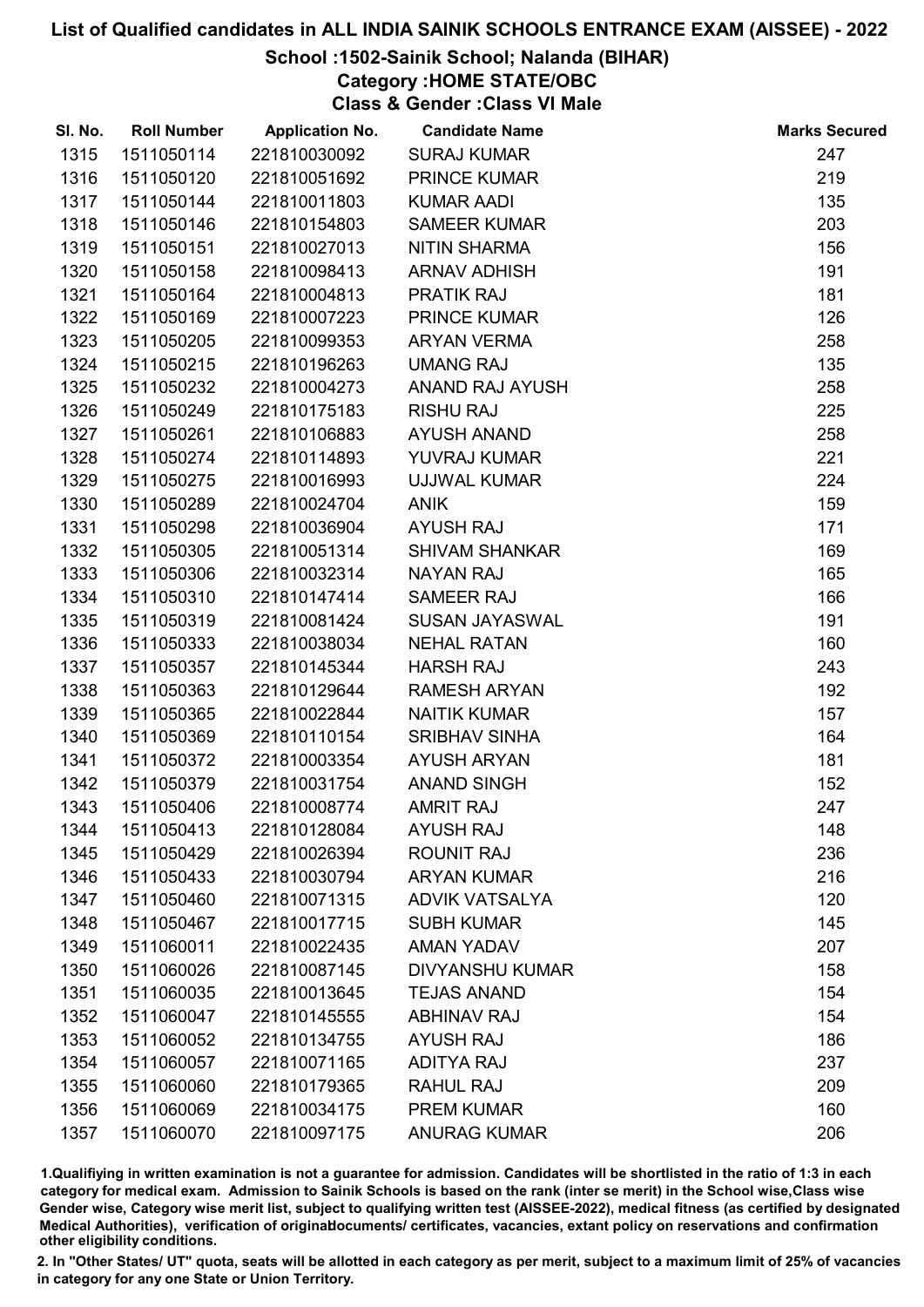#### School :1502-Sainik School; Nalanda (BIHAR)

Category :HOME STATE/OBC

Class & Gender :Class VI Male

| SI. No. | <b>Roll Number</b> | <b>Application No.</b> | <b>Candidate Name</b>      | <b>Marks Secured</b> |
|---------|--------------------|------------------------|----------------------------|----------------------|
| 1358    | 1511060085         | 221810181685           | <b>ANISH KUMAR</b>         | 122                  |
| 1359    | 1511060096         | 221810151895           | <b>SATYAM KUMAR</b>        | 142                  |
| 1360    | 1511060098         | 221810024895           | <b>ADITYA MAURYA</b>       | 166                  |
| 1361    | 1511060101         | 221810176995           | <b>ARYAN RAJ</b>           | 149                  |
| 1362    | 1511060116         | 221810097316           | <b>ROHIT KUMAR SINGH</b>   | 197                  |
| 1363    | 1511060123         | 221810009026           | YOUSUF IMAM                | 157                  |
| 1364    | 1511060132         | 221810052526           | <b>SATYAM KUMAR</b>        | 188                  |
| 1365    | 1511060139         | 221810044926           | ABHINAV MAAN SINGH         | 130                  |
| 1366    | 1511060140         | 221810191036           | <b>PIYUSH RAJ</b>          | 145                  |
| 1367    | 1511060188         | 221810131166           | <b>AYUSH RAJ</b>           | 189                  |
| 1368    | 1511060192         | 221810197366           | <b>ROHIT KUMAR</b>         | 206                  |
| 1369    | 1511060195         | 221810101666           | <b>ARYAN GUPTA</b>         | 171                  |
| 1370    | 1511060196         | 221810196666           | <b>ASHISH KUMAR</b>        | 202                  |
| 1371    | 1511060204         | 221810135176           | <b>RAVI RAUSHAN KISHOR</b> | 173                  |
| 1372    | 1511060206         | 221810114276           | <b>VINIT RAJ</b>           | 120                  |
| 1373    | 1511060227         | 221810030586           | <b>ANIMESH KRISHNA</b>     | 132                  |
| 1374    | 1511060263         | 221810160507           | <b>UTKARSH RAJ</b>         | 203                  |
| 1375    | 1511060264         | 221810149507           | ADITYA RAJ SHARMA          | 128                  |
| 1376    | 1511060285         | 221810030027           | <b>SUMANT KUMAR</b>        | 193                  |
| 1377    | 1511060306         | 221810061037           | <b>AMAN KUMAR</b>          | 226                  |
| 1378    | 1511060314         | 221810097537           | ABHIGYAN PRAKASH           | 200                  |
| 1379    | 1511060340         | 221810156947           | <b>AKHASH KUMAR</b>        | 152                  |
| 1380    | 1511060344         | 221810006057           | <b>ANAND KUMAR</b>         | 152                  |
| 1381    | 1511060353         | 221810003557           | <b>SHAURYA RAI</b>         | 177                  |
| 1382    | 1511060358         | 221810053757           | <b>SHIVAM KUMAR</b>        | 155                  |
| 1383    | 1511060380         | 221810023277           | <b>CHIDAKASH PREM</b>      | 213                  |
| 1384    | 1511060381         | 221810164277           | <b>RISHAV KUMAR</b>        | 170                  |
| 1385    | 1511060382         | 221810145277           | <b>SHASHANK KUMAR</b>      | 149                  |
| 1386    | 1511060383         | 221810115477           | <b>SUJAL KUMAR</b>         | 181                  |
| 1387    | 1511060396         | 221810034977           | <b>MOHIT RAJ</b>           | 204                  |
| 1388    | 1511060397         | 221810139977           | ADITYA KUMAR PAL           | 207                  |
| 1389    | 1511060403         | 221810058387           | YASHASVI SINGH             | 225                  |
| 1390    | 1511060405         | 221810080587           | <b>VIVEK KUMAR</b>         | 143                  |
| 1391    | 1511060416         | 221810141987           | <b>TEJASHVI ADITYA</b>     | 214                  |
| 1392    | 1511060432         | 221810026108           | <b>AYUSH RAJ</b>           | 241                  |
| 1393    | 1511060448         | 221810090218           | <b>ABHINAV RAJ</b>         | 247                  |
| 1394    | 1511060456         | 221810023518           | <b>ATHARV NAND</b>         | 206                  |
| 1395    | 1511060467         | 221810102918           | <b>SHUBHAM</b>             | 264                  |
| 1396    | 1511060471         | 221810083028           | <b>AMARJEET KUMAR</b>      | 156                  |
| 1397    | 1511060475         | 221810119128           | <b>AYUSH RAJ</b>           | 145                  |
| 1398    | 1511060478         | 221810132328           | <b>KUNAL RAJ</b>           | 236                  |
| 1399    | 1511060479         | 221810115328           | <b>RISHI RAJ</b>           | 222                  |
| 1400    | 1511070004         | 221810139528           | <b>VIDYANSHU YADAV</b>     | 132                  |

1.Qualifiying in written examination is not a guarantee for admission. Candidates will be shortlisted in the ratio of 1:3 in each category for medical exam. Admission to Sainik Schools is based on the rank (inter se merit) in the School wise,Class wise Gender wise, Category wise merit list, subject to qualifying written test (AISSEE-2022), medical fitness (as certified by designated Medical Authorities), verification of originablocuments/ certificates, vacancies, extant policy on reservations and confirmation other eligibility conditions.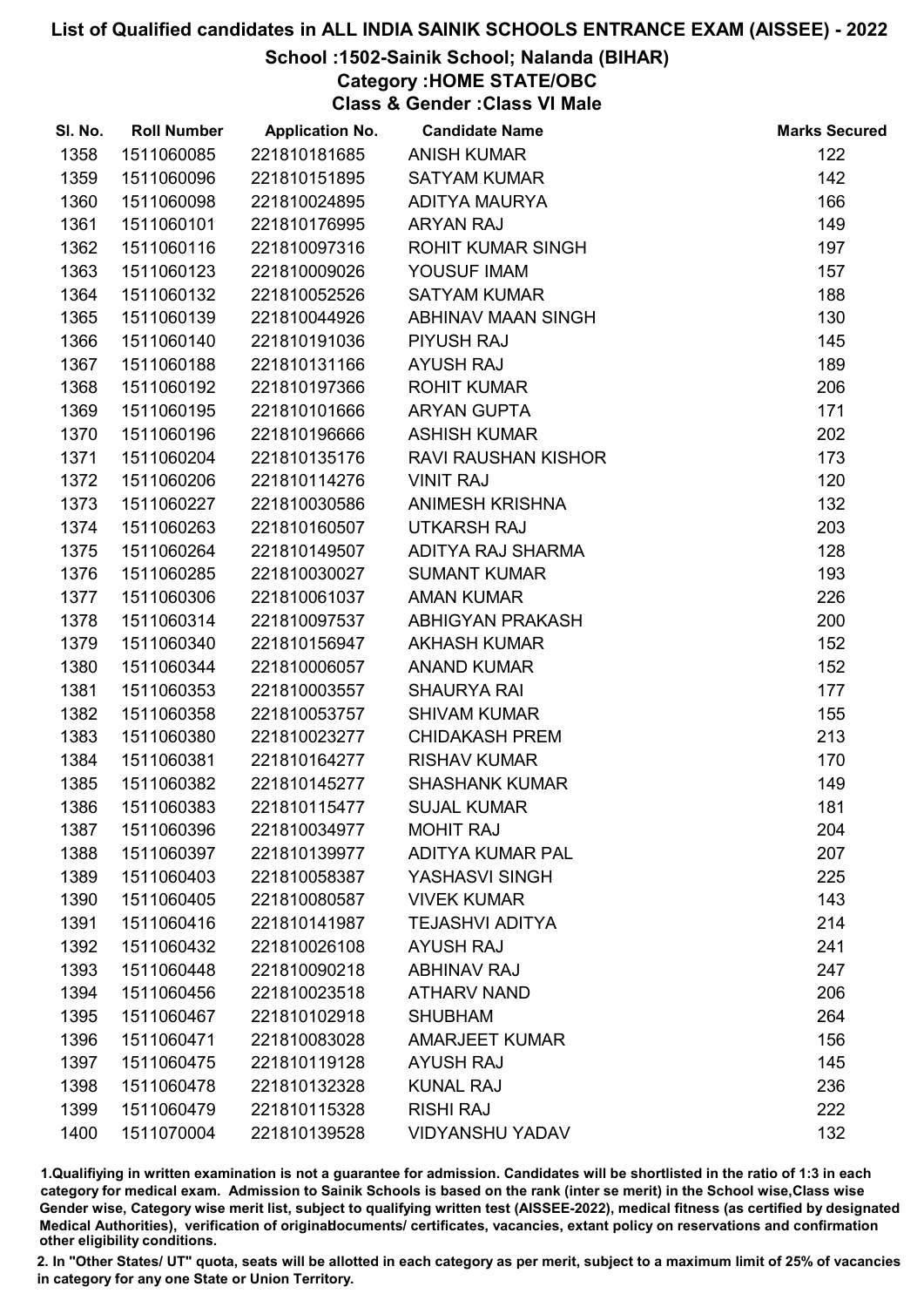## School :1502-Sainik School; Nalanda (BIHAR)

Category :HOME STATE/OBC

Class & Gender :Class VI Male

| SI. No. | <b>Roll Number</b> | <b>Application No.</b> | <b>Candidate Name</b>      | <b>Marks Secured</b> |
|---------|--------------------|------------------------|----------------------------|----------------------|
| 1401    | 1511070013         | 221810012828           | ARPAN KUMAR SINGH          | 190                  |
| 1402    | 1511070020         | 221810094238           | <b>HARSH RAJ</b>           | 228                  |
| 1403    | 1511070054         | 221810116068           | <b>AMAN KUMAR</b>          | 159                  |
| 1404    | 1511070055         | 221810177068           | <b>SUNNY KUMAR</b>         | 142                  |
| 1405    | 1511070068         | 221810137768           | UTKARSH RAJ                | 167                  |
| 1406    | 1511070075         | 221810175178           | YASH RAJ                   | 235                  |
| 1407    | 1511070077         | 221810009178           | <b>HARSHIT RAJ</b>         | 212                  |
| 1408    | 1511070079         | 221810185478           | <b>SAMARTH RAJ</b>         | 122                  |
| 1409    | 1511070093         | 221810152388           | <b>KRISH BHARGAV</b>       | 196                  |
| 1410    | 1511070099         | 221810130988           | <b>GYANAV KUMAR</b>        | 242                  |
| 1411    | 1511070105         | 221810165298           | <b>RISHU RAJ</b>           | 214                  |
| 1412    | 1511070109         | 221810108798           | <b>ARNAV RAJ</b>           | 180                  |
| 1413    | 1511070110         | 221810128798           | <b>JAYANT KUMAR</b>        | 175                  |
| 1414    | 1511070116         | 221810012109           | <b>AMIT KUMAR</b>          | 130                  |
| 1415    | 1511070121         | 221810063409           | <b>HIMANSHU RAJ</b>        | 209                  |
| 1416    | 1511070129         | 221810124119           | <b>WAHID NAZMI</b>         | 133                  |
| 1417    | 1511070135         | 221810131619           | <b>SAMEER SINGH</b>        | 122                  |
| 1418    | 1511070145         | 221810117529           | <b>SARTHAK ANAND</b>       | 282                  |
| 1419    | 1511070158         | 221810023439           | <b>VIRAT SHEKHAR</b>       | 177                  |
| 1420    | 1511070163         | 221810071839           | <b>VAIBHAV KUMAR</b>       | 185                  |
| 1421    | 1511070175         | 221810028249           | DIVYANSHU VAIBHAV          | 239                  |
| 1422    | 1511070184         | 221810059949           | <b>RAVIKANT KUMAR</b>      | 214                  |
| 1423    | 1511070192         | 221810050459           | <b>SACHIN KUMAR</b>        | 237                  |
| 1424    | 1511070195         | 221810113559           | <b>SAHIL KUMAR</b>         | 191                  |
| 1425    | 1511070211         | 221810137079           | <b>ABHAY RAJ</b>           | 210                  |
| 1426    | 1511070223         | 221810060579           | <b>HRISHI KUMAR</b>        | 148                  |
| 1427    | 1511070224         | 221810077579           | <b>ANAND KUMAR BHARTI</b>  | 258                  |
| 1428    | 1511070225         | 221810187579           | <b>ROHIT SUMAN</b>         | 182                  |
| 1429    | 1511070245         | 221810022099           | <b>HARSH VERMA</b>         | 214                  |
| 1430    | 1511070248         | 221810145199           | <b>UTTAM RAJ</b>           | 129                  |
| 1431    | 1511070258         | 221810029999           | <b>ARYAN KUMAR</b>         | 216                  |
| 1432    | 1512010004         | 221810173410           | AAYUSH KUMAR SINGH         | 139                  |
| 1433    | 1512010016         | 221810012250           | <b>ARINDAM PAL</b>         | 170                  |
| 1434    | 1512010023         | 221810010370           | <b>ROSHAN KUMAR</b>        | 210                  |
| 1435    | 1512010034         | 221810129610           | <b>BHASKAR KUMAR SINGH</b> | 182                  |
| 1436    | 1512010035         | 221810181220           | <b>RAJA KUMAR</b>          | 235                  |
| 1437    | 1512010037         | 221810151620           | <b>AMAN RAJ</b>            | 271                  |
| 1438    | 1512010039         | 221810151230           | <b>AMAN ANAND</b>          | 256                  |
| 1439    | 1512010043         | 221810101650           | <b>KRISHNA KUMAR</b>       | 240                  |
| 1440    | 1512010045         | 221810129060           | <b>PIYUSH KUMAR</b>        | 129                  |
| 1441    | 1512010046         | 221810173960           | <b>ANCHAL KUMARI</b>       | 205                  |
| 1442    | 1512010047         | 221810049070           | <b>KESHAV KISHOR YADAV</b> | 128                  |
| 1443    | 1512010053         | 221810058001           | <b>YESH KUMAR</b>          | 180                  |

1.Qualifiying in written examination is not a guarantee for admission. Candidates will be shortlisted in the ratio of 1:3 in each category for medical exam. Admission to Sainik Schools is based on the rank (inter se merit) in the School wise,Class wise Gender wise, Category wise merit list, subject to qualifying written test (AISSEE-2022), medical fitness (as certified by designated Medical Authorities), verification of originablocuments/ certificates, vacancies, extant policy on reservations and confirmation other eligibility conditions.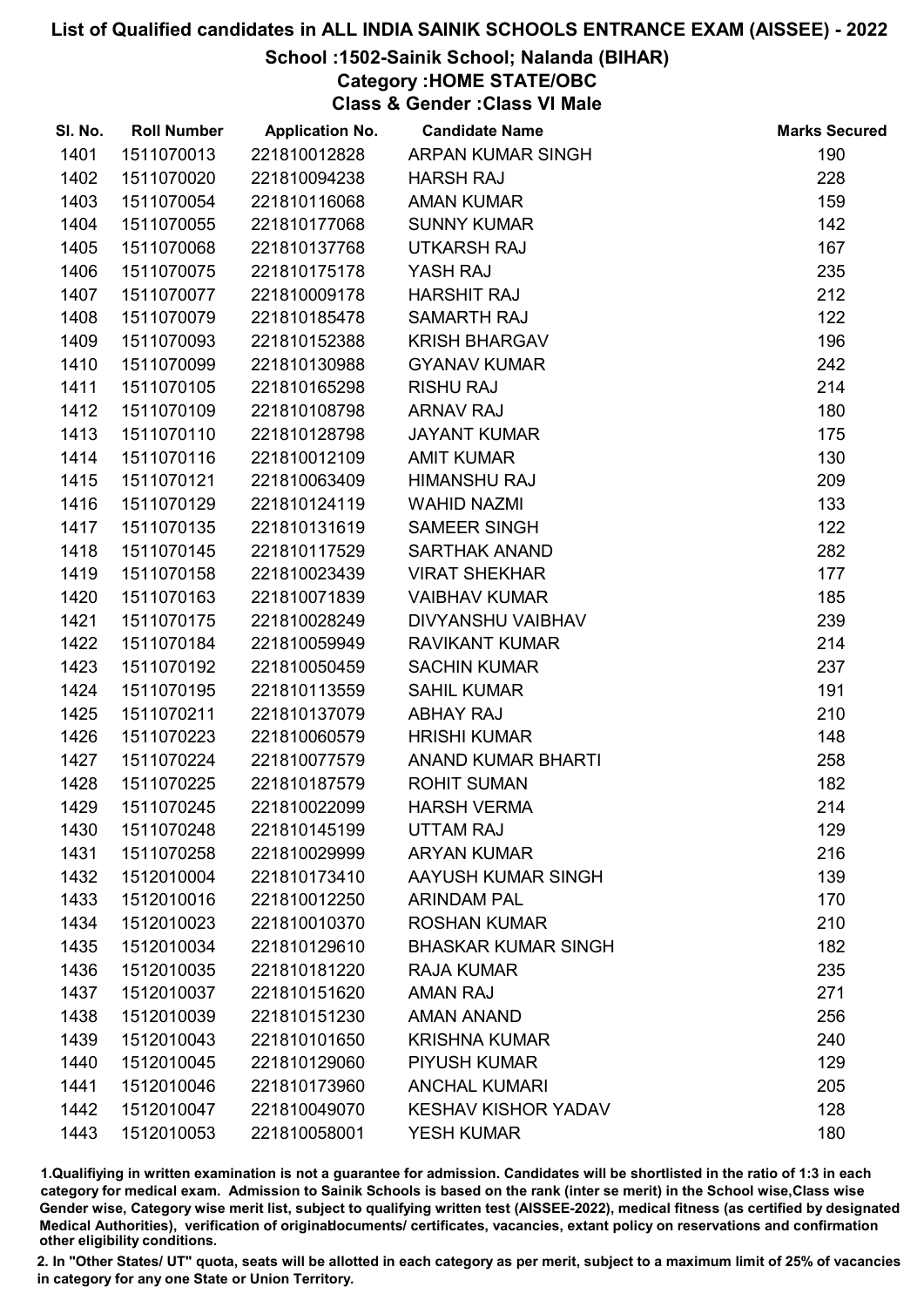# School :1502-Sainik School; Nalanda (BIHAR)

Category :HOME STATE/OBC

Class & Gender :Class VI Male

| SI. No. | <b>Roll Number</b> | <b>Application No.</b> | <b>Candidate Name</b>     | <b>Marks Secured</b> |
|---------|--------------------|------------------------|---------------------------|----------------------|
| 1444    | 1512010058         | 221810112711           | <b>MAYANK KUMAR</b>       | 221                  |
| 1445    | 1512010066         | 221810173131           | <b>SHUBHAM KUMAR</b>      | 187                  |
| 1446    | 1512010068         | 221810178241           | <b>VIRAT KUMAR</b>        | 238                  |
| 1447    | 1512010070         | 221810192441           | <b>PRIYANSHU KUMAR</b>    | 200                  |
| 1448    | 1512010080         | 221810153581           | SIDDHARTH GAUTAM          | 243                  |
| 1449    | 1512010082         | 221810116581           | <b>PRINCE KUMAR</b>       | 244                  |
| 1450    | 1512010083         | 221810084681           | <b>ABHINAV PRATYUSH</b>   | 160                  |
| 1451    | 1512010090         | 221810035002           | <b>ANAND DEEP</b>         | 146                  |
| 1452    | 1512010094         | 221810160522           | <b>SHUBHANKAR KUMAR</b>   | 218                  |
| 1453    | 1512010097         | 221810095532           | <b>ARUSH KUMAR</b>        | 267                  |
| 1454    | 1512010102         | 221810066052           | <b>MRINAL MAYANK</b>      | 194                  |
| 1455    | 1512010106         | 221810010562           | <b>UTPAL KANT</b>         | 274                  |
| 1456    | 1512010107         | 221810180562           | <b>PRINCE KUMAR</b>       | 185                  |
| 1457    | 1512010136         | 221810196553           | <b>LOKESH RAJ</b>         | 215                  |
| 1458    | 1512010140         | 221810184163           | <b>KRITIK RAJ</b>         | 269                  |
| 1459    | 1512010143         | 221810135173           | PRATIK ANAND              | 240                  |
| 1460    | 1512010159         | 221810029814           | <b>SIDDHU KUMAR</b>       | 224                  |
| 1461    | 1512010163         | 221810058134           | <b>PRASHANT KUMAR</b>     | 221                  |
| 1462    | 1512010167         | 221810029734           | <b>RISHABH KUMAR</b>      | 241                  |
| 1463    | 1512010170         | 221810094244           | <b>ASMIT ANAND</b>        | 155                  |
| 1464    | 1512010178         | 221810114284           | <b>LUCKY KUMAR BHAGAT</b> | 129                  |
| 1465    | 1512010179         | 221810097284           | <b>SAMAR RAJ</b>          | 184                  |
| 1466    | 1512010180         | 221810193384           | <b>PRINCE KUMAR</b>       | 196                  |
| 1467    | 1512010188         | 221810140905           | SIDDHARTH KUMAR MANGALAM  | 221                  |
| 1468    | 1512010190         | 221810179115           | <b>SINTU KUMAR</b>        | 167                  |
| 1469    | 1512010191         | 221810176415           | <b>ASHIF RAJA</b>         | 164                  |
| 1470    | 1512010213         | 221810127965           | <b>ASHISH ANAND</b>       | 197                  |
| 1471    | 1512010216         | 221810108875           | <b>ASHUTOSH RAJ</b>       | 264                  |
| 1472    | 1512010217         | 221810010585           | <b>DIVYANK</b>            | 266                  |
| 1473    | 1512010218         | 221810122985           | AMAN KUMAR MEHTA          | 223                  |
| 1474    | 1512010222         | 221810092706           | <b>KARAN JAISWAL</b>      | 165                  |
| 1475    | 1512010224         | 221810116016           | AADINATH ARYAN            | 220                  |
| 1476    | 1512010226         | 221810167916           | UJJVAL KUMAR SAH          | 253                  |
| 1477    | 1512010229         | 221810109036           | <b>DIVYANSHU RAJ</b>      | 184                  |
| 1478    | 1512010230         | 221810181136           | <b>VIVEK KUMAR</b>        | 253                  |
| 1479    | 1512010237         | 221810108366           | <b>SUYASH KUMAR</b>       | 166                  |
| 1480    | 1512010244         | 221810014186           | <b>ABHINAV VATS</b>       | 255                  |
| 1481    | 1512010247         | 221810128196           | <b>LAV KUMAR</b>          | 193                  |
| 1482    | 1512010263         | 221810135147           | <b>ANSH KUMAR</b>         | 141                  |
| 1483    | 1512010273         | 221810105067           | <b>AAYUSH KUMAR</b>       | 221                  |
| 1484    | 1512010276         | 221810050467           | <b>RITUPARN RAJ</b>       | 235                  |
| 1485    | 1512010279         | 221810078377           | <b>ADITYA ANAND</b>       | 224                  |
| 1486    | 1512010281         | 221810010777           | <b>ALI AYAN</b>           | 234                  |

1.Qualifiying in written examination is not a guarantee for admission. Candidates will be shortlisted in the ratio of 1:3 in each category for medical exam. Admission to Sainik Schools is based on the rank (inter se merit) in the School wise,Class wise Gender wise, Category wise merit list, subject to qualifying written test (AISSEE-2022), medical fitness (as certified by designated Medical Authorities), verification of originablocuments/ certificates, vacancies, extant policy on reservations and confirmation other eligibility conditions.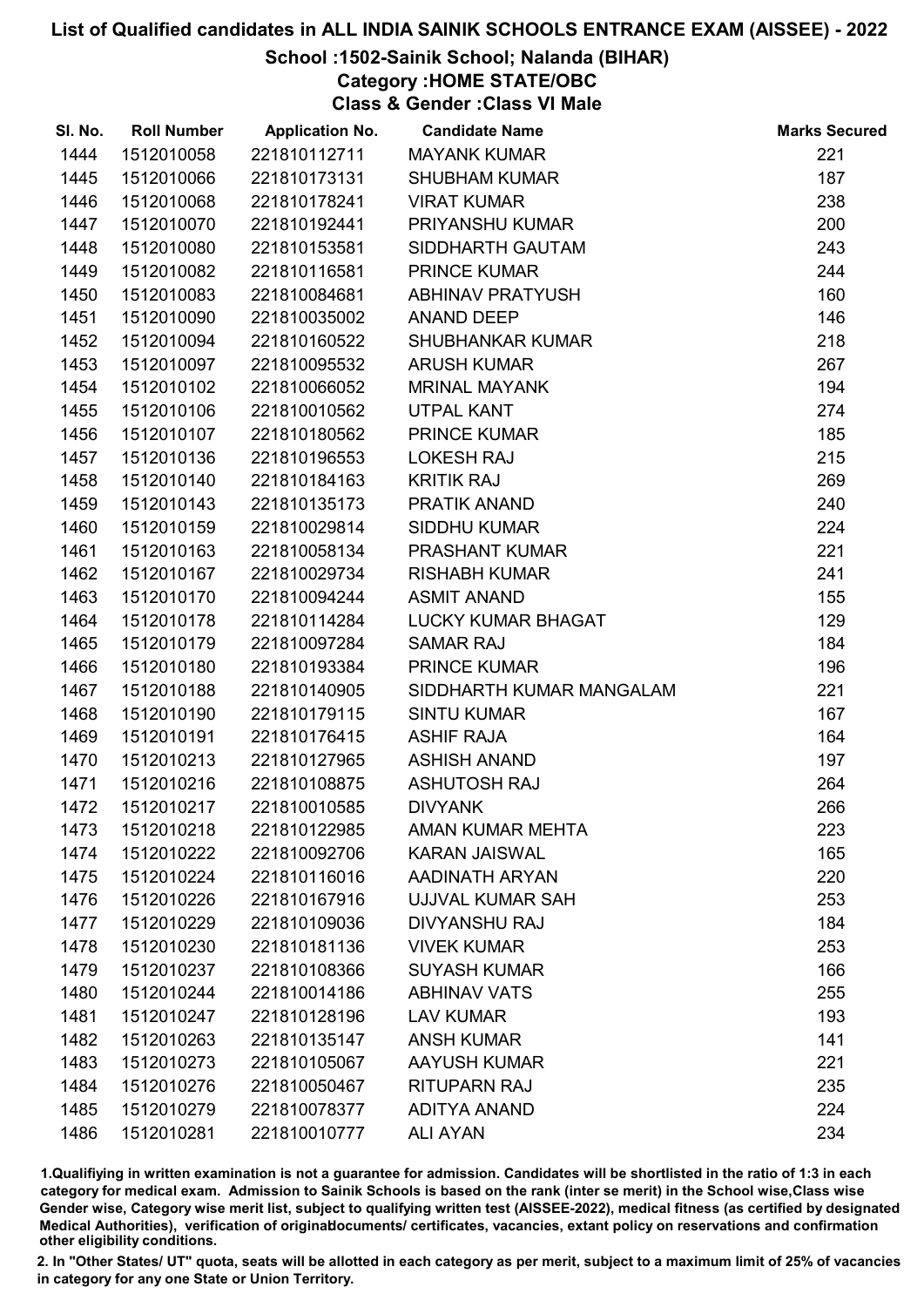## School :1502-Sainik School; Nalanda (BIHAR)

Category :HOME STATE/OBC

Class & Gender :Class VI Male

| SI. No. | <b>Roll Number</b> | <b>Application No.</b> | <b>Candidate Name</b>       | <b>Marks Secured</b> |
|---------|--------------------|------------------------|-----------------------------|----------------------|
| 1487    | 1512010286         | 221810181308           | <b>ARYAN KUMAR</b>          | 215                  |
| 1488    | 1512010290         | 221810146028           | <b>PRINCE KUMAR</b>         | 217                  |
| 1489    | 1512010291         | 221810142728           | KUNAL KUMAR SAHA            | 136                  |
| 1490    | 1512010295         | 221810153538           | <b>JITEN KUMAR YADAV</b>    | 181                  |
| 1491    | 1512010297         | 221810140838           | <b>PRITAM KUMAR</b>         | 256                  |
| 1492    | 1512010300         | 221810109748           | <b>DIVYANAND</b>            | 175                  |
| 1493    | 1512010304         | 221810039958           | <b>ANMOL KUMAR</b>          | 225                  |
| 1494    | 1512010307         | 221810151368           | <b>AMAN KUMAR</b>           | 261                  |
| 1495    | 1512010309         | 221810077078           | <b>ADITYA ARYAN</b>         | 238                  |
| 1496    | 1512010313         | 221810011388           | <b>DEVRAJ KUMAR</b>         | 212                  |
| 1497    | 1512010319         | 221810133109           | <b>VISHAL KUMAR</b>         | 197                  |
| 1498    | 1512010339         | 221810196899           | <b>AMARNATH KUMAR</b>       | 242                  |
| 1499    | 1512020019         | 221810188761           | <b>MEHUL ANAND</b>          | 140                  |
| 1500    | 1512020034         | 221810147922           | <b>TANMAY</b>               | 190                  |
| 1501    | 1512020037         | 221810142952           | PRAKHAR PRAGYA              | 184                  |
| 1502    | 1512020072         | 221810051304           | <b>VISHAL ARYAN</b>         | 233                  |
| 1503    | 1512020090         | 221810014874           | <b>ROSHAN RAJ</b>           | 188                  |
| 1504    | 1512020110         | 221810092045           | <b>RUDRAPRATAP</b>          | 218                  |
| 1505    | 1512020128         | 221810119395           | <b>ARNAV AARY</b>           | 180                  |
| 1506    | 1512020129         | 221810076495           | <b>AYAN RAJ</b>             | 236                  |
| 1507    | 1512020131         | 221810006895           | <b>SAMEER NAWAZ</b>         | 188                  |
| 1508    | 1512020135         | 221810048516           | <b>ANIK DUTTA</b>           | 156                  |
| 1509    | 1512020154         | 221810073286           | <b>ARSH ANJUM</b>           | 135                  |
| 1510    | 1512020184         | 221810119697           | <b>HARSH RAJ</b>            | 200                  |
| 1511    | 1512020186         | 221810132218           | <b>AYAN</b>                 | 158                  |
| 1512    | 1512020202         | 221810185058           | <b>VISHWAS VERMA</b>        | 194                  |
| 1513    | 1512020205         | 221810180568           | <b>JEET ANAND</b>           | 160                  |
| 1514    | 1512020222         | 221810143629           | <b>ANURAG HARSH</b>         | 171                  |
| 1515    | 1512020224         | 221810026039           | <b>KESHAV KUMAR</b>         | 163                  |
| 1516    | 1513010005         | 221810165110           | <b>ASHUTOSH KUMAR SINGH</b> | 173                  |
| 1517    | 1513010008         | 221810153910           | <b>ANSH KASHYAP</b>         | 257                  |
| 1518    | 1513010025         | 221810030840           | <b>RAVI KISHAN KUMAR</b>    | 206                  |
| 1519    | 1513010030         | 221810152260           | <b>RUPESH KUMAR</b>         | 133                  |
| 1520    | 1513010036         | 221810171070           | <b>VICKY BHARTI</b>         | 206                  |
| 1521    | 1513010060         | 221810105341           | <b>BITTU KUMAR</b>          | 136                  |
| 1522    | 1513010066         | 221810014051           | <b>DIPANSHU PATEL</b>       | 265                  |
| 1523    | 1513010085         | 221810111081           | <b>RAUSHAN KUMAR</b>        | 222                  |
| 1524    | 1513010110         | 221810072542           | <b>AYARSH RAJ</b>           | 237                  |
| 1525    | 1513010124         | 221810179072           | <b>SURAJ KUMAR</b>          | 130                  |
| 1526    | 1513010138         | 221810131792           | <b>KISHAN RAJ</b>           | 151                  |
| 1527    | 1513010148         | 221810123413           | PRINCE SIDDHARTH            | 187                  |
| 1528    | 1513010156         | 221810131233           | <b>SHANKAR KUMAR GUPTA</b>  | 188                  |
| 1529    | 1513010171         | 221810149253           | <b>GAURAV KUMAR</b>         | 195                  |

1.Qualifiying in written examination is not a guarantee for admission. Candidates will be shortlisted in the ratio of 1:3 in each category for medical exam. Admission to Sainik Schools is based on the rank (inter se merit) in the School wise,Class wise Gender wise, Category wise merit list, subject to qualifying written test (AISSEE-2022), medical fitness (as certified by designated Medical Authorities), verification of originablocuments/ certificates, vacancies, extant policy on reservations and confirmation other eligibility conditions.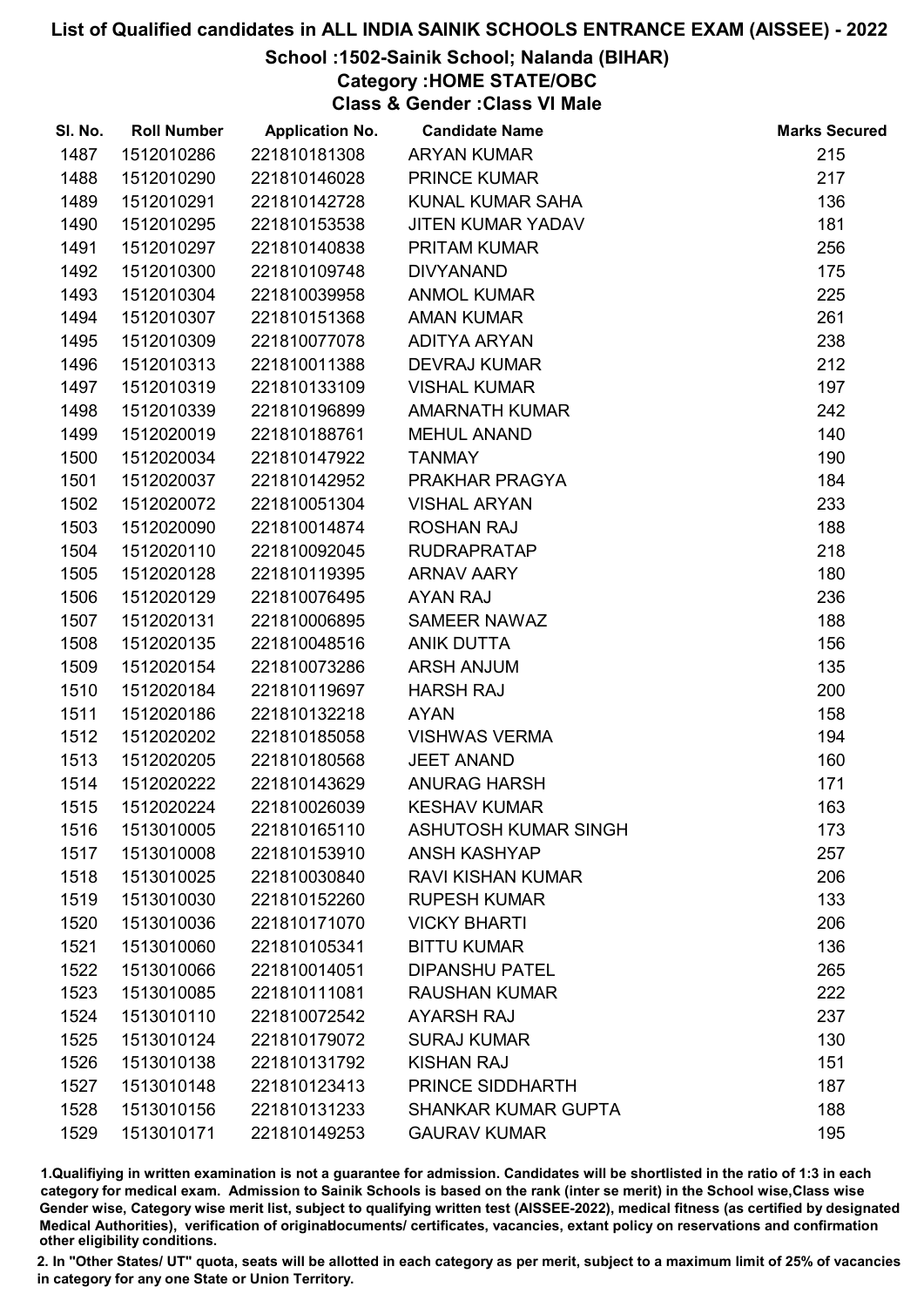### School :1502-Sainik School; Nalanda (BIHAR)

Category :HOME STATE/OBC

Class & Gender :Class VI Male

| SI. No. | <b>Roll Number</b> | <b>Application No.</b> | <b>Candidate Name</b>          | <b>Marks Secured</b> |
|---------|--------------------|------------------------|--------------------------------|----------------------|
| 1530    | 1513010178         | 221810160163           | <b>AYUSH KUMAR</b>             | 244                  |
| 1531    | 1513010209         | 221810082424           | <b>SANJEET KUMAR</b>           | 159                  |
| 1532    | 1513010229         | 221810162374           | <b>VICKY YADAV</b>             | 175                  |
| 1533    | 1513010242         | 221810169215           | <b>SANGAM KUMAR</b>            | 265                  |
| 1534    | 1513010252         | 221810132925           | <b>SATYAM KUMAR</b>            | 163                  |
| 1535    | 1513010262         | 221810060755           | <b>RAJEEV RANJAN</b>           | 199                  |
| 1536    | 1513010269         | 221810076375           | NITISH KUMAR PAL               | 195                  |
| 1537    | 1513010273         | 221810152785           | <b>PRINCE KUMAR</b>            | 212                  |
| 1538    | 1513010275         | 221810193695           | <b>KISHAN KUMAR</b>            | 147                  |
| 1539    | 1513020009         | 221810034060           | <b>KISHLAY KUMAR</b>           | 234                  |
| 1540    | 1513020028         | 221810029791           | <b>ANMOL ANAND</b>             | 272                  |
| 1541    | 1513020045         | 221810097623           | <b>ADEEP KUMAR</b>             | 207                  |
| 1542    | 1513020053         | 221810032863           | AKARSH UJJWAL                  | 141                  |
| 1543    | 1513020072         | 221810134454           | <b>MD SAIF</b>                 | 224                  |
| 1544    | 1513020079         | 221810109094           | <b>ANKIT KUMAR</b>             | 205                  |
| 1545    | 1513020085         | 221810133815           | <b>MD ZEESHAN ANSARI</b>       | 129                  |
| 1546    | 1513020116         | 221810103307           | <b>PIYUSH RAJ</b>              | 202                  |
| 1547    | 1513020119         | 221810089227           | <b>ROCKY KUMAR</b>             | 268                  |
| 1548    | 1513020120         | 221810112537           | <b>UTKARSH SINGH</b>           | 187                  |
| 1549    | 1513020121         | 221810045537           | <b>NAMAN GUPTA</b>             | 151                  |
| 1550    | 1513020127         | 221810177777           | ADITYA NARAYAN                 | 154                  |
| 1551    | 1513020132         | 221810111218           | <b>VINAY PRAKASH</b>           | 233                  |
| 1552    | 1513020136         | 221810187248           | <b>MD KAIFEE</b>               | 198                  |
| 1553    | 1513020140         | 221810098178           | <b>ANURAG KUMAR</b>            | 223                  |
| 1554    | 1513020142         | 221810195378           | <b>SATYAM RAJ</b>              | 261                  |
| 1555    | 1513020149         | 221810135429           | <b>MD ZEHAN ANSARI</b>         | 138                  |
| 1556    | 1513020151         | 221810047629           | <b>ROUSHIK ROUSHAN</b>         | 176                  |
| 1557    | 1513020153         | 221810037439           | <b>AYUSH RAJ</b>               | 120                  |
| 1558    | 1513020164         | 221810080599           | <b>SHUBHANSHU KUMAR</b>        | 143                  |
| 1559    | 1513020167         | 221810100326           | <b>UTSAV KUMAR</b>             | 234                  |
| 1560    | 1513020175         | 221810105836           | <b>VIVEK KUMAR</b>             | 181                  |
| 1561    | 1513020180         | 221810113746           | <b>HARSH KUMAR</b>             | 165                  |
| 1562    | 1513020181         | 221810171256           | <b>ANSHU KUMAR</b>             | 242                  |
| 1563    | 1513020184         | 221810120766           | <b>ANMOL KUMAR</b>             | 166                  |
| 1564    | 1513020186         | 221810052376           | <b>PRINCE RANJAN SINGH</b>     | 219                  |
| 1565    | 1513020193         | 221810032786           | <b>GULU KUMAR</b>              | 135                  |
| 1566    | 1513020197         | 221810024396           | <b>AYAN</b>                    | 190                  |
| 1567    | 1513020202         | 221810191317           | PRITAM PRIYADARSHI             | 180                  |
| 1568    | 1513020205         | 221810081727           | <b>AAKASH KUMAR</b>            | 168                  |
| 1569    | 1513020210         | 221810029637           | <b>CHIRANJIVEE KUMAR PRIYE</b> | 269                  |
| 1570    | 1513020220         | 221810106567           | RAGHAV YADAV                   | 156                  |
| 1571    | 1513020228         | 221810141687           | <b>RITIK RAJ</b>               | 202                  |
| 1572    | 1513020239         | 221810093428           | <b>SATYAM KUMAR</b>            | 150                  |

1.Qualifiying in written examination is not a guarantee for admission. Candidates will be shortlisted in the ratio of 1:3 in each category for medical exam. Admission to Sainik Schools is based on the rank (inter se merit) in the School wise,Class wise Gender wise, Category wise merit list, subject to qualifying written test (AISSEE-2022), medical fitness (as certified by designated Medical Authorities), verification of originablocuments/ certificates, vacancies, extant policy on reservations and confirmation other eligibility conditions.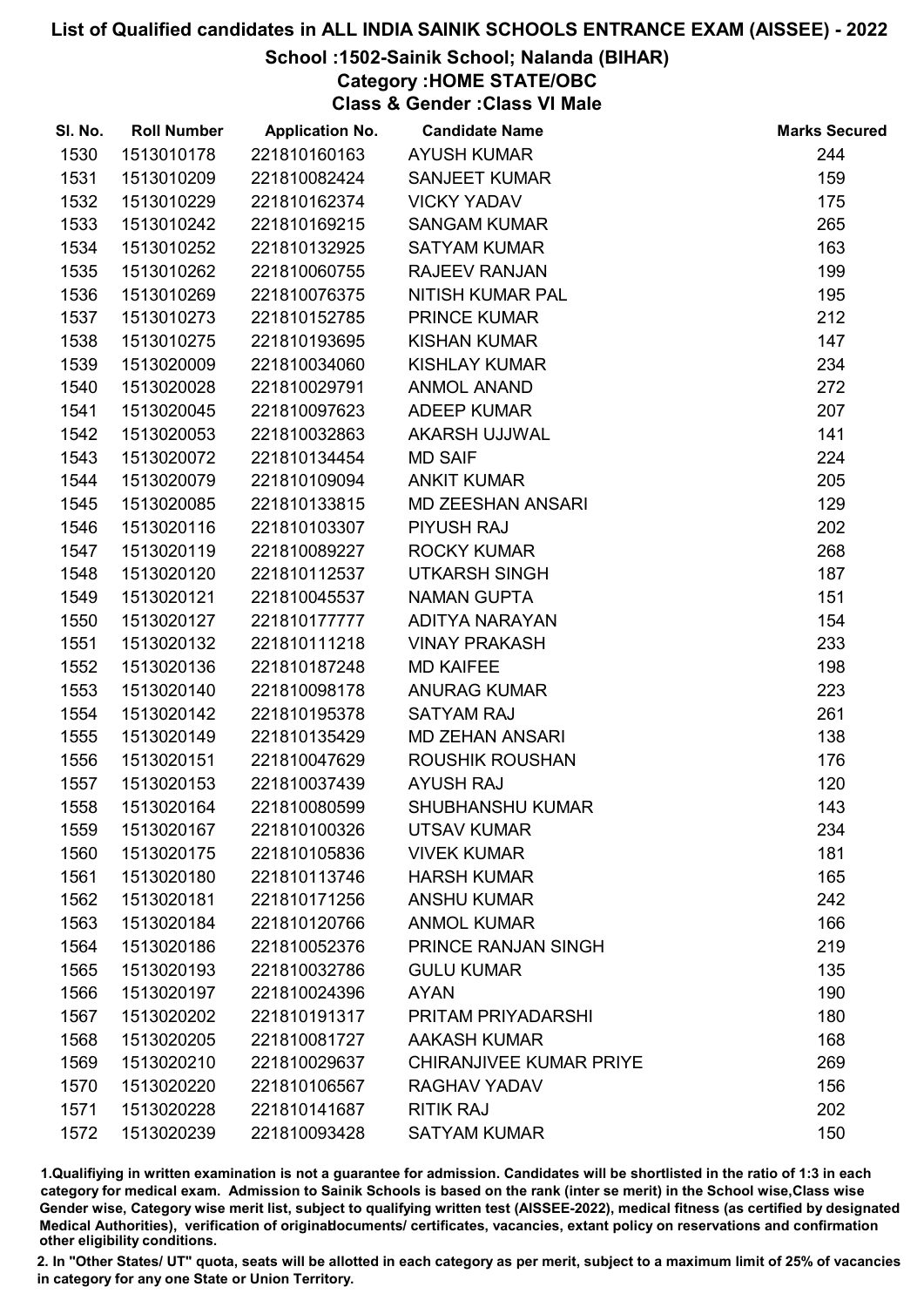## School :1502-Sainik School; Nalanda (BIHAR)

Category :HOME STATE/OBC

Class & Gender :Class VI Male

| SI. No. | <b>Roll Number</b> | <b>Application No.</b> | <b>Candidate Name</b>        |    | <b>Marks Secured</b> |
|---------|--------------------|------------------------|------------------------------|----|----------------------|
| 1573    | 1513020240         | 221810195338           | <b>DEEPAK KUMAR</b>          |    | 148                  |
| 1574    | 1513020241         | 221810118348           | <b>SONU KUMAR</b>            |    | 128                  |
| 1575    | 1513020255         | 221810135978           | <b>PRINCE KUMAR</b>          |    | 232                  |
| 1576    | 1513020268         | 221810106019           | <b>SUNNY RAJ</b>             |    | 180                  |
| 1577    | 1513020282         | 221810093249           | <b>GULSHAN KUMAR</b>         |    | 245                  |
| 1578    | 1513020284         | 221810164649           | <b>AYUSH RAJ</b>             |    | 121                  |
| 1579    | 1513020285         | 221810009849           | <b>ANMOL RAJ</b>             |    | 253                  |
| 1580    | 1513020288         | 221810188459           | <b>ANKIT KUMAR</b>           |    | 208                  |
| 1581    | 1513020291         | 221810065479           | <b>PRITAM KUMAR</b>          |    | 222                  |
| 1582    | 1513020293         | 221810073679           | <b>ABHIJIT KUMAR</b>         |    | 180                  |
| 1583    | 1513020294         | 221810126779           | <b>ROHIT KUMAR</b>           | CG | 221                  |
| 1584    | 1514010019         | 221810092380           | <b>ADARSH BHARTI</b>         |    | 236                  |
| 1585    | 1514010170         | 221810042420           | <b>LUCKY KUMAR</b>           |    | 149                  |
| 1586    | 1514010185         | 221810122821           | <b>DANISH AHMAD</b>          |    | 146                  |
| 1587    | 2001030645         | 221810163077           | <b>MD AFFAN</b>              |    | 153                  |
| 1588    | 2001030658         | 221810147508           | <b>GULSHAN KUMAR</b>         |    | 246                  |
| 1589    | 2001050131         | 221810081663           | <b>SHIVAM KUMAR</b>          |    | 252                  |
| 1590    | 2001050331         | 221810000824           | <b>ADITYA KUMAR</b>          |    | 136                  |
| 1591    | 2001050709         | 221810021065           | <b>AARYAN</b>                |    | 232                  |
| 1592    | 2001060089         | 221810147586           | SHREYANSHU REDDY             |    | 162                  |
| 1593    | 2001060174         | 221810149217           | <b>VISHAL SINGH</b>          |    | 198                  |
| 1594    | 2001060428         | 221810121408           | <b>ARYAN</b>                 |    | 263                  |
| 1595    | 2604010027         | 221810168463           | <b>GURUOM KANT SINGH</b>     |    | 175                  |
| 1596    | 2604010041         | 221810074496           | <b>ARYAN RAJ</b>             |    | 262                  |
| 1597    | 2604010058         | 221810092909           | <b>SNEH RANJAN KUMAR</b>     |    | 207                  |
| 1598    | 2604010078         | 221810197725           | <b>ADITYA KUMAR</b>          |    | 180                  |
| 1599    | 2605010027         | 221810120342           | <b>MANTHAN GUPTA</b>         |    | 203                  |
| 1600    | 2605010038         | 221810158933           | <b>RONIT KUMAR</b>           |    | 239                  |
| 1601    | 2605010080         | 221810074686           | <b>ADITYA KUMAR</b>          |    | 166                  |
| 1602    | 2606010008         | 221810148870           | PRIYADARSHI RAJ              |    | 131                  |
| 1603    | 2606010042         | 221810116414           | <b>NILESH KUMAR SINGH</b>    |    | 179                  |
| 1604    | 2606010061         | 221810156928           | <b>ANSH RAJ</b>              |    | 148                  |
| 1605    | 2606010079         | 221810113180           | <b>NAGENDER KUMAR</b>        |    | 159                  |
| 1606    | 2606010117         | 221810112745           | <b>NAVIN KUMAR</b>           |    | 154                  |
| 1607    | 2606010136         | 221810112708           | <b>ABHI RAJ</b>              |    | 164                  |
| 1608    | 2609010021         | 221810117381           | <b>SHREYANSH KUMAR SUMAN</b> |    | 235                  |
| 1609    | 2610010024         | 221810114131           | <b>ANSHUL</b>                |    | 244                  |
| 1610    | 2610010130         | 221810105586           | <b>ADITYA RAJ</b>            |    | 176                  |
| 1611    | 2610010133         | 221810017696           | <b>VICKY KUMAR</b>           |    | 157                  |
| 1612    | 2611010004         | 221810078010           | <b>ANKIT KUMAR</b>           |    | 130                  |
| 1613    | 2611010064         | 221810123852           | PRICE RAJ                    |    | 175                  |
| 1614    | 2611010155         | 221810077827           | <b>RAJA BABU</b>             |    | 208                  |
| 1615    | 2612010111         | 221810060992           | <b>SHUBHAM KUMAR</b>         |    | 166                  |

1.Qualifiying in written examination is not a guarantee for admission. Candidates will be shortlisted in the ratio of 1:3 in each category for medical exam. Admission to Sainik Schools is based on the rank (inter se merit) in the School wise,Class wise Gender wise, Category wise merit list, subject to qualifying written test (AISSEE-2022), medical fitness (as certified by designated Medical Authorities), verification of originablocuments/ certificates, vacancies, extant policy on reservations and confirmation other eligibility conditions.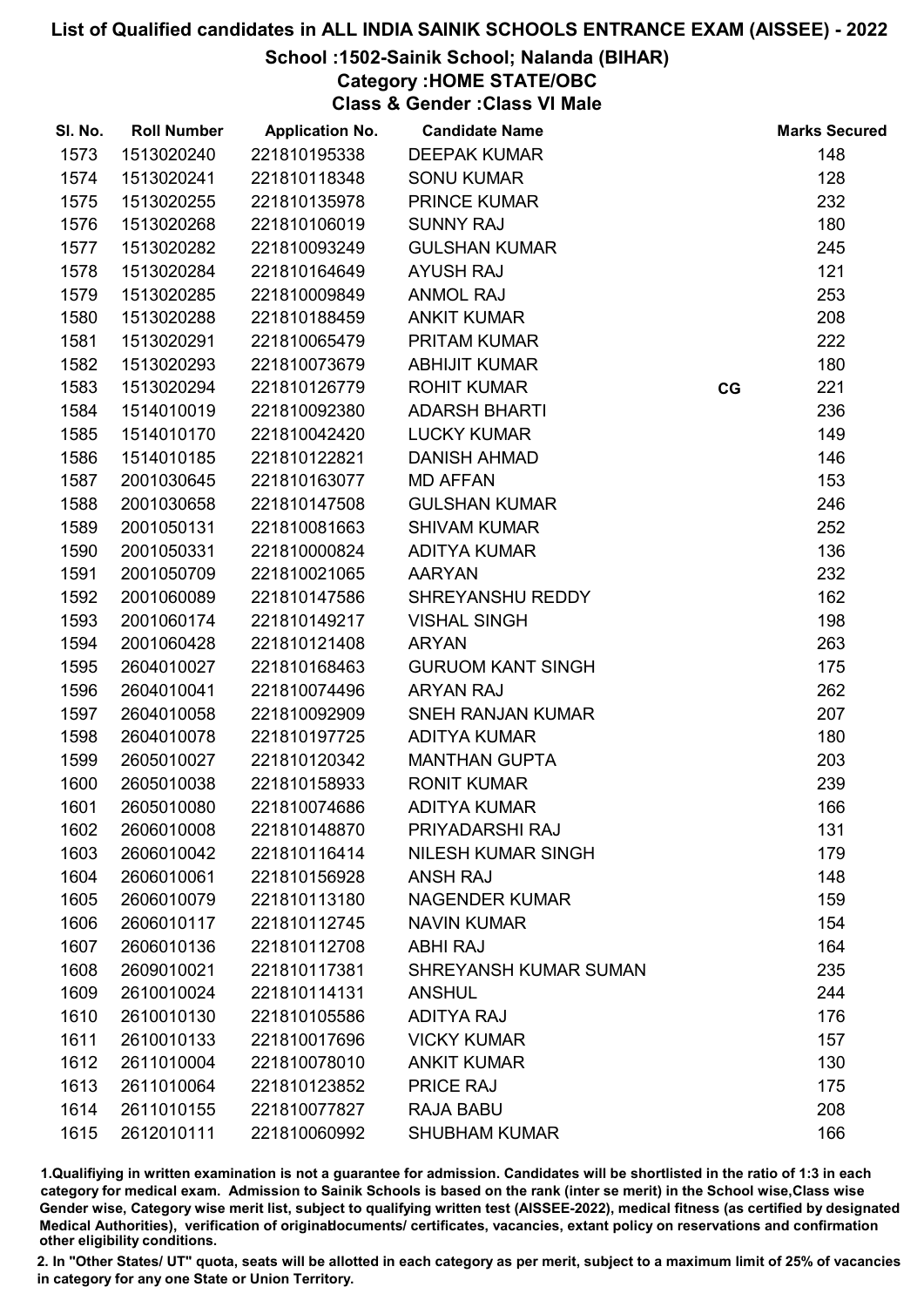## School :1502-Sainik School; Nalanda (BIHAR)

Category :HOME STATE/OBC

Class & Gender :Class VI Male

| SI. No. | <b>Roll Number</b> | <b>Application No.</b> | <b>Candidate Name</b>      | <b>Marks Secured</b> |
|---------|--------------------|------------------------|----------------------------|----------------------|
| 1616    | 2612010146         | 221810133283           | YASHASWI RAJ               | 211                  |
| 1617    | 2612010222         | 221810067306           | <b>ARPIT SINGH</b>         | 259                  |
| 1618    | 2612010328         | 221810082719           | <b>TASWEER</b>             | 141                  |
| 1619    | 3001030127         | 221810043791           | <b>SAURABH KUMAR</b>       | 152                  |
| 1620    | 3003020029         | 221810164720           | SAHITYA KUSHWAHA           | 199                  |
| 1621    | 3004010177         | 221810095463           | PREMTOSH YADAV             | 162                  |
| 1622    | 3110020170         | 221810034455           | <b>RUDRA RANJAN</b>        | 161                  |
| 1623    | 3111010045         | 221810117121           | <b>PIYUSH KUMAR</b>        | 158                  |
| 1624    | 3111020214         | 221810058666           | <b>KUNAL NAYAN</b>         | 178                  |
| 1625    | 3114020074         | 221810042080           | KUMAR DEVRAJ RAJESH        | 145                  |
| 1626    | 3114020218         | 221810041822           | <b>AVINAV</b>              | 218                  |
| 1627    | 3114030158         | 221810063626           | <b>HARSHIT ANAND KUMAR</b> | 251                  |
| 1628    | 3114030162         | 221810037136           | <b>VISHAL RANJAN</b>       | 267                  |
| 1629    | 3805010159         | 221810025706           | <b>KARAN YADAV</b>         | 182                  |
| 1630    | 3901020384         | 221810054339           | PRANAV PRAKASH             | 215                  |
| 1631    | 3903020332         | 221810067629           | <b>VIKRAM CHOUDHARY</b>    | 159                  |
| 1632    | 3904030066         | 221810008250           | <b>RISHANT</b>             | 268                  |
| 1633    | 3905020099         | 221810097172           | <b>PANKAJ KUMAR</b>        | 254                  |
| 1634    | 3905020234         | 221810150473           | <b>SAKIB WARSI</b>         | 263                  |
| 1635    | 3905060136         | 221810127149           | <b>SAHAJ KUMAR</b>         | 129                  |
| 1636    | 3906010085         | 221810043551           | <b>SHUBHAM KUMAR</b>       | 199                  |
| 1637    | 3906010100         | 221810150281           | <b>ADITYA PRAKASH</b>      | 122                  |
| 1638    | 3907010093         | 221810031936           | OM NARYAN BHAGAT           | 194                  |
| 1639    | 4001010007         | 221810008372           | <b>JASRAJ SINGH</b>        | 249                  |
| 1640    | 4201020460         | 221810077703           | <b>NAYAN HARI</b>          | 141                  |
| 1641    | 4401010127         | 221810070821           | <b>ANKIT KUMAR</b>         | 247                  |
| 1642    | 4409010031         | 221810096950           | SUDHANSHU VERMA            | 177                  |
| 1643    | 4410030021         | 221810151905           | <b>ABHIJEET YADAV</b>      | 194                  |
| 1644    | 4410030165         | 221810057146           | <b>CHANDAN KUMAR</b>       | 165                  |
| 1645    | 4412020089         | 221810032262           | <b>ROHAN RAJ</b>           | 228                  |
| 1646    | 4412020244         | 221810044236           | <b>VARUN PRAKASH</b>       | 127                  |
| 1647    | 4412020383         | 221810111659           | <b>AYUSH AMIT</b>          | 183                  |
| 1648    | 4601010135         | 221810177856           | <b>KUMAR SHASHANK</b>      | 204                  |
| 1649    | 4601010151         | 221810121927           | <b>UTKARSH KUMAR</b>       | 183                  |
| 1650    | 4601010176         | 221810146478           | <b>RISHAV KUMAR RAJAN</b>  | 174                  |
| 1651    | 4601010192         | 221810023779           | <b>AMARJIT SHOW</b>        | 150                  |
| 1652    | 4602010264         | 221810009234           | <b>PUSHPRAJ BHARTI</b>     | 171                  |
| 1653    | 4602010280         | 221810052964           | <b>AMAN MAHATO</b>         | 142                  |
| 1654    | 4602010443         | 221810025838           | <b>AAUSH RAJ</b>           | 217                  |
| 1655    | 4602010546         | 221810038066           | <b>SHRIKANT</b>            | 258                  |
| 1656    | 4604010092         | 221810064091           | <b>ANKIT KUMAR RAI</b>     | 203                  |
| 1657    | 4604010188         | 221810012675           | <b>KUMAR SAKET</b>         | 182                  |

1.Qualifiying in written examination is not a guarantee for admission. Candidates will be shortlisted in the ratio of 1:3 in each category for medical exam. Admission to Sainik Schools is based on the rank (inter se merit) in the School wise,Class wise Gender wise, Category wise merit list, subject to qualifying written test (AISSEE-2022), medical fitness (as certified by designated Medical Authorities), verification of originablocuments/ certificates, vacancies, extant policy on reservations and confirmation other eligibility conditions.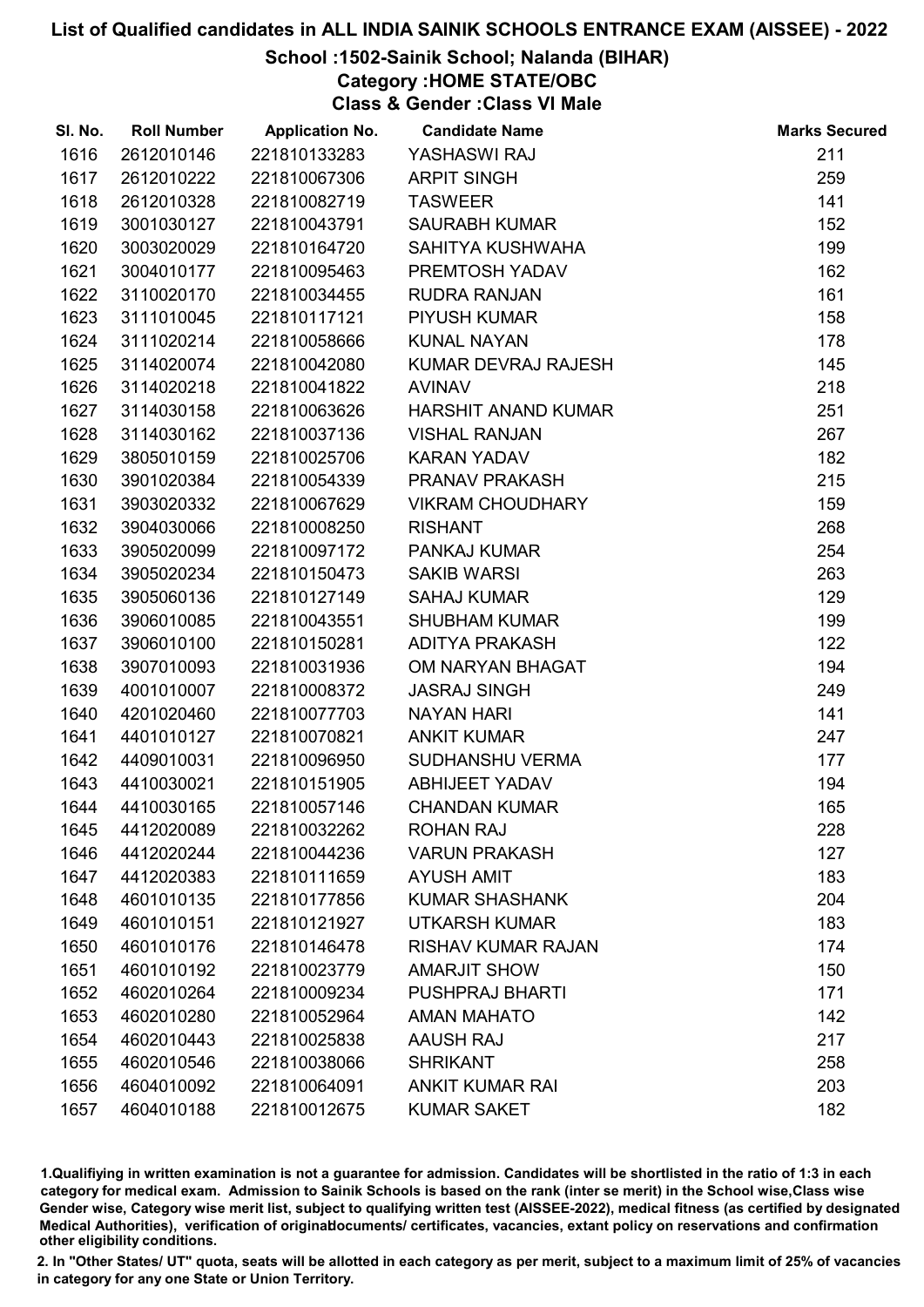### School :1502-Sainik School; Nalanda (BIHAR)

Category :HOME STATE/DEF

Class & Gender :Class VI Male

| SI. No. | <b>Roll Number</b> | <b>Application No.</b> | <b>Candidate Name</b>   | <b>Marks Secured</b> |
|---------|--------------------|------------------------|-------------------------|----------------------|
| 1658    | 1212030240         | 221810037764           | <b>DIVYANSHU PRASAD</b> | 126                  |
| 1659    | 1212050355         | 221810040799           | <b>NIKHIL KUMAR RAI</b> | 210                  |
| 1660    | 1403010191         | 221810039224           | <b>SHOURYA YADAV</b>    | 238                  |
| 1661    | 1404010031         | 221810110461           | <b>ABHIJEET ARYAN</b>   | 163                  |
| 1662    | 1501010024         | 221810112001           | <b>UTKARSH KUMAR</b>    | 123                  |
| 1663    | 1501010041         | 221810033341           | <b>AMAN KUMAR</b>       | 156                  |
| 1664    | 1501010044         | 221810153251           | <b>ABHIGYAN KUMAR</b>   | 166                  |
| 1665    | 1501010106         | 221810007904           | <b>DIVYARAJ KUMAR</b>   | 143                  |
| 1666    | 1501010112         | 221810095734           | <b>UJJWAL KUMAR</b>     | 204                  |
| 1667    | 1501010116         | 221810121444           | AADITYA BHARDWAJ        | 214                  |
| 1668    | 1501010131         | 221810051715           | AMIYA ASHMIT            | 153                  |
| 1669    | 1501010156         | 221810050116           | <b>ADITYA YADAV</b>     | 132                  |
| 1670    | 1501010167         | 221810035846           | ANKIT KUMAR YADAV       | 134                  |
| 1671    | 1501010195         | 221810191727           | <b>ARYAN RAJ</b>        | 167                  |
| 1672    | 1501010200         | 221810030447           | <b>MD ASHIQ IQUBAL</b>  | 145                  |
| 1673    | 1501010224         | 221810072828           | PRATEEK RAJ             | 231                  |
| 1674    | 1501010260         | 221810115189           | <b>MANESH KUMAR</b>     | 149                  |
| 1675    | 1501010374         | 221810112952           | <b>VINAYAK MISHRA</b>   | 151                  |
| 1676    | 1501010401         | 221810120343           | <b>ANURAJ</b>           | 191                  |
| 1677    | 1501010496         | 221810190295           | <b>KARAN KUMAR</b>      | 168                  |
| 1678    | 1502010024         | 221810052690           | <b>RAUNAK RAJ</b>       | 139                  |
| 1679    | 1502010101         | 221810019515           | DEV KUMAR KEWAT         | 216                  |
| 1680    | 1502010102         | 221810049525           | <b>ARYAN KUMAR</b>      | 136                  |
| 1681    | 1502010120         | 221810137495           | <b>ADITYA RAJ</b>       | 185                  |
| 1682    | 1502010124         | 221810027906           | <b>ADITYA ANAND</b>     | 177                  |
| 1683    | 1502010172         | 221810009948           | <b>NIDHISH KUMAR</b>    | 201                  |
| 1684    | 1502010182         | 221810139398           | <b>NAYAN RAJ</b>        | 147                  |
| 1685    | 1502010193         | 221810181839           | <b>HARSH RAJ</b>        | 160                  |
| 1686    | 1502010199         | 221810007659           | <b>AYUSH MEHTA</b>      | 183                  |
| 1687    | 1502010251         | 221810142841           | <b>AYUSH KUMAR</b>      | 185                  |
| 1688    | 1502010358         | 221810087485           | <b>JAYESH</b>           | 125                  |
| 1689    | 1503010014         | 221810004150           | <b>HASAN WARISH</b>     | 223                  |
| 1690    | 1503010036         | 221810160610           | <b>ADITYA KUMAR</b>     | 240                  |
| 1691    | 1503010165         | 221810143824           | <b>SHAURYA RAJ</b>      | 233                  |
| 1692    | 1503020075         | 221810149752           | <b>ANKUSH KUNWAR</b>    | 141                  |
| 1693    | 1503020159         | 221810086684           | <b>DHEERAJ KUMAR</b>    | 239                  |
| 1694    | 1504010014         | 221810034450           | AADARSH RAJ MISHRA      | 218                  |
| 1695    | 1504010030         | 221810091911           | <b>ADITYA ANAND</b>     | 238                  |
| 1696    | 1504020126         | 221810139295           | <b>MD SHAHJAD</b>       | 134                  |
| 1697    | 1504020143         | 221810070656           | PRIYANSHU KUMAR         | 205                  |
| 1698    | 1504020190         | 221810030038           | <b>SHUBHAM KUMAR</b>    | 253                  |
| 1699    | 1505010047         | 221810187001           | <b>ARNAV KUMAR</b>      | 244                  |
| 1700    | 1505010056         | 221810027421           | <b>ANKIT RAJ</b>        | 171                  |

1.Qualifiying in written examination is not a guarantee for admission. Candidates will be shortlisted in the ratio of 1:3 in each category for medical exam. Admission to Sainik Schools is based on the rank (inter se merit) in the School wise,Class wise Gender wise, Category wise merit list, subject to qualifying written test (AISSEE-2022), medical fitness (as certified by designated Medical Authorities), verification of originablocuments/ certificates, vacancies, extant policy on reservations and confirmation other eligibility conditions.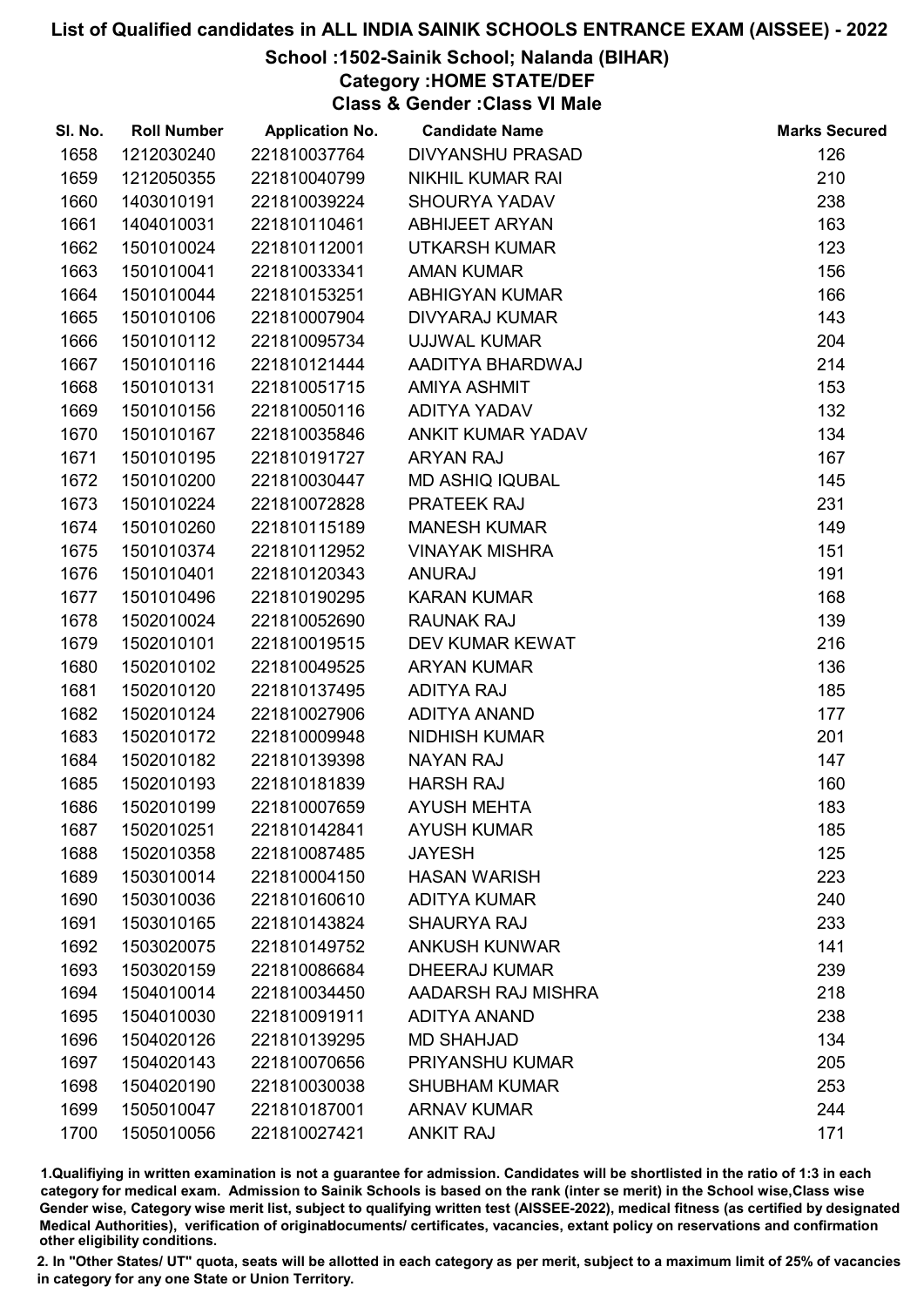## School :1502-Sainik School; Nalanda (BIHAR)

Category :HOME STATE/DEF

Class & Gender :Class VI Male

| SI. No. | <b>Roll Number</b> | <b>Application No.</b> | <b>Candidate Name</b>      |    | <b>Marks Secured</b> |
|---------|--------------------|------------------------|----------------------------|----|----------------------|
| 1701    | 1505010091         | 221810124791           | <b>PRASHANT KUMAR</b>      |    | 196                  |
| 1702    | 1505010103         | 221810142022           | <b>ANSHUMAN KUMAR</b>      |    | 163                  |
| 1703    | 1505010123         | 221810056952           | <b>ADITYA RANJAN</b>       | CG | 199                  |
| 1704    | 1505010127         | 221810067562           | <b>HIMANSHU KUMAR</b>      |    | 268                  |
| 1705    | 1505010173         | 221810007063           | <b>PUSKAR KUMAR</b>        |    | 176                  |
| 1706    | 1505010192         | 221810190804           | <b>SUDHANSHU KUMAR</b>     |    | 229                  |
| 1707    | 1505010201         | 221810006424           | <b>MOHIT KUMAR</b>         |    | 125                  |
| 1708    | 1505010208         | 221810145634           | <b>NAINEESH KUMAR</b>      |    | 187                  |
| 1709    | 1505010292         | 221810097336           | <b>AMAN KUMAR</b>          |    | 245                  |
| 1710    | 1505010303         | 221810143266           | <b>SHIVAM KUMAR SINGH</b>  |    | 129                  |
| 1711    | 1505010315         | 221810145696           | <b>DIBYANSHU KUMAR</b>     |    | 132                  |
| 1712    | 1505010321         | 221810038707           | <b>GYANENDRA HANSH RAJ</b> |    | 202                  |
| 1713    | 1505010396         | 221810095378           | <b>REHAN FAZAL</b>         |    | 185                  |
| 1714    | 1505010410         | 221810176309           | <b>SURYAKANT</b>           |    | 222                  |
| 1715    | 1505010439         | 221810134189           | <b>RAVIRAJ SINGH</b>       |    | 211                  |
| 1716    | 1505010590         | 221810001891           | <b>ADITYA TIWARI</b>       |    | 213                  |
| 1717    | 1505010594         | 221810171302           | <b>ROKI KUMAR</b>          |    | 180                  |
| 1718    | 1505010724         | 221810069504           | <b>BADAL KUMAR</b>         |    | 122                  |
| 1719    | 1505010760         | 221810072544           | PRASHANT KUMAR             |    | 120                  |
| 1720    | 1505010834         | 221810114365           | SUDHANSHU RANJAN           |    | 154                  |
| 1721    | 1507010023         | 221810040380           | <b>ABHITOSH RAMAN</b>      |    | 160                  |
| 1722    | 1507010086         | 221810061023           | <b>ABHISUMANT</b>          |    | 209                  |
| 1723    | 1507010176         | 221810000566           | <b>CHAITANYA</b>           |    | 269                  |
| 1724    | 1507010196         | 221810119537           | <b>SAMYAK</b>              |    | 221                  |
| 1725    | 1507010221         | 221810112238           | AAKESH ARYAN               |    | 128                  |
| 1726    | 1507010251         | 221810065459           | YASH RAJ                   |    | 125                  |
| 1727    | 1507010276         | 221810133970           | <b>JIGYASHU KUMAR</b>      |    | 122                  |
| 1728    | 1508010159         | 221810150706           | <b>SHIVAM KUMAR SINGH</b>  |    | 146                  |
| 1729    | 1508010546         | 221810127095           | UTKARSH SHANDILYA          |    | 151                  |
| 1730    | 1508010649         | 221810093218           | <b>SUDHIR KUMAR</b>        |    | 138                  |
| 1731    | 1508010654         | 221810013918           | <b>UMASHANKAR KUMAR</b>    |    | 248                  |
| 1732    | 1509020042         | 221810000530           | KANISHK SHANDILYA          |    | 136                  |
| 1733    | 1509020103         | 221810055580           | <b>SATYAM KUMAR</b>        |    | 145                  |
| 1734    | 1509020245         | 221810062291           | <b>MANAS SAGAR</b>         |    | 219                  |
| 1735    | 1509020280         | 221810015022           | <b>ARAV MISHRA</b>         |    | 185                  |
| 1736    | 1509030019         | 221810097142           | <b>SAKSHAM KUMAR</b>       |    | 240                  |
| 1737    | 1509030021         | 221810022442           | <b>VAIBHAV KANT</b>        |    | 272                  |
| 1738    | 1509030124         | 221810052503           | <b>AKASH KUMAR</b>         |    | 201                  |
| 1739    | 1509030150         | 221810013623           | <b>RISHABH SHAHI</b>       |    | 185                  |
| 1740    | 1509030292         | 221810062544           | <b>ANSH RAJ</b>            |    | 161                  |
| 1741    | 1509030314         | 221810078264           | <b>VAIBHAV SINGH</b>       |    | 166                  |
| 1742    | 1509030336         | 221810052784           | <b>SURYANSH JHA</b>        |    | 187                  |
| 1743    | 1509040173         | 221810073447           | ARYAN KUMAR CHAUBEY        |    | 230                  |

1.Qualifiying in written examination is not a guarantee for admission. Candidates will be shortlisted in the ratio of 1:3 in each category for medical exam. Admission to Sainik Schools is based on the rank (inter se merit) in the School wise,Class wise Gender wise, Category wise merit list, subject to qualifying written test (AISSEE-2022), medical fitness (as certified by designated Medical Authorities), verification of originablocuments/ certificates, vacancies, extant policy on reservations and confirmation other eligibility conditions.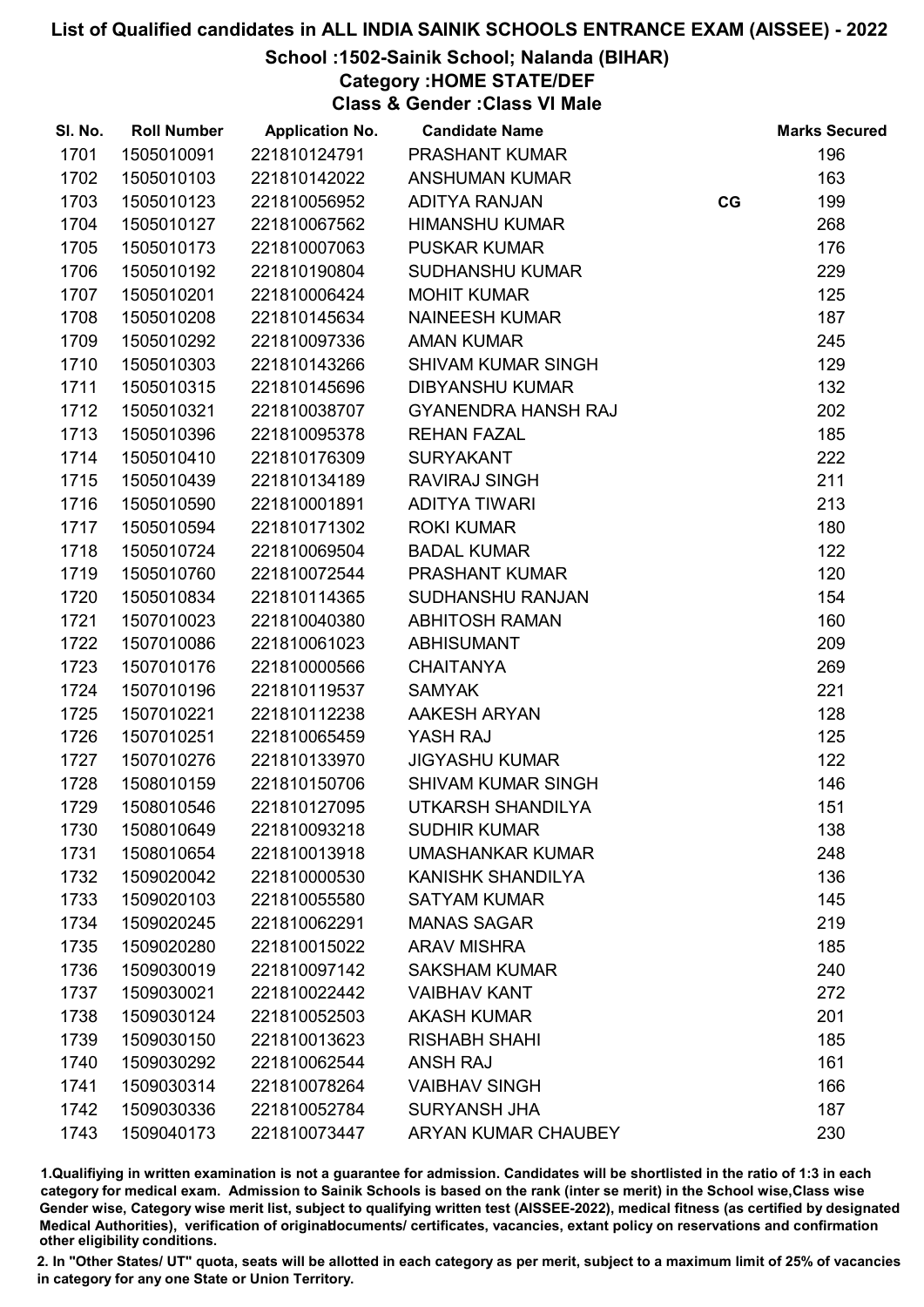## School :1502-Sainik School; Nalanda (BIHAR)

Category :HOME STATE/DEF

Class & Gender :Class VI Male

| SI. No. | <b>Roll Number</b> | <b>Application No.</b> | <b>Candidate Name</b>         |    | <b>Marks Secured</b> |
|---------|--------------------|------------------------|-------------------------------|----|----------------------|
| 1744    | 1509040255         | 221810032028           | PRIYANSHU SHARMA              | CG | 186                  |
| 1745    | 1510010022         | 221810139830           | <b>SUMIT KUMAR</b>            |    | 208                  |
| 1746    | 1510010075         | 221810065231           | <b>AAYUSH</b>                 |    | 204                  |
| 1747    | 1510010178         | 221810196433           | <b>SONU KUMAR</b>             |    | 138                  |
| 1748    | 1510020125         | 221810106532           | <b>ANSH RAJ</b>               |    | 230                  |
| 1749    | 1510020160         | 221810114782           | <b>ABHINAV RAJ</b>            |    | 134                  |
| 1750    | 1510030021         | 221810023943           | <b>AKARSH RAJ</b>             |    | 180                  |
| 1751    | 1510030038         | 221810056573           | <b>ROHIT KUMAR</b>            |    | 231                  |
| 1752    | 1510030089         | 221810078984           | <b>AMAN RAJ</b>               |    | 175                  |
| 1753    | 1510030224         | 221810196837           | <b>ANAS BHARATI</b>           |    | 145                  |
| 1754    | 1510030226         | 221810174347           | <b>SHUBHAM KUMAR</b>          |    | 153                  |
| 1755    | 1510030234         | 221810073857           | <b>VERTICA RAJ</b>            |    | 209                  |
| 1756    | 1510030238         | 221810080267           | ABHAYANSHU ANAND              |    | 277                  |
| 1757    | 1510030257         | 221810184608           | <b>SHRESHTH KUMAR</b>         |    | 233                  |
| 1758    | 1510030264         | 221810054718           | <b>SUNNY KUMAR</b>            |    | 142                  |
| 1759    | 1510030268         | 221810179728           | <b>NISHANT KUMAR</b>          |    | 137                  |
| 1760    | 1510030312         | 221810032019           | <b>MANMEET SINGH</b>          |    | 163                  |
| 1761    | 1510030324         | 221810037529           | <b>ANKIT RAJ</b>              |    | 121                  |
| 1762    | 1510030359         | 221810086399           | <b>NIPURN KUMAR</b>           |    | 226                  |
| 1763    | 1511020068         | 221810008760           | <b>SUMIT KUMAR SINGH</b>      |    | 213                  |
| 1764    | 1511020140         | 221810106621           | AYUSH KUMAR SINGH             |    | 180                  |
| 1765    | 1511020199         | 221810145281           | PRATEEK RAJ                   |    | 163                  |
| 1766    | 1511020342         | 221810059813           | <b>RAJAN BHARTI</b>           |    | 163                  |
| 1767    | 1511030018         | 221810044684           | OM ARYAN KUMAR SINGH          |    | 228                  |
| 1768    | 1511030071         | 221810072535           | <b>ADITYA ANAND</b>           |    | 171                  |
| 1769    | 1511030463         | 221810023348           | ADITYA SINGH YADAV            |    | 141                  |
| 1770    | 1511040009         | 221810130600           | <b>SURYANSH PODDAR</b>        |    | 192                  |
| 1771    | 1511040038         | 221810008120           | <b>ANUJ KUMAR</b>             |    | 207                  |
| 1772    | 1511040042         | 221810101320           | SHREYANSH RAJ                 |    | 201                  |
| 1773    | 1511040043         | 221810002320           | <b>SHIVAM KUMAR</b>           |    | 221                  |
| 1774    | 1511040049         | 221810160520           | <b>SUMIT BHATT</b>            |    | 127                  |
| 1775    | 1511040127         | 221810008280           | <b>ANISH KUMAR</b>            |    | 210                  |
| 1776    | 1511040146         | 221810146290           | <b>SONIT RANJAN</b>           |    | 138                  |
| 1777    | 1511040150         | 221810118590           | <b>ASHIS KUMAR</b>            |    | 211                  |
| 1778    | 1511040236         | 221810014251           | <b>ANUKALP KUMAR</b>          |    | 252                  |
| 1779    | 1511040301         | 221810078291           | <b>KARTHIKAY SINGH</b>        |    | 244                  |
| 1780    | 1511040303         | 221810101491           | <b>KUNAL KUMAR</b>            |    | 233                  |
| 1781    | 1511040318         | 221810005502           | <b>HARI OM</b>                |    | 187                  |
| 1782    | 1511050002         | 221810009902           | <b>KRISH KUMAR SINGH</b>      |    | 191                  |
| 1783    | 1511050011         | 221810075412           | <b>AYUSH KUMAR</b>            |    | 219                  |
| 1784    | 1511050015         | 221810019712           | <b>PRATIK KUMAR</b>           |    | 127                  |
| 1785    | 1511050052         | 221810004252           | <b>JITENDRA PRATAP THAKUR</b> |    | 141                  |
| 1786    | 1511050265         | 221810120493           | <b>ADITYA KUMAR</b>           |    | 176                  |

1.Qualifiying in written examination is not a guarantee for admission. Candidates will be shortlisted in the ratio of 1:3 in each category for medical exam. Admission to Sainik Schools is based on the rank (inter se merit) in the School wise,Class wise Gender wise, Category wise merit list, subject to qualifying written test (AISSEE-2022), medical fitness (as certified by designated Medical Authorities), verification of originablocuments/ certificates, vacancies, extant policy on reservations and confirmation other eligibility conditions.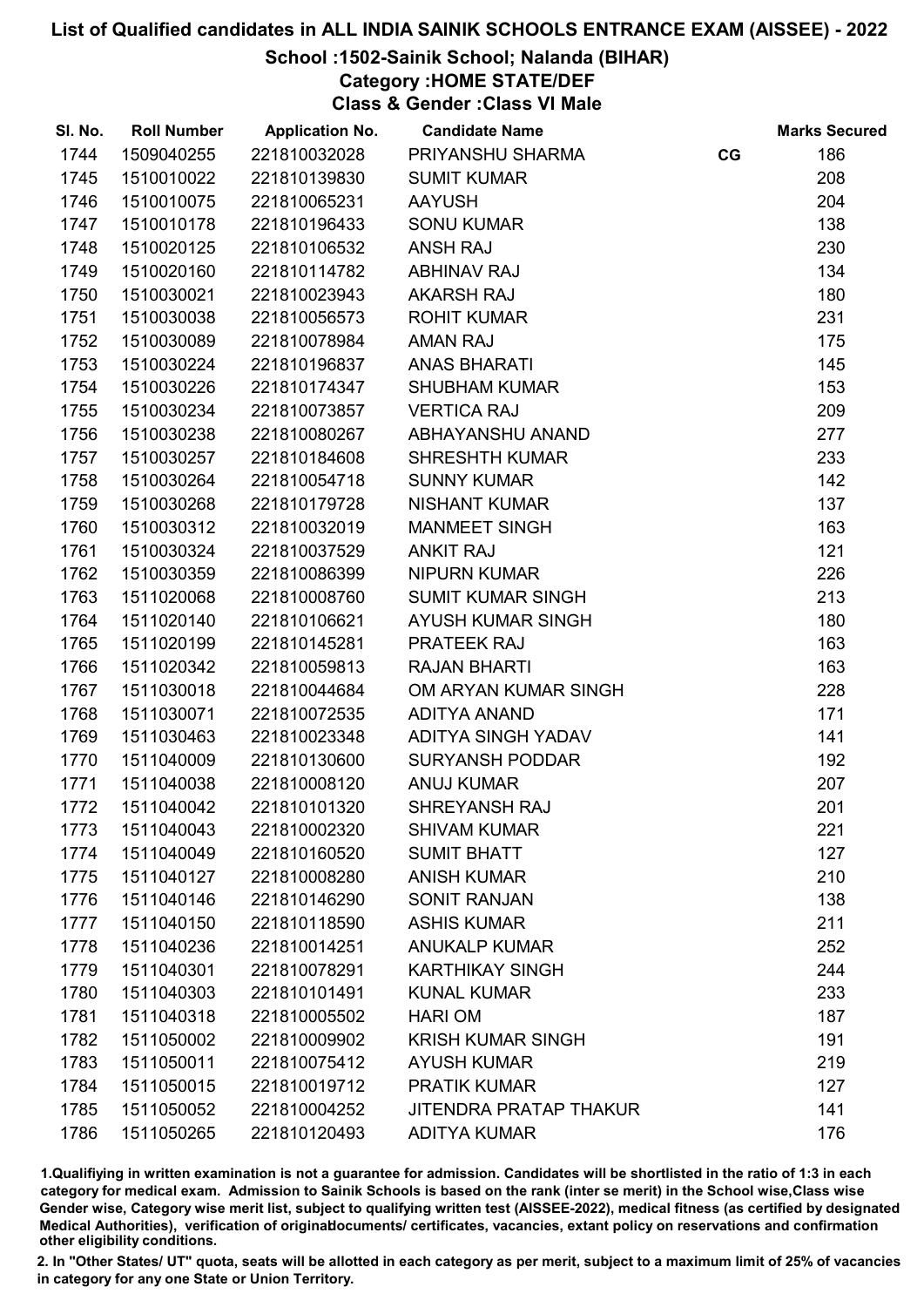## School :1502-Sainik School; Nalanda (BIHAR)

Category :HOME STATE/DEF

Class & Gender :Class VI Male

| SI. No. | <b>Roll Number</b> | <b>Application No.</b> | <b>Candidate Name</b>         | <b>Marks Secured</b> |
|---------|--------------------|------------------------|-------------------------------|----------------------|
| 1787    | 1511050272         | 221810005693           | <b>NIJIT KUMAR</b>            | 215                  |
| 1788    | 1511050302         | 221810181214           | RUDRAKUMAR CHOUDHARY          | 226                  |
| 1789    | 1511050334         | 221810088034           | <b>SAMAR KUMAR</b>            | 180                  |
| 1790    | 1511050335         | 221810141134           | <b>LUCKY</b>                  | 121                  |
| 1791    | 1511050344         | 221810030734           | <b>ASHISH KUMAR</b>           | 128                  |
| 1792    | 1511050345         | 221810067734           | <b>HARSH KUMAR</b>            | 179                  |
| 1793    | 1511050457         | 221810028805           | <b>ANKIT KUMAR</b>            | 183                  |
| 1794    | 1511050463         | 221810011515           | <b>ABHINAV SINGH</b>          | 219                  |
| 1795    | 1511060001         | 221810027625           | <b>ADITYA RAJ</b>             | 232                  |
| 1796    | 1511060009         | 221810163335           | <b>OMKAR KUMAR</b>            | 158                  |
| 1797    | 1511060084         | 221810121685           | <b>ADARSH KUMAR</b>           | 146                  |
| 1798    | 1511060099         | 221810079895           | <b>RAUSHAN KUMAR</b>          | 127                  |
| 1799    | 1511060115         | 221810045116           | ANURAG SINGH                  | 170                  |
| 1800    | 1511060154         | 221810121936           | ABHISHEK KUMAR SINGH          | 191                  |
| 1801    | 1511060182         | 221810012956           | <b>ANKIT KUMAR</b>            | 156                  |
| 1802    | 1511060194         | 221810068566           | <b>PARTH SAHNI</b>            | 121                  |
| 1803    | 1511060229         | 221810109586           | <b>UMANG RAJ</b>              | 147                  |
| 1804    | 1511060236         | 221810014096           | AADITYA NARAYAN SINGH         | 153                  |
| 1805    | 1511060245         | 221810168396           | PIYUSH RANJAN                 | 151                  |
| 1806    | 1511060273         | 221810035417           | <b>MAYANK SINGH</b>           | 131                  |
| 1807    | 1511060281         | 221810053817           | <b>RUPAK PRATAP SINGH</b>     | 205                  |
| 1808    | 1511060301         | 221810008827           | <b>AARYAN TIWARI</b>          | 244                  |
| 1809    | 1511060333         | 221810082747           | <b>NIRAJ KUMAR</b>            | 236                  |
| 1810    | 1511060335         | 221810040847           | <b>HARSH KUMAR SINGH</b>      | 135                  |
| 1811    | 1511060350         | 221810119357           | <b>ALOK KUMAR</b>             | 215                  |
| 1812    | 1511060425         | 221810019397           | SHISHIR RAJ KUMAR             | 200                  |
| 1813    | 1511060435         | 221810187208           | <b>ASHISH KUMAR</b>           | 125                  |
| 1814    | 1511060445         | 221810012118           | <b>SATYAM SINGH</b>           | 180                  |
| 1815    | 1511070078         | 221810005278           | <b>HARSHIT KUMAR</b>          | 234                  |
| 1816    | 1511070090         | 221810059188           | <b>HARSHDEEP</b>              | 254                  |
| 1817    | 1511070098         | 221810058588           | <b>ANIL KUMAR</b>             | 141                  |
| 1818    | 1511070101         | 221810162098           | <b>ADITYA KUMAR</b>           | 145                  |
| 1819    | 1511070125         | 221810087709           | <b>SATYAM SAGAR</b>           | 215                  |
| 1820    | 1511070176         | 221810137549           | <b>DHRUV KUMAR</b>            | 190                  |
| 1821    | 1511070185         | 221810078059           | <b>AKSHAYA DVIJ</b>           | 201                  |
| 1822    | 1511070240         | 221810054889           | <b>ROHAN RAJ</b>              | 212                  |
| 1823    | 1511070256         | 221810057899           | <b>ADARSH PRATAP SINGH</b>    | 145                  |
| 1824    | 1512010010         | 221810054140           | ABHISHEK KUMAR MISHRA         | 254                  |
| 1825    | 1512020031         | 221810003912           | <b>SURAJ BHAN KUMAR RAJAK</b> | 138                  |
| 1826    | 1512020149         | 221810005656           | <b>PRINCE RAJ</b>             | 232                  |
| 1827    | 1512020213         | 221810094509           | <b>MD SALIK TAWAB</b>         | 190                  |
| 1828    | 1513010076         | 221810001761           | <b>ANUJ KUMAR</b>             | 227                  |
| 1829    | 1513010169         | 221810027843           | <b>ABHISHEK KUMAR</b>         | 220                  |

1.Qualifiying in written examination is not a guarantee for admission. Candidates will be shortlisted in the ratio of 1:3 in each category for medical exam. Admission to Sainik Schools is based on the rank (inter se merit) in the School wise,Class wise Gender wise, Category wise merit list, subject to qualifying written test (AISSEE-2022), medical fitness (as certified by designated Medical Authorities), verification of originablocuments/ certificates, vacancies, extant policy on reservations and confirmation other eligibility conditions.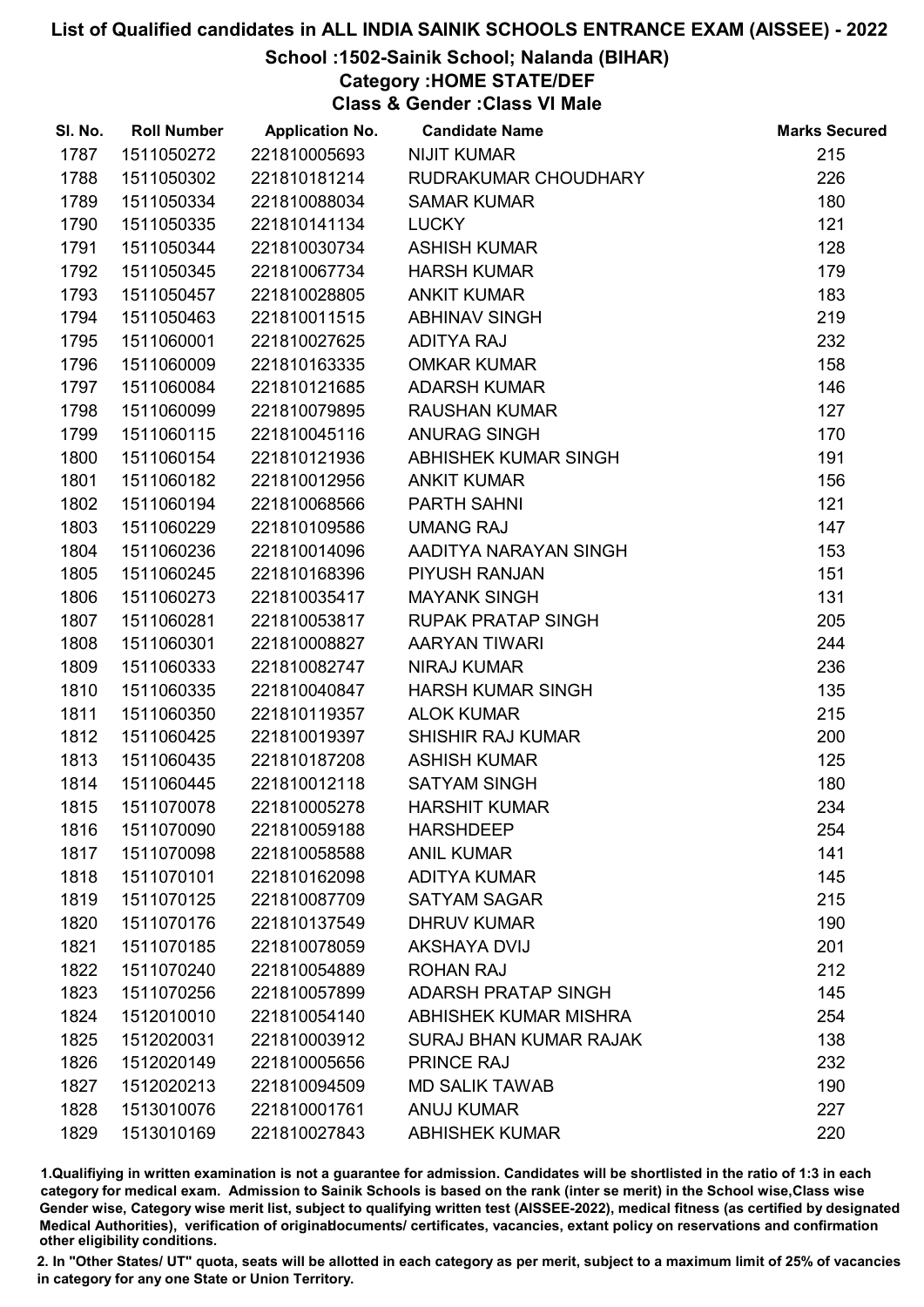## School :1502-Sainik School; Nalanda (BIHAR)

Category :HOME STATE/DEF

Class & Gender :Class VI Male

| SI. No. | <b>Roll Number</b> | <b>Application No.</b> | <b>Candidate Name</b>    | <b>Marks Secured</b> |
|---------|--------------------|------------------------|--------------------------|----------------------|
| 1830    | 1513020041         | 221810104413           | SATYAM PRATAP SINGH      | 218                  |
| 1831    | 1513020224         | 221810107677           | <b>NISHAN KUMAR</b>      | 174                  |
| 1832    | 2001030010         | 221810025200           | <b>NISCHAL</b>           | 126                  |
| 1833    | 2001030388         | 221810061231           | <b>ARAV KUMAR MISHRA</b> | 258                  |
| 1834    | 2001040056         | 221810040581           | ADITYA KUMAR CHAURASIA   | 243                  |
| 1835    | 2001050130         | 221810071663           | <b>RITIK KUMAR YADAV</b> | 217                  |
| 1836    | 2001050183         | 221810024083           | <b>SHUBHAM</b>           | 183                  |
| 1837    | 2001050235         | 221810037693           | <b>ADITYA RAJ</b>        | 238                  |
| 1838    | 2001050332         | 221810166824           | <b>ADITYA RAJ</b>        | 175                  |
| 1839    | 2001050451         | 221810019564           | <b>ADVIK RAJ</b>         | 145                  |
| 1840    | 2001050476         | 221810023574           | <b>KARAN SINGH</b>       | 144                  |
| 1841    | 2001050484         | 221810065674           | <b>ASHISH SHARMA</b>     | 149                  |
| 1842    | 2001050527         | 221810091984           | <b>SUBHAM KUMAR</b>      | 206                  |
| 1843    | 2001050582         | 221810079905           | <b>ANUP TIWARI</b>       | 146                  |
| 1844    | 2001050763         | 221810014875           | <b>SHAURYA MISHRA</b>    | 140                  |
| 1845    | 2001050848         | 221810111406           | <b>JEET KUMAR</b>        | 134                  |
| 1846    | 2001050867         | 221810016906           | <b>ABHINAV KUMAR</b>     | 221                  |
| 1847    | 2001060375         | 221810044487           | <b>HARSH KUMAR RAI</b>   | 188                  |
| 1848    | 2001060415         | 221810047797           | <b>AVINASH KUMAR</b>     | 181                  |
| 1849    | 2001060847         | 221810014149           | ANKIT KUMAR YADAV        | 137                  |
| 1850    | 2202020401         | 221810108082           | <b>ARNAV PRAKASH</b>     | 172                  |
| 1851    | 2202020435         | 221810134953           | <b>SHAURYA JHA</b>       | 219                  |
| 1852    | 2301010099         | 221810012180           | <b>AYUSH KUMAR</b>       | 154                  |
| 1853    | 2301010138         | 221810146231           | <b>RUDRA PRATAP</b>      | 184                  |
| 1854    | 2301020188         | 221810048763           | <b>SHIV KANT KUMAR</b>   | 194                  |
| 1855    | 2301020204         | 221810014383           | <b>VIDHYANSHU KUMAR</b>  | 144                  |
| 1856    | 2301020268         | 221810031654           | <b>ARPIT KUMAR</b>       | 143                  |
| 1857    | 2301020375         | 221810039675           | <b>ASHUTOSH KUMAR</b>    | 170                  |
| 1858    | 2301020425         | 221810002926           | <b>ANAND KUMAR</b>       | 168                  |
| 1859    | 2301020469         | 221810070476           | <b>ADARSH KUMAR</b>      | 151                  |
| 1860    | 2301020691         | 221810049698           | <b>ADITYA KUMAR JHA</b>  | 132                  |
| 1861    | 2501010031         | 221810025910           | <b>ANUBHAV KUMAR</b>     | 208                  |
| 1862    | 2601010061         | 221810049876           | <b>SURYAKANT</b>         | 145                  |
| 1863    | 2610010189         | 221810031419           | <b>OM SINGH</b>          | 211                  |
| 1864    | 2612010010         | 221810101720           | <b>PIYUSH KUMAR</b>      | 161                  |
| 1865    | 2612010017         | 221810029350           | <b>MAYANK KUMAR</b>      | 225                  |
| 1866    | 2612010036         | 221810156880           | <b>SAKSHAM KUMAR</b>     | 171                  |
| 1867    | 2612010131         | 221810041553           | <b>AKARSH KUMAR</b>      | 174                  |
| 1868    | 2612010227         | 221810000216           | AAYUSH KUMAR SINGH       | 150                  |
| 1869    | 2612010278         | 221810071967           | <b>ANKIT ANAND</b>       | 257                  |
| 1870    | 2701020281         | 221810020273           | <b>MD TAHA ANWAR</b>     | 186                  |
| 1871    | 2701030078         | 221810003675           | <b>HIMANSU KUMAR</b>     | 122                  |
| 1872    | 2701030327         | 221810067067           | <b>RIYANSHU SINGH</b>    | 150                  |

1.Qualifiying in written examination is not a guarantee for admission. Candidates will be shortlisted in the ratio of 1:3 in each category for medical exam. Admission to Sainik Schools is based on the rank (inter se merit) in the School wise,Class wise Gender wise, Category wise merit list, subject to qualifying written test (AISSEE-2022), medical fitness (as certified by designated Medical Authorities), verification of originablocuments/ certificates, vacancies, extant policy on reservations and confirmation other eligibility conditions.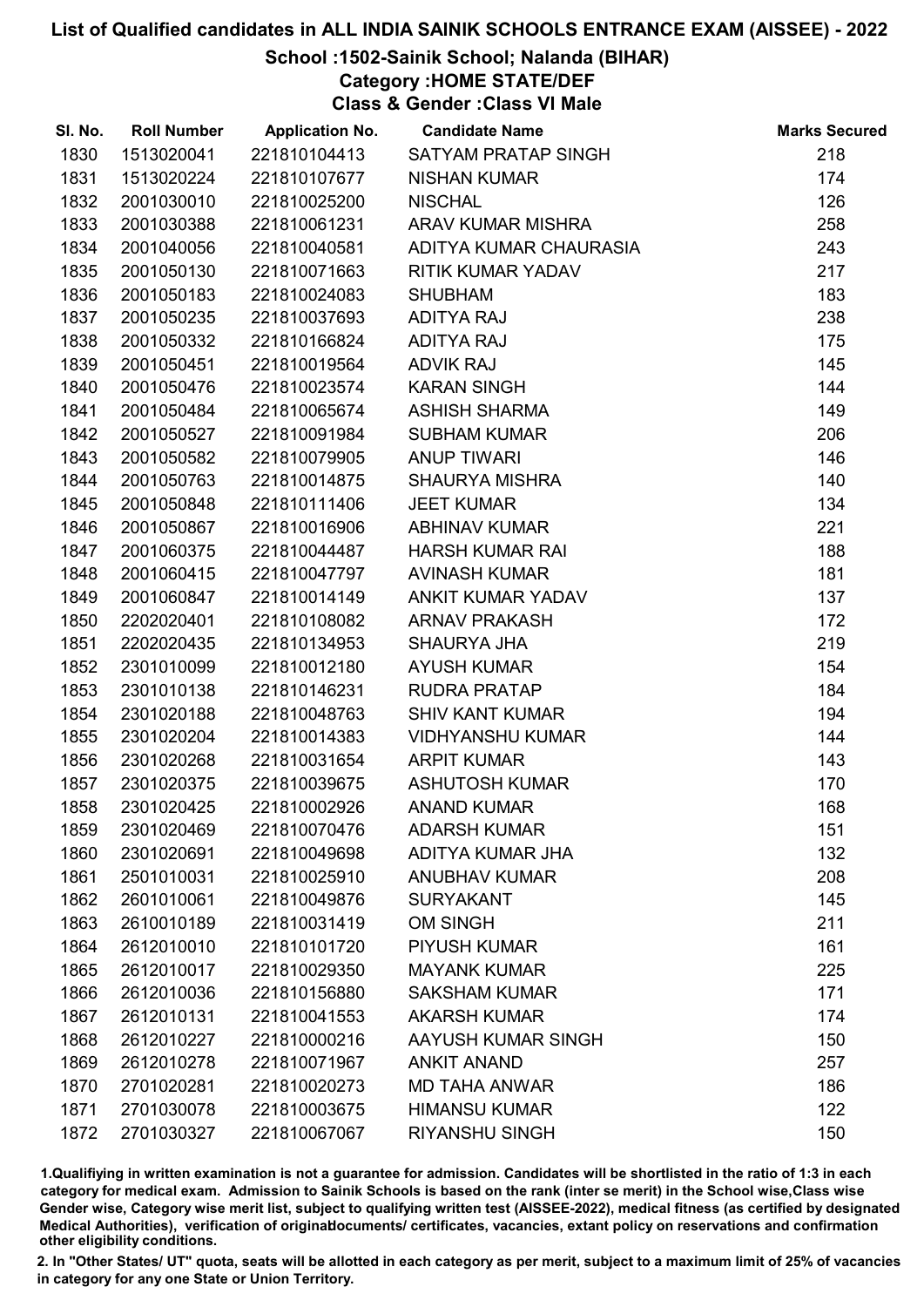### School :1502-Sainik School; Nalanda (BIHAR)

Category :HOME STATE/DEF

Class & Gender :Class VI Male

| SI. No. | <b>Roll Number</b> | <b>Application No.</b> | <b>Candidate Name</b>       | <b>Marks Secured</b> |
|---------|--------------------|------------------------|-----------------------------|----------------------|
| 1873    | 2701040069         | 221810148398           | <b>DWEEJ RAJ SINGH</b>      | 215                  |
| 1874    | 2701040126         | 221810022239           | <b>ARYAN PANDEY</b>         | 235                  |
| 1875    | 2801010224         | 221810114264           | <b>ARYAN BACHAN</b>         | 149                  |
| 1876    | 3002020275         | 221810150025           | <b>SUBHANKAR KUMAR</b>      | 235                  |
| 1877    | 3002030277         | 221810067834           | <b>HARSH</b>                | 247                  |
| 1878    | 3002030410         | 221810009646           | YASHASVI RAJVARDHAN         | 154                  |
| 1879    | 3002030463         | 221810067837           | <b>UTKARSH</b>              | 158                  |
| 1880    | 3002030541         | 221810165158           | <b>MOHAMMAD SHAMI</b>       | 184                  |
| 1881    | 3003010162         | 221810030773           | <b>ASHISH PRATAP</b>        | 244                  |
| 1882    | 3004040174         | 221810018437           | <b>ARYAN</b>                | 232                  |
| 1883    | 3114020177         | 221810020971           | <b>RISHAV RAJ</b>           | 260                  |
| 1884    | 3801010042         | 221810174770           | <b>SHAURYA KUMAR GIRI</b>   | 121                  |
| 1885    | 3801010067         | 221810053751           | <b>RISHU RAJ</b>            | 188                  |
| 1886    | 3801020012         | 221810020444           | <b>ROUSHAN TIWARI</b>       | 138                  |
| 1887    | 3801020239         | 221810050499           | <b>GAURAV KUMAR</b>         | 200                  |
| 1888    | 3802010105         | 221810085806           | <b>ADITYA RANJAN</b>        | 249                  |
| 1889    | 3802010115         | 221810065086           | <b>ADVAY ROSHAN</b>         | 133                  |
| 1890    | 3803010115         | 221810012662           | ANISH KUMAR SIDHANSHU       | 191                  |
| 1891    | 3803010247         | 221810133566           | <b>AMAN KUMAR</b>           | 125                  |
| 1892    | 3805010158         | 221810041206           | ARUNESH KRISHNA             | 150                  |
| 1893    | 3901010228         | 221810011064           | <b>DIVYANSHU SINGH</b>      | 120                  |
| 1894    | 3901020417         | 221810024889           | <b>SAURABH KUMAR</b>        | 278                  |
| 1895    | 3902010137         | 221810011988           | <b>AMAN KUMAR</b>           | 199                  |
| 1896    | 3904030108         | 221810060280           | <b>SPARSH KUMAR</b>         | 179                  |
| 1897    | 3905020192         | 221810101833           | KUMAR ADITYA RAJ            | 244                  |
| 1898    | 3905030010         | 221810100276           | <b>SAKSHAM RAJ</b>          | 202                  |
| 1899    | 3905030354         | 221810168939           | AADARSH CHOUDHARY           | 167                  |
| 1900    | 3905040038         | 221810032630           | <b>PRADYUM</b>              | 252                  |
| 1901    | 3905040060         | 221810045860           | <b>ADITYA KUMAR</b>         | 258                  |
| 1902    | 3905040141         | 221810032441           | <b>AVI ARYAN</b>            | 257                  |
| 1903    | 3905040257         | 221810018582           | <b>ARUSH KUMAR SINGH</b>    | 243                  |
| 1904    | 3905040353         | 221810102099           | AARYAN RAJ                  | 201                  |
| 1905    | 3905050154         | 221810005685           | DAKSHA NARAYAN SINGH        | 147                  |
| 1906    | 3905050266         | 221810028817           | <b>SHASHI BHUSHAN KUMAR</b> | 262                  |
| 1907    | 3905060079         | 221810028558           | <b>SOMEL AARYA</b>          | 246                  |
| 1908    | 3906010012         | 221810044210           | <b>SANSKAR KUMAR</b>        | 237                  |
| 1909    | 3906010182         | 221810041653           | PRIYANSHU TIWARI            | 181                  |
| 1910    | 3906010226         | 221810044044           | <b>VIVEK TIWARI</b>         | 134                  |
| 1911    | 3906010281         | 221810186945           | <b>SHAURYA RAJ SHARMA</b>   | 142                  |
| 1912    | 3908010162         | 221810038809           | <b>DIVYANSHU RAJ</b>        | 216                  |
| 1913    | 4104010136         | 221810147967           | AYUSH BHARDWAJ              | 242                  |
| 1914    | 4201020143         | 221810015300           | <b>ARNAV KUMAR</b>          | 207                  |
| 1915    | 4201020248         | 221810053920           | <b>GIRISH KUMAR SHARMA</b>  | 217                  |

1.Qualifiying in written examination is not a guarantee for admission. Candidates will be shortlisted in the ratio of 1:3 in each category for medical exam. Admission to Sainik Schools is based on the rank (inter se merit) in the School wise,Class wise Gender wise, Category wise merit list, subject to qualifying written test (AISSEE-2022), medical fitness (as certified by designated Medical Authorities), verification of originablocuments/ certificates, vacancies, extant policy on reservations and confirmation other eligibility conditions.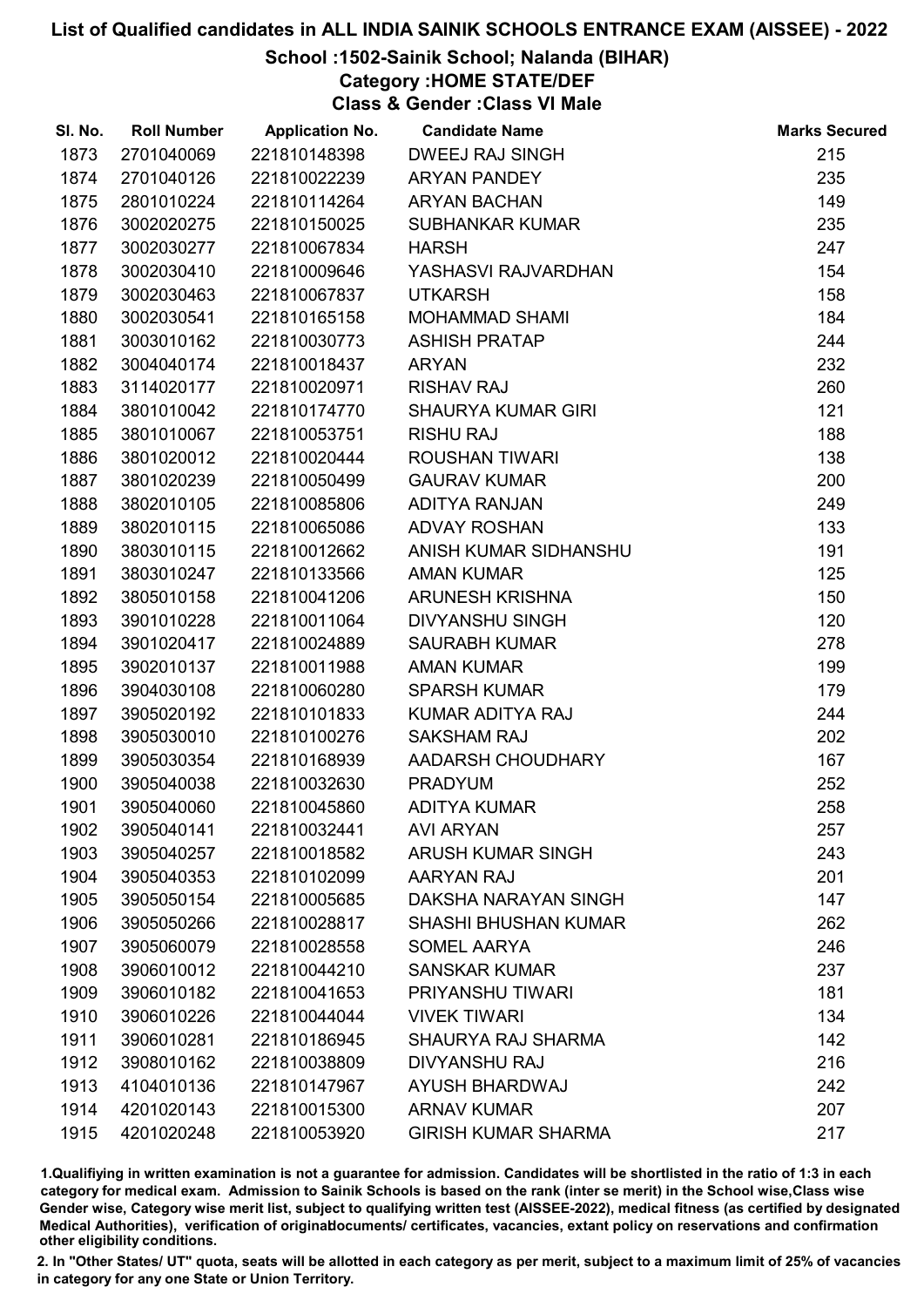## School :1502-Sainik School; Nalanda (BIHAR)

Category :HOME STATE/DEF

Class & Gender :Class VI Male

| SI. No. | <b>Roll Number</b> | <b>Application No.</b> | <b>Candidate Name</b>   | <b>Marks Secured</b> |
|---------|--------------------|------------------------|-------------------------|----------------------|
| 1916    | 4201050428         | 221810005056           | <b>SHIVAM CHOUDHARY</b> | 130                  |
| 1917    | 4401030122         | 221810045531           | ALTAMASH RAZA           | 198                  |
| 1918    | 4401030197         | 221810118622           | RUPESH KUMAR SINGH      | 261                  |
| 1919    | 4401040061         | 221810063355           | MD ARMAN AHMAD ARAFI    | 223                  |
| 1920    | 4402010123         | 221810124633           | OM TIWARI               | 138                  |
| 1921    | 4402010207         | 221810069825           | <b>SACHIN KUMAR</b>     | 226                  |
| 1922    | 4402010269         | 221810117886           | AYUSH KUMAR GUPTA       | 148                  |
| 1923    | 4402010325         | 221810122938           | <b>MUKUND KUMAR</b>     | 140                  |
| 1924    | 4406030276         | 221810049537           | <b>RONAK KUMAR</b>      | 178                  |
| 1925    | 4408020196         | 221810091284           | <b>AYUSH KUMAR</b>      | 149                  |
| 1926    | 4410030220         | 221810026617           | ANIMESH CHAUBEY         | 172                  |
| 1927    | 4502020685         | 221810046695           | ADARSH KUMAR RAY        | 222                  |
| 1928    | 4602010291         | 221810059294           | ADITYA RAJ              | 178                  |
| 1929    | 4602010332         | 221810035406           | AMIT RAJ                | 191                  |
| 1930    | 4603010087         | 221810149732           | KUMAR ABHINAV SINGH     | 164                  |
| 1931    | 4604010104         | 221810144042           | <b>OM SHANKAR</b>       | 172                  |
| 1932    | 4604010251         | 221810178928           | <b>AVISH</b>            | 165                  |

<sup>1.</sup>Qualifiying in written examination is not a guarantee for admission. Candidates will be shortlisted in the ratio of 1:3 in each category for medical exam. Admission to Sainik Schools is based on the rank (inter se merit) in the School wise,Class wise Gender wise, Category wise merit list, subject to qualifying written test (AISSEE-2022), medical fitness (as certified by designated Medical Authorities), verification of originablocuments/ certificates, vacancies, extant policy on reservations and confirmation other eligibility conditions.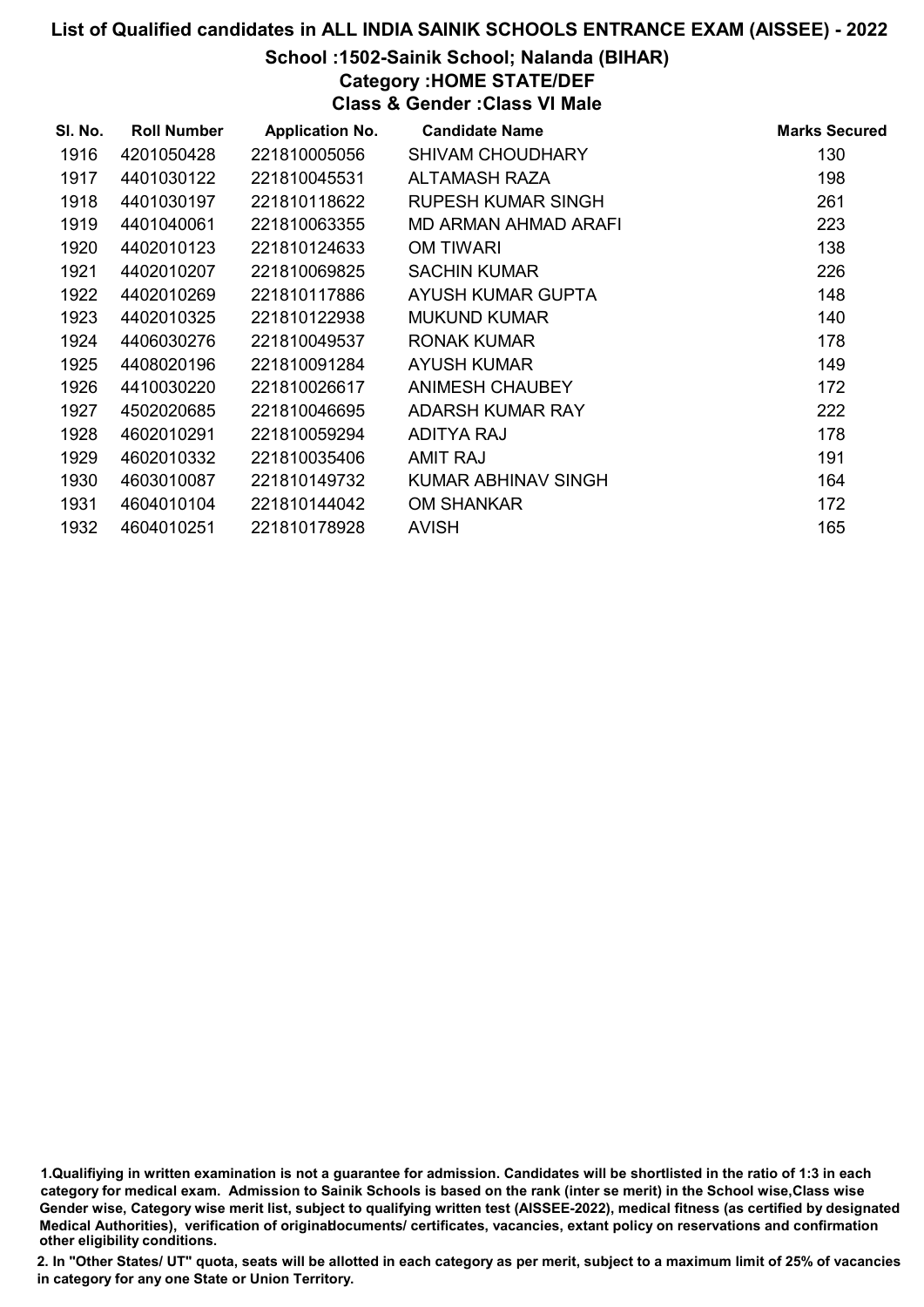## School :1502-Sainik School; Nalanda (BIHAR)

Category :HOME STATE/GEN

Class & Gender :Class VI Male

| SI. No. | <b>Roll Number</b> | <b>Application No.</b> | <b>Candidate Name</b>    |           | <b>Marks Secured</b> |
|---------|--------------------|------------------------|--------------------------|-----------|----------------------|
| 1933    | 1403010147         | 221810025772           | YASHASWEE RAJ JHA        |           | 186                  |
| 1934    | 1403010268         | 221810027266           | <b>ASHUTOSH KUMAR</b>    | <b>AR</b> | 171                  |
| 1935    | 1404010148         | 221810091130           | <b>MRITYUNJAY PANDEY</b> |           | 129                  |
| 1936    | 1501010004         | 221810189110           | <b>ANSH ROY</b>          |           | 263                  |
| 1937    | 1501010006         | 221810066220           | <b>OM RAJ</b>            |           | 147                  |
| 1938    | 1501010017         | 221810174560           | <b>ANAY ANAND</b>        |           | 155                  |
| 1939    | 1501010022         | 221810119190           | <b>CHIRANJIVI RAJ</b>    |           | 126                  |
| 1940    | 1501010042         | 221810004741           | <b>MD NAFIS</b>          |           | 231                  |
| 1941    | 1501010053         | 221810014391           | <b>ARPIT KUMAR</b>       |           | 191                  |
| 1942    | 1501010057         | 221810130412           | <b>KISHAN KUMAR</b>      |           | 130                  |
| 1943    | 1501010065         | 221810013062           | <b>ANUJAY ANAND</b>      |           | 235                  |
| 1944    | 1501010066         | 221810097762           | <b>AYUSH RAJ</b>         |           | 129                  |
| 1945    | 1501010069         | 221810004962           | KESHAV KUMAR DEV         |           | 162                  |
| 1946    | 1501010072         | 221810123682           | PRAVEER MOHAN            |           | 140                  |
| 1947    | 1501010077         | 221810030103           | <b>ROUNAK KUMAR</b>      |           | 205                  |
| 1948    | 1501010079         | 221810164403           | <b>RISHU KUMAR</b>       |           | 145                  |
| 1949    | 1501010082         | 221810112803           | <b>HARSH RAJ</b>         |           | 137                  |
| 1950    | 1501010084         | 221810189113           | <b>NIKHIL KUMAR</b>      |           | 203                  |
| 1951    | 1501010089         | 221810109143           | <b>SAURAV KUMAR</b>      |           | 161                  |
| 1952    | 1501010092         | 221810112053           | <b>AMRIT RAJ</b>         |           | 211                  |
| 1953    | 1501010095         | 221810120853           | <b>SAMEER KUMAR</b>      |           | 170                  |
| 1954    | 1501010097         | 221810166173           | PRIYANSHU KUMAR          |           | 200                  |
| 1955    | 1501010122         | 221810051484           | <b>VAIBHAV MANGLAM</b>   |           | 207                  |
| 1956    | 1501010125         | 221810000694           | <b>AASTIK GAUTAM</b>     |           | 228                  |
| 1957    | 1501010126         | 221810052894           | <b>VANSH RAJ</b>         |           | 133                  |
| 1958    | 1501010134         | 221810081225           | <b>ADITYA RAJ</b>        |           | 187                  |
| 1959    | 1501010135         | 221810148225           | <b>DAKSH BHARDWAJ</b>    |           | 174                  |
| 1960    | 1501010136         | 221810074725           | <b>ADITYA RAJ</b>        |           | 125                  |
| 1961    | 1501010137         | 221810189825           | <b>SUYESH KISHORE</b>    |           | 136                  |
| 1962    | 1501010138         | 221810002335           | <b>RUPAK KUMAR</b>       |           | 127                  |
| 1963    | 1501010143         | 221810128875           | <b>SHIVAM PARASAR</b>    |           | 132                  |
| 1964    | 1501010145         | 221810003485           | YASH RAJ                 |           | 120                  |
| 1965    | 1501010146         | 221810016485           | <b>MANMOHAN KUMAR</b>    |           | 153                  |
| 1966    | 1501010164         | 221810104346           | <b>AMRIT PRATYA</b>      |           | 232                  |
| 1967    | 1501010166         | 221810069446           | YUVRAJ KUMAR             |           | 141                  |
| 1968    | 1501010169         | 221810052556           | <b>SHASHI SHEKHAR</b>    |           | 137                  |
| 1969    | 1501010173         | 221810030466           | AARAV SINGH RATHOR       |           | 248                  |
| 1970    | 1501010180         | 221810022686           | <b>PRATIK RAJ</b>        |           | 123                  |
| 1971    | 1501010182         | 221810003096           | <b>GAURAV KUMAR</b>      |           | 186                  |
| 1972    | 1501010183         | 221810163096           | <b>KUMAR TEJAS</b>       |           | 150                  |
| 1973    | 1501010187         | 221810058407           | <b>ANSH RAJ</b>          | <b>AR</b> | 160                  |
| 1974    | 1501010202         | 221810174447           | <b>RUDRA JHA</b>         |           | 190                  |
| 1975    | 1501010207         | 221810057067           | <b>NITIN NIGAM</b>       |           | 254                  |

1.Qualifiying in written examination is not a guarantee for admission. Candidates will be shortlisted in the ratio of 1:3 in each category for medical exam. Admission to Sainik Schools is based on the rank (inter se merit) in the School wise,Class wise Gender wise, Category wise merit list, subject to qualifying written test (AISSEE-2022), medical fitness (as certified by designated Medical Authorities), verification of originablocuments/ certificates, vacancies, extant policy on reservations and confirmation other eligibility conditions.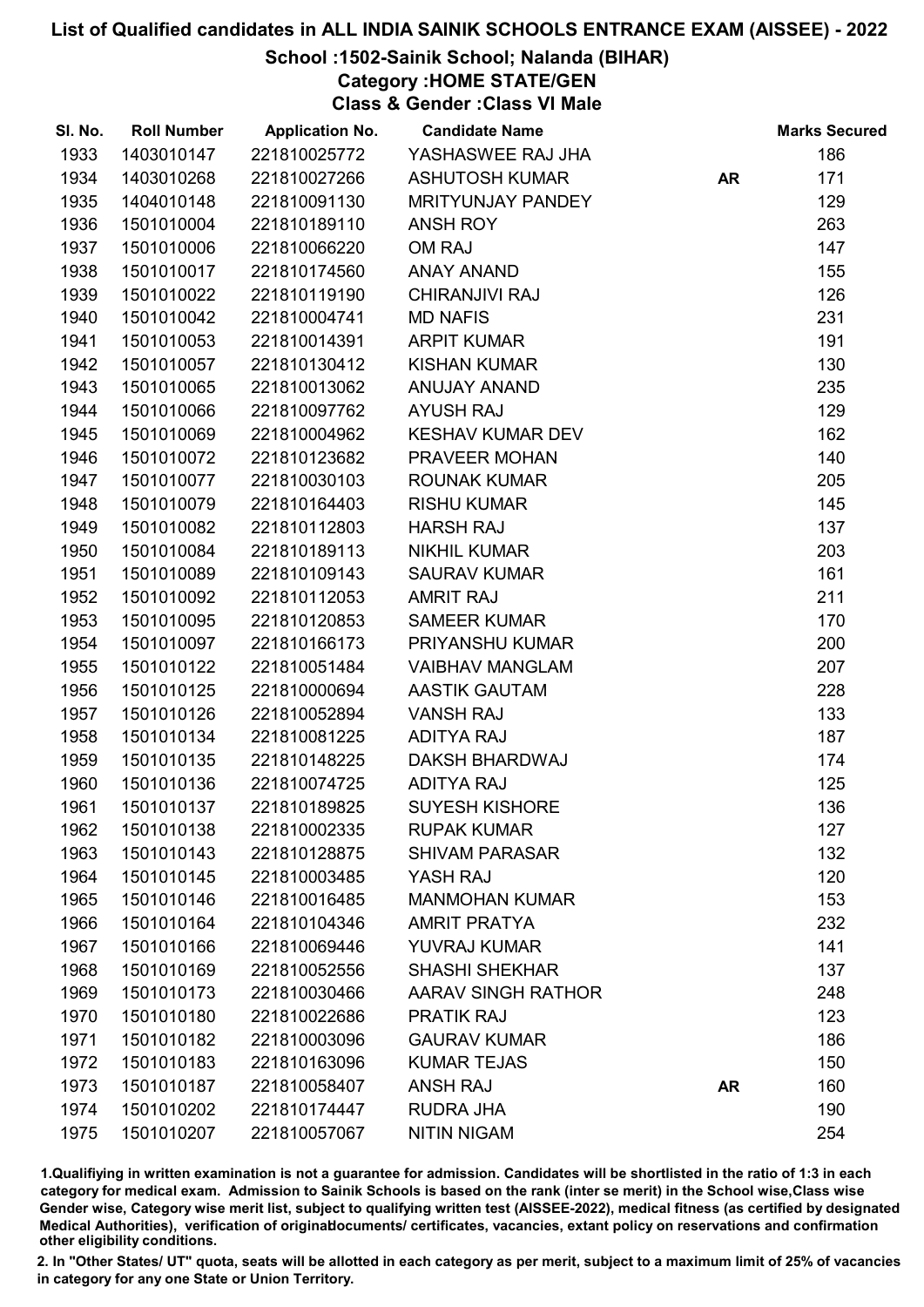## School :1502-Sainik School; Nalanda (BIHAR)

Category :HOME STATE/GEN

Class & Gender :Class VI Male

| SI. No. | <b>Roll Number</b> | <b>Application No.</b> | <b>Candidate Name</b>    | <b>Marks Secured</b> |
|---------|--------------------|------------------------|--------------------------|----------------------|
| 1976    | 1501010218         | 221810051218           | <b>PRINCE RAJ</b>        | 240                  |
| 1977    | 1501010223         | 221810073728           | <b>AMAN KUMAR</b>        | 173                  |
| 1978    | 1501010225         | 221810066638           | <b>DARSH KATYAYAN</b>    | 233                  |
| 1979    | 1501010233         | 221810043358           | <b>ISHAN VATSHA</b>      | 147                  |
| 1980    | 1501010248         | 221810155319           | <b>ABHISHEK KUMAR</b>    | 140                  |
| 1981    | 1501010256         | 221810068859           | <b>MOHIT RAJ</b>         | 180                  |
| 1982    | 1501010257         | 221810052959           | PRIYANSHU KUMAR          | 215                  |
| 1983    | 1501010261         | 221810193689           | <b>KUNAL KUMAR</b>       | 173                  |
| 1984    | 1501010275         | 221810162130           | <b>AALOK</b>             | 259                  |
| 1985    | 1501010284         | 221810139540           | YASH RAJ SHANDILYA       | 249                  |
| 1986    | 1501010289         | 221810124350           | <b>RITURAJ KUMAR</b>     | 232                  |
| 1987    | 1501010295         | 221810043670           | <b>DIVYANSHU KUMAR</b>   | 236                  |
| 1988    | 1501010296         | 221810042770           | <b>NISHANT KUMAR</b>     | 232                  |
| 1989    | 1501010301         | 221810066980           | <b>RITTIK RAJ SINGH</b>  | 199                  |
| 1990    | 1501010319         | 221810147421           | <b>HARSH KUMAR ARYAN</b> | 128                  |
| 1991    | 1501010325         | 221810109631           | <b>SHIVAM KUMAR</b>      | 175                  |
| 1992    | 1501010329         | 221810124841           | RAVI RANJAN JHA          | 234                  |
| 1993    | 1501010334         | 221810179851           | <b>ADITYA KUMAR</b>      | 252                  |
| 1994    | 1501010335         | 221810035461           | <b>SAMBHAV KUMAR</b>     | 236                  |
| 1995    | 1501010343         | 221810179081           | <b>KUMAR UTKARSH</b>     | 181                  |
| 1996    | 1501010349         | 221810148202           | <b>RAVI KISHAN</b>       | 153                  |
| 1997    | 1501010351         | 221810196702           | <b>VISHAL KUMAR</b>      | 230                  |
| 1998    | 1501010379         | 221810152082           | <b>SATYAM SHAKTI</b>     | 252                  |
| 1999    | 1501010389         | 221810063913           | <b>RAM ABHISHEK</b>      | 223                  |
| 2000    | 1501010395         | 221810117733           | <b>AYUSH KUMAR</b>       | 209                  |
| 2001    | 1501010409         | 221810026953           | AKSHAT SRIVASTAVA        | 203                  |
| 2002    | 1501010423         | 221810099804           | <b>SATYAM KUMAR</b>      | 241                  |
| 2003    | 1501010443         | 221810184754           | <b>SAGAR KUMAR</b>       | 252                  |
| 2004    | 1501010447         | 221810181664           | <b>VAIBHAV KUMAR</b>     | 219                  |
| 2005    | 1501010456         | 221810098384           | <b>ANSH KUMAR</b>        | 125                  |
| 2006    | 1501010481         | 221810132255           | <b>KISHAN KUMAR</b>      | 158                  |
| 2007    | 1501010491         | 221810045875           | <b>SHASHANK KUMAR</b>    | 178                  |
| 2008    | 1501010493         | 221810197785           | <b>AYUSH KUMAR</b>       | 206                  |
| 2009    | 1501010498         | 221810082006           | <b>AKHIL RAJ</b>         | 169                  |
| 2010    | 1501010503         | 221810192516           | <b>ARYAN RAJ</b>         | 219                  |
| 2011    | 1501010506         | 221810086926           | <b>CHANDRABHAN KUMAR</b> | 195                  |
| 2012    | 1501010508         | 221810177336           | <b>AYUSH GAUTAM</b>      | 198                  |
| 2013    | 1501010531         | 221810024496           | KAMAL NAYAN MISHRA       | 167                  |
| 2014    | 1501010537         | 221810153507           | <b>VASANT KUMAR</b>      | 239                  |
| 2015    | 1501010553         | 221810175757           | <b>HARSH RAJ</b>         | 202                  |
| 2016    | 1501010580         | 221810124058           | <b>ARYAN RAJ</b>         | 217                  |
| 2017    | 1501010582         | 221810193358           | RITURAJ KUMAR            | 235                  |
| 2018    | 1501010583         | 221810079558           | <b>PRINCE KUMAR</b>      | 267                  |

1.Qualifiying in written examination is not a guarantee for admission. Candidates will be shortlisted in the ratio of 1:3 in each category for medical exam. Admission to Sainik Schools is based on the rank (inter se merit) in the School wise,Class wise Gender wise, Category wise merit list, subject to qualifying written test (AISSEE-2022), medical fitness (as certified by designated Medical Authorities), verification of originablocuments/ certificates, vacancies, extant policy on reservations and confirmation other eligibility conditions.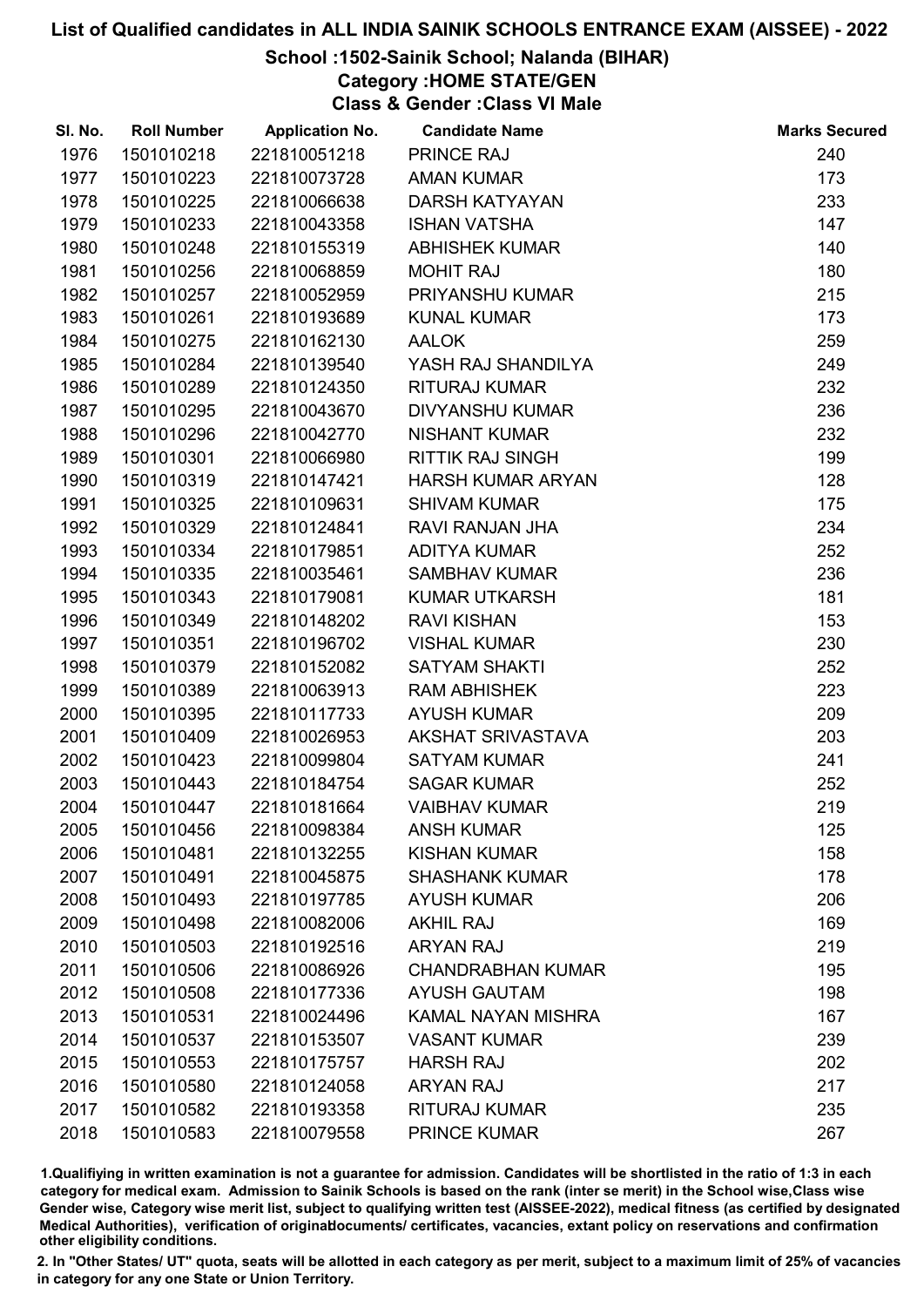## School :1502-Sainik School; Nalanda (BIHAR)

Category :HOME STATE/GEN

Class & Gender :Class VI Male

| SI. No. | <b>Roll Number</b> | <b>Application No.</b> | <b>Candidate Name</b>           |           | <b>Marks Secured</b> |
|---------|--------------------|------------------------|---------------------------------|-----------|----------------------|
| 2019    | 1501010584         | 221810138658           | <b>AYUSHMAN RANJAN</b>          |           | 199                  |
| 2020    | 1501010604         | 221810152009           | <b>AAYUSH KUMAR</b>             |           | 146                  |
| 2021    | 1501010617         | 221810119029           | PRIYAM KUMAR                    |           | 121                  |
| 2022    | 1501010623         | 221810173049           | <b>DIVYANSHU KUMAR</b>          |           | 179                  |
| 2023    | 1501010631         | 221810089369           | <b>RAVI RAUSHAN</b>             |           | 201                  |
| 2024    | 1501010633         | 221810135669           | <b>ADITYA PARASHAR</b>          |           | 206                  |
| 2025    | 1501010649         | 221810143299           | <b>DIVYANSHU KUMAR</b>          |           | 196                  |
| 2026    | 1501010651         | 221810048699           | PRIYANSHU RAJ                   |           | 213                  |
| 2027    | 1502010016         | 221810137460           | <b>MD SABIH</b>                 |           | 147                  |
| 2028    | 1502010030         | 221810051331           | SATYAM NIWAS ROY                |           | 242                  |
| 2029    | 1502010031         | 221810159331           | <b>MD KAMRAN FAZAL</b>          |           | 237                  |
| 2030    | 1502010043         | 221810148791           | PRAKHAR JHA                     |           | 148                  |
| 2031    | 1502010048         | 221810064712           | <b>UMO</b>                      |           | 133                  |
| 2032    | 1502010068         | 221810026213           | <b>ADITYA RAJ</b>               |           | 214                  |
| 2033    | 1502010098         | 221810173794           | <b>ADITY RAJ</b>                |           | 174                  |
| 2034    | 1502010109         | 221810097845           | <b>HARSHIT VATSA</b>            |           | 184                  |
| 2035    | 1502010113         | 221810112265           | <b>ABHINAV ANAND</b>            |           | 199                  |
| 2036    | 1502010114         | 221810068665           | AKSHANSH SRIVASTAVA             |           | 216                  |
| 2037    | 1502010117         | 221810118875           | ABHINAV KUMAR SINGH             |           | 156                  |
| 2038    | 1502010122         | 221810103506           | <b>TRINAV RAJ</b>               |           | 227                  |
| 2039    | 1502010137         | 221810134466           | <b>GAURAV RAJ</b>               |           | 211                  |
| 2040    | 1502010141         | 221810066276           | MOHAMMAD FAZAL ELAHI            | <b>AR</b> | 147                  |
| 2041    | 1502010147         | 221810110507           | <b>ABHIGYAN BHARTI</b>          |           | 136                  |
| 2042    | 1502010163         | 221810115397           | <b>SAUBHAGYA</b>                |           | 177                  |
| 2043    | 1502010164         | 221810132308           | <b>AARAV SINGH</b>              |           | 165                  |
| 2044    | 1502010190         | 221810000929           | <b>ARYAN KUMAR</b>              |           | 188                  |
| 2045    | 1502010207         | 221810022389           | <b>VEDANT BHARDWAJ</b>          |           | 166                  |
| 2046    | 1502010224         | 221810176460           | <b>RISHAV RAJ</b>               |           | 210                  |
| 2047    | 1502010240         | 221810109911           | <b>ANAND KUMAR</b>              |           | 192                  |
| 2048    | 1502010256         | 221810153261           | <b>AYUSH KUMAR</b>              |           | 231                  |
| 2049    | 1502010265         | 221810033191           | <b>ARYAN KUMAR SINGH</b>        |           | 231                  |
| 2050    | 1502010318         | 221810195934           | <b>ASHUTOSH MISHRA</b>          |           | 220                  |
| 2051    | 1502010352         | 221810115845           | <b>JAYANT KUMAR ROY</b>         |           | 172                  |
| 2052    | 1502010369         | 221810099436           | <b>RUDRA DEV</b>                |           | 247                  |
| 2053    | 1502010371         | 221810006846           | SHASHANK SHEKHAR JHA            |           | 159                  |
| 2054    | 1502010377         | 221810028186           | <b>SATYAM KUMAR</b>             |           | 156                  |
| 2055    | 1502010380         | 221810118586           | PIYUSH SINGH                    |           | 146                  |
| 2056    | 1502010409         | 221810153708           | <b>MAYANK MANU</b>              |           | 250                  |
| 2057    | 1502010413         | 221810124518           | <b>PRANJAL KUMAR</b>            |           | 274                  |
| 2058    | 1502010425         | 221810072778           | <b>DEVASHISH KUMAR MISHRA</b>   |           | 216                  |
| 2059    | 1502010438         | 221810168339           | <b>SHRIYANSH BHARTI</b>         |           | 175                  |
| 2060    | 1502010439         | 221810043739           | <b>SACHIDANAND SHIV</b>         |           | 127                  |
| 2061    | 1503010011         | 221810063040           | <b>OJASWI AATMAN SRIVASTAVA</b> |           | 212                  |

1.Qualifiying in written examination is not a guarantee for admission. Candidates will be shortlisted in the ratio of 1:3 in each category for medical exam. Admission to Sainik Schools is based on the rank (inter se merit) in the School wise,Class wise Gender wise, Category wise merit list, subject to qualifying written test (AISSEE-2022), medical fitness (as certified by designated Medical Authorities), verification of originablocuments/ certificates, vacancies, extant policy on reservations and confirmation other eligibility conditions.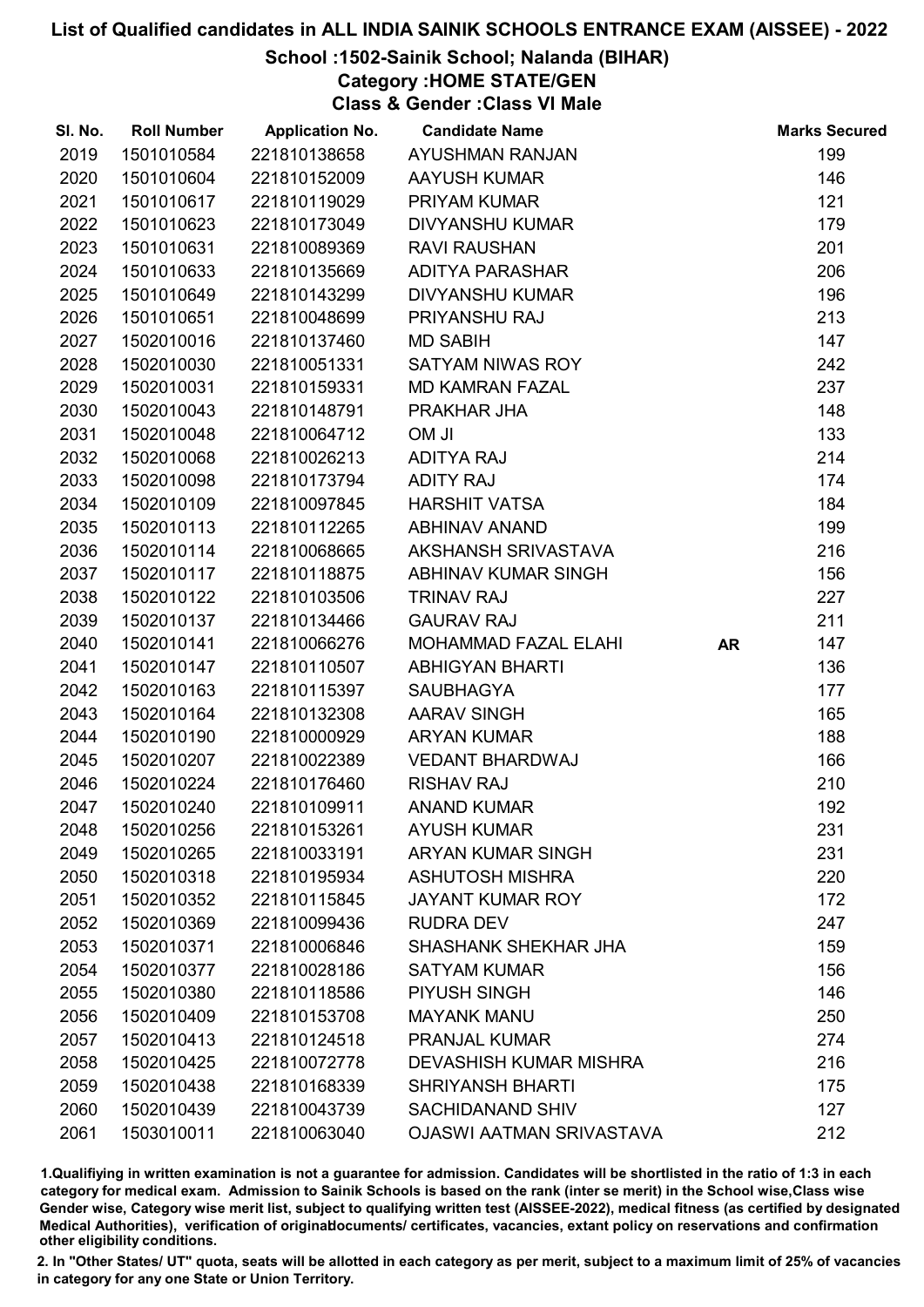## School :1502-Sainik School; Nalanda (BIHAR)

Category :HOME STATE/GEN

Class & Gender :Class VI Male

| SI. No. | <b>Roll Number</b> | <b>Application No.</b> | <b>Candidate Name</b>      |           | <b>Marks Secured</b> |
|---------|--------------------|------------------------|----------------------------|-----------|----------------------|
| 2062    | 1503010015         | 221810047250           | AJITESH KUMAR SHARMA       |           | 190                  |
| 2063    | 1503010118         | 221810016992           | <b>ADITYA SINGH</b>        |           | 171                  |
| 2064    | 1503010129         | 221810024743           | <b>AMAN KUMAR</b>          |           | 218                  |
| 2065    | 1503010151         | 221810073893           | <b>AMAN KUMAR</b>          |           | 187                  |
| 2066    | 1503010239         | 221810144356           | <b>AYUSH KUMAR</b>         |           | 170                  |
| 2067    | 1503010280         | 221810133797           | YOUVRAJ KUMAR              |           | 168                  |
| 2068    | 1503020008         | 221810165590           | HARSHBARDHAN RAJ           |           | 124                  |
| 2069    | 1503020022         | 221810073711           | <b>ABHISHEK KUMAR</b>      |           | 129                  |
| 2070    | 1503020062         | 221810119622           | PRASHANT KUMAR SINGH       |           | 202                  |
| 2071    | 1503020085         | 221810100982           | <b>ADITYA ANAND</b>        |           | 180                  |
| 2072    | 1503020124         | 221810064883           | <b>MANAV RAJ</b>           |           | 141                  |
| 2073    | 1503020179         | 221810141135           | <b>AMAN</b>                | <b>AR</b> | 169                  |
| 2074    | 1503020226         | 221810149526           | <b>SAURAV PRATAP SINGH</b> |           | 158                  |
| 2075    | 1503020270         | 221810152347           | <b>AMRIT RAJ</b>           |           | 128                  |
| 2076    | 1503020289         | 221810089597           | <b>ARYAN KUMAR</b>         |           | 164                  |
| 2077    | 1503020323         | 221810136688           | <b>SHASHWAT</b>            |           | 174                  |
| 2078    | 1504010001         | 221810105700           | <b>VISHAL KUMAR</b>        |           | 254                  |
| 2079    | 1504010003         | 221810123010           | <b>MOHIT RAJ</b>           |           | 232                  |
| 2080    | 1504010015         | 221810104650           | <b>NAITIK RAJ</b>          |           | 148                  |
| 2081    | 1504010019         | 221810083070           | <b>HIMANSHU KUMAR</b>      |           | 204                  |
| 2082    | 1504010021         | 221810091670           | UTKARSH KUMAR CHOUDHARY    |           | 198                  |
| 2083    | 1504010027         | 221810103101           | <b>NAITIK KUMAR</b>        |           | 164                  |
| 2084    | 1504010029         | 221810152111           | <b>AYUSH KUMAR</b>         |           | 141                  |
| 2085    | 1504010078         | 221810072581           | <b>KESHAV PARASHAR</b>     |           | 241                  |
| 2086    | 1504010085         | 221810138322           | <b>SARTHAK MISHRA</b>      |           | 168                  |
| 2087    | 1504010134         | 221810160274           | <b>ANURAG KUMAR</b>        |           | 124                  |
| 2088    | 1504010144         | 221810084494           | <b>SANKALP SUMAN JHA</b>   |           | 229                  |
| 2089    | 1504010151         | 221810008135           | PURN CHANDRA CHOUDHARY     |           | 163                  |
| 2090    | 1504010154         | 221810122345           | <b>AMAN KUMAR</b>          |           | 251                  |
| 2091    | 1504010156         | 221810111855           | <b>ADITYA KUMAR</b>        |           | 223                  |
| 2092    | 1504010164         | 221810075895           | <b>VASANT VARDHAN JHA</b>  |           | 155                  |
| 2093    | 1504010176         | 221810197756           | <b>SATYAM RAJ</b>          |           | 239                  |
| 2094    | 1504010194         | 221810169737           | <b>ANKIT KUMAR MISHRA</b>  |           | 185                  |
| 2095    | 1504010199         | 221810197547           | <b>DIVYANSHU RAJ</b>       |           | 221                  |
| 2096    | 1504010208         | 221810046897           | <b>ABHINAV JHA</b>         |           | 238                  |
| 2097    | 1504010244         | 221810081439           | <b>VISHAL VIVEK</b>        |           | 173                  |
| 2098    | 1504010248         | 221810019469           | <b>PRINCE KUMAR</b>        |           | 129                  |
| 2099    | 1504020012         | 221810166512           | <b>RAUNAK KUMAR</b>        |           | 149                  |
| 2100    | 1504020013         | 221810146222           | <b>PRASHANT KUMAR</b>      |           | 130                  |
| 2101    | 1504020020         | 221810157932           | <b>GYANESH KUMAR SINGH</b> |           | 149                  |
| 2102    | 1504020022         | 221810016842           | <b>ANURAG KUMAR</b>        |           | 156                  |
| 2103    | 1504020035         | 221810049592           | RAJ VARDHAN                |           | 202                  |
| 2104    | 1504020052         | 221810122733           | <b>AAYUSH KUMAR</b>        |           | 203                  |

1.Qualifiying in written examination is not a guarantee for admission. Candidates will be shortlisted in the ratio of 1:3 in each category for medical exam. Admission to Sainik Schools is based on the rank (inter se merit) in the School wise,Class wise Gender wise, Category wise merit list, subject to qualifying written test (AISSEE-2022), medical fitness (as certified by designated Medical Authorities), verification of originablocuments/ certificates, vacancies, extant policy on reservations and confirmation other eligibility conditions.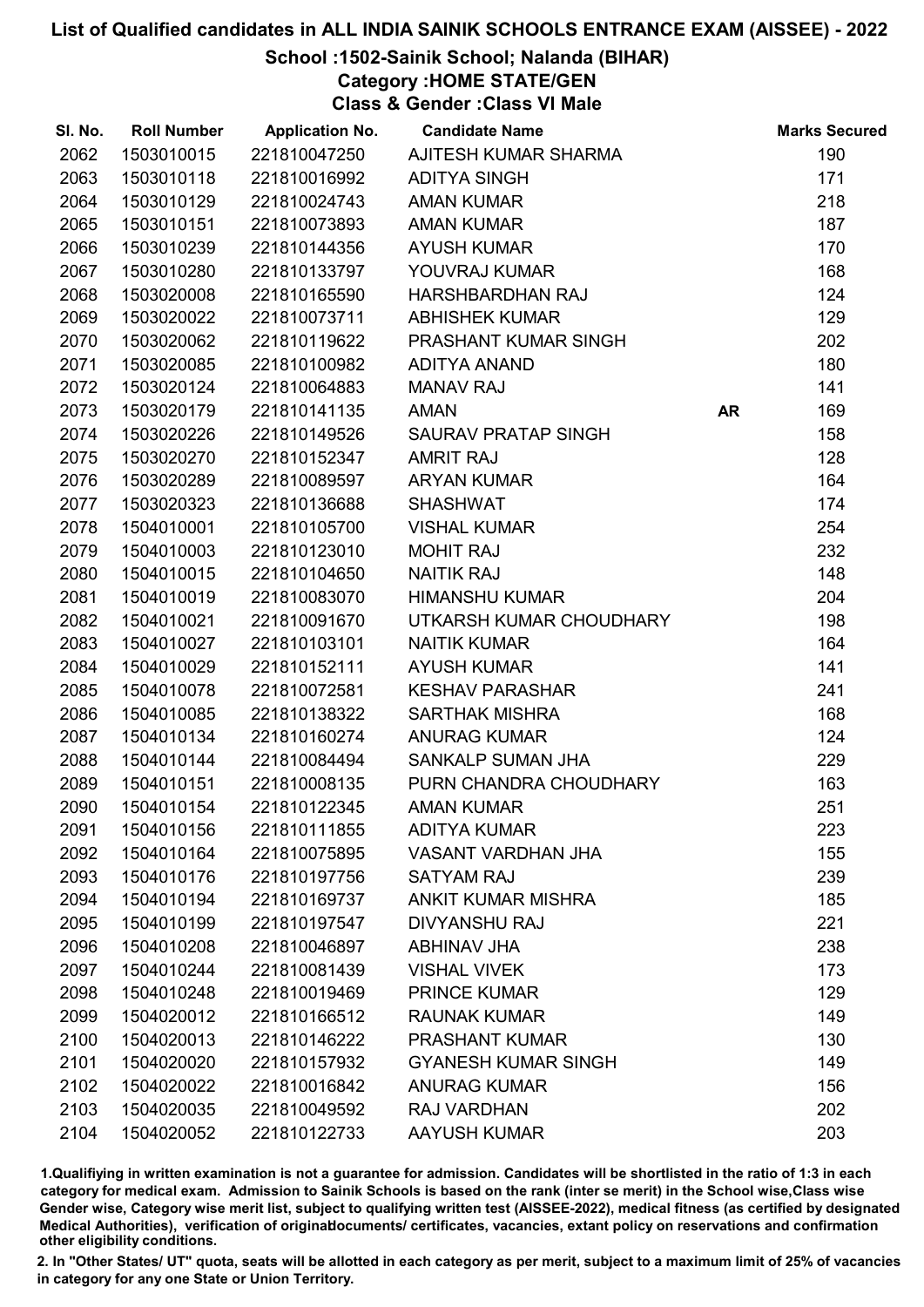## School :1502-Sainik School; Nalanda (BIHAR)

Category :HOME STATE/GEN

Class & Gender :Class VI Male

| SI. No. | <b>Roll Number</b> | <b>Application No.</b> | <b>Candidate Name</b>     |           | <b>Marks Secured</b> |
|---------|--------------------|------------------------|---------------------------|-----------|----------------------|
| 2105    | 1504020059         | 221810122343           | <b>ANANT ROSHAN</b>       |           | 137                  |
| 2106    | 1504020065         | 221810018763           | <b>SRIYANSH SINGH</b>     |           | 203                  |
| 2107    | 1504020079         | 221810000224           | PRIYANSHU MISHRA          |           | 240                  |
| 2108    | 1504020094         | 221810128674           | <b>GIRIRAJ</b>            |           | 129                  |
| 2109    | 1504020100         | 221810054005           | <b>KUMAR YASH</b>         |           | 149                  |
| 2110    | 1504020102         | 221810054305           | <b>ADARSH KUMAR</b>       |           | 205                  |
| 2111    | 1504020108         | 221810017225           | <b>KUMAR ARJUN</b>        |           | 238                  |
| 2112    | 1504020109         | 221810144825           | <b>KUMAR SUNDRAM</b>      |           | 169                  |
| 2113    | 1504020115         | 221810021555           | <b>RISHU KUMAR</b>        |           | 225                  |
| 2114    | 1504020118         | 221810094965           | PRANJAL PRIYADARSHI       |           | 210                  |
| 2115    | 1504020121         | 221810150475           | AYUSH NATH JHA            |           | 140                  |
| 2116    | 1504020124         | 221810132485           | <b>ADHVIK GYAN</b>        |           | 232                  |
| 2117    | 1504020139         | 221810149546           | PRADYUMN JHA              |           | 212                  |
| 2118    | 1504020142         | 221810105056           | <b>ADITYA OM</b>          |           | 142                  |
| 2119    | 1504020152         | 221810076286           | NAMAN KUMAR SINGH         |           | 209                  |
| 2120    | 1504020161         | 221810099807           | <b>LAV KUMAR SINGH</b>    |           | 163                  |
| 2121    | 1504020165         | 221810153727           | NIGAM KUMAR THAKUR        |           | 232                  |
| 2122    | 1504020166         | 221810144037           | <b>KESHAV CHANDRA JHA</b> |           | 145                  |
| 2123    | 1504020169         | 221810004237           | PRIYANSHU KUMAR           |           | 198                  |
| 2124    | 1504020175         | 221810066057           | AADARSH RAJ               |           | 260                  |
| 2125    | 1504020187         | 221810095418           | PURANJAY PRAKASH          |           | 164                  |
| 2126    | 1504020189         | 221810065328           | AYUSH KUMAR JHA           |           | 136                  |
| 2127    | 1504020207         | 221810071478           | <b>FASIH HAIDER</b>       |           | 168                  |
| 2128    | 1504020212         | 221810060098           | SATYAM KUMAR SINGH        |           | 168                  |
| 2129    | 1504020220         | 221810040919           | PRIYANSHU KUMAR           |           | 131                  |
| 2130    | 1504020227         | 221810194559           | <b>SHUBH GARG</b>         |           | 171                  |
| 2131    | 1504020228         | 221810179559           | ROHAN RAJ JHA             |           | 136                  |
| 2132    | 1504020240         | 221810124199           | <b>AATIF AHSAN</b>        |           | 145                  |
| 2133    | 1505010005         | 221810024500           | <b>KUMAR GAUTAM</b>       |           | 194                  |
| 2134    | 1505010007         | 221810006010           | <b>DEV SHARMA</b>         |           | 185                  |
| 2135    | 1505010018         | 221810137920           | <b>ADITYA KUMAR</b>       |           | 145                  |
| 2136    | 1505010030         | 221810010460           | <b>SHIVAM</b>             |           | 166                  |
| 2137    | 1505010044         | 221810166290           | <b>SHASHANK KUMAR</b>     |           | 133                  |
| 2138    | 1505010063         | 221810056931           | AADITYA RAJ SINGH         |           | 180                  |
| 2139    | 1505010077         | 221810057461           | <b>GULASHAN KUMAR</b>     |           | 144                  |
| 2140    | 1505010080         | 221810036171           | <b>RAUSHAN RAJ</b>        |           | 202                  |
| 2141    | 1505010094         | 221810056202           | <b>GHANSHYAM KUMAR</b>    | <b>AR</b> | 156                  |
| 2142    | 1505010097         | 221810140602           | <b>AAKARSH KUMAR</b>      |           | 182                  |
| 2143    | 1505010099         | 221810046712           | <b>SAGAR KUMAR</b>        |           | 194                  |
| 2144    | 1505010108         | 221810097032           | <b>PIYUSH RAJ</b>         |           | 186                  |
| 2145    | 1505010118         | 221810016942           | <b>ATUL KUMAR</b>         |           | 185                  |
| 2146    | 1505010120         | 221810137352           | <b>HARSHIT HARSH</b>      |           | 143                  |
| 2147    | 1505010140         | 221810103882           | <b>ASHISH RAJ</b>         |           | 172                  |

1.Qualifiying in written examination is not a guarantee for admission. Candidates will be shortlisted in the ratio of 1:3 in each category for medical exam. Admission to Sainik Schools is based on the rank (inter se merit) in the School wise,Class wise Gender wise, Category wise merit list, subject to qualifying written test (AISSEE-2022), medical fitness (as certified by designated Medical Authorities), verification of originablocuments/ certificates, vacancies, extant policy on reservations and confirmation other eligibility conditions.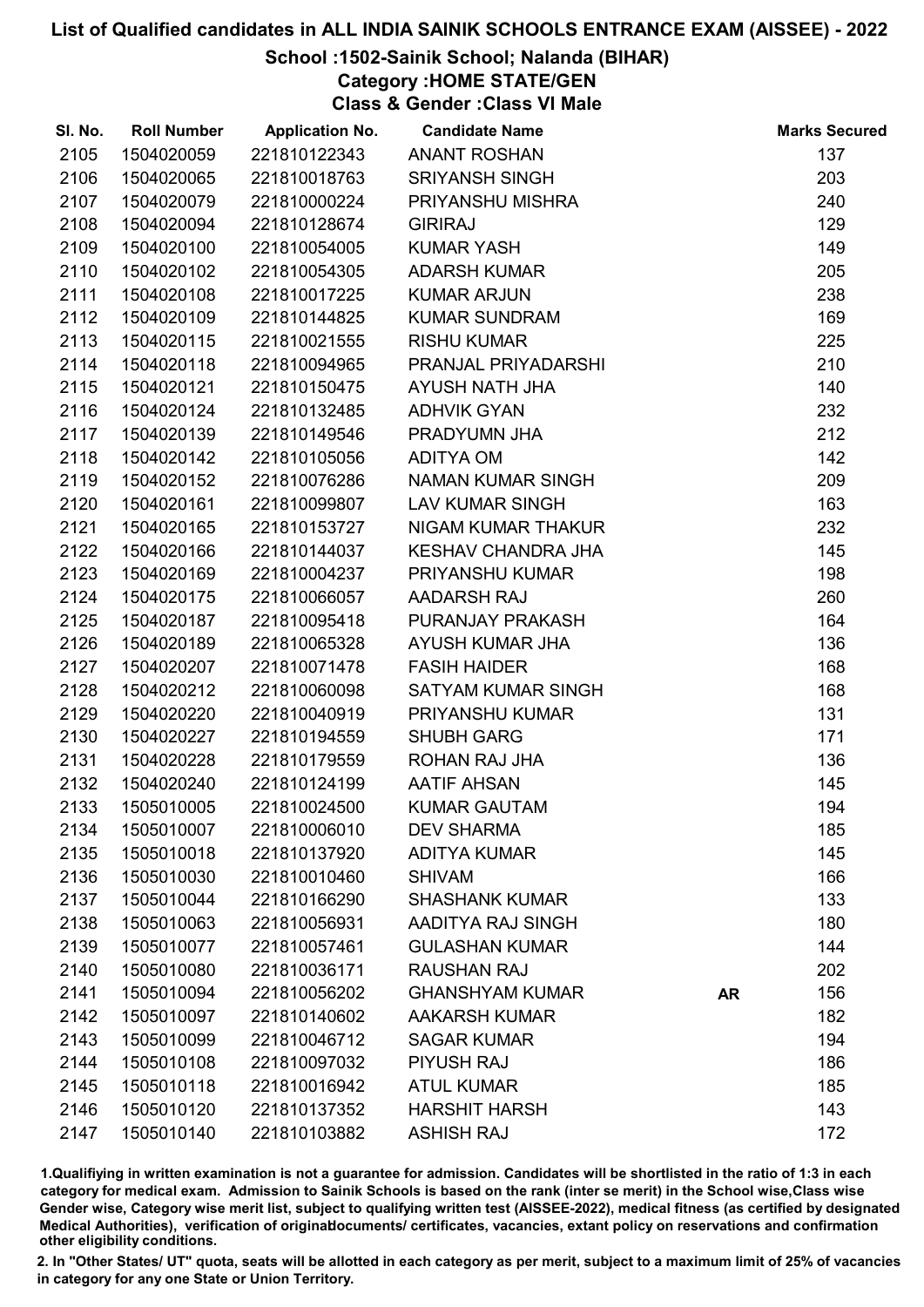## School :1502-Sainik School; Nalanda (BIHAR)

Category :HOME STATE/GEN

Class & Gender :Class VI Male

| SI. No. | <b>Roll Number</b> | <b>Application No.</b> | <b>Candidate Name</b>     |    | <b>Marks Secured</b> |
|---------|--------------------|------------------------|---------------------------|----|----------------------|
| 2148    | 1505010141         | 221810151292           | <b>ALOK RANJAN</b>        |    | 194                  |
| 2149    | 1505010143         | 221810085392           | SHREE RAJ                 |    | 219                  |
| 2150    | 1505010145         | 221810073003           | <b>ADITYA NAITIK</b>      |    | 201                  |
| 2151    | 1505010160         | 221810140533           | <b>ANKESH KUMAR</b>       |    | 184                  |
| 2152    | 1505010166         | 221810038053           | <b>HIMANSHU KUMAR</b>     |    | 130                  |
| 2153    | 1505010167         | 221810123353           | <b>SAHIT RANJAN</b>       |    | 132                  |
| 2154    | 1505010171         | 221810109753           | <b>RAUNAK KUMAR</b>       |    | 184                  |
| 2155    | 1505010172         | 221810093063           | <b>PRINCE KUMAR</b>       |    | 143                  |
| 2156    | 1505010193         | 221810035804           | AADARSH GARG              |    | 172                  |
| 2157    | 1505010194         | 221810106014           | <b>ANUBHAV SANKRIT</b>    |    | 236                  |
| 2158    | 1505010196         | 221810048414           | SUBH KUMAR SHARMA         |    | 157                  |
| 2159    | 1505010197         | 221810019414           | PRIYANSHU KUMAR           |    | 218                  |
| 2160    | 1505010207         | 221810134534           | <b>PRASHIDH RAJ</b>       |    | 136                  |
| 2161    | 1505010221         | 221810051864           | PALLAV SINHA              |    | 217                  |
| 2162    | 1505010228         | 221810136184           | <b>ABHILASH SHANDIL</b>   |    | 180                  |
| 2163    | 1505010236         | 221810021205           | <b>ADARSH RANJAN</b>      |    | 178                  |
| 2164    | 1505010238         | 221810098205           | <b>SATVIK KUMAR</b>       |    | 149                  |
| 2165    | 1505010253         | 221810033035           | <b>ADYATA RAJ</b>         |    | 139                  |
| 2166    | 1505010261         | 221810151045           | <b>ABHAY KUMAR</b>        |    | 236                  |
| 2167    | 1505010265         | 221810086355           | <b>UTKARSH RAJ</b>        |    | 247                  |
| 2168    | 1505010273         | 221810051275           | <b>KRISH KUMAR</b>        |    | 207                  |
| 2169    | 1505010286         | 221810010906           | <b>SKAND KUMAR</b>        |    | 135                  |
| 2170    | 1505010304         | 221810006266           | <b>NAITIK RAJ</b>         |    | 170                  |
| 2171    | 1505010310         | 221810157776           | <b>RAJVEER</b>            |    | 180                  |
| 2172    | 1505010313         | 221810122096           | <b>VAIBHAV RAJ</b>        |    | 189                  |
| 2173    | 1505010316         | 221810083896           | PREM RAJ                  |    | 181                  |
| 2174    | 1505010319         | 221810007307           | <b>UJJAWAL KUMAR</b>      |    | 222                  |
| 2175    | 1505010324         | 221810147117           | PRANAV KUMAR MISHRA       |    | 243                  |
| 2176    | 1505010326         | 221810170217           | <b>SHIVAM</b>             |    | 211                  |
| 2177    | 1505010332         | 221810095917           | <b>TEJAS KUMAR</b>        |    | 186                  |
| 2178    | 1505010335         | 221810004227           | <b>NAITIK RAJ</b>         | CG | 131                  |
| 2179    | 1505010344         | 221810142157           | <b>RUDRA PRATAP SINGH</b> |    | 193                  |
| 2180    | 1505010347         | 221810028557           | <b>ANSH RAJ</b>           |    | 258                  |
| 2181    | 1505010348         | 221810036657           | <b>RISHEEK RAJ</b>        |    | 242                  |
| 2182    | 1505010370         | 221810111008           | <b>ADITYA KUSHAGRA</b>    |    | 247                  |
| 2183    | 1505010372         | 221810051708           | <b>HARI OM KUMAR</b>      |    | 155                  |
| 2184    | 1505010374         | 221810020018           | <b>UMANG RAJ</b>          |    | 233                  |
| 2185    | 1505010379         | 221810149028           | <b>SAMEER SHREE</b>       |    | 233                  |
| 2186    | 1505010380         | 221810134628           | PRIYANSHU RAJ             |    | 156                  |
| 2187    | 1505010384         | 221810136738           | <b>ARYAN RAJ</b>          |    | 202                  |
| 2188    | 1505010392         | 221810103358           | <b>ANAND KUMAR</b>        |    | 134                  |
| 2189    | 1505010403         | 221810092098           | <b>NAITIK RAJ</b>         |    | 195                  |
| 2190    | 1505010411         | 221810090409           | <b>HIMANSHU KUMAR</b>     |    | 160                  |

1.Qualifiying in written examination is not a guarantee for admission. Candidates will be shortlisted in the ratio of 1:3 in each category for medical exam. Admission to Sainik Schools is based on the rank (inter se merit) in the School wise,Class wise Gender wise, Category wise merit list, subject to qualifying written test (AISSEE-2022), medical fitness (as certified by designated Medical Authorities), verification of originablocuments/ certificates, vacancies, extant policy on reservations and confirmation other eligibility conditions.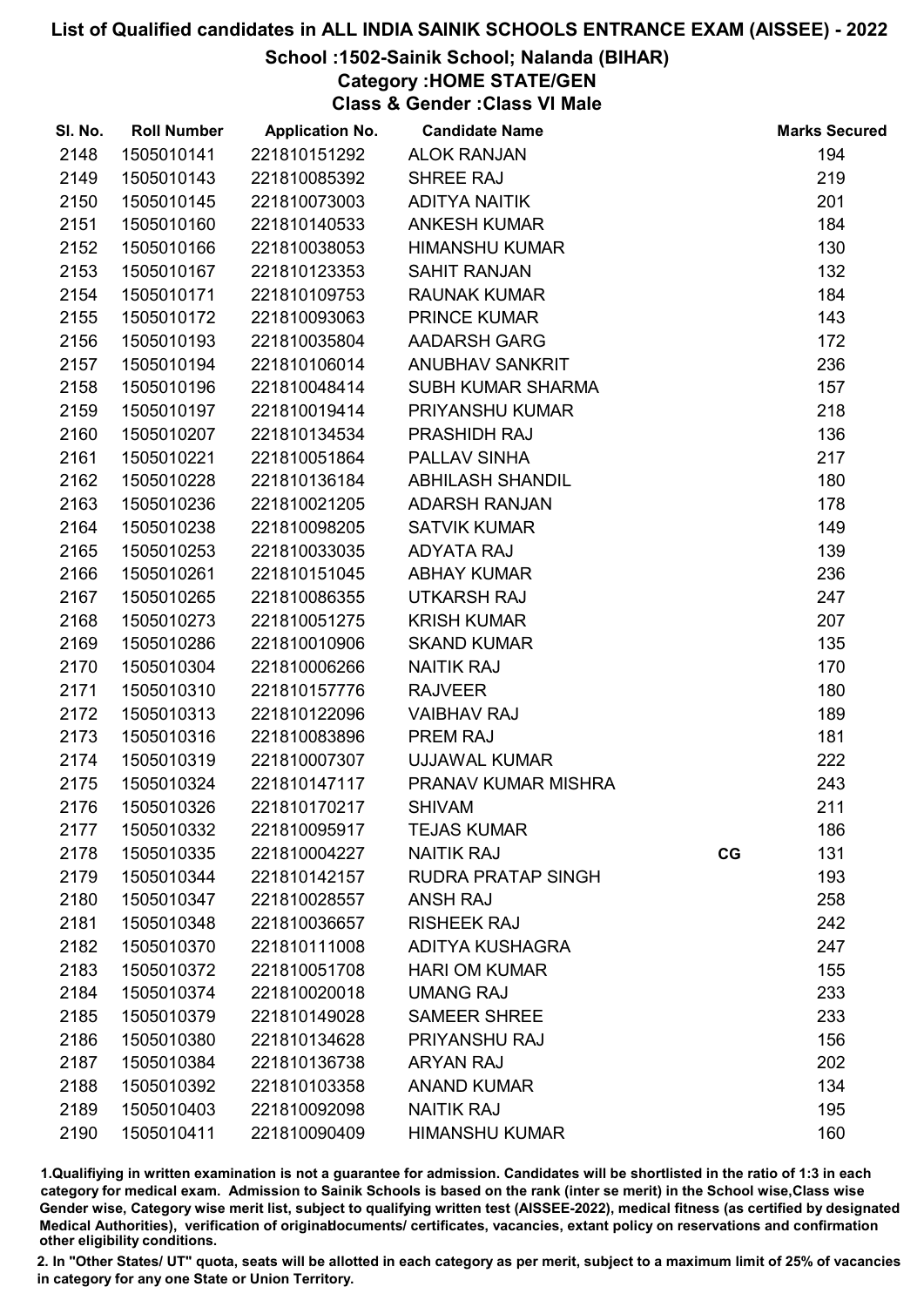## School :1502-Sainik School; Nalanda (BIHAR)

Category :HOME STATE/GEN

Class & Gender :Class VI Male

| SI. No. | <b>Roll Number</b> | <b>Application No.</b> | <b>Candidate Name</b>     | <b>Marks Secured</b> |
|---------|--------------------|------------------------|---------------------------|----------------------|
| 2191    | 1505010412         | 221810085509           | <b>SHAURAYAM RAJ</b>      | 133                  |
| 2192    | 1505010424         | 221810196249           | <b>SAKSHUM RAJ</b>        | 125                  |
| 2193    | 1505010428         | 221810030259           | <b>ARPIT KUMAR SINGH</b>  | 171                  |
| 2194    | 1505010436         | 221810011479           | <b>AMAN KUMAR</b>         | 192                  |
| 2195    | 1505010437         | 221810186879           | <b>NISHANT KUMAR</b>      | 164                  |
| 2196    | 1505010441         | 221810070489           | <b>MOHIT SINGH</b>        | 267                  |
| 2197    | 1505010443         | 221810029689           | <b>UTSAV KUMAR</b>        | 225                  |
| 2198    | 1505010459         | 221810102600           | <b>BHASKAR RANJAN</b>     | 138                  |
| 2199    | 1505010508         | 221810177390           | <b>ABHINAV RAJ</b>        | 153                  |
| 2200    | 1505010513         | 221810039790           | OM JEE                    | 260                  |
| 2201    | 1505010531         | 221810030701           | ANURAG ANU                | 253                  |
| 2202    | 1505010533         | 221810176901           | <b>RAUSHAN</b>            | 263                  |
| 2203    | 1505010541         | 221810031221           | <b>VIKASH RAJ</b>         | 256                  |
| 2204    | 1505010545         | 221810165821           | YASH RAJ                  | 231                  |
| 2205    | 1505010561         | 221810062051           | <b>SURAJ KUMAR</b>        | 146                  |
| 2206    | 1505010574         | 221810055671           | <b>ARPAN KUMAR</b>        | 181                  |
| 2207    | 1505010596         | 221810031802           | <b>JAGDISH RANJAN</b>     | 212                  |
| 2208    | 1505010600         | 221810014512           | <b>SAMAR PRATAP SINGH</b> | 178                  |
| 2209    | 1505010608         | 221810130322           | <b>MD REHAN KHAN</b>      | 164                  |
| 2210    | 1505010609         | 221810056422           | SANDEEP KUMAR SINHA       | 243                  |
| 2211    | 1505010635         | 221810107162           | PRANAV KUMAR SINGH        | 240                  |
| 2212    | 1505010636         | 221810133262           | <b>SHIVAM KUMAR</b>       | 185                  |
| 2213    | 1505010645         | 221810048272           | <b>SHIV RAJ</b>           | 243                  |
| 2214    | 1505010662         | 221810191692           | SHIDARTH KUMAR SINGH      | 133                  |
| 2215    | 1505010690         | 221810135243           | <b>VIBHOR</b>             | 246                  |
| 2216    | 1505010696         | 221810061063           | <b>AMRIT RAJ</b>          | 195                  |
| 2217    | 1505010712         | 221810000393           | <b>HARSH KUMAR</b>        | 161                  |
| 2218    | 1505010722         | 221810136304           | <b>CHANDAN KUMAR</b>      | 154                  |
| 2219    | 1505010726         | 221810056604           | <b>DIVYANSHU RAJ</b>      | 193                  |
| 2220    | 1505010740         | 221810151124           | <b>NISHIKANT</b>          | 260                  |
| 2221    | 1505010750         | 221810062924           | <b>SARTHAK RAJ</b>        | 255                  |
| 2222    | 1505010762         | 221810146844           | <b>ANURAG KUMAR</b>       | 190                  |
| 2223    | 1505010776         | 221810071874           | <b>ZAID IMAM</b>          | 186                  |
| 2224    | 1505010818         | 221810197535           | <b>OM BABU</b>            | 127                  |
| 2225    | 1505010830         | 221810074855           | <b>RISHAV RAJ</b>         | 231                  |
| 2226    | 1505010837         | 221810142565           | <b>TEJASVI PRATAP</b>     | 177                  |
| 2227    | 1505010838         | 221810058565           | <b>SATYAM KUMAR</b>       | 215                  |
| 2228    | 1505010853         | 221810090895           | <b>SUDHANSHU KUMAR</b>    | 253                  |
| 2229    | 1505010860         | 221810013416           | <b>PRITHVI SHEKHAR</b>    | 178                  |
| 2230    | 1505010863         | 221810143026           | <b>AMAN MISHRA</b>        | 122                  |
| 2231    | 1505010865         | 221810071226           | <b>ADITYA RAJ</b>         | 184                  |
| 2232    | 1505010879         | 221810151266           | <b>AYUSH RAJ</b>          | 224                  |
| 2233    | 1505010911         | 221810134407           | <b>AMIT KUMAR</b>         | 137                  |

1.Qualifiying in written examination is not a guarantee for admission. Candidates will be shortlisted in the ratio of 1:3 in each category for medical exam. Admission to Sainik Schools is based on the rank (inter se merit) in the School wise,Class wise Gender wise, Category wise merit list, subject to qualifying written test (AISSEE-2022), medical fitness (as certified by designated Medical Authorities), verification of originablocuments/ certificates, vacancies, extant policy on reservations and confirmation other eligibility conditions.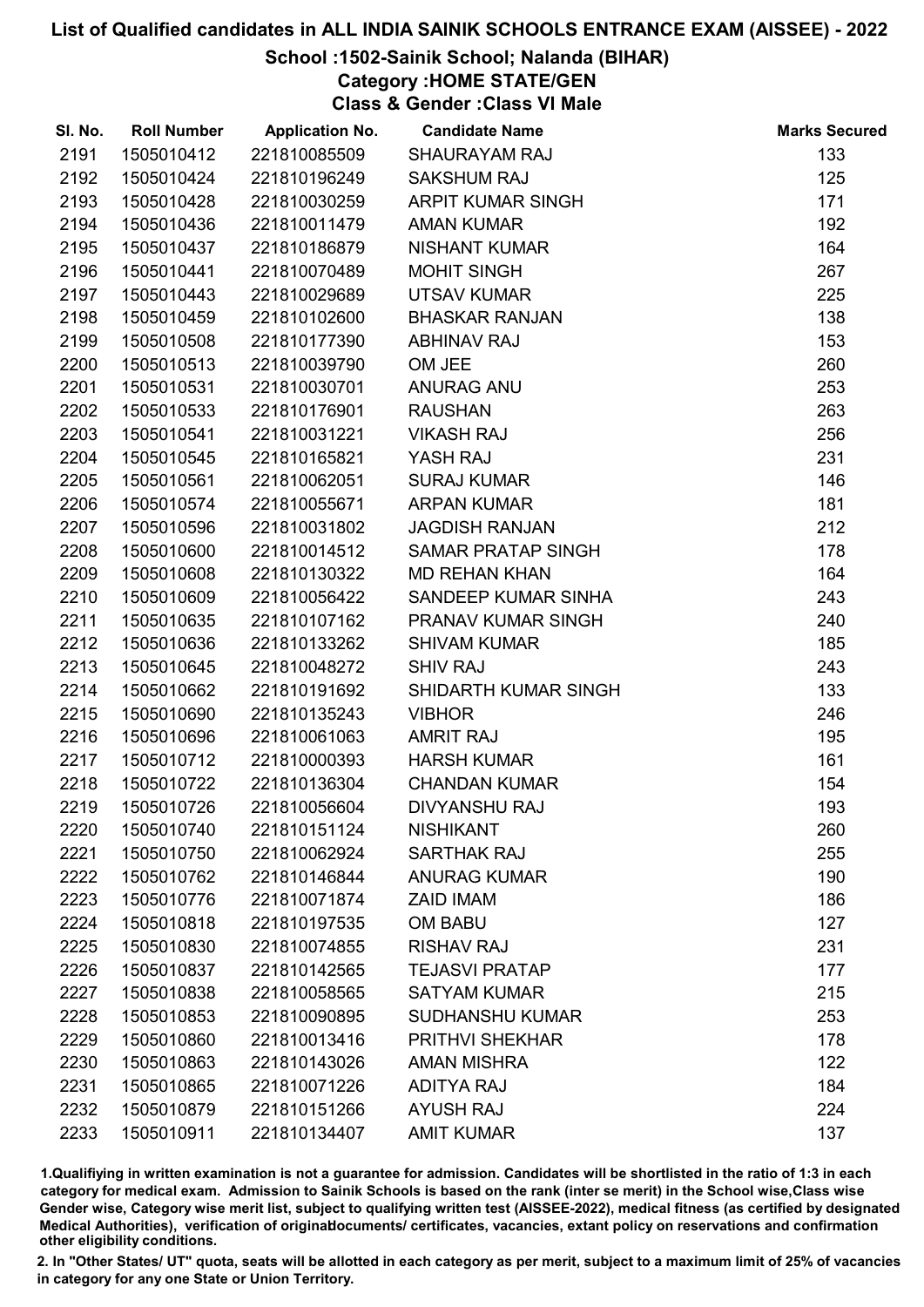#### School :1502-Sainik School; Nalanda (BIHAR)

Category :HOME STATE/GEN

Class & Gender :Class VI Male

| SI. No. | <b>Roll Number</b> | <b>Application No.</b> | <b>Candidate Name</b>      | <b>Marks Secured</b> |
|---------|--------------------|------------------------|----------------------------|----------------------|
| 2234    | 1505010913         | 221810191017           | <b>SAHIL RAJ</b>           | 234                  |
| 2235    | 1505010986         | 221810197508           | PRANJAL KUMAR              | 130                  |
| 2236    | 1505010995         | 221810059718           | <b>MIHIR PRAKASH</b>       | 205                  |
| 2237    | 1505011027         | 221810105868           | <b>SHIVAM KUMAR</b>        | 274                  |
| 2238    | 1505011029         | 221810133178           | <b>ABUSALEH KHAN</b>       | 144                  |
| 2239    | 1505011030         | 221810191478           | AARYA PRATIK KUMAR         | 201                  |
| 2240    | 1505011045         | 221810100098           | <b>ARYAN KUMAR</b>         | 202                  |
| 2241    | 1505011061         | 221810103019           | <b>NISHANT KUMAR</b>       | 219                  |
| 2242    | 1505011079         | 221810128639           | <b>MANISH RAJ</b>          | 147                  |
| 2243    | 1505011084         | 221810160949           | <b>HIMANSHU KUMAR</b>      | 168                  |
| 2244    | 1505011104         | 221810046399           | <b>VIRAJ SINGH</b>         | 208                  |
| 2245    | 1506010181         | 221810175683           | <b>SUBHANSHU SINGH</b>     | 132                  |
| 2246    | 1506020158         | 221810119176           | KUMAR YASHWARDHAN          | 245                  |
| 2247    | 1507010003         | 221810045610           | <b>SAHIL KUMAR</b>         | 252                  |
| 2248    | 1507010014         | 221810037340           | <b>ISHAN KUMAR</b>         | 139                  |
| 2249    | 1507010025         | 221810163790           | <b>ANSH RAJ</b>            | 206                  |
| 2250    | 1507010036         | 221810071831           | <b>NISHANT RAJ</b>         | 204                  |
| 2251    | 1507010041         | 221810106761           | <b>SIDDHARTH KUMAR</b>     | 190                  |
| 2252    | 1507010054         | 221810174712           | <b>VISHAL KUMAR</b>        | 231                  |
| 2253    | 1507010058         | 221810107132           | <b>RAKSHIT KUMAR</b>       | 141                  |
| 2254    | 1507010059         | 221810140042           | <b>KESHAV DAYAL</b>        | 163                  |
| 2255    | 1507010068         | 221810087962           | <b>ABHINAV KUMAR</b>       | 247                  |
| 2256    | 1507010085         | 221810188213           | <b>ASHWIN KUMAR</b>        | 144                  |
| 2257    | 1507010099         | 221810178263           | <b>ARYAN RAJ</b>           | 134                  |
| 2258    | 1507010105         | 221810178473           | <b>SHAURYA KASHYAP</b>     | 147                  |
| 2259    | 1507010121         | 221810176334           | <b>ADITYA GAUTAM</b>       | 190                  |
| 2260    | 1507010139         | 221810119605           | SOUJANYA BHARDWAJ          | 152                  |
| 2261    | 1507010151         | 221810197365           | <b>SAJAL SHAURYA</b>       | 192                  |
| 2262    | 1507010173         | 221810194256           | <b>SACHIN KUMAR</b>        | 128                  |
| 2263    | 1507010204         | 221810152977           | <b>KESHAV KUMAR</b>        | 239                  |
| 2264    | 1507010205         | 221810174977           | ABHIYANSHU RAJ             | 149                  |
| 2265    | 1507010261         | 221810081099           | <b>ABHINAV KUMAR SINGH</b> | 240                  |
| 2266    | 1507010289         | 221810116471           | <b>KSHITIJ KUMAR</b>       | 241                  |
| 2267    | 1507010323         | 221810010373           | DAKSH BHARDWAJ             | 264                  |
| 2268    | 1507010341         | 221810176784           | <b>HIRDESH KUMAR</b>       | 225                  |
| 2269    | 1507010358         | 221810050445           | <b>SHIVAM KUMAR</b>        | 192                  |
| 2270    | 1507010366         | 221810103116           | ABHINAV KUMAR SINGH        | 266                  |
| 2271    | 1507010372         | 221810138736           | SANSKAR KUMAR SINGH        | 186                  |
| 2272    | 1507010395         | 221810197108           | <b>RISHAV KUMAR</b>        | 125                  |
| 2273    | 1507010405         | 221810182838           | <b>ADITYA RAJ</b>          | 165                  |
| 2274    | 1508010013         | 221810007240           | <b>ARYAN ARYA</b>          | 228                  |
| 2275    | 1508010014         | 221810032150           | <b>ADITYA KUMAR SINGH</b>  | 122                  |
| 2276    | 1508010015         | 221810122750           | PALLAV RANJAN              | 241                  |

1.Qualifiying in written examination is not a guarantee for admission. Candidates will be shortlisted in the ratio of 1:3 in each category for medical exam. Admission to Sainik Schools is based on the rank (inter se merit) in the School wise,Class wise Gender wise, Category wise merit list, subject to qualifying written test (AISSEE-2022), medical fitness (as certified by designated Medical Authorities), verification of originablocuments/ certificates, vacancies, extant policy on reservations and confirmation other eligibility conditions.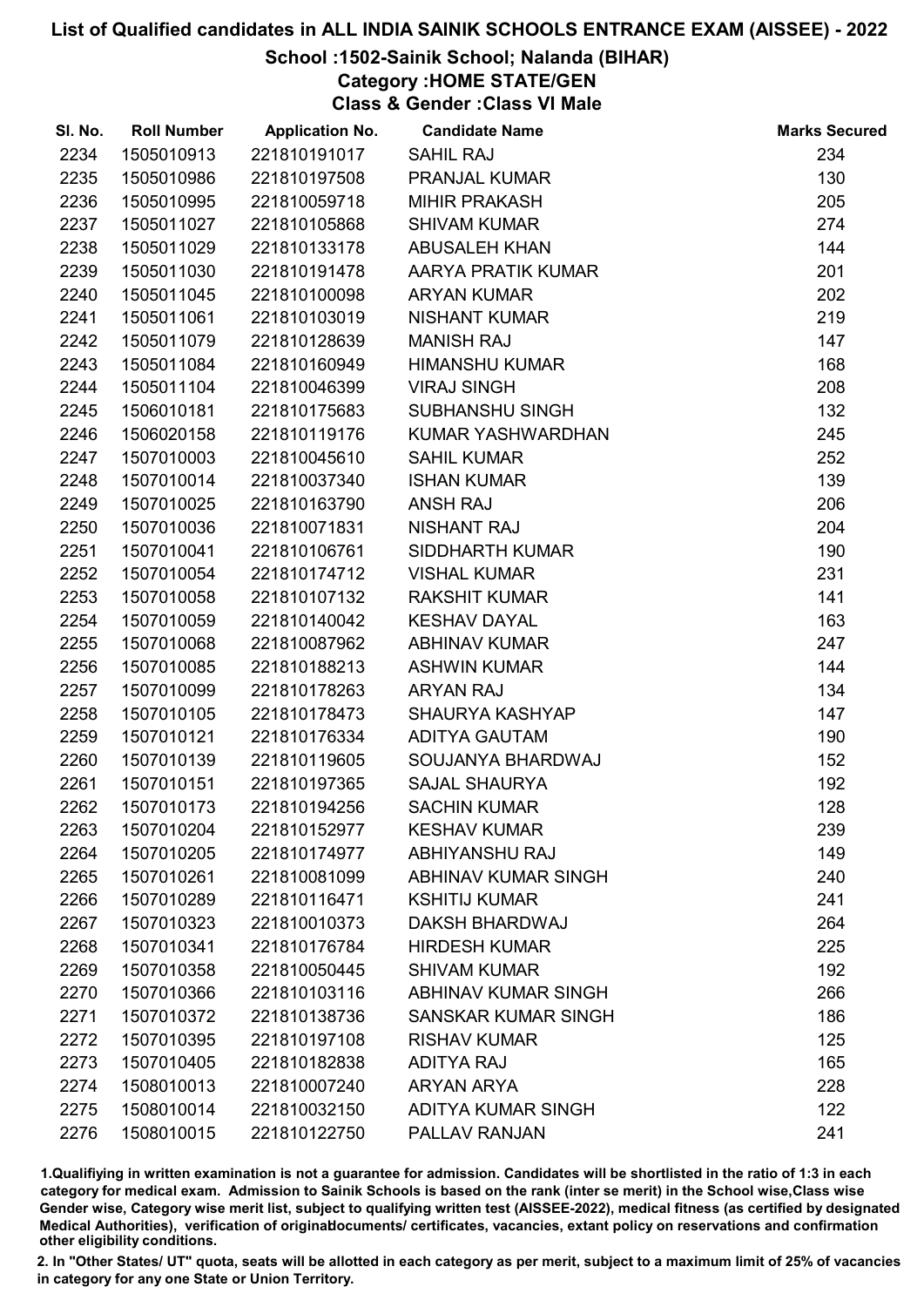## School :1502-Sainik School; Nalanda (BIHAR)

Category :HOME STATE/GEN

Class & Gender :Class VI Male

| SI. No. | <b>Roll Number</b> | <b>Application No.</b> | <b>Candidate Name</b>       | <b>Marks Secured</b> |
|---------|--------------------|------------------------|-----------------------------|----------------------|
| 2277    | 1508010042         | 221810133451           | ANIKET KUMAR SRIVASTAVA     | 149                  |
| 2278    | 1508010060         | 221810064312           | <b>ASHISH RANJAN</b>        | 267                  |
| 2279    | 1508010076         | 221810118972           | <b>MAYANK PANDEY</b>        | 153                  |
| 2280    | 1508010093         | 221810051313           | <b>SUSHANT GAURAV</b>       | 193                  |
| 2281    | 1508010127         | 221810039974           | <b>PRAKHAR</b>              | 225                  |
| 2282    | 1508010135         | 221810043805           | <b>RAKSHIT RAI</b>          | 147                  |
| 2283    | 1508010148         | 221810058365           | PRANAY RAUSHAN UPADHYAY     | 199                  |
| 2284    | 1508010176         | 221810125366           | PRATYUSH PRABHAKAR          | 260                  |
| 2285    | 1508010179         | 221810144866           | <b>AYUSHMAN ARYA</b>        | 267                  |
| 2286    | 1508010185         | 221810132096           | <b>ADITYA KUMAR</b>         | 179                  |
| 2287    | 1508010194         | 221810019817           | YASHBARDHAN PRATAP SINGH    | 166                  |
| 2288    | 1508010204         | 221810140367           | <b>AMIT KUMAR</b>           | 184                  |
| 2289    | 1508010260         | 221810073379           | <b>ARYAN RAJ</b>            | 197                  |
| 2290    | 1508010271         | 221810160700           | <b>HOMAM BABU</b>           | 148                  |
| 2291    | 1508010292         | 221810030940           | <b>ADITYA KUMAR</b>         | 154                  |
| 2292    | 1508010336         | 221810066631           | HARI OM DHAR DUBEY          | 171                  |
| 2293    | 1508010378         | 221810172722           | <b>AMRIT ANAND</b>          | 270                  |
| 2294    | 1508010384         | 221810015432           | <b>UTPAL KUMAR</b>          | 198                  |
| 2295    | 1508010431         | 221810065823           | AADITYA RAJ MISHRA          | 161                  |
| 2296    | 1508010469         | 221810164614           | <b>KRISH</b>                | 150                  |
| 2297    | 1508010487         | 221810024254           | <b>SURYA PRAKASH</b>        | 261                  |
| 2298    | 1508010504         | 221810086194           | <b>SATYAM KUMAR</b>         | 216                  |
| 2299    | 1508010542         | 221810157385           | SATYAJEET PRASHAR           | 203                  |
| 2300    | 1508010550         | 221810113595           | MD. AAYAN RAZAA             | 182                  |
| 2301    | 1508010554         | 221810146406           | AADITYA KUMAR               | 240                  |
| 2302    | 1508010651         | 221810135418           | <b>NAVNIT RAJ</b>           | 159                  |
| 2303    | 1508010655         | 221810058918           | <b>ALI HUSSAIN</b>          | 127                  |
| 2304    | 1508010657         | 221810066128           | <b>YUVRAJ KUMAR</b>         | 200                  |
| 2305    | 1508010662         | 221810104138           | <b>SAKSHAM SAURABH</b>      | 138                  |
| 2306    | 1508010680         | 221810111178           | <b>ABHISHEK KUMAR</b>       | 136                  |
| 2307    | 1508010686         | 221810083488           | <b>ADARSH TIWARI</b>        | 226                  |
| 2308    | 1508010733         | 221810170599           | <b>MOHAMMAD MASIHUL AIN</b> | 203                  |
| 2309    | 1509010004         | 221810125600           | <b>CHHATRADHARI</b>         | 224                  |
| 2310    | 1509010011         | 221810065620           | <b>SHASHANK SHEKHAR</b>     | 199                  |
| 2311    | 1509010022         | 221810124250           | <b>ADITYA KUMAR SINGH</b>   | 240                  |
| 2312    | 1509010097         | 221810038132           | <b>ABHINAW</b>              | 173                  |
| 2313    | 1509010136         | 221810062743           | <b>UJJWAL</b>               | 149                  |
| 2314    | 1509010138         | 221810124943           | <b>KARTAVYA KUNAL</b>       | 170                  |
| 2315    | 1509010152         | 221810107493           | <b>TANMAY</b>               | 161                  |
| 2316    | 1509010165         | 221810020034           | <b>ABHIJEET KUMAR</b>       | 219                  |
| 2317    | 1509020006         | 221810068600           | <b>S.B RISHI</b>            | 138                  |
| 2318    | 1509020014         | 221810059210           | <b>TANMAY KUMAR</b>         | 157                  |
| 2319    | 1509020023         | 221810002120           | <b>ATHARVA KRISHNAN</b>     | 225                  |

1.Qualifiying in written examination is not a guarantee for admission. Candidates will be shortlisted in the ratio of 1:3 in each category for medical exam. Admission to Sainik Schools is based on the rank (inter se merit) in the School wise,Class wise Gender wise, Category wise merit list, subject to qualifying written test (AISSEE-2022), medical fitness (as certified by designated Medical Authorities), verification of originablocuments/ certificates, vacancies, extant policy on reservations and confirmation other eligibility conditions.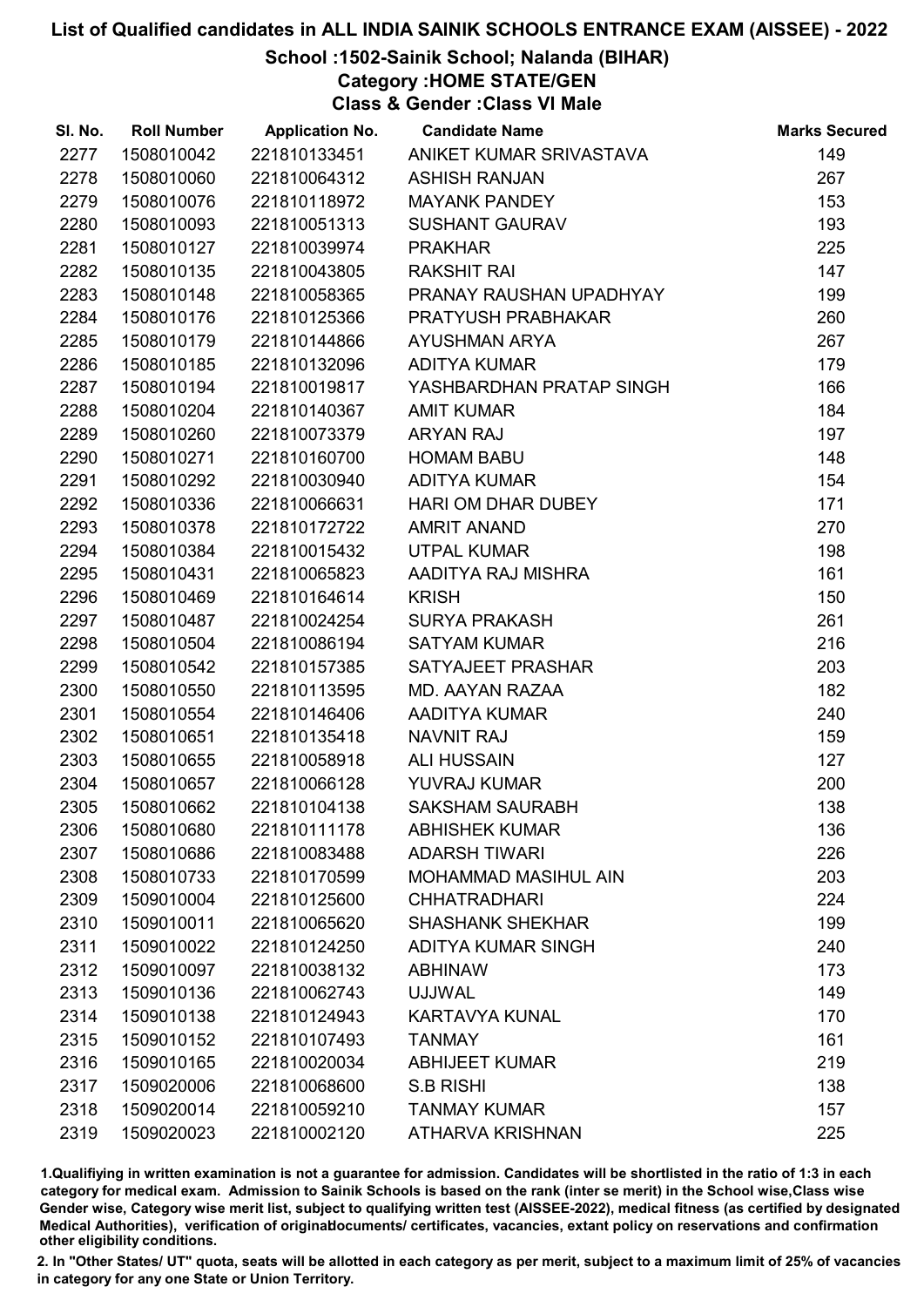## School :1502-Sainik School; Nalanda (BIHAR)

Category :HOME STATE/GEN

Class & Gender :Class VI Male

| SI. No. | <b>Roll Number</b> | <b>Application No.</b> | <b>Candidate Name</b>     | <b>Marks Secured</b> |
|---------|--------------------|------------------------|---------------------------|----------------------|
| 2320    | 1509020029         | 221810088820           | <b>RISHI ANAND</b>        | 137                  |
| 2321    | 1509020032         | 221810034030           | <b>ARMAN ALI</b>          | 216                  |
| 2322    | 1509020039         | 221810145330           | <b>HARSHIT KUMAR</b>      | 218                  |
| 2323    | 1509020051         | 221810151340           | <b>AADARSH KUMAR</b>      | 230                  |
| 2324    | 1509020052         | 221810181340           | <b>RAUNAQ KUMAR</b>       | 222                  |
| 2325    | 1509020053         | 221810168440           | <b>ADITYA RAJ</b>         | 139                  |
| 2326    | 1509020061         | 221810118050           | <b>ISHANT BHARDWAJ</b>    | 182                  |
| 2327    | 1509020065         | 221810179450           | <b>PUSHPAM KUMAR</b>      | 207                  |
| 2328    | 1509020067         | 221810129550           | <b>ANUGYA PRAVI</b>       | 158                  |
| 2329    | 1509020073         | 221810100060           | <b>RAUNAK KUMAR</b>       | 213                  |
| 2330    | 1509020085         | 221810048070           | PRIYANSHU RAJ             | 153                  |
| 2331    | 1509020090         | 221810151870           | <b>SHIVAM KUMAR</b>       | 190                  |
| 2332    | 1509020093         | 221810163970           | SONAKSHI KUMARI           | 206                  |
| 2333    | 1509020095         | 221810170180           | <b>UTKARSH RAJ</b>        | 160                  |
| 2334    | 1509020096         | 221810105180           | <b>SAMARTH RANJAN</b>     | 183                  |
| 2335    | 1509020097         | 221810181280           | <b>UTSAV KUMAR</b>        | 186                  |
| 2336    | 1509020111         | 221810039980           | <b>INTEKHAB AHMAD</b>     | 179                  |
| 2337    | 1509020115         | 221810134390           | <b>DEEPAK KUMAR</b>       | 167                  |
| 2338    | 1509020116         | 221810175390           | <b>NAITIK SINGH</b>       | 207                  |
| 2339    | 1509020135         | 221810163701           | <b>MAYANK</b>             | 171                  |
| 2340    | 1509020136         | 221810092801           | <b>DIBAY</b>              | 185                  |
| 2341    | 1509020144         | 221810094111           | <b>ADITYA RAJ</b>         | 161                  |
| 2342    | 1509020147         | 221810142511           | <b>MANVIK SHARMA</b>      | 225                  |
| 2343    | 1509020153         | 221810072221           | <b>SAGAR KUMAR</b>        | 165                  |
| 2344    | 1509020158         | 221810173321           | <b>RISHAV KUMAR</b>       | 198                  |
| 2345    | 1509020159         | 221810037421           | <b>MADHAV KUMAR JHA</b>   | 227                  |
| 2346    | 1509020161         | 221810105821           | <b>HARSH RAJ</b>          | 193                  |
| 2347    | 1509020163         | 221810060331           | <b>GOPI MADHAV</b>        | 181                  |
| 2348    | 1509020165         | 221810050531           | <b>DEVRAJ RANJAN</b>      | 191                  |
| 2349    | 1509020173         | 221810039831           | <b>ASHUTOSH KUMAR</b>     | 176                  |
| 2350    | 1509020181         | 221810095641           | <b>VINIT KUMAR</b>        | 189                  |
| 2351    | 1509020187         | 221810058841           | <b>AMOL SANDILY</b>       | 222                  |
| 2352    | 1509020202         | 221810056751           | <b>SHIVANSH</b>           | 164                  |
| 2353    | 1509020206         | 221810038061           | <b>ANSH AYUSH</b>         | 233                  |
| 2354    | 1509020207         | 221810152161           | <b>VITTHAL KUMAR OJHA</b> | 215                  |
| 2355    | 1509020208         | 221810163161           | <b>ABHIJEET KUMAR</b>     | 245                  |
| 2356    | 1509020209         | 221810170261           | <b>KRISH ARYAN</b>        | 201                  |
| 2357    | 1509020217         | 221810101961           | <b>HARSH SHARMA</b>       | 252                  |
| 2358    | 1509020241         | 221810190191           | <b>PRATIK RAJ</b>         | 181                  |
| 2359    | 1509020249         | 221810139291           | <b>PARTH</b>              | 186                  |
| 2360    | 1509020255         | 221810121102           | AADITY KUMAR DWIVEDY      | 268                  |
| 2361    | 1509020270         | 221810166212           | <b>NITESH RAJ</b>         | 253                  |
| 2362    | 1509020289         | 221810150522           | <b>ARNAV VISHWASH</b>     | 212                  |

1.Qualifiying in written examination is not a guarantee for admission. Candidates will be shortlisted in the ratio of 1:3 in each category for medical exam. Admission to Sainik Schools is based on the rank (inter se merit) in the School wise,Class wise Gender wise, Category wise merit list, subject to qualifying written test (AISSEE-2022), medical fitness (as certified by designated Medical Authorities), verification of originablocuments/ certificates, vacancies, extant policy on reservations and confirmation other eligibility conditions.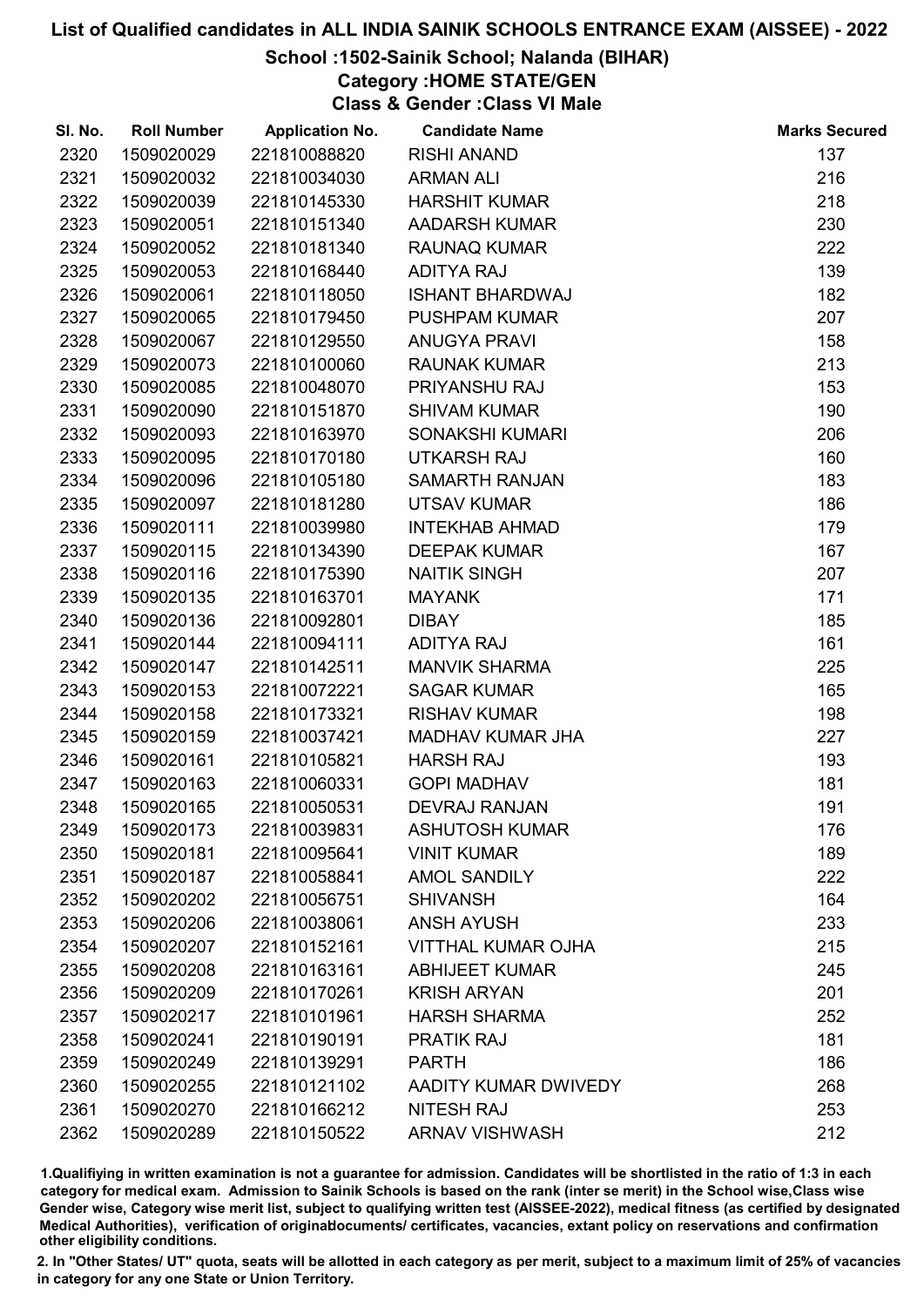## School :1502-Sainik School; Nalanda (BIHAR)

Category :HOME STATE/GEN

Class & Gender :Class VI Male

| SI. No. | <b>Roll Number</b> | <b>Application No.</b> | <b>Candidate Name</b>      | <b>Marks Secured</b> |
|---------|--------------------|------------------------|----------------------------|----------------------|
| 2363    | 1509020295         | 221810161874           | <b>SHAURYA KUMAR</b>       | 214                  |
| 2364    | 1509020305         | 221810118405           | YUVRAJ SINGH               | 197                  |
| 2365    | 1509020332         | 221810019775           | <b>SUYASH RAJ</b>          | 148                  |
| 2366    | 1509020387         | 221810173727           | ADITYA RAJ GAUTAM          | 187                  |
| 2367    | 1509020404         | 221810073477           | HARSHVARDHAN KUMAR         | 236                  |
| 2368    | 1509020409         | 221810099487           | <b>ADARSH ABHINAV</b>      | 130                  |
| 2369    | 1509020444         | 221810136388           | <b>AYUSH RAJ</b>           | 173                  |
| 2370    | 1509020466         | 221810118069           | <b>ABHISHEK KUMAR</b>      | 148                  |
| 2371    | 1509020469         | 221810050769           | <b>AMRIT KUMAR</b>         | 274                  |
| 2372    | 1509020471         | 221810097769           | <b>ABHINAV KUMAR</b>       | 131                  |
| 2373    | 1509020472         | 221810165279           | <b>PRINCE</b>              | 191                  |
| 2374    | 1509020474         | 221810155489           | <b>HIMANSHU RANJAN</b>     | 205                  |
| 2375    | 1509030006         | 221810132922           | SARTHAK SONA               | 142                  |
| 2376    | 1509030040         | 221810144552           | <b>KARAN DEVANGAN</b>      | 153                  |
| 2377    | 1509030050         | 221810091062           | <b>PRATIK RAJ</b>          | 136                  |
| 2378    | 1509030061         | 221810138962           | PRAKASH UTSAV              | 219                  |
| 2379    | 1509030068         | 221810087372           | YASH RAJ                   | 205                  |
| 2380    | 1509030093         | 221810017782           | <b>KESHAV KUMAR</b>        | 263                  |
| 2381    | 1509030098         | 221810160092           | ADITYA AADARSH             | 136                  |
| 2382    | 1509030099         | 221810118192           | <b>AKSHAY PRASAR</b>       | 149                  |
| 2383    | 1509030100         | 221810080292           | <b>AMRIT SPARSH</b>        | 265                  |
| 2384    | 1509030108         | 221810037592           | SANKET KUMAR OJHA          | 267                  |
| 2385    | 1509030121         | 221810108303           | <b>HARSH KUMAR SINGH</b>   | 231                  |
| 2386    | 1509030132         | 221810101113           | ABHIJEET SINGH CHANDEL     | 246                  |
| 2387    | 1509030147         | 221810065123           | <b>AYUSH KUMAR</b>         | 231                  |
| 2388    | 1509030165         | 221810170433           | <b>MUARIF RAZA BAKHSHI</b> | 204                  |
| 2389    | 1509030169         | 221810135043           | <b>ABHISHEK KUMAR</b>      | 146                  |
| 2390    | 1509030175         | 221810118443           | <b>ASHWIT VATS</b>         | 230                  |
| 2391    | 1509030179         | 221810189643           | <b>BHASKAR KUMAR ROY</b>   | 201                  |
| 2392    | 1509030190         | 221810087753           | <b>AYUSH KUMAR</b>         | 228                  |
| 2393    | 1509030192         | 221810113953           | <b>ANKIT KUMAR MISHRA</b>  | 162                  |
| 2394    | 1509030207         | 221810139473           | <b>PRIYE RANJAN</b>        | 250                  |
| 2395    | 1509030229         | 221810105883           | <b>SATYAM RAJ</b>          | 183                  |
| 2396    | 1509030233         | 221810141293           | YUVRAJ PANDEY              | 175                  |
| 2397    | 1509030252         | 221810093504           | <b>ADITYA RAJ</b>          | 260                  |
| 2398    | 1509030268         | 221810117124           | <b>VINEET RAO</b>          | 242                  |
| 2399    | 1509030275         | 221810098134           | <b>AKASH RAJ</b>           | 152                  |
| 2400    | 1509030294         | 221810139544           | <b>RISHABH SINGH</b>       | 203                  |
| 2401    | 1509030319         | 221810133964           | <b>CHAMAN RAJ</b>          | 239                  |
| 2402    | 1509030323         | 221810118374           | <b>TANISHQ RAJ</b>         | 169                  |
| 2403    | 1509030343         | 221810107294           | <b>SATISH KUMAR</b>        | 179                  |
| 2404    | 1509030349         | 221810172794           | <b>KESHAV SINGH</b>        | 180                  |
| 2405    | 1509030367         | 221810090215           | <b>SOURABH KUMAR</b>       | 233                  |

1.Qualifiying in written examination is not a guarantee for admission. Candidates will be shortlisted in the ratio of 1:3 in each category for medical exam. Admission to Sainik Schools is based on the rank (inter se merit) in the School wise,Class wise Gender wise, Category wise merit list, subject to qualifying written test (AISSEE-2022), medical fitness (as certified by designated Medical Authorities), verification of originablocuments/ certificates, vacancies, extant policy on reservations and confirmation other eligibility conditions.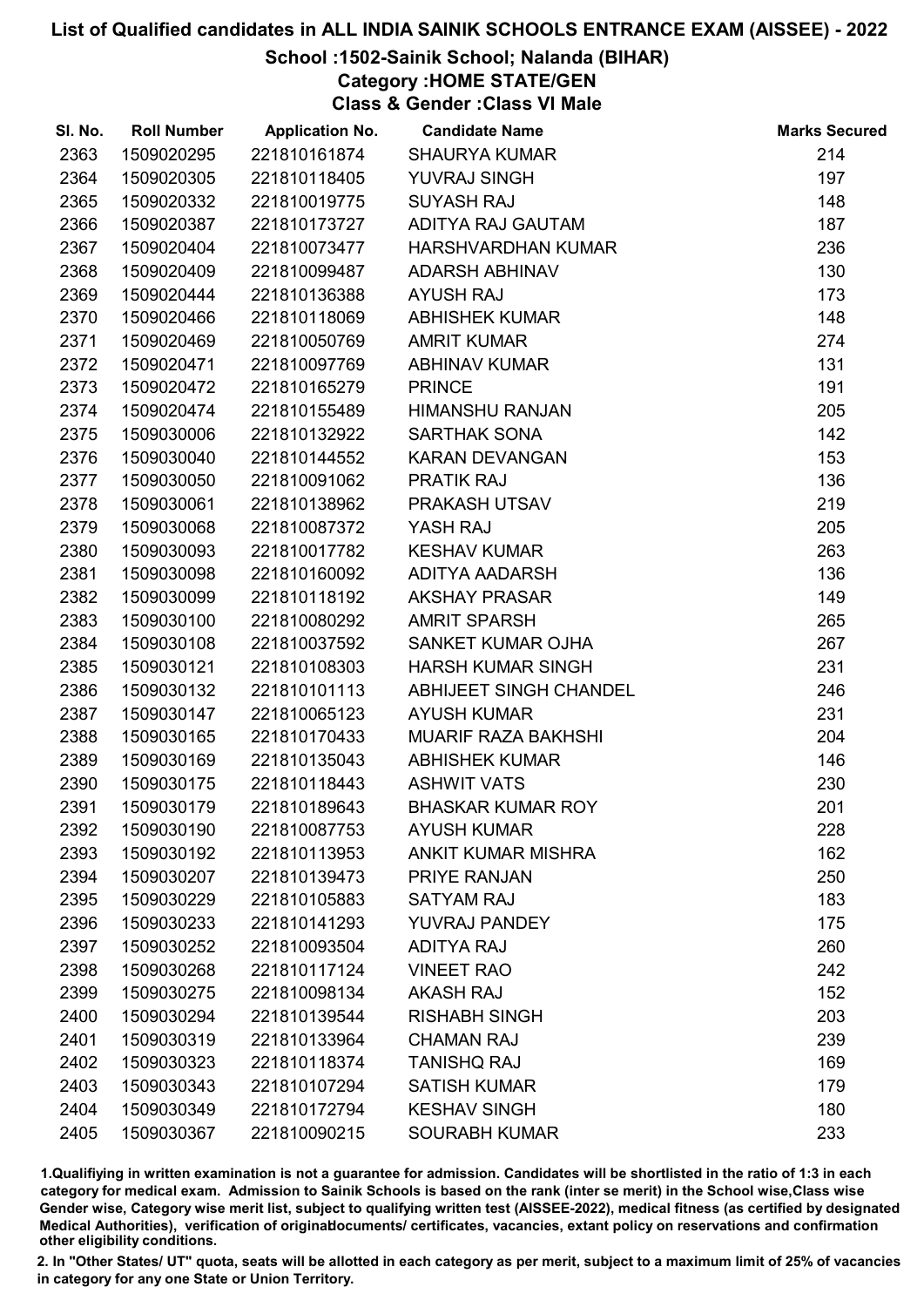## School :1502-Sainik School; Nalanda (BIHAR)

Category :HOME STATE/GEN

Class & Gender :Class VI Male

| 254<br>2406<br>1509030383<br>221810100525<br><b>RUDRA RANJAN</b><br>2407<br>1509030387<br><b>ANUKUL KASHYAP</b><br>206<br>221810031925<br>2408<br>1509030393<br>221810024435<br><b>SURYANSH KUMAR</b><br>245<br>2409<br>227<br>1509030397<br>221810025635<br>PRATIK PRIYADARSHI<br>149<br>2410<br>1509030414<br>221810039655<br><b>SUBHANSHU JHA</b><br>2411<br><b>VISHAL VAIBHAV</b><br>220<br>1509030424<br>221810016665<br>2412<br>PRAFUL CHANDRA<br>202<br>1509030426<br>221810115765<br>2413<br>230<br>1509030433<br>221810067075<br><b>SAMBHAV RAJ</b><br>2414<br>1509030439<br>250<br>221810130775<br><b>ADITYA RAJ</b><br>254<br>2415<br>1509030440<br>221810159775<br><b>GAURAV NIKHIL</b><br>2416<br>266<br>1509030442<br>221810167975<br><b>RAUNAK RAJ</b><br>216<br>2417<br>1509030445<br>221810159085<br><b>AYAN SINHA</b><br>195<br>2418<br>1509030466<br>221810028306<br><b>AYUSH AMAN</b><br>NIKHIL ANAND<br>177<br>2419<br>1509030468<br>221810001406<br><b>ADARSH RAJ</b><br>253<br>2420<br>1509030473<br>221810016606<br>186<br>2421<br>1509040001<br>221810168016<br><b>ABHINAV KUMAR</b><br>248<br>2422<br>1509040007<br><b>SHIVAM TRIPATHI</b><br>221810008516<br>2423<br>1509040052<br>221810125556<br>163<br><b>MADHAV SHARMA</b><br>2424<br>1509040058<br><b>ARSH KASHYAP</b><br>198<br>221810158166<br>2425<br><b>AVICHAL KUMAR</b><br>215<br>1509040060<br>221810151366<br>207<br>2426<br>1509040061<br>221810166366<br><b>GAURAV KUMAR</b><br>2427<br>1509040078<br><b>DIVYANSH KASHYAP</b><br>201<br>221810069476<br>2428<br>1509040093<br>130<br>221810158386<br><b>RAJSHREE</b><br>2429<br>175<br>1509040118<br>221810052307<br><b>ABHIGYAN</b><br>229<br>2430<br>1509040135<br>221810195217<br>ADITYA KUMAR SINGH<br><b>ISHAN KUMAR</b><br>224<br>2431<br>1509040140<br>221810109517<br>2432<br>YASHASWI RAJ<br>172<br>1509040142<br>221810134817<br>2433<br>144<br>1509040148<br>221810031227<br><b>SHIVAM</b><br>197<br>2434<br>1509040156<br>221810037527<br><b>MADHAV SINGH</b><br>2435<br><b>ASHUTOSH TIWARY</b><br>219<br>1509040158<br>221810055727<br>2436<br>256<br>1509040160<br>221810035037<br>UTKARSH KUMAR<br>240<br>2437<br>1509040170<br>221810033247<br>PIYUSH KUMAR MISHRA<br>236<br>2438<br>1509040172<br>221810116347<br><b>HIMANSHU KUMAR</b><br>201<br>2439<br>1509040197<br>221810162467<br><b>ISHAN SHRIVASTAVA</b><br>232<br>2440<br>1509040198<br>221810037467<br>ARYAN JHA<br>271<br>2441<br>1509040215<br>221810002397<br><b>KUMAR KUSHAGRA</b><br>235<br>2442<br>1509040221<br>221810099597<br><b>GOPALA SHANDILYA</b><br>2443<br>1509040227<br>221810169308<br><b>ARYAN SHREY</b><br>256<br>153<br>2444<br>1509040269<br>221810137038<br>PRAKASH RANJAN<br>2445<br>1509040270<br>221810134238<br>PRIYANSHU KUMAR<br>148<br>2446<br>1509040272<br>221810005538<br><b>RUDRA KUMAR</b><br>259<br>179<br>2447<br>1509040274<br>221810050638<br><b>AYUSH RANJAN</b><br>183<br>2448<br>1509040285<br>221810107648<br><b>SHIVA KUMAR</b> | SI. No. | <b>Roll Number</b> | <b>Application No.</b> | <b>Candidate Name</b> | <b>Marks Secured</b> |
|-------------------------------------------------------------------------------------------------------------------------------------------------------------------------------------------------------------------------------------------------------------------------------------------------------------------------------------------------------------------------------------------------------------------------------------------------------------------------------------------------------------------------------------------------------------------------------------------------------------------------------------------------------------------------------------------------------------------------------------------------------------------------------------------------------------------------------------------------------------------------------------------------------------------------------------------------------------------------------------------------------------------------------------------------------------------------------------------------------------------------------------------------------------------------------------------------------------------------------------------------------------------------------------------------------------------------------------------------------------------------------------------------------------------------------------------------------------------------------------------------------------------------------------------------------------------------------------------------------------------------------------------------------------------------------------------------------------------------------------------------------------------------------------------------------------------------------------------------------------------------------------------------------------------------------------------------------------------------------------------------------------------------------------------------------------------------------------------------------------------------------------------------------------------------------------------------------------------------------------------------------------------------------------------------------------------------------------------------------------------------------------------------------------------------------------------------------------------------------------------------------------------------------------------------------------------------------------------------------------------------------------------------------------------------------------------------------------------------------------------------------------------------------------------------------------------------------------------------------------------------------------------------------------------------------------------------------------------------------------------------|---------|--------------------|------------------------|-----------------------|----------------------|
|                                                                                                                                                                                                                                                                                                                                                                                                                                                                                                                                                                                                                                                                                                                                                                                                                                                                                                                                                                                                                                                                                                                                                                                                                                                                                                                                                                                                                                                                                                                                                                                                                                                                                                                                                                                                                                                                                                                                                                                                                                                                                                                                                                                                                                                                                                                                                                                                                                                                                                                                                                                                                                                                                                                                                                                                                                                                                                                                                                                                 |         |                    |                        |                       |                      |
|                                                                                                                                                                                                                                                                                                                                                                                                                                                                                                                                                                                                                                                                                                                                                                                                                                                                                                                                                                                                                                                                                                                                                                                                                                                                                                                                                                                                                                                                                                                                                                                                                                                                                                                                                                                                                                                                                                                                                                                                                                                                                                                                                                                                                                                                                                                                                                                                                                                                                                                                                                                                                                                                                                                                                                                                                                                                                                                                                                                                 |         |                    |                        |                       |                      |
|                                                                                                                                                                                                                                                                                                                                                                                                                                                                                                                                                                                                                                                                                                                                                                                                                                                                                                                                                                                                                                                                                                                                                                                                                                                                                                                                                                                                                                                                                                                                                                                                                                                                                                                                                                                                                                                                                                                                                                                                                                                                                                                                                                                                                                                                                                                                                                                                                                                                                                                                                                                                                                                                                                                                                                                                                                                                                                                                                                                                 |         |                    |                        |                       |                      |
|                                                                                                                                                                                                                                                                                                                                                                                                                                                                                                                                                                                                                                                                                                                                                                                                                                                                                                                                                                                                                                                                                                                                                                                                                                                                                                                                                                                                                                                                                                                                                                                                                                                                                                                                                                                                                                                                                                                                                                                                                                                                                                                                                                                                                                                                                                                                                                                                                                                                                                                                                                                                                                                                                                                                                                                                                                                                                                                                                                                                 |         |                    |                        |                       |                      |
|                                                                                                                                                                                                                                                                                                                                                                                                                                                                                                                                                                                                                                                                                                                                                                                                                                                                                                                                                                                                                                                                                                                                                                                                                                                                                                                                                                                                                                                                                                                                                                                                                                                                                                                                                                                                                                                                                                                                                                                                                                                                                                                                                                                                                                                                                                                                                                                                                                                                                                                                                                                                                                                                                                                                                                                                                                                                                                                                                                                                 |         |                    |                        |                       |                      |
|                                                                                                                                                                                                                                                                                                                                                                                                                                                                                                                                                                                                                                                                                                                                                                                                                                                                                                                                                                                                                                                                                                                                                                                                                                                                                                                                                                                                                                                                                                                                                                                                                                                                                                                                                                                                                                                                                                                                                                                                                                                                                                                                                                                                                                                                                                                                                                                                                                                                                                                                                                                                                                                                                                                                                                                                                                                                                                                                                                                                 |         |                    |                        |                       |                      |
|                                                                                                                                                                                                                                                                                                                                                                                                                                                                                                                                                                                                                                                                                                                                                                                                                                                                                                                                                                                                                                                                                                                                                                                                                                                                                                                                                                                                                                                                                                                                                                                                                                                                                                                                                                                                                                                                                                                                                                                                                                                                                                                                                                                                                                                                                                                                                                                                                                                                                                                                                                                                                                                                                                                                                                                                                                                                                                                                                                                                 |         |                    |                        |                       |                      |
|                                                                                                                                                                                                                                                                                                                                                                                                                                                                                                                                                                                                                                                                                                                                                                                                                                                                                                                                                                                                                                                                                                                                                                                                                                                                                                                                                                                                                                                                                                                                                                                                                                                                                                                                                                                                                                                                                                                                                                                                                                                                                                                                                                                                                                                                                                                                                                                                                                                                                                                                                                                                                                                                                                                                                                                                                                                                                                                                                                                                 |         |                    |                        |                       |                      |
|                                                                                                                                                                                                                                                                                                                                                                                                                                                                                                                                                                                                                                                                                                                                                                                                                                                                                                                                                                                                                                                                                                                                                                                                                                                                                                                                                                                                                                                                                                                                                                                                                                                                                                                                                                                                                                                                                                                                                                                                                                                                                                                                                                                                                                                                                                                                                                                                                                                                                                                                                                                                                                                                                                                                                                                                                                                                                                                                                                                                 |         |                    |                        |                       |                      |
|                                                                                                                                                                                                                                                                                                                                                                                                                                                                                                                                                                                                                                                                                                                                                                                                                                                                                                                                                                                                                                                                                                                                                                                                                                                                                                                                                                                                                                                                                                                                                                                                                                                                                                                                                                                                                                                                                                                                                                                                                                                                                                                                                                                                                                                                                                                                                                                                                                                                                                                                                                                                                                                                                                                                                                                                                                                                                                                                                                                                 |         |                    |                        |                       |                      |
|                                                                                                                                                                                                                                                                                                                                                                                                                                                                                                                                                                                                                                                                                                                                                                                                                                                                                                                                                                                                                                                                                                                                                                                                                                                                                                                                                                                                                                                                                                                                                                                                                                                                                                                                                                                                                                                                                                                                                                                                                                                                                                                                                                                                                                                                                                                                                                                                                                                                                                                                                                                                                                                                                                                                                                                                                                                                                                                                                                                                 |         |                    |                        |                       |                      |
|                                                                                                                                                                                                                                                                                                                                                                                                                                                                                                                                                                                                                                                                                                                                                                                                                                                                                                                                                                                                                                                                                                                                                                                                                                                                                                                                                                                                                                                                                                                                                                                                                                                                                                                                                                                                                                                                                                                                                                                                                                                                                                                                                                                                                                                                                                                                                                                                                                                                                                                                                                                                                                                                                                                                                                                                                                                                                                                                                                                                 |         |                    |                        |                       |                      |
|                                                                                                                                                                                                                                                                                                                                                                                                                                                                                                                                                                                                                                                                                                                                                                                                                                                                                                                                                                                                                                                                                                                                                                                                                                                                                                                                                                                                                                                                                                                                                                                                                                                                                                                                                                                                                                                                                                                                                                                                                                                                                                                                                                                                                                                                                                                                                                                                                                                                                                                                                                                                                                                                                                                                                                                                                                                                                                                                                                                                 |         |                    |                        |                       |                      |
|                                                                                                                                                                                                                                                                                                                                                                                                                                                                                                                                                                                                                                                                                                                                                                                                                                                                                                                                                                                                                                                                                                                                                                                                                                                                                                                                                                                                                                                                                                                                                                                                                                                                                                                                                                                                                                                                                                                                                                                                                                                                                                                                                                                                                                                                                                                                                                                                                                                                                                                                                                                                                                                                                                                                                                                                                                                                                                                                                                                                 |         |                    |                        |                       |                      |
|                                                                                                                                                                                                                                                                                                                                                                                                                                                                                                                                                                                                                                                                                                                                                                                                                                                                                                                                                                                                                                                                                                                                                                                                                                                                                                                                                                                                                                                                                                                                                                                                                                                                                                                                                                                                                                                                                                                                                                                                                                                                                                                                                                                                                                                                                                                                                                                                                                                                                                                                                                                                                                                                                                                                                                                                                                                                                                                                                                                                 |         |                    |                        |                       |                      |
|                                                                                                                                                                                                                                                                                                                                                                                                                                                                                                                                                                                                                                                                                                                                                                                                                                                                                                                                                                                                                                                                                                                                                                                                                                                                                                                                                                                                                                                                                                                                                                                                                                                                                                                                                                                                                                                                                                                                                                                                                                                                                                                                                                                                                                                                                                                                                                                                                                                                                                                                                                                                                                                                                                                                                                                                                                                                                                                                                                                                 |         |                    |                        |                       |                      |
|                                                                                                                                                                                                                                                                                                                                                                                                                                                                                                                                                                                                                                                                                                                                                                                                                                                                                                                                                                                                                                                                                                                                                                                                                                                                                                                                                                                                                                                                                                                                                                                                                                                                                                                                                                                                                                                                                                                                                                                                                                                                                                                                                                                                                                                                                                                                                                                                                                                                                                                                                                                                                                                                                                                                                                                                                                                                                                                                                                                                 |         |                    |                        |                       |                      |
|                                                                                                                                                                                                                                                                                                                                                                                                                                                                                                                                                                                                                                                                                                                                                                                                                                                                                                                                                                                                                                                                                                                                                                                                                                                                                                                                                                                                                                                                                                                                                                                                                                                                                                                                                                                                                                                                                                                                                                                                                                                                                                                                                                                                                                                                                                                                                                                                                                                                                                                                                                                                                                                                                                                                                                                                                                                                                                                                                                                                 |         |                    |                        |                       |                      |
|                                                                                                                                                                                                                                                                                                                                                                                                                                                                                                                                                                                                                                                                                                                                                                                                                                                                                                                                                                                                                                                                                                                                                                                                                                                                                                                                                                                                                                                                                                                                                                                                                                                                                                                                                                                                                                                                                                                                                                                                                                                                                                                                                                                                                                                                                                                                                                                                                                                                                                                                                                                                                                                                                                                                                                                                                                                                                                                                                                                                 |         |                    |                        |                       |                      |
|                                                                                                                                                                                                                                                                                                                                                                                                                                                                                                                                                                                                                                                                                                                                                                                                                                                                                                                                                                                                                                                                                                                                                                                                                                                                                                                                                                                                                                                                                                                                                                                                                                                                                                                                                                                                                                                                                                                                                                                                                                                                                                                                                                                                                                                                                                                                                                                                                                                                                                                                                                                                                                                                                                                                                                                                                                                                                                                                                                                                 |         |                    |                        |                       |                      |
|                                                                                                                                                                                                                                                                                                                                                                                                                                                                                                                                                                                                                                                                                                                                                                                                                                                                                                                                                                                                                                                                                                                                                                                                                                                                                                                                                                                                                                                                                                                                                                                                                                                                                                                                                                                                                                                                                                                                                                                                                                                                                                                                                                                                                                                                                                                                                                                                                                                                                                                                                                                                                                                                                                                                                                                                                                                                                                                                                                                                 |         |                    |                        |                       |                      |
|                                                                                                                                                                                                                                                                                                                                                                                                                                                                                                                                                                                                                                                                                                                                                                                                                                                                                                                                                                                                                                                                                                                                                                                                                                                                                                                                                                                                                                                                                                                                                                                                                                                                                                                                                                                                                                                                                                                                                                                                                                                                                                                                                                                                                                                                                                                                                                                                                                                                                                                                                                                                                                                                                                                                                                                                                                                                                                                                                                                                 |         |                    |                        |                       |                      |
|                                                                                                                                                                                                                                                                                                                                                                                                                                                                                                                                                                                                                                                                                                                                                                                                                                                                                                                                                                                                                                                                                                                                                                                                                                                                                                                                                                                                                                                                                                                                                                                                                                                                                                                                                                                                                                                                                                                                                                                                                                                                                                                                                                                                                                                                                                                                                                                                                                                                                                                                                                                                                                                                                                                                                                                                                                                                                                                                                                                                 |         |                    |                        |                       |                      |
|                                                                                                                                                                                                                                                                                                                                                                                                                                                                                                                                                                                                                                                                                                                                                                                                                                                                                                                                                                                                                                                                                                                                                                                                                                                                                                                                                                                                                                                                                                                                                                                                                                                                                                                                                                                                                                                                                                                                                                                                                                                                                                                                                                                                                                                                                                                                                                                                                                                                                                                                                                                                                                                                                                                                                                                                                                                                                                                                                                                                 |         |                    |                        |                       |                      |
|                                                                                                                                                                                                                                                                                                                                                                                                                                                                                                                                                                                                                                                                                                                                                                                                                                                                                                                                                                                                                                                                                                                                                                                                                                                                                                                                                                                                                                                                                                                                                                                                                                                                                                                                                                                                                                                                                                                                                                                                                                                                                                                                                                                                                                                                                                                                                                                                                                                                                                                                                                                                                                                                                                                                                                                                                                                                                                                                                                                                 |         |                    |                        |                       |                      |
|                                                                                                                                                                                                                                                                                                                                                                                                                                                                                                                                                                                                                                                                                                                                                                                                                                                                                                                                                                                                                                                                                                                                                                                                                                                                                                                                                                                                                                                                                                                                                                                                                                                                                                                                                                                                                                                                                                                                                                                                                                                                                                                                                                                                                                                                                                                                                                                                                                                                                                                                                                                                                                                                                                                                                                                                                                                                                                                                                                                                 |         |                    |                        |                       |                      |
|                                                                                                                                                                                                                                                                                                                                                                                                                                                                                                                                                                                                                                                                                                                                                                                                                                                                                                                                                                                                                                                                                                                                                                                                                                                                                                                                                                                                                                                                                                                                                                                                                                                                                                                                                                                                                                                                                                                                                                                                                                                                                                                                                                                                                                                                                                                                                                                                                                                                                                                                                                                                                                                                                                                                                                                                                                                                                                                                                                                                 |         |                    |                        |                       |                      |
|                                                                                                                                                                                                                                                                                                                                                                                                                                                                                                                                                                                                                                                                                                                                                                                                                                                                                                                                                                                                                                                                                                                                                                                                                                                                                                                                                                                                                                                                                                                                                                                                                                                                                                                                                                                                                                                                                                                                                                                                                                                                                                                                                                                                                                                                                                                                                                                                                                                                                                                                                                                                                                                                                                                                                                                                                                                                                                                                                                                                 |         |                    |                        |                       |                      |
|                                                                                                                                                                                                                                                                                                                                                                                                                                                                                                                                                                                                                                                                                                                                                                                                                                                                                                                                                                                                                                                                                                                                                                                                                                                                                                                                                                                                                                                                                                                                                                                                                                                                                                                                                                                                                                                                                                                                                                                                                                                                                                                                                                                                                                                                                                                                                                                                                                                                                                                                                                                                                                                                                                                                                                                                                                                                                                                                                                                                 |         |                    |                        |                       |                      |
|                                                                                                                                                                                                                                                                                                                                                                                                                                                                                                                                                                                                                                                                                                                                                                                                                                                                                                                                                                                                                                                                                                                                                                                                                                                                                                                                                                                                                                                                                                                                                                                                                                                                                                                                                                                                                                                                                                                                                                                                                                                                                                                                                                                                                                                                                                                                                                                                                                                                                                                                                                                                                                                                                                                                                                                                                                                                                                                                                                                                 |         |                    |                        |                       |                      |
|                                                                                                                                                                                                                                                                                                                                                                                                                                                                                                                                                                                                                                                                                                                                                                                                                                                                                                                                                                                                                                                                                                                                                                                                                                                                                                                                                                                                                                                                                                                                                                                                                                                                                                                                                                                                                                                                                                                                                                                                                                                                                                                                                                                                                                                                                                                                                                                                                                                                                                                                                                                                                                                                                                                                                                                                                                                                                                                                                                                                 |         |                    |                        |                       |                      |
|                                                                                                                                                                                                                                                                                                                                                                                                                                                                                                                                                                                                                                                                                                                                                                                                                                                                                                                                                                                                                                                                                                                                                                                                                                                                                                                                                                                                                                                                                                                                                                                                                                                                                                                                                                                                                                                                                                                                                                                                                                                                                                                                                                                                                                                                                                                                                                                                                                                                                                                                                                                                                                                                                                                                                                                                                                                                                                                                                                                                 |         |                    |                        |                       |                      |
|                                                                                                                                                                                                                                                                                                                                                                                                                                                                                                                                                                                                                                                                                                                                                                                                                                                                                                                                                                                                                                                                                                                                                                                                                                                                                                                                                                                                                                                                                                                                                                                                                                                                                                                                                                                                                                                                                                                                                                                                                                                                                                                                                                                                                                                                                                                                                                                                                                                                                                                                                                                                                                                                                                                                                                                                                                                                                                                                                                                                 |         |                    |                        |                       |                      |
|                                                                                                                                                                                                                                                                                                                                                                                                                                                                                                                                                                                                                                                                                                                                                                                                                                                                                                                                                                                                                                                                                                                                                                                                                                                                                                                                                                                                                                                                                                                                                                                                                                                                                                                                                                                                                                                                                                                                                                                                                                                                                                                                                                                                                                                                                                                                                                                                                                                                                                                                                                                                                                                                                                                                                                                                                                                                                                                                                                                                 |         |                    |                        |                       |                      |
|                                                                                                                                                                                                                                                                                                                                                                                                                                                                                                                                                                                                                                                                                                                                                                                                                                                                                                                                                                                                                                                                                                                                                                                                                                                                                                                                                                                                                                                                                                                                                                                                                                                                                                                                                                                                                                                                                                                                                                                                                                                                                                                                                                                                                                                                                                                                                                                                                                                                                                                                                                                                                                                                                                                                                                                                                                                                                                                                                                                                 |         |                    |                        |                       |                      |
|                                                                                                                                                                                                                                                                                                                                                                                                                                                                                                                                                                                                                                                                                                                                                                                                                                                                                                                                                                                                                                                                                                                                                                                                                                                                                                                                                                                                                                                                                                                                                                                                                                                                                                                                                                                                                                                                                                                                                                                                                                                                                                                                                                                                                                                                                                                                                                                                                                                                                                                                                                                                                                                                                                                                                                                                                                                                                                                                                                                                 |         |                    |                        |                       |                      |
|                                                                                                                                                                                                                                                                                                                                                                                                                                                                                                                                                                                                                                                                                                                                                                                                                                                                                                                                                                                                                                                                                                                                                                                                                                                                                                                                                                                                                                                                                                                                                                                                                                                                                                                                                                                                                                                                                                                                                                                                                                                                                                                                                                                                                                                                                                                                                                                                                                                                                                                                                                                                                                                                                                                                                                                                                                                                                                                                                                                                 |         |                    |                        |                       |                      |
|                                                                                                                                                                                                                                                                                                                                                                                                                                                                                                                                                                                                                                                                                                                                                                                                                                                                                                                                                                                                                                                                                                                                                                                                                                                                                                                                                                                                                                                                                                                                                                                                                                                                                                                                                                                                                                                                                                                                                                                                                                                                                                                                                                                                                                                                                                                                                                                                                                                                                                                                                                                                                                                                                                                                                                                                                                                                                                                                                                                                 |         |                    |                        |                       |                      |
|                                                                                                                                                                                                                                                                                                                                                                                                                                                                                                                                                                                                                                                                                                                                                                                                                                                                                                                                                                                                                                                                                                                                                                                                                                                                                                                                                                                                                                                                                                                                                                                                                                                                                                                                                                                                                                                                                                                                                                                                                                                                                                                                                                                                                                                                                                                                                                                                                                                                                                                                                                                                                                                                                                                                                                                                                                                                                                                                                                                                 |         |                    |                        |                       |                      |
|                                                                                                                                                                                                                                                                                                                                                                                                                                                                                                                                                                                                                                                                                                                                                                                                                                                                                                                                                                                                                                                                                                                                                                                                                                                                                                                                                                                                                                                                                                                                                                                                                                                                                                                                                                                                                                                                                                                                                                                                                                                                                                                                                                                                                                                                                                                                                                                                                                                                                                                                                                                                                                                                                                                                                                                                                                                                                                                                                                                                 |         |                    |                        |                       |                      |
|                                                                                                                                                                                                                                                                                                                                                                                                                                                                                                                                                                                                                                                                                                                                                                                                                                                                                                                                                                                                                                                                                                                                                                                                                                                                                                                                                                                                                                                                                                                                                                                                                                                                                                                                                                                                                                                                                                                                                                                                                                                                                                                                                                                                                                                                                                                                                                                                                                                                                                                                                                                                                                                                                                                                                                                                                                                                                                                                                                                                 |         |                    |                        |                       |                      |
|                                                                                                                                                                                                                                                                                                                                                                                                                                                                                                                                                                                                                                                                                                                                                                                                                                                                                                                                                                                                                                                                                                                                                                                                                                                                                                                                                                                                                                                                                                                                                                                                                                                                                                                                                                                                                                                                                                                                                                                                                                                                                                                                                                                                                                                                                                                                                                                                                                                                                                                                                                                                                                                                                                                                                                                                                                                                                                                                                                                                 |         |                    |                        |                       |                      |
|                                                                                                                                                                                                                                                                                                                                                                                                                                                                                                                                                                                                                                                                                                                                                                                                                                                                                                                                                                                                                                                                                                                                                                                                                                                                                                                                                                                                                                                                                                                                                                                                                                                                                                                                                                                                                                                                                                                                                                                                                                                                                                                                                                                                                                                                                                                                                                                                                                                                                                                                                                                                                                                                                                                                                                                                                                                                                                                                                                                                 |         |                    |                        |                       |                      |

1.Qualifiying in written examination is not a guarantee for admission. Candidates will be shortlisted in the ratio of 1:3 in each category for medical exam. Admission to Sainik Schools is based on the rank (inter se merit) in the School wise,Class wise Gender wise, Category wise merit list, subject to qualifying written test (AISSEE-2022), medical fitness (as certified by designated Medical Authorities), verification of originablocuments/ certificates, vacancies, extant policy on reservations and confirmation other eligibility conditions.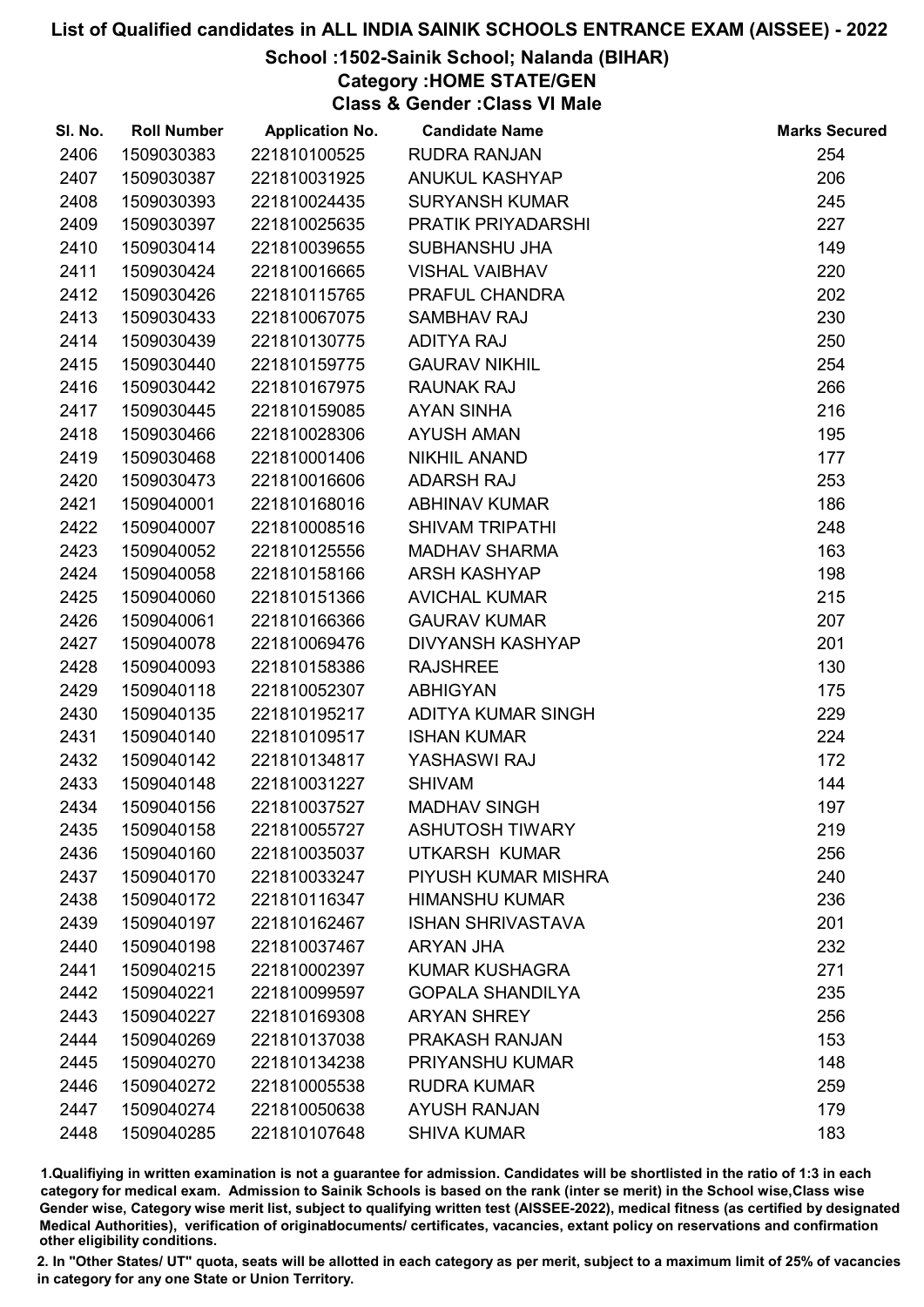## School :1502-Sainik School; Nalanda (BIHAR)

Category :HOME STATE/GEN

Class & Gender :Class VI Male

| SI. No. | <b>Roll Number</b> | <b>Application No.</b> | <b>Candidate Name</b>    |            | <b>Marks Secured</b> |
|---------|--------------------|------------------------|--------------------------|------------|----------------------|
| 2449    | 1509040292         | 221810169158           | SIDDHARTHA KUNAL         |            | 151                  |
| 2450    | 1509040309         | 221810102768           | <b>ABHISHEK KUMAR</b>    |            | 276                  |
| 2451    | 1509040317         | 221810030178           | PRIYANSHU RANJAN         |            | 202                  |
| 2452    | 1509040331         | 221810136288           | <b>HARSH RAJ</b>         |            | 243                  |
| 2453    | 1509040341         | 221810096198           | <b>CHETAN PARASHAR</b>   |            | 256                  |
| 2454    | 1509040345         | 221810101398           | <b>ANSHUMAN KUMAR</b>    |            | 157                  |
| 2455    | 1509040347         | 221810135598           | <b>DIVYANSHU KUMAR</b>   |            | 189                  |
| 2456    | 1509040353         | 221810015209           | <b>ABHINAV RAJ</b>       |            | 247                  |
| 2457    | 1509040358         | 221810048909           | AMARJEET SHANDILYA       |            | 189                  |
| 2458    | 1509040382         | 221810189829           | ARYAN DEEP MISHRA        |            | 165                  |
| 2459    | 1509040387         | 221810003339           | <b>SATYAM KUMAR</b>      |            | 165                  |
| 2460    | 1509040391         | 221810056639           | <b>AGUM CHOUDHARY</b>    |            | 136                  |
| 2461    | 1509040401         | 221810172549           | <b>SAURABH KUMAR</b>     |            | 188                  |
| 2462    | 1509040423         | 221810020269           | <b>SHASHWAT TIWARI</b>   |            | 133                  |
| 2463    | 1509040436         | 221810008379           | <b>AVINASH KUMAR</b>     |            | 214                  |
| 2464    | 1510010015         | 221810152130           | PREM RAJ                 |            | 136                  |
| 2465    | 1510010016         | 221810145130           | PRASHANT RANJAN          |            | 241                  |
| 2466    | 1510010036         | 221810037660           | <b>PIYUSH RAJ</b>        |            | 234                  |
| 2467    | 1510010043         | 221810012970           | <b>AKSHAT SINGH</b>      |            | 217                  |
| 2468    | 1510010085         | 221810149251           | <b>ABHISHEK KUMAR</b>    |            | 170                  |
| 2469    | 1510010098         | 221810146781           | <b>AVEEK RAJ</b>         |            | 190                  |
| 2470    | 1510010111         | 221810189212           | <b>DIVYANSHU KUMAR</b>   |            | 177                  |
| 2471    | 1510010128         | 221810005442           | <b>AYUSH RAJ</b>         |            | 221                  |
| 2472    | 1510010135         | 221810133952           | <b>AKASH KUMAR</b>       |            | 224                  |
| 2473    | 1510010164         | 221810182903           | <b>SUMIT KUMAR</b>       |            | 185                  |
| 2474    | 1510010166         | 221810133113           | <b>SAURAV KUMAR</b>      |            | 129                  |
| 2475    | 1510010190         | 221810196773           | <b>KAUSHAL KUMAR</b>     |            | 136                  |
| 2476    | 1510010193         | 221810094583           | <b>AMAN KUMAR</b>        |            | 224                  |
| 2477    | 1510010207         | 221810126014           | <b>SONU KUMAR</b>        |            | 236                  |
| 2478    | 1510010209         | 221810144914           | <b>BALA JEE</b>          |            | 243                  |
| 2479    | 1510010213         | 221810144124           | <b>ABHAY RANJAN</b>      |            | 146                  |
| 2480    | 1510010215         | 221810125324           | <b>UJJWAL KANT</b>       |            | 266                  |
| 2481    | 1510010221         | 221810051234           | <b>ALEKH KUMAR SINGH</b> |            | 226                  |
| 2482    | 1510010231         | 221810126344           | <b>SUNNY KUMAR</b>       |            | 245                  |
| 2483    | 1510010237         | 221810189354           | PRIYANSHU KUMAR          |            | 209                  |
| 2484    | 1510010239         | 221810155554           | <b>ADARSH KUMAR</b>      |            | 203                  |
| 2485    | 1510010244         | 221810194664           | <b>ADARSH KUMAR</b>      |            | 148                  |
| 2486    | 1510010246         | 221810051964           | <b>SHIVSHANKAR KUMAR</b> |            | 255                  |
| 2487    | 1510010248         | 221810170274           | <b>GAURAV KRISHNA</b>    |            | 208                  |
| 2488    | 1510010265         | 221810126315           | <b>ASHMIT BISWA</b>      | <b>WOS</b> | 163                  |
| 2489    | 1510020011         | 221810195210           | <b>SHIVAM KUMAR</b>      |            | 146                  |
| 2490    | 1510020033         | 221810134640           | <b>AYAAN ALAM</b>        |            | 210                  |
| 2491    | 1510020043         | 221810021860           | <b>RISHAV KUMAR</b>      |            | 181                  |

1.Qualifiying in written examination is not a guarantee for admission. Candidates will be shortlisted in the ratio of 1:3 in each category for medical exam. Admission to Sainik Schools is based on the rank (inter se merit) in the School wise,Class wise Gender wise, Category wise merit list, subject to qualifying written test (AISSEE-2022), medical fitness (as certified by designated Medical Authorities), verification of originablocuments/ certificates, vacancies, extant policy on reservations and confirmation other eligibility conditions.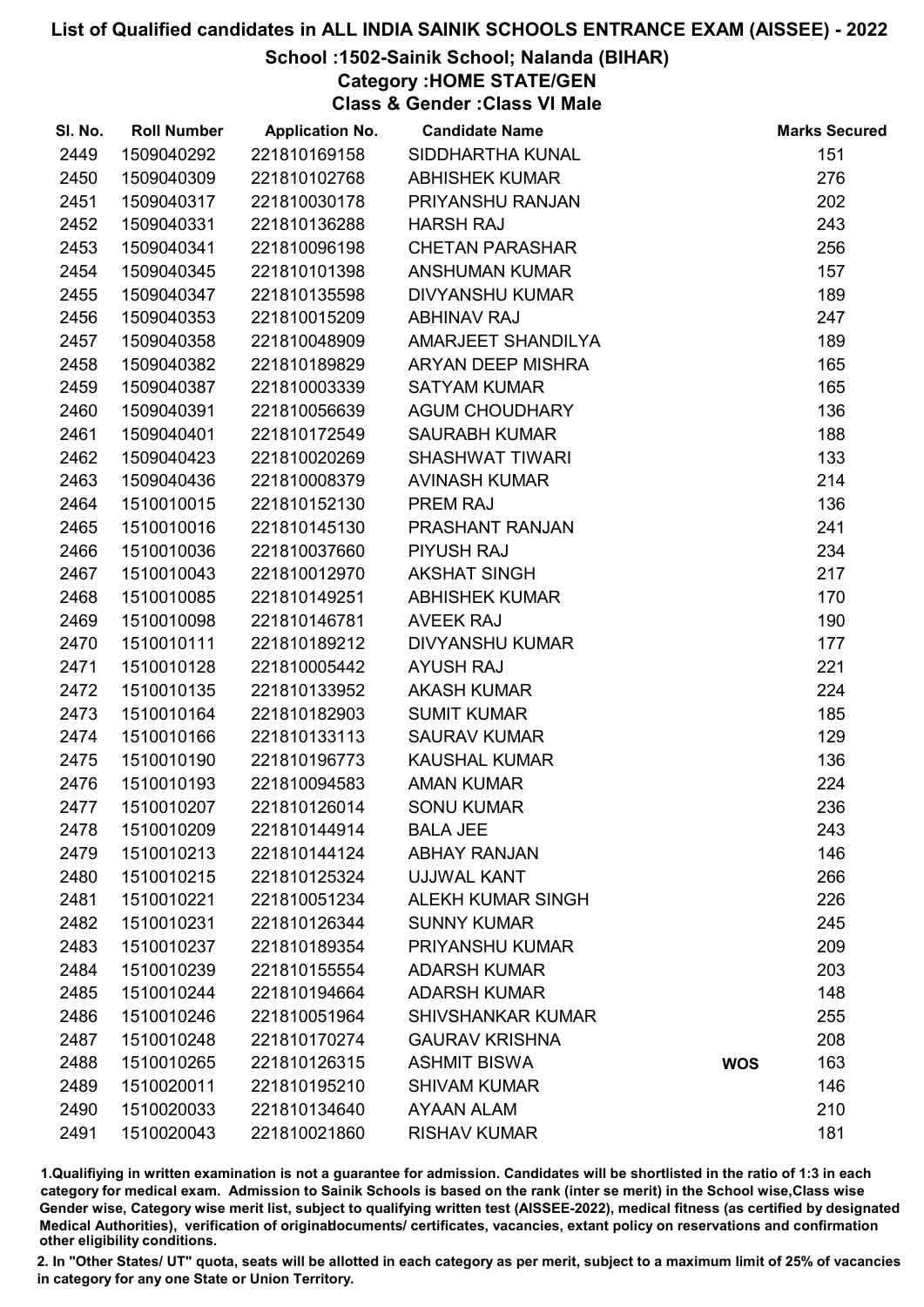## School :1502-Sainik School; Nalanda (BIHAR)

Category :HOME STATE/GEN

Class & Gender :Class VI Male

| SI. No. | <b>Roll Number</b> | <b>Application No.</b> | <b>Candidate Name</b>     |            | <b>Marks Secured</b> |
|---------|--------------------|------------------------|---------------------------|------------|----------------------|
| 2492    | 1510020047         | 221810147970           | <b>PRANAY AMAN</b>        |            | 189                  |
| 2493    | 1510020050         | 221810120580           | <b>AYUSH KUMAR</b>        |            | 229                  |
| 2494    | 1510020072         | 221810131131           | AMRITANSHU KUMAR          |            | 256                  |
| 2495    | 1510020076         | 221810006831           | <b>HARSH KUMAR</b>        |            | 263                  |
| 2496    | 1510020098         | 221810117671           | <b>ANAND RAJ</b>          |            | 229                  |
| 2497    | 1510020110         | 221810119791           | <b>SHUBHAM RAJ</b>        |            | 247                  |
| 2498    | 1510020112         | 221810132502           | <b>SURYANSHU SURAJ</b>    |            | 245                  |
| 2499    | 1510020118         | 221810098812           | <b>SATYAM KUMAR</b>       |            | 146                  |
| 2500    | 1510020124         | 221810175532           | <b>ISHAN KUMAR</b>        |            | 213                  |
| 2501    | 1510020126         | 221810021632           | <b>ADITYA KUMAR</b>       |            | 173                  |
| 2502    | 1510020129         | 221810019242           | YUVRAJ KUMAR              |            | 218                  |
| 2503    | 1510020131         | 221810080842           | <b>AMIT KUMAR</b>         |            | 249                  |
| 2504    | 1510020134         | 221810111152           | <b>SATYAM KUMAR</b>       |            | 240                  |
| 2505    | 1510020149         | 221810080962           | <b>ANKIT KUMAR</b>        |            | 220                  |
| 2506    | 1510020152         | 221810159472           | <b>RUPESH KUMAR</b>       |            | 180                  |
| 2507    | 1510020163         | 221810028592           | <b>MANOJ KUMAR</b>        |            | 251                  |
| 2508    | 1510020171         | 221810146465           | <b>GOPESH KUMAR</b>       |            | 245                  |
| 2509    | 1510020178         | 221810131485           | <b>ROHIT RAJ</b>          |            | 251                  |
| 2510    | 1510020185         | 221810175095           | AANAND MOHAN              |            | 238                  |
| 2511    | 1510020221         | 221810080266           | <b>MAYANK RAJ</b>         |            | 131                  |
| 2512    | 1510020231         | 221810196986           | <b>NISHANT RAJ</b>        |            | 162                  |
| 2513    | 1510020262         | 221810112077           | <b>RAJAN KUMAR</b>        |            | 247                  |
| 2514    | 1510020272         | 221810136097           | PRABHAT RANJAN            |            | 267                  |
| 2515    | 1510020278         | 221810059808           | <b>NIKHIL KUMAR</b>       |            | 205                  |
| 2516    | 1510020279         | 221810040908           | <b>RISAV RAJ</b>          |            | 125                  |
| 2517    | 1510020286         | 221810051818           | <b>ARYAN RAJ</b>          |            | 252                  |
| 2518    | 1510020293         | 221810120538           | PURUSHOTTAM PRIYADARSHI   |            | 242                  |
| 2519    | 1510020305         | 221810158158           | <b>KRISHNA CHANDRAYAN</b> |            | 197                  |
| 2520    | 1510020309         | 221810142658           | <b>AYUSH KUMAR</b>        |            | 189                  |
| 2521    | 1510020319         | 221810191288           | <b>ARYAN RAJ</b>          |            | 236                  |
| 2522    | 1510020328         | 221810161109           | <b>ADARSH KUMAR</b>       |            | 158                  |
| 2523    | 1510030026         | 221810132653           | <b>SAURAV KUMAR</b>       |            | 149                  |
| 2524    | 1510030034         | 221810018963           | <b>SIDDHARTH KUMAR</b>    |            | 198                  |
| 2525    | 1510030037         | 221810119473           | <b>HARI OM</b>            |            | 198                  |
| 2526    | 1510030070         | 221810117834           | <b>LAW KUMAR SEKHAR</b>   |            | 183                  |
| 2527    | 1510030088         | 221810122384           | <b>DEEPAK KUMAR</b>       |            | 177                  |
| 2528    | 1510030096         | 221810121405           | <b>ANUBHAV KRISHNA</b>    |            | 164                  |
| 2529    | 1510030099         | 221810003905           | <b>VEDANT SINHA</b>       |            | 166                  |
| 2530    | 1510030107         | 221810118025           | <b>KUSH KUMAR SEKHAR</b>  |            | 121                  |
| 2531    | 1510030109         | 221810002225           | <b>ADARSH UPADHYAY</b>    | <b>WOS</b> | 240                  |
| 2532    | 1510030111         | 221810140325           | <b>HRIDAYA ADITYA</b>     |            | 136                  |
| 2533    | 1510030113         | 221810079725           | <b>PIYUSH PATEL</b>       | CG         | 231                  |
| 2534    | 1510030137         | 221810108375           | <b>AYUSH KUMAR</b>        |            | 195                  |

1.Qualifiying in written examination is not a guarantee for admission. Candidates will be shortlisted in the ratio of 1:3 in each category for medical exam. Admission to Sainik Schools is based on the rank (inter se merit) in the School wise,Class wise Gender wise, Category wise merit list, subject to qualifying written test (AISSEE-2022), medical fitness (as certified by designated Medical Authorities), verification of originablocuments/ certificates, vacancies, extant policy on reservations and confirmation other eligibility conditions.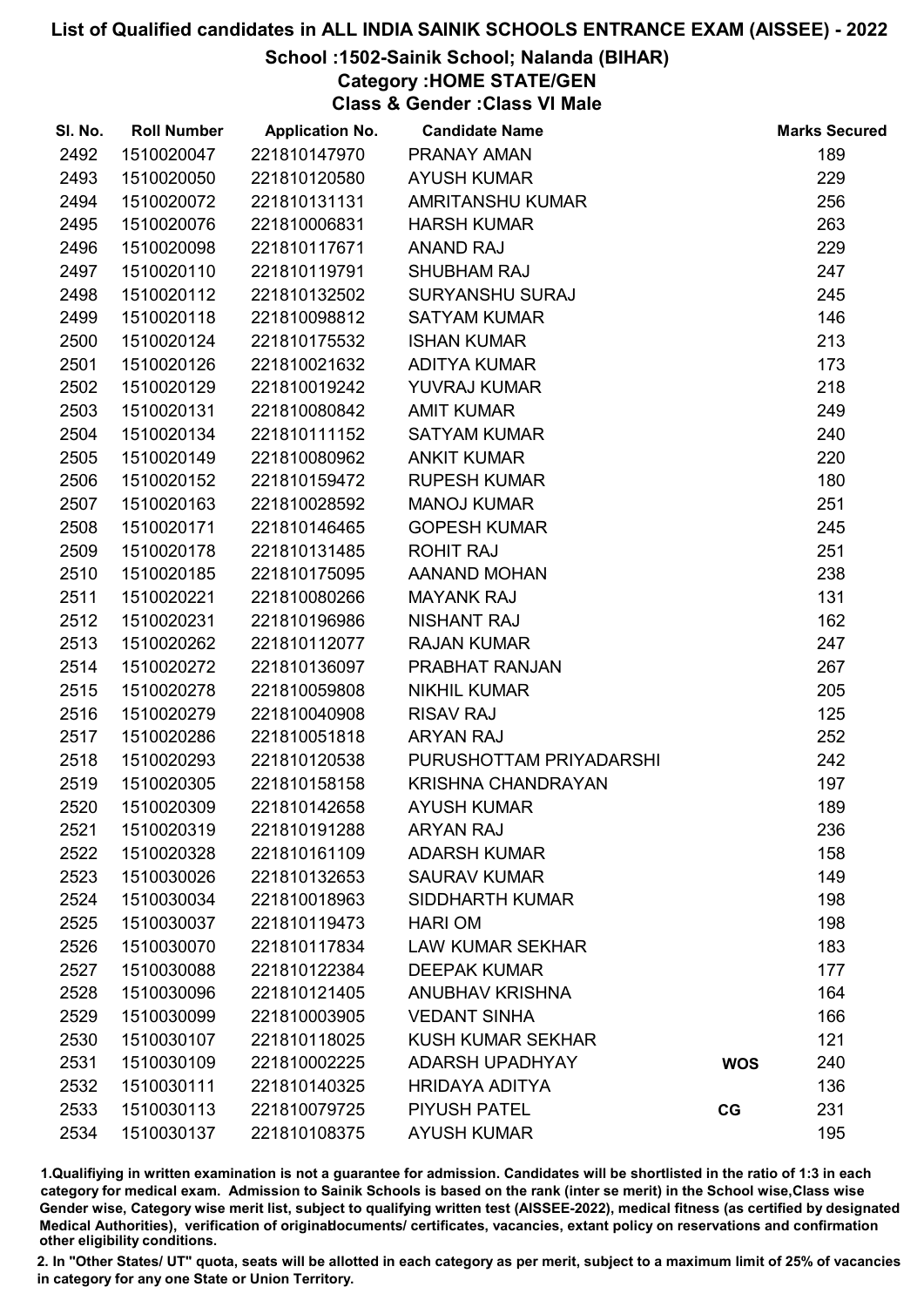## School :1502-Sainik School; Nalanda (BIHAR)

Category :HOME STATE/GEN

Class & Gender :Class VI Male

| SI. No. | <b>Roll Number</b> | <b>Application No.</b> | <b>Candidate Name</b>  | <b>Marks Secured</b> |
|---------|--------------------|------------------------|------------------------|----------------------|
| 2535    | 1510030142         | 221810005875           | <b>MAYANK SINGH</b>    | 141                  |
| 2536    | 1510030153         | 221810158106           | <b>SUNNY KUMAR</b>     | 170                  |
| 2537    | 1510030163         | 221810065116           | <b>TANISHK RAJ</b>     | 279                  |
| 2538    | 1510030223         | 221810173637           | <b>ABHISHEK KUMAR</b>  | 233                  |
| 2539    | 1510030241         | 221810140277           | <b>SUMIT NAYAN</b>     | 227                  |
| 2540    | 1510030248         | 221810020197           | <b>RISHAV RAJ</b>      | 270                  |
| 2541    | 1510030256         | 221810112608           | <b>SAMAR SINGH</b>     | 208                  |
| 2542    | 1510030260         | 221810117318           | <b>RAVI KUMAR</b>      | 202                  |
| 2543    | 1510030266         | 221810161128           | <b>TAHA KALAM</b>      | 152                  |
| 2544    | 1510030267         | 221810164328           | YUVRAJ SHARMA          | 210                  |
| 2545    | 1510030270         | 221810186238           | <b>AARAV SINGH</b>     | 229                  |
| 2546    | 1510030275         | 221810080838           | <b>ANKIT RAJ</b>       | 126                  |
| 2547    | 1510030277         | 221810125938           | <b>SURAJ KUMAR</b>     | 209                  |
| 2548    | 1510030290         | 221810122378           | AMARTYA ABHINAVE       | 189                  |
| 2549    | 1510030293         | 221810171978           | <b>PRINCE KUMAR</b>    | 145                  |
| 2550    | 1510030303         | 221810084498           | <b>RAJNISH KUMAR</b>   | 197                  |
| 2551    | 1510030307         | 221810193409           | <b>VIKASH KUMAR</b>    | 149                  |
| 2552    | 1510030313         | 221810149019           | PALLAV KUMAR           | 207                  |
| 2553    | 1510030314         | 221810040219           | <b>ABHISHEK RAJ</b>    | 198                  |
| 2554    | 1510030332         | 221810193639           | <b>ASHISH KUMAR</b>    | 133                  |
| 2555    | 1510030345         | 221810000669           | <b>SHIVANSH SINGH</b>  | 267                  |
| 2556    | 1510030347         | 221810082969           | <b>NAITIK RAJ</b>      | 135                  |
| 2557    | 1510030351         | 221810091089           | <b>SUMAN KUMAR</b>     | 192                  |
| 2558    | 1510030352         | 221810123189           | <b>TEJASVI</b>         | 221                  |
| 2559    | 1511020006         | 221810159300           | <b>VEER PRAVEER</b>    | 194                  |
| 2560    | 1511020021         | 221810036510           | <b>PAWAN SINGH</b>     | 144                  |
| 2561    | 1511020055         | 221810129450           | ASHUTOSH KUMAR RAUNAK  | 142                  |
| 2562    | 1511020063         | 221810056460           | <b>SUDHANSHU KUMAR</b> | 235                  |
| 2563    | 1511020081         | 221810104570           | <b>ADITYA KUMAR</b>    | 271                  |
| 2564    | 1511020087         | 221810060870           | <b>LUCKY RAJ</b>       | 217                  |
| 2565    | 1511020102         | 221810150390           | YUVRAJ KUMAR           | 170                  |
| 2566    | 1511020128         | 221810076511           | <b>KUMAR AMAR RAJ</b>  | 197                  |
| 2567    | 1511020135         | 221810174121           | <b>SURAJ KUMAR</b>     | 182                  |
| 2568    | 1511020136         | 221810065221           | PRATYUSH ANAND         | 187                  |
| 2569    | 1511020171         | 221810028551           | <b>HIMANSHU KUMAR</b>  | 233                  |
| 2570    | 1511020182         | 221810028861           | <b>PRIYANSHU KUMAR</b> | 256                  |
| 2571    | 1511020209         | 221810058391           | <b>ABHINAY RAJ</b>     | 153                  |
| 2572    | 1511020230         | 221810183012           | <b>DURGESH</b>         | 206                  |
| 2573    | 1511020239         | 221810081712           | <b>HARSHIT RAJ</b>     | 256                  |
| 2574    | 1511020283         | 221810178662           | <b>TIRTH RAJ</b>       | 233                  |
| 2575    | 1511020294         | 221810058772           | <b>SHIVAJEET KUMAR</b> | 203                  |
| 2576    | 1511020309         | 221810088682           | <b>SHASHANK KUMAR</b>  | 207                  |
| 2577    | 1511020311         | 221810086782           | <b>ABHISHEK PANDEY</b> | 127                  |

1.Qualifiying in written examination is not a guarantee for admission. Candidates will be shortlisted in the ratio of 1:3 in each category for medical exam. Admission to Sainik Schools is based on the rank (inter se merit) in the School wise,Class wise Gender wise, Category wise merit list, subject to qualifying written test (AISSEE-2022), medical fitness (as certified by designated Medical Authorities), verification of originablocuments/ certificates, vacancies, extant policy on reservations and confirmation other eligibility conditions.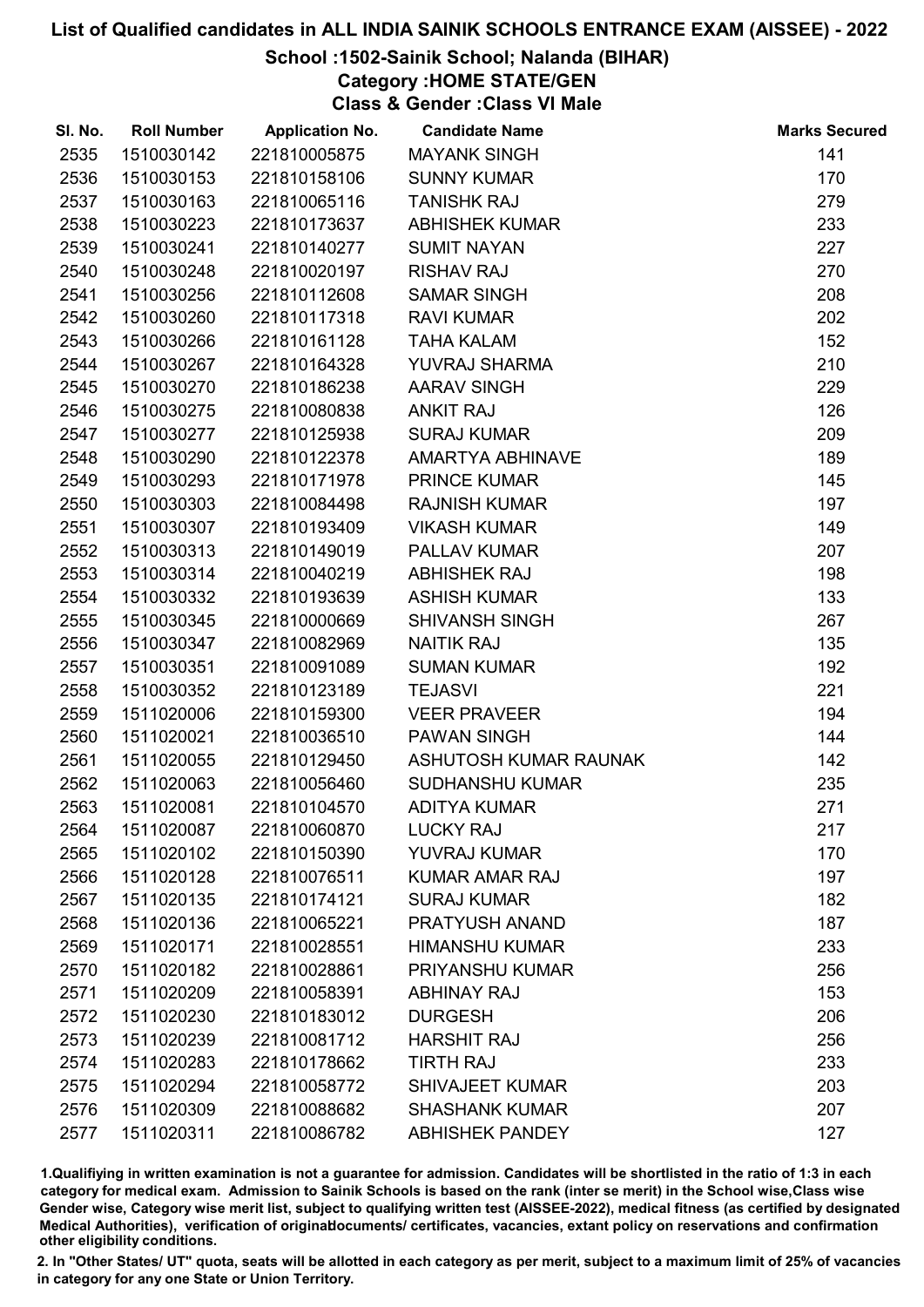## School :1502-Sainik School; Nalanda (BIHAR)

Category :HOME STATE/GEN

Class & Gender :Class VI Male

| SI. No. | <b>Roll Number</b> | <b>Application No.</b> | <b>Candidate Name</b>     | <b>Marks Secured</b> |
|---------|--------------------|------------------------|---------------------------|----------------------|
| 2578    | 1511020314         | 221810140092           | <b>MAYANK KUMAR</b>       | 167                  |
| 2579    | 1511020320         | 221810054792           | <b>ALOK KUMAR</b>         | 262                  |
| 2580    | 1511020323         | 221810113303           | AYUSH KUMAR SINGH         | 170                  |
| 2581    | 1511020356         | 221810182823           | <b>SHIVAM KUMAR</b>       | 214                  |
| 2582    | 1511020358         | 221810111923           | ARYAN KUMAR SINGH         | 203                  |
| 2583    | 1511020364         | 221810028233           | <b>HARSH RAJ</b>          | 246                  |
| 2584    | 1511020373         | 221810004833           | AAYUSH RAJ                | 252                  |
| 2585    | 1511020374         | 221810155833           | <b>CHITASWA RANJAN</b>    | 143                  |
| 2586    | 1511020392         | 221810124843           | <b>ANURAG KUMAR</b>       | 180                  |
| 2587    | 1511020434         | 221810028473           | PRATYUSH NIRALA           | 255                  |
| 2588    | 1511020435         | 221810025573           | <b>SARTHAK PANDEY</b>     | 219                  |
| 2589    | 1511020449         | 221810035883           | <b>ABHINAV ANAND</b>      | 263                  |
| 2590    | 1511020450         | 221810136883           | <b>SUMAN KUMAR</b>        | 202                  |
| 2591    | 1511020458         | 221810082593           | <b>ABHISHEK PRAKASH</b>   | 250                  |
| 2592    | 1511020470         | 221810107404           | SUDHANSHU SINGH           | 232                  |
| 2593    | 1511020478         | 221810107214           | ADITYA KUMAR TIWARI       | 257                  |
| 2594    | 1511020508         | 221810052934           | <b>SAMAR CHOUBEY</b>      | 236                  |
| 2595    | 1511020536         | 221810073854           | <b>ARNAV KUMAR</b>        | 140                  |
| 2596    | 1511020547         | 221810092764           | PRITHVI RAJ SINGH         | 175                  |
| 2597    | 1511020553         | 221810109964           | <b>KARTIK RAJ</b>         | 182                  |
| 2598    | 1511020554         | 221810040174           | <b>SUSHANT RAJ</b>        | 227                  |
| 2599    | 1511030007         | 221810090774           | YUVRAJ KUMAR              | 237                  |
| 2600    | 1511030011         | 221810034084           | <b>MOHIT KUMAR SINGH</b>  | 150                  |
| 2601    | 1511030036         | 221810104605           | <b>ANAND KANHAIYA</b>     | 173                  |
| 2602    | 1511030044         | 221810022215           | YASH BARDHAN              | 246                  |
| 2603    | 1511030047         | 221810147315           | <b>VISHWAS KUMAR MANU</b> | 245                  |
| 2604    | 1511030051         | 221810197515           | <b>ROHIT RANJAN</b>       | 166                  |
| 2605    | 1511030059         | 221810053325           | <b>ADITYA PATHAK</b>      | 189                  |
| 2606    | 1511030092         | 221810091055           | <b>VISHAL RAJ</b>         | 207                  |
| 2607    | 1511030117         | 221810102865           | <b>OMPRAKASH KUMAR</b>    | 233                  |
| 2608    | 1511030128         | 221810060475           | <b>KESHAV KUMAR</b>       | 229                  |
| 2609    | 1511030159         | 221810040106           | <b>DILKHUSH KUMAR</b>     | 260                  |
| 2610    | 1511030181         | 221810074916           | PRIYANSHU KUMAR RAI       | 188                  |
| 2611    | 1511030203         | 221810116836           | <b>AVINASH RATHORE</b>    | 208                  |
| 2612    | 1511030209         | 221810006246           | <b>ADITYA RAJ</b>         | 237                  |
| 2613    | 1511030213         | 221810182946           | <b>VANDE LAL</b>          | 228                  |
| 2614    | 1511030223         | 221810142756           | SATYA PRAKASH PAWAN       | 176                  |
| 2615    | 1511030240         | 221810079176           | <b>ANURAG KUMAR</b>       | 245                  |
| 2616    | 1511030314         | 221810026327           | <b>ADITYA RAJ</b>         | 161                  |
| 2617    | 1511030315         | 221810098327           | <b>AYUSH KUMAR</b>        | 165                  |
| 2618    | 1511030362         | 221810113867           | <b>AMAN KUMAR</b>         | 250                  |
| 2619    | 1511030369         | 221810105177           | <b>PIYUSH KUMAR</b>       | 163                  |
| 2620    | 1511030382         | 221810060687           | <b>KESHAV KUMAR</b>       | 272                  |

1.Qualifiying in written examination is not a guarantee for admission. Candidates will be shortlisted in the ratio of 1:3 in each category for medical exam. Admission to Sainik Schools is based on the rank (inter se merit) in the School wise,Class wise Gender wise, Category wise merit list, subject to qualifying written test (AISSEE-2022), medical fitness (as certified by designated Medical Authorities), verification of originablocuments/ certificates, vacancies, extant policy on reservations and confirmation other eligibility conditions.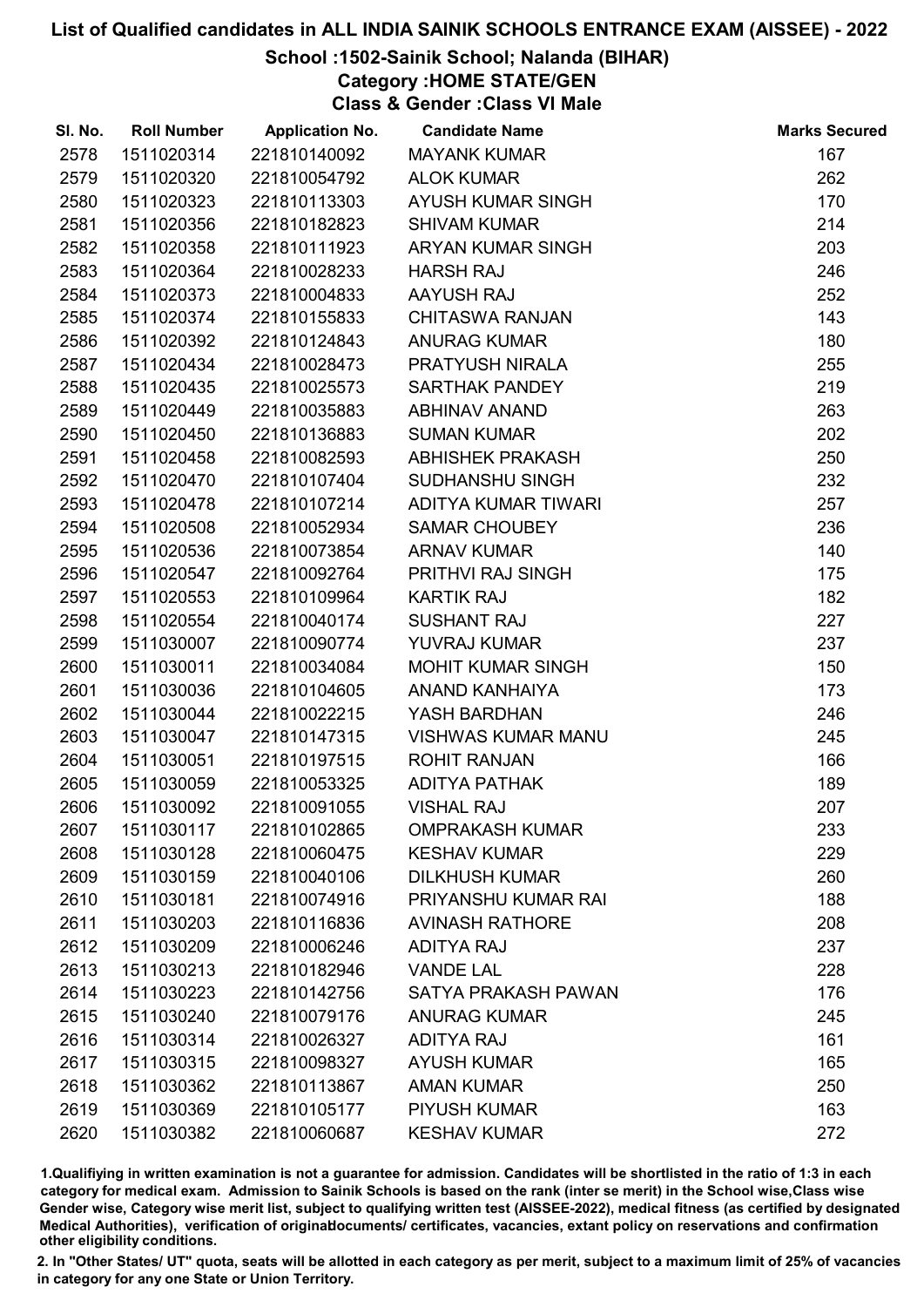## School :1502-Sainik School; Nalanda (BIHAR)

Category :HOME STATE/GEN

Class & Gender :Class VI Male

| SI. No. | <b>Roll Number</b> | <b>Application No.</b> | <b>Candidate Name</b>  | <b>Marks Secured</b> |
|---------|--------------------|------------------------|------------------------|----------------------|
| 2621    | 1511030388         | 221810149887           | <b>PIYUSH RAJ</b>      | 179                  |
| 2622    | 1511030396         | 221810091797           | ANSHU KUMAR GAURAV     | 268                  |
| 2623    | 1511030410         | 221810006908           | <b>KUNAL RAI</b>       | 237                  |
| 2624    | 1511030473         | 221810111258           | <b>PRINCE KUMAR</b>    | 173                  |
| 2625    | 1511040007         | 221810058400           | <b>VISHAL KUMAR</b>    | 129                  |
| 2626    | 1511040025         | 221810129210           | <b>AMAN VATS</b>       | 172                  |
| 2627    | 1511040033         | 221810088710           | <b>GAUTAM RAJ</b>      | 169                  |
| 2628    | 1511040051         | 221810107520           | <b>ABHINAV RAJ</b>     | 202                  |
| 2629    | 1511040063         | 221810077430           | NIKHIL KUMAR SINGH     | 237                  |
| 2630    | 1511040068         | 221810029630           | <b>AVIRAL PRAKASH</b>  | 156                  |
| 2631    | 1511040071         | 221810178830           | <b>NISHANT KUMAR</b>   | 159                  |
| 2632    | 1511040079         | 221810149440           | <b>PIYUSH KUMAR</b>    | 183                  |
| 2633    | 1511040086         | 221810130940           | <b>RAJ HANSH KUMAR</b> | 255                  |
| 2634    | 1511040090         | 221810098150           | <b>SHITIKANTH</b>      | 184                  |
| 2635    | 1511040114         | 221810030570           | <b>SHIVAM KUMAR</b>    | 219                  |
| 2636    | 1511040119         | 221810158770           | <b>ABHINAV KUMAR</b>   | 259                  |
| 2637    | 1511040142         | 221810012190           | SANAT KUMAR DUBEY      | 159                  |
| 2638    | 1511040156         | 221810009890           | <b>UPKAR SINGH</b>     | 121                  |
| 2639    | 1511040157         | 221810088301           | <b>ANURAG THAKUR</b>   | 155                  |
| 2640    | 1511040164         | 221810114801           | <b>PRINCE RAJ</b>      | 222                  |
| 2641    | 1511040165         | 221810094801           | <b>SAURYA VEER</b>     | 225                  |
| 2642    | 1511040188         | 221810119121           | <b>GAURAV KUMAR</b>    | 235                  |
| 2643    | 1511040193         | 221810124321           | <b>RISHAV RAJ</b>      | 163                  |
| 2644    | 1511040208         | 221810009331           | AADARSH RAJ            | 225                  |
| 2645    | 1511040219         | 221810120931           | <b>SUNRAJ PATEL</b>    | 220                  |
| 2646    | 1511040229         | 221810151541           | <b>SACHIN SHARMA</b>   | 234                  |
| 2647    | 1511040265         | 221810030271           | AYUSH KUMAR SINGH      | 121                  |
| 2648    | 1511040266         | 221810162271           | SANCHIT KUMAR SINGH    | 168                  |
| 2649    | 1511040275         | 221810003671           | <b>UTKARSH RAJ</b>     | 125                  |
| 2650    | 1511040281         | 221810019281           | <b>NAYAN KUMAR</b>     | 185                  |
| 2651    | 1511040287         | 221810056681           | YASH RAJ KUMAR         | 187                  |
| 2652    | 1511040291         | 221810045781           | <b>SHIVAM</b>          | 184                  |
| 2653    | 1511040300         | 221810052191           | <b>KARTIK SINGH</b>    | 207                  |
| 2654    | 1511040339         | 221810123678           | <b>MITUL KUMAR</b>     | 167                  |
| 2655    | 1511040342         | 221810063088           | <b>HARSH</b>           | 155                  |
| 2656    | 1511040392         | 221810022619           | <b>ANKIT KUMAR</b>     | 231                  |
| 2657    | 1511040425         | 221810123649           | <b>AYUSH KUMAR</b>     | 224                  |
| 2658    | 1511040443         | 221810028069           | <b>RITURAJ KUMAR</b>   | 230                  |
| 2659    | 1511040451         | 221810034769           | <b>HIMANSHU KUMAR</b>  | 267                  |
| 2660    | 1511040462         | 221810060979           | <b>SATYAM KUMAR</b>    | 204                  |
| 2661    | 1511040463         | 221810126979           | PRATHMESH KASHYAP      | 275                  |
| 2662    | 1511040469         | 221810055589           | <b>HIMANSHU KUMAR</b>  | 227                  |
| 2663    | 1511040472         | 221810126199           | <b>ABHINAV KUMAR</b>   | 212                  |

1.Qualifiying in written examination is not a guarantee for admission. Candidates will be shortlisted in the ratio of 1:3 in each category for medical exam. Admission to Sainik Schools is based on the rank (inter se merit) in the School wise,Class wise Gender wise, Category wise merit list, subject to qualifying written test (AISSEE-2022), medical fitness (as certified by designated Medical Authorities), verification of originablocuments/ certificates, vacancies, extant policy on reservations and confirmation other eligibility conditions.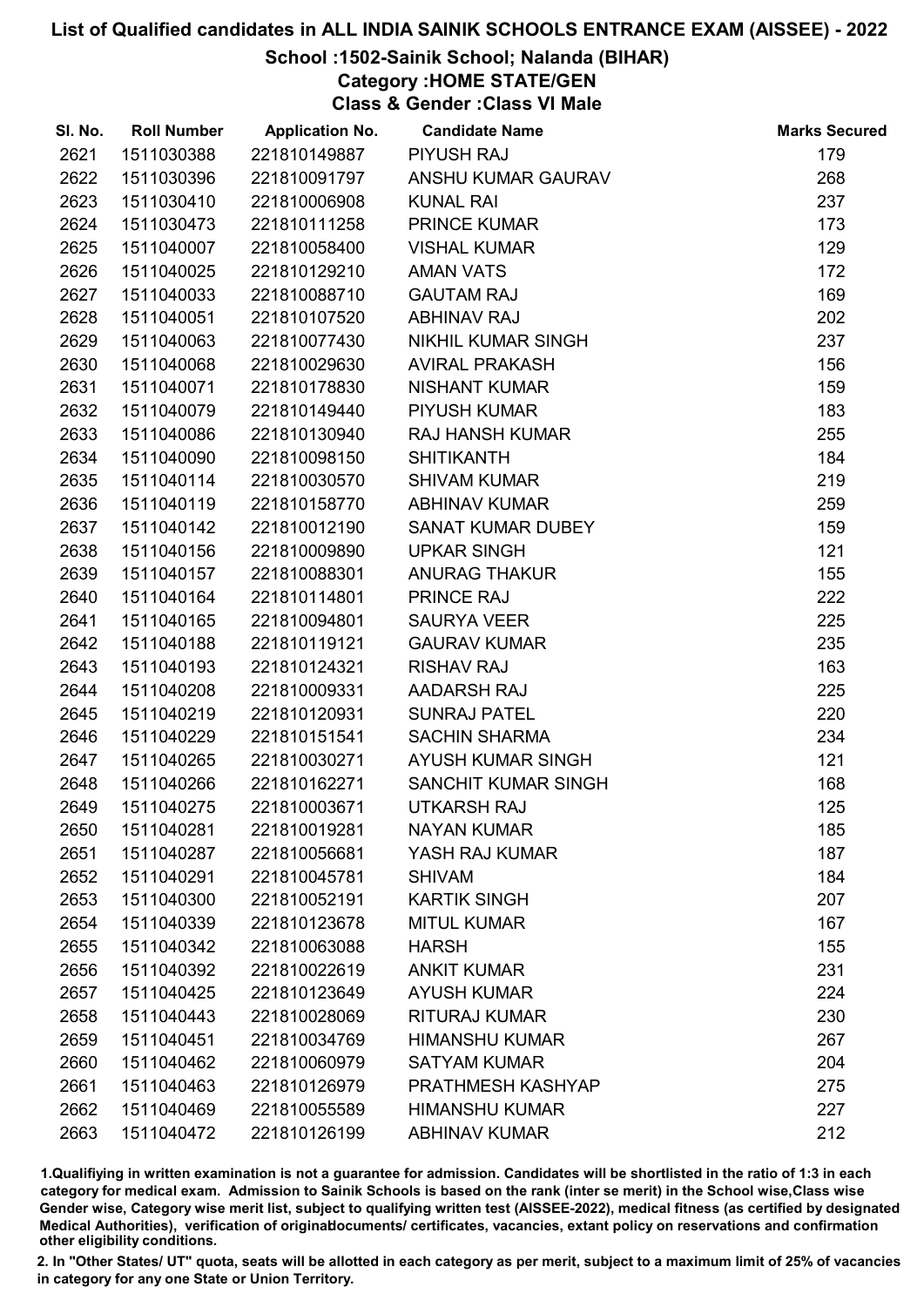## School :1502-Sainik School; Nalanda (BIHAR)

Category :HOME STATE/GEN

Class & Gender :Class VI Male

| SI. No. | <b>Roll Number</b> | <b>Application No.</b> | <b>Candidate Name</b>    | <b>Marks Secured</b> |
|---------|--------------------|------------------------|--------------------------|----------------------|
| 2664    | 1511040475         | 221810123699           | <b>SAHIL KUMAR</b>       | 140                  |
| 2665    | 1511050006         | 221810095212           | <b>ANKIT KUMAR</b>       | 140                  |
| 2666    | 1511050010         | 221810121412           | <b>HARSHIT RAJ</b>       | 209                  |
| 2667    | 1511050022         | 221810152222           | <b>MAHI PRATAP SINGH</b> | 229                  |
| 2668    | 1511050027         | 221810069322           | NIRANJAN KUMAR           | 200                  |
| 2669    | 1511050033         | 221810135132           | PRINCE KUMAR SINGH       | 191                  |
| 2670    | 1511050034         | 221810061232           | <b>VISHWAJEET</b>        | 147                  |
| 2671    | 1511050044         | 221810155142           | KUSHAN PRIYADARSHI       | 152                  |
| 2672    | 1511050051         | 221810053252           | <b>SATYAVEER KUMAR</b>   | 182                  |
| 2673    | 1511050066         | 221810139752           | <b>AYUSH KUMAR</b>       | 165                  |
| 2674    | 1511050069         | 221810141952           | <b>RITIK RAJ</b>         | 269                  |
| 2675    | 1511050073         | 221810127262           | <b>BALAJEE</b>           | 239                  |
| 2676    | 1511050079         | 221810017562           | <b>ANSH RAJ</b>          | 201                  |
| 2677    | 1511050081         | 221810048562           | <b>HARSH KUMAR</b>       | 173                  |
| 2678    | 1511050112         | 221810011982           | <b>GAURAV KUMAR</b>      | 134                  |
| 2679    | 1511050113         | 221810079982           | <b>UTKARSH KUMAR</b>     | 191                  |
| 2680    | 1511050127         | 221810190992           | <b>GOPAL KUMAR</b>       | 237                  |
| 2681    | 1511050139         | 221810022403           | <b>ABHIJEET SAHAY</b>    | 247                  |
| 2682    | 1511050147         | 221810146803           | <b>SHIV MANGLAM</b>      | 219                  |
| 2683    | 1511050149         | 221810100903           | <b>MAYANK KUMAR</b>      | 154                  |
| 2684    | 1511050152         | 221810072113           | <b>SHUBHAM SHEKHAR</b>   | 241                  |
| 2685    | 1511050159         | 221810103613           | <b>ARYAN PRATAP</b>      | 149                  |
| 2686    | 1511050165         | 221810065813           | <b>DEV KRISHNA</b>       | 126                  |
| 2687    | 1511050168         | 221810105223           | <b>RAUNAK KUMAR</b>      | 259                  |
| 2688    | 1511050194         | 221810092143           | ADITYA RANJAN            | 209                  |
| 2689    | 1511050200         | 221810110943           | <b>AANAND RAJ</b>        | 146                  |
| 2690    | 1511050213         | 221810092953           | <b>AKSHAT SHEKHAR</b>    | 227                  |
| 2691    | 1511050214         | 221810036953           | SARVESH RAJ              | 177                  |
| 2692    | 1511050221         | 221810043563           | ADITYA NARAYANA          | 222                  |
| 2693    | 1511050224         | 221810076663           | <b>UJJWAL RAJ</b>        | 253                  |
| 2694    | 1511050225         | 221810029663           | <b>ARYAN RAJ</b>         | 168                  |
| 2695    | 1511050228         | 221810161073           | <b>ANVIT</b>             | 260                  |
| 2696    | 1511050236         | 221810131473           | <b>NAMAN RAJ</b>         | 220                  |
| 2697    | 1511050245         | 221810153973           | <b>ADITYA RANJAN</b>     | 175                  |
| 2698    | 1511050246         | 221810146973           | YASHRAJ SINGH            | 229                  |
| 2699    | 1511050247         | 221810000083           | <b>AKSHAY BHARDWAJ</b>   | 200                  |
| 2700    | 1511050255         | 221810153683           | <b>MD ESAM KAUSAR</b>    | 156                  |
| 2701    | 1511050270         | 221810095593           | <b>RASHI ROY</b>         | 247                  |
| 2702    | 1511050285         | 221810000504           | <b>SULEMAAN QAISAR</b>   | 226                  |
| 2703    | 1511050290         | 221810127704           | <b>SATYANSH KUMAR</b>    | 176                  |
| 2704    | 1511050296         | 221810096804           | <b>RITURAJ VATS</b>      | 235                  |
| 2705    | 1511050303         | 221810068214           | <b>ATULYA PANDEY</b>     | 248                  |
| 2706    | 1511050308         | 221810066414           | <b>RAUNAK KUMAR</b>      | 129                  |

1.Qualifiying in written examination is not a guarantee for admission. Candidates will be shortlisted in the ratio of 1:3 in each category for medical exam. Admission to Sainik Schools is based on the rank (inter se merit) in the School wise,Class wise Gender wise, Category wise merit list, subject to qualifying written test (AISSEE-2022), medical fitness (as certified by designated Medical Authorities), verification of originablocuments/ certificates, vacancies, extant policy on reservations and confirmation other eligibility conditions.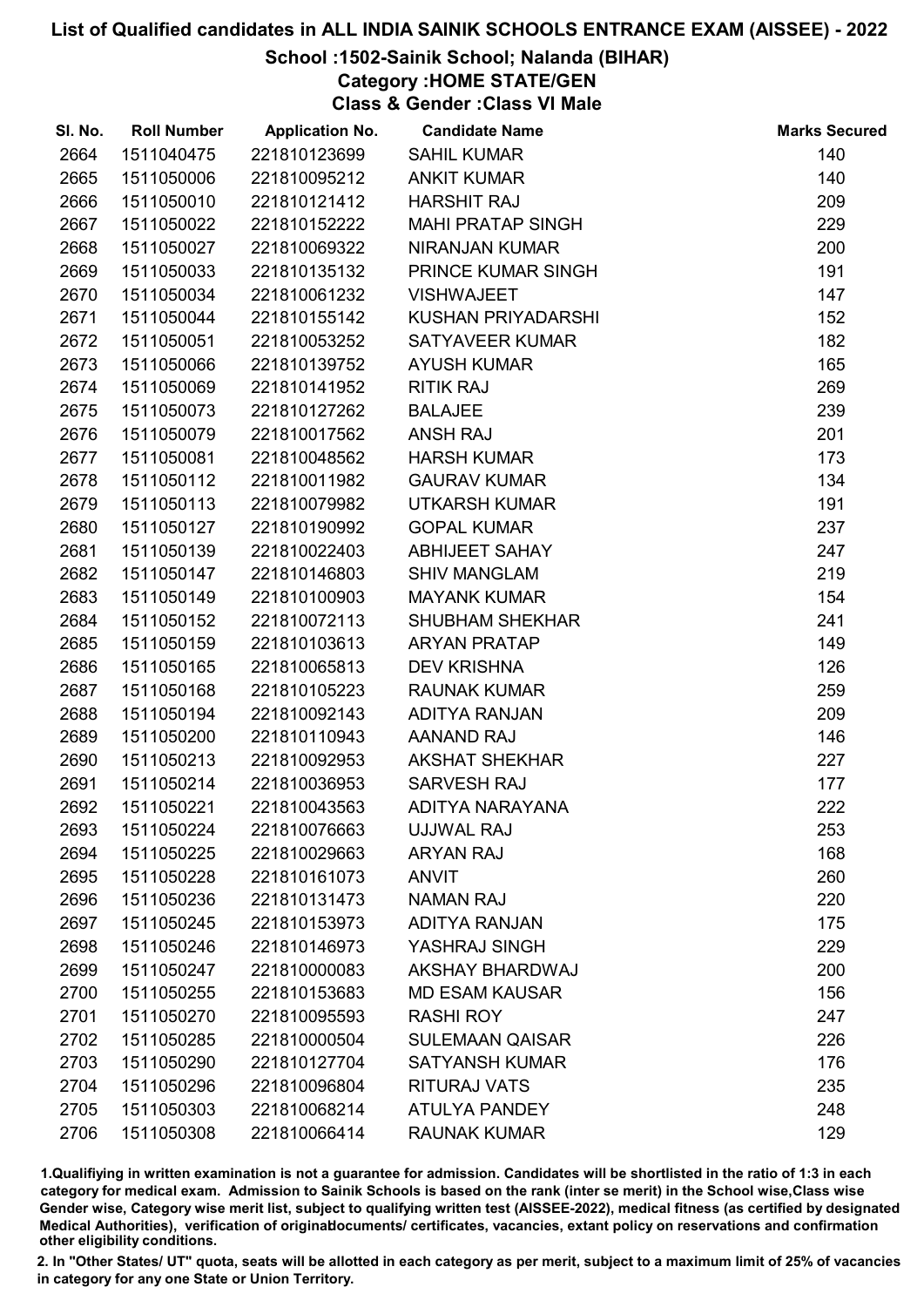### School :1502-Sainik School; Nalanda (BIHAR)

Category :HOME STATE/GEN

Class & Gender :Class VI Male

| SI. No. | <b>Roll Number</b> | <b>Application No.</b> | <b>Candidate Name</b>        | <b>Marks Secured</b> |
|---------|--------------------|------------------------|------------------------------|----------------------|
| 2707    | 1511050309         | 221810107414           | <b>DIVYANSH</b>              | 196                  |
| 2708    | 1511050330         | 221810009924           | <b>SAHIL KUMAR</b>           | 168                  |
| 2709    | 1511050342         | 221810137534           | <b>AKASH RANJAN</b>          | 208                  |
| 2710    | 1511050352         | 221810074044           | <b>SURYA PRAKASH SINGH</b>   | 129                  |
| 2711    | 1511050361         | 221810137544           | <b>SUBODH KUMAR</b>          | 250                  |
| 2712    | 1511050373         | 221810165354           | <b>MOHAMMAD YASAAR YUNUS</b> | 194                  |
| 2713    | 1511050382         | 221810037854           | PRATYUSH KUMAR               | 152                  |
| 2714    | 1511050383         | 221810140954           | <b>ARCHIT OJHA</b>           | 130                  |
| 2715    | 1511050387         | 221810104664           | <b>ADITYA RAJ</b>            | 162                  |
| 2716    | 1511050394         | 221810059074           | <b>ANURAG KUMAR</b>          | 171                  |
| 2717    | 1511050396         | 221810108274           | RAVI SHANKAR KUMAR           | 128                  |
| 2718    | 1511050405         | 221810056774           | <b>ANSH MISHRA</b>           | 181                  |
| 2719    | 1511050408         | 221810096874           | PRATYUSH RAJ                 | 162                  |
| 2720    | 1511050414         | 221810121184           | <b>RAUSHAN RAJ</b>           | 170                  |
| 2721    | 1511050416         | 221810158184           | <b>PRASHANT KUMAR</b>        | 207                  |
| 2722    | 1511050420         | 221810187684           | <b>PUSHPJEET KUMAR</b>       | 122                  |
| 2723    | 1511050431         | 221810000594           | <b>ARYAN TRIPATHI</b>        | 134                  |
| 2724    | 1511050434         | 221810090794           | <b>SHIVAM KUMAR</b>          | 239                  |
| 2725    | 1511050435         | 221810056794           | <b>RITAM RAJ</b>             | 175                  |
| 2726    | 1511050462         | 221810115415           | <b>ARYAN SINGH</b>           | 137                  |
| 2727    | 1511050469         | 221810147815           | <b>NISHANT KUMAR</b>         | 188                  |
| 2728    | 1511050471         | 221810160915           | <b>PRANEET</b>               | 209                  |
| 2729    | 1511050475         | 221810145325           | SHRESTH RAJ                  | 162                  |
| 2730    | 1511050478         | 221810010525           | ADITYA PRAKASH RAI           | 136                  |
| 2731    | 1511060003         | 221810145725           | <b>AYAANSH KUMAR</b>         | 270                  |
| 2732    | 1511060004         | 221810100825           | <b>PRINCE KUMAR</b>          | 217                  |
| 2733    | 1511060005         | 221810164825           | ANUJ KUMAR RAI               | 174                  |
| 2734    | 1511060006         | 221810155925           | <b>NILESH TEJASWI</b>        | 222                  |
| 2735    | 1511060014         | 221810092535           | <b>AKARSH KUMAR</b>          | 171                  |
| 2736    | 1511060015         | 221810103535           | <b>VAIBHAV KUMAR</b>         | 177                  |
| 2737    | 1511060030         | 221810055345           | <b>DIVYA KUMAR</b>           | 203                  |
| 2738    | 1511060045         | 221810019355           | <b>ADITYA KUMAR</b>          | 195                  |
| 2739    | 1511060046         | 221810059455           | <b>KUMAR AMAN</b>            | 173                  |
| 2740    | 1511060059         | 221810014165           | ABHINEET PRIYADARSHI         | 136                  |
| 2741    | 1511060073         | 221810160475           | SUDHANSHU RAJ                | 166                  |
| 2742    | 1511060076         | 221810148085           | <b>ANURAG SHANDILYA</b>      | 161                  |
| 2743    | 1511060081         | 221810180585           | <b>ASHUTOSH KUMAR</b>        | 164                  |
| 2744    | 1511060092         | 221810161595           | <b>AYUSH RAJ</b>             | 227                  |
| 2745    | 1511060105         | 221810076106           | PRIYANSHU KUMAR              | 124                  |
| 2746    | 1511060106         | 221810185306           | <b>HARSH RAJ</b>             | 263                  |
| 2747    | 1511060109         | 221810103606           | <b>ALOK RANJAN</b>           | 184                  |
| 2748    | 1511060120         | 221810021916           | <b>AKSHAT</b>                | 251                  |
| 2749    | 1511060121         | 221810163916           | YASH RAJ                     | 127                  |

1.Qualifiying in written examination is not a guarantee for admission. Candidates will be shortlisted in the ratio of 1:3 in each category for medical exam. Admission to Sainik Schools is based on the rank (inter se merit) in the School wise,Class wise Gender wise, Category wise merit list, subject to qualifying written test (AISSEE-2022), medical fitness (as certified by designated Medical Authorities), verification of originablocuments/ certificates, vacancies, extant policy on reservations and confirmation other eligibility conditions.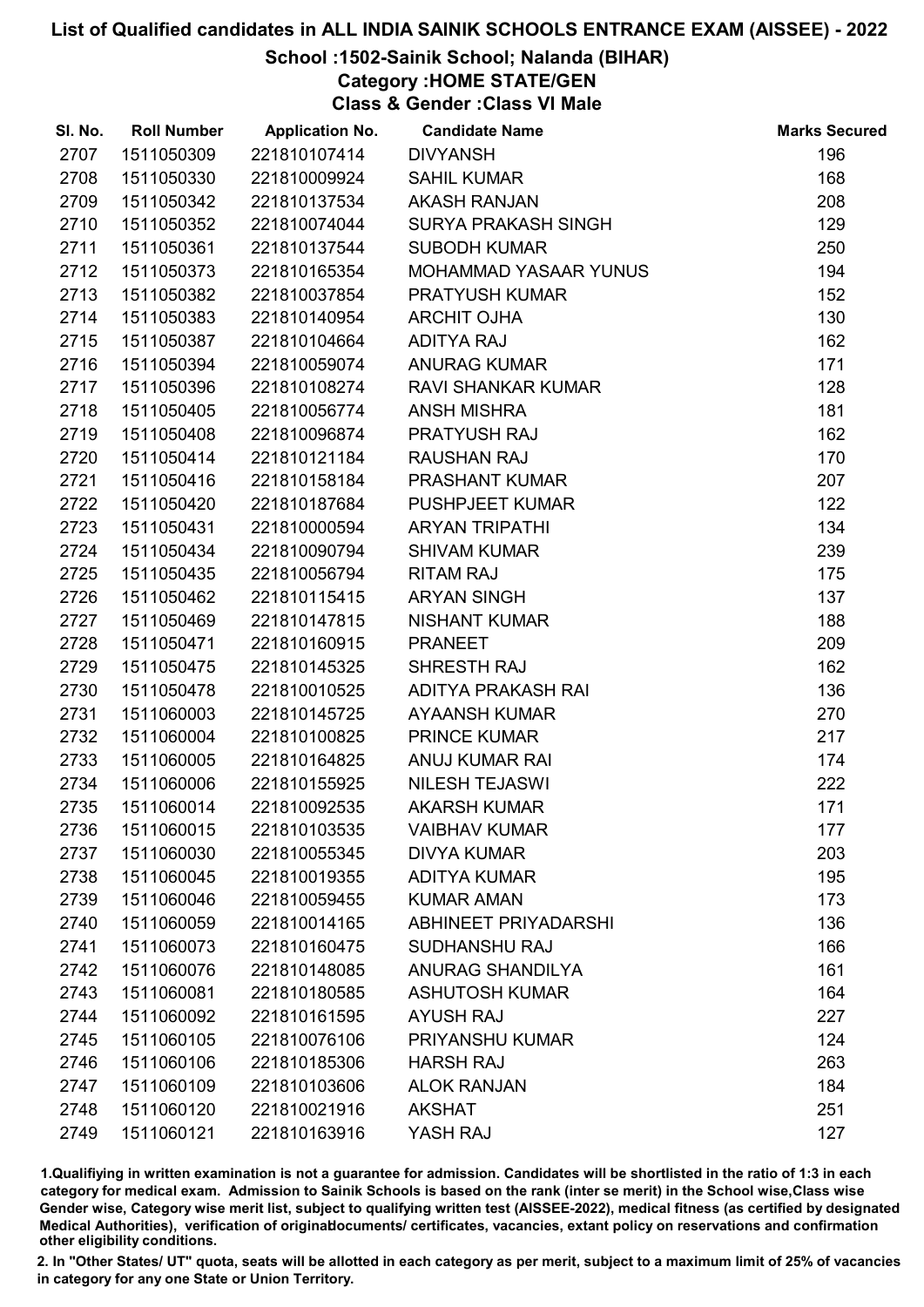## School :1502-Sainik School; Nalanda (BIHAR)

Category :HOME STATE/GEN

Class & Gender :Class VI Male

| SI. No. | <b>Roll Number</b> | <b>Application No.</b> | <b>Candidate Name</b>       |           | <b>Marks Secured</b> |
|---------|--------------------|------------------------|-----------------------------|-----------|----------------------|
| 2750    | 1511060122         | 221810078916           | <b>VAIBHAV PANDEY</b>       |           | 139                  |
| 2751    | 1511060125         | 221810081226           | <b>ARPIT KUMAR</b>          |           | 173                  |
| 2752    | 1511060144         | 221810118036           | <b>ABHAM KUMAR</b>          |           | 227                  |
| 2753    | 1511060152         | 221810146736           | <b>VAIBHAV KUMAR SHARMA</b> |           | 135                  |
| 2754    | 1511060153         | 221810110836           | <b>AMAN KUMAR</b>           |           | 191                  |
| 2755    | 1511060165         | 221810187746           | RAHUL RANJAN JHA            |           | 189                  |
| 2756    | 1511060168         | 221810008056           | <b>DIVYA KANTAM</b>         |           | 241                  |
| 2757    | 1511060169         | 221810078056           | <b>ANAND KUMAR</b>          |           | 243                  |
| 2758    | 1511060170         | 221810122156           | <b>SPARSH KUMAR SINGH</b>   |           | 171                  |
| 2759    | 1511060177         | 221810090656           | <b>NISHANT KUMAR</b>        |           | 198                  |
| 2760    | 1511060183         | 221810112956           | <b>VAIBHAV SINGH</b>        |           | 200                  |
| 2761    | 1511060185         | 221810125956           | <b>PRATIK RAJ</b>           |           | 184                  |
| 2762    | 1511060189         | 221810053166           | <b>UTKARSH SINGH</b>        |           | 186                  |
| 2763    | 1511060191         | 221810089166           | <b>RAJ SINGHANIA</b>        |           | 232                  |
| 2764    | 1511060197         | 221810061766           | <b>SAMAR KUMAR</b>          |           | 143                  |
| 2765    | 1511060230         | 221810135686           | <b>HEYAN SINHA</b>          |           | 133                  |
| 2766    | 1511060242         | 221810025196           | <b>DIVYAM RAJ</b>           |           | 217                  |
| 2767    | 1511060243         | 221810094296           | <b>DIVYANSHU RAJ</b>        |           | 160                  |
| 2768    | 1511060253         | 221810124996           | <b>SHAURYA NAMAN</b>        |           | 154                  |
| 2769    | 1511060256         | 221810130107           | <b>ADITYA SINGH</b>         |           | 163                  |
| 2770    | 1511060260         | 221810115207           | <b>KSHITJ SINGH</b>         |           | 226                  |
| 2771    | 1511060262         | 221810095407           | <b>CHAITANYA</b>            |           | 230                  |
| 2772    | 1511060265         | 221810044607           | KAUSTUBH KOSHIK             |           | 204                  |
| 2773    | 1511060268         | 221810121217           | <b>ABHISHEK KUMAR</b>       | <b>AR</b> | 142                  |
| 2774    | 1511060271         | 221810148217           | <b>LAKSHYA</b>              |           | 221                  |
| 2775    | 1511060277         | 221810159617           | <b>AVINASH KUMAR PATEL</b>  |           | 219                  |
| 2776    | 1511060278         | 221810166717           | <b>ADITYA RAJ</b>           |           | 250                  |
| 2777    | 1511060287         | 221810026027           | <b>ARYAN RAJ</b>            |           | 229                  |
| 2778    | 1511060293         | 221810020627           | <b>ATHARVA SINGH</b>        |           | 184                  |
| 2779    | 1511060299         | 221810057827           | <b>OM PRAKASH</b>           |           | 201                  |
| 2780    | 1511060309         | 221810072237           | <b>ISHAN RAJ</b>            |           | 244                  |
| 2781    | 1511060318         | 221810102837           | <b>AYUSH KUMAR PATHAK</b>   |           | 174                  |
| 2782    | 1511060337         | 221810115847           | <b>ANKUR RAJ</b>            |           | 165                  |
| 2783    | 1511060342         | 221810159947           | <b>ADARSH KUMAR</b>         |           | 173                  |
| 2784    | 1511060357         | 221810025657           | <b>ANMOL KUMAR</b>          |           | 247                  |
| 2785    | 1511060363         | 221810006267           | <b>TUSHAR KUMAR</b>         |           | 248                  |
| 2786    | 1511060368         | 221810053567           | <b>ADARSH KUMAR</b>         |           | 192                  |
| 2787    | 1511060374         | 221810176867           | <b>ASHUTOSH NANDAN</b>      |           | 180                  |
| 2788    | 1511060399         | 221810008187           | <b>RISHU RAJ</b>            |           | 215                  |
| 2789    | 1511060411         | 221810047887           | <b>KRISHNA KANT</b>         |           | 124                  |
| 2790    | 1511060413         | 221810169887           | <b>SHUBHAM RAJ</b>          |           | 197                  |
| 2791    | 1511060418         | 221810069987           | <b>ANURAG KUMAR</b>         |           | 164                  |
| 2792    | 1511060443         | 221810146908           | <b>HARSH RAJ</b>            |           | 213                  |

1.Qualifiying in written examination is not a guarantee for admission. Candidates will be shortlisted in the ratio of 1:3 in each category for medical exam. Admission to Sainik Schools is based on the rank (inter se merit) in the School wise,Class wise Gender wise, Category wise merit list, subject to qualifying written test (AISSEE-2022), medical fitness (as certified by designated Medical Authorities), verification of originablocuments/ certificates, vacancies, extant policy on reservations and confirmation other eligibility conditions.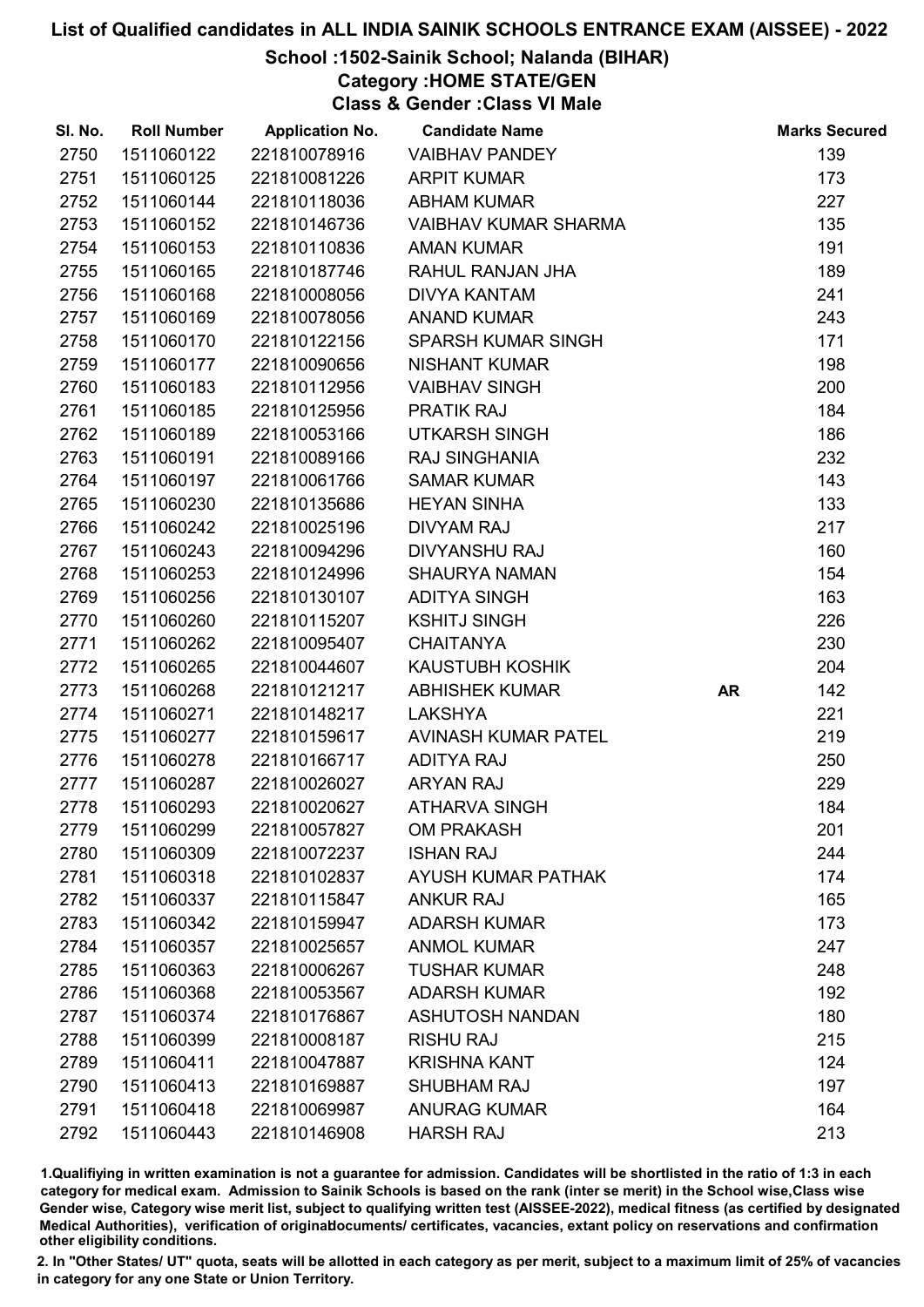## School :1502-Sainik School; Nalanda (BIHAR)

Category :HOME STATE/GEN

Class & Gender :Class VI Male

| SI. No. | <b>Roll Number</b> | <b>Application No.</b> | <b>Candidate Name</b>       | <b>Marks Secured</b> |
|---------|--------------------|------------------------|-----------------------------|----------------------|
| 2793    | 1511060457         | 221810036518           | <b>SULAKSHYA KUMAR</b>      | 254                  |
| 2794    | 1511060460         | 221810083618           | <b>AYUSH VISHEN</b>         | 156                  |
| 2795    | 1511060477         | 221810002328           | <b>HARI OM SHARMA</b>       | 247                  |
| 2796    | 1511070012         | 221810131828           | YASH KUMAR SINGH            | 152                  |
| 2797    | 1511070016         | 221810135928           | <b>RUDRA KUMAR</b>          | 167                  |
| 2798    | 1511070023         | 221810148338           | <b>VIKRANT KUMAR</b>        | 154                  |
| 2799    | 1511070025         | 221810132438           | PRABHU DUTT SINGH           | 264                  |
| 2800    | 1511070029         | 221810015638           | <b>BALAJEE KUMAR</b>        | 149                  |
| 2801    | 1511070039         | 221810122348           | <b>SWAPNIL PRASUN</b>       | 180                  |
| 2802    | 1511070047         | 221810177558           | <b>SPARSH KUMAR</b>         | 177                  |
| 2803    | 1511070048         | 221810119558           | ARYAN KUMAR MISHRA          | 147                  |
| 2804    | 1511070049         | 221810098758           | HARSHVARDHAN KESHAV         | 250                  |
| 2805    | 1511070056         | 221810197068           | ABHINAV JHA                 | 223                  |
| 2806    | 1511070057         | 221810021268           | <b>ANKIT VIKRAM</b>         | 161                  |
| 2807    | 1511070059         | 221810018368           | <b>JAISAL ANAND</b>         | 193                  |
| 2808    | 1511070062         | 221810081568           | <b>LUCKY KUMAR</b>          | 219                  |
| 2809    | 1511070064         | 221810060668           | <b>RISHANT KUMAR SINGH</b>  | 155                  |
| 2810    | 1511070072         | 221810132078           | <b>SHASHWAT KUMAR</b>       | 189                  |
| 2811    | 1511070074         | 221810162178           | <b>ASHISH KUMAR</b>         | 238                  |
| 2812    | 1511070082         | 221810120678           | <b>ASHUTOSH KUMAR</b>       | 169                  |
| 2813    | 1511070086         | 221810025978           | <b>ARJ KUMAR</b>            | 159                  |
| 2814    | 1511070123         | 221810022509           | <b>CHITRAKSH SRIVASTAVA</b> | 199                  |
| 2815    | 1511070128         | 221810110019           | <b>MAYANK KUMAR</b>         | 128                  |
| 2816    | 1511070133         | 221810125419           | <b>SAKSHAM ARYA</b>         | 166                  |
| 2817    | 1511070162         | 221810019739           | PRATYUSH KUMAR              | 225                  |
| 2818    | 1511070177         | 221810101649           | <b>UTKARSH KUMAR</b>        | 179                  |
| 2819    | 1511070181         | 221810117749           | <b>MAYANK KUMAR</b>         | 168                  |
| 2820    | 1511070201         | 221810088069           | <b>AMAN KUMAR</b>           | 172                  |
| 2821    | 1511070206         | 221810006569           | <b>AYUSH SINGH</b>          | 252                  |
| 2822    | 1511070218         | 221810033279           | <b>ANIKESH KUMAR</b>        | 176                  |
| 2823    | 1511070219         | 221810075279           | <b>ARAV ANAND</b>           | 251                  |
| 2824    | 1511070233         | 221810111189           | <b>ANAY RANJAN</b>          | 182                  |
| 2825    | 1511070234         | 221810187189           | <b>SHUBHAM SINGH</b>        | 152                  |
| 2826    | 1511070238         | 221810180889           | <b>HARSH ANAND</b>          | 243                  |
| 2827    | 1511070243         | 221810129889           | <b>SAURABH KUMAR</b>        | 140                  |
| 2828    | 1512010001         | 221810173200           | <b>FAIZ LATIF</b>           | 134                  |
| 2829    | 1512010009         | 221810060630           | <b>VAIBHAV RANJAN</b>       | 167                  |
| 2830    | 1512010042         | 221810024440           | <b>ALTAMAS ILAHI</b>        | 123                  |
| 2831    | 1512010052         | 221810024990           | <b>ABUBAKKAR</b>            | 158                  |
| 2832    | 1512010069         | 221810121441           | <b>AYUSH ANAND</b>          | 236                  |
| 2833    | 1512010087         | 221810095491           | <b>KESHAV</b>               | 261                  |
| 2834    | 1512010099         | 221810120932           | <b>KARTIK KUMAR</b>         | 159                  |
| 2835    | 1512010113         | 221810167292           | PRITAM ANAND                | 191                  |

1.Qualifiying in written examination is not a guarantee for admission. Candidates will be shortlisted in the ratio of 1:3 in each category for medical exam. Admission to Sainik Schools is based on the rank (inter se merit) in the School wise,Class wise Gender wise, Category wise merit list, subject to qualifying written test (AISSEE-2022), medical fitness (as certified by designated Medical Authorities), verification of originablocuments/ certificates, vacancies, extant policy on reservations and confirmation other eligibility conditions.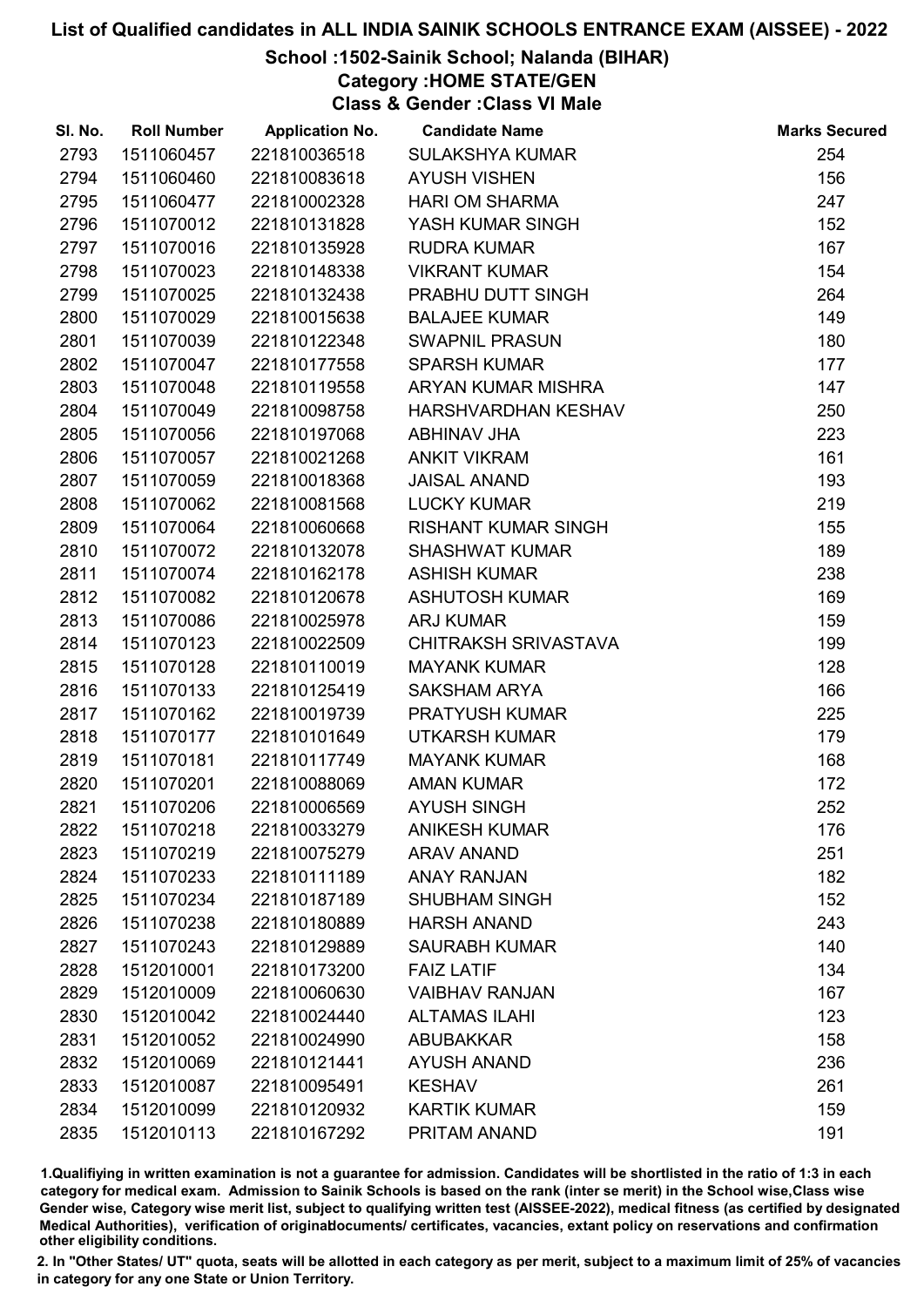## School :1502-Sainik School; Nalanda (BIHAR)

Category :HOME STATE/GEN

Class & Gender :Class VI Male

| SI. No. | <b>Roll Number</b> | <b>Application No.</b> | <b>Candidate Name</b>       | <b>Marks Secured</b> |
|---------|--------------------|------------------------|-----------------------------|----------------------|
| 2836    | 1512010117         | 221810008403           | PRABHAT KUMAR SINGH         | 203                  |
| 2837    | 1512010134         | 221810107353           | YASH KUMAR                  | 146                  |
| 2838    | 1512010148         | 221810147493           | <b>DILKHUSH KUMAR</b>       | 255                  |
| 2839    | 1512010164         | 221810135534           | YASH SINGH RAJPUT           | 265                  |
| 2840    | 1512010172         | 221810114464           | UTSAV KUMAR SINGH           | 155                  |
| 2841    | 1512010175         | 221810030084           | ANUP KUMAR JHA              | 233                  |
| 2842    | 1512010187         | 221810146605           | PRASHANT KUMAR              | 140                  |
| 2843    | 1512010196         | 221810035935           | <b>NAYAN KRISHNA</b>        | 248                  |
| 2844    | 1512010198         | 221810168245           | ADARSH KUMAR VERMA          | 225                  |
| 2845    | 1512010214         | 221810112375           | <b>MD AYAN AZMI</b>         | 189                  |
| 2846    | 1512010245         | 221810121286           | <b>VISHAL KUMAR</b>         | 231                  |
| 2847    | 1512010293         | 221810171338           | <b>FAIZ AKRAM</b>           | 120                  |
| 2848    | 1512010305         | 221810160268           | <b>SUJIT KUMAR</b>          | 160                  |
| 2849    | 1512010317         | 221810121698           | ARYAN KUMAR SINGH           | 166                  |
| 2850    | 1512010333         | 221810071669           | SAJAL KUMAR SRIVASTAV       | 162                  |
| 2851    | 1512010337         | 221810157289           | <b>ARYAN KUMAR</b>          | 149                  |
| 2852    | 1512020015         | 221810197061           | <b>NAMAN PREM</b>           | 212                  |
| 2853    | 1512020016         | 221810187261           | <b>ARSH KASHYAP</b>         | 231                  |
| 2854    | 1512020017         | 221810176661           | <b>KRITAGYA</b>             | 236                  |
| 2855    | 1512020032         | 221810169022           | <b>AKSHAT VERMA</b>         | 240                  |
| 2856    | 1512020033         | 221810035622           | <b>BRAHMESH KUMAR SINGH</b> | 126                  |
| 2857    | 1512020035         | 221810080332           | <b>TEJAS KUMAR</b>          | 166                  |
| 2858    | 1512020045         | 221810152492           | <b>SHAMSH TABREZ</b>        | 190                  |
| 2859    | 1512020077         | 221810074414           | ANSH SINGHANIYA             | 184                  |
| 2860    | 1512020079         | 221810175334           | PUSHKAR GAURAV              | 235                  |
| 2861    | 1512020095         | 221810060894           | <b>AYUSH ANAND</b>          | 187                  |
| 2862    | 1512020098         | 221810158894           | <b>SAMAR PRATAP SINGH</b>   | 253                  |
| 2863    | 1512020105         | 221810033125           | <b>ABHIGYAN SINGH</b>       | 122                  |
| 2864    | 1512020115         | 221810099255           | <b>VAIBHAV CHOUHAN</b>      | 236                  |
| 2865    | 1512020126         | 221810153095           | <b>SARVESH KUMAR</b>        | 210                  |
| 2866    | 1512020127         | 221810056095           | <b>PIYUSH RAJ</b>           | 123                  |
| 2867    | 1512020153         | 221810068086           | <b>HARSHIT KUMAR</b>        | 133                  |
| 2868    | 1512020160         | 221810045717           | <b>SUMIT KUMAR</b>          | 195                  |
| 2869    | 1512020161         | 221810053127           | <b>ROHAN KUMAR</b>          | 218                  |
| 2870    | 1512020177         | 221810171777           | <b>FARHAN RAHAMAN</b>       | 152                  |
| 2871    | 1512020181         | 221810039397           | ANUBHAV SINGH CHAUHAN       | 221                  |
| 2872    | 1512020188         | 221810175618           | <b>SHAHI NIGAM</b>          | 133                  |
| 2873    | 1512020189         | 221810072028           | <b>ARPIT RAJ</b>            | 221                  |
| 2874    | 1512020198         | 221810131548           | <b>SHAURYA SHANDILYA</b>    | 223                  |
| 2875    | 1512020199         | 221810121848           | <b>ARYA SHANDILYA</b>       | 218                  |
| 2876    | 1512020204         | 221810172268           | <b>ASJAD REZA</b>           | 185                  |
| 2877    | 1512020215         | 221810009519           | <b>DEV RAJ</b>              | 223                  |
| 2878    | 1512020221         | 221810011329           | <b>AMAN KASHYAP</b>         | 210                  |

1.Qualifiying in written examination is not a guarantee for admission. Candidates will be shortlisted in the ratio of 1:3 in each category for medical exam. Admission to Sainik Schools is based on the rank (inter se merit) in the School wise,Class wise Gender wise, Category wise merit list, subject to qualifying written test (AISSEE-2022), medical fitness (as certified by designated Medical Authorities), verification of originablocuments/ certificates, vacancies, extant policy on reservations and confirmation other eligibility conditions.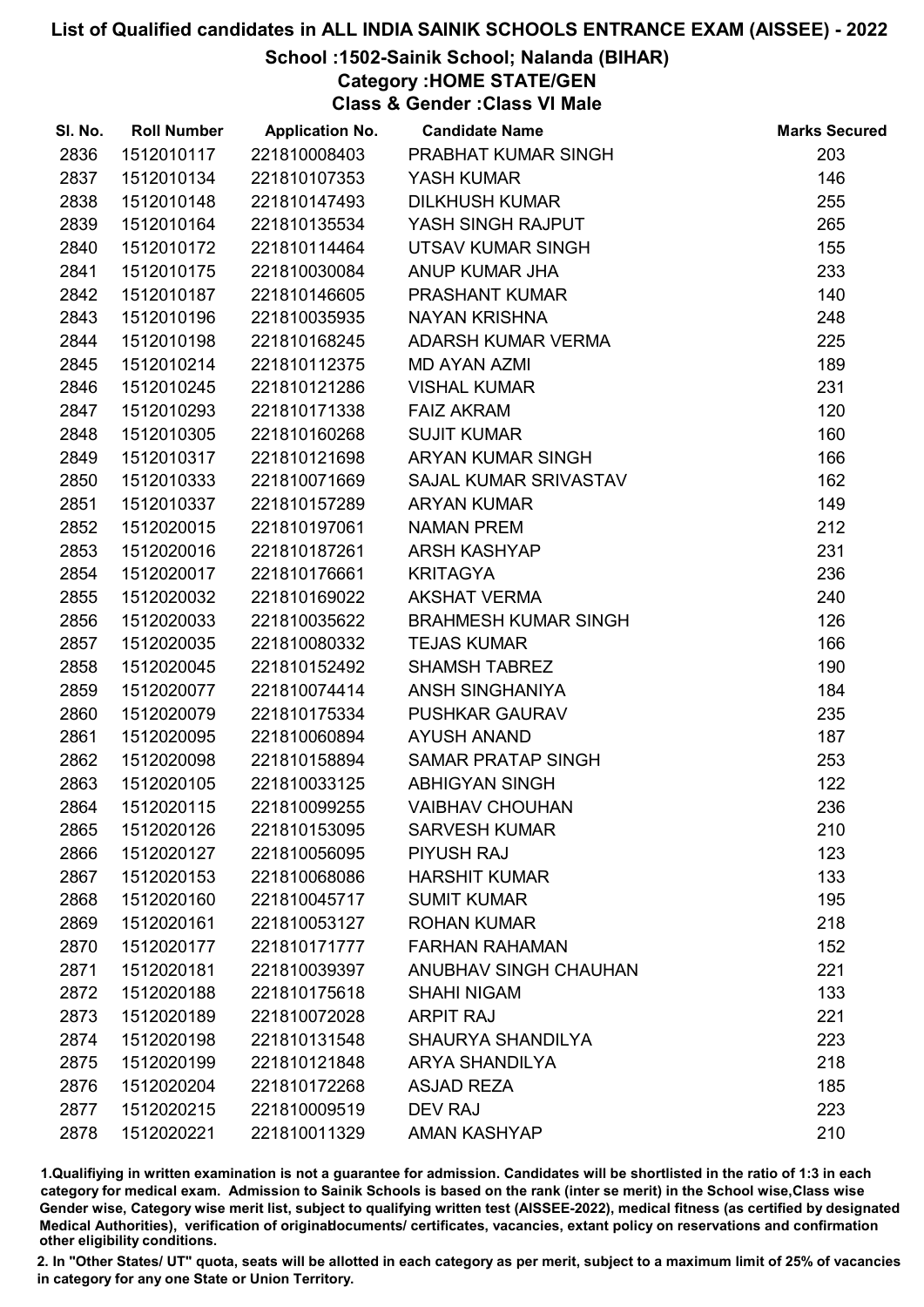# School :1502-Sainik School; Nalanda (BIHAR)

Category :HOME STATE/GEN

Class & Gender :Class VI Male

| SI. No. | <b>Roll Number</b> | <b>Application No.</b> | <b>Candidate Name</b>       | <b>Marks Secured</b> |
|---------|--------------------|------------------------|-----------------------------|----------------------|
| 2879    | 1512020237         | 221810026489           | <b>HIMANSHU RAJ</b>         | 217                  |
| 2880    | 1513010208         | 221810161424           | <b>ADARSH KUMAR</b>         | 127                  |
| 2881    | 1513010234         | 221810088684           | <b>SHIVAM RAJ VERMA</b>     | 221                  |
| 2882    | 1513010278         | 221810141206           | <b>SHASWAT RAJ</b>          | 252                  |
| 2883    | 1513020005         | 221810030150           | <b>HARSH KUMAR</b>          | 240                  |
| 2884    | 1513020012         | 221810137660           | <b>SAURABH KUMAR</b>        | 158                  |
| 2885    | 1513020013         | 221810008960           | <b>SURYANSH PATEL</b>       | 180                  |
| 2886    | 1513020018         | 221810193801           | <b>ARCHIT KUMAR SINGH</b>   | 138                  |
| 2887    | 1513020025         | 221810151371           | SHASHWAT KUMAR SINGH        | 185                  |
| 2888    | 1513020029         | 221810074202           | ARJUN KUMAR PANDEY          | 156                  |
| 2889    | 1513020037         | 221810135162           | SHREYANSH SHAURYA           | 124                  |
| 2890    | 1513020047         | 221810141143           | <b>VINEET KUMAR SINGH</b>   | 258                  |
| 2891    | 1513020048         | 221810152743           | <b>DAKSH PANDEY</b>         | 185                  |
| 2892    | 1513020049         | 221810001853           | <b>AHAM PRASAD</b>          | 136                  |
| 2893    | 1513020050         | 221810115063           | <b>RITIK RAJ</b>            | 138                  |
| 2894    | 1513020055         | 221810015293           | ATISH KUMAR SINGH           | 127                  |
| 2895    | 1513020059         | 221810053704           | <b>ADITYA KUMAR</b>         | 163                  |
| 2896    | 1513020073         | 221810069954           | <b>SATWIK SANKRIT</b>       | 221                  |
| 2897    | 1513020078         | 221810063984           | <b>ARYAN KUMAR</b>          | 161                  |
| 2898    | 1513020103         | 221810080746           | PRATYUSH CHOUBEY            | 164                  |
| 2899    | 1513020109         | 221810000476           | <b>MRITYUNJAY KUMAR</b>     | 273                  |
| 2900    | 1513020111         | 221810070186           | <b>HARSHIT KUMAR TIWARI</b> | 138                  |
| 2901    | 1513020133         | 221810049128           | <b>ATHARAV SINGH</b>        | 165                  |
| 2902    | 1513020146         | 221810040709           | <b>RONAK KUMAR SINGH</b>    | 138                  |
| 2903    | 1513020156         | 221810022449           | <b>SAHARSH RAJ</b>          | 217                  |
| 2904    | 1513020165         | 221810095899           | <b>ABHINAW ATULYA</b>       | 177                  |
| 2905    | 1513020266         | 221810087309           | <b>HARSH KUMAR MISHRA</b>   | 228                  |
| 2906    | 1514010063         | 221810056272           | <b>TUSHAR PANDEY</b>        | 151                  |
| 2907    | 1514010071         | 221810160533           | <b>SHAURYA PRATAP</b>       | 266                  |
| 2908    | 1514010268         | 221810072846           | <b>RUDRA PRATAP TIWARI</b>  | 144                  |
| 2909    | 2001030154         | 221810106650           | <b>MANAS ANAND</b>          | 147                  |
| 2910    | 2001030400         | 221810009531           | <b>AMAN KUMAR</b>           | 233                  |
| 2911    | 2001030423         | 221810118541           | <b>KARTAVYA SINGH</b>       | 189                  |
| 2912    | 2001040266         | 221810032552           | <b>AMIT KUMAR PANDEY</b>    | 265                  |
| 2913    | 2001040439         | 221810107113           | <b>AMRIT ANAND</b>          | 167                  |
| 2914    | 2001040470         | 221810131223           | <b>RAKESH RAJ</b>           | 133                  |
| 2915    | 2001050042         | 221810035733           | <b>SAMARTH SINGH</b>        | 182                  |
| 2916    | 2001050081         | 221810025153           | <b>GAURAV KUMAR JHA</b>     | 214                  |
| 2917    | 2001050261         | 221810020304           | <b>ARNAV MISHRA</b>         | 154                  |
| 2918    | 2001050263         | 221810056304           | <b>MAYANK PANDEY</b>        | 224                  |
| 2919    | 2001050290         | 221810123414           | <b>MRIGENDRA KUMAR</b>      | 126                  |
| 2920    | 2001050453         | 221810027664           | <b>SURAJ KUMAR</b>          | 129                  |
| 2921    | 2001050808         | 221810069295           | <b>PRATEEK KUMAR</b>        | 198                  |

1.Qualifiying in written examination is not a guarantee for admission. Candidates will be shortlisted in the ratio of 1:3 in each category for medical exam. Admission to Sainik Schools is based on the rank (inter se merit) in the School wise,Class wise Gender wise, Category wise merit list, subject to qualifying written test (AISSEE-2022), medical fitness (as certified by designated Medical Authorities), verification of originablocuments/ certificates, vacancies, extant policy on reservations and confirmation other eligibility conditions.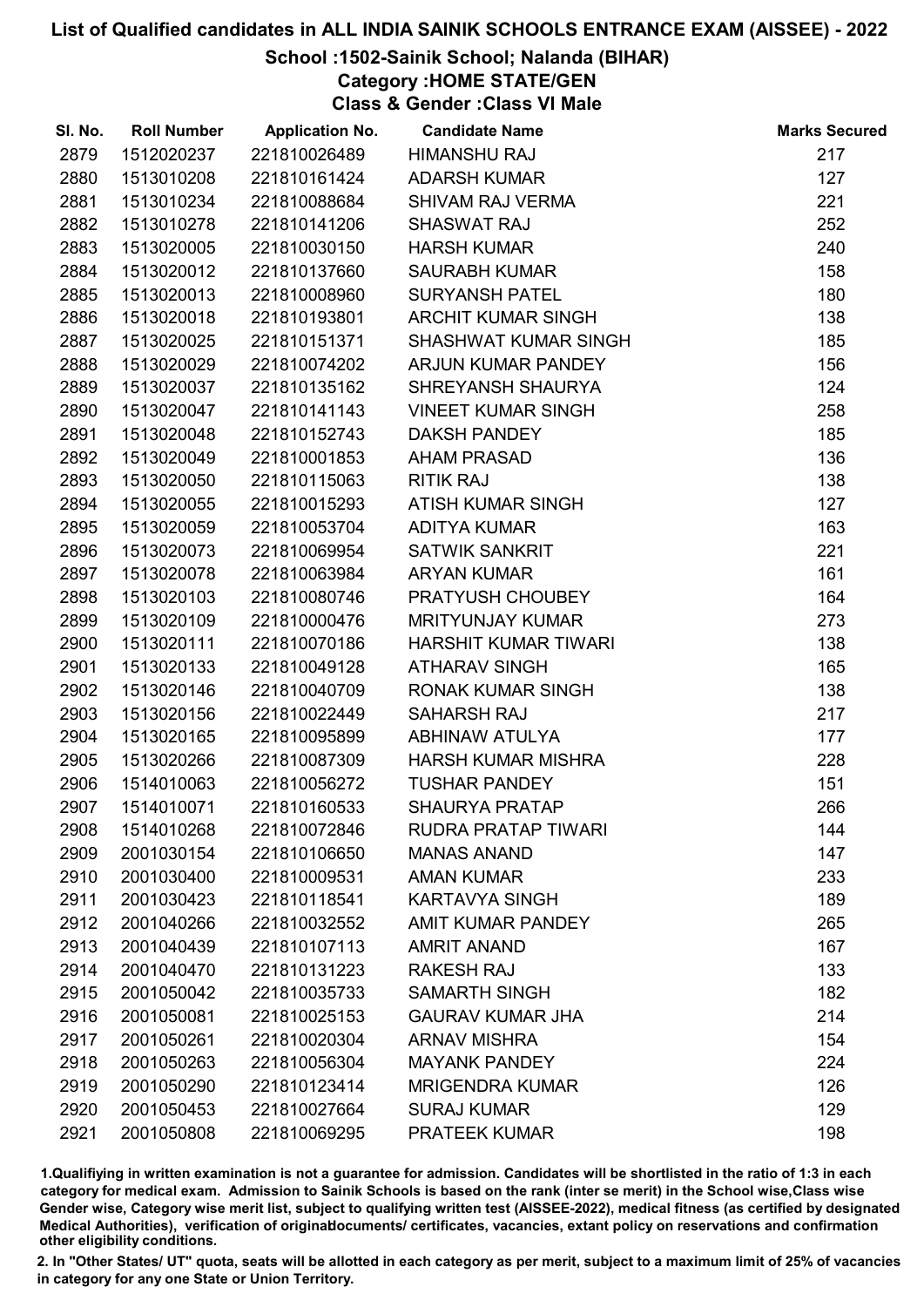## School :1502-Sainik School; Nalanda (BIHAR)

Category :HOME STATE/GEN

Class & Gender :Class VI Male

| SI. No. | <b>Roll Number</b> | <b>Application No.</b> | <b>Candidate Name</b>      |    | <b>Marks Secured</b> |
|---------|--------------------|------------------------|----------------------------|----|----------------------|
| 2922    | 2001050908         | 221810088326           | ADVIK PRAVEEN KUMAR        |    | 124                  |
| 2923    | 2001060735         | 221810115709           | PARTEEK RAJ                |    | 147                  |
| 2924    | 2001060881         | 221810026159           | <b>AYUSH PANDEY</b>        |    | 259                  |
| 2925    | 2001060944         | 221810114479           | JAYESH KUMAR SHANDILYA     |    | 254                  |
| 2926    | 2202020478         | 221810133464           | <b>NIHAL SINGH</b>         |    | 155                  |
| 2927    | 2301020253         | 221810113924           | <b>AYUSH RAJ</b>           |    | 234                  |
| 2928    | 2301020455         | 221810040756           | ANSHU KUMAR SINGH          |    | 121                  |
| 2929    | 2302040238         | 221810152609           | NABHYA GUPTA               |    | 212                  |
| 2930    | 2303100223         | 221810058299           | <b>ANURAG KUMAR</b>        |    | 148                  |
| 2931    | 2403010094         | 221810164290           | <b>HIMANSHU</b>            |    | 127                  |
| 2932    | 2601010045         | 221810067745           | PRANAV RAJ SINGH           |    | 135                  |
| 2933    | 2604010001         | 221810089410           | <b>SHUBHAM BHAI PATEL</b>  |    | 178                  |
| 2934    | 2604010010         | 221810033511           | DHANRAJ SINGH              |    | 222                  |
| 2935    | 2604010026         | 221810149063           | <b>TANMAY ANAND</b>        |    | 149                  |
| 2936    | 2604010037         | 221810095766           | <b>ABHINAV RAJ</b>         |    | 255                  |
| 2937    | 2605010031         | 221810072752           | PRIYAM KUMAR               |    | 140                  |
| 2938    | 2605010162         | 221810066614           | <b>NAITIK KUMAR</b>        |    | 123                  |
| 2939    | 2609010101         | 221810089596           | <b>SATYAM KUMAR</b>        |    | 187                  |
| 2940    | 2610010095         | 221810048145           | <b>SURAJ KUMAR</b>         |    | 193                  |
| 2941    | 2611010029         | 221810144690           | <b>AYUSH RAJ</b>           |    | 215                  |
| 2942    | 2612010067         | 221810195702           | <b>MAYANK CHOUDHARY</b>    |    | 185                  |
| 2943    | 2612010084         | 221810087542           | <b>UTKARSH ANAND</b>       |    | 137                  |
| 2944    | 2612010170         | 221810013944           | <b>KUMAR ABHIJAY</b>       |    | 176                  |
| 2945    | 2612010193         | 221810195205           | <b>ABHIJAY KRISHNA</b>     |    | 133                  |
| 2946    | 2612010263         | 221810013417           | <b>BHANU PRATAP SINGH</b>  |    | 220                  |
| 2947    | 3001030437         | 221810043364           | <b>SUMIT KUMAR</b>         |    | 149                  |
| 2948    | 3003030175         | 221810141556           | <b>RAJEEV PARMAR</b>       |    | 159                  |
| 2949    | 3004030360         | 221810110894           | YASH KUMAR                 |    | 173                  |
| 2950    | 3105020201         | 221810080576           | <b>HIMANSHU RAJ</b>        |    | 272                  |
| 2951    | 3110010014         | 221810187910           | <b>HARSH KUMAR</b>         |    | 235                  |
| 2952    | 3110010112         | 221810005741           | <b>ANSH RANJAN</b>         |    | 240                  |
| 2953    | 3110020033         | 221810031353           | <b>ANSH KUMAR GIRI</b>     |    | 160                  |
| 2954    | 3110020154         | 221810054035           | <b>ARCHIT KUMAR</b>        |    | 174                  |
| 2955    | 3110020203         | 221810023916           | <b>ABHIJIT NARAYAN LAL</b> |    | 240                  |
| 2956    | 3110020296         | 221810075837           | <b>SHATYAM SHAVARAN</b>    |    | 189                  |
| 2957    | 3110020318         | 221810146857           | SHIVSHANKAR AMRENDRA KUMAR |    | 162                  |
| 2958    | 3110020354         | 221810065808           | <b>KUNAL KUMAR</b>         | CG | 190                  |
| 2959    | 3111020114         | 221810001383           | <b>RANVEER SINGH</b>       |    | 201                  |
| 2960    | 3114020443         | 221810008054           | <b>KESHAV KUMAR VERMA</b>  |    | 256                  |
| 2961    | 3201020041         | 221810041367           | <b>AVINASH CHOUDHARY</b>   |    | 233                  |
| 2962    | 3607010104         | 221810075349           | SIDDHARTH MAHTO            |    | 164                  |
| 2963    | 3801010025         | 221810097430           | ADITYA KUMAR OJHA          |    | 159                  |
| 2964    | 3803010264         | 221810140407           | <b>ADITYA RAJ</b>          |    | 249                  |

1.Qualifiying in written examination is not a guarantee for admission. Candidates will be shortlisted in the ratio of 1:3 in each category for medical exam. Admission to Sainik Schools is based on the rank (inter se merit) in the School wise,Class wise Gender wise, Category wise merit list, subject to qualifying written test (AISSEE-2022), medical fitness (as certified by designated Medical Authorities), verification of originablocuments/ certificates, vacancies, extant policy on reservations and confirmation other eligibility conditions.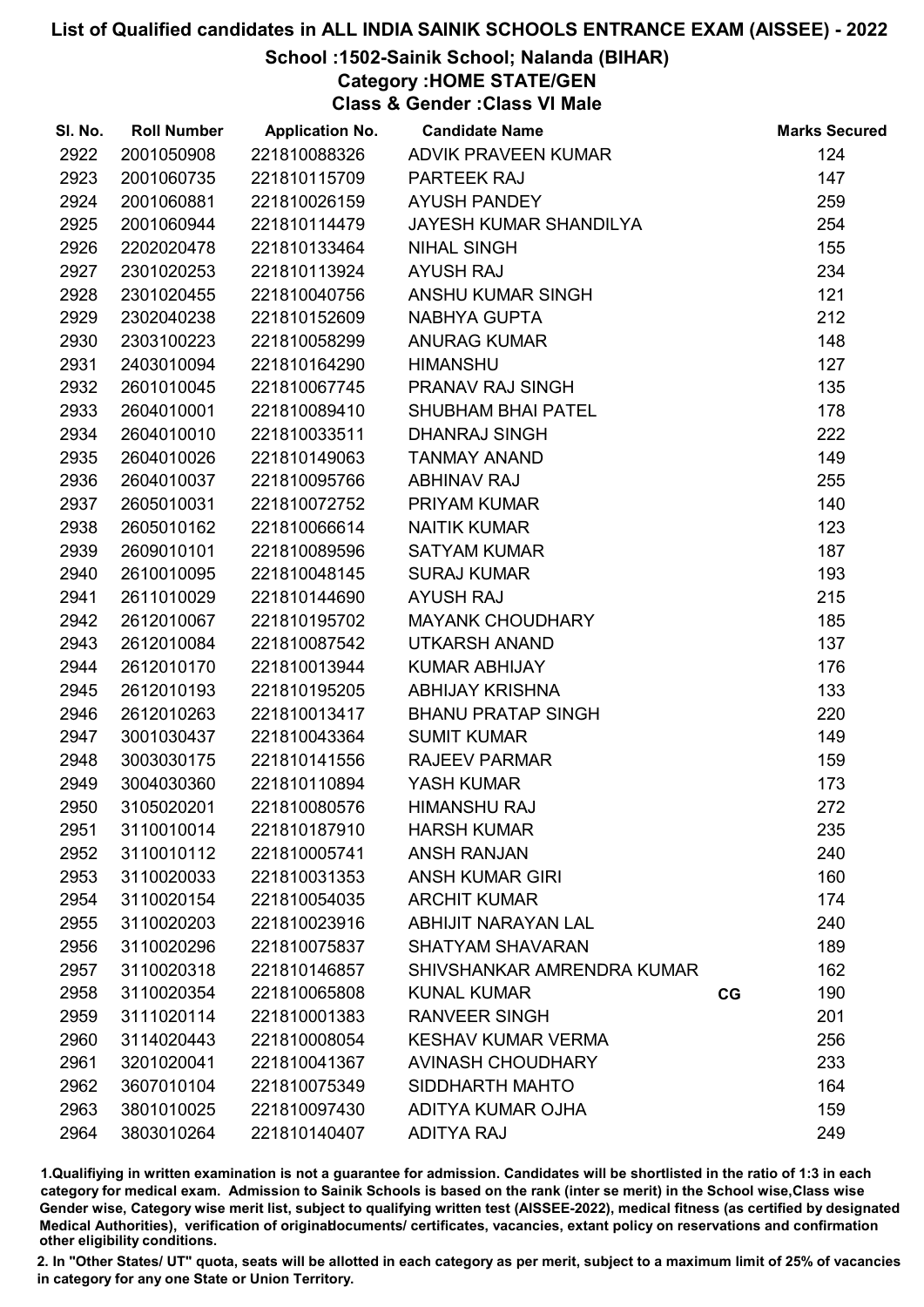# School :1502-Sainik School; Nalanda (BIHAR)

Category :HOME STATE/GEN

Class & Gender :Class VI Male

| SI. No. | <b>Roll Number</b> | <b>Application No.</b> | <b>Candidate Name</b> | <b>Marks Secured</b> |
|---------|--------------------|------------------------|-----------------------|----------------------|
| 2965    | 3804010054         | 221810090542           | SHUBHAM RAJ           | 158                  |
| 2966    | 3804010139         | 221810097677           | SAKSHAM RAJ           | 149                  |
| 2967    | 3902010061         | 221810085233           | ANIKET KUMAR SINGH    | 237                  |
| 2968    | 3905020043         | 221810123132           | ARYAN KUMAR SINGH     | 201                  |
| 2969    | 3905020230         | 221810102273           | AYUSH RAJ             | 209                  |
| 2970    | 3905020337         | 221810083544           | KESHAV KASHYAP        | 219                  |
| 2971    | 3906010130         | 221810160052           | AHMAD MUJTABA         | 184                  |
| 2972    | 3908010083         | 221810025574           | DIWAKAR SINGH         | 131                  |
| 2973    | 3908010094         | 221810018625           | <b>MRITYUNJAY</b>     | 219                  |
| 2974    | 4001010001         | 221810168600           | <b>ABHINAV RANJAN</b> | 252                  |
| 2975    | 4401020046         | 221810019232           | DIWAKAR KUMAR SINGH   | 200                  |
| 2976    | 4405010062         | 221810084111           | <b>SHIVANSH RAI</b>   | 184                  |
| 2977    | 4406020274         | 221810071023           | <b>CHIRAG PANDEY</b>  | 122                  |
| 2978    | 4408020195         | 221810179184           | UJJAWAL SINGH         | 142                  |
| 2979    | 4502021073         | 221810053849           | <b>KUNDAN PRASAD</b>  | 255                  |
| 2980    | 4602010051         | 221810014600           | <b>RANVEER KUMAR</b>  | 206                  |
| 2981    | 4604010051         | 221810185470           | ADARSH KUMAR PANDEY   | 182                  |
| 2982    | 4604010242         | 221810117197           | <b>ASHUTOSH SINGH</b> | 181                  |

1.Qualifiying in written examination is not a guarantee for admission. Candidates will be shortlisted in the ratio of 1:3 in each category for medical exam. Admission to Sainik Schools is based on the rank (inter se merit) in the School wise,Class wise Gender wise, Category wise merit list, subject to qualifying written test (AISSEE-2022), medical fitness (as certified by designated Medical Authorities), verification of originablocuments/ certificates, vacancies, extant policy on reservations and confirmation other eligibility conditions.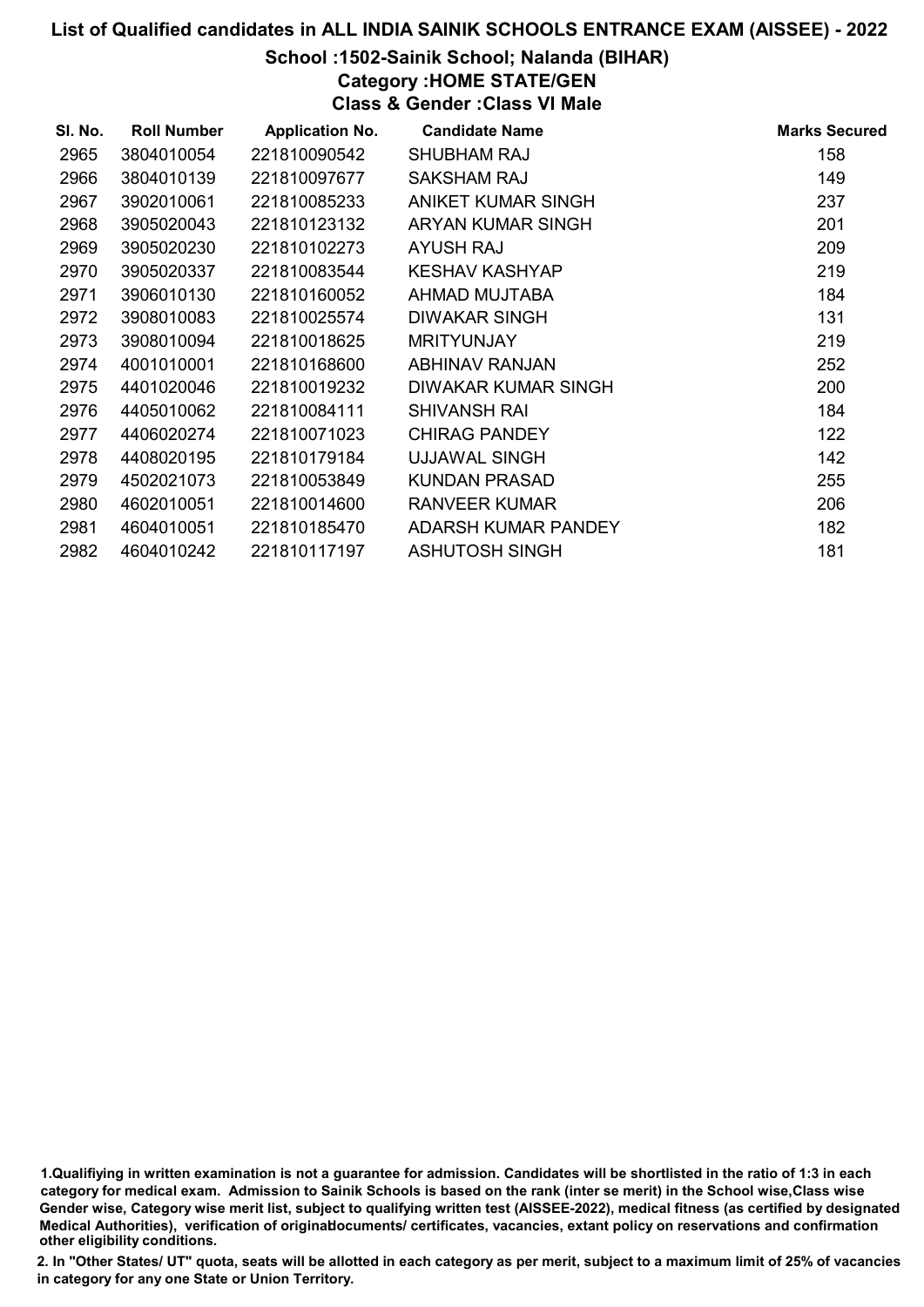# School :1502-Sainik School; Nalanda (BIHAR) Category :OTHER STATE/SC

Class & Gender :Class VI Male

| SI. No. | <b>Roll Number</b> | <b>Application No.</b> | <b>Candidate Name</b> |            | <b>Marks Secured</b> |
|---------|--------------------|------------------------|-----------------------|------------|----------------------|
| 2983    | 1505010506         | 221810143980           | DHIRAJ KUMAR          |            | 196                  |
| 2984    | 1510020092         | 221810115951           | <b>ANSH KUMAR</b>     | <b>WOS</b> | 75                   |
| 2985    | 2001040447         | 221810018313           | KAMAL KANT            |            | 119                  |
| 2986    | 4401040422         | 221810045449           | <b>LALIT KUMAR</b>    |            | 125                  |
| 2987    | 4405010222         | 221810159014           | <b>AYUSH KUMAR</b>    |            | 121                  |
| 2988    | 4405020247         | 221810155397           | SIDDHARTH GAUTAM      |            | 152                  |
| 2989    | 4406020364         | 221810187347           | AHAM KUMAR            |            | 122                  |

1.Qualifiying in written examination is not a guarantee for admission. Candidates will be shortlisted in the ratio of 1:3 in each category for medical exam. Admission to Sainik Schools is based on the rank (inter se merit) in the School wise,Class wise Gender wise, Category wise merit list, subject to qualifying written test (AISSEE-2022), medical fitness (as certified by designated Medical Authorities), verification of originablocuments/ certificates, vacancies, extant policy on reservations and confirmation other eligibility conditions.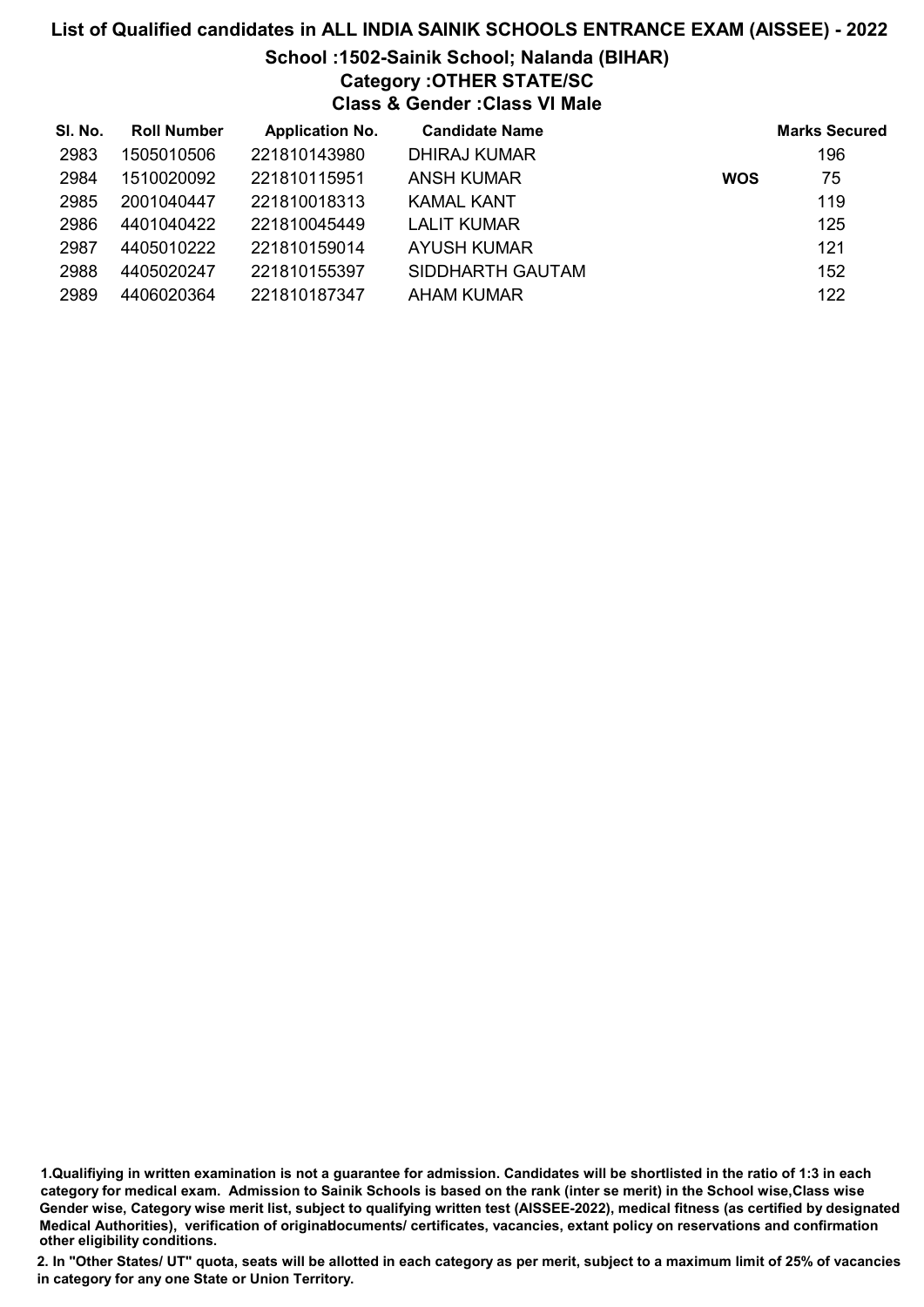# School :1502-Sainik School; Nalanda (BIHAR)

Category :OTHER STATE/OBC

Class & Gender :Class VI Male

| SI. No. | <b>Roll Number</b> | <b>Application No.</b> | <b>Candidate Name</b>      |            | <b>Marks Secured</b> |
|---------|--------------------|------------------------|----------------------------|------------|----------------------|
| 2990    | 1503010082         | 221810149841           | UTAKARSH YADAV             |            | 201                  |
| 2991    | 1510010198         | 221810160693           | <b>SATYAM RAJ</b>          |            | 174                  |
| 2992    | 1510030280         | 221810051348           | <b>ISHMEET KUMAR MEHRA</b> | <b>WOS</b> | 164                  |
| 2993    | 1511060449         | 221810163218           | <b>KUMAR PRANAV</b>        |            | 193                  |
| 2994    | 1701010109         | 221810030502           | <b>MANISH RAJ</b>          |            | 178                  |
| 2995    | 2001030599         | 221810034436           | ANAND VIKASH               |            | 174                  |
| 2996    | 2001050008         | 221810073723           | NIYAM SAHANIYA             |            | 224                  |
| 2997    | 2303020059         | 221810067840           | <b>GOURAV</b>              |            | 220                  |
| 2998    | 2303020069         | 221810067650           | <b>AMIT YADAV</b>          |            | 238                  |
| 2999    | 2303020250         | 221810075912           | <b>DIGVIJAY</b>            |            | 181                  |
| 3000    | 2303020263         | 221810076032           | <b>LAKSHAY</b>             |            | 207                  |
| 3001    | 2303030171         | 221810067844           | <b>ANKIT KUMAR</b>         |            | 217                  |
| 3002    | 2303040316         | 221810150508           | <b>VAIBHAV</b>             |            | 123                  |
| 3003    | 2610010103         | 221810050475           | <b>VAIBHAV KASHYAP</b>     |            | 127                  |
| 3004    | 2611010247         | 221810131384           | <b>SUDHANSHU KUMAR</b>     |            | 178                  |
| 3005    | 3002010020         | 221810190810           | <b>VIVEK DHAKAR</b>        |            | 142                  |
| 3006    | 3002020278         | 221810163325           | <b>ABHISHEK RATHOR</b>     |            | 154                  |
| 3007    | 3002020354         | 221810050495           | <b>SANSKAR JHA</b>         |            | 165                  |
| 3008    | 3905010190         | 221810107541           | <b>PRINCE</b>              |            | 190                  |
| 3009    | 3905020087         | 221810069262           | <b>LAKSHYA YADAV</b>       |            | 230                  |
| 3010    | 4405010047         | 221810117980           | <b>MD DANISH</b>           |            | 224                  |
| 3011    | 4405010094         | 221810153761           | RITESH KUMAR YADAV         |            | 174                  |
| 3012    | 4405010112         | 221810126691           | ABHISHEK KUMAR YADAV       |            | 231                  |
| 3013    | 4405010230         | 221810139424           | <b>ANKIT YADAV</b>         |            | 159                  |
| 3014    | 4405010311         | 221810119365           | <b>MD SAHID</b>            |            | 162                  |
| 3015    | 4406030041         | 221810162934           | <b>SHUBH YADAV</b>         |            | 190                  |
| 3016    | 4411010107         | 221810144002           | PARSHURAM KUMAR            |            | 250                  |

<sup>1.</sup>Qualifiying in written examination is not a guarantee for admission. Candidates will be shortlisted in the ratio of 1:3 in each category for medical exam. Admission to Sainik Schools is based on the rank (inter se merit) in the School wise,Class wise Gender wise, Category wise merit list, subject to qualifying written test (AISSEE-2022), medical fitness (as certified by designated Medical Authorities), verification of originablocuments/ certificates, vacancies, extant policy on reservations and confirmation other eligibility conditions.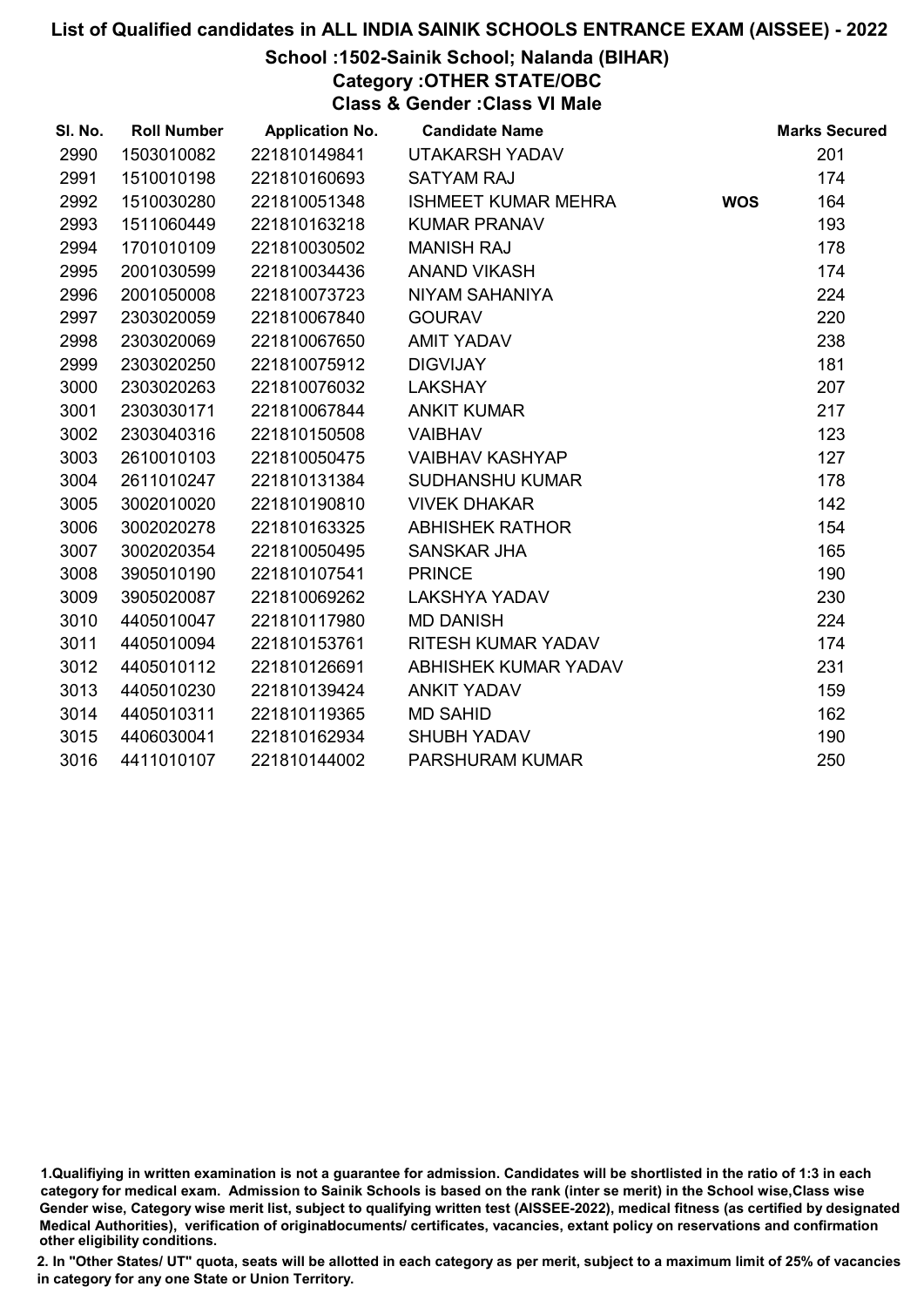# School :1502-Sainik School; Nalanda (BIHAR)

Category :OTHER STATE/DEF Class & Gender :Class VI Male

| SI. No. | <b>Roll Number</b> | <b>Application No.</b> | <b>Candidate Name</b>   | <b>Marks Secured</b> |
|---------|--------------------|------------------------|-------------------------|----------------------|
| 3017    | 1511050320         | 221810155424           | ADARSH RAJ              | 168                  |
| 3018    | 2403030051         | 221810032217           | NAMAN GUPTA             | 122                  |
| 3019    | 2805020175         | 221810188193           | RAKSHIT RAI             | 125                  |
| 3020    | 3114030351         | 221810071748           | VIKASH YADAV            | 137                  |
| 3021    | 3115040014         | 221810090064           | SARTHAK MAHESH MATKAR   | 125                  |
| 3022    | 3904041126         | 221810000459           | YADWEND SINGH           | 145                  |
| 3023    | 3905010260         | 221810045691           | <b>DHRUV</b>            | 147                  |
| 3024    | 3905020150         | 221810067803           | ARYA PRATAP SINGH       | 204                  |
| 3025    | 3905020289         | 221810067804           | AMAN YADAV              | 179                  |
| 3026    | 3905020419         | 221810063715           | RAMCHANDRA PAL SINGH    | 213                  |
| 3027    | 3905040300         | 221810062633           | DIVYANSH DHAKAD         | 249                  |
| 3028    | 4401030070         | 221810052080           | SHEEL SHAKYA            | 168                  |
| 3029    | 4405010084         | 221810065841           | <b>SURYANSH SINGH</b>   | 208                  |
| 3030    | 4405020350         | 221810156889           | <b>ANSH TOMAR</b>       | 213                  |
| 3031    | 4410010067         | 221810071632           | <b>SHUBHANSHU YADAV</b> | 167                  |
| 3032    | 4410020161         | 221810067361           | ABHINAV SRIVASTAVA      | 257                  |
| 3033    | 4410020279         | 221810106382           | <b>RAHUL YADAV</b>      | 233                  |
| 3034    | 4412020186         | 221810085505           | <b>ADARSH SINGH</b>     | 218                  |

1.Qualifiying in written examination is not a guarantee for admission. Candidates will be shortlisted in the ratio of 1:3 in each category for medical exam. Admission to Sainik Schools is based on the rank (inter se merit) in the School wise,Class wise Gender wise, Category wise merit list, subject to qualifying written test (AISSEE-2022), medical fitness (as certified by designated Medical Authorities), verification of originablocuments/ certificates, vacancies, extant policy on reservations and confirmation other eligibility conditions.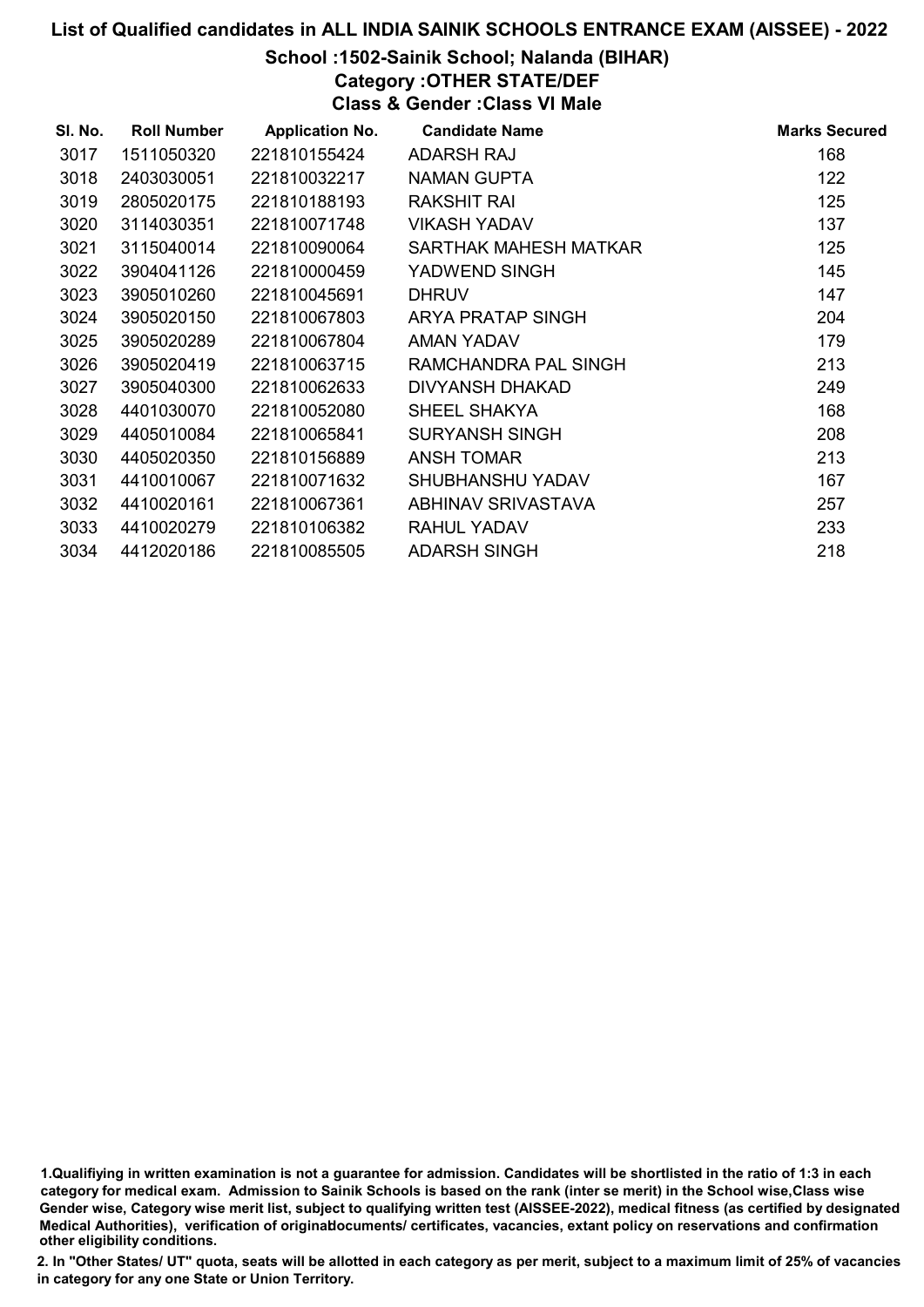# School :1502-Sainik School; Nalanda (BIHAR)

Category :OTHER STATE/GEN

Class & Gender :Class VI Male

| SI. No. | <b>Roll Number</b> | <b>Application No.</b> | <b>Candidate Name</b>      |           | <b>Marks Secured</b> |
|---------|--------------------|------------------------|----------------------------|-----------|----------------------|
| 3035    | 1101010028         | 221810041299           | <b>TEJAS KUMAR SHARMA</b>  |           | 217                  |
| 3036    | 1505010154         | 221810187623           | <b>SURYANSH ASTHANA</b>    |           | 124                  |
| 3037    | 1510030100         | 221810149905           | AASHISH KUMAR YADAV        |           | 244                  |
| 3038    | 1510030213         | 221810088517           | <b>ADITYA PRAKASH</b>      |           | 261                  |
| 3039    | 1511030104         | 221810111755           | <b>RITESH KUMAR PATEL</b>  |           | 206                  |
| 3040    | 1511040012         | 221810155600           | <b>VAIBHABB VERMA</b>      |           | 183                  |
| 3041    | 1511040194         | 221810147321           | YASH RAJ                   | <b>AR</b> | 194                  |
| 3042    | 1511050056         | 221810155452           | PRIYANSHU KUMAR SINGH      |           | 125                  |
| 3043    | 1511060048         | 221810016555           | PURNESHWAR NATH MISHRA     |           | 194                  |
| 3044    | 1511060439         | 221810085508           | <b>SHREYASH PRASAD</b>     |           | 249                  |
| 3045    | 2001050924         | 221810130036           | HIMANSHU JHA               |           | 211                  |
| 3046    | 2001060494         | 221810006428           | <b>ALOK KRISHNA</b>        |           | 136                  |
| 3047    | 3001040189         | 221810083477           | AKHDAN AHMAD               |           | 195                  |
| 3048    | 3002010289         | 221810099742           | <b>JATIN SHARMA</b>        |           | 199                  |
| 3049    | 3002020256         | 221810018305           | <b>ARYAN SHARMA</b>        |           | 146                  |
| 3050    | 3116020008         | 221810044530           | ADWAIT SANDEEP MALUSARE    |           | 120                  |
| 3051    | 3901010168         | 221810082723           | <b>KHUSHAL SHARMA</b>      |           | 236                  |
| 3052    | 3901020383         | 221810069139           | <b>ADARSH KUMAR SINGH</b>  |           | 232                  |
| 3053    | 3905040031         | 221810059820           | <b>SHREYANSH TIWARI</b>    |           | 222                  |
| 3054    | 3905050139         | 221810061075           | <b>HARSHVARDHAN</b>        |           | 260                  |
| 3055    | 3905060096         | 221810070978           | <b>SHAURYA CHIKARA</b>     |           | 179                  |
| 3056    | 4402010205         | 221810055625           | <b>HARSHIT RAI</b>         |           | 178                  |
| 3057    | 4402010330         | 221810138168           | <b>VARUN SINGH</b>         |           | 159                  |
| 3058    | 4405010272         | 221810127305           | <b>ADITYA SINGH</b>        |           | 235                  |
| 3059    | 4405010301         | 221810116945           | KISHAN BABU SINGH          |           | 198                  |
| 3060    | 4412020020         | 221810064160           | <b>AMAN TIWARI</b>         |           | 174                  |
| 3061    | 4412020112         | 221810130603           | <b>AMIT KUMAR SINGH</b>    |           | 131                  |
| 3062    | 4412020300         | 221810082267           | <b>VAYUNANDAN UPADHYAY</b> |           | 188                  |
| 3063    | 4601010137         | 221810088966           | <b>AHAM KARAN</b>          |           | 198                  |
| 3064    | 4602010277         | 221810118364           | <b>KUMAR ARYAN</b>         |           | 174                  |
| 3065    | 4604010206         | 221810183226           | <b>SUBHAM SHIL</b>         |           | 141                  |

<sup>1.</sup>Qualifiying in written examination is not a guarantee for admission. Candidates will be shortlisted in the ratio of 1:3 in each category for medical exam. Admission to Sainik Schools is based on the rank (inter se merit) in the School wise,Class wise Gender wise, Category wise merit list, subject to qualifying written test (AISSEE-2022), medical fitness (as certified by designated Medical Authorities), verification of originablocuments/ certificates, vacancies, extant policy on reservations and confirmation other eligibility conditions.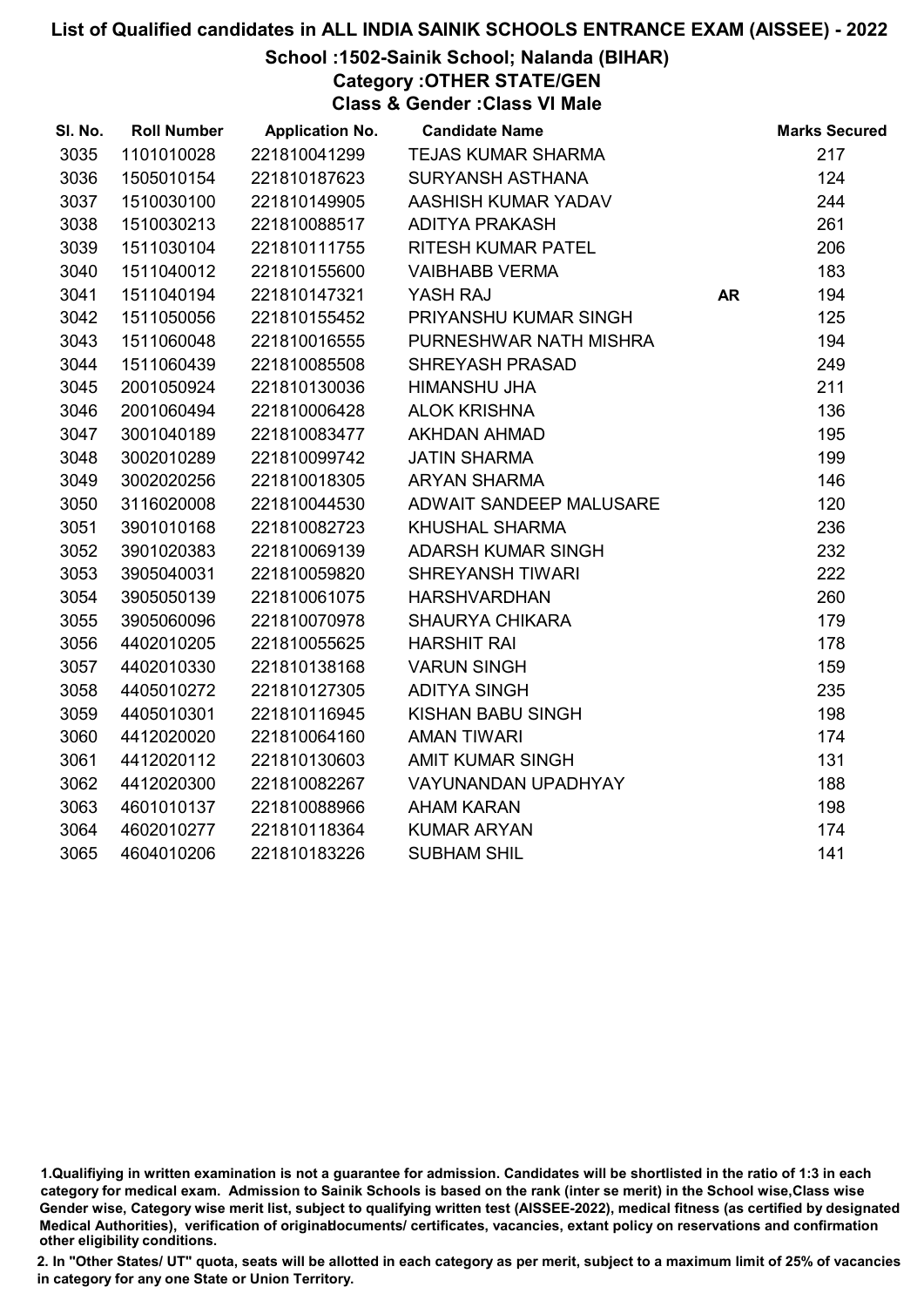## School :1502-Sainik School; Nalanda (BIHAR)

Category :HOME STATE/SC

Class & Gender :Class VI Female

| SI. No. | <b>Roll Number</b> | <b>Application No.</b> | <b>Candidate Name</b>   |    | <b>Marks Secured</b> |
|---------|--------------------|------------------------|-------------------------|----|----------------------|
| 3066    | 1501010099         | 221810084383           | AARUSHI KUMARI          |    | 196                  |
| 3067    | 1501010323         | 221810108131           | <b>VRISTI KUMARI</b>    |    | 170                  |
| 3068    | 1501010370         | 221810194352           | <b>AKANKSHA KUMARI</b>  |    | 167                  |
| 3069    | 1501010386         | 221810112203           | <b>ASHMI PRABHA</b>     |    | 237                  |
| 3070    | 1501010487         | 221810156075           | KUMARI KAUSHKI PRIYA    | CG | 147                  |
| 3071    | 1501010509         | 221810073636           | PRAPTI CHAUDHARY        |    | 96                   |
| 3072    | 1501010544         | 221810177437           | <b>SHRISHTI SHIKHA</b>  |    | 128                  |
| 3073    | 1501010592         | 221810079668           | <b>RITI RAJ</b>         |    | 123                  |
| 3074    | 1502010023         | 221810083590           | KUMARI SUPRIYA RANI     |    | 140                  |
| 3075    | 1502010080         | 221810127793           | <b>SUPRIYA KUMARI</b>   |    | 108                  |
| 3076    | 1502010205         | 221810016189           | <b>SIMRAN KUMARI</b>    |    | 126                  |
| 3077    | 1502010233         | 221810051790           | <b>ASTHA KUMARI</b>     |    | 187                  |
| 3078    | 1503020322         | 221810030088           | <b>ANU BHARTI</b>       |    | 118                  |
| 3079    | 1504010043         | 221810088250           | <b>KHUSHI KUMARI</b>    |    | 122                  |
| 3080    | 1504010182         | 221810026286           | <b>SHARDA KUMARI</b>    |    | 108                  |
| 3081    | 1504010193         | 221810110237           | <b>SHITAL REYA</b>      |    | 170                  |
| 3082    | 1504020053         | 221810135733           | <b>SUHANI GOSWAMI</b>   |    | 105                  |
| 3083    | 1504020098         | 221810147694           | <b>ARADHANA KUMARI</b>  |    | 240                  |
| 3084    | 1504020167         | 221810164037           | <b>SAKSHI KUMARI</b>    |    | 149                  |
| 3085    | 1505010009         | 221810122310           | <b>HINA KUMARI</b>      |    | 205                  |
| 3086    | 1505010241         | 221810121605           | <b>SONAM KUMARI</b>     |    | 119                  |
| 3087    | 1505010395         | 221810122468           | <b>HANSIKA PRAKASH</b>  |    | 165                  |
| 3088    | 1505010575         | 221810161871           | <b>SANDHYA KUMARI</b>   |    | 92                   |
| 3089    | 1505010593         | 221810015002           | <b>ARADHAYA SHREE</b>   |    | 120                  |
| 3090    | 1505010796         | 221810165905           | <b>MEGHA KUMARI</b>     |    | 159                  |
| 3091    | 1505010841         | 221810162075           | <b>KRITI NANDANI</b>    |    | 232                  |
| 3092    | 1507010241         | 221810020029           | <b>NISHU KUMARI</b>     |    | 167                  |
| 3093    | 1507010326         | 221810075283           | <b>DIVYA KUMARI</b>     |    | 123                  |
| 3094    | 1507010424         | 221810092159           | AKANKSHA PRAKASH        |    | 191                  |
| 3095    | 1508010126         | 221810195874           | <b>KASHVI KISHORE</b>   |    | 143                  |
| 3096    | 1509010102         | 221810134632           | <b>KUMARI ANU SHREE</b> |    | 224                  |
| 3097    | 1509020476         | 221810172299           | <b>VANSHIKA PRIYA</b>   |    | 155                  |
| 3098    | 1509030464         | 221810190206           | PRIYANSHI KUMARI        |    | 178                  |
| 3099    | 1509040407         | 221810183949           | <b>SAUMYA RAJ MANI</b>  |    | 126                  |
| 3100    | 1509040462         | 221810031999           | <b>STUTI KUMARI</b>     |    | 135                  |
| 3101    | 1510010026         | 221810039540           | <b>KHUSHI RANI</b>      |    | 101                  |
| 3102    | 1510010039         | 221810100670           | <b>PARI SINHA</b>       |    | 223                  |
| 3103    | 1510010114         | 221810147612           | <b>ISHIKA CHAUDHARY</b> |    | 150                  |
| 3104    | 1510010174         | 221810111323           | <b>MISS MARIYA</b>      |    | 194                  |
| 3105    | 1510020123         | 221810108032           | <b>AHANA ANAND</b>      |    | 186                  |
| 3106    | 1510020201         | 221810137616           | <b>SARGAM KUMARI</b>    |    | 170                  |
| 3107    | 1510020210         | 221810057136           | PALLAVI KUMARI          |    | 80                   |
| 3108    | 1510020243         | 221810014637           | <b>KHUSHI RANI</b>      |    | 106                  |

1.Qualifiying in written examination is not a guarantee for admission. Candidates will be shortlisted in the ratio of 1:3 in each category for medical exam. Admission to Sainik Schools is based on the rank (inter se merit) in the School wise,Class wise Gender wise, Category wise merit list, subject to qualifying written test (AISSEE-2022), medical fitness (as certified by designated Medical Authorities), verification of originablocuments/ certificates, vacancies, extant policy on reservations and confirmation other eligibility conditions.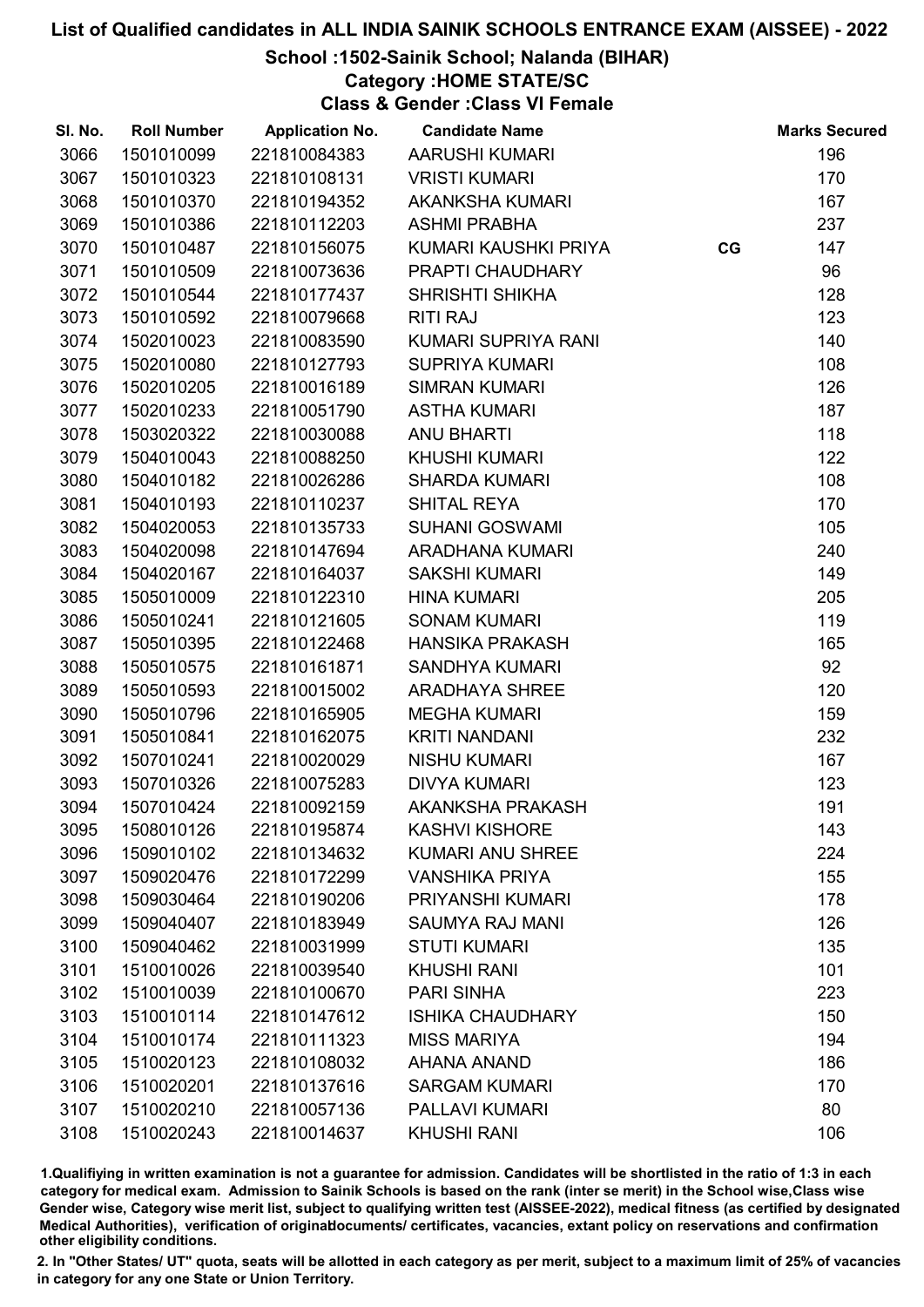### School :1502-Sainik School; Nalanda (BIHAR)

# Category :HOME STATE/SC

Class & Gender :Class VI Female

| SI. No. | <b>Roll Number</b> | <b>Application No.</b> | <b>Candidate Name</b>    |            | <b>Marks Secured</b> |
|---------|--------------------|------------------------|--------------------------|------------|----------------------|
| 3109    | 1510020284         | 221810142618           | <b>SHREYA SHREE</b>      |            | 87                   |
| 3110    | 1510020296         | 221810090738           | <b>USHAN RANI</b>        |            | 136                  |
| 3111    | 1510030059         | 221810185614           | <b>ADITI DAS</b>         |            | 138                  |
| 3112    | 1510030346         | 221810031869           | <b>ADITI RANI</b>        |            | 107                  |
| 3113    | 1511020012         | 221810069700           | PRITI KUMARI             |            | 164                  |
| 3114    | 1511020024         | 221810130910           | <b>ARCHNA RAY</b>        |            | 159                  |
| 3115    | 1511020153         | 221810079931           | <b>KHUSHI RAJ</b>        |            | 229                  |
| 3116    | 1511020252         | 221810157922           | SNEDDHA RAJ              |            | 186                  |
| 3117    | 1511020266         | 221810073442           | <b>SONALI</b>            |            | 181                  |
| 3118    | 1511020303         | 221810119482           | <b>ALISHA KUMARI</b>     |            | 154                  |
| 3119    | 1511020440         | 221810067873           | <b>RITIKA RAJ</b>        |            | 145                  |
| 3120    | 1511020481         | 221810157314           | AKRITI ANANYA            |            | 165                  |
| 3121    | 1511020513         | 221810120144           | <b>TANUJA BHARTI</b>     |            | 247                  |
| 3122    | 1511020526         | 221810190354           | <b>SIMRAN KUMARI</b>     |            | 130                  |
| 3123    | 1511030049         | 221810006415           | <b>GAURBIKA RAJ</b>      |            | 82                   |
| 3124    | 1511030118         | 221810094865           | <b>NAVYA SHREE</b>       |            | 248                  |
| 3125    | 1511030270         | 221810163786           | AWANTIKA KUMARI          |            | 220                  |
| 3126    | 1511040284         | 221810012581           | <b>ANAMIKA KUMARI</b>    |            | 124                  |
| 3127    | 1511040383         | 221810065609           | <b>KAJAL KUMARI</b>      |            | 228                  |
| 3128    | 1511050148         | 221810147803           | ANANYA KASHYAP           |            | 225                  |
| 3129    | 1511050173         | 221810118423           | <b>SIMRAN KUMARI</b>     |            | 227                  |
| 3130    | 1511050227         | 221810148863           | AWANTIKA SHREYA          |            | 128                  |
| 3131    | 1511050240         | 221810053773           | <b>NUTAN KUMARI</b>      |            | 162                  |
| 3132    | 1511050268         | 221810092593           | <b>RIYA BARDHAN</b>      |            | 87                   |
| 3133    | 1511060275         | 221810038517           | ARADHYA MOHAN            | <b>WOS</b> | 82                   |
| 3134    | 1511060392         | 221810041877           | <b>KRISHTI SUMAN</b>     |            | 128                  |
| 3135    | 1511060458         | 221810039518           | <b>AARUSHI KUMARI</b>    |            | 136                  |
| 3136    | 1511060476         | 221810024228           | <b>SOMYA</b>             |            | 114                  |
| 3137    | 1511070088         | 221810183088           | <b>JIYA PRAKASH</b>      |            | 113                  |
| 3138    | 1511070241         | 221810098889           | <b>SAMIYA KUMARI</b>     |            | 172                  |
| 3139    | 1512010203         | 221810143645           | <b>NISHI KUMARI</b>      |            | 81                   |
| 3140    | 1512010219         | 221810130695           | <b>SHIVANI BHARTI</b>    |            | 108                  |
| 3141    | 1512010241         | 221810132276           | <b>RISHIKA KUMARI</b>    |            | 119                  |
| 3142    | 1512010254         | 221810194317           | <b>SAKSHI KUMARI</b>     |            | 126                  |
| 3143    | 1512010272         | 221810120757           | KASHISH KUMARI SUMAN     |            | 174                  |
| 3144    | 1513010163         | 221810047043           | <b>AANCHAL KUMARI</b>    |            | 83                   |
| 3145    | 1513020137         | 221810019348           | <b>ARCHANA</b>           |            | 105                  |
| 3146    | 1513020275         | 221810022339           | <b>PRACHI KUMARI</b>     |            | 81                   |
| 3147    | 1705010127         | 221810021002           | <b>RITU KUMARI</b>       |            | 115                  |
| 3148    | 2001020094         | 221810139372           | <b>SHIVANI CHOUDHARY</b> |            | 81                   |
| 3149    | 2607010128         | 221810123708           | <b>SHITAL CHOUDHARY</b>  |            | 174                  |
| 3150    | 4402010228         | 221810012175           | <b>ABHISHRI SIDDHI</b>   |            | 226                  |
| 3151    | 4405020098         | 221810098995           | <b>ROSHNI RAJ</b>        |            | 239                  |

1.Qualifiying in written examination is not a guarantee for admission. Candidates will be shortlisted in the ratio of 1:3 in each category for medical exam. Admission to Sainik Schools is based on the rank (inter se merit) in the School wise,Class wise Gender wise, Category wise merit list, subject to qualifying written test (AISSEE-2022), medical fitness (as certified by designated Medical Authorities), verification of originablocuments/ certificates, vacancies, extant policy on reservations and confirmation other eligibility conditions.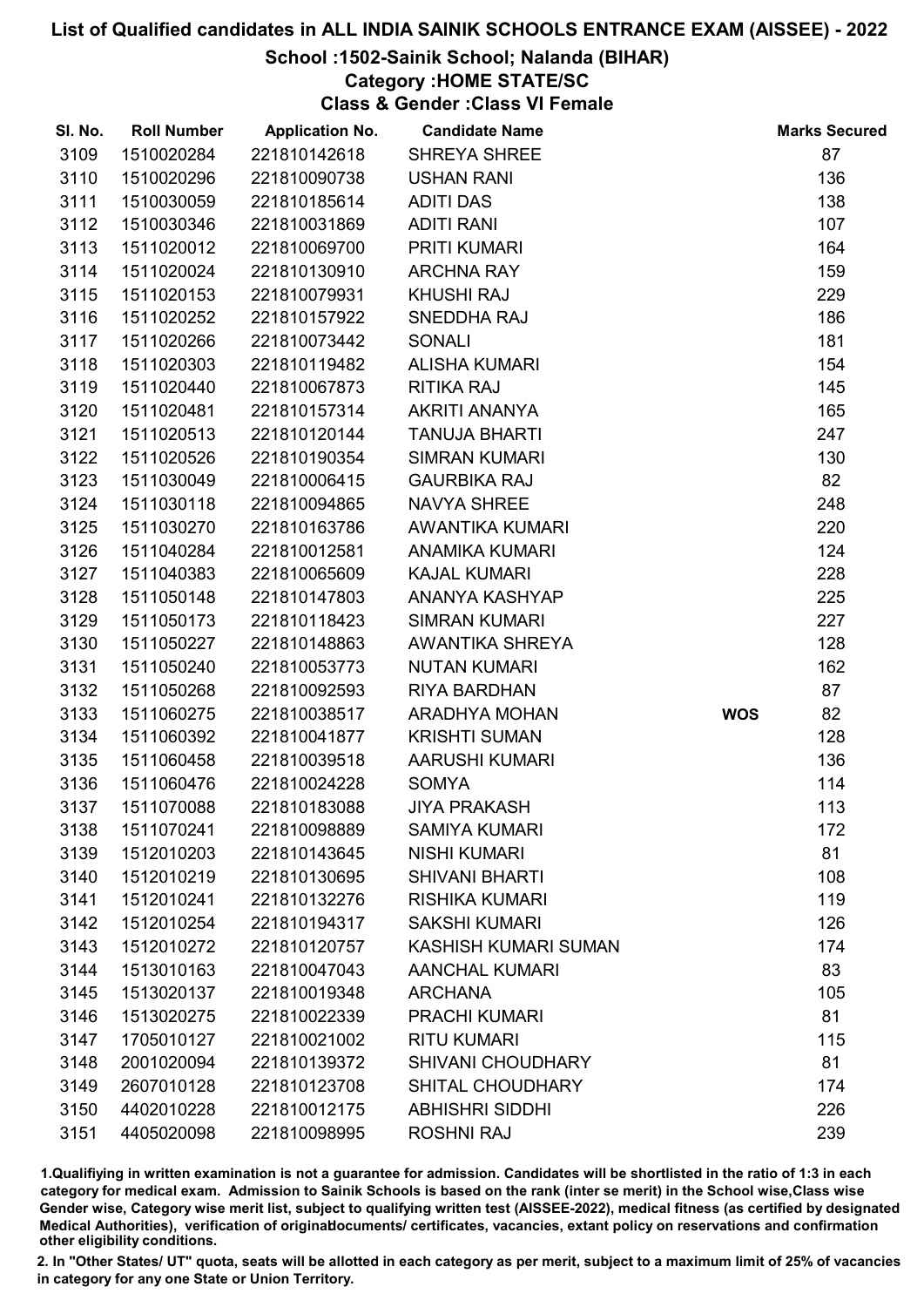# School :1502-Sainik School; Nalanda (BIHAR)

# Category :HOME STATE/SC

Class & Gender :Class VI Female

| SI. No. | <b>Roll Number</b> | <b>Application No.</b> | <b>Candidate Name</b> | <b>Marks Secured</b> |
|---------|--------------------|------------------------|-----------------------|----------------------|
| 3152    | 4407020008         | 221810058220           | AMRITA RAJ            | 87                   |
| 3153    | 4507010268         | 221810054165           | DRISHTI SINGH         | 225                  |

<sup>1.</sup>Qualifiying in written examination is not a guarantee for admission. Candidates will be shortlisted in the ratio of 1:3 in each category for medical exam. Admission to Sainik Schools is based on the rank (inter se merit) in the School wise,Class wise Gender wise, Category wise merit list, subject to qualifying written test (AISSEE-2022), medical fitness (as certified by designated Medical Authorities), verification of originablocuments/ certificates, vacancies, extant policy on reservations and confirmation other eligibility conditions.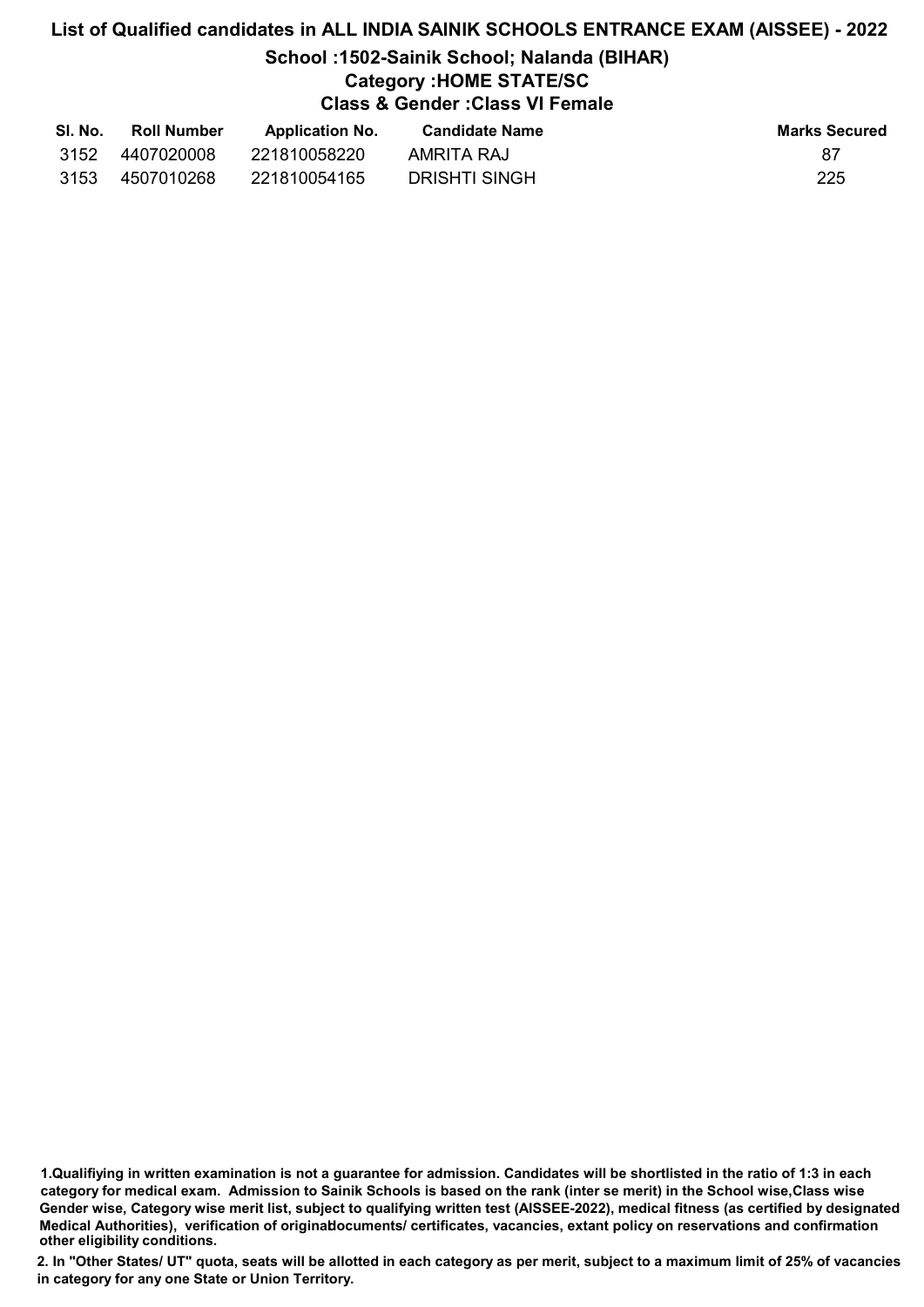# School :1502-Sainik School; Nalanda (BIHAR)

Category :HOME STATE/ST

Class & Gender :Class VI Female

| SI. No. | <b>Roll Number</b> | <b>Application No.</b> | <b>Candidate Name</b>  | <b>Marks Secured</b> |
|---------|--------------------|------------------------|------------------------|----------------------|
| 3154    | 1503010190         | 221810111405           | PRATIBHA SHARMA        | 100                  |
| 3155    | 1504010076         | 221810128181           | POONAM KUMARI KISKU    | 137                  |
| 3156    | 1504010150         | 221810130625           | ASHMITA KUMARI MARANDI | 115                  |
| 3157    | 1504010206         | 221810109587           | GAURI KUMARI MURMU     | 181                  |
| 3158    | 1508010392         | 221810192352           | NEHA KUMARI            | 200                  |
| 3159    | 1510030098         | 221810109805           | <b>JIYA KUMARI</b>     | 106                  |
| 3160    | 1511020445         | 221810188483           | <b>SHUBHAM SOURAV</b>  | 203                  |
| 3161    | 1511060025         | 221810042145           | LALI BHARTI            | 139                  |
| 3162    | 1512010157         | 221810171814           | SIMRAN KUMARI          | 184                  |
| 3163    | 2612010305         | 221810086258           | <b>SHRUTI SUMAN</b>    | 111                  |

1.Qualifiying in written examination is not a guarantee for admission. Candidates will be shortlisted in the ratio of 1:3 in each category for medical exam. Admission to Sainik Schools is based on the rank (inter se merit) in the School wise,Class wise Gender wise, Category wise merit list, subject to qualifying written test (AISSEE-2022), medical fitness (as certified by designated Medical Authorities), verification of originablocuments/ certificates, vacancies, extant policy on reservations and confirmation other eligibility conditions.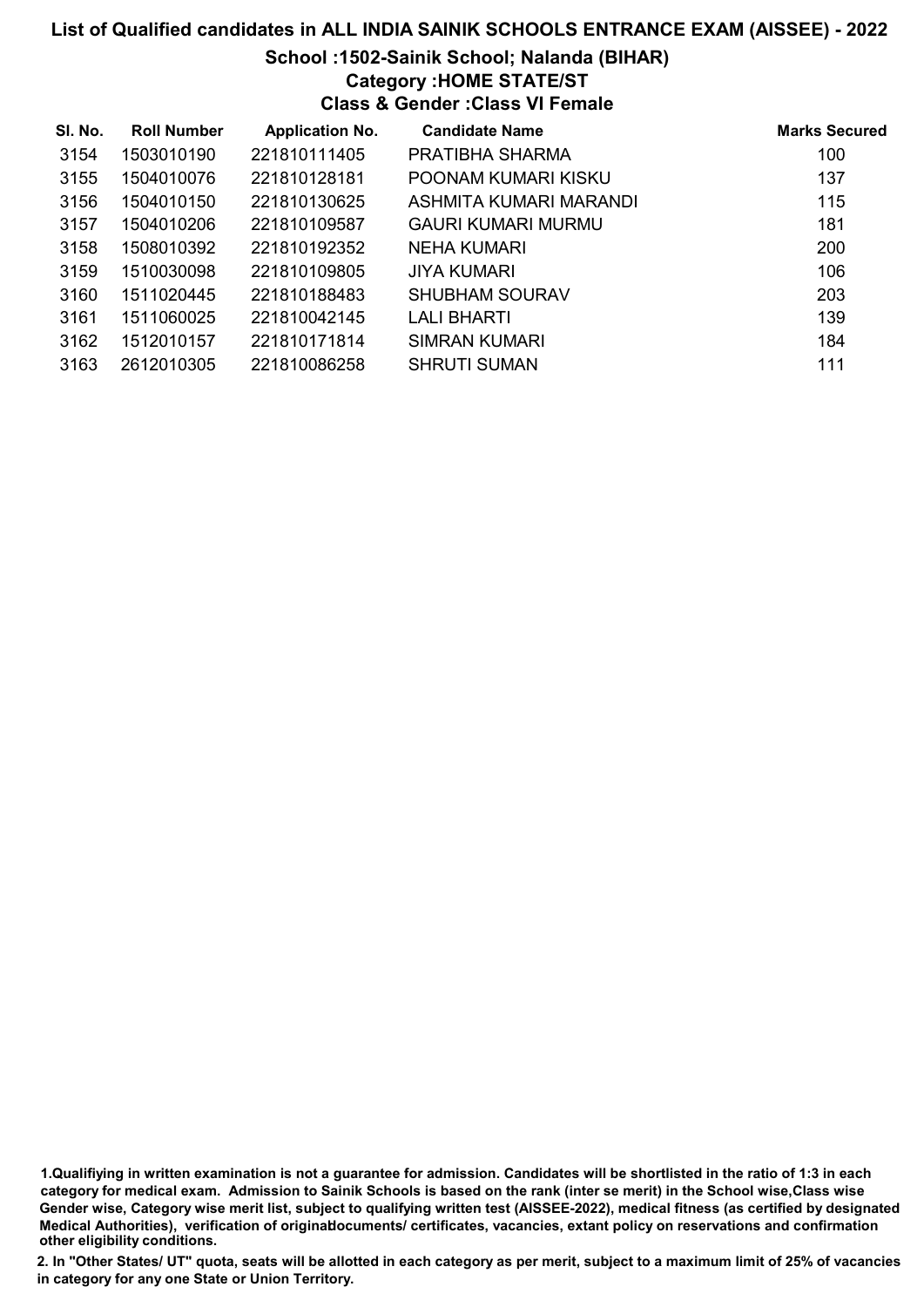# School :1502-Sainik School; Nalanda (BIHAR)

Category :HOME STATE/OBC

Class & Gender :Class VI Female

| SI. No. | <b>Roll Number</b> | <b>Application No.</b> | <b>Candidate Name</b>    | <b>Marks Secured</b> |
|---------|--------------------|------------------------|--------------------------|----------------------|
| 3164    | 1404010156         | 221810108897           | <b>SUPRIYA KUMARI</b>    | 133                  |
| 3165    | 1501010011         | 221810060050           | <b>KRITI</b>             | 181                  |
| 3166    | 1501010105         | 221810071904           | <b>SHREYA BHARTI</b>     | 184                  |
| 3167    | 1501010282         | 221810045240           | <b>RASHMI RANJAN</b>     | 215                  |
| 3168    | 1501010352         | 221810099802           | NANDANI KUMARI           | 141                  |
| 3169    | 1501010411         | 221810022363           | <b>URVASHI KUMARI</b>    | 128                  |
| 3170    | 1501010451         | 221810151974           | <b>ASTHA</b>             | 249                  |
| 3171    | 1501010539         | 221810051517           | <b>KUMARI RAJSHREE</b>   | 136                  |
| 3172    | 1501010644         | 221810178089           | <b>SAMRIDHI KUMARI</b>   | 225                  |
| 3173    | 1501010646         | 221810108389           | <b>VAISHNAVI KUMARI</b>  | 166                  |
| 3174    | 1502010003         | 221810189010           | <b>SHREYASHI BHASKAR</b> | 142                  |
| 3175    | 1502010041         | 221810083581           | <b>DEEPIKA BHARTI</b>    | 127                  |
| 3176    | 1502010091         | 221810154084           | <b>BHAVYA BHAVPREETA</b> | 162                  |
| 3177    | 1502010149         | 221810138727           | SHREYA RAJ               | 133                  |
| 3178    | 1502010170         | 221810026548           | <b>ARUSHI ROY</b>        | 267                  |
| 3179    | 1502010194         | 221810056939           | PRIYANSHI PRIYA          | 157                  |
| 3180    | 1502010231         | 221810009880           | <b>GARIMA KUMARI</b>     | 183                  |
| 3181    | 1502010243         | 221810162321           | <b>KHUSHI</b>            | 178                  |
| 3182    | 1502010257         | 221810121361           | <b>MONIKA KUMARI</b>     | 150                  |
| 3183    | 1502010260         | 221810142761           | <b>RICHA KUMARI</b>      | 253                  |
| 3184    | 1502010263         | 221810145381           | <b>MANISHA KUMARI</b>    | 239                  |
| 3185    | 1502010273         | 221810052822           | <b>PALLAVI</b>           | 143                  |
| 3186    | 1502010298         | 221810002633           | <b>TANU PRIYA</b>        | 199                  |
| 3187    | 1502010344         | 221810185125           | <b>RUHI RAJ</b>          | 144                  |
| 3188    | 1502010353         | 221810161555           | <b>SHRIJA NARAYAN</b>    | 178                  |
| 3189    | 1502010443         | 221810009859           | <b>ALISHA KUMARI</b>     | 214                  |
| 3190    | 1502010451         | 221810008979           | <b>NANDANI KUMARI</b>    | 231                  |
| 3191    | 1503020210         | 221810082895           | <b>NEHA NIDHI</b>        | 223                  |
| 3192    | 1503020219         | 221810098016           | ANANYA KUMARI BHARTI     | 190                  |
| 3193    | 1503020238         | 221810061556           | <b>ARPITA</b>            | 175                  |
| 3194    | 1503020259         | 221810113807           | <b>SANJANA KUMARI</b>    | 146                  |
| 3195    | 1503020343         | 221810083939           | <b>VANDNA KUMARI</b>     | 254                  |
| 3196    | 1504010016         | 221810158750           | <b>KHUSHI KUMARI</b>     | 166                  |
| 3197    | 1504010056         | 221810130280           | <b>MANSHI PRIYA</b>      | 223                  |
| 3198    | 1504010080         | 221810132591           | <b>MANISHA KUMARI</b>    | 187                  |
| 3199    | 1504010086         | 221810130822           | <b>SHANVI PRIYA</b>      | 201                  |
| 3200    | 1504010100         | 221810076692           | NAVYA ANAND              | 152                  |
| 3201    | 1504010102         | 221810124803           | <b>SHILPI KUMARI</b>     | 203                  |
| 3202    | 1504010127         | 221810068534           | <b>NISHU BHARTI</b>      | 126                  |
| 3203    | 1504010159         | 221810081075           | PRATIBHA PRITAM          | 147                  |
| 3204    | 1504010236         | 221810096709           | <b>SAKSHI SAGAR</b>      | 142                  |
| 3205    | 1504010242         | 221810155629           | <b>SAUMYA SHREE</b>      | 123                  |
| 3206    | 1504020010         | 221810012302           | <b>SWETA KUMARI</b>      | 166                  |

1.Qualifiying in written examination is not a guarantee for admission. Candidates will be shortlisted in the ratio of 1:3 in each category for medical exam. Admission to Sainik Schools is based on the rank (inter se merit) in the School wise,Class wise Gender wise, Category wise merit list, subject to qualifying written test (AISSEE-2022), medical fitness (as certified by designated Medical Authorities), verification of originablocuments/ certificates, vacancies, extant policy on reservations and confirmation other eligibility conditions.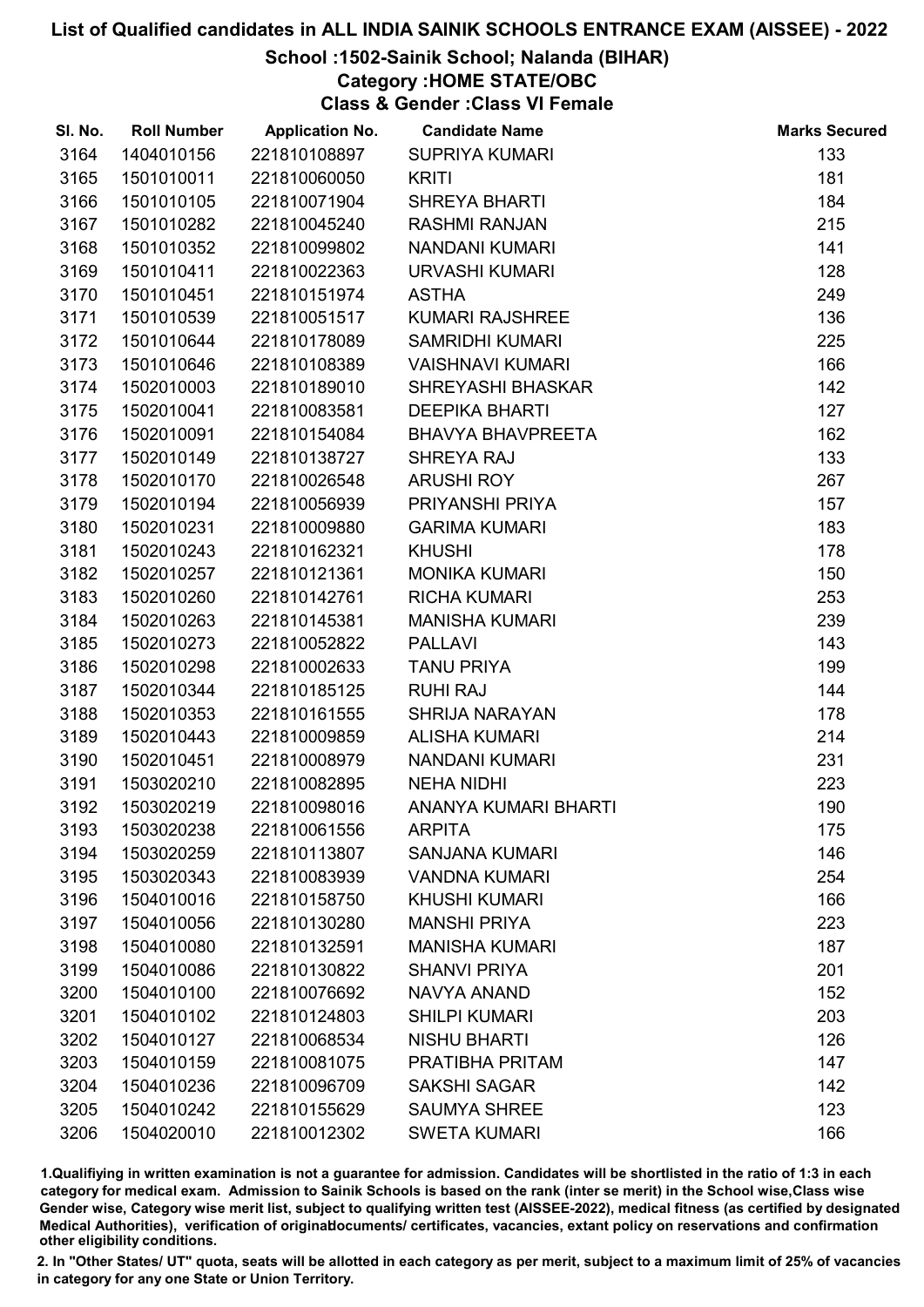# School :1502-Sainik School; Nalanda (BIHAR)

Category :HOME STATE/OBC

Class & Gender :Class VI Female

| SI. No. | <b>Roll Number</b> | <b>Application No.</b> | <b>Candidate Name</b>      | <b>Marks Secured</b> |
|---------|--------------------|------------------------|----------------------------|----------------------|
| 3207    | 1504020066         | 221810137173           | <b>CHHAVI KUMARI</b>       | 150                  |
| 3208    | 1504020074         | 221810151604           | <b>SHIVANI BHARTI</b>      | 124                  |
| 3209    | 1504020088         | 221810011844           | <b>SANDHYA KUMARI</b>      | 146                  |
| 3210    | 1504020110         | 221810071435           | <b>DIVYA KUMARI</b>        | 132                  |
| 3211    | 1504020135         | 221810136536           | RITAMBHRA BHARTI           | 249                  |
| 3212    | 1504020136         | 221810144936           | ANUSHKA GUPTA              | 211                  |
| 3213    | 1504020216         | 221810003309           | <b>JAGRITI</b>             | 215                  |
| 3214    | 1505010021         | 221810143140           | <b>DANGI AMRITA BHARTI</b> | 137                  |
| 3215    | 1505010031         | 221810065460           | <b>VIDUSHI RAJ</b>         | 243                  |
| 3216    | 1505010053         | 221810013511           | <b>ARCHANA KUMARI</b>      | 222                  |
| 3217    | 1505010078         | 221810138761           | NIRUPMA DEEP               | 147                  |
| 3218    | 1505010092         | 221810085891           | AKSHITA KRISHNAMURTI       | 198                  |
| 3219    | 1505010100         | 221810179712           | <b>SANJANA PATEL</b>       | 173                  |
| 3220    | 1505010132         | 221810095672           | ANURADHA KUMARI            | 143                  |
| 3221    | 1505010185         | 221810104093           | <b>AYUSHI NIDHI</b>        | 211                  |
| 3222    | 1505010259         | 221810088735           | KUMARI BARSHA BHARTI       | 142                  |
| 3223    | 1505010260         | 221810065935           | <b>NANDINI PRASHANT</b>    | 145                  |
| 3224    | 1505010350         | 221810096267           | <b>ANUSHKA KUMARI</b>      | 196                  |
| 3225    | 1505010468         | 221810139320           | <b>SANJANA KUMARI</b>      | 139                  |
| 3226    | 1505010490         | 221810187060           | <b>RIMA BHARTI</b>         | 127                  |
| 3227    | 1505010669         | 221810163903           | <b>PANKTI KUMARI</b>       | 191                  |
| 3228    | 1505010697         | 221810170163           | <b>NAINA NIDHI</b>         | 204                  |
| 3229    | 1505010940         | 221810170647           | <b>KAVERI KUMARI</b>       | 150                  |
| 3230    | 1505010950         | 221810155957           | <b>SNEHA KUMARI</b>        | 219                  |
| 3231    | 1505010984         | 221810117208           | <b>CHANDANI RANI</b>       | 171                  |
| 3232    | 1505011012         | 221810034248           | <b>ARPANA YADAV</b>        | 205                  |
| 3233    | 1505011019         | 221810083068           | <b>SAMRIDHI KUMARI</b>     | 146                  |
| 3234    | 1505011035         | 221810165088           | <b>BEAUTI KUMARI</b>       | 135                  |
| 3235    | 1505011042         | 221810073888           | <b>KANIKA ANAND</b>        | 163                  |
| 3236    | 1505011060         | 221810084709           | <b>NILAKSHI KUMARI</b>     | 202                  |
| 3237    | 1505011091         | 221810193079           | <b>AMISHA SUMAN</b>        | 157                  |
| 3238    | 1506010003         | 221810180200           | <b>RITIKA KUMARI</b>       | 221                  |
| 3239    | 1506010159         | 221810181163           | <b>ANUSHKA KUMARI</b>      | 192                  |
| 3240    | 1506020007         | 221810010140           | <b>AANANDI</b>             | 195                  |
| 3241    | 1507010106         | 221810112183           | <b>RISHIKA GAUTAM</b>      | 184                  |
| 3242    | 1507010154         | 221810094765           | <b>SHRIYANSHI PRIYA</b>    | 186                  |
| 3243    | 1507010160         | 221810102106           | <b>KUMARI SUNIDHI</b>      | 129                  |
| 3244    | 1507010237         | 221810160009           | <b>KASHISH KUMARI</b>      | 209                  |
| 3245    | 1507010342         | 221810080494           | <b>KUMARI JIGYASHA</b>     | 129                  |
| 3246    | 1507010355         | 221810158435           | <b>MANSI</b>               | 135                  |
| 3247    | 1507010360         | 221810180855           | <b>ANJALI KUMARI</b>       | 129                  |
| 3248    | 1507010381         | 221810006976           | <b>AKANKSHA KUMARI</b>     | 192                  |
| 3249    | 1508010011         | 221810141230           | <b>RASHI SONI</b>          | 168                  |

1.Qualifiying in written examination is not a guarantee for admission. Candidates will be shortlisted in the ratio of 1:3 in each category for medical exam. Admission to Sainik Schools is based on the rank (inter se merit) in the School wise,Class wise Gender wise, Category wise merit list, subject to qualifying written test (AISSEE-2022), medical fitness (as certified by designated Medical Authorities), verification of originablocuments/ certificates, vacancies, extant policy on reservations and confirmation other eligibility conditions.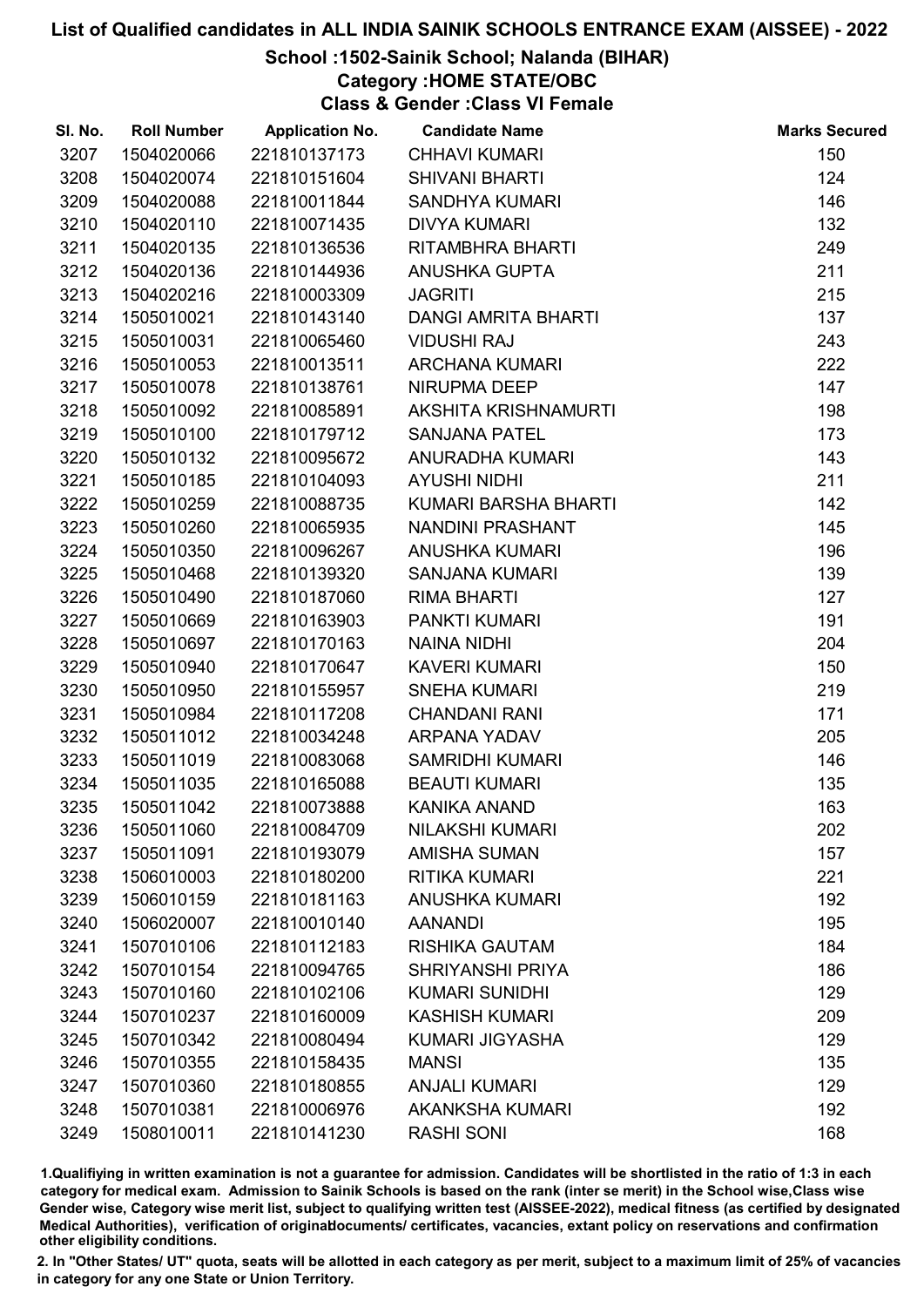# School :1502-Sainik School; Nalanda (BIHAR)

Category :HOME STATE/OBC

Class & Gender :Class VI Female

| SI. No. | <b>Roll Number</b> | <b>Application No.</b> | <b>Candidate Name</b>   | <b>Marks Secured</b> |
|---------|--------------------|------------------------|-------------------------|----------------------|
| 3250    | 1508010057         | 221810138702           | <b>AMRITA KUMARI</b>    | 251                  |
| 3251    | 1508010201         | 221810090157           | <b>SOMI PARVEEN</b>     | 192                  |
| 3252    | 1508010376         | 221810166322           | ANU PRIYA               | 143                  |
| 3253    | 1508010445         | 221810118653           | <b>KOMAL KUMARI</b>     | 274                  |
| 3254    | 1508010460         | 221810145793           | <b>SAKSHI PRIYA</b>     | 198                  |
| 3255    | 1508010736         | 221810164999           | <b>JYOTI KUMARI</b>     | 171                  |
| 3256    | 1509010028         | 221810117760           | <b>SUMAN KUMARI</b>     | 206                  |
| 3257    | 1509010051         | 221810105231           | <b>KHUSHBOO KUMARI</b>  | 123                  |
| 3258    | 1509010105         | 221810085142           | <b>ANIKA KUMARI</b>     | 245                  |
| 3259    | 1509010155         | 221810011204           | <b>RITIKA RAJ</b>       | 132                  |
| 3260    | 1509020055         | 221810143740           | <b>VANDANA KUMARI</b>   | 163                  |
| 3261    | 1509020122         | 221810039890           | <b>NANDANI KUMARI</b>   | 130                  |
| 3262    | 1509020132         | 221810194501           | <b>BHAVYA CHANDRA</b>   | 262                  |
| 3263    | 1509020215         | 221810118761           | <b>PUSHPANJALI</b>      | 206                  |
| 3264    | 1509020253         | 221810039791           | <b>SHRISHTY RAJ</b>     | 180                  |
| 3265    | 1509020353         | 221810029736           | <b>SHANVI RAJ</b>       | 188                  |
| 3266    | 1509030408         | 221810192255           | <b>RITWIKA</b>          | 222                  |
| 3267    | 1509040072         | 221810022276           | <b>ALPANA RAJ</b>       | 234                  |
| 3268    | 1509040108         | 221810038496           | <b>DEV SHREE</b>        | 257                  |
| 3269    | 1509040459         | 221810178499           | <b>SALYA MAURYA</b>     | 163                  |
| 3270    | 1510010012         | 221810167520           | <b>SHRISTY KUMARI</b>   | 234                  |
| 3271    | 1510010027         | 221810111640           | <b>ANNU KUMARI</b>      | 227                  |
| 3272    | 1510010059         | 221810169801           | <b>KHUSHI KUMARI</b>    | 216                  |
| 3273    | 1510010102         | 221810106191           | <b>KAJAL KUMARI</b>     | 160                  |
| 3274    | 1510010123         | 221810129532           | <b>VAISHNAVI KUMARI</b> | 188                  |
| 3275    | 1510010170         | 221810176613           | <b>AYUSHI KUMARI</b>    | 138                  |
| 3276    | 1510010183         | 221810114253           | <b>ADITI ANAND</b>      | 218                  |
| 3277    | 1510010228         | 221810133044           | <b>ARCHANA KUMARI</b>   | 179                  |
| 3278    | 1510010262         | 221810125105           | <b>ARTI KUMARI</b>      | 253                  |
| 3279    | 1510020002         | 221810172300           | <b>AVANTIKA</b>         | 242                  |
| 3280    | 1510020010         | 221810175110           | <b>HARSHITA SINHA</b>   | 171                  |
| 3281    | 1510020019         | 221810149910           | <b>HANSIKA RAJ</b>      | 212                  |
| 3282    | 1510020027         | 221810105130           | <b>KHUSHI KUMARI</b>    | 134                  |
| 3283    | 1510020028         | 221810120530           | AAFIYA ANJUM            | 129                  |
| 3284    | 1510020058         | 221810095011           | <b>SHIWANGI BHARTI</b>  | 153                  |
| 3285    | 1510020084         | 221810130441           | <b>SHRUTI VERMA</b>     | 170                  |
| 3286    | 1510020106         | 221810099391           | <b>ERA VERMA</b>        | 184                  |
| 3287    | 1510020113         | 221810110802           | <b>SONAKSHI KUMARI</b>  | 145                  |
| 3288    | 1510020133         | 221810138052           | <b>NISHU RANJAN</b>     | 172                  |
| 3289    | 1510020144         | 221810142262           | <b>MADHU KUMARI</b>     | 199                  |
| 3290    | 1510020168         | 221810111655           | <b>DIVYANSHI KUMARI</b> | 210                  |
| 3291    | 1510020174         | 221810093275           | <b>DIPANSHU BHARTI</b>  | 227                  |
| 3292    | 1510020183         | 221810174785           | <b>AROHI KUMARI</b>     | 151                  |

1.Qualifiying in written examination is not a guarantee for admission. Candidates will be shortlisted in the ratio of 1:3 in each category for medical exam. Admission to Sainik Schools is based on the rank (inter se merit) in the School wise,Class wise Gender wise, Category wise merit list, subject to qualifying written test (AISSEE-2022), medical fitness (as certified by designated Medical Authorities), verification of originablocuments/ certificates, vacancies, extant policy on reservations and confirmation other eligibility conditions.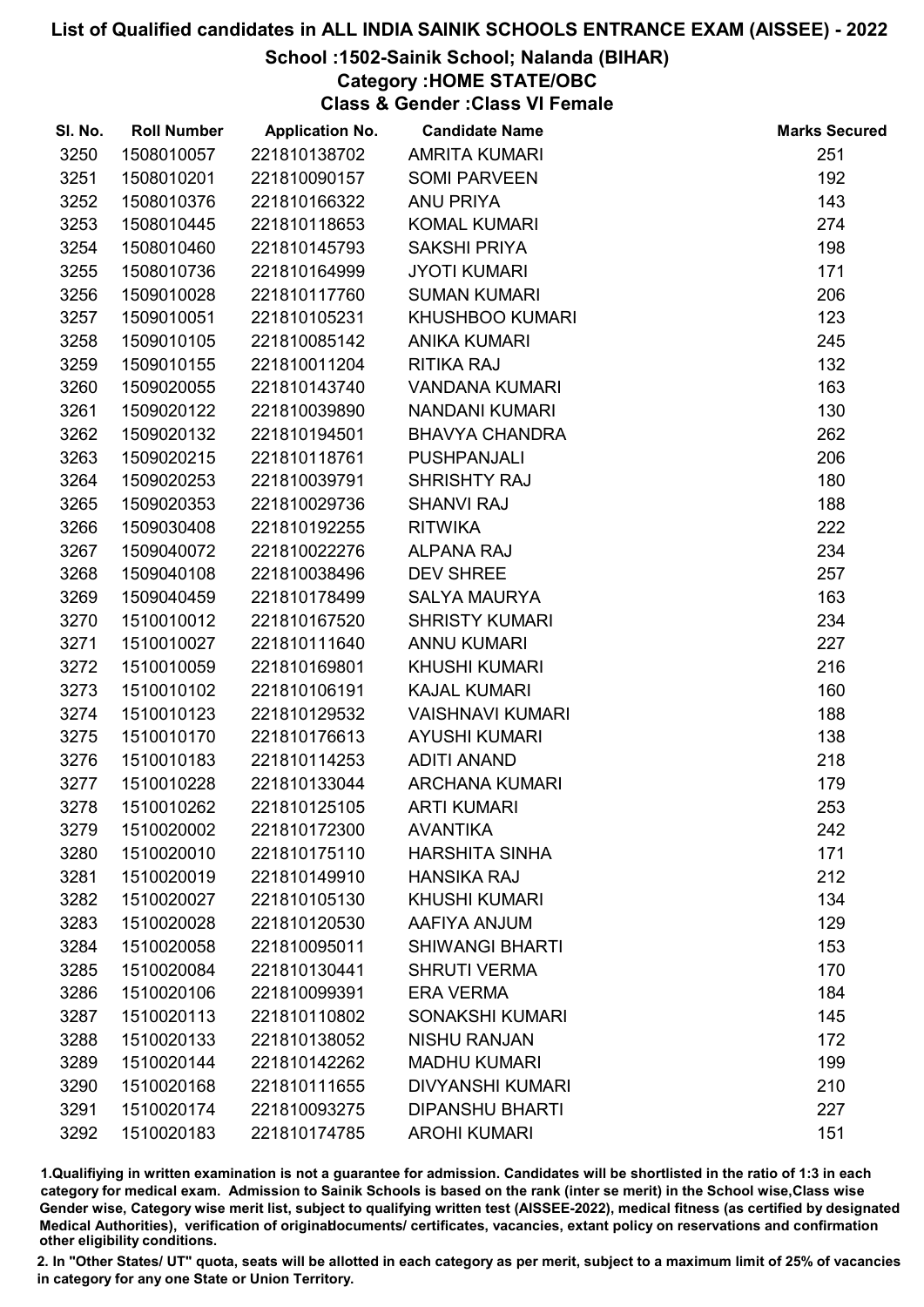# School :1502-Sainik School; Nalanda (BIHAR)

Category :HOME STATE/OBC

Class & Gender :Class VI Female

| SI. No. | <b>Roll Number</b> | <b>Application No.</b> | <b>Candidate Name</b>   | <b>Marks Secured</b> |
|---------|--------------------|------------------------|-------------------------|----------------------|
| 3293    | 1510020184         | 221810115785           | PUJA PRIYADARSHINI      | 145                  |
| 3294    | 1510020202         | 221810080916           | <b>SULOCHANA KUMARI</b> | 251                  |
| 3295    | 1510020264         | 221810083277           | <b>BINDA PRABHA</b>     | 228                  |
| 3296    | 1510020323         | 221810167688           | PARINETA SAWARAJ        | 251                  |
| 3297    | 1510020325         | 221810048798           | <b>SHRISTI KUMARI</b>   | 243                  |
| 3298    | 1510020331         | 221810196509           | PRIYA KUMARI            | 127                  |
| 3299    | 1510020358         | 221810034159           | <b>SURUTI KUMARI</b>    | 258                  |
| 3300    | 1510030002         | 221810085103           | SHREYA ROY              | 163                  |
| 3301    | 1510030014         | 221810036533           | <b>RIYA KUMARI</b>      | 206                  |
| 3302    | 1510030020         | 221810005843           | <b>ANU SINHA</b>        | 188                  |
| 3303    | 1510030029         | 221810081163           | <b>NIKITA PATEL</b>     | 234                  |
| 3304    | 1510030035         | 221810177373           | <b>SHREYA KUMARI</b>    | 134                  |
| 3305    | 1510030056         | 221810118804           | PALLAVI KUMARI          | 189                  |
| 3306    | 1510030061         | 221810007124           | PRERNA GUPTA            | 126                  |
| 3307    | 1510030064         | 221810005924           | <b>SWAKRITI KUMARI</b>  | 139                  |
| 3308    | 1510030081         | 221810025674           | <b>ANANYA KUMARI</b>    | 195                  |
| 3309    | 1510030082         | 221810081774           | <b>VAISHNAVI</b>        | 208                  |
| 3310    | 1510030106         | 221810122815           | PRATUSHA KUMARI         | 162                  |
| 3311    | 1510030145         | 221810082385           | <b>SUPRIYA SINGH</b>    | 124                  |
| 3312    | 1510030148         | 221810177785           | <b>SAMIKSHA KUMARI</b>  | 258                  |
| 3313    | 1510030161         | 221810159806           | <b>CHAHAT KUMARI</b>    | 185                  |
| 3314    | 1510030190         | 221810166566           | <b>SOHANI KUMARI</b>    | 239                  |
| 3315    | 1510030193         | 221810054176           | <b>SIMRAN KUMARI</b>    | 165                  |
| 3316    | 1510030195         | 221810052576           | <b>SAINA PATEL</b>      | 124                  |
| 3317    | 1510030198         | 221810089086           | RADHIKA RANI            | 212                  |
| 3318    | 1510030200         | 221810126496           | <b>INU PRABHAKAR</b>    | 197                  |
| 3319    | 1510030236         | 221810152067           | ARADHYA SINHA           | 173                  |
| 3320    | 1510030252         | 221810027597           | <b>ANUSHKA PATEL</b>    | 146                  |
| 3321    | 1510030258         | 221810144908           | <b>VAISHNAVI KUMARI</b> | 164                  |
| 3322    | 1510030308         | 221810157409           | <b>MANSHI RANI</b>      | 195                  |
| 3323    | 1510030326         | 221810175629           | <b>SWATI VIHAN</b>      | 135                  |
| 3324    | 1510030341         | 221810123759           | <b>KIRAN KUMARI</b>     | 132                  |
| 3325    | 1510030356         | 221810073889           | <b>AARTI KUMARI</b>     | 193                  |
| 3326    | 1510030357         | 221810036989           | YACHANA SARAS SINGH     | 207                  |
| 3327    | 1511020064         | 221810119460           | <b>SAKSHI ANAND</b>     | 178                  |
| 3328    | 1511020112         | 221810092201           | <b>TANISHA KUMARI</b>   | 146                  |
| 3329    | 1511020120         | 221810156801           | <b>JULI KUMARI</b>      | 177                  |
| 3330    | 1511020210         | 221810123491           | <b>ANSHU RANI</b>       | 158                  |
| 3331    | 1511020217         | 221810078991           | RAVIPRABHA KUMARI       | 122                  |
| 3332    | 1511020277         | 221810097062           | <b>ANJALI KUMARI</b>    | 219                  |
| 3333    | 1511020352         | 221810107523           | <b>PRACHI GUPTA</b>     | 193                  |
| 3334    | 1511020419         | 221810079563           | <b>BHAGY ASHNA</b>      | 264                  |
| 3335    | 1511020456         | 221810120593           | <b>SIMRAN SUMAN</b>     | 158                  |

1.Qualifiying in written examination is not a guarantee for admission. Candidates will be shortlisted in the ratio of 1:3 in each category for medical exam. Admission to Sainik Schools is based on the rank (inter se merit) in the School wise,Class wise Gender wise, Category wise merit list, subject to qualifying written test (AISSEE-2022), medical fitness (as certified by designated Medical Authorities), verification of originablocuments/ certificates, vacancies, extant policy on reservations and confirmation other eligibility conditions.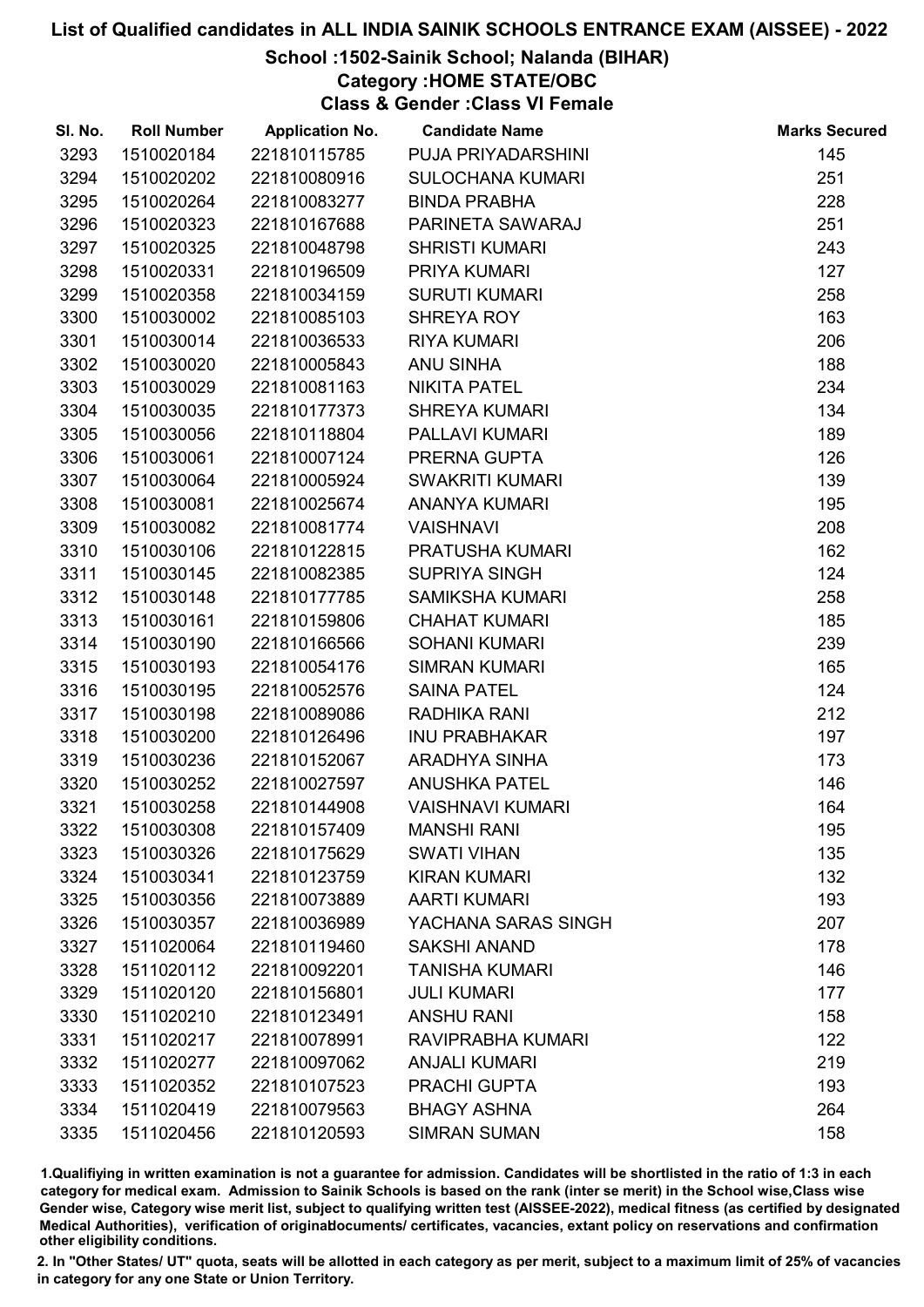# School :1502-Sainik School; Nalanda (BIHAR)

Category :HOME STATE/OBC

Class & Gender :Class VI Female

| SI. No. | <b>Roll Number</b> | <b>Application No.</b> | <b>Candidate Name</b>   | <b>Marks Secured</b> |
|---------|--------------------|------------------------|-------------------------|----------------------|
| 3336    | 1511020457         | 221810022593           | <b>SUPRIYA SHAH</b>     | 215                  |
| 3337    | 1511030023         | 221810120194           | <b>ARADHYA KUMARI</b>   | 180                  |
| 3338    | 1511030028         | 221810079794           | <b>SUMEDHA KUMARI</b>   | 241                  |
| 3339    | 1511030037         | 221810049605           | <b>NUTAN ROY</b>        | 245                  |
| 3340    | 1511030067         | 221810111135           | PRIYA VERMA             | 179                  |
| 3341    | 1511030089         | 221810077845           | <b>SALONI KUMARI</b>    | 251                  |
| 3342    | 1511030134         | 221810052675           | <b>ARADHYA KUMARI</b>   | 153                  |
| 3343    | 1511030190         | 221810167326           | <b>SUPRIYA RAJ</b>      | 207                  |
| 3344    | 1511030277         | 221810087196           | <b>SHRUTI SINGH</b>     | 189                  |
| 3345    | 1511030313         | 221810101327           | ARABHYA JADON           | 146                  |
| 3346    | 1511030340         | 221810027357           | <b>MUSKAN KUMARI</b>    | 230                  |
| 3347    | 1511030404         | 221810162208           | DAYMANTI KUMARI         | 149                  |
| 3348    | 1511030413         | 221810159118           | <b>NIDHI KUMARI</b>     | 172                  |
| 3349    | 1511030460         | 221810047148           | <b>SRISHTY RANI</b>     | 164                  |
| 3350    | 1511030469         | 221810143058           | <b>SHIVANI KUMARI</b>   | 156                  |
| 3351    | 1511040008         | 221810144500           | <b>VAISHNABI</b>        | 179                  |
| 3352    | 1511040034         | 221810039710           | <b>ANUSHKA KUMARI</b>   | 123                  |
| 3353    | 1511040132         | 221810142480           | <b>ANUSHKA KUMARI</b>   | 154                  |
| 3354    | 1511040180         | 221810023611           | ANANYA ARYA             | 212                  |
| 3355    | 1511040267         | 221810154271           | <b>HARSITA KUMARI</b>   | 192                  |
| 3356    | 1511040332         | 221810084668           | AKANSHA SINGH           | 186                  |
| 3357    | 1511040387         | 221810096909           | <b>ARUHI SINHA</b>      | 140                  |
| 3358    | 1511040437         | 221810007559           | <b>ANNU PRIYA</b>       | 136                  |
| 3359    | 1511040447         | 221810079469           | <b>SWATI KUMARI</b>     | 267                  |
| 3360    | 1511040448         | 221810151669           | <b>SHALU KUMARI</b>     | 193                  |
| 3361    | 1511050001         | 221810110902           | <b>TEJASVI RAJBALA</b>  | 228                  |
| 3362    | 1511050208         | 221810159453           | SANJEEVANI RANI         | 240                  |
| 3363    | 1511050223         | 221810166563           | <b>VANSHIKA SINGH</b>   | 149                  |
| 3364    | 1511050244         | 221810148873           | <b>RADHA KUMARI</b>     | 172                  |
| 3365    | 1511050271         | 221810023693           | <b>ALANKRITA ARYA</b>   | 203                  |
| 3366    | 1511050284         | 221810159404           | <b>RAKHI KUMARI</b>     | 206                  |
| 3367    | 1511050411         | 221810196974           | <b>ANUSHKA KUMARI</b>   | 128                  |
| 3368    | 1511050418         | 221810010684           | <b>ANVESHA VERMA</b>    | 130                  |
| 3369    | 1511050439         | 221810052994           | <b>DIBYANKA GUPTA</b>   | 213                  |
| 3370    | 1511050447         | 221810116405           | <b>MEENAKSHI KUMARI</b> | 182                  |
| 3371    | 1511060013         | 221810190535           | <b>KAJAL KUMARI</b>     | 154                  |
| 3372    | 1511060031         | 221810197345           | <b>ANURADHA KUMARI</b>  | 161                  |
| 3373    | 1511060033         | 221810117545           | <b>JYOTI KUMARI</b>     | 131                  |
| 3374    | 1511060039         | 221810145055           | <b>DIPALI KUMARI</b>    | 246                  |
| 3375    | 1511060117         | 221810182516           | <b>APARNA KUMARI</b>    | 128                  |
| 3376    | 1511060180         | 221810066756           | <b>VAISHALI SINGH</b>   | 240                  |
| 3377    | 1511060290         | 221810110427           | <b>ASIN RAJ</b>         | 160                  |
| 3378    | 1511060291         | 221810008427           | <b>SUHANA KESHRI</b>    | 231                  |

1.Qualifiying in written examination is not a guarantee for admission. Candidates will be shortlisted in the ratio of 1:3 in each category for medical exam. Admission to Sainik Schools is based on the rank (inter se merit) in the School wise,Class wise Gender wise, Category wise merit list, subject to qualifying written test (AISSEE-2022), medical fitness (as certified by designated Medical Authorities), verification of originablocuments/ certificates, vacancies, extant policy on reservations and confirmation other eligibility conditions.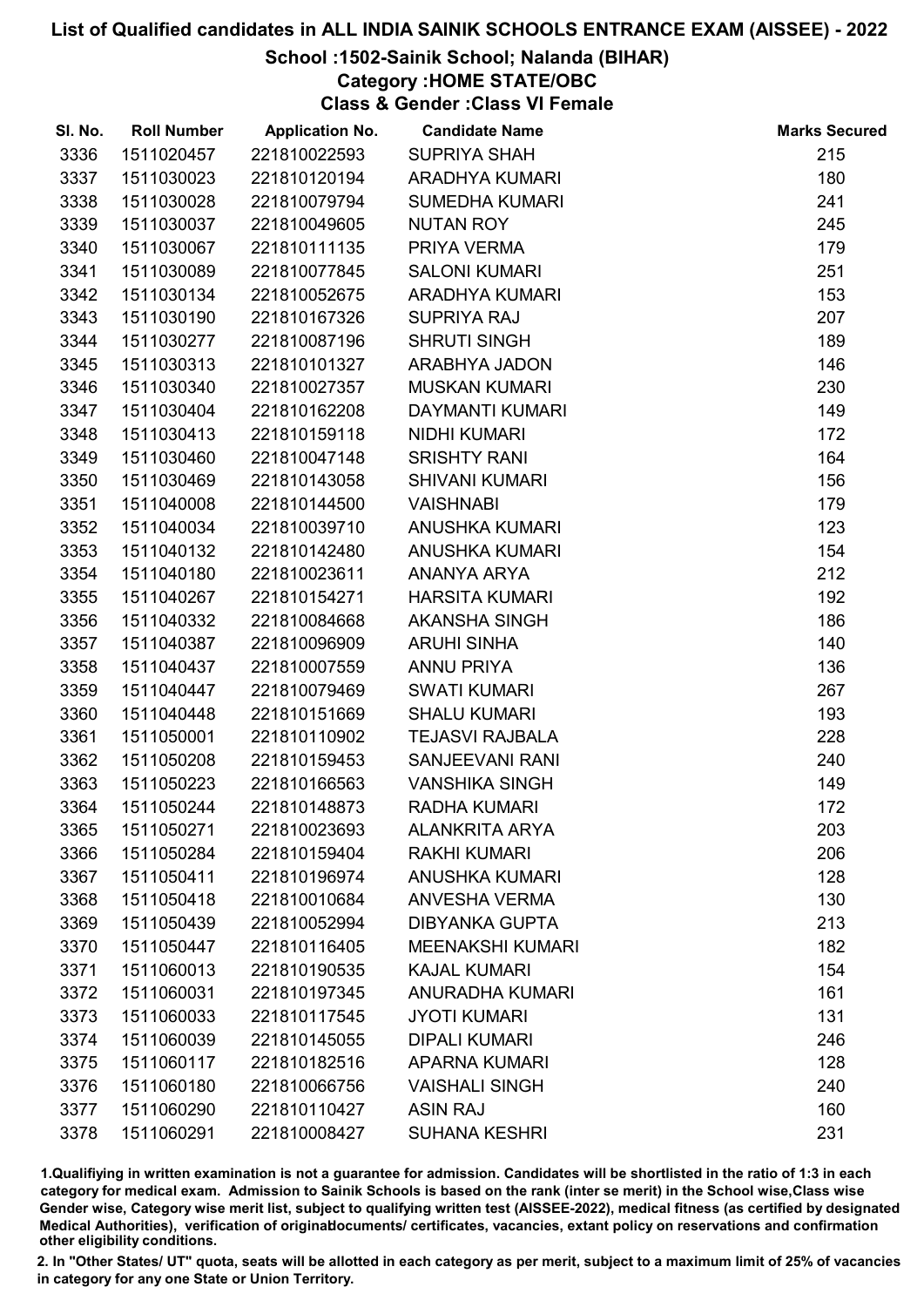# School :1502-Sainik School; Nalanda (BIHAR)

Category :HOME STATE/OBC Class & Gender :Class VI Female

| SI. No. | <b>Roll Number</b> | <b>Application No.</b> | <b>Candidate Name</b>    | <b>Marks Secured</b> |
|---------|--------------------|------------------------|--------------------------|----------------------|
| 3379    | 1511060317         | 221810196637           | <b>SRISHTI KUMARI</b>    | 154                  |
| 3380    | 1511060407         | 221810029787           | <b>DIVYA KUMARI</b>      | 123                  |
| 3381    | 1511060420         | 221810051197           | YASHIKA SINGH            | 184                  |
| 3382    | 1511070026         | 221810028438           | TEJASWI KUMARI ROUSHANI  | 150                  |
| 3383    | 1511070028         | 221810081638           | <b>DURGESH NANDANI</b>   | 191                  |
| 3384    | 1511070065         | 221810005668           | <b>MANISHA KUMARI</b>    | 207                  |
| 3385    | 1511070071         | 221810157968           | <b>ANAMIKA SUMAN</b>     | 192                  |
| 3386    | 1511070168         | 221810123939           | <b>DIPIKA KUMARI</b>     | 132                  |
| 3387    | 1511070226         | 221810049579           | <b>ADITY PRIYA</b>       | 217                  |
| 3388    | 1511070257         | 221810067899           | <b>JYOTI RANI</b>        | 156                  |
| 3389    | 1512010031         | 221810179900           | <b>ARUSHI KUMARI</b>     | 210                  |
| 3390    | 1512010044         | 221810192950           | <b>TULIKA KUMARI</b>     | 205                  |
| 3391    | 1512010051         | 221810006890           | <b>AAKRITI KUMARI</b>    | 237                  |
| 3392    | 1512010075         | 221810109261           | <b>ARADHYA KUMARI</b>    | 208                  |
| 3393    | 1512010084         | 221810179681           | <b>DOALAVI KUMARI</b>    | 166                  |
| 3394    | 1512010088         | 221810196691           | <b>MAHAK BHARTI</b>      | 168                  |
| 3395    | 1512010096         | 221810194132           | <b>MANUV KUMARI</b>      | 241                  |
| 3396    | 1512010125         | 221810127433           | <b>SAKSHI KUMARI</b>     | 151                  |
| 3397    | 1512010151         | 221810135993           | SONAKSHI PRIYA           | 173                  |
| 3398    | 1512010171         | 221810176064           | NANDINI PRIYA            | 258                  |
| 3399    | 1512010176         | 221810194084           | <b>NIMMI KUMARI</b>      | 232                  |
| 3400    | 1512010183         | 221810033005           | <b>ADITI KUMARI</b>      | 246                  |
| 3401    | 1512010200         | 221810070445           | <b>DISHA KUMARI</b>      | 221                  |
| 3402    | 1512010205         | 221810193355           | <b>AARYA</b>             | 135                  |
| 3403    | 1512010233         | 221810119446           | <b>MAAHI RANI</b>        | 246                  |
| 3404    | 1512010246         | 221810002986           | <b>KHUSHI RANI</b>       | 237                  |
| 3405    | 1512010299         | 221810106548           | <b>ANU KUMARI</b>        | 150                  |
| 3406    | 1512010334         | 221810158669           | <b>AASHI ANVI</b>        | 172                  |
| 3407    | 1512020013         | 221810090741           | <b>SAPNA YADAV</b>       | 197                  |
| 3408    | 1512020062         | 221810132873           | <b>KHUSHI PRIYA</b>      | 128                  |
| 3409    | 1512020067         | 221810091783           | <b>SONAM YADAV</b>       | 137                  |
| 3410    | 1512020076         | 221810046904           | <b>BHAVIKA KIRAN</b>     | 167                  |
| 3411    | 1512020137         | 221810149816           | <b>RISHIKA KUMARI</b>    | 198                  |
| 3412    | 1512020172         | 221810153657           | <b>ARISHA</b>            | 238                  |
| 3413    | 1512020192         | 221810025928           | <b>MADHURI KUMARI</b>    | 186                  |
| 3414    | 1513010024         | 221810117740           | <b>DIVANSHI KUMARI</b>   | 136                  |
| 3415    | 1513010038         | 221810079380           | <b>BHUMIKA RAJ</b>       | 173                  |
| 3416    | 1513010106         | 221810130432           | <b>SMRITI SINGH</b>      | 166                  |
| 3417    | 1513010225         | 221810058464           | <b>SALONI KUMARI</b>     | 238                  |
| 3418    | 1513020122         | 221810016247           | <b>SHREYA KUMARI</b>     | 163                  |
| 3419    | 1513020148         | 221810020919           | <b>ARCHANA YADAV</b>     | 151                  |
| 3420    | 1513020159         | 221810024289           | <b>SHREYA GUPTA</b>      | 209                  |
| 3421    | 1513020176         | 221810137836           | <b>SHREYANSHI KUMARI</b> | 193                  |

1.Qualifiying in written examination is not a guarantee for admission. Candidates will be shortlisted in the ratio of 1:3 in each category for medical exam. Admission to Sainik Schools is based on the rank (inter se merit) in the School wise,Class wise Gender wise, Category wise merit list, subject to qualifying written test (AISSEE-2022), medical fitness (as certified by designated Medical Authorities), verification of originablocuments/ certificates, vacancies, extant policy on reservations and confirmation other eligibility conditions.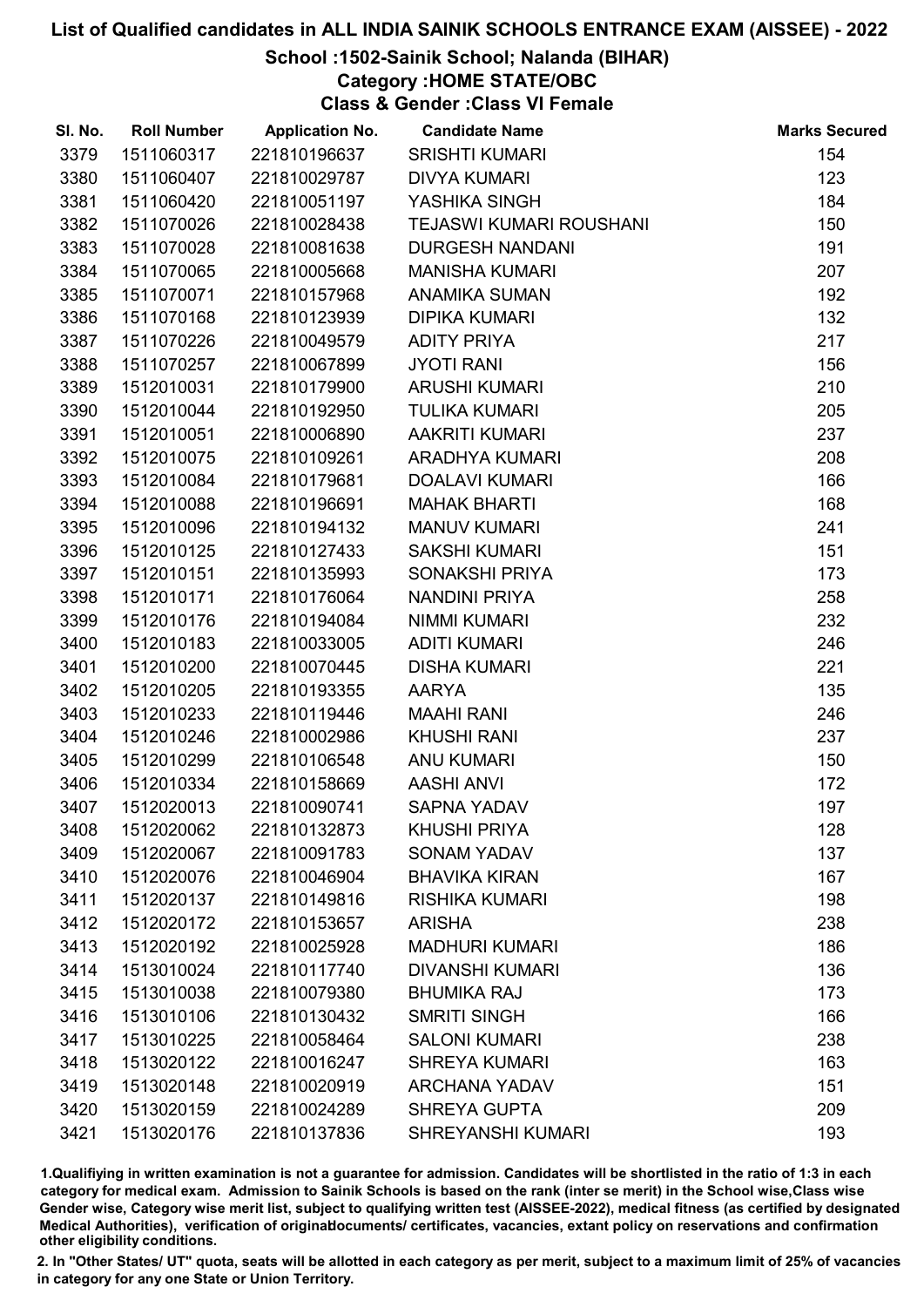# School :1502-Sainik School; Nalanda (BIHAR)

Category :HOME STATE/OBC Class & Gender :Class VI Female

| SI. No. | <b>Roll Number</b> | <b>Application No.</b> | <b>Candidate Name</b> | <b>Marks Secured</b> |
|---------|--------------------|------------------------|-----------------------|----------------------|
| 3422    | 1513020226         | 221810129487           | RITIKA YADAV          | 201                  |
| 3423    | 2301010208         | 221810128543           | <b>RACHITA</b>        | 132                  |
| 3424    | 2607010097         | 221810123793           | RADHA KUMARI          | 259                  |
| 3425    | 2610010029         | 221810079051           | SOUBHAGYA KUMARI      | 207                  |
| 3426    | 2612010327         | 221810006619           | <b>ANAMIKA KUMARI</b> | 147                  |
| 3427    | 2612010377         | 221810101203           | ANNU RANI             | 159                  |
| 3428    | 2701030206         | 221810029086           | YASMEEN PARVEEN       | 132                  |
| 3429    | 3106010011         | 221810067421           | SAKSHI SUMAN          | 206                  |
| 3430    | 3906010358         | 221810024607           | <b>NEHA KUMARI</b>    | 130                  |
| 3431    | 4405010003         | 221810140500           | <b>PALAK GUPTA</b>    | 228                  |
| 3432    | 4407020176         | 221810047763           | VANI RAI              | 130                  |
| 3433    | 4407020499         | 221810095458           | ANANYA RAJ            | 219                  |
| 3434    | 4409010619         | 221810113856           | SNEHLATA BHARTI       | 133                  |
| 3435    | 4412020241         | 221810122726           | BHAWANA KUMARI        | 142                  |
| 3436    | 4502020237         | 221810114191           | SAHANA PATWA          | 161                  |
| 3437    | 4602010429         | 221810167597           | <b>SHREYA KUMARI</b>  | 146                  |
| 3438    | 4604010223         | 221810122507           | <b>KHUSHI RAINA</b>   | 134                  |

1.Qualifiying in written examination is not a guarantee for admission. Candidates will be shortlisted in the ratio of 1:3 in each category for medical exam. Admission to Sainik Schools is based on the rank (inter se merit) in the School wise,Class wise Gender wise, Category wise merit list, subject to qualifying written test (AISSEE-2022), medical fitness (as certified by designated Medical Authorities), verification of originablocuments/ certificates, vacancies, extant policy on reservations and confirmation other eligibility conditions.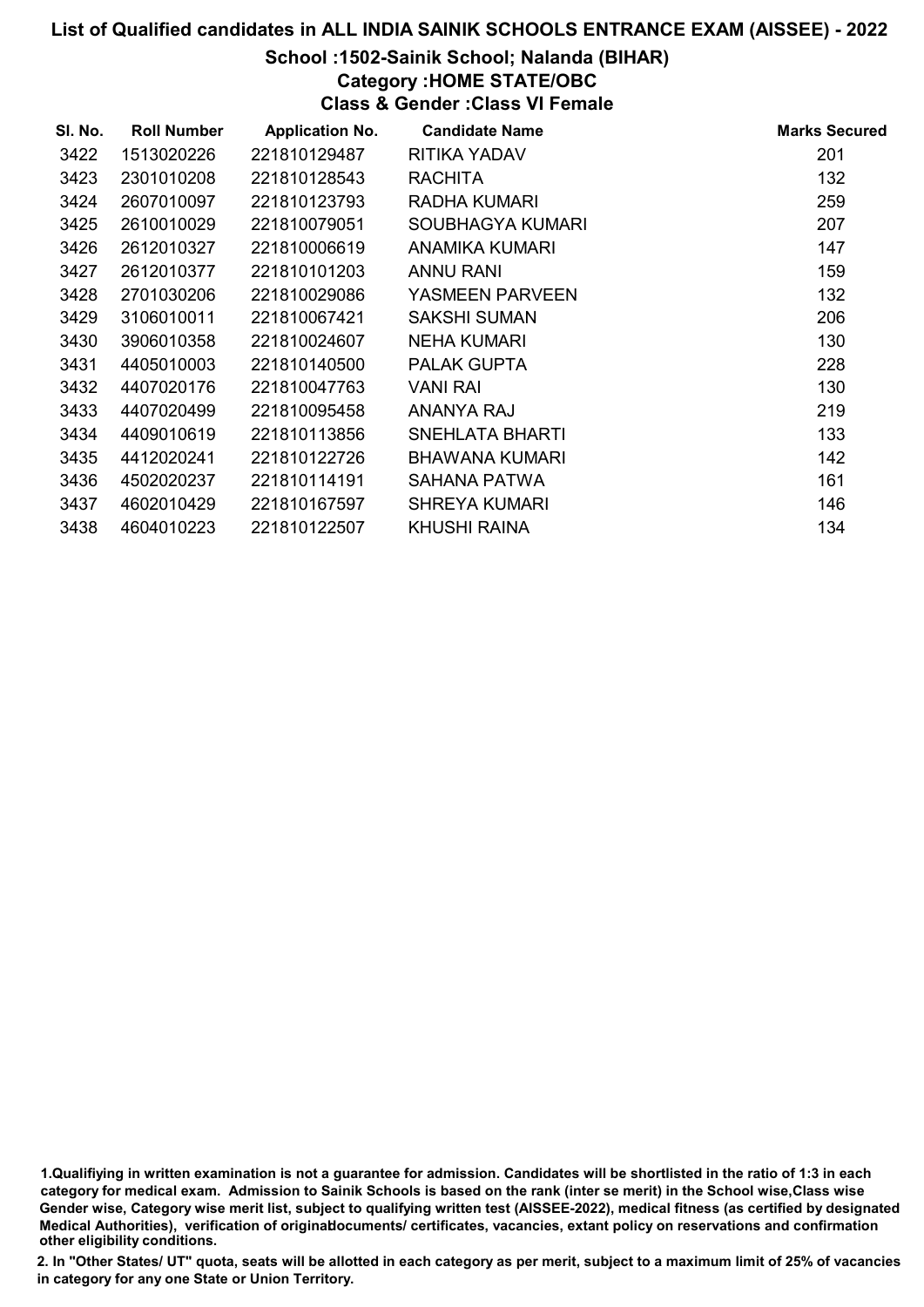# School :1502-Sainik School; Nalanda (BIHAR)

Category :HOME STATE/DEF

Class & Gender :Class VI Female

| SI. No. | <b>Roll Number</b> | <b>Application No.</b> | <b>Candidate Name</b>   |    | <b>Marks Secured</b> |
|---------|--------------------|------------------------|-------------------------|----|----------------------|
| 3439    | 1301010315         | 221810170586           | <b>DIVYA GUPTA</b>      |    | 186                  |
| 3440    | 1404010041         | 221810155732           | PALLAVI GUPTA           |    | 174                  |
| 3441    | 1501010050         | 221810020571           | <b>SHREYA</b>           |    | 146                  |
| 3442    | 1501010070         | 221810106072           | <b>SUHANI SINHA</b>     |    | 127                  |
| 3443    | 1502010002         | 221810094200           | <b>FIZZA</b>            |    | 142                  |
| 3444    | 1502010014         | 221810048950           | <b>ISHA RAJ</b>         |    | 188                  |
| 3445    | 1502010038         | 221810109761           | <b>DIVYA</b>            |    | 153                  |
| 3446    | 1502010074         | 221810117843           | PALLAVI KUMARI          |    | 141                  |
| 3447    | 1505010102         | 221810134912           | <b>SUHANI KUMARI</b>    |    | 129                  |
| 3448    | 1505010151         | 221810043913           | <b>SEJAL SHAHEE</b>     |    | 223                  |
| 3449    | 1505010245         | 221810115115           | <b>AMAL KHAN</b>        |    | 145                  |
| 3450    | 1505010435         | 221810033669           | <b>VISHAKHA SINHA</b>   |    | 194                  |
| 3451    | 1505010481         | 221810122550           | <b>ANSHU KUMARI</b>     |    | 144                  |
| 3452    | 1505011105         | 221810072499           | <b>AVANTIKA RAJ</b>     |    | 133                  |
| 3453    | 1507010052         | 221810014802           | <b>ANSHIKA</b>          |    | 275                  |
| 3454    | 1508010100         | 221810124143           | ANSHIKA RAJ SINGH       |    | 141                  |
| 3455    | 1508010556         | 221810150806           | <b>NAMRTA KUMARI</b>    |    | 272                  |
| 3456    | 1509020231         | 221810038081           | <b>SOMAYA SHREE</b>     |    | 129                  |
| 3457    | 1509030204         | 221810100273           | SIMPLE SINHA            |    | 202                  |
| 3458    | 1509030273         | 221810042034           | <b>KUMARI SHREYA</b>    |    | 188                  |
| 3459    | 1509030368         | 221810164215           | <b>VAIBHAVI</b>         |    | 213                  |
| 3460    | 1509030441         | 221810195875           | <b>TANUJA KUMARI</b>    |    | 162                  |
| 3461    | 1509040277         | 221810096938           | <b>SAKSHI KUMARI</b>    |    | 200                  |
| 3462    | 1509040316         | 221810011078           | <b>ANJALI KUMARI</b>    | CG | 149                  |
| 3463    | 1510030194         | 221810173276           | <b>SANJANA KUMARI</b>   |    | 150                  |
| 3464    | 1510030222         | 221810020437           | <b>KUMKUM</b>           |    | 251                  |
| 3465    | 1510030281         | 221810112348           | <b>RITIKA KUMARI</b>    |    | 142                  |
| 3466    | 1511020208         | 221810161391           | <b>ARCHANA KUMARI</b>   |    | 140                  |
| 3467    | 1511020490         | 221810100524           | <b>JIYA</b>             |    | 208                  |
| 3468    | 1511040324         | 221810117858           | <b>NAVDEEP KUMARI</b>   |    | 155                  |
| 3469    | 1511050154         | 221810017213           | <b>PURNA KUMARI</b>     |    | 130                  |
| 3470    | 1511050398         | 221810134474           | <b>ANJALI KUMARI</b>    |    | 130                  |
| 3471    | 1511050426         | 221810054194           | <b>ANSHIKA SWAMI</b>    |    | 163                  |
| 3472    | 1511060079         | 221810031385           | KUMARI VAISHNAVI        |    | 257                  |
| 3473    | 1511060141         | 221810192036           | <b>VAISHNAVI KUMARI</b> |    | 164                  |
| 3474    | 1511060205         | 221810000276           | <b>SHAKHI KUMARI</b>    |    | 170                  |
| 3475    | 1511060369         | 221810050767           | <b>SAKSHI KUMARI</b>    |    | 177                  |
| 3476    | 1511070073         | 221810043078           | <b>TWINKLE KUMARI</b>   |    | 143                  |
| 3477    | 1512020235         | 221810097479           | <b>AANCHAL KUMARI</b>   |    | 228                  |
| 3478    | 1513020077         | 221810122684           | <b>GARIMA SINGH</b>     |    | 121                  |
| 3479    | 1513020098         | 221810081306           | <b>MANSHI SINGH</b>     |    | 207                  |
| 3480    | 2001030091         | 221810113330           | <b>SANSKRITI</b>        |    | 160                  |
| 3481    | 2001030113         | 221810014140           | <b>SHAKSHI RAJ</b>      |    | 158                  |

1.Qualifiying in written examination is not a guarantee for admission. Candidates will be shortlisted in the ratio of 1:3 in each category for medical exam. Admission to Sainik Schools is based on the rank (inter se merit) in the School wise,Class wise Gender wise, Category wise merit list, subject to qualifying written test (AISSEE-2022), medical fitness (as certified by designated Medical Authorities), verification of originablocuments/ certificates, vacancies, extant policy on reservations and confirmation other eligibility conditions.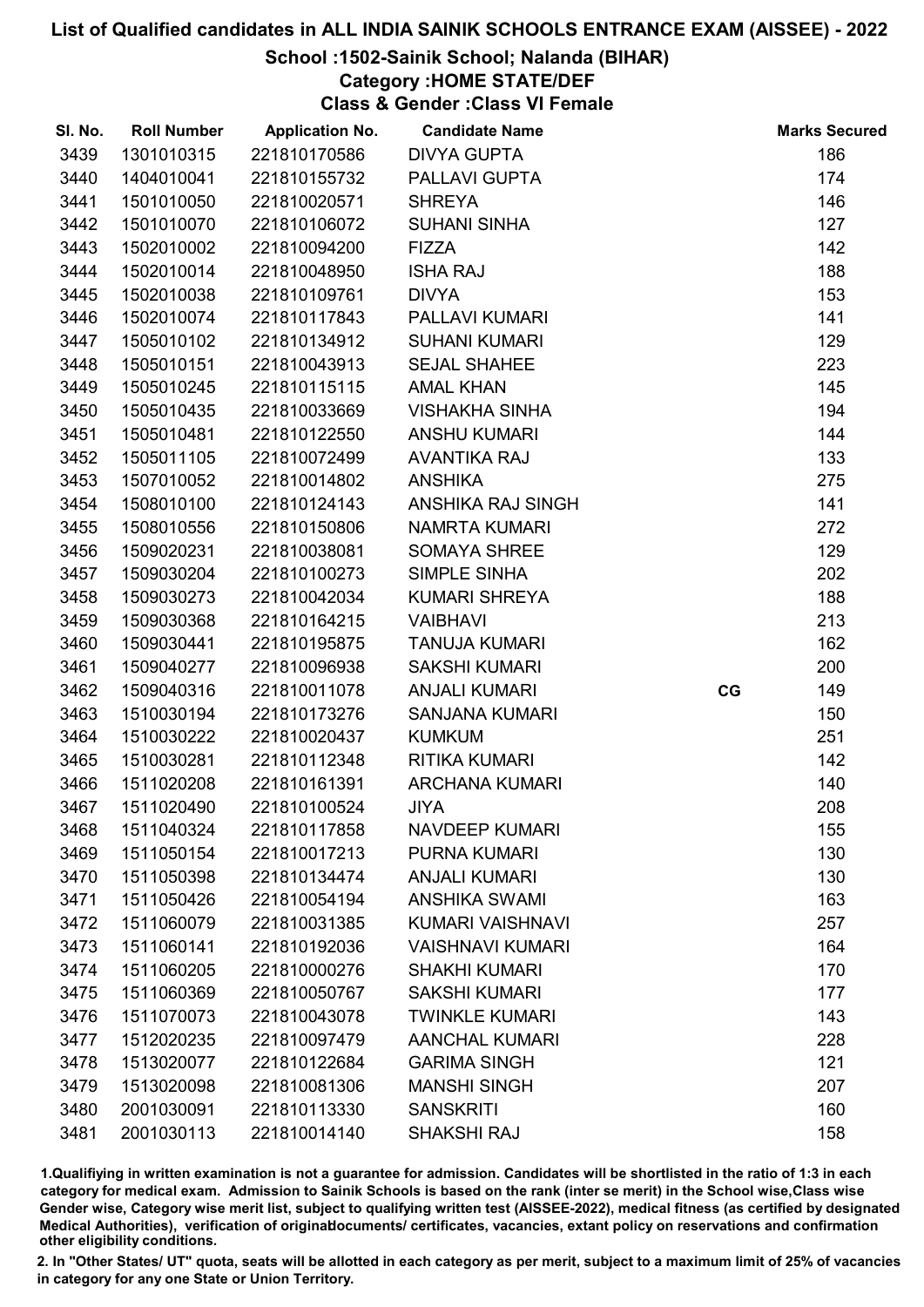# School :1502-Sainik School; Nalanda (BIHAR)

# Category :HOME STATE/DEF

Class & Gender :Class VI Female

| SI. No. | <b>Roll Number</b> | <b>Application No.</b> | <b>Candidate Name</b> | <b>Marks Secured</b> |
|---------|--------------------|------------------------|-----------------------|----------------------|
| 3482    | 2001040241         | 221810113542           | <b>ANIKA THAKUR</b>   | 204                  |
| 3483    | 2001050227         | 221810108493           | <b>AARUSHI KUMARI</b> | 139                  |
| 3484    | 2001050246         | 221810091993           | <b>PUISHI KUMARI</b>  | 170                  |
| 3485    | 2001050394         | 221810104844           | <b>SAUMYA SHARMA</b>  | 148                  |
| 3486    | 2001060117         | 221810061696           | <b>SWARNSAKSHI</b>    | 122                  |
| 3487    | 2201020010         | 221810028510           | <b>RASHMI KUMARI</b>  | 154                  |
| 3488    | 2301020595         | 221810113508           | <b>KRITIKA</b>        | 125                  |
| 3489    | 2301020622         | 221810017628           | <b>RIYA KUMARI</b>    | 123                  |
| 3490    | 2502020119         | 221810097538           | <b>NAVYA NAVELI</b>   | 148                  |
| 3491    | 2604010022         | 221810084823           | <b>ADITI RANJAN</b>   | 128                  |
| 3492    | 2612010332         | 221810087229           | <b>RITIKA KUMARI</b>  | 172                  |
| 3493    | 2701030030         | 221810022735           | REETIKA SHARMA        | 165                  |
| 3494    | 2801010282         | 221810116916           | <b>AKRITI BACHAN</b>  | 174                  |
| 3495    | 3003030386         | 221810025059           | <b>SHALINI KUMARI</b> | 154                  |
| 3496    | 3801010053         | 221810181921           | <b>SWARNA RAJ</b>     | 181                  |
| 3497    | 3801020198         | 221810083798           | <b>RAJNANDANI</b>     | 146                  |
| 3498    | 3801020210         | 221810170919           | AKANSHA MISHRA        | 137                  |
| 3499    | 3803010349         | 221810136498           | <b>ANJALI KUMARI</b>  | 134                  |
| 3500    | 3901010250         | 221810075205           | KUMARI VAISHNAVI      | 149                  |
| 3501    | 3906010138         | 221810031462           | <b>ADHYA KUMARI</b>   | 197                  |
| 3502    | 3906010142         | 221810075762           | <b>SAPNA KISHOR</b>   | 247                  |
| 3503    | 4406030311         | 221810114887           | PURNIMA PRIYADARSHNI  | 123                  |
| 3504    | 4410020070         | 221810085760           | PRAGYA BHARTI         | 213                  |
| 3505    | 4410020131         | 221810093121           | <b>KHUSHI KUMARI</b>  | 147                  |
| 3506    | 4604010228         | 221810093627           | <b>ANUSHRI</b>        | 135                  |

<sup>1.</sup>Qualifiying in written examination is not a guarantee for admission. Candidates will be shortlisted in the ratio of 1:3 in each category for medical exam. Admission to Sainik Schools is based on the rank (inter se merit) in the School wise,Class wise Gender wise, Category wise merit list, subject to qualifying written test (AISSEE-2022), medical fitness (as certified by designated Medical Authorities), verification of originablocuments/ certificates, vacancies, extant policy on reservations and confirmation other eligibility conditions.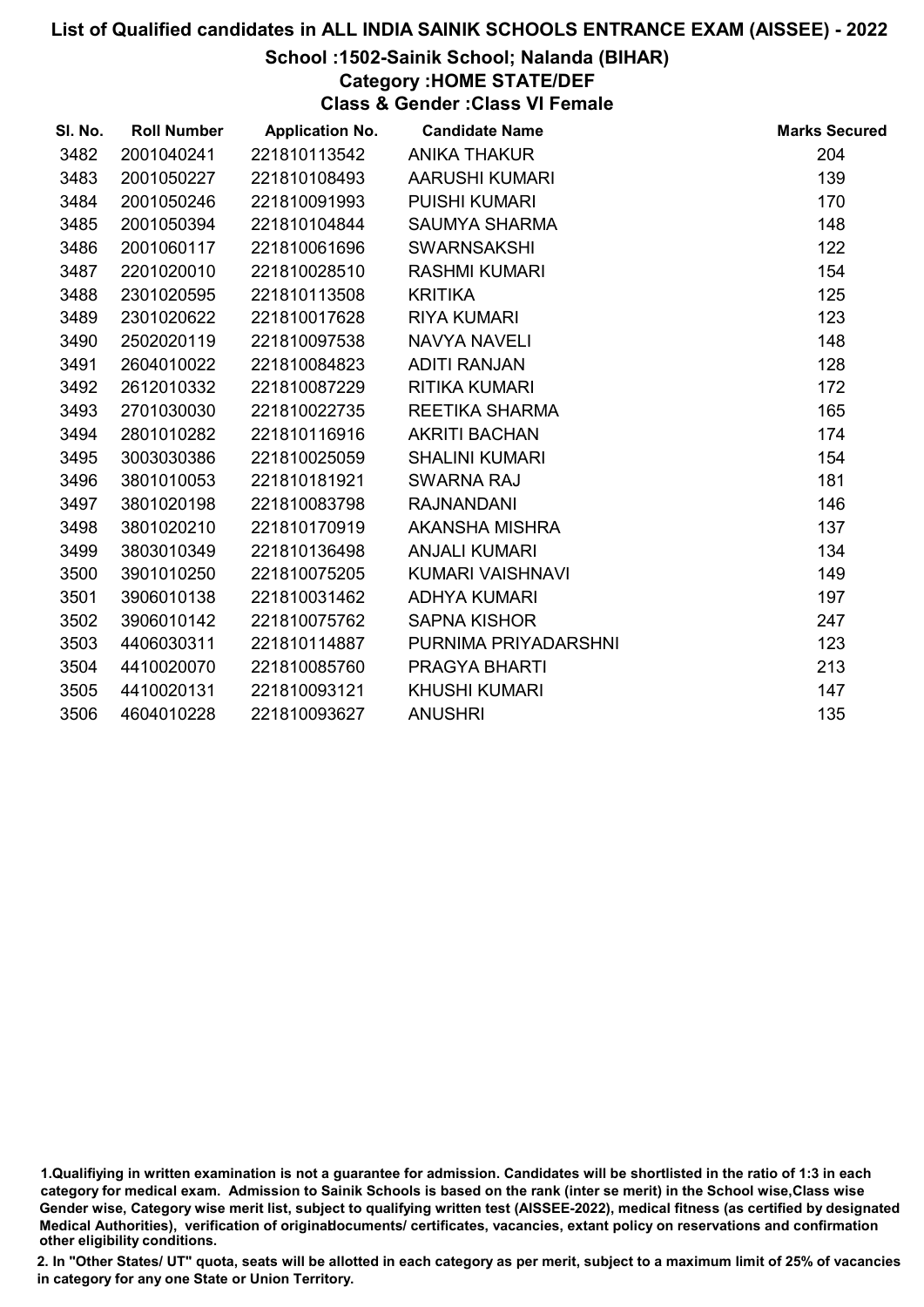# School :1502-Sainik School; Nalanda (BIHAR)

Category :HOME STATE/GEN

Class & Gender :Class VI Female

| SI. No. | <b>Roll Number</b> | <b>Application No.</b> | <b>Candidate Name</b>   |           | <b>Marks Secured</b> |
|---------|--------------------|------------------------|-------------------------|-----------|----------------------|
| 3507    | 1501010027         | 221810139011           | <b>ANJALI ASHISH</b>    |           | 123                  |
| 3508    | 1501010061         | 221810151822           | <b>HARSHITA RAI</b>     |           | 253                  |
| 3509    | 1501010063         | 221810022832           | <b>REET KUMARI</b>      |           | 125                  |
| 3510    | 1501010068         | 221810066862           | <b>HARSITA KUMARI</b>   |           | 163                  |
| 3511    | 1501010085         | 221810050613           | <b>AASTHA</b>           |           | 227                  |
| 3512    | 1501010120         | 221810086554           | SHAREYA RAJ             |           | 160                  |
| 3513    | 1501010124         | 221810038194           | PRITY KUMARI            |           | 150                  |
| 3514    | 1501010129         | 221810032415           | <b>RITIKA KUMARI</b>    |           | 170                  |
| 3515    | 1501010194         | 221810138427           | <b>SANSKRITI KUMARI</b> |           | 200                  |
| 3516    | 1501010197         | 221810042537           | <b>SONAM KUMARI</b>     |           | 120                  |
| 3517    | 1501010198         | 221810132637           | AADYA SINGH             |           | 188                  |
| 3518    | 1501010201         | 221810051447           | <b>JIGYASA</b>          |           | 186                  |
| 3519    | 1501010211         | 221810119387           | <b>AADYA</b>            |           | 166                  |
| 3520    | 1501010216         | 221810194108           | <b>ARYA RAJ</b>         |           | 214                  |
| 3521    | 1501010259         | 221810055979           | <b>SHREYA GAUTAM</b>    |           | 214                  |
| 3522    | 1501010305         | 221810192490           | <b>PALAK SHARMA</b>     |           | 275                  |
| 3523    | 1501010309         | 221810003001           | <b>SANDHYA KUMARI</b>   |           | 186                  |
| 3524    | 1501010322         | 221810157131           | <b>JANAVI RAJ</b>       |           | 224                  |
| 3525    | 1501010377         | 221810090072           | <b>SONALI KUMARI</b>    |           | 157                  |
| 3526    | 1501010378         | 221810097472           | <b>KUMARI DHANI</b>     |           | 197                  |
| 3527    | 1501010440         | 221810152454           | <b>ANUSHKA KUMARI</b>   |           | 221                  |
| 3528    | 1501010547         | 221810045637           | <b>SHRISTI KUMARI</b>   |           | 142                  |
| 3529    | 1501010574         | 221810184738           | <b>SAVITA KUMARI</b>    |           | 172                  |
| 3530    | 1501010602         | 221810094598           | <b>HARSHITA KUMARI</b>  |           | 251                  |
| 3531    | 1501010614         | 221810125019           | <b>SOUMYA MISHRA</b>    |           | 131                  |
| 3532    | 1502010050         | 221810094622           | <b>MEHZABIN PARVEEN</b> |           | 160                  |
| 3533    | 1502010072         | 221810008233           | <b>ANJALI KUMARI</b>    |           | 212                  |
| 3534    | 1502010078         | 221810155573           | SIMMI SHWHANA           |           | 180                  |
| 3535    | 1502010115         | 221810185375           | <b>KHUSHI RANI</b>      |           | 139                  |
| 3536    | 1502010121         | 221810096895           | <b>ABYA ANAND</b>       |           | 135                  |
| 3537    | 1502010131         | 221810057546           | SHINAKSHI JHA           |           | 177                  |
| 3538    | 1502010148         | 221810005607           | <b>KAVYA SINGH</b>      |           | 162                  |
| 3539    | 1502010189         | 221810050529           | <b>RUPA KUMARI</b>      |           | 180                  |
| 3540    | 1502010195         | 221810187049           | <b>PALAK CHAUHAN</b>    | <b>AR</b> | 128                  |
| 3541    | 1502010198         | 221810013459           | <b>NANDINI SINGH</b>    |           | 225                  |
| 3542    | 1502010297         | 221810134533           | PRERNA PRIYA            |           | 232                  |
| 3543    | 1502010308         | 221810026183           | <b>SIKHA BHARTI</b>     |           | 125                  |
| 3544    | 1502010333         | 221810129294           | <b>PRACHI</b>           |           | 157                  |
| 3545    | 1502010376         | 221810162186           | PIHU PAKHI              |           | 239                  |
| 3546    | 1502010383         | 221810118796           | <b>JIYA KUMARI</b>      |           | 171                  |
| 3547    | 1503020044         | 221810034171           | <b>ANUSHKA SINGH</b>    |           | 237                  |
| 3548    | 1503020277         | 221810147267           | <b>SMRITI KUMARI</b>    |           | 206                  |
| 3549    | 1503020326         | 221810115998           | <b>SAMIKSHA KUMARI</b>  |           | 165                  |

1.Qualifiying in written examination is not a guarantee for admission. Candidates will be shortlisted in the ratio of 1:3 in each category for medical exam. Admission to Sainik Schools is based on the rank (inter se merit) in the School wise,Class wise Gender wise, Category wise merit list, subject to qualifying written test (AISSEE-2022), medical fitness (as certified by designated Medical Authorities), verification of originablocuments/ certificates, vacancies, extant policy on reservations and confirmation other eligibility conditions.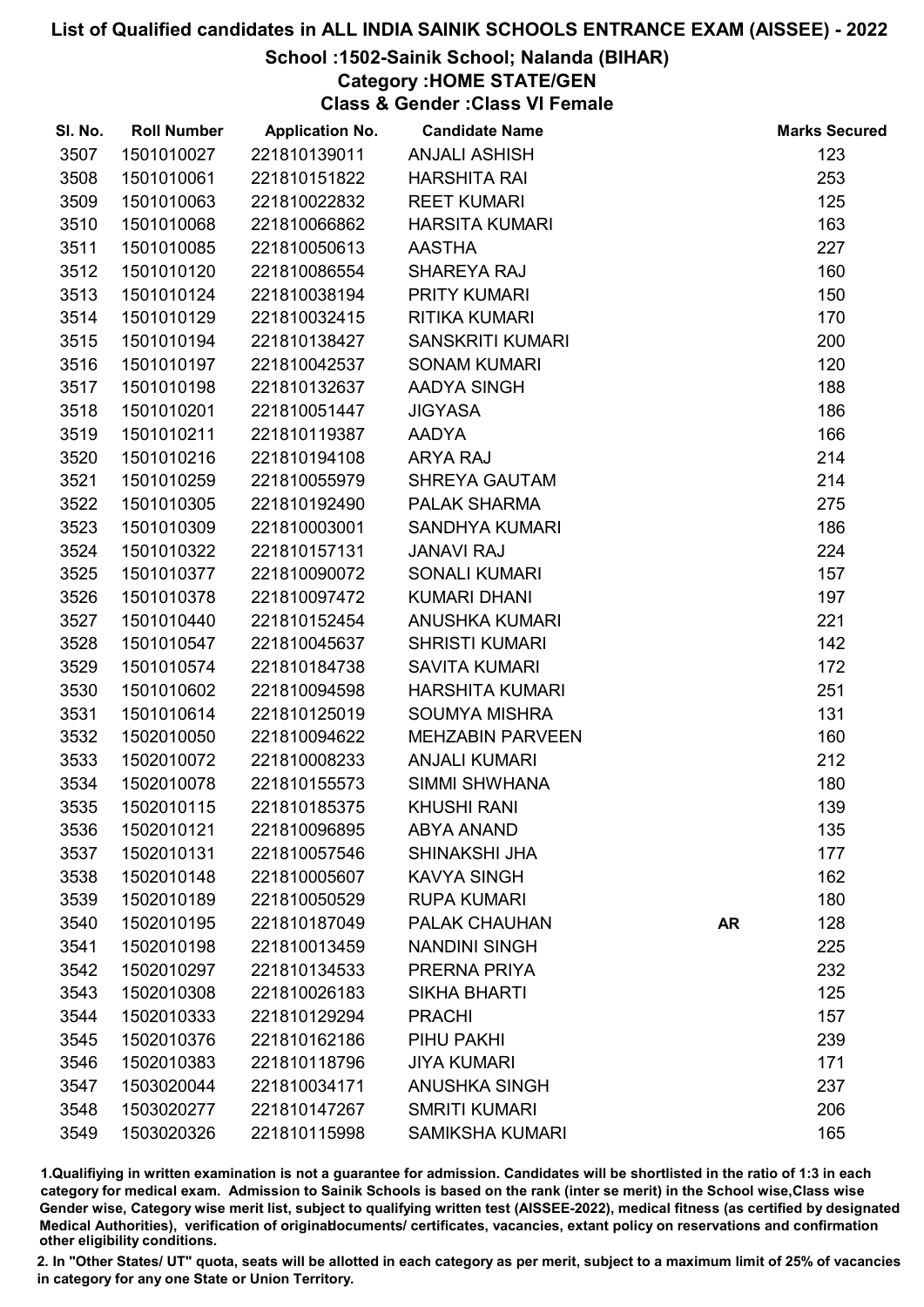# School :1502-Sainik School; Nalanda (BIHAR)

Category :HOME STATE/GEN

Class & Gender :Class VI Female

| SI. No. | <b>Roll Number</b> | <b>Application No.</b> | <b>Candidate Name</b>    | <b>Marks Secured</b> |
|---------|--------------------|------------------------|--------------------------|----------------------|
| 3550    | 1504010031         | 221810092121           | <b>MANIKARNIKA</b>       | 207                  |
| 3551    | 1504010045         | 221810197950           | <b>ADRIKA ANAND</b>      | 223                  |
| 3552    | 1504010055         | 221810132180           | <b>SHIVANI SINGH</b>     | 251                  |
| 3553    | 1504010061         | 221810131890           | <b>KUMARI MUSKAN</b>     | 253                  |
| 3554    | 1504010069         | 221810107631           | PRIYA KUMARI             | 184                  |
| 3555    | 1504010125         | 221810118824           | ROHINEE KUMARI           | 225                  |
| 3556    | 1504010130         | 221810028464           | <b>ADITI RAMAN</b>       | 195                  |
| 3557    | 1504020038         | 221810194503           | <b>SHAGUN RAJ</b>        | 169                  |
| 3558    | 1504020050         | 221810044533           | <b>PAVNI PRIYA</b>       | 218                  |
| 3559    | 1504020063         | 221810052453           | <b>SARSWATI BHARTI</b>   | 143                  |
| 3560    | 1504020101         | 221810012205           | <b>ANAMIKA KUMARI</b>    | 169                  |
| 3561    | 1504020183         | 221810178297           | <b>MAITHILI JHA</b>      | 172                  |
| 3562    | 1504020234         | 221810121089           | SHANIKSHA JHA            | 120                  |
| 3563    | 1505010006         | 221810129700           | <b>SRISHTY KUMARI</b>    | 121                  |
| 3564    | 1505010075         | 221810076161           | YANJANA KUMARI           | 263                  |
| 3565    | 1505010081         | 221810010371           | <b>SAMIKSHA SREE</b>     | 186                  |
| 3566    | 1505010085         | 221810061971           | <b>NIHARIKA SINGH</b>    | 136                  |
| 3567    | 1505010104         | 221810094022           | <b>RIYA KUMARI</b>       | 155                  |
| 3568    | 1505010177         | 221810010763           | PALLAVI BHARDWAJ         | 143                  |
| 3569    | 1505010203         | 221810098724           | <b>ARADHYA SINGH</b>     | 144                  |
| 3570    | 1505010206         | 221810007334           | <b>JYOTI KUMARI</b>      | 228                  |
| 3571    | 1505010235         | 221810153105           | <b>SATAKSHI SINGH</b>    | 203                  |
| 3572    | 1505010246         | 221810085115           | <b>SAKSHI PRIYA</b>      | 222                  |
| 3573    | 1505010275         | 221810126875           | <b>AISHA SINHA</b>       | 166                  |
| 3574    | 1505010291         | 221810135136           | <b>SAKSHI KUMARI</b>     | 176                  |
| 3575    | 1505010297         | 221810127356           | <b>TANNU PRIYA</b>       | 230                  |
| 3576    | 1505010302         | 221810162266           | <b>SNEHLATA</b>          | 176                  |
| 3577    | 1505010338         | 221810133437           | <b>VAISHNAVI KASHYAP</b> | 247                  |
| 3578    | 1505010363         | 221810072287           | <b>SAKSHI</b>            | 133                  |
| 3579    | 1505010400         | 221810147788           | <b>ANSHIKA</b>           | 161                  |
| 3580    | 1505010639         | 221810089462           | <b>DIVYANI TIWARI</b>    | 235                  |
| 3581    | 1505010654         | 221810169482           | <b>SNEHA RAJ</b>         | 137                  |
| 3582    | 1505010812         | 221810145925           | <b>KAJAL</b>             | 127                  |
| 3583    | 1505010884         | 221810079866           | <b>PRITY RAJ</b>         | 172                  |
| 3584    | 1505010943         | 221810063257           | <b>JAGRITI KUMARI</b>    | 232                  |
| 3585    | 1505011033         | 221810176878           | <b>RICHA KUMARI</b>      | 152                  |
| 3586    | 1506010082         | 221810129281           | <b>RITIKA KUMARI</b>     | 227                  |
| 3587    | 1506010267         | 221810071265           | <b>NISHU KUMARI</b>      | 225                  |
| 3588    | 1507010127         | 221810148954           | <b>ALIYA TASLIM</b>      | 132                  |
| 3589    | 1507010186         | 221810062207           | <b>SUKRITI</b>           | 256                  |
| 3590    | 1507010401         | 221810068028           | <b>KANAK KRITI</b>       | 144                  |
| 3591    | 1508010154         | 221810163875           | <b>SIDDHI KUMARI</b>     | 159                  |
| 3592    | 1508010158         | 221810166106           | <b>BIDUSHI KUMARI</b>    | 261                  |

1.Qualifiying in written examination is not a guarantee for admission. Candidates will be shortlisted in the ratio of 1:3 in each category for medical exam. Admission to Sainik Schools is based on the rank (inter se merit) in the School wise,Class wise Gender wise, Category wise merit list, subject to qualifying written test (AISSEE-2022), medical fitness (as certified by designated Medical Authorities), verification of originablocuments/ certificates, vacancies, extant policy on reservations and confirmation other eligibility conditions.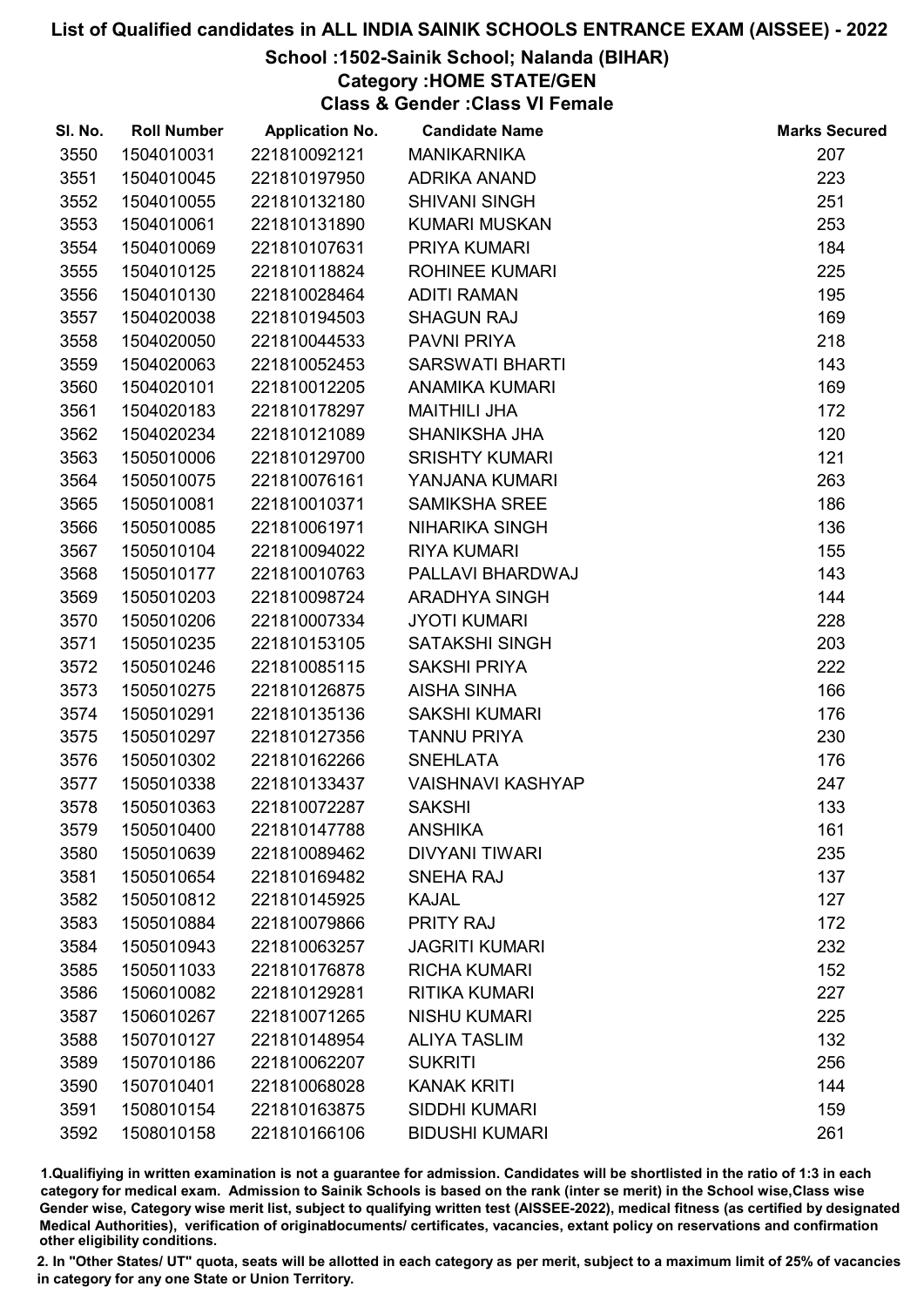# School :1502-Sainik School; Nalanda (BIHAR)

Category :HOME STATE/GEN

Class & Gender :Class VI Female

| SI. No. | <b>Roll Number</b> | <b>Application No.</b> | <b>Candidate Name</b>  | <b>Marks Secured</b> |
|---------|--------------------|------------------------|------------------------|----------------------|
| 3593    | 1508010231         | 221810159848           | <b>MILALI KUMARI</b>   | 154                  |
| 3594    | 1508010503         | 221810178884           | <b>ANJALI KUMARI</b>   | 215                  |
| 3595    | 1509020112         | 221810005090           | <b>SURBHI KUMARI</b>   | 154                  |
| 3596    | 1509020118         | 221810167590           | <b>WAMIKA RANJAN</b>   | 148                  |
| 3597    | 1509020188         | 221810173941           | <b>MAIHSAR JABEEN</b>  | 199                  |
| 3598    | 1509020210         | 221810138361           | <b>AKSHRA SINGH</b>    | 131                  |
| 3599    | 1509020232         | 221810121181           | <b>DIVYA SHREE</b>     | 218                  |
| 3600    | 1509020238         | 221810091091           | <b>KHUSHI KUMARI</b>   | 144                  |
| 3601    | 1509020258         | 221810099102           | <b>PRACHI KUMARI</b>   | 259                  |
| 3602    | 1509020267         | 221810024902           | <b>STUTI SAUMYA</b>    | 172                  |
| 3603    | 1509020279         | 221810135812           | <b>AKSHARA</b>         | 135                  |
| 3604    | 1509020406         | 221810086677           | <b>GANGA KUMARI</b>    | 178                  |
| 3605    | 1509020412         | 221810066008           | PRATYAKSHA KUMARI      | 196                  |
| 3606    | 1509030078         | 221810060082           | <b>ANSHIKA SHARMA</b>  | 131                  |
| 3607    | 1509030115         | 221810103003           | <b>ADITI KUMARI</b>    | 198                  |
| 3608    | 1509030119         | 221810126203           | <b>KHUSHI ANAND</b>    | 179                  |
| 3609    | 1509030133         | 221810108113           | <b>ISHA BHARTI</b>     | 186                  |
| 3610    | 1509030171         | 221810128043           | PAYAL KUMARI           | 124                  |
| 3611    | 1509030173         | 221810137243           | <b>ADITYA KUMARI</b>   | 207                  |
| 3612    | 1509030189         | 221810035553           | KATYAYANI SINGH        | 261                  |
| 3613    | 1509030242         | 221810115993           | <b>AADYA</b>           | 237                  |
| 3614    | 1509030286         | 221810102144           | SANSKRITI CHAUDHARY    | 249                  |
| 3615    | 1509030337         | 221810112984           | <b>SAKSHI MAHI</b>     | 157                  |
| 3616    | 1509030360         | 221810134505           | <b>SRISHTI RANJAN</b>  | 273                  |
| 3617    | 1509030374         | 221810046715           | <b>MANSI PRIYA</b>     | 136                  |
| 3618    | 1509030392         | 221810038335           | <b>JYOTI KUMARI</b>    | 196                  |
| 3619    | 1509030394         | 221810106435           | <b>RITIKA SINGH</b>    | 120                  |
| 3620    | 1509040036         | 221810009346           | <b>ANANYA SINGH</b>    | 149                  |
| 3621    | 1509040125         | 221810143807           | <b>NIVIDA RAUT</b>     | 161                  |
| 3622    | 1509040127         | 221810132907           | <b>BHAVYA</b>          | 158                  |
| 3623    | 1509040163         | 221810024337           | <b>VAISHNAVI SINGH</b> | 174                  |
| 3624    | 1509040164         | 221810166337           | <b>SONI KUMARI</b>     | 154                  |
| 3625    | 1509040216         | 221810084397           | <b>ANAMIKA KUMARI</b>  | 223                  |
| 3626    | 1509040224         | 221810055208           | <b>SNEHAL SHREE</b>    | 226                  |
| 3627    | 1509040240         | 221810018018           | SHREYA JHA             | 147                  |
| 3628    | 1509040251         | 221810026718           | <b>ADDYA</b>           | 208                  |
| 3629    | 1509040289         | 221810128948           | <b>AKSHITA NEHAL</b>   | 261                  |
| 3630    | 1509040362         | 221810144119           | <b>VIJYA LAXMI</b>     | 234                  |
| 3631    | 1509040388         | 221810193339           | <b>MANJARI KUMARI</b>  | 216                  |
| 3632    | 1509040430         | 221810022179           | <b>SHIVANGI SINGH</b>  | 136                  |
| 3633    | 1509040449         | 221810151689           | <b>VANDNA KUMARI</b>   | 202                  |
| 3634    | 1510010038         | 221810133570           | <b>SAKSHI KUMARI</b>   | 157                  |
| 3635    | 1510010061         | 221810013011           | <b>RAJLAXMI</b>        | 182                  |

1.Qualifiying in written examination is not a guarantee for admission. Candidates will be shortlisted in the ratio of 1:3 in each category for medical exam. Admission to Sainik Schools is based on the rank (inter se merit) in the School wise,Class wise Gender wise, Category wise merit list, subject to qualifying written test (AISSEE-2022), medical fitness (as certified by designated Medical Authorities), verification of originablocuments/ certificates, vacancies, extant policy on reservations and confirmation other eligibility conditions.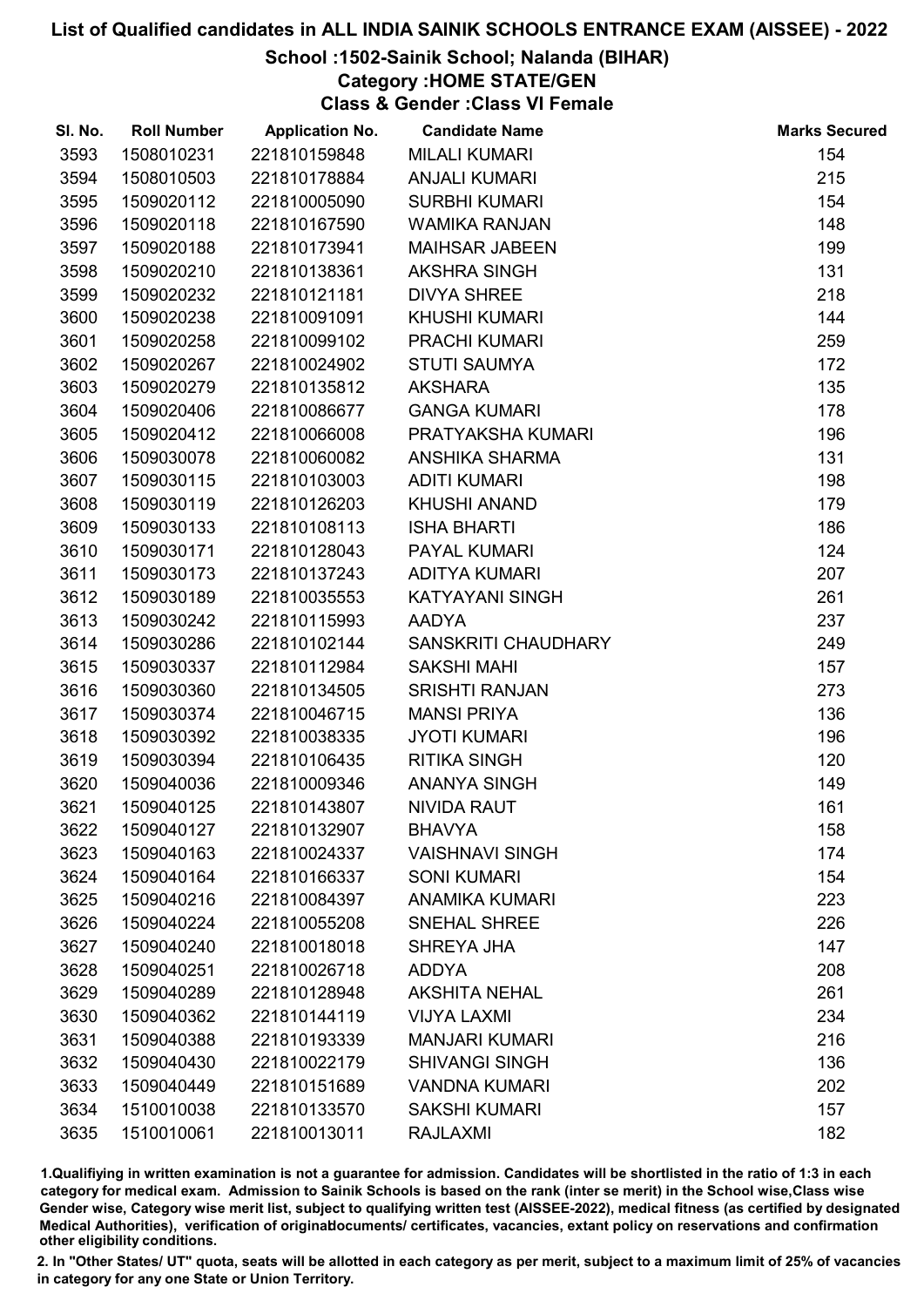# School :1502-Sainik School; Nalanda (BIHAR)

# Category :HOME STATE/GEN

Class & Gender :Class VI Female

| SI. No. | <b>Roll Number</b> | <b>Application No.</b> | <b>Candidate Name</b>   | <b>Marks Secured</b> |
|---------|--------------------|------------------------|-------------------------|----------------------|
| 3636    | 1510010081         | 221810089841           | PRATIBHA SINGH          | 122                  |
| 3637    | 1510010097         | 221810143281           | <b>NEHA RANI</b>        | 240                  |
| 3638    | 1510010139         | 221810149362           | RADHIKA KUMARI          | 125                  |
| 3639    | 1510010180         | 221810037543           | PRIYA KUMARI            | 271                  |
| 3640    | 1510010205         | 221810150204           | <b>JYOTI KUMARI</b>     | 176                  |
| 3641    | 1510010236         | 221810084354           | <b>SHANVI KUMARI</b>    | 221                  |
| 3642    | 1510010240         | 221810001754           | NIVEDITA PRIYADARSHINI  | 171                  |
| 3643    | 1510010268         | 221810150715           | <b>ANU KUMARI</b>       | 210                  |
| 3644    | 1510010272         | 221810196915           | <b>NISHA BHARTI</b>     | 211                  |
| 3645    | 1510020057         | 221810060990           | <b>AISHNI RANJAN</b>    | 181                  |
| 3646    | 1510020064         | 221810080121           | <b>RIYA KUMARI</b>      | 140                  |
| 3647    | 1510020090         | 221810189551           | <b>MAAHIN ASHRAF</b>    | 183                  |
| 3648    | 1510020234         | 221810150896           | <b>SUHANI KUMARI</b>    | 189                  |
| 3649    | 1510020266         | 221810132477           | RAJNANDANI JHA          | 202                  |
| 3650    | 1510020289         | 221810029328           | <b>ANJALI KUMARI</b>    | 154                  |
| 3651    | 1510020315         | 221810113968           | <b>BEBO KUMARI</b>      | 147                  |
| 3652    | 1510020341         | 221810084129           | <b>ANVI KUMARI</b>      | 238                  |
| 3653    | 1510030008         | 221810087213           | <b>KHUSHI KUMARI</b>    | 129                  |
| 3654    | 1510030047         | 221810003493           | <b>AVANI</b>            | 164                  |
| 3655    | 1510030146         | 221810174485           | <b>SHAMBHAVI</b>        | 154                  |
| 3656    | 1510030149         | 221810148785           | <b>ANKITA SINHA</b>     | 199                  |
| 3657    | 1510030157         | 221810138506           | <b>MUSKAN KUMARI</b>    | 225                  |
| 3658    | 1510030166         | 221810124126           | <b>TRISHA SHARMA</b>    | 217                  |
| 3659    | 1510030171         | 221810167726           | SHIWANYA SINHA          | 161                  |
| 3660    | 1510030201         | 221810039496           | <b>LAXMI KUMARI</b>     | 132                  |
| 3661    | 1510030211         | 221810024807           | <b>RIYA RAJ</b>         | 136                  |
| 3662    | 1510030225         | 221810167147           | <b>SIMRAN KUMARI</b>    | 191                  |
| 3663    | 1510030262         | 221810091518           | <b>LUCKY KUMARI</b>     | 135                  |
| 3664    | 1510030319         | 221810130129           | <b>AAYUSHI KUMARI</b>   | 213                  |
| 3665    | 1511020083         | 221810130670           | PALLAVI KUMARI          | 142                  |
| 3666    | 1511020146         | 221810084431           | <b>AMRISHA</b>          | 139                  |
| 3667    | 1511020318         | 221810172592           | ANANYA JAISWAL          | 191                  |
| 3668    | 1511020345         | 221810014223           | RAJ NANDANI             | 163                  |
| 3669    | 1511020378         | 221810149143           | <b>ANISHA KUMARI</b>    | 222                  |
| 3670    | 1511020381         | 221810152243           | <b>SHRISHTI JAISWAL</b> | 171                  |
| 3671    | 1511020388         | 221810133643           | <b>ARADHYA SHANKAR</b>  | 173                  |
| 3672    | 1511020461         | 221810066793           | <b>AYUSHI</b>           | 171                  |
| 3673    | 1511020512         | 221810178044           | <b>NAIRA ROY</b>        | 151                  |
| 3674    | 1511020516         | 221810066344           | <b>MUSKAN KASHYAP</b>   | 165                  |
| 3675    | 1511030063         | 221810108825           | <b>SHUBH LAXMI</b>      | 252                  |
| 3676    | 1511030140         | 221810164085           | <b>SOUMYA ASHESH</b>    | 182                  |
| 3677    | 1511030202         | 221810104636           | <b>SAMIKSHA KUMARI</b>  | 146                  |
| 3678    | 1511030290         | 221810133207           | RITU RAJ                | 172                  |

1.Qualifiying in written examination is not a guarantee for admission. Candidates will be shortlisted in the ratio of 1:3 in each category for medical exam. Admission to Sainik Schools is based on the rank (inter se merit) in the School wise,Class wise Gender wise, Category wise merit list, subject to qualifying written test (AISSEE-2022), medical fitness (as certified by designated Medical Authorities), verification of originablocuments/ certificates, vacancies, extant policy on reservations and confirmation other eligibility conditions.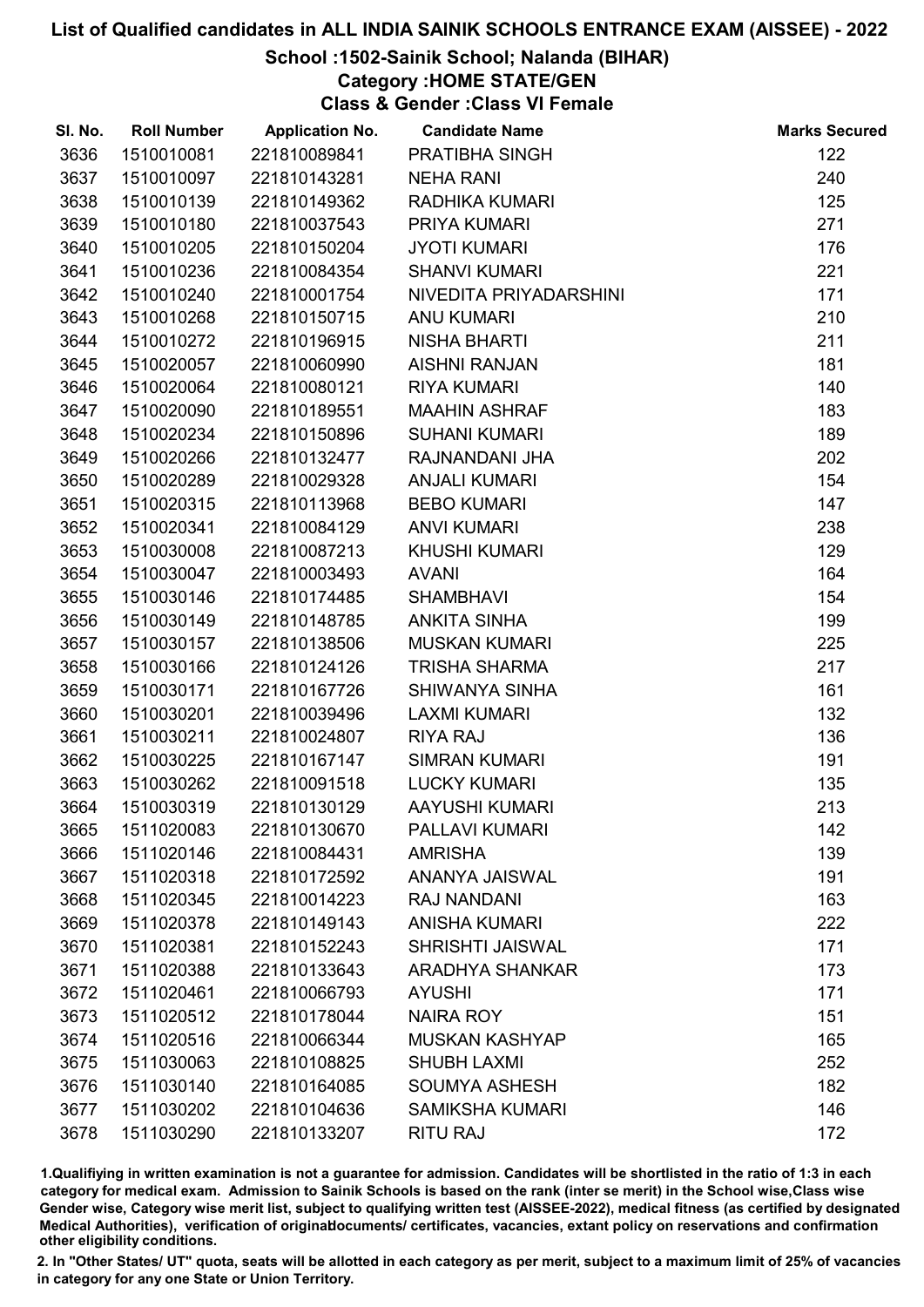# School :1502-Sainik School; Nalanda (BIHAR)

Category :HOME STATE/GEN

Class & Gender :Class VI Female

| SI. No. | <b>Roll Number</b> | <b>Application No.</b> | <b>Candidate Name</b>        | <b>Marks Secured</b> |
|---------|--------------------|------------------------|------------------------------|----------------------|
| 3679    | 1511030327         | 221810147537           | <b>DAULI KUMARI</b>          | 172                  |
| 3680    | 1511030452         | 221810044838           | <b>ANJALI KUMARI</b>         | 187                  |
| 3681    | 1511040006         | 221810081300           | SHAMBHAVI JHA                | 188                  |
| 3682    | 1511040057         | 221810071030           | <b>SONAKSHI THAKUR</b>       | 208                  |
| 3683    | 1511040078         | 221810197340           | <b>ANANTA RANI</b>           | 147                  |
| 3684    | 1511040095         | 221810151550           | <b>ISHITA</b>                | 205                  |
| 3685    | 1511040102         | 221810144160           | <b>DEVANGYAA SINGH</b>       | 155                  |
| 3686    | 1511040124         | 221810130080           | <b>MEGHA KUMARI</b>          | 122                  |
| 3687    | 1511040130         | 221810057380           | <b>SHREYA VERMA</b>          | 191                  |
| 3688    | 1511040210         | 221810113531           | <b>AKSHITA ANUBHA</b>        | 141                  |
| 3689    | 1511040223         | 221810031141           | <b>NISHU KUMARI</b>          | 199                  |
| 3690    | 1511040249         | 221810043061           | PRATIBHA SINGH               | 124                  |
| 3691    | 1511040255         | 221810177461           | <b>ANANYA SINGH</b>          | 138                  |
| 3692    | 1511040285         | 221810055581           | <b>RAMSHA KARIM</b>          | 220                  |
| 3693    | 1511040308         | 221810081891           | <b>ANJANI KUMARI</b>         | 167                  |
| 3694    | 1511040356         | 221810084788           | <b>ANSHIKA</b>               | 155                  |
| 3695    | 1511050018         | 221810128022           | <b>DIVYA KUMARI</b>          | 200                  |
| 3696    | 1511050019         | 221810041122           | <b>DRISHTI</b>               | 164                  |
| 3697    | 1511050021         | 221810050222           | <b>SAKSHI BHARDWAJ</b>       | 182                  |
| 3698    | 1511050024         | 221810046222           | <b>ROSHNI KUMARI</b>         | 224                  |
| 3699    | 1511050028         | 221810120422           | PRIYA KUMARI                 | 235                  |
| 3700    | 1511050040         | 221810189832           | <b>DRISHTY SINGH</b>         | 152                  |
| 3701    | 1511050059         | 221810081552           | <b>ADITI KUMARI</b>          | 181                  |
| 3702    | 1511050064         | 221810097652           | <b>SHIVANI KUMARI</b>        | 161                  |
| 3703    | 1511050083         | 221810132762           | <b>SHRISTI PRASAD</b>        | 179                  |
| 3704    | 1511050094         | 221810166972           | HANSIKA SRIVASTAVA           | 168                  |
| 3705    | 1511050100         | 221810153182           | <b>JIVIKA KASHYAP</b>        | 124                  |
| 3706    | 1511050123         | 221810105792           | <b>AAROHI KUMARI</b>         | 237                  |
| 3707    | 1511050210         | 221810154553           | <b>PUJA KUMARI</b>           | 183                  |
| 3708    | 1511050231         | 221810086173           | <b>RICHA KUMARI</b>          | 233                  |
| 3709    | 1511050242         | 221810098773           | <b>SHREYA KUMARI</b>         | 225                  |
| 3710    | 1511050262         | 221810165093           | <b>SATYA PRABHA</b>          | 169                  |
| 3711    | 1511050282         | 221810015304           | <b>SHRISTI RANJAN</b>        | 156                  |
| 3712    | 1511050318         | 221810149324           | PIHOO SINGH                  | 178                  |
| 3713    | 1511050328         | 221810063924           | <b>AVANTIKA SHREE</b>        | 131                  |
| 3714    | 1511050364         | 221810120844           | <b>SHAMBHAVI SINGH</b>       | 226                  |
| 3715    | 1511050366         | 221810044944           | PRAGYA KUMARI                | 215                  |
| 3716    | 1511050368         | 221810159054           | <b>NANDANI BHARTI</b>        | 219                  |
| 3717    | 1511050375         | 221810107454           | <b>SMRITI JHA</b>            | 185                  |
| 3718    | 1511050391         | 221810137964           | <b>ANUSHKA SINGH</b>         | 140                  |
| 3719    | 1511050407         | 221810030874           | <b>VAGISHA SINHA</b>         | 192                  |
| 3720    | 1511050446         | 221810080405           | LABASANAA                    | 160                  |
| 3721    | 1511060019         | 221810137835           | <b>GAURANGI PRATAP SINGH</b> | 204                  |

1.Qualifiying in written examination is not a guarantee for admission. Candidates will be shortlisted in the ratio of 1:3 in each category for medical exam. Admission to Sainik Schools is based on the rank (inter se merit) in the School wise,Class wise Gender wise, Category wise merit list, subject to qualifying written test (AISSEE-2022), medical fitness (as certified by designated Medical Authorities), verification of originablocuments/ certificates, vacancies, extant policy on reservations and confirmation other eligibility conditions.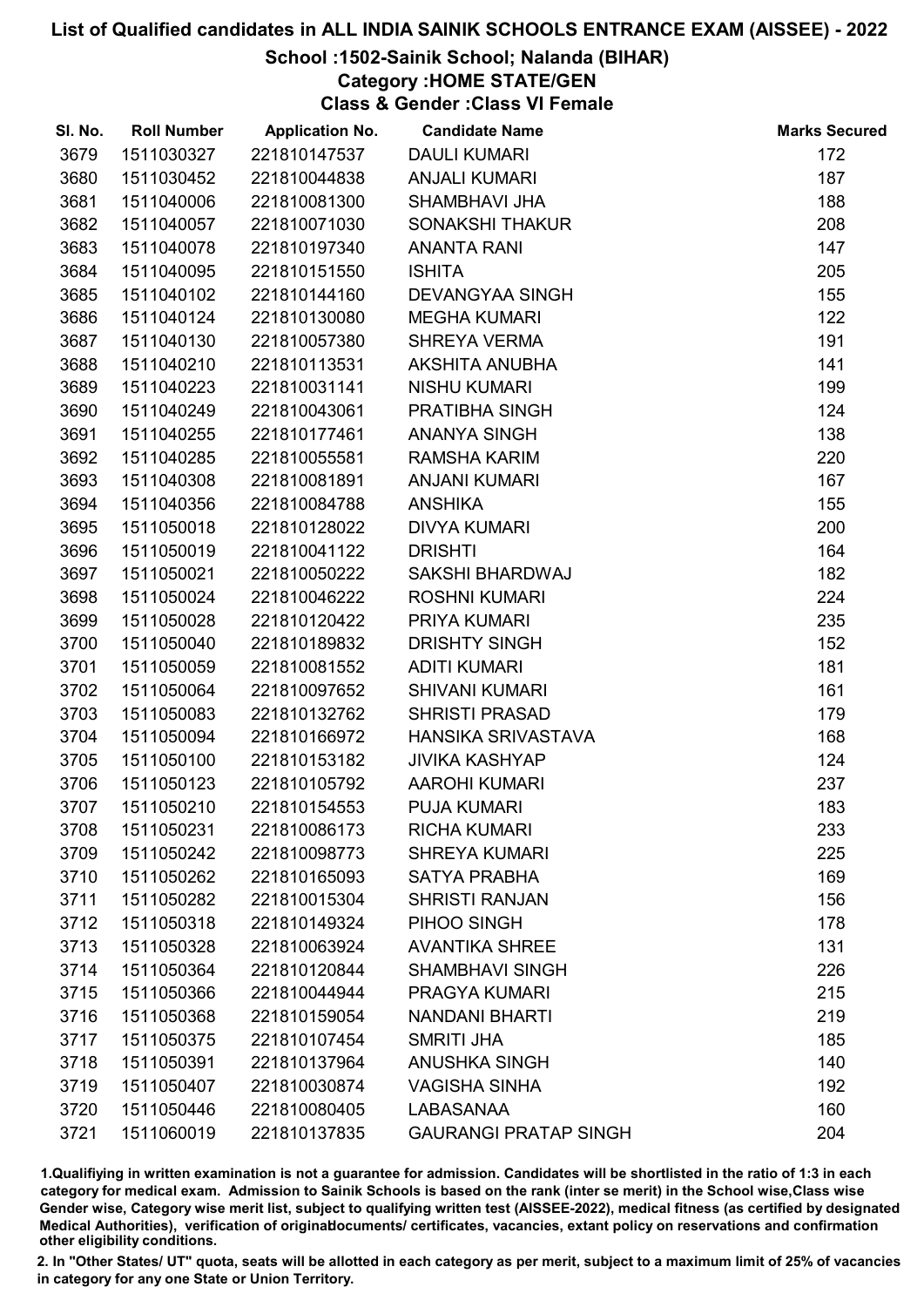# School :1502-Sainik School; Nalanda (BIHAR)

Category :HOME STATE/GEN

Class & Gender :Class VI Female

| SI. No. | <b>Roll Number</b> | <b>Application No.</b> | <b>Candidate Name</b>        | <b>Marks Secured</b> |
|---------|--------------------|------------------------|------------------------------|----------------------|
| 3722    | 1511060090         | 221810017195           | YASHIKA RAJ                  | 212                  |
| 3723    | 1511060091         | 221810156295           | <b>POORVI SINGH RATHORE</b>  | 147                  |
| 3724    | 1511060102         | 221810029995           | APRAJITA JHA                 | 181                  |
| 3725    | 1511060124         | 221810053126           | SHREYA ROY                   | 197                  |
| 3726    | 1511060224         | 221810133286           | AADIKA RAI                   | 181                  |
| 3727    | 1511060274         | 221810142517           | NAVYA SINHA                  | 160                  |
| 3728    | 1511060310         | 221810074237           | <b>SWATI KUMARI</b>          | 252                  |
| 3729    | 1511060316         | 221810026637           | KASHI ANNAPURNA              | 184                  |
| 3730    | 1511060323         | 221810130047           | <b>SUVALI SINGH</b>          | 123                  |
| 3731    | 1511060330         | 221810097547           | PRIYANSHI RAJ                | 219                  |
| 3732    | 1511060345         | 221810046057           | <b>CHITRA SINGH</b>          | 155                  |
| 3733    | 1511060378         | 221810073077           | PRIYA RAJ                    | 184                  |
| 3734    | 1511060395         | 221810103977           | SATAKSHI RAJ VERMA           | 174                  |
| 3735    | 1511070008         | 221810113728           | <b>GUNGUN KUMARI</b>         | 173                  |
| 3736    | 1511070045         | 221810192358           | <b>ANAMIKA KUMARI</b>        | 136                  |
| 3737    | 1511070100         | 221810103988           | <b>RUCHI KUMARI</b>          | 138                  |
| 3738    | 1511070141         | 221810166329           | <b>VAISHNAVI BHARDWAJ</b>    | 151                  |
| 3739    | 1511070173         | 221810021249           | <b>ANUSHKA KUMARI</b>        | 121                  |
| 3740    | 1511070187         | 221810043159           | <b>JAYA BHARTI</b>           | 210                  |
| 3741    | 1511070189         | 221810188259           | PRAGYA KUMARI                | 213                  |
| 3742    | 1511070204         | 221810057269           | <b>ADITI</b>                 | 270                  |
| 3743    | 1511070227         | 221810032679           | <b>RIDHIMA SINGH</b>         | 227                  |
| 3744    | 1511070239         | 221810034889           | <b>TANYA SHREE</b>           | 194                  |
| 3745    | 1512010065         | 221810120131           | <b>SAKSHI KUMARI</b>         | 138                  |
| 3746    | 1512010174         | 221810024474           | SHAMBHAVI ANAND              | 215                  |
| 3747    | 1512010184         | 221810173305           | <b>SANVI SINGH</b>           | 247                  |
| 3748    | 1512010189         | 221810167115           | SAMRIDDHI VERMA              | 128                  |
| 3749    | 1512010278         | 221810022377           | <b>BHAVYA SHREE</b>          | 188                  |
| 3750    | 1512010325         | 221810169419           | <b>ERINA KHAN</b>            | 235                  |
| 3751    | 1512020010         | 221810049331           | <b>AVANI RAJ</b>             | 136                  |
| 3752    | 1512020036         | 221810140932           | YUVIKA PARASHAR              | 239                  |
| 3753    | 1512020083         | 221810090944           | <b>SANCHI AGARWAL</b>        | 160                  |
| 3754    | 1512020096         | 221810171894           | <b>KHUSHI VERMA</b>          | 139                  |
| 3755    | 1512020225         | 221810160139           | <b>BANI JHA</b>              | 133                  |
| 3756    | 1513010251         | 221810104625           | <b>ANUSHKA KUMARI</b>        | 143                  |
| 3757    | 1513020011         | 221810071560           | <b>RIDHI KUMARI</b>          | 221                  |
| 3758    | 1513020051         | 221810166163           | <b>KRITAKA RAY</b>           | 222                  |
| 3759    | 1513020060         | 221810177014           | <b>PALAK KUMARI</b>          | 137                  |
| 3760    | 1513020091         | 221810001265           | <b>SIDHI KUMARI</b>          | 187                  |
| 3761    | 1513020118         | 221810003317           | <b>MANVI</b>                 | 178                  |
| 3762    | 1705020033         | 221810063892           | ANANYA BARANWAL              | 134                  |
| 3763    | 2001020085         | 221810075942           | <b>AKANKSHA KUMARI</b>       | 196                  |
| 3764    | 2001030159         | 221810000850           | <b>DHANISHTHA CHATURVEDI</b> | 124                  |

1.Qualifiying in written examination is not a guarantee for admission. Candidates will be shortlisted in the ratio of 1:3 in each category for medical exam. Admission to Sainik Schools is based on the rank (inter se merit) in the School wise,Class wise Gender wise, Category wise merit list, subject to qualifying written test (AISSEE-2022), medical fitness (as certified by designated Medical Authorities), verification of originablocuments/ certificates, vacancies, extant policy on reservations and confirmation other eligibility conditions.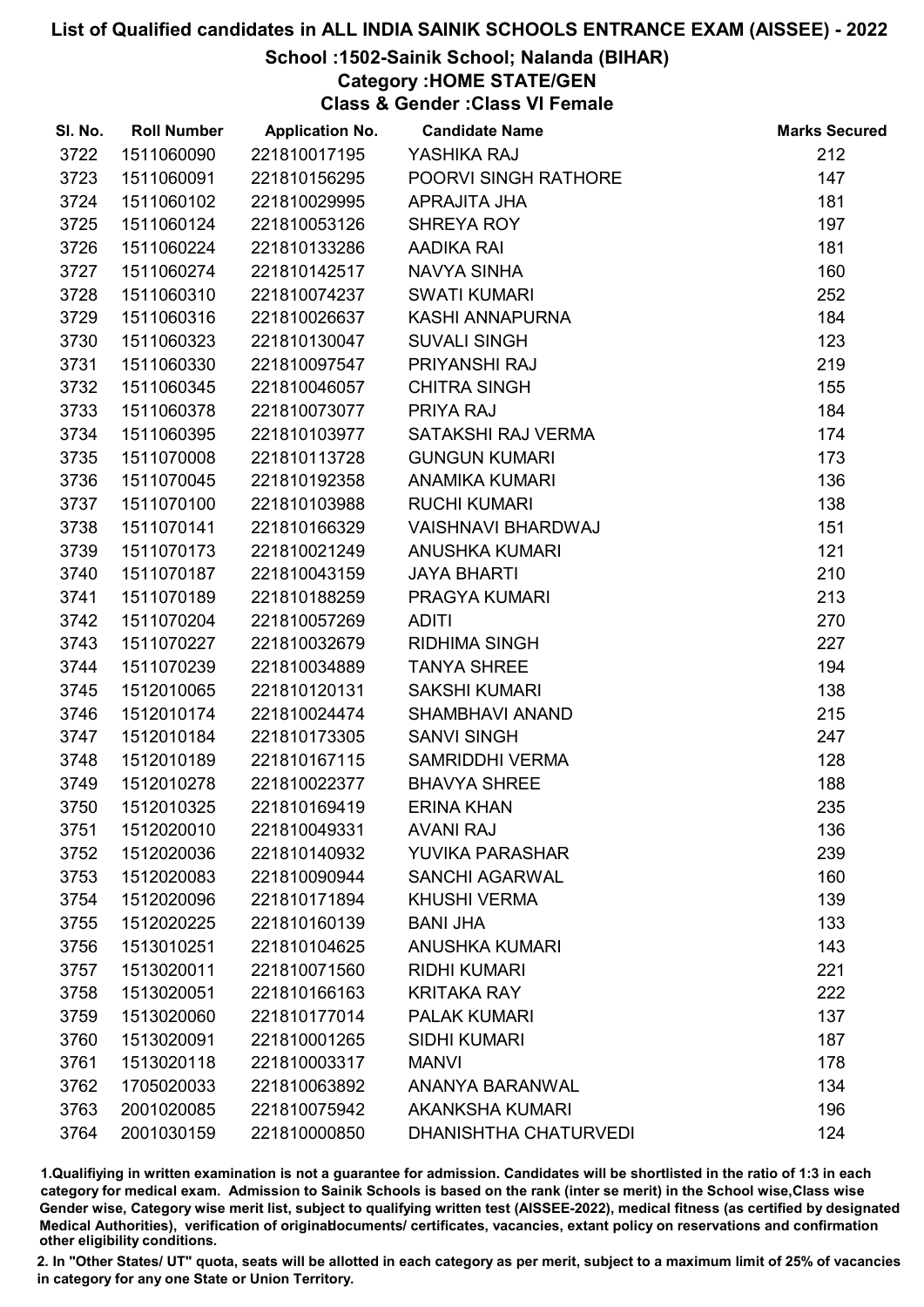# School :1502-Sainik School; Nalanda (BIHAR)

Category :HOME STATE/GEN

Class & Gender :Class VI Female

| SI. No. | <b>Roll Number</b> | <b>Application No.</b> | <b>Candidate Name</b>  | <b>Marks Secured</b> |
|---------|--------------------|------------------------|------------------------|----------------------|
| 3765    | 2001050197         | 221810147683           | <b>ANANYA RAJ</b>      | 150                  |
| 3766    | 2001060285         | 221810180857           | SONAKSHI SINHA         | 142                  |
| 3767    | 2001060919         | 221810004769           | <b>TANYA</b>           | 147                  |
| 3768    | 2203010226         | 221810071553           | <b>SHAYNA VERMA</b>    | 235                  |
| 3769    | 2304050324         | 221810155018           | <b>RIDDHIMA</b>        | 226                  |
| 3770    | 2403020043         | 221810017952           | <b>ANUSHKA</b>         | 122                  |
| 3771    | 2403020084         | 221810021003           | SAMIKSHA CHOUDHARY     | 162                  |
| 3772    | 2609010016         | 221810066221           | <b>ARYA AYUSHI</b>     | 195                  |
| 3773    | 2610010178         | 221810154888           | <b>NIDHI SAUMYA</b>    | 198                  |
| 3774    | 2612010127         | 221810083043           | <b>BABLI KUMARI</b>    | 239                  |
| 3775    | 2612010172         | 221810128354           | <b>TARA RANJANA</b>    | 244                  |
| 3776    | 2701010242         | 221810110248           | RAVNEET RIYA           | 149                  |
| 3777    | 2701020293         | 221810029973           | <b>SHREYA NIRANJAN</b> | 239                  |
| 3778    | 3001040209         | 221810160787           | <b>AYUSHI GUPTA</b>    | 146                  |
| 3779    | 3003030324         | 221810133168           | ANUSHKA RANJAN         | 138                  |
| 3780    | 3901020353         | 221810052688           | <b>RITU RAJ</b>        | 150                  |
| 3781    | 3902010139         | 221810043698           | <b>MAHI PANDEY</b>     | 195                  |
| 3782    | 3906010108         | 221810128002           | <b>SAKSHI</b>          | 169                  |
| 3783    | 4405020164         | 221810151749           | <b>MANSI PRERNA</b>    | 147                  |
| 3784    | 4408020107         | 221810105423           | <b>SNEHA CHANDRA</b>   | 133                  |
| 3785    | 4408020366         | 221810011967           | <b>RAKSHA</b>          | 190                  |
| 3786    | 4410030462         | 221810001979           | <b>GUDIYA KUMARI</b>   | 142                  |
| 3787    | 4412020221         | 221810173855           | <b>NAVYA SINGH</b>     | 224                  |
| 3788    | 4601010099         | 221810026474           | <b>SANIKA SINGH</b>    | 165                  |
| 3789    | 4602010554         | 221810169729           | <b>SONAM</b>           | 131                  |

<sup>1.</sup>Qualifiying in written examination is not a guarantee for admission. Candidates will be shortlisted in the ratio of 1:3 in each category for medical exam. Admission to Sainik Schools is based on the rank (inter se merit) in the School wise,Class wise Gender wise, Category wise merit list, subject to qualifying written test (AISSEE-2022), medical fitness (as certified by designated Medical Authorities), verification of originablocuments/ certificates, vacancies, extant policy on reservations and confirmation other eligibility conditions.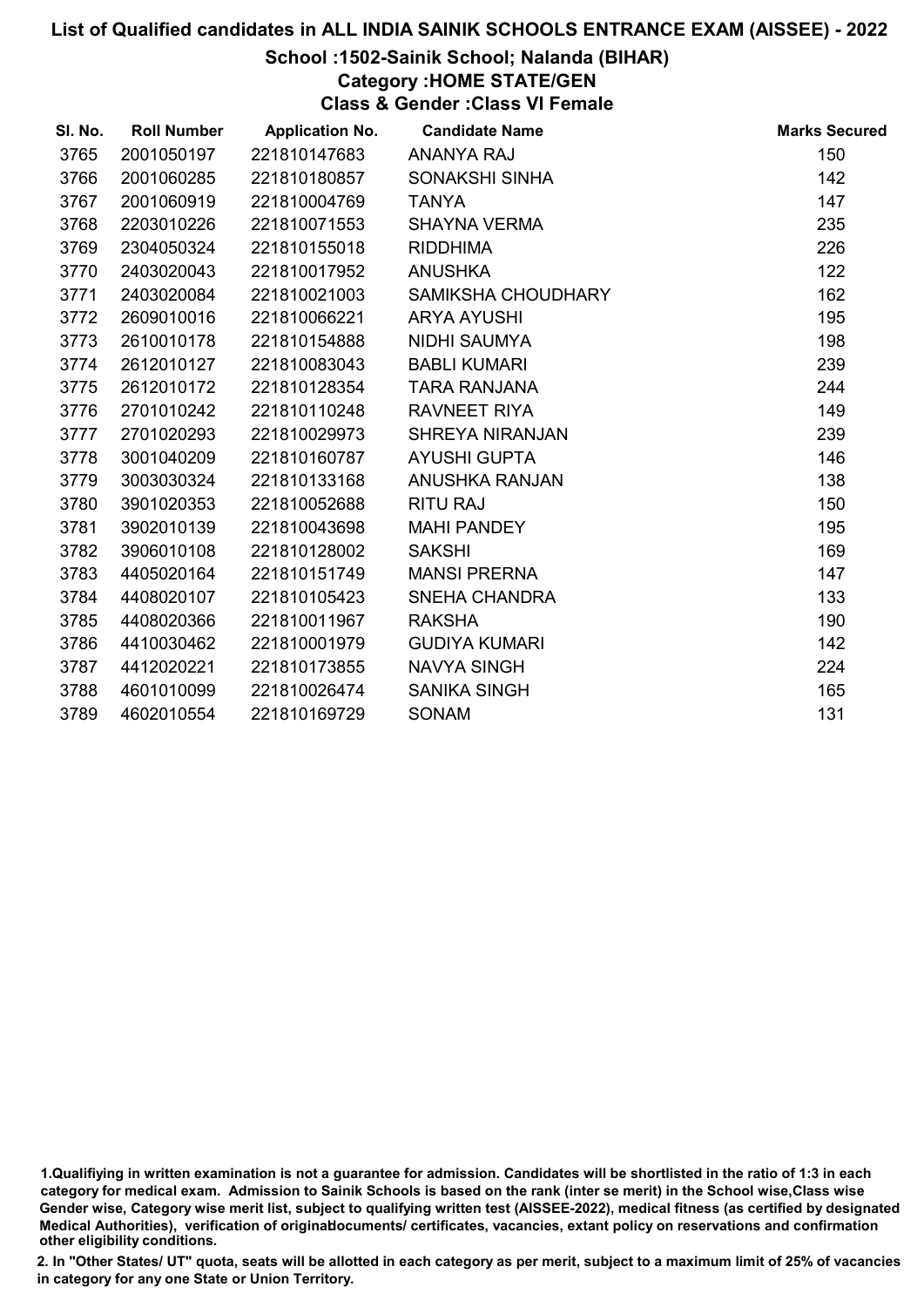# School :1502-Sainik School; Nalanda (BIHAR)

# Category :OTHER STATE/SC

Class & Gender :Class VI Female

| SI. No. | <b>Roll Number</b> | <b>Application No.</b> | <b>Candidate Name</b> | <b>Marks Secured</b> |
|---------|--------------------|------------------------|-----------------------|----------------------|
| 3790    | 4405010256         | 221810152774           | KUMARI PRITI          | 222                  |

1.Qualifiying in written examination is not a guarantee for admission. Candidates will be shortlisted in the ratio of 1:3 in each category for medical exam. Admission to Sainik Schools is based on the rank (inter se merit) in the School wise,Class wise Gender wise, Category wise merit list, subject to qualifying written test (AISSEE-2022), medical fitness (as certified by designated Medical Authorities), verification of originablocuments/ certificates, vacancies, extant policy on reservations and confirmation other eligibility conditions.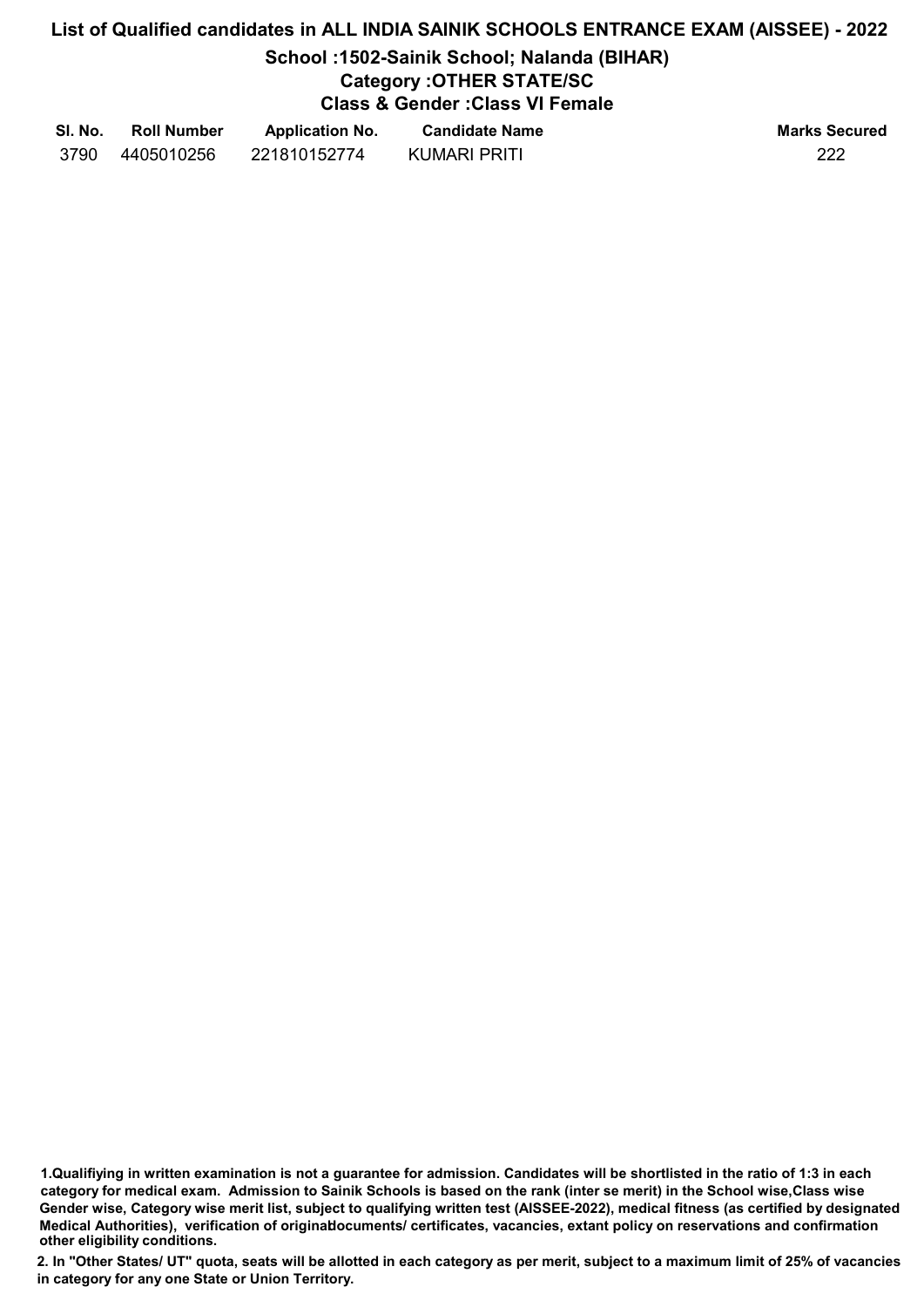# School :1502-Sainik School; Nalanda (BIHAR) Category :OTHER STATE/OBC Class & Gender :Class VI Female

| SI. No. | <b>Roll Number</b> | <b>Application No.</b> | <b>Candidate Name</b>  | <b>Marks Secured</b> |
|---------|--------------------|------------------------|------------------------|----------------------|
| 3791    | 1511020510         | 221810057044           | <b>PRATIBHA KUMARI</b> | 179                  |
| 3792    | 1511040399         | 221810060529           | <b>JYOTI KUMARI</b>    | 174                  |
| 3793    | 1512020087         | 221810163464           | RIYA RAJ               | 151                  |
| 3794    | 2001050410         | 221810033354           | <b>GARIMA YADAV</b>    | 238                  |
| 3795    | 3903020238         | 221810098076           | <b>JYOTI JAT</b>       | 164                  |
| 3796    | 4405010123         | 221810151722           | KM SANDHYA CHAURASIYA  | 254                  |
| 3797    | 4407010149         | 221810119574           | <b>SNEHA YADAV</b>     | 236                  |

<sup>1.</sup>Qualifiying in written examination is not a guarantee for admission. Candidates will be shortlisted in the ratio of 1:3 in each category for medical exam. Admission to Sainik Schools is based on the rank (inter se merit) in the School wise,Class wise Gender wise, Category wise merit list, subject to qualifying written test (AISSEE-2022), medical fitness (as certified by designated Medical Authorities), verification of originablocuments/ certificates, vacancies, extant policy on reservations and confirmation other eligibility conditions.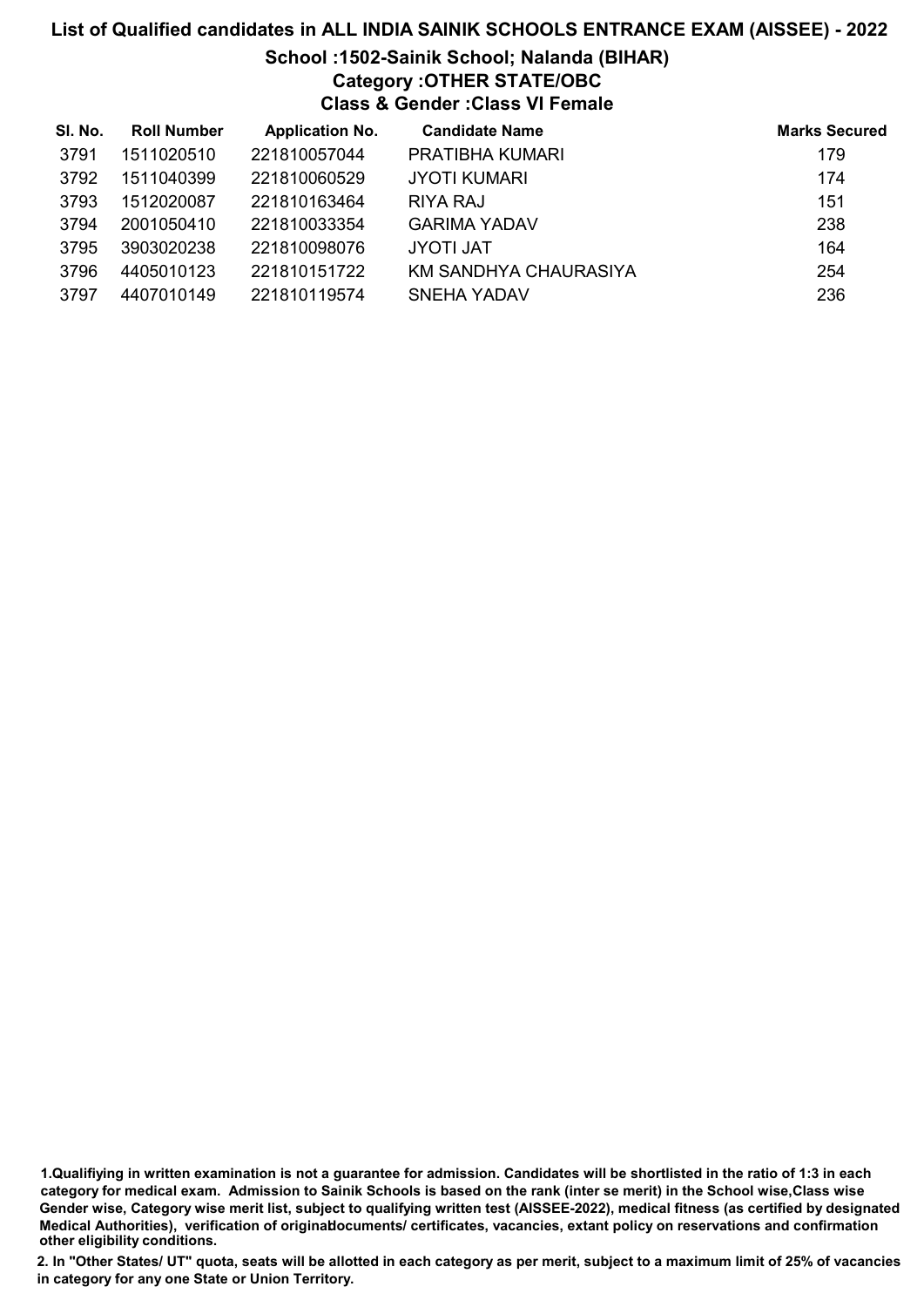# School :1502-Sainik School; Nalanda (BIHAR) Category :OTHER STATE/DEF Class & Gender :Class VI Female

| SI. No. | <b>Roll Number</b> | <b>Application No.</b> | <b>Candidate Name</b> | <b>Marks Secured</b> |
|---------|--------------------|------------------------|-----------------------|----------------------|
| 3798    | 2612010254         | 221810051596           | KARISHMA KUMARI       | 145                  |
| 3799    | 3001040309         | 221810011268           | PRIYA RAJ             | 220                  |
| 3800    | 3801010116         | 221810024682           | ASMI SHRIVASTAVA      | 144                  |
| 3801    | 3803010030         | 221810122860           | SHEETAL PARMAR        | 178                  |
| 3802    | 4412020337         | 221810016858           | ANNANYA YADAV         | 147                  |

1.Qualifiying in written examination is not a guarantee for admission. Candidates will be shortlisted in the ratio of 1:3 in each category for medical exam. Admission to Sainik Schools is based on the rank (inter se merit) in the School wise,Class wise Gender wise, Category wise merit list, subject to qualifying written test (AISSEE-2022), medical fitness (as certified by designated Medical Authorities), verification of originablocuments/ certificates, vacancies, extant policy on reservations and confirmation other eligibility conditions.